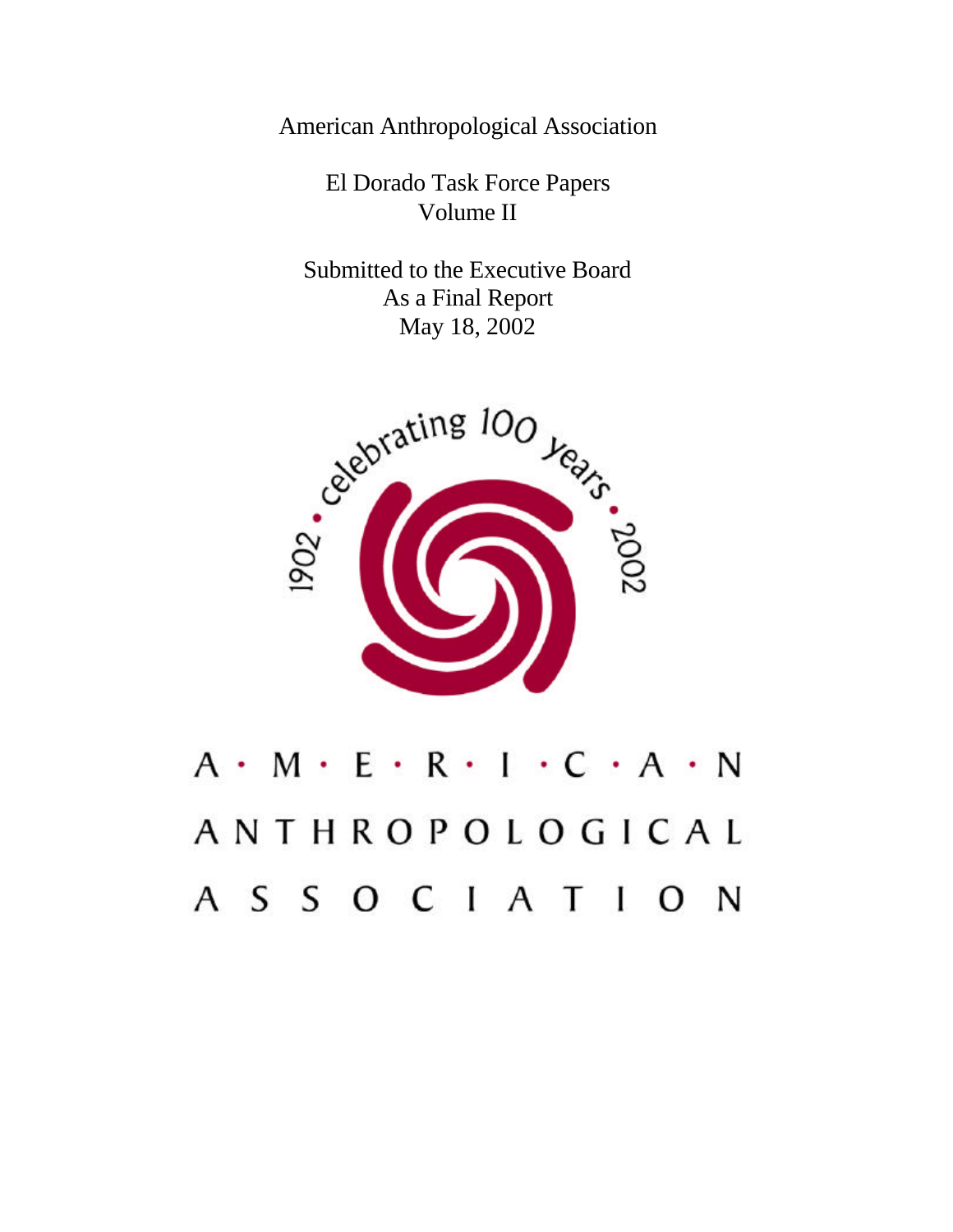# PAPERS OF THE AMERICAN ANTHROPOLOGICAL ASSOCIATION EL DORADO TASK FORCE

# SUBMITTED AS A FINAL REPORT TO THE EXECUTIVE BOARD OF THE ASSOCIATION MAY 18, 2002

## VOLUME I.

# TABLE OF CONTENTS A NOTE ON THE STRUCTURE OF THE REPORT

## PART I: BACKGROUND ON THE TASK FORCE AND THE INQUIRY (May 1, 2002) 1.1. STATEMENT OF THE CHARGE TO THE TASK FORCE

- 1.2. INTERPRETING THE CHARGE
- 1.3. STATEMENT OF MEMBERSHIP AND PROCEDURES

#### PART II: INTRODUCTORY STATEMENTS (May 1, 2002)

2.1. Informed Consent and the work of James V. Neel

2.2. Some major allegations against Napoleon Chagnon

2.3. Deepening and moving beyond informed consent: Toward collaborative models of anthropological

research.

# APPENDIX TO VOLUME I: 4.4.b Commentary by José Antonio Kelly

# CURRICULUM VITAE OF THE MEMBERS OF THE TASK FORCE

Janet Chernela Fernando Coronil Ray Hames Jane H. Hill Trudy Turner Joe Watkins

VOLUME II.

# TABLE OF CONTENTS A NOTE ON THE STRUCTURE OF THE REPORT

PART III. BACKGROUND DOCUMENTS 3.1. THE ROLE OF THE ASSOCIATION (February 8, 2002)\*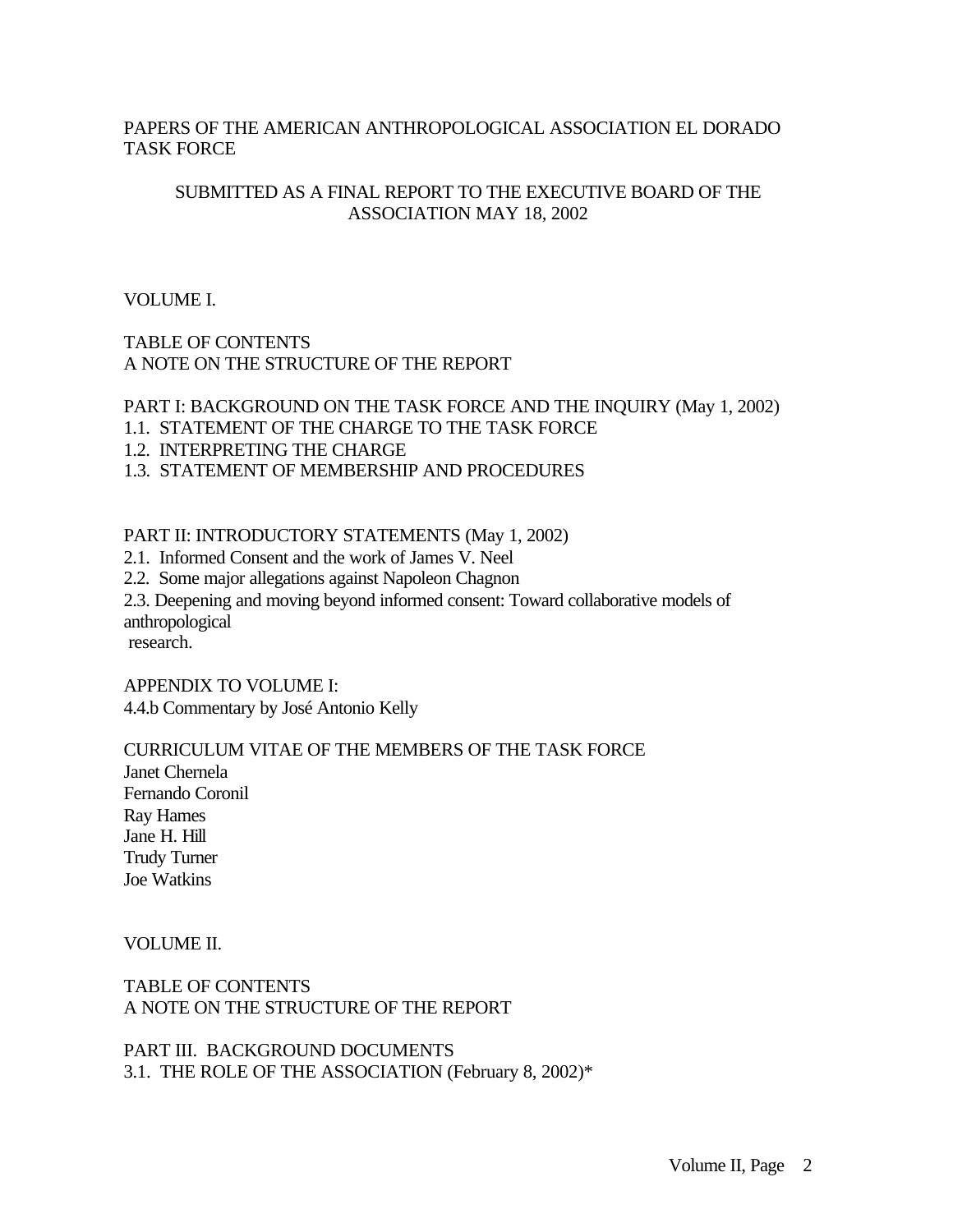3.2. BACKGROUND ON THE YANOMAMI (Janet Chernela, (Ray Hames), Jane Hill)(February 8, 2002)

3.3. YANOMAMI UPDATES (Janet Chernela)

3.3 (1) Human Rights Issues Concerning the Yanomami in 2002. (February 8, 2002) 3.3 (2) Translation Yanomami Bulletin #25 (April 3, 2002)

PART IV: YANOMAMI STATEMENTS (Collected, transcribed, and translated by Janet Chernela)

4.1. Interview with Davi Kopenawa June 10, 2000

- 4.2. Interview with Davi Kopenawa June 7, 2001
- 4.3. Presentation by José Seripino Sep. 7, 2001

4.4.a Interview with Julio Wichato, José Antonio Kelly, and Guillermo Domingo Torres

4.5. Presentation by Toto Yanomami, April 2002

PART V: CASE STUDIES

5.1. The Measles Epidemic of 1968 (Trudy Turner and Jane Hill, February 14, 2002)

5.2. Informed consent and its contexts in the 1968 Neel Expedition (Trudy Turner, February 8, 2002)

5.3. Collection of Bodily Samples and Informed Consent (Janet Chernela, February 8, 2002)

5.4. Yanomami Names and Photographic Identification (Jane Hill (Ray Hames), February 8, 2002)

5.5. Involvement in Yanomami Political Affairs (Jane Hill (Ray Hames), February 8, 2002)

5.6. Engagement of Anthropologists in Public Dialogue with Members of Study

Communities (Jane Hill,

February 8, 2002)

5.7. The Yanomami Survival Fund (Jane Hill, May 1, 2002)

5.8. GIFTING:\* A commentary, based on allegations in Tierney's *Darkness in El Dorado* (Janet Chernela,

February 8, 2002)

5.9. Allegations of inappropriate sexual relationships with Yanomami (Jane Hill, April 8, 2002)

5.10. Warriors of the Amazon (Jane Hill (Ray Hames), February 8, 2002)

PART VI: REPORTS AND ESSAYS

6.1. REPORTS

6.1.1 Turner Point by Point (Trudy Turner and Jeffrey Nelson, February 8, 2002) 6.1.1.a. Neel Journal Database 6.1.1.b. Neel Field Map

6.1.2. Tierney's use of Asch Sound Tapes (Jane Hill, February 20, 2002)

6.2. ESSAYS

6.2.1. The Case for Collective Responsibility and Reparations (Janet Chernela, April 5, 2002)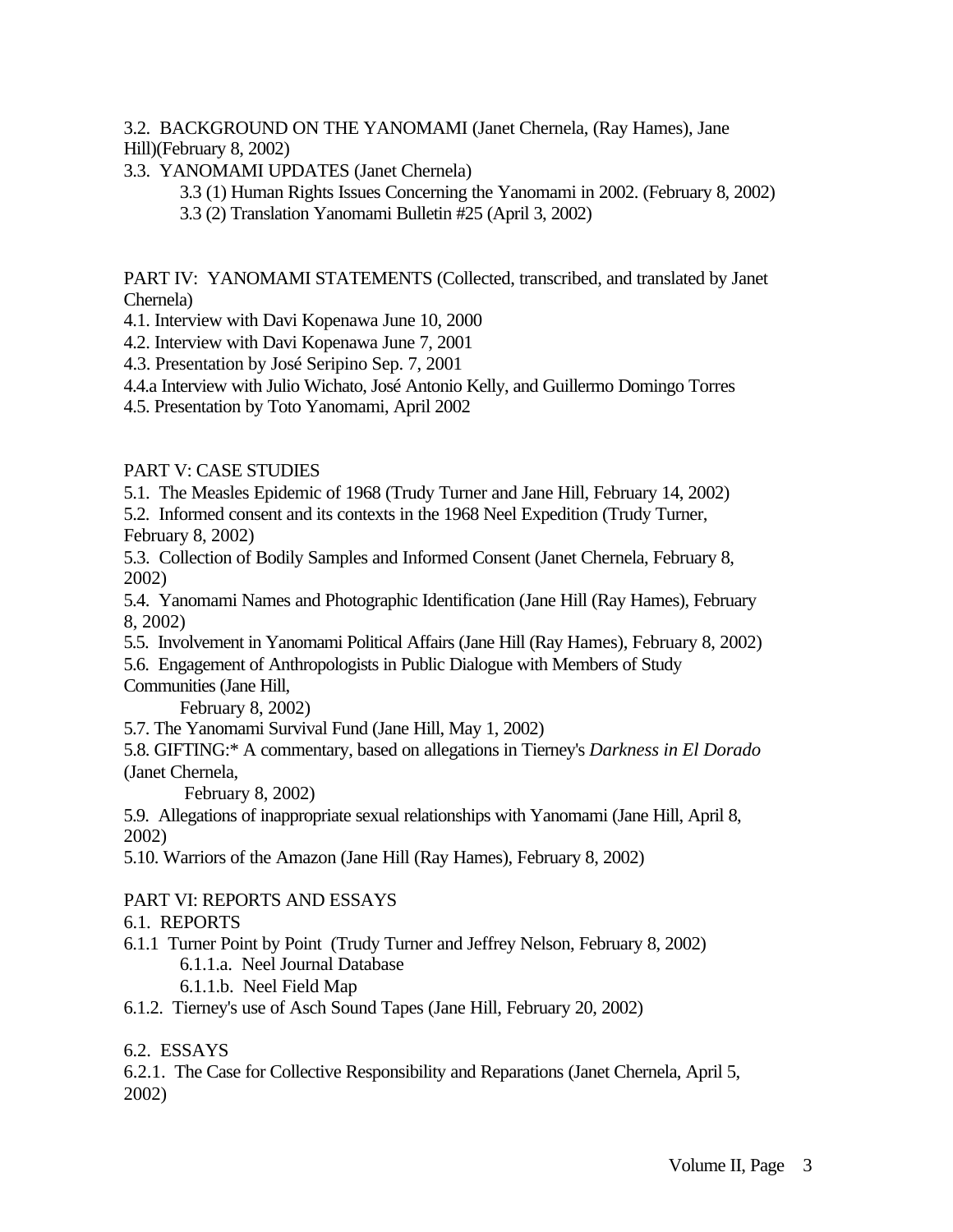6.2.2. Re Chernela's "The Case for Collective Responsibility and Reparations" (Joe Watkins, May 2, 2002)

6.2.3. Freedom and comprehension: Deciphering ethical, genetic, and linguistic codes (a minority opinon)

(Janet Chernela, April 5, 2002)

6.2.4. Roles, responsibilities, and relationships between anthropologists and indigenous people in the anthropological enterprise (Joe Watkins, May 1, 2002)

\*NOTE: The dates are original dates of posting. Revisions were made in many documents through May 1, 2002. The dates prior to May 1 help to identify documents where the original versions were part of the Working Papers posted as a preliminary report.

PART VII: References Cited

PART VIII: Appendix: Comments regarding the Working Papers of the El Dorado Task Force, submitted by anthropologists to the AAA web site February 10, 2002-April 19, 2002.

The Task Force includes here comments by anthropologists on the Working Papers that make a substantive contribution to issues within the scope of the charge to the Task Force. These comments are included here with the permission of the authors.

These comments were submitted before the completion of the final report, "Papers of the El Dorado Task Force." In some cases, issues raised in the comments are addressed in the final report. Note that the numbered sections of the working papers have been changed in the final report, but the documents still have similar (and in some cases the same) titles.

 All comments submitted, in addition to those included here, can be found on the AAA web web site. The Task Force thanks all those who have participated in the web site dialogue.

Readers who read the final report on the web site should seek the comments referenced below on the site, using the "Search Comments" button and searching by the last name of the author.

Bruce Albert , 2.3 Yanomami Names: "Comments on Napoleon Chagnon's methods of identification and name collecting among the Yanomami (03/10/02)

Bruce Albert, 2.2. Informed consent and the 1968 Neel Expedition": Yanomami Rights to Informed

Consent: Inverting the Perspective (2 parts) (04/19/02)

Bruce Albert , 2.2. Informed consent and the 1968 Neel Expedition: " Federal Attorney General Office of

Brazil launches investigation into Yanomami Blood Samples held in U.S. (04/19/02)

Manuela Carneiro da Cunha , General Comment (04/13/02)\*

R. Brian Ferguson, 2.4. Involvement in Yanomami Political Affairs (03/20/02)

Michael Fischer, General Comment (04/13/02)

Michael Fischer, General Comment (04/18/02)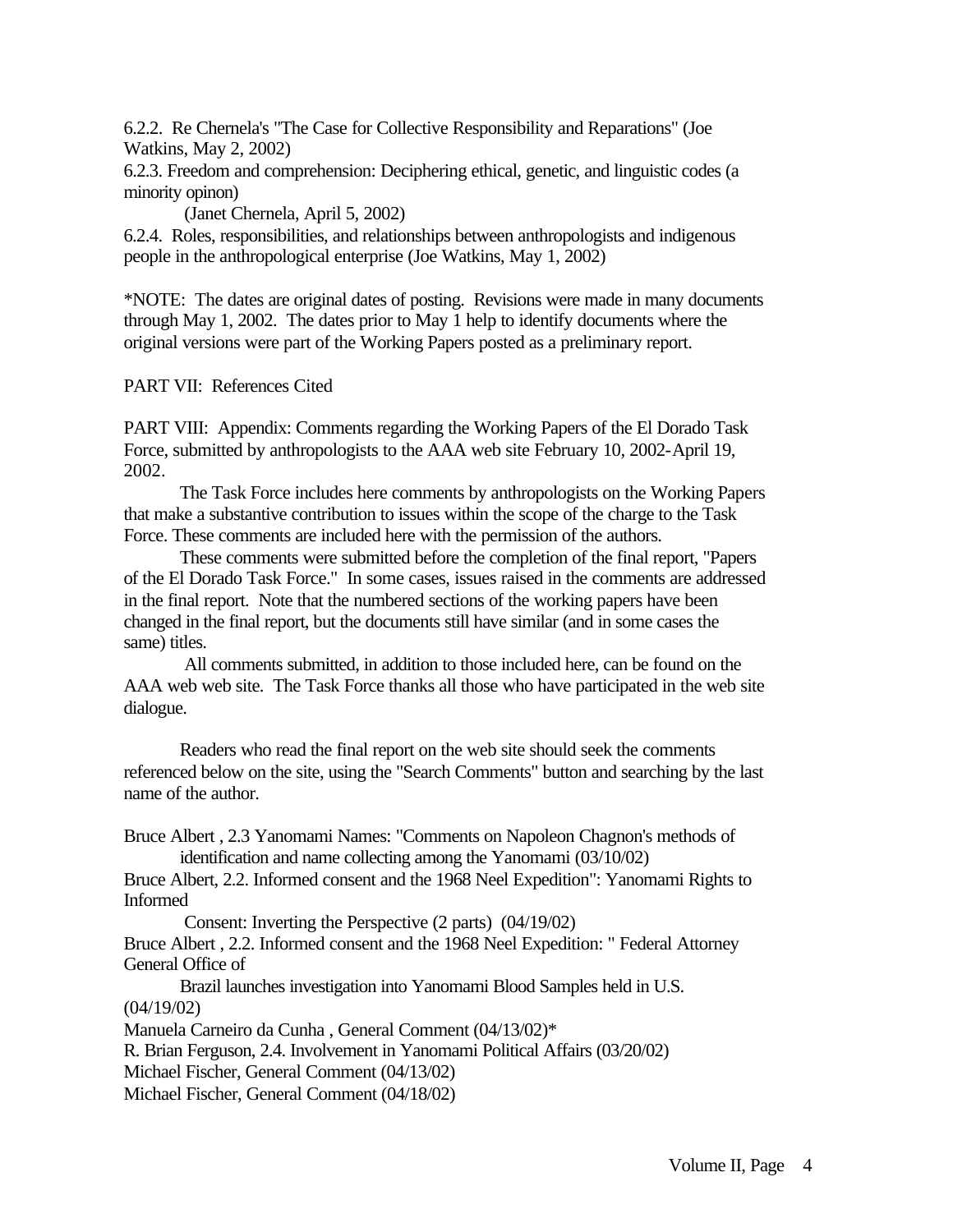- Michael Fischer, 2.3 Yanomami Names (04/18/02)
- John Frechione, 2.1. The Measles Epidemic of 1968: "Interview with Dr. Brandon S. Centerwall" (04/19/02)
- Kenneth Good, 2.2 Informed Consent and the 1968 Neel Expedition (04/19/02)
- Kenneth Good, General Comment (04/19/02)
- Kenneth Good, 2.1. The Measles Epidemic of 1968 (04/19/02)
- Gail Goodwin Gomez, General Comment: "General Comments to the AAA El Dorado Task Force Submitted by Gale Goodwin Gomez, Ph.D." (03/07/02)
- Thomas Gregor , 3. Yanomami Statements "Comments on Yanomami Interviews and 'The Case for Collective Responsibility and Reparations'" (04/19/02)
- Edward Hagen, General Comment (04/19/02)
- Catherine Howard, 2.6 Allegations of Inappropriate Sexual Relationships: "The Sexual Life of Savants, or Putting Hill's Argument to Bed" (03/10/02)
- William Irons, 3.3. Interview with Davi Kopenawa: "Comment on Chernela's Interview with Davi Kopenawa" (03/08/02)
- William Irons, 4.1. Turner Point by Point (03/13/02)
- Jean Jackson, 2.5 Engagement of Anthros in Public Dialogue (03/10/02)
- Jean Jackson, 2.4. Involvement in Yanomami Political Affairs (03/10/02)
- Barbara Rose Johnston , 4. Essays and Reflections: "Elements of the Professional Life of James V. Neel as Reflected in the Declassified Literature on Human Radiation Experimentation" (04/12/02)
- Davi Kopenawa Yanomami, 3.3. Interview with Davi Kopenawa: "Davi Kopenawa Responds to William Irons" (04/15/02)
- Lêda Martins. 2.2 Informed Consent and the 1968 Neel Expedition (03/21/02)
- Leslie Sponsel, 1. Introduction (03/12/02)
- Leslie Sponsel, 2.7 Warriors of the Amazon (04/12/02)
- Leslie Sponsel, 2.6 Allegations of Inappropriate Sexual Relationships (4/17/02)
- Leslie Sponsel, General Comment (4/19/02)
- Terrence Turner, 4.1, Turner Point by Point: "Turner on Turner\* on Turner , Point by Point by Point" (Parts 1 and 2) (3/21/02)
- Terence Turner, 2.1. The Measles Epidemic of 1968 (4/19/02)
- Juan J. R. Villarías-Robles, General Comment (02/27/02)

\*Carneira da Cunha's comment was posted during the period for comment on the Working Papers, which did not include a section on "Representations and portrayals of the Yanomami that may have had a negative impact." That section is now included in the summary statement "Some major allegations against Napoleon Chagnon." However her comment complements the remarks made there.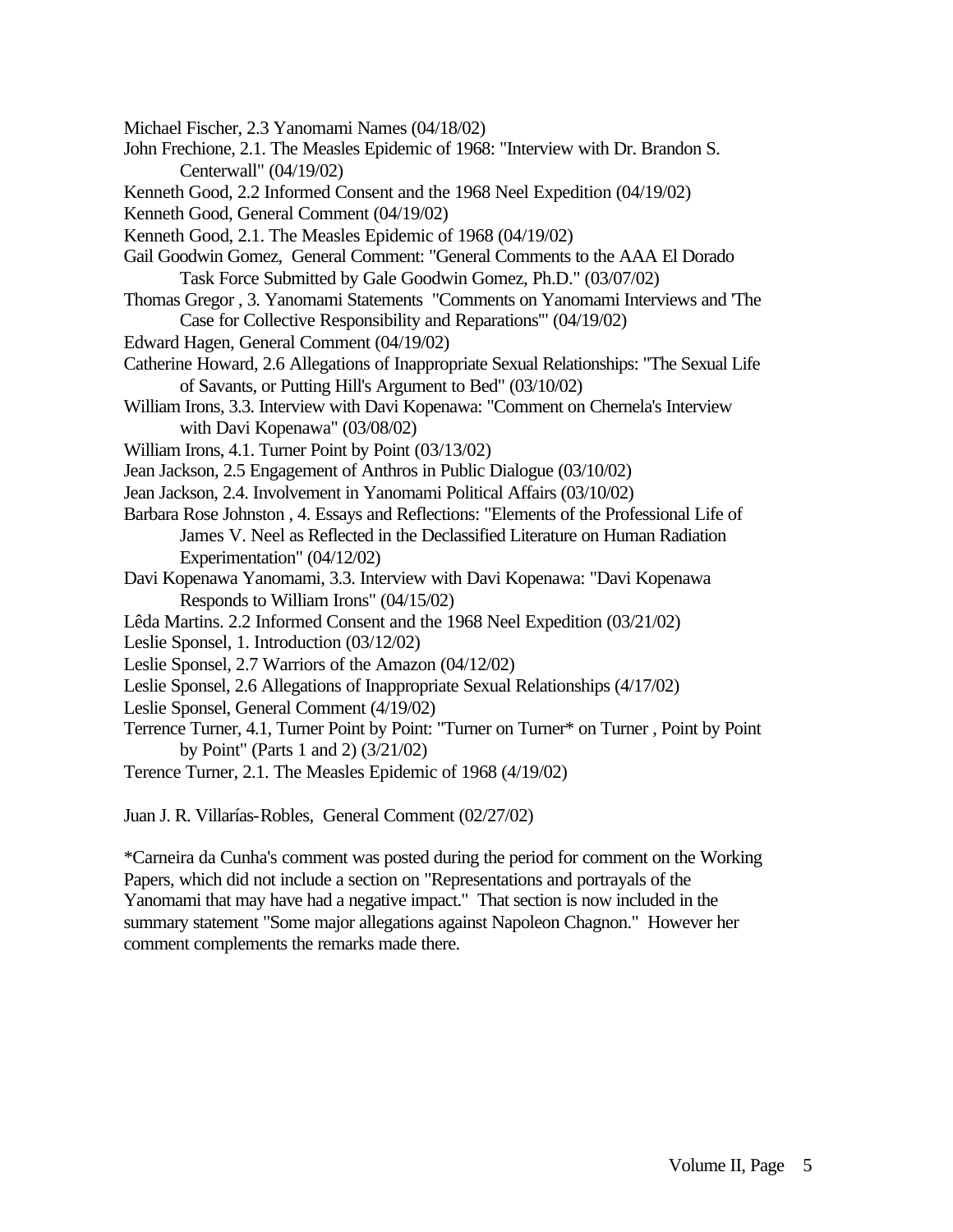# PAPERS OF THE AMERICAN ANTHROPOLOGICAL ASSOCIATION EL DORADO TASK FORCE SUBMITTED AS A FINAL REPORT TO THE EXECUTIVE BOARD OF THE ASSOCIATION

## **A Note on the Structure of the Report**

The report includes the following sections in two volumes. In Volume I, Part I, in addition to this overview note, there are:

1) A statement of the charge to the El Dorado Task Force

2) The Task Force's interpretation of the charge

3) Membership and procedures of the Task Force

In Volume I, Part II, we present three introductory statements under the collective authorship of the members of the Task Force.

In Volume II, we include the following sections:

Part III offers some background materials on

- 1) The role of the American Anthropological Association in issues related to the Yanomami
- 2) Background information on the Yanomami
- 3) Yanomami Updates

In Part IV, we present a set of interviews with and statements by Yanomami, collected, transcribed, and translated by Janet Chernela.

In Part V there are 10 case studies. The case studies vary in length and represent the results of research conducted into the issues indicated by members of the Task Force. Many of the case studies are individually authored by members of the Task Force, who have undertaken the research necessary to complete the case study. Where a case study has only one or two authors, other members felt that they simply did not have the expertise to either confirm or deny the results reported in the case study.

In Part VI, there are two reports and four essays. The Task Force decided to use this section to provide opportunities for members to advance minority opinions (especially in the essays) or develop details that are outside the main charge of the Task Force, but that became part of its deliberations (see the reports).

Part VII enumerates the references cited in Parts I-V.

A preliminary report under the title "Working Papers of the AAA El Dorado Task Force" was posted on the AAA Web Site from February 10 until the date of posting of the final report on May 1, with an invitation for comments open between February 10 and April 19. We incorporate as appendices, with the permission of their authors, comments by anthropologists that bore on issues within the scope of the charge of the task force. Many of these include useful citations of reference materials. These appendices will permit readers to have immediate access to important dimensions of the remarkable dialogue that took place during the period when comments were posted. All of the comments received will continue to be accessible on the AAA web site. Members of the Task Force thank all those who submitted comments. We assume that comments and discussion will continue. This "final" report is simply one contribution to an ongoing dialogue that the AAA will facilitate.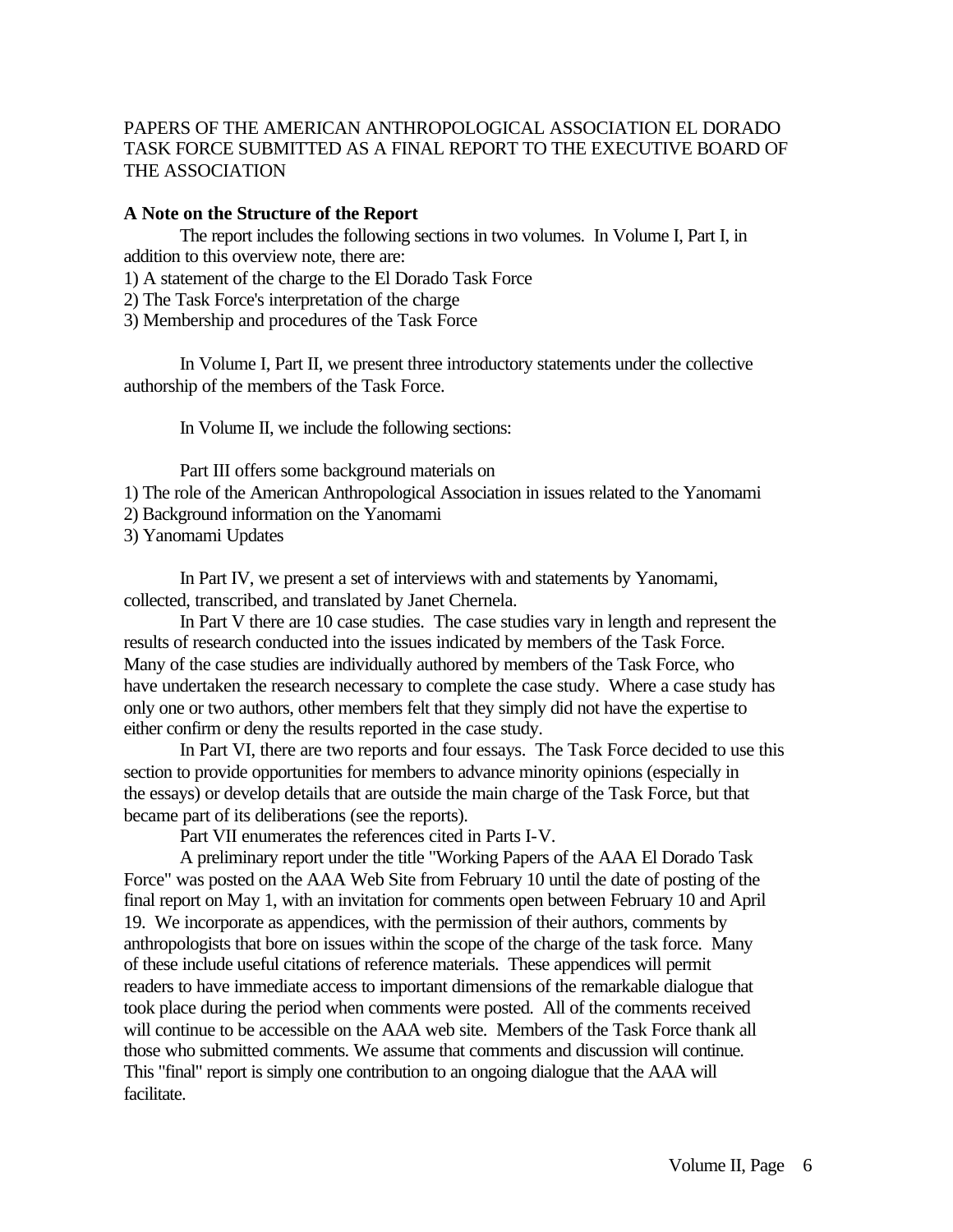## PART III BACKGROUND DOCUMENTS

# **3.1. The Role of the American Anthropological Association in Advocacy for the Yanomami and Debates on Yanomami Anthropology** (Jane H. Hill)

We briefly review here the actions of the American Anthropological Association over the last 30 years or so in reference to concerns and debates about the situation of the Yanomami. This section does not address any allegations made in *Darkness in El Dorado.* Space limitations prohibit attention to the involvement of the Association in the situation of other Amazonian indigenous groups during this period.

Resolutions in support of the protection of Yanomami lands, reviewed below, were introduced from time to time at the Annual Meeting over a number of years, beginning in 1970. All these resolutions were passed, and appropriate communications made to governments and international agencies over the signature of the AAA President. A major AAA effort was the establishment and funding of a temporary commission, the AAA Yanomami Commission, which functioned during 1990-91.

#### *AAA Resolutions on the Yanomami*

Major AAA resolutions for which the Task Force has been able to identify texts include the following. The Report of the Special Commission to Investigate the Situation of the Brazilian Yanomami (AAA 1991) notes a resolution in 1978. We have not been able to retrieve its text but we believe that it was similar to the 1979 resolution. In 1979, Shelton Davis, Judith Shapiro, Louisa Stark, Kenneth Taylor, Charles Wagley, and Napoleon Chagnon co-sponsored a resolution to the Annual Meeting of the Association objecting to plans by the Brazilian government to fragment Yanoama [sic] lands, and in support of an initiative developed by Brazilian colleagues, the creation of a Yanoama [sic] Park "as defined by the Committee for the Creation of the Yanoama Park (CCPY)" (ANL 21:1(4). At the same meeting Kenneth Taylor introduced a motion against a proposal to devolve guardianship and protection of Indians to individual Brazilian states and territories, and in support of the responsibility of the Brazilian federal government for Indian affairs. Both motions were passed, and the AAA delivered them to the Brazilian government and other appropriate recipients.

In 1980-81 the AAA co-signed with the Brazilian Anthropological Association a complaint to the Organization of American States against actions of the Brazilian government in regard to Yanomami lands.

 In 1982 in Washington DC, Kenneth Taylor offered another motion condemning the interdiction of Yanomami lands in Brazil. The motion passed unanimously and was communicated to the government of Brazil.

In 1987, the Minutes of the Executive Committee Meeting of May 22-24 report that a letter was sent to the President of Brazil thanking him for signing a decree creating a *Parque Indigena Yanomami*.

#### *The Carneiro da Cunha Letter*

In 1989, the Association published in its *Newsletter* a letter from Maria Manuela Carneiro da Cunha, who wrote as immediate past President of the Brazilian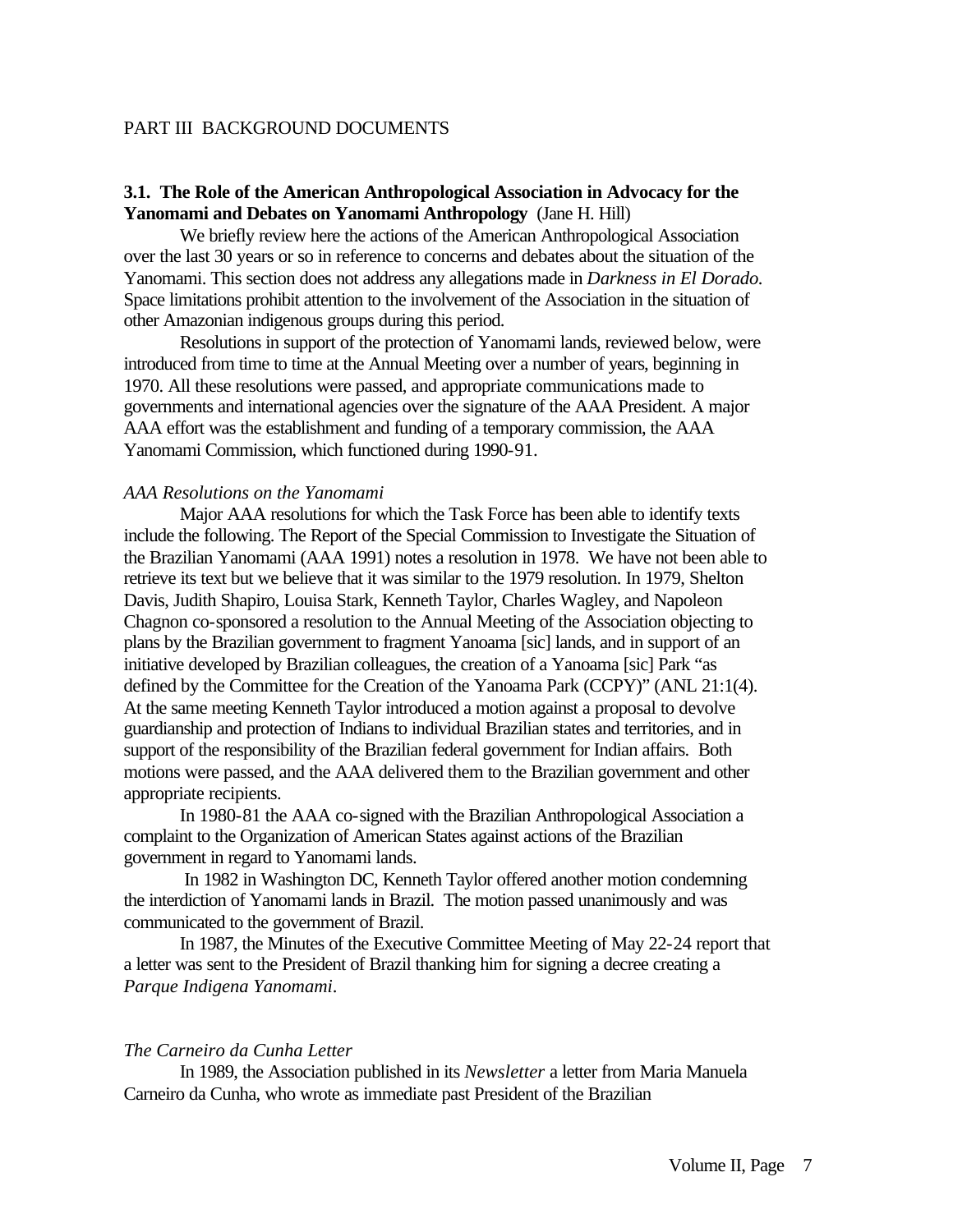Anthropological Association (ABA). The letter was published under a note from the then Editor of *Anthropology Newsletter* that stated:

"The following letter from Maria Manuela Carneiro da Cunha [President of ABA at the time of the original posting of the letter in 1988] was addressed originally to the AAA Committee on Ethics. Subsequently, the president of the Brazilian Anthropological Association (ABA), Antonio Augusto Arantes, stating that Carneiro da Cunha's letter "expresses the (Brazilian Anthropological) Association's point of view about Prof. Chagnon's (Science) article"... asked that the letter be published in AN. We herein publish the exchange between Carneiro da Cunha and Napoleon Chagnon (California-Santa Barbara) , which will appear concurrently in Portuguese in the ABA's bulletin. Ordinarily, AN Correspondence submissions are not to exceed 500 words. This exchange, between one of our own distinguished members and another national anthropological association, is extraordinary and an exception to the rule."

Carneiro da Cunha (1989) cited the use in the Brazilian press of stereotypes of the Yanomami as "violent" and suggesting that these stereotypes played into the hands of enemies of the Yanomami. The editor of the *Anthropology Newsletter* solicited a reply by Chagnon, who wrote at similar length rejecting in strong terms the accusation that he was at fault.

#### *The AAA Yanomami Commission*

In August 1990, Judith Lisansky wrote Jane Buikstra and Annette Weiner, AAA President and President-Elect, calling their attention to the great threat to the Yanomami in Brazil. Lisansky suggested that "The AAA could join with ... Brazilian and international efforts by forming a special commission or temporary committee to investigate the situation of the Yanomami and add its voice to the international outcry." Lisansky requested immediate action rather than any delay to wait for an Annual Meeting resolution. Buikstra recommended such a commission to the Board of Directors and Executive Committee of the Association. In 1990, the Board of Directors of the Association unanimously recommended the formation of an AAA Yanomami Commission (BOD 118.14 Fall 1990). By action of the Executive Committee at its Fall 1990 meeting, the AAA established a special Commission to Investigate the Situation of the Brazilian Yanomami. Terence Turner was appointed Chair, with members Bruce Albert, Jason Clay, Alcida Ramos, Stephan Schwartzman, Anthony Seeger, and consultants Claudia Andujar, Manuela Carneiro da Cunha, and Davi Kopenawa Yanomami (AAA 1991). Part of the AAA funding for the work of the Commission was a grant of \$1500 for Chairperson Turner to go to Brazil. In February and March 1991 Turner visited Boa Vista, capital of the state of Roraima, where most Brazilian Yanomami live, and consulted widely with government officials, missionaries, members of NGOs, and Davi Kopenawa (AAA 1991; Turner notes that the work cost him considerably more than \$1500 (Turner 2001a)). Turner met again with Davi Kopenawa in April 1991. The Commission produced a 23-page, single-spaced report.

While the work of the Commission was just beginning, the President of the Association, Jane Buikstra, on November 29, 1990, wrote President George H. W. Bush a letter regarding the situation of the Yanomami.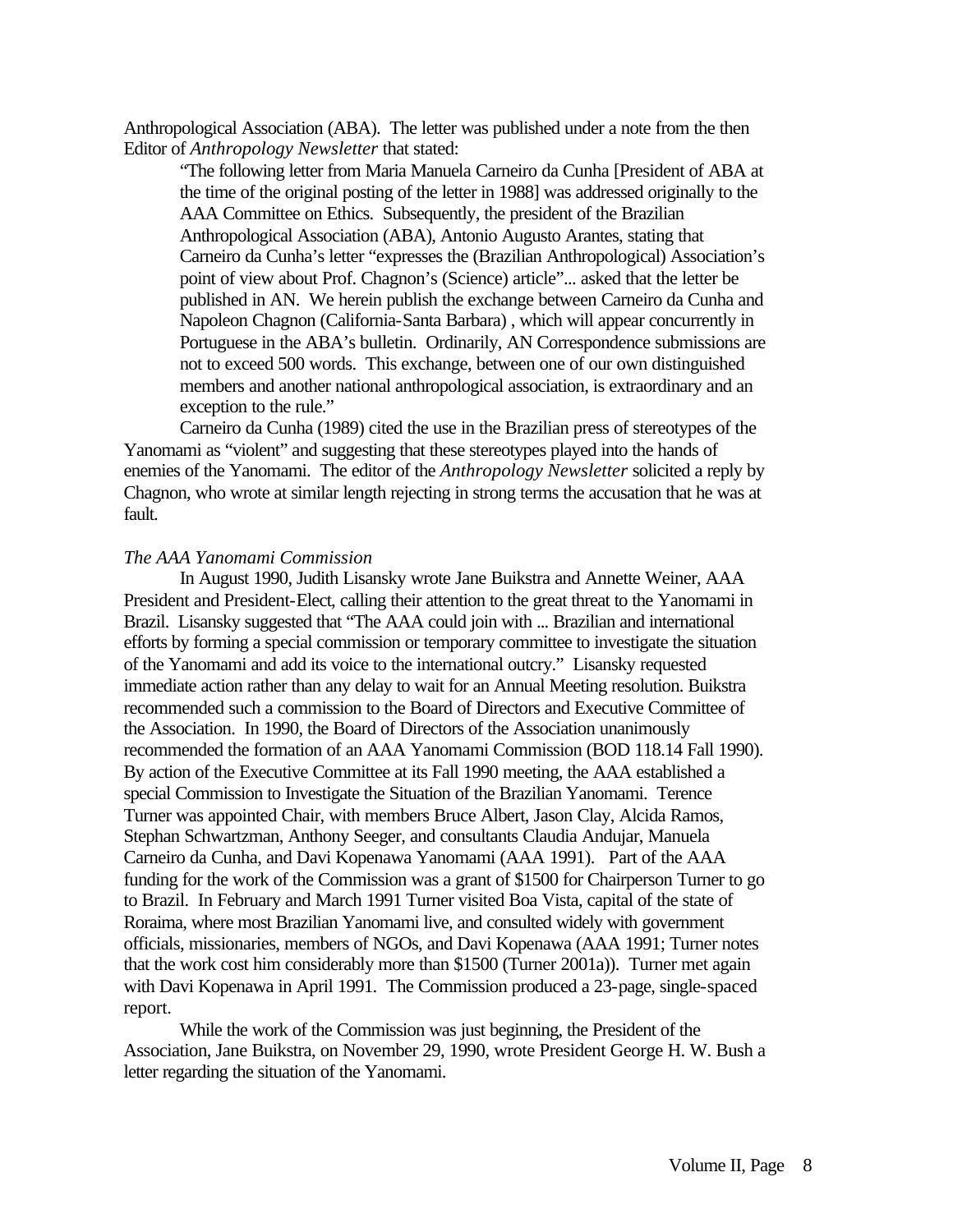The Commission planned a publicity campaign to coincide with a state visit to Washington DC by Brazilian President Collor de Mello June 17-19, 1991. President Bush raised the matter of Yanomami lands with Collor during the state visit. Results of the Commission's activities included a two-part series on the Yanomami in the *Washington Post*, in which Commission member Steve Schwartzmann was quoted, and an op-ed piece by Commission Chairperson Turner (1991a) which was published in the *New York Times* and the *International Harold Tribune*. In addition, coverage of the Yanomami situation just before Collor's visit appeard in *In these Times* (Moberg 1991) and *Science* (Gibbons 1991). The Voice of America broadcast an interview with Turner on its "Report to the Americas," and National Public Radio in New York City also broadcast an interview. Turner (1991:1) commented in a memorandum to Commission members that "Ironically, this was virtually the only press coverage Collor, or Brazilian affairs more generally, received during his visit.". Members of the Commission believe that this campaign had an impact on subsequent actions by Collor de Mello. Turner and Schwartzmann were attacked in an editorial in *O Estado de Sao Paulo* ( "A Ecomentira") that coincided with Collor's return to Brazil. On July 12, 1991 the *International Harold Tribune* reported that "Mr. Collor sacked the head of the Brazilian Indian Bureau last month following criticism from Mr. George Bush, the US president, that he had failed to demarcate the territory of the Yanomani [sic] Indians." (Johnson and Fidler 1991; Turner 1991b). By July 14, Collor had installed a new FUNAI director "with instructions to demarcate the Yanomami reserve without delay, with the 1985 boundaries", and had released funds for expulsion of miners from the Yanomami area and for an antimalaria campaign (Turner memo to President and Executive Board, AAA, and Members and Consultants of Yanomami Commission, March 14, 1991). Correspondence between the AAA and the Brazilian government continued, and on January 9, 1991, President Collor wrote to AAA President Annette Weiner stating his commitment to a postive indigenist policy and requesting her views as to whether or not his initiatives had "fulfilled the expectations manifested in your previous correspondence." (Letter Collor to Weiner Brasilia January 9, 1991). Yanomami lands were demarcated and registered during 1992, within a year of Collor's state visit to the U.S.

The minutes of the meeting of the AAA Executive Committee for Spring 1991 (EXC 13.72) unanimously accepted the report of the Commission on the Yanomami and an amended public statement. The Executive Committee thanked Terry Turner for his efforts and dedication.

#### *The Commission for Human Rights*

In 1992, partly as an outgrowth of the Commission on the Yanomami, and partly as the result of independent efforts beginning several years before, the AAA established a Commission for Human Rights. In his comment on the first draft of this section, posted March 12, 2002, Leslie Sponsel observed that human rights initiatives on the part of the Association date back to at least 1947. The Commission, led by its first chairperson, Leslie Sponsel, early involved itself in threats faced by the Yanomami, especially the Haximu Massacre of Aug. 15, 1993 (AAA Human Rights Commission Meets, 1993. Anthropology Newsletter November 1993:3,4; Turner 1993). Work of the Commission at that time included letters to government officials in Brazil and the US, the UN, and the OAS. Commission for Human Rights member Terry Turner published a *New York Times* op-ed article (August 26, 1993; this piece was followed by a *New York Times* editorial on Aug.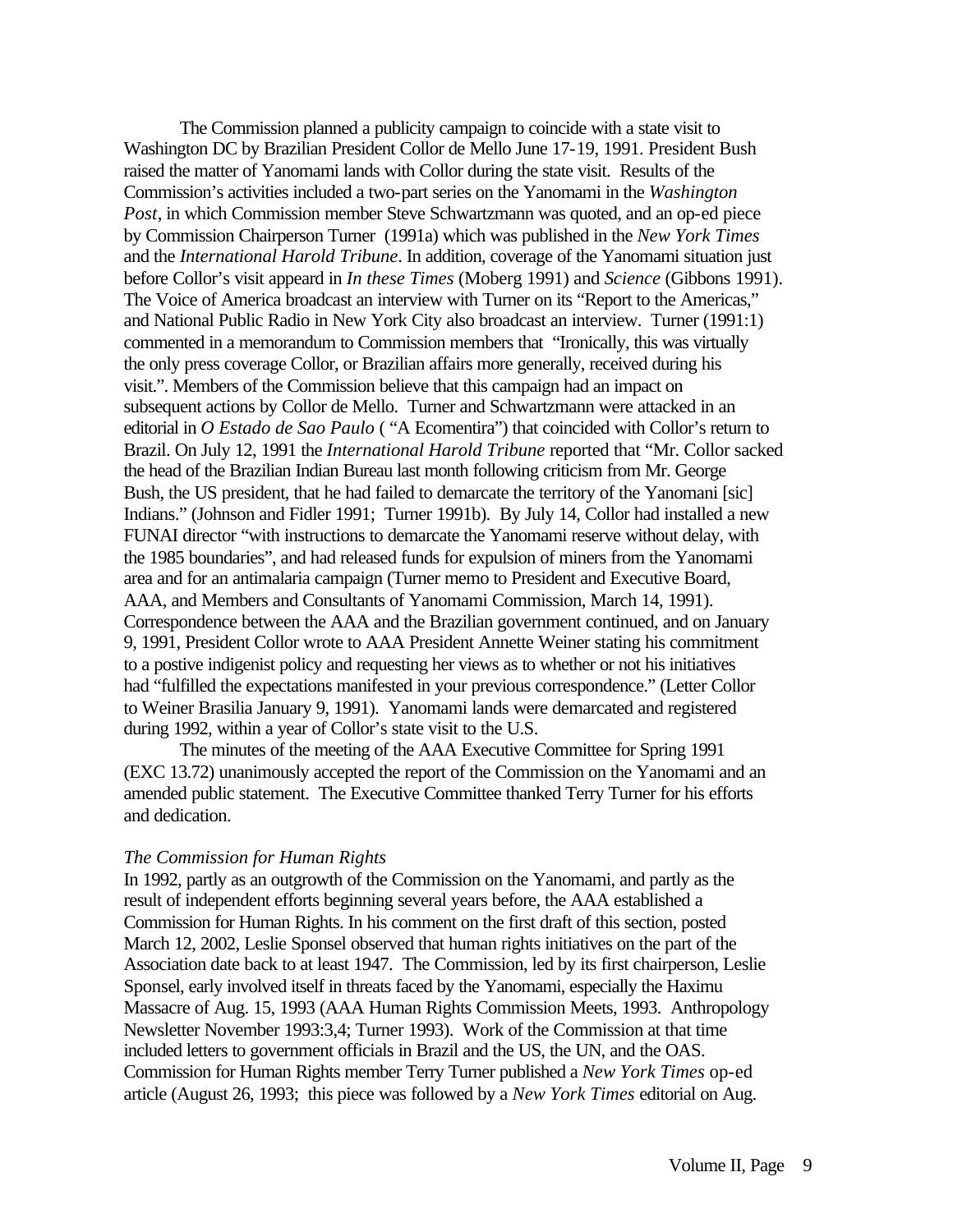27, 1993), and was interviewed on CNN and the Brazilian television network GLOBO. The Commission for Human Rights also requested that all anthropologists send letters of concern to officials of the Brazilian and Venezuelan governments. AAA President Annette Weiner wrote the Brazilian Ambassador to the U.S. and the Brazilian Minster of Justice expressing the "outrage" of the Association at the Haximu massacre and calling for protection of the Yanomami. The AAA Department of Government Relations also conducted an extensive letter-writing campaign. The Commission for Human Rights has since become the permanent standing Committee for Human Rights of the AAA, and has continued to involve itself in issues involving threats to the human rights of indigenous populations in Latin America and elsewhere.

#### *The Continuing Debate on Chagnon's Work*

The AAA continued to receive communications regarding the work of Napoleon Chagnon. At the 1993 Annual Meeting, pamphlets and fliers incorporating texts (many with named authors) attacking Chagnon for alleged unethical practices were distributed by an anonymous hand. While no one has been willing to publicly claim responsibility for the distribution, Salamone (1997:17) states that

... it is beyond dispute that the Salesians carried a package of materials to the 1993 American Anthropological Association meetings in Washington, DC, leaving this package on a display table with no identification as to their origin. Unfortunately, the Salesians still do not understand the anger most anthropologists feel regarding the receipt of anonymous mailings and handouts.

During 1994 the AAA was asked to defend Chagnon against attacks (Letter by James P. Hurd to President, AAA, St. Paul, MN February 17, 1994). Jack Cornman, then Executive Director of the Association, reported to Jim Peacock , President, that the Commission on Human Rights had already declined to become involved in the matter because "From the Commission's perspective, the Chagnon dispute was not about human rights." Cornman suggested to Peacock that the AAA lacked the resources to do more than "deplore anonymous attacks on anyone" (Cornman, Memo to Peacock, Arlington, VA 94- 04-03). However, during this period the *Anthropology Newsletter* published letters in defense of Chagnon and in response to the anonymously-distributed pamphlets (e.g. Wolf *AN* March 1994:2, Fox *AN* March 1994:2). The same year the *Anthropology Newsletter* published letters and commentary in opposition to Chagnon (Cappelletti AN May 1994:2; Turner *AN* May 1994) and by Chagnon (Chagon and Brewer Carias "Response to Cappelletti and Turner", *AN* September 1994:2).

At the 1994 meeting, a major session, chaired by Frank Salomone, met to consider scholarly debate around Chagnon's work, and included comments by Chagnon himself, by Terry Turner, and by representatives of the Salesians, including Fa. Jose Bortoli, and of the New Tribes Missions (Gregory Sanford) (Salamone 1997).

On August 14, 1996, AAA President Yolanda Moses wrote a strongly worded letter to Brazilian President Fernando Henrique Cardoso, expressing the concern of the Association "about the failure of the Brazilian government to take action against the new invasion of Yanomami reserve by over 3,000 gold miners," and insisting that the Brazilian Government release funds for a program, OperaΗao Selva Livre*,* which had blocked entry of miners into the Yanomami lands. The letter was copied to the Minister of Justice and the President of FUNAI (*FundaHao Nacional do Indio)*.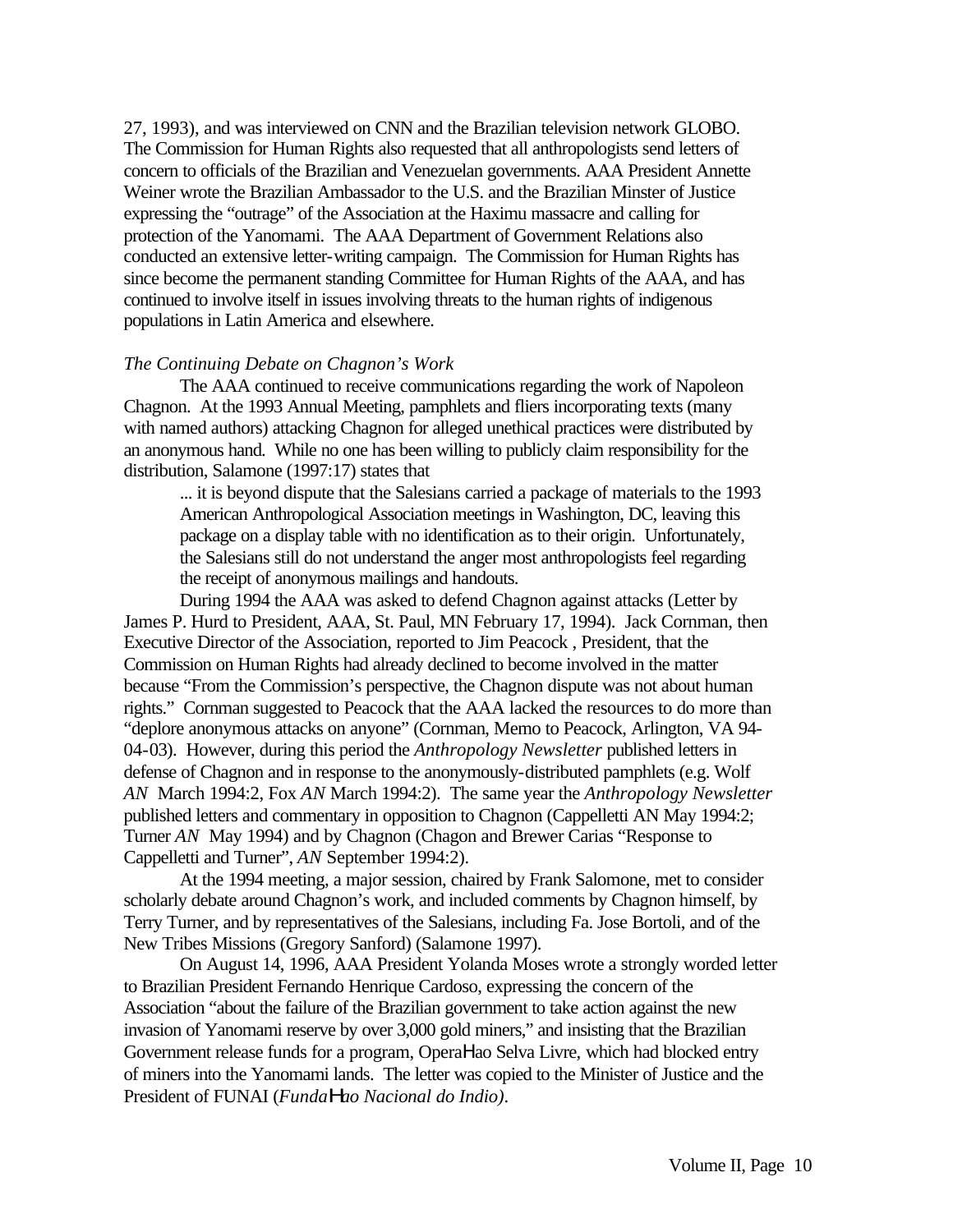Most recently, in 2000 and 2001, the AAA established two successive task forces to evaluate the allegations against anthropologists and the implications for anthropology of Patrick Tierney's *Darkness in El Dorado*. As part of this work, AAA officers and members of the El Dorado Task Force have met with representatives of the Brazilian Anthropological Association and with representatives of the Venezuelan Commission on the Yanomami.

#### *Criticisms of AAA Involvement*

It must be pointed out that, in spite of this record of activity, colleagues, especially in Brazil, who have been active on the front lines of advocacy for the Yanomami – to the extent of placing themselves in personal danger from opponents of Yanomami land rights - believe that the AAA has been unresponsive to their concerns. Brazilian colleagues were distressed at what they regarded as a long delay in the publication of the Carneiro da Cunha letter, written in 1988 and published in 1989. A decision by the editor of the *Anthropology Newsletter* to end the debate after the exchange between Carneiro da Cunha and Chagnon meant that a request by Bruce Albert to reply to Chagnon's attack on himself and on Alcida Ramos (in Chagnon's reply to Carneiro da Cunha) was denied (although a letter by Richard Machalek (1989), in support of Chagnon, was admitted). Brazilian anthropologists were also offended that, having denied Albert the opportunity for a communication in 1989, the *AN* published letters by Eric Wolf (one of the directors of Chagnon's 1966 University of Michigan dissertation) and Robin Fox defending Chagnon in 1994. They are particularly disturbed that the AN approved language in the letter from Robin Fox (1994) that characterized Brazilian concern about the impact of Chagnon's work as motivated by "confused grievances". Members of the Task Force concur that it is regrettable that this language appeared in the *AN*. The delay in the publication of Carneiro da Cunha's letter, given the urgency of the situation of the Yanomami in 1988 and 1989, is also regrettable (we note that the delay may be partly due to the fact that the letter was addressed to the Committee on Ethics, not to the AN itself. Terence Turner (e-mail to Coronil November 13, 2001) recalls that the Committee on Ethics was at that time inactive. Furthermore, Turner recalls internal debate about the disposition of the letter, with then-President of the AAA Roy Rappaport arguing in an AN publication that the ABA's complaint was not really about an ethical matter. Members of the Task Force and AAA staff have searched for this statement by Rappaport and have not been able to find it).

It must also be noted that Napoleon Chagnon disapproves of the way that the AAA has handled attacks on him. He wrote (1994) that the AAA, its staff , its officers, and its journal editors were all hopelessly "political". Chagnon has written that he believes that he was treated unfairly by Don Brenneis, then editor of the *American Ethnologist*, when he was given only a very short time to reply to an article by Jacques Lizot such that his reply could appear in the same issue with Lizot's paper (Chagnon 1994, 1995 ). The Task Force notes that Brenneis was under no obligation to invite a reply from Chagnon, and issued the invitation as an act of scholarly courtesy.

One reason that there is dissatisfaction with the role of the Association is that many members have hoped that the AAA would censure individuals accused of unethical conduct. Such censure is not within the power of the Association, which is not a certifying body. Even during the period before 1992, when the Committee on Ethics from time to time received charges against members, the Committee was able to function only as a mediator. The Association, as a scholarly society, has attempted to provide a forum for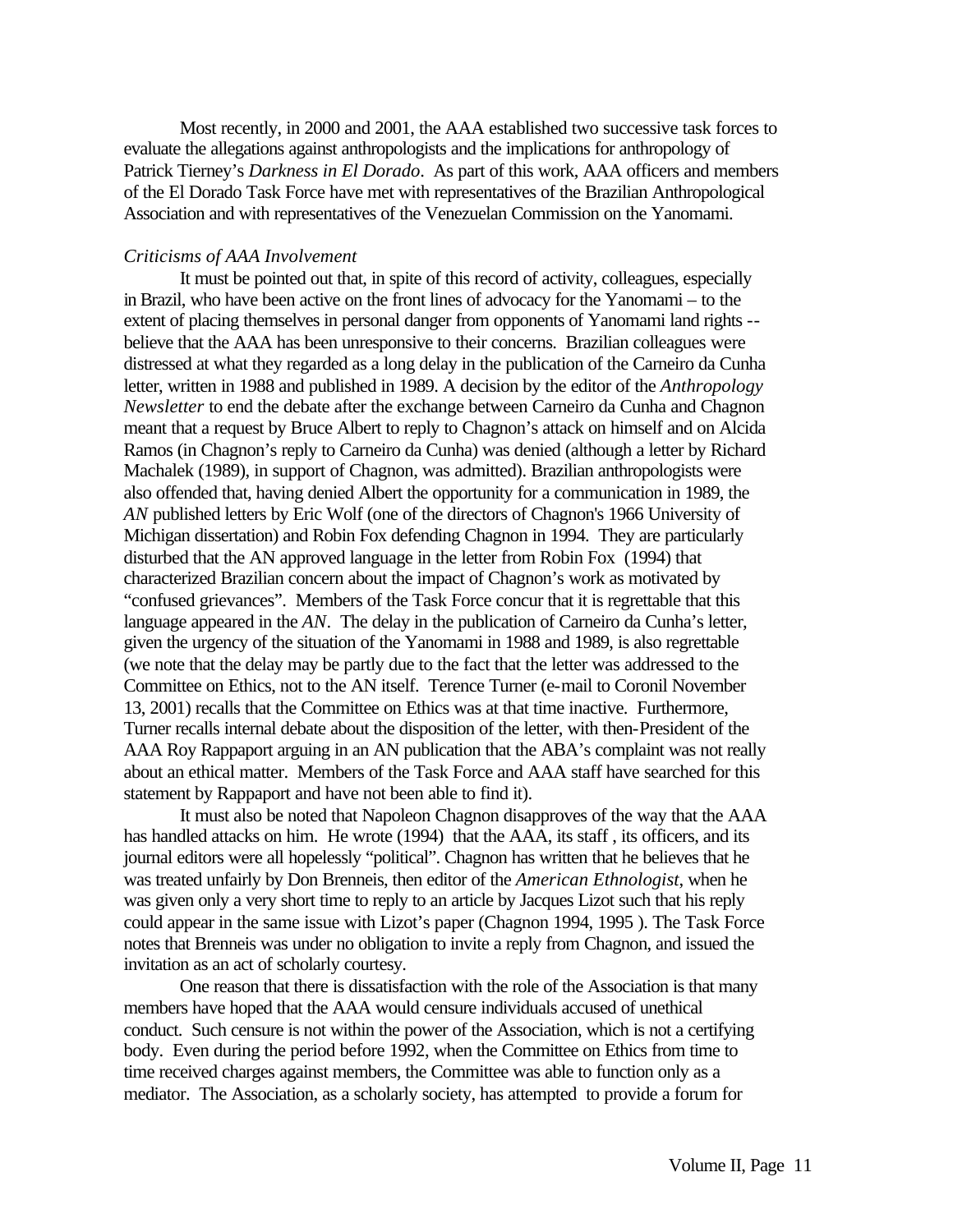open exchange about the situation of the Yanomami, and continues to take seriously that responsibility. Reflecting on the handling of communications in the *Anthropology Newsletter* in the late 1980's and early 1990's, we believe that it would have been appropriate for the *AN* editor to receive all appropriate communications from international colleagues with expertise about the situation of the Yanomami. Communications from outside the U.S. should be treated with special attention, not only because international colleagues are often in possession of key information and ideas not accessible to U.S. anthropologists, but also because it is quite difficult for them to dispute from a distance what may be regarded as arbitrary bureaucratic decisions and policies. This is, of course, easier to do in an era of universal fax and e-mail than it was in the period between 1988 and 1994. We also believe that editors of all AAA publications must be especially careful to work with contributors to eliminate ad hominem or uncivil language, regardless of its target, in letters, articles, and reviews. In addition, we believe that the American Anthropological Association must work to build better communication with our sister associations in other countries.

#### *Acknowledgement*

In developing this review we used summary minutes of meetings of the Executive Board and Board of Directors, and materials that appeared in the *Anthropology Newsletter*. We also have materials from the work of the Special Commission to Investigate the Situation of the Brazilian Yanomami, which functioned in 1990-92. We are grateful to Bill Young, Stacy Lathrop, Peggy Overbey, and Kim Guthrie of the Association's staff for retrieving the relevant documents for us.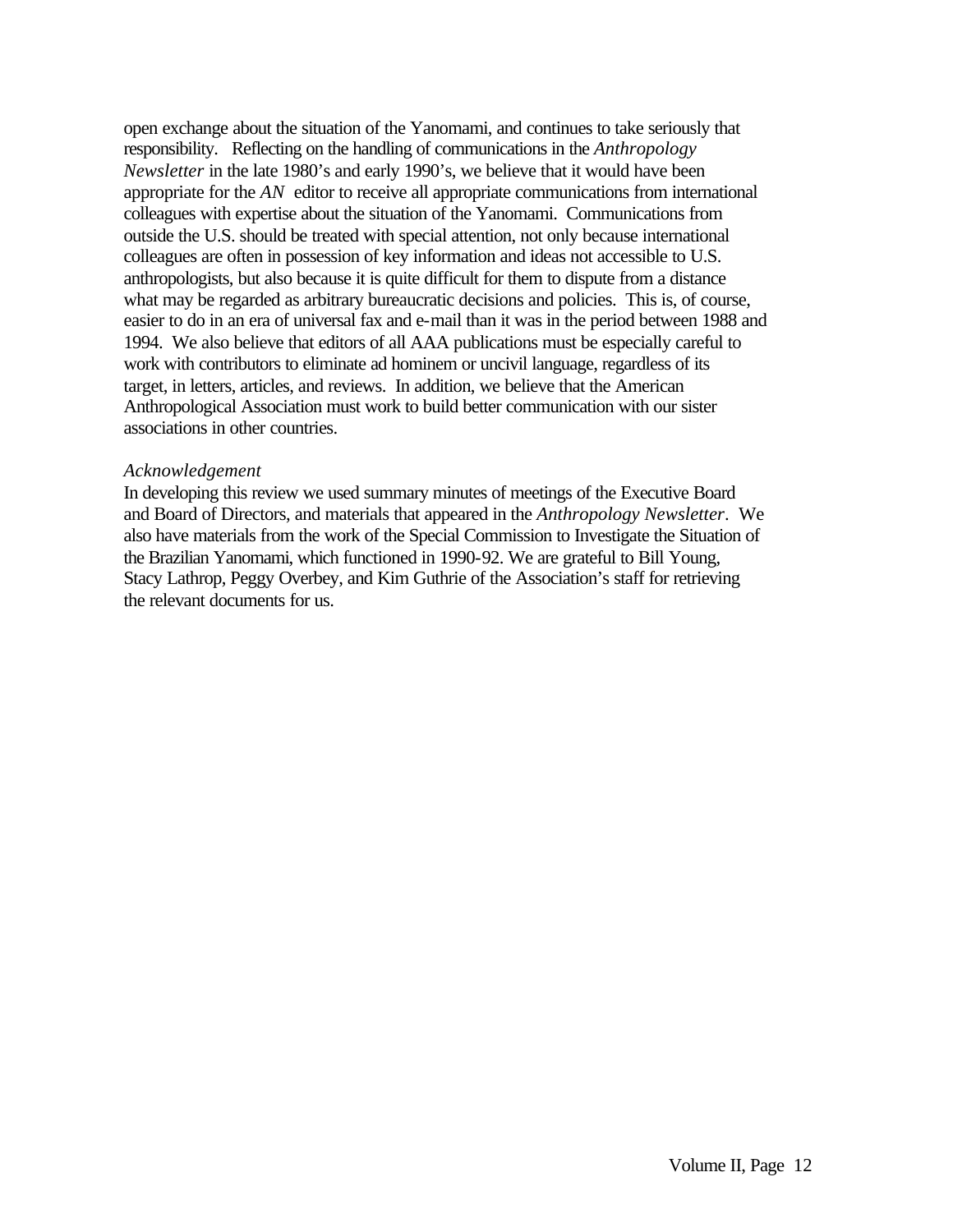**3.2. Background on the Yanomami**. (Janet Chernela) (Jane Hill also contributed to this section. Ray Hames provided materials for this section, but did not participate in its final revision). The Yanomami Indians are located in the *municipio* (county) of Alto Orinoco, Amazonas, in southern Venezuela, and also in north-central Brazil in the states of Roraima and Amazonas. "Yanomami" is the usual representation of the name of the tribe in Venezuela and in Brazil. There are at least five major subgroups of the Yanomami (Yanomamö, Yanomam, Ninam, Sanumá, and Aica; see Map). There are also various regional communities within the linguistic groups. The Yanomami are semi-sedentary forest dwellers, inhabiting communal longhouses, known as *shabonos*, ranging in number of inhabitants from 30 to 350. Shabonos are in turn linked by kinship, alliance, and proximity.

 The population of the entire group is uncertain; recent estimates range up to 27,000. The Venezuelan population in 1992 was reported as 15,193 in 150 villages (@ venezuela web site). The Brazilian population is approximately 11,000. There is a good deal of movement by Yanomami back and forth across the international boundary.

The Yanomami practice a number of low-impact subsistence activities, including hunting, gathering, and small-scale cultivation, mainly of plantains and root crops. About 70-75% of protein is acquired by hunting, fishing, and collection. In Brazil, recent policy is that bases occupied by health care workers and employees of FUNAI (*FundaH ão Nacional do Indio*) do not distribute food to the Yanomami. Hunting is still a primary source of meat for those Yanomami who do not live in areas that have been destroyed by goldmining. Because Yanomami resource use is extensive, rather than intensive, the natural regeneration dynamics of the forest is unimpeded, although there is much evidence that the Yanomami landscape is as "anthropogenic" as any other in the tropics (Smole 1976). The dramatic exceptions are the areas in Brazil that have been devastated by goldmining operations.

The Yanomami of Venezuela have had a long history of direct and indirect contact by outsiders (although they have been less strongly affected by outsiders, especially in recent years, than the Brazilian Yanomami). The first reports we have of the Yanomami come from the Bobadilla expedition of 1789 (de Civrieux 1970). Brief descriptions of the Yanomami by later explorers are found in Schomburgk (1840), von Humboldt (1967[1859]), Koch Grünberg (1965 [1917] and Rice (1921). Smole (1976) argues that the Yanomami were probably directly and indirectly affected by slaving and rubber tapping incursions beginning in the late 1800s and early 1900s which decimated many of the riverine dwelling native peoples along the upper Orinoco and its major affluents. There is evidence to suggest that the Yanomami were able to avoid some of this catastrophic contact because they were remote interfluvial dwellers at the time. Ethnohistorical data suggests (Chagnon, 1997) that the Yanomami have been expanding into the riverine vacuum created by initial contact over the last eighty to ninety years. There was some short-term rubber tapping in the area in the 1930s. Sustained contact by outsiders probably began in the 1950s with James Barker's entry into various places such as Ocamo, Platanal and Mavaca on the upper Orinoco. Barker was a New Tribes Missions linguist whose goal was to learn the Yanomami language, translate the Bible into the Yanomami language, and to assist in the creation of a string of New Tribes missions in the area. Soon after Baker arrived, the Catholic Salesian Order of missionaries arrived in the area and began to compete for Yanomami souls with the New Tribes Missions, often setting up their missions on the opposite side of the river where New Tribes missions were located. In the 1950s Otto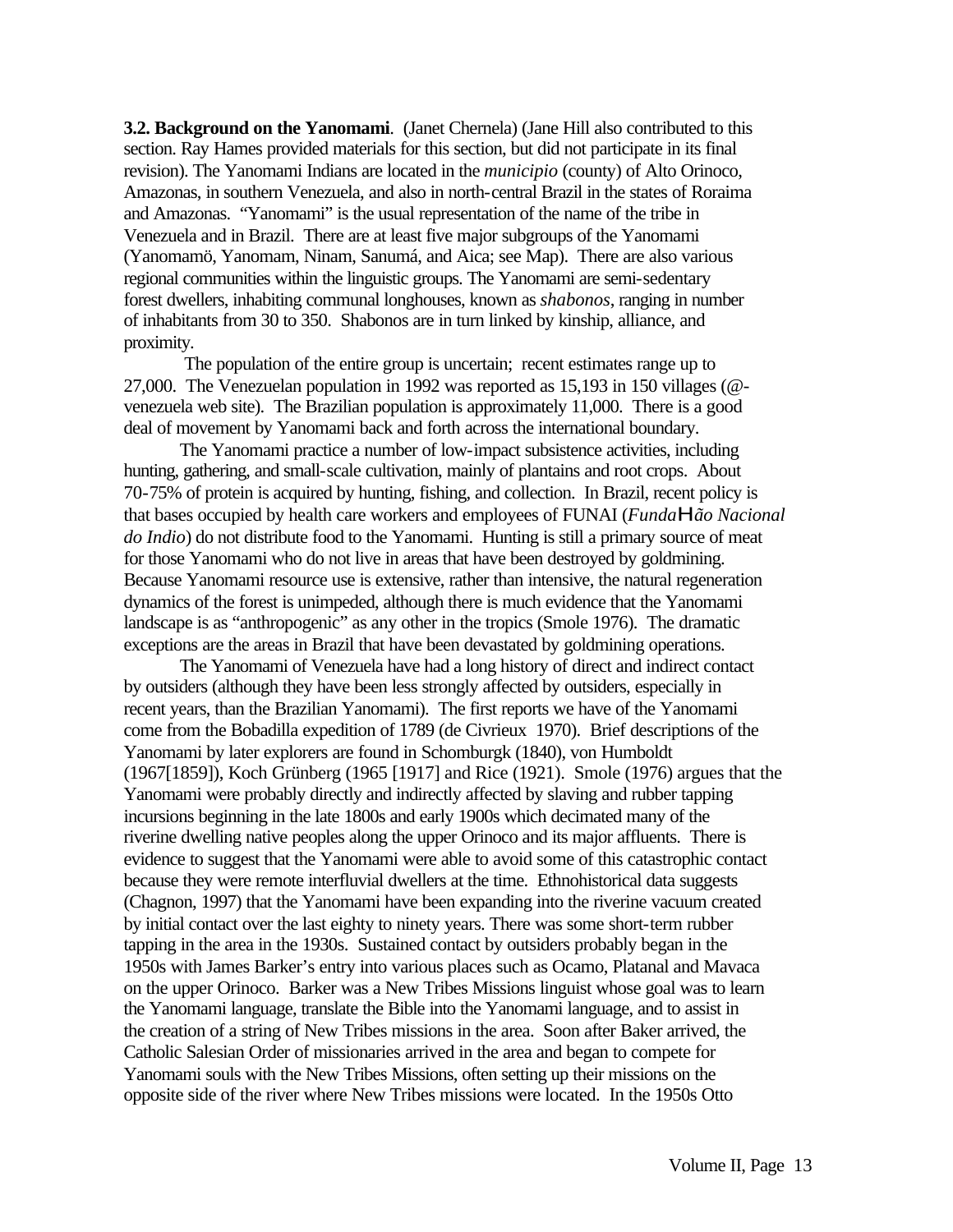Zerries (1955, 1964) was the first ethnographer to work among the Yanomami (it should be noted however, that James Barker published scholarly ethnographic accounts of the Yanomami in major Venezuelan anthropological journals, e.g., Barker, 1953). In the 1960s a sustained era of ethnographic research was initiated by Napoleon Chagnon and Jacques Lizot.

Sporadic government presence in the area began in the late 1950s when malaria health services workers began to visit Yanomami villages along the upper Orinoco. Government presence became more sustained following growth of missionary work in the 1960s, leading to permanent installations along the upper Orinoco (at Tamatama, La Esmeralda, Ocamo, Mavaca, and Platanal and in the Parima highlands). Commercial penetration into the area has been sporadic. In the 1950s and 1960s occasionally petty traders would work their way into the area to trade with the neighboring Ye'kwana and Yanomami villages associated with Ye'kwana villages (Arvelo Jiménez, 1971). Very little exchange occurred between the Yanomamö and traders because the Yanomamö had little to offer. Today, commerce between outsiders is largely restricted to major mission and governmental sites and it is effectively regulated by *Guardia Nacional* units at La Esmeralda and elsewhere.

The current legal status of the Venezuelan Yanomami is as follows. In 1991, following upon recommendations made by an international conference on the Yanomami held in Caracas in December 1990, President Carlos Andres P $\theta$ rez issued a decree (No. 1635) establishing the Reservo de Biosfera Yanomami/Parque Nacional Parima-Tapirapeco (PNPT). The Reservo de Biosfera is established under a UNESCO program for biosphere preserves and, at over 30,000 square miles, is slightly larger than the PNPT. The PNPT encompasses all of the lands used by the Yanomami during recent history (J. Cardozo, conversation with Hill, May 25, 2001). No more than 30-40 non-Yanomami live in the region (J. Cardozo, conversation with Hill, May 25, 2001). Within the PNPT the Yanamami possess *derecho de usufructo en perpetuidad* 'use rights in perpetuity'. They are the only indigenous group in Venezuela that has this level of land rights and land protection. However, they do not hold title to the land. They cannot dispose of it, nor can they sell the land or rights in it (such as mineral or timber concessions). Furthermore, their rights to development within the PNPT are constrained: they cannot use technologies or methods of exploitation (such as new types of fish poison or dynamite) that are not part of their customary techniques of exploitation as determined by the government at the time of the establishment of the PNPT. The use of firearms is apparently permitted. Arvelo Jimϑnez and Cousins (1992) suggest that there are many problems with the level of land protection afforded by the RBY/PNPT. In addition to the National Park and Biosphere Reserve and the State governments, the *municipio* of Alto Orinoco is designated as an indigenous muncipio with representatives from Ye'kwana and Yanomami. The current *alcalde* is Jaime Turon, who is Ye'kwana. For early developments under the new landprotection and political regimes, see Caaballero Arias and Cardozo Hernandez (1995) and Bórtoli (1995).

Since the first announcement of the publication of *Darkness in El Dorado*, the Venezuelan government has closed the RBY/PNPT to all but official government visitors (November 17, 2000, "Statement by the Office of Indigenous Affairs of Venezuela (DAI) Concerning the Allegations of the Book *Darkness in El Dorado*", 99th Annual Meeting of the American Anthropological Association, November 17, 2001).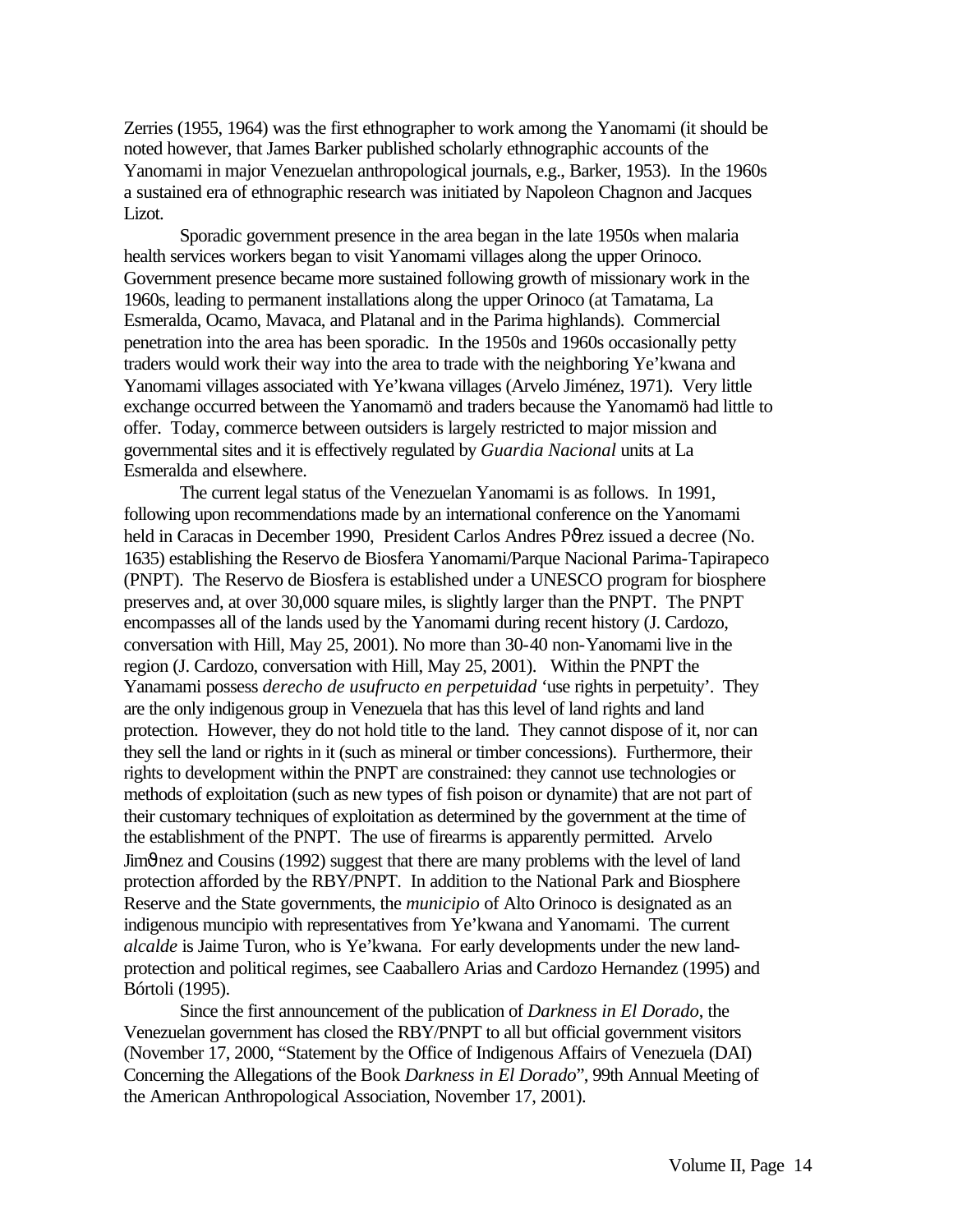In addition to their rights as users in perpetuity of the RBY/PNPT, the Yanomami have the status of *indRgenas* under Title II, Chapter VIII, articles 119-126 of the Venezuelan Constitution of 1999 (revised and corrected 2000). These articles guarantee rights to language, culture, religion, social organization, political organization, economic practice, and land adequate to develop and guarantee their forms of life, with the state charged to use resources on indigenous lands without infringement on this guarantee. In addition, as indigenous people they are guaranteed rights to health care that takes into account their specific cultural needs, and to culturally appropriate bilingual education. Under Title II, Chapter VIII, by virtue of birth on Venezuelan soil or having a father or mother born on Venezuelan soil, the Yanomami, like all indigenous people, are full citizens with all of the rights of citizens specified in Title III and other sections of the Venezuelan constitution.

Beyond participation as citizens in all levels of political process, Yanomami representatives participate in organizations of indigenous peoples, including ORPIA (*Organizaci\n de Representativos de los Pueblos IndRgenas de Amazonas*) and CONIVE (*Consejo Nacional de los Indios de Venezuela).* Many Yanomami are also organized through a trade and marketing cooperative, SUYAO (*Shaponos Unidos Yanomami de Alto Orinoco*), initially established with support from the Salesian Mission but now fully independent and run by Yanomami, who may solicit advice from the missionaries. A number of Yanomami have settled at the mission stations, where health care and education is available. There is now a small cadre of Yanomami who are literate and who even have advanced training in fields such as nursing. Some Yanomami are active in local and statelevel politics beyond the indigenous organizations specifically.

In spite of constitutional guarantees in support of the well-being of the Yanomami, serious problems remain (see, for instance, Colchester and Watson 1995; U. S. Department of State, Venezuela Country Report on Human Rights Practices for 1998). Pursuant to a judgement of the Interamerican Court in 1996 that Venezuela failed to protect its Yanomami citizens against incursions from Brazil that led to the murder of at least 16 Yanomami at Haximu (Hashimo-teri, in Chagnon's spelling) on August 15, 1993), the Venezuelan government has agreed to provide health care to the Yanomami by funding new health posts in isolated regions, with the goal of providing access to basic health care to 80% of the Yanomami population. This plan is still under discussion and has not been implemented (J. Cardozo, conversation with Hill, May 25, 2001). Yanomami who live near the international border often cross into Brazil to seek health care at clinics there run by NGOs discussed below. Adequate access to health care is clearly a major concern for the Yanomami (Chernela, interviews with Davi Kopenawa and Jose Seripino; see also Chernela's Human Rights Update below). We note that the Venezuelan Constitution now specifies health as "a fundamental social right and obligation of the State, which will guarantee it as a part of the right to life." (Title III, Chapter V, Article 83). However, in 1995 Colchester and Watson observed that "Provisions of health care to the indigenous people of Venezuela is minimal, falling far below the standards of service provided to other citizens. The indigenous census of 1992 revealed that 86.8% of indigenous communities lack a dispensary" (Colchester and Watson 1995:7).

The approximately 11,000 Yanomami in Brazil live primarily in indigenous zones administered by FUNAI (*Funda*Η*ao Nacional do Indio*), primarily in the *Terra Indigena Yanomami* in the states of Roraima and Amazonas. This territory, established in 1992 by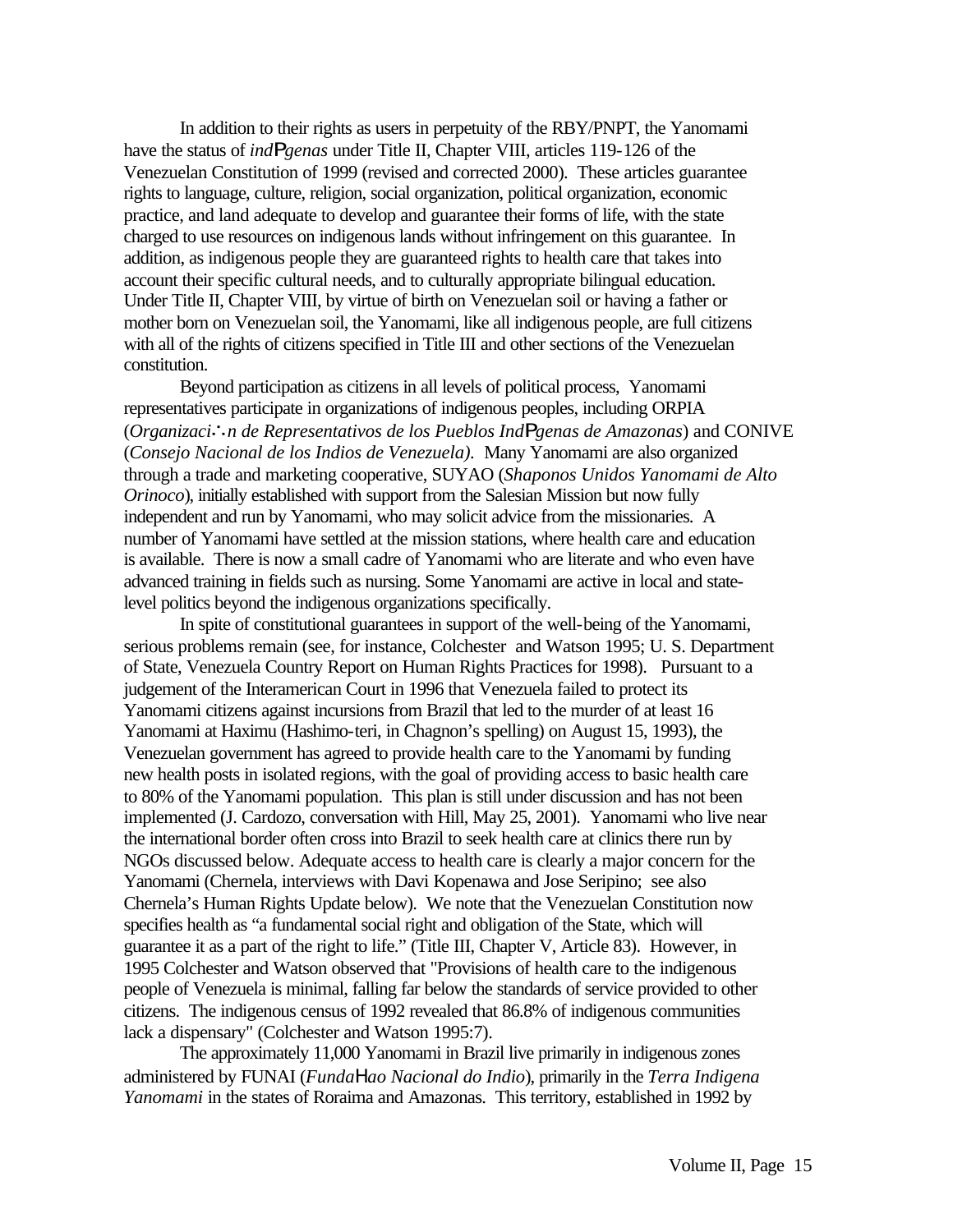the federal government of Brazil, comprises 9,664,975 ha, guaranteed in usufruct to the Yanomami. Under the Brazilian Constitution of 1988, revised in 1999, Indians are full citizens by virtue of birth on Brazilian soil or by virtue of having either a father or mother born in Brazil. Indians have certain special constitutional rights: They are permitted to use indigenous languages in public education (Title VIII, Chapter III, Section I, Article 210, Paragraph 2). The state is assigned special responsibility for protecting indigenous cultural expression (Title VIII, Chapter III, Section II, Article 215. Title VIII, Chapter VIII, *Dos Indios*, is devoted particularly to indigenous land rights; Indians are granted "originary rights" over their traditional territories, to which they have exclusive usufruct. At present, only the National Congress can authorize hydrolectric projects or mining on these territories. A special provision permits the removal of Indians from their territories, by act of the National Congress, in an emergency (the only case mentioned is that of epidemic), with immediate return guaranteed once the period of risk is over.

The zone inhabited by the Brazilian Yanomami is of strategic and geographic import, and the legitimacy of the demarcation of Yanomami lands specified in 1992 continues to be challenged by powerful interests including representatives in the state and federal governments. Yanomami territory is the site of the water divide between two major river systems, the Orinoco system to the north in Venezuela and the Rio Branco system to the southeast in Brazil. The area was relatively isolated until invasions in the 1980's by gold miners, which continue today.

From 1910 until 1970 contact between the Yanomami and national Brazilian society was intermittent or small-scale. However, a number of permanent posts were established in the region beginning in 1940 by mission orders and the *ServiHo de ProteHão aos Indios* (SPI), now known as FUNAI. As foci of manufactured goods and health care, these permanent centers served to stimulate processes of sedentarization among formerly nomadic peoples.

Large government projects reached the Brazilian Yanomami in 1971 (Ramos 1995) when the Plano de IntegraHão Nacional (PIN) was instituted to integrate the northern frontiers into the ambit of commerce and modernity that characterized the Brazilian south. One component of this program was the Perimetral Norte (northern perimeter roadway), constructed between 1973 and 1976 through the southeastern sector of Yanomami territory. Much of the PN is now abandoned. However, some remnants continue in use and constitute a principal entry way into the Yanomami area for ranchers and other invaders. By 1981 colonization projects brought into the region settlers, sawmills, and goldminers. In addition to demographic losses due to diseases, the invasions brought social disintegration and environmental destruction. Colonization projects constitute an expanding frontier that, unless curbed, threatens the integrity of Yanomami society and territory (see Saffirio and Hames (1983) and Chernela (1988) on the impact of the northern perimeter roadway; Sponsel's comment of March 12, 2002 mentions additional references).

In the latter part of the 1970's newly available public satellite imagery called the attention of mining interests to the Parima Range. Within a few years, prospecting rights and mineral concessions covering every portion of Yanomami territory were officially registered with the national Mineral Production Department (DNPM). Until the present time, active mining and exploration has been blocked by regulations prohibiting mining in indigenous areas – although recently-proposed legislation threatens to remove these legislative obstacles. Small-scale "wildcat" mining, however, was well underway by the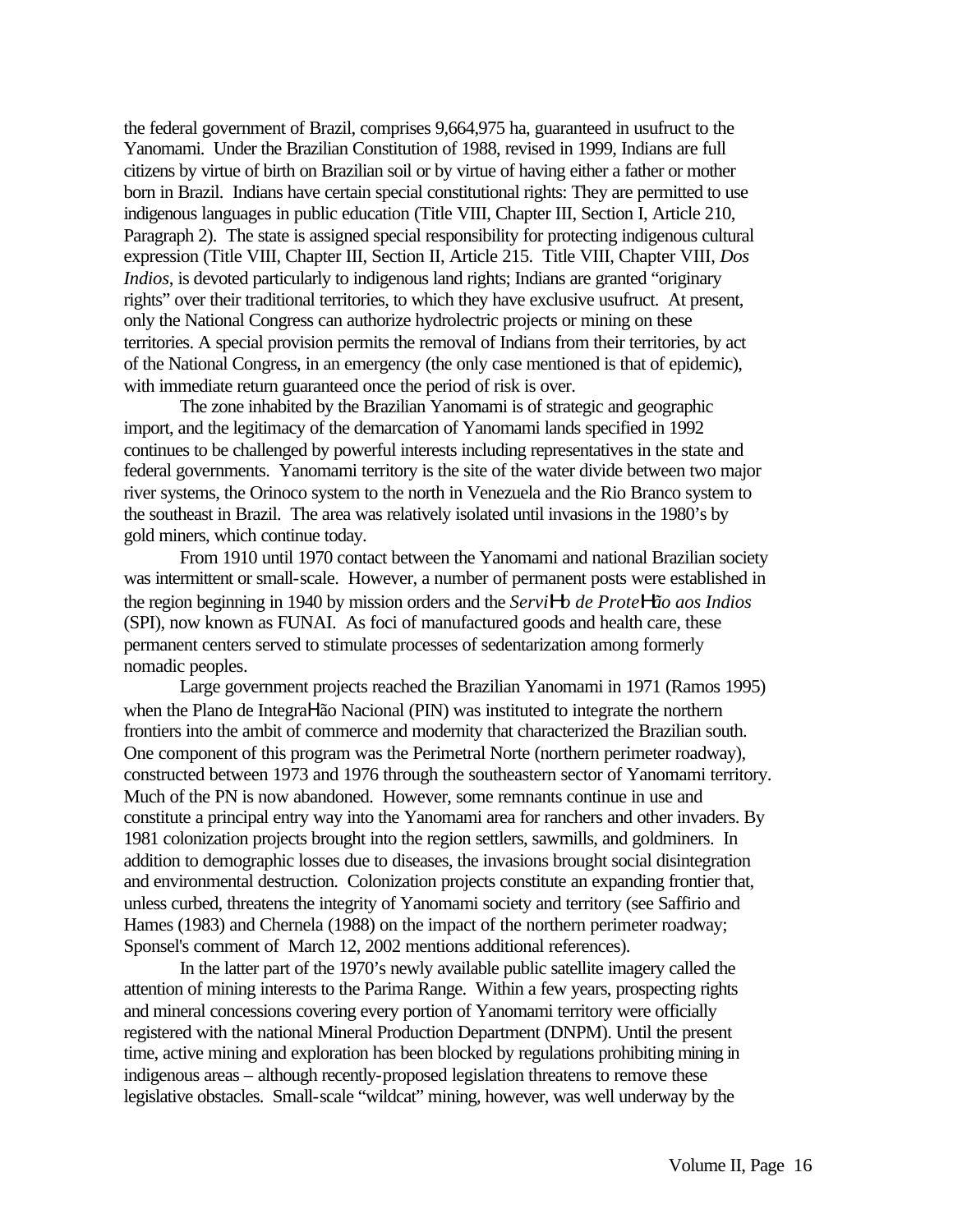mid-1980's. The progressive invasion of wildcat prospectors, the *garimpeiros*, was disastrous. In 1985 President Sarney, responding to pressure from the mining lobby, issued decrees reducing the area of demarcated Yanomami territory (see Chernela 2001). By 1987 a notorious "gold rush" was underway, with approximately 40,000 wildcat miners estimated to have entered Yanomami territory between 1987 and 1992. This is four times the population of Yanomami. The invasion brought violence, disease, social chaos, deforestation, and the pollution of land and water. Miners served as dispersal agents of contagious diseases such as measles, influenza, whooping cough, and venereal disease. Morbidity and mortality rates soared among the Yanomami.

Miners were concentrated in the riparian forests of the affluents of the Rio Branco. They entered the area by means of clandestine airstrips or along the water courses. With the demarcation and registration (*homologa*Η*ão*) of Yanomami lands in 1992, prospectors were removed by federal forces. Over one hundred clandestine airstrips created by miners in the Yanomami area were destroyed. Yet many prospectors remained. Among them were those on the upper reaches of the Rio Mucajai near the Venezuelan border in the vicinity of Haximu. In 1993, after the official removal of miners from the area, remaining illegal miners massacred seventeen Yanomami from Haximu, including children. Survivors of the massacre at Haximu fled in several directions, with a number finding refuge with relatives in the nearby villages of Totoobi and Homoxi. Two miners were found guilty on charges of genocide and sentenced accordingly. This judgement was challenged in July 2000 but was sustained in September 2000. Haximu is in Venezuela, and the Venezuelan government sent investigating commissions to the area. Venezuelan Yanomami accused the Venezuelan government in the Interamerican Court of failure to defend them against border incursions (the Venezuelan government has one small army post in the Parima region). The court ruled against Venezuela, and the Venezuelan government has been ordered by the court to compensate the Yanomami. The form of compensation is a plan for improved health care in the region (see above), that has yet to be implemented.

In spite of laws to the contrary, miners still carry out clandestine activities on Yanomami lands in Brazil. FUNAI openly recognizes the ongoing illegal presence of miners (personal communication to Chernela, July 2001), but is constrained by resource limitations. Miners therefore remain with impunity in the most remote regions.

Military bases provide additional problems. Although conscription among the Yanomami has stopped, complaints of sexual abuse near military facilities continue. More military bases are planned by the government but are opposed by the Yanomami, the CIR (*Conselho Indigena de Roraima*, an indigenous organization representing the Yanomami of Roraima), and advocates of indigenous rights.

Several NGOs, based in Boa Vista, carry out health and educational projects in the Brazilian Yanomami territory. In Venezuela medical care is available only at mission posts, so many border-region Venezuelan Yanomami cross the border for health care.

CCPY (*Comissao Pro-Yanomami*, originally "Committee for the Creation of the Yanomami Park"), an NGO formed in defense of Yanomami land rights in the 1980's, now carries out an educational project for bilingual literacy. It reports 91 literate Yanomami. CCPY develops pedagogical booklets or readers, written by Yanomami and edited and selected by anthropologists and pedagogues. The content of the readers is thus closely related to Yanomami knowledge and concerns, in contrast to the conventional materials used in state education programs. A contact for this program is Marcos Wesley de Oliveira,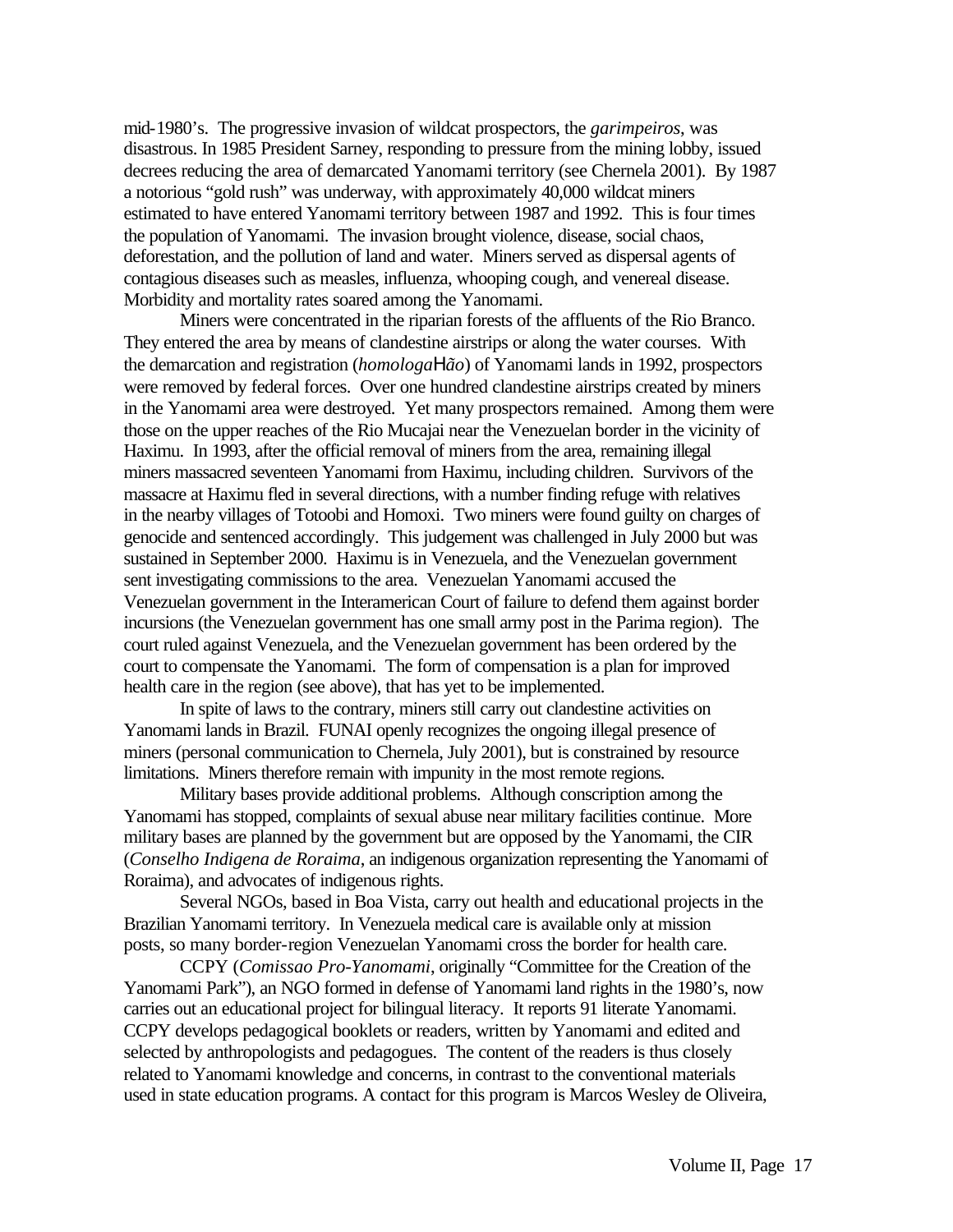Coordenador do Programa de EducaΗão, Rua Pres. Costa e Silva 40-Sao Pedro, 69306-030 Boa Vista RR (ccpyeduc@technet.com.br)

URIHI, based on a Yanomami term glossed as "forest", is an NGO that emerged from CCPY. The two have overlapping boards of directors that include the anthropologists Bruce Albert and Alcida Ramos. URIHI works with the Brazilian government to bring health care to the Yanomami. In April 2001 they held the first conference on Yanomami health in Boa Vista. Since URIHI began working among the Yanomami, infant mortality has dropped dramatically and malaria has been brought under control in a number of areas. However, problems of tuberculosis and other upper respiratory infections continue. Moreover, 100% of all Brazilian Yanomami tested positive for onchocerciasis (African River Blindness), and are undergoing regular treatments.

The work of these two NGOs, especially in health care, is exemplary, and provides a model for what might be accomplished in Venezuela.

In addition to references cited above, see also Chernela 1998, 2000, 2001, and Goodwin Gomez's "General Comment" of March 7, 2002.

In Venezuela, pro-Yanomami activity (other than specifically governmental and mission initiatives) has been conducted by a number of anthropologists. Work toward the creation of a Yanomami Reserve began in the early 1980's (Arvelo-Jiménez and Cousins 1992). An International Conference on Yanomami Habitat and Culture was sponsored by FUNVENA (Fundación Venezolana de Antropología) in December 1990 ( *La Iglesia en Amazonas* 53 (June 1991) and 54-55 (November 1991)). Participants in the conference drafted a letter to then-President Carlos Andres Pérez recommending the creation of a national park; in June 1991 the president decreed the creation of the Parque Nacional Parima-Tapirapeco and the Reserva de Biosfera mentioned above, the former essentially matching the lands occupied by the Yanomami at the time; the lands demarcated matched plans prepared by a government center, SADA Amazonas, charged with "eco-development" (Arvelo-Jiménez and Cousins 1992). In the early 1990's FUNVENA sponsored workshops with Tim Asch to train Yanomami to use video. In the last few years their work has included surveys on women's and children's health (Cardozo and Caballero 1994), and the delivery of adult education to the Yanomami on a number of topics requested by them (Jesus Cardozo, conversation with Hill April 10, 2002).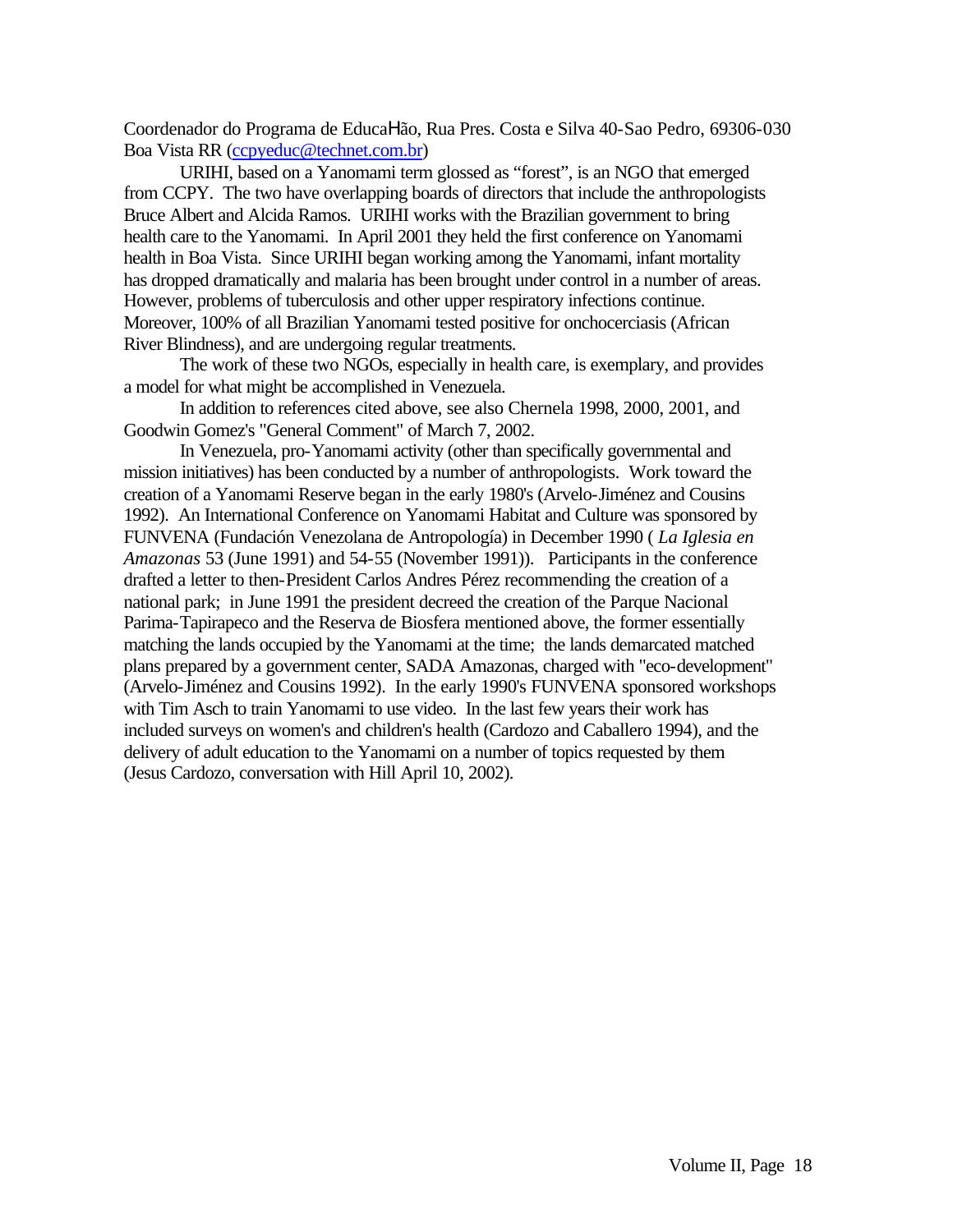# **3.3 Yanomami Updates**

3.3 (1) Human Rights Issues Concerning the Yanomami in 2002. (Janet Chernela (chernela@fiu.edu)) (This two-part report also appears on the web site of the AAA Committee for Human Rights)

The Yanomami of Brazil: Human Rights Update *Janet Chernela, Chair Committee for Human Rights American Anthropological Association* LAND RIGHTS

The Yanomami Territory, created by the Brazilian state in 1992, is under a number of threats.

1. Since 1994 the agency charged with indigenous affairs in Brazil, known by the acronym FUNAI, has presented numerous claims of land invasion on behalf of the Yanomami in regional federal courts. Among these include approximately ten that demand the removal of colonists practicing ranching or agriculture within the reserve. Recently (June 1 & 2, 2001), 143 Yanomami representatives met in the village Yawaripe to discuss removal of ranchers along the margins of Brazil Road 210, also known as Perimetral Norte. According to reports by the state indigenous association CIR, (Council of Indigenous Peoples of Roraima), Yanomami arrived in war paint and armed with bows and arrows. A "confrontation" was "narrowly avoided," according to these reports, by the timely arrival of FUNAI representative Manuel Reginaldo Tavares. One participating Yanomami, Marino Yanomami, asked this rhetorical question: "Must we present official documentation of our complaints daily [before action is taken]?" The episode illustrates the transition in Yanomami strategies from civil action to performative measures, and evidences failures in the participatory political process, guaranteed to the Yanomami and all other indigenous peoples in the 1988 Brazilian constitution.

2. The Yanomami estimate approximately 2,000 wildcat gold prospectors illegally operating within their territories. FUNAI is aware of this, and, in media interviews, acknowledges the presence of "between 400 and 1000 illegal miners operating within Yanomami territories." These intruders have long been recognized as sources of disease and social destruction. In October of 2000, the deaths of four Yanomami and one miner were linked to clashes with miners. In response to that tragedy a petition to then-FUNAI President Glenio da Costa Alvares, and signed by 78 Yanomami, demanded the immediate removal of miners. FUNAI proposed a "Permanent Monitoring Plan" (Plano de Vigilância Permanente); this plan received the backing of CCPY (*Comissao Pro-Yanomami*), an advocacy NGO that has worked with the Yanomami for 25 years. Yanomami spokespersons to the media recalled the massacre of Haximu of 1993 and the importance of avoiding such disasters. Although FUNAI is the federal agency responsible for removal of these trespassers, to do so it requires resources from the federal government, as well as participation of the Minister of Justice and federal law enforcement agents (Policia Federal).

3. A strong mining lobby would pass legislation allowing for mining in indigenous territories; the Yanomami lands in the states of Roraima and Amazonas would be among those most affected. A powerful legislative proposal (Projeto Ley 1610/96), introduced by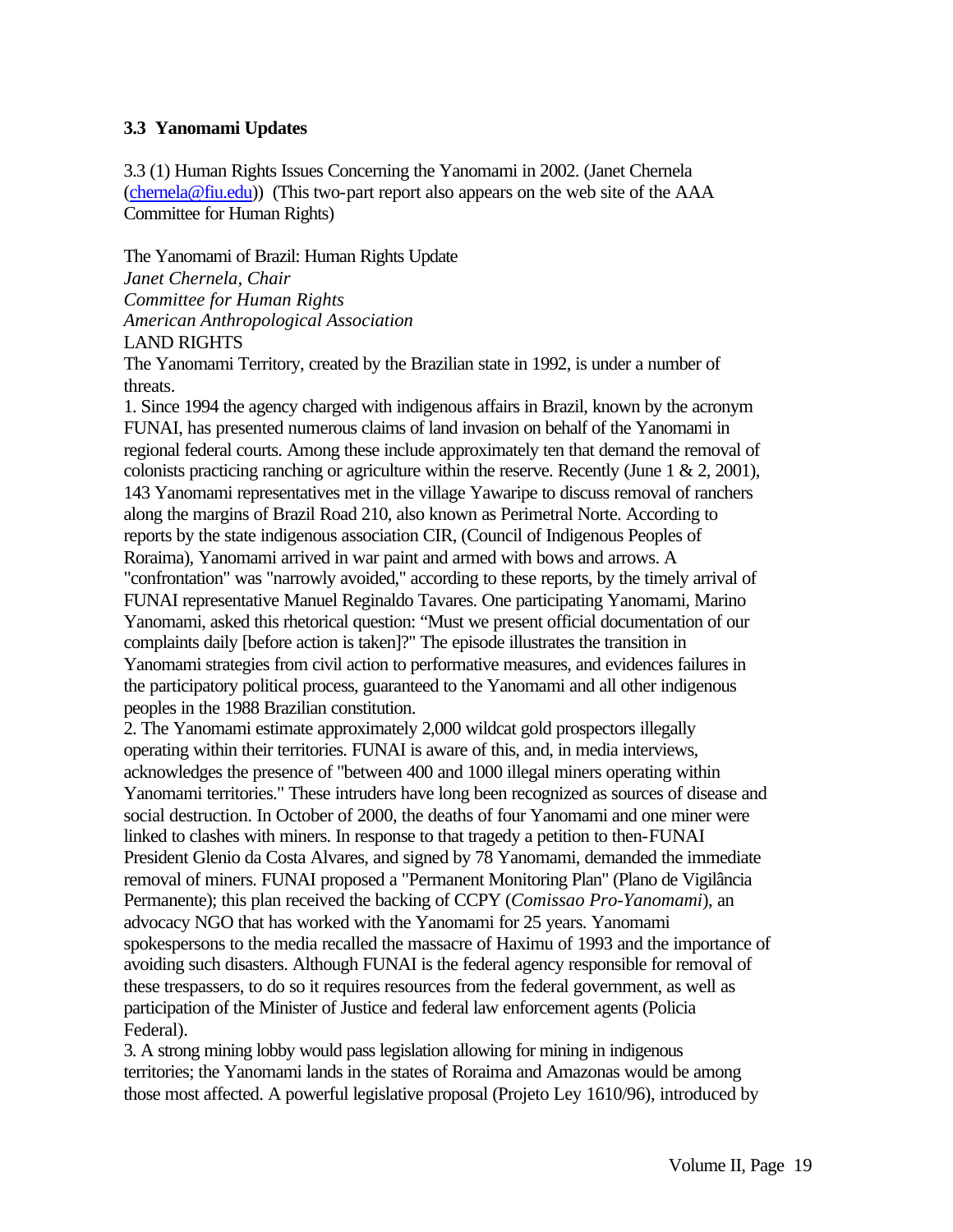Senator Romero Juca of the state of Roraima where the majority of Yanomami lands are located, is still under consideration. It has been approved by the Senate and received amendments in the House of Representatives. It must receive further approvals, including the Commission of the Environment and Minorities; if approved in these it would pass to the Commission of Constitutional Justice and then to the Congress.

4. Three military bases now exist inside the reserve, and others are planned. The Yanomami have formally registered, through FUNAI, the governmental body in charge of indian affairs, sexual abuses by army recruits against Yanomami women at Surucucu, a large military base with several resident shabonos. The United Nations has stipulated that national security does not justify a failure by states to guarantee the rights of indigenous peoples.

5. The position of the military regarding the reserve is ambiguous. In March of 2001, the Minister of Defense, Geraldo Quintao, called the demarcation of the reserve a "mistake." Although this was quickly corrected, much of the Yanomami reserve falls within the zone "Calha Norte," a strip that includes all lands 60 kms from the northern borders of Brazil; these lands are under military and national security jurisdiction.

6. A number of "conservation areas" exist inside the reserve. By law, units of conservation are under the protection of the national environmental agency, IBAMA, not the national bureau of Indian affairs, FUNAI. This, and the relaxed definition of one type of reserve (the FLONA, or National Forest), which allows for economic activities of all kinds, could threaten the integrity of the reserve. It is of concern, for example, that among the most vociferous supporters of the National Forest are lumber interests. Moreover, a National Park that also overlaps with the Yanomami reserve, carries with it the greatest amount of activity restrictions.

December, 2001.

The Yanomami of Venezuela: Human Rights Update

1. This list of concerns is based upon interviews with Yanomami and with representatives of the Venezuelan government in attendance at the National Conference of Yanomami, held in the Yanomami village Shakita (Bisaasi-teri), Upper Rio Orinoco, November 20-23, 2001. The concerns refer to wording from the 1999 Venezuelan Constitution and this National Conference of Yanomami. The meeting was attended by 300-500 Yanomami (depending upon reporters' estimates and the fluidity in attendance) with 25 representatives from the Ministries of Health, Education, Environment, Indigenous Affairs (part of Educational Ministry), as well as high-ranking members of the legislature, the National Guard and the Army.

#### 2. INDIGENOUS RIGHTS AND THE NEW CONSTITUTION

In terms of indigenous rights, the new Venezuelan constitution, adopted in 1999 and revised and corrected in 2000, may be regarded as a model. It recognizes the Venezuelan state as having a pluralism of ethnicities and polities. According to Tit. III, Art 21, "All people are equal under the law" (this differs from constitutions elsewhere in Latin America). It guarantees the inalienable rights of indigenous peoples to their lands, their lifeways, self-governance, and political participation in every phase of civil life. It considers health to be a fundamental social right of all citizens, and the obligation of the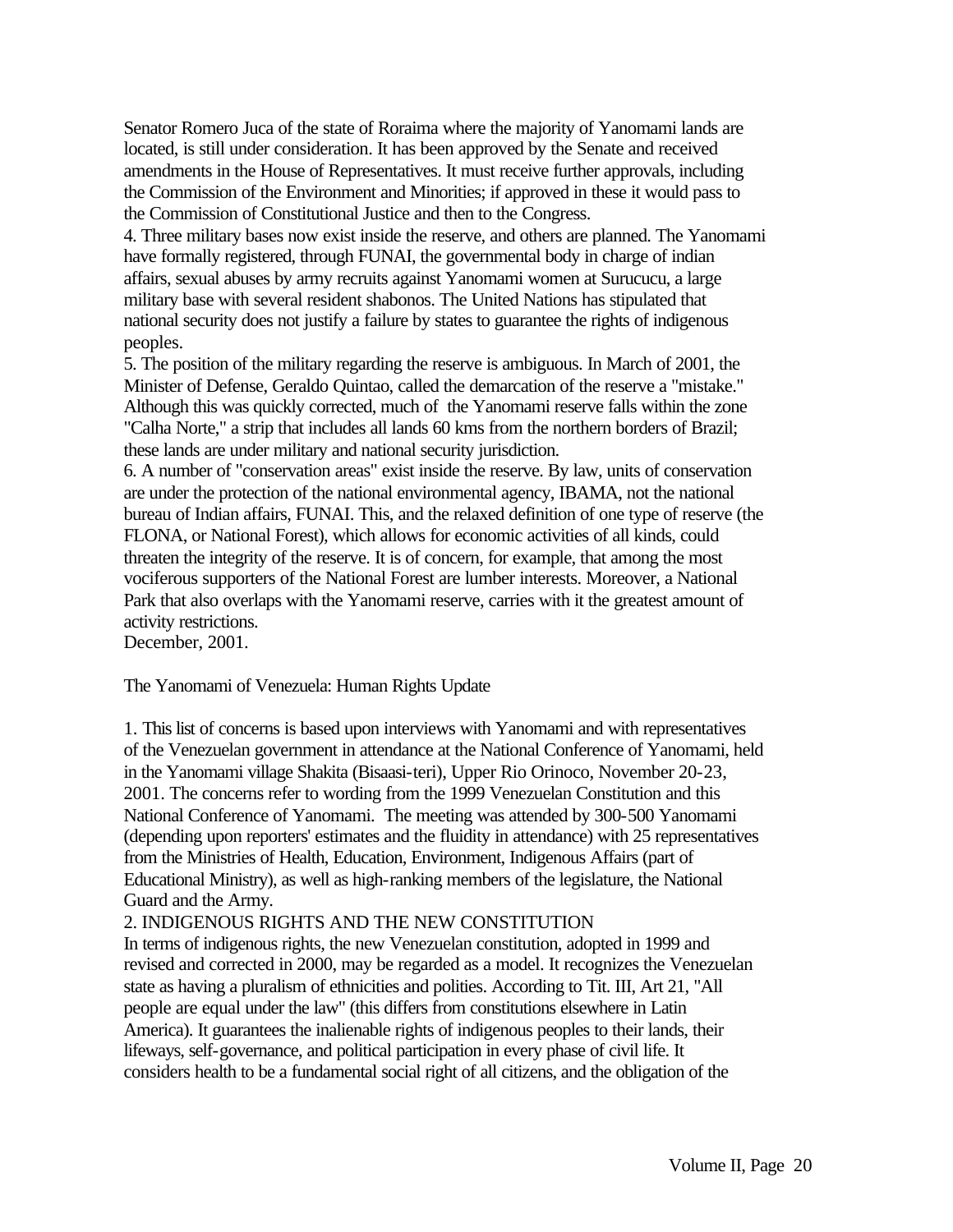government to provide it. Suffrage is a right of all peoples, and is not contradictory to indigenous identity or communal land rights.

# 3. HEALTH CONDITIONS AND SERVICES

According to the constitution, health is a "fundamental social right; an obligation by the state to guarantee health as part of the right to life. All people have the right to health care and sanitation" (Tit. 3, Art 83). However, medical attention in the Yanomami area is minimal. Mortality figures for Yanomami in Venezuela are far higher than those for Yanomami in Brazil. There are fewer than ten health posts for a 30,000 square mile area in which Yanomami communities are dispersed. The health posts are understaffed with poorly trained personnel and high turnover; few health workers speak Yanomami. Venezuelan Yanomami near the Brazilian border cross it with frequency to obtain health care. This is a source of concern to the Venezuelan government.

# 4. POLITICAL PARTICIPATION

The Yanomami are guaranteed the right to vote by the constitution. However, in order to vote, a citizen must have an official identity card. Most Yanomami do not. The notable exception to this generality are theYanomami who are allies of the mayor. In the absence of a neutral mechanism to register the Yanomami as citizens, the process of registration is in the hands of politicians whose interests it is to provide identification to supporters. Although Yanomami representatives and advocates petitioned DIEX (Dirección de Identificatión de Extranjería) to provide itinerant boats with registration capabilities, the petition was rejected.

# 5. LAND TENURE

All indigenous peoples are guaranteed the right to demarcate their lands by September of 2002. The process of demarcation requires mapping of resident areas, use areas, ancestral areas, sacred areas, etc. It also requires a complete census of peoples claiming the identity "Yanomami." Neither mapping nor census activities have begun. The Biosphere Reserve of the Upper Orinoco is inhabited by indigenous groups of several ethnicities. These groups could find themselves in positions of vying for portions of the reserve. The neighboring Ye'kwana (Makiritare), whose numbers are lower than the Yanomami, have begun the demarcation process; it is possible that conflicts could arise.

A National Park, the Parque Nacional Parima-Tapirapoco, was established in 1991. The environmental category "National Park" carries with it the greatest amount of regulation. In Venezuela, for example, even extractive activities such as hunting are regulated. The park coincides with the distribution of Yanomami settlements. Human rights advocates of the Yanomami perceive Yanomami land rights as having precedent over environmental regulations. This is not the position of members of the Environmental Ministry who emphasize the prior existence of the park. One possible accomodation, recommended by one interviewee, is a redefinition of a national park, that would recognize the needs of the Yanomami.

December 12, 2001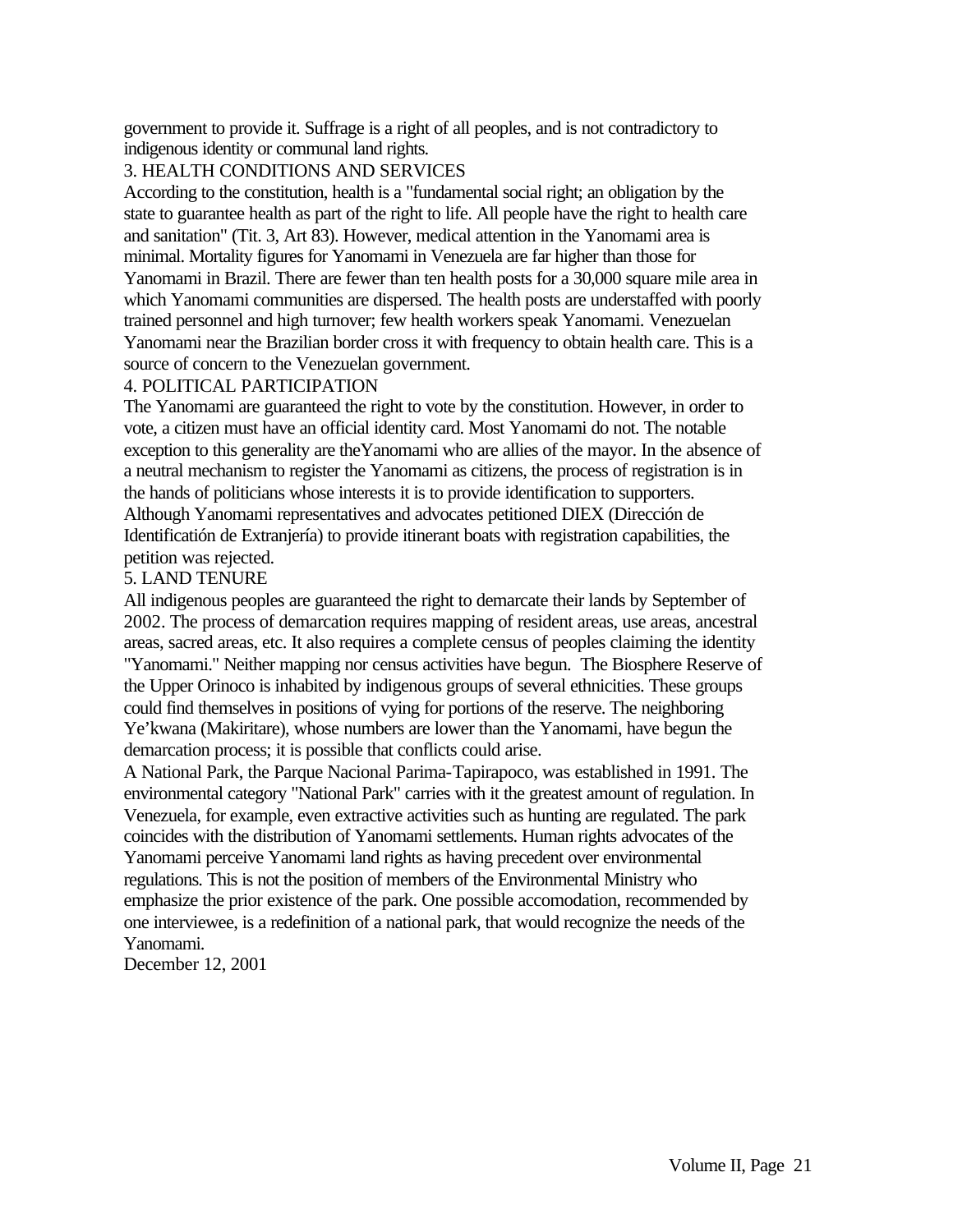# **3.3 (2) Translation Yanomami Bulletin #25 (4/3/02)** Janet Chernela

The following is a translation from the Portuguese of *Boletim Yanomami* nº 25, sent April 3, 2002 from the Comissão Pró-Yanomami.

## Headlines:

Yanomami leaders and representatives of CCPY go to Cornell University, U.S., to participate in a seminar on ethics in research.

The Ministério Público investigates the issue of Yanomami blood samples. A formal request from the Attorney General's office has been sent to US researchers regarding blood collections made in 1967.

# Body

Sub-head: Yanomami leaders and representatives of CCPY go to Cornell University, U.S., to participate in a seminar on ethics in research.

Yanomami leaders and representatives of CCPY go to Cornell University, U.S., to participate in a seminar on the controversy among scholars regarding ethics in research. Yanomami spokespersons Totô, from Toototobi (state of Amazonas, Brazil), Davi Kopenawa, from Demini (state of Amazonas, Brazil), José Serepino (from Mavaca, Venezuela), will make presentations. Jô Cardoso de Oliveira, Executive Secretary of CCPY (Comissão Pró-Yanomami) will also be present. The Seminar, organized by the anthropologist Terence Turner, is one more turn in the polemic generated by the denunciations of the North American journalist, Patrick Tierney, published in his book, Darkness in El Dorado, regarding the use of unethical research methods on the part of geneticist James Neel and anthropologist Napoleon Chagnon among the Yanomami. In 1967-68, Tierney alleges, these researchers collected inumerable blood samples in Yanomami villages in Venezuela and Brazil (including in the community belonging to the parents of Davi Kopenawa e Totô), through the distribution of large quantities of manufactured trade goods. The scandal caused by these accusations has mobilized sectors of the American academy concerned with questions of ethics in scientific research and the guarantee of the rights of indigenous peoples in the protection of their genetic patrimony. The allegations made by Tierney stimulated the formation of an inquiry into the [alleged] violations, by Neel and Chagnon, of the principles of informed consent in biomedical research that were in place beginning with the Nuremberg Code of 1947. In addition, information uncovered during this inquiry revealed that the blood samples collected by the Neel team among the Yanomami have been used recently for the extraction of genetic material (DNA) and continue to be used in new research, lacking, once again, the knowledgeable, informed consent of the Yanomami themselves. This seminar hopes to consider these themes among others. The Comissão Pró-Yanomami has previously taken opportunity to address aspects of this polemic (see Boletim Yanomami nº11, Documentos Yanomami nº2).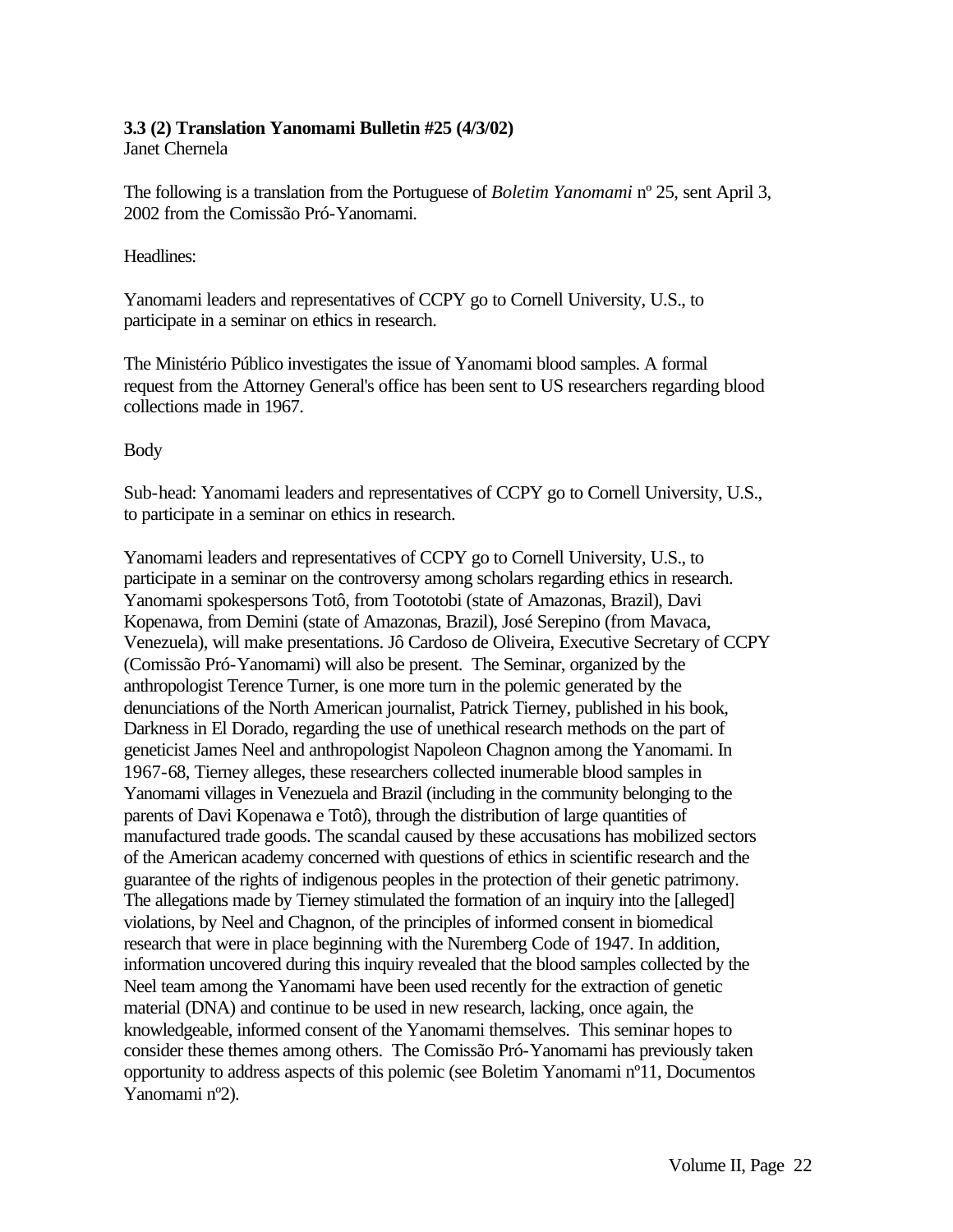The participation of Davi, Totô, and the Comissão Pró-Yanomami is motivated by a concern for the application and current use of the blood samples collected by Neel and Chagnon. Responding to a desire by the Yanomami to take judicial measures regarding the unjust appropriation of these materials, the Comissão Pró-Yanomami located the whereabouts of at least a portion of the samples in question: these are deposited in the Departaments of Anthropology of Pennsylvania State University and of the University of Michigan. The Comissão Pró-Yanomami is taking steps to bring this case to the attention of the Brazilian and American judicial systems. Sub-head: The Ministério Público investigates the issue of Yanomami blood samples. A formal request from the Attorney General's office has been sent to US researchers regarding blood collections made in 1967.

Body: In early March, the Subprocuradora-Geral da República (Assistant Attorney General), Ela Wiecko Volkmer de Castilho, sent official notice to researchers Andrew Merriwether and Kenneth Weiss, respectively, of the Universities of Michigan and Penn State, requesting informations regarding the existence of blood samples in these universities and other relevant information.

Trans., Janet Chernela, April 22, 2002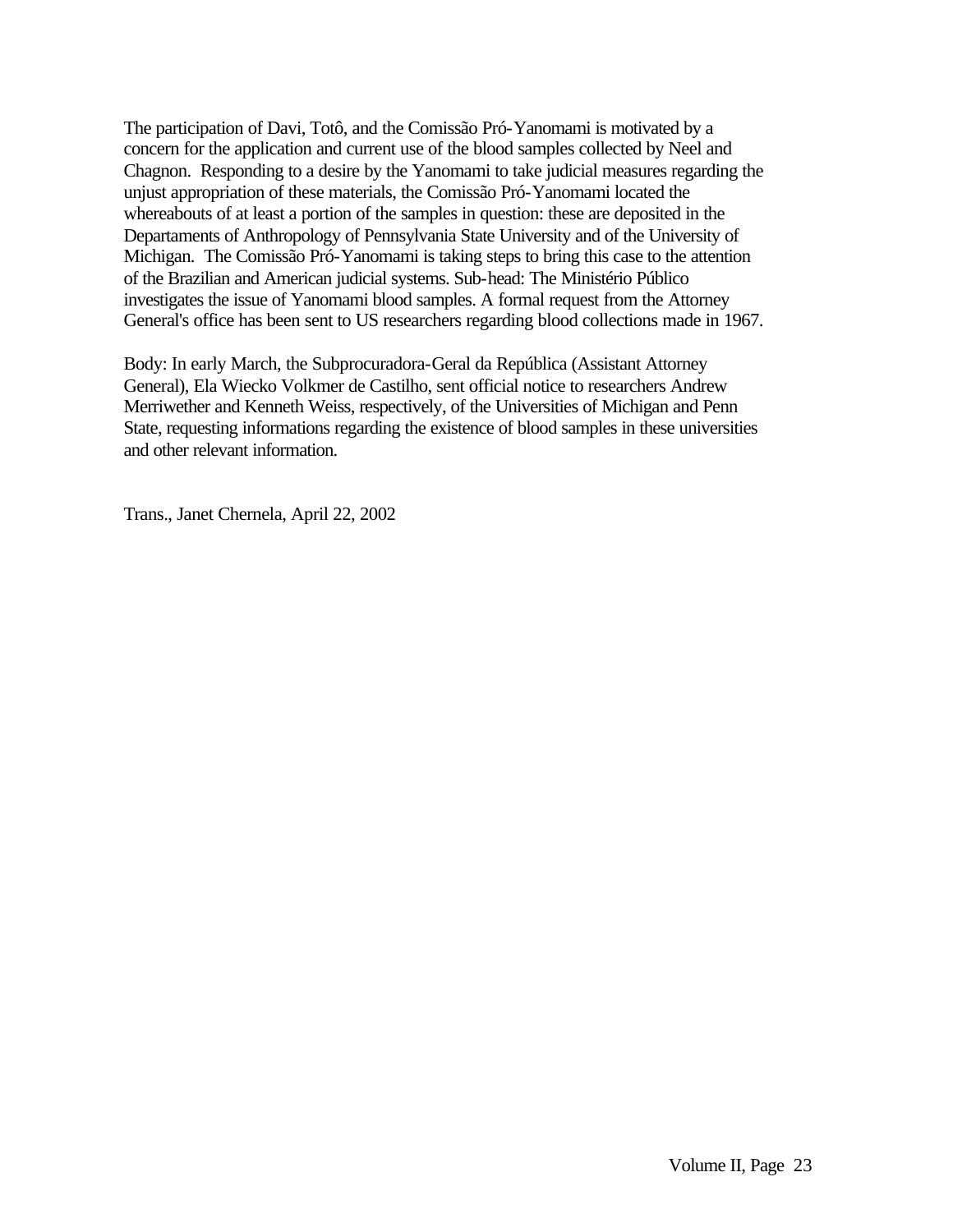PART IV: YANOMAMI STATEMENTS (Collected, transcribed, and translated by Janet

Chernela) Note: Endnotes follow the entire section.

# **4.1. Interview with Davi Kopenawa**

Interview with Davi Kopenawa, Boa Vista, June 10, 2000 Video-recorded and translated by Janet Chernela

In June 2000 I interviewed Davi Kopenawa in conjunction with a project to restore Yanomami lands destroyed by goldminers. The interview precedes the release of Tierney's book and the creation of the Task Force. I include it here for its emphasis on health needs, including vaccinations. Items in brackets have been added by me.

DK: I am explaining [this] to you [pl.] so that you can believe it. You can understand the word of the Indian. The Indian is speaking here. I live with my people. I see that they are suffering.

I see that you [pl.] are destroying the environment.

Sickness continues killing my relatives but we receive some support from friends that provide health care. They are [doing what they can] to protect us. We want our government to notice us, to see us. The Indian is speaking, asking for help -- give us more support! Send us help -- personnel, doctors, nurses. Provide us with new, not old medicines! This is what we need.

JMC: What other needs do you have?

DK: Vaccinations. We need vaccinations to protect our blood, vaccinations against influenza. This is foremost.

JMC: Is a microscope program underway [in which you learn to identify diseases, such as malaria]?

DK: I will explain. People from URIHI [a health NGO] are working seriously. They are good friends. [Members of] URIHI are teaching Yanomami to read, to use microscopes to detect malaria. This is currently going on. I am happy. We need you to notice us, to help us more.

JMC: What took place during the meeting between Yanomami and health workers this month?

DK: We had a meeting of the Council of Yanomami Health Districts. This is important. We are learning from the whites. It is important to help us more with this. [We need] to recuperate. My people, the Yanomami, are ill. I hope this will work. I hope that we receive more support so that other villages can be included, and more young Yanomami can work with nurses as microscope technicians. This happened in a meeting.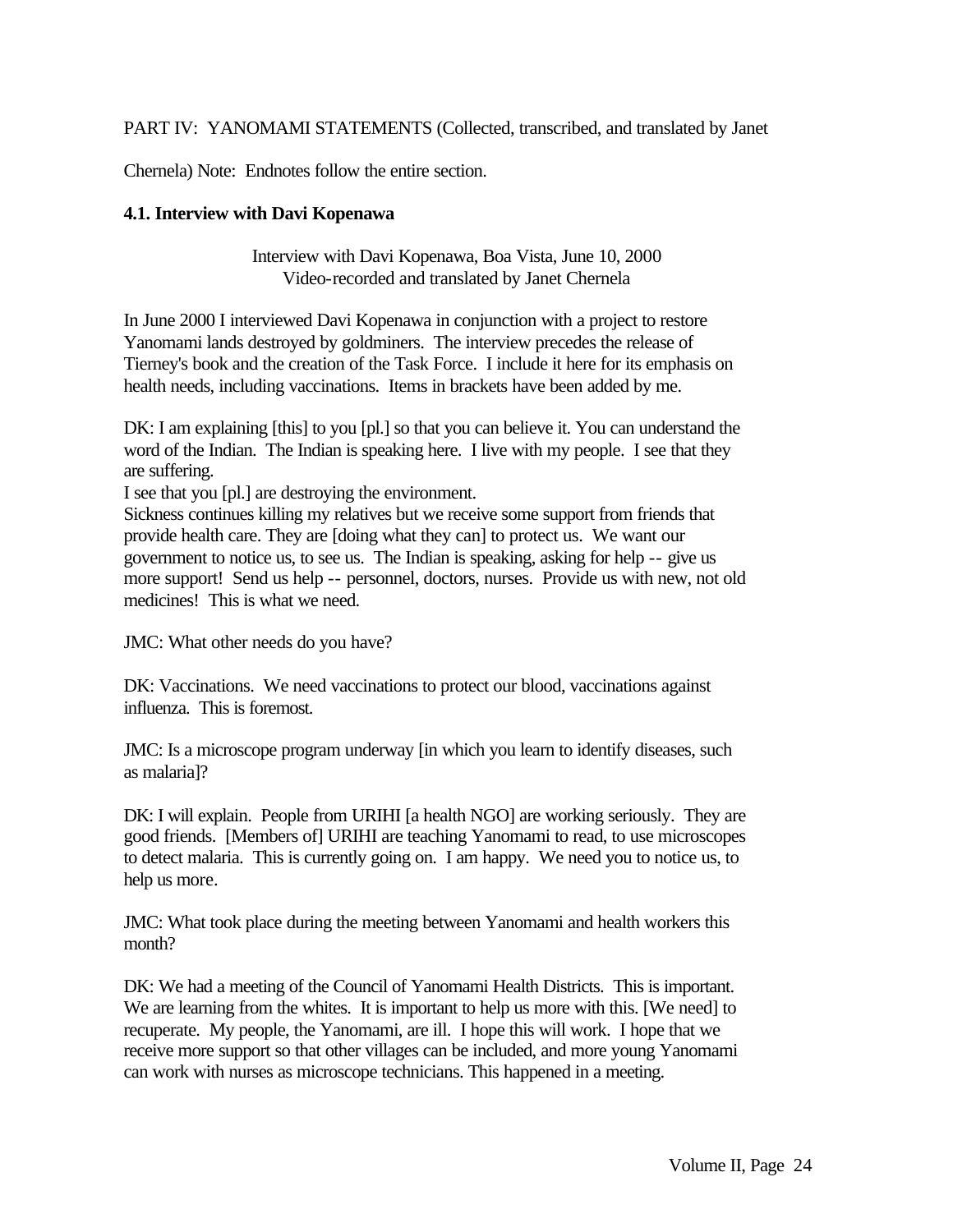JMC: And the agroforestry project?

DK: I think it will help. Because we are just beginning now. We didn't know or think about this before. We planted and waited to see if [a tree] bore fruit. We will wait and see. We hope to wait for help to have an expert who will teach us so that we can pass the skill on to our youth...we will teach our nephews....Because these fruit are important. Animals also eat them. Birds eat them. Monkeys. And these trees also are sources of beehives [and honey].

The Indian respects, and does not deforest the environment because the Yanomami is not an enemy of the forest. He is FOR the environment. We are the environment, of the environment. We are friends of the environment, the animals, the mountains, so we want to keep the whites from ruining our forests.

JMC: You spoke about plans for a Center of Information before...?

DK: I thought about this during my work. Napu [the white person] is civilization. Here in Boa Vista there are many people who don't know the Yanomami. They never saw a Yanomami, never saw our villages. So I was thinking [and talking this over] with anthropologists. Bruce [Albert] speaks our language. So we began there. And also, Claudia Andujar, who has worked very hard to defend our cause. So we are beginning. We want to open a house here, in Boa Vista.

JMC: In the city?

DK: Yes. The house would be for students in the city. Our children can make friendships with whites  $-$ - whites and Indians respecting one another. We would also bring our crafts to show our technical skills, such as arrows, baskets to carry firewood, and hand-held stone axes that we used to use. After we begin it will function as a museum, a museum to draw the attention of whites and their children here in Boa Vista who come to this Cultural Center. There we'll explain to the whites -- we'll speak with the whites, saying "You are the children of whites. Come to know us and our children! Look, speak with us, create friendships. You will see that an Indian is a human being, not a monkey, not an animal. Because they say the Indian is an animal. No. Indians know how to defend, protect, and to show respect. We can also demonstrate books made by our Yanomami teachers.

JMC: The readers?

DK: [No] These booklets would be for whites, to teach them to respect us. It's no longer just for the Yanomami to learn to protect ourselves. The museum would not be just for the Yanomami, but for the [neighboring indigenous groups] Makuxi and Wapixana as well. This is important.

JMC: Will you teach environmental knowledge?

DK: We would teach about the environment. If they want to see our lives, they have to see us in our villages. But here in Boa Vista we are [also] learning things, we are learning to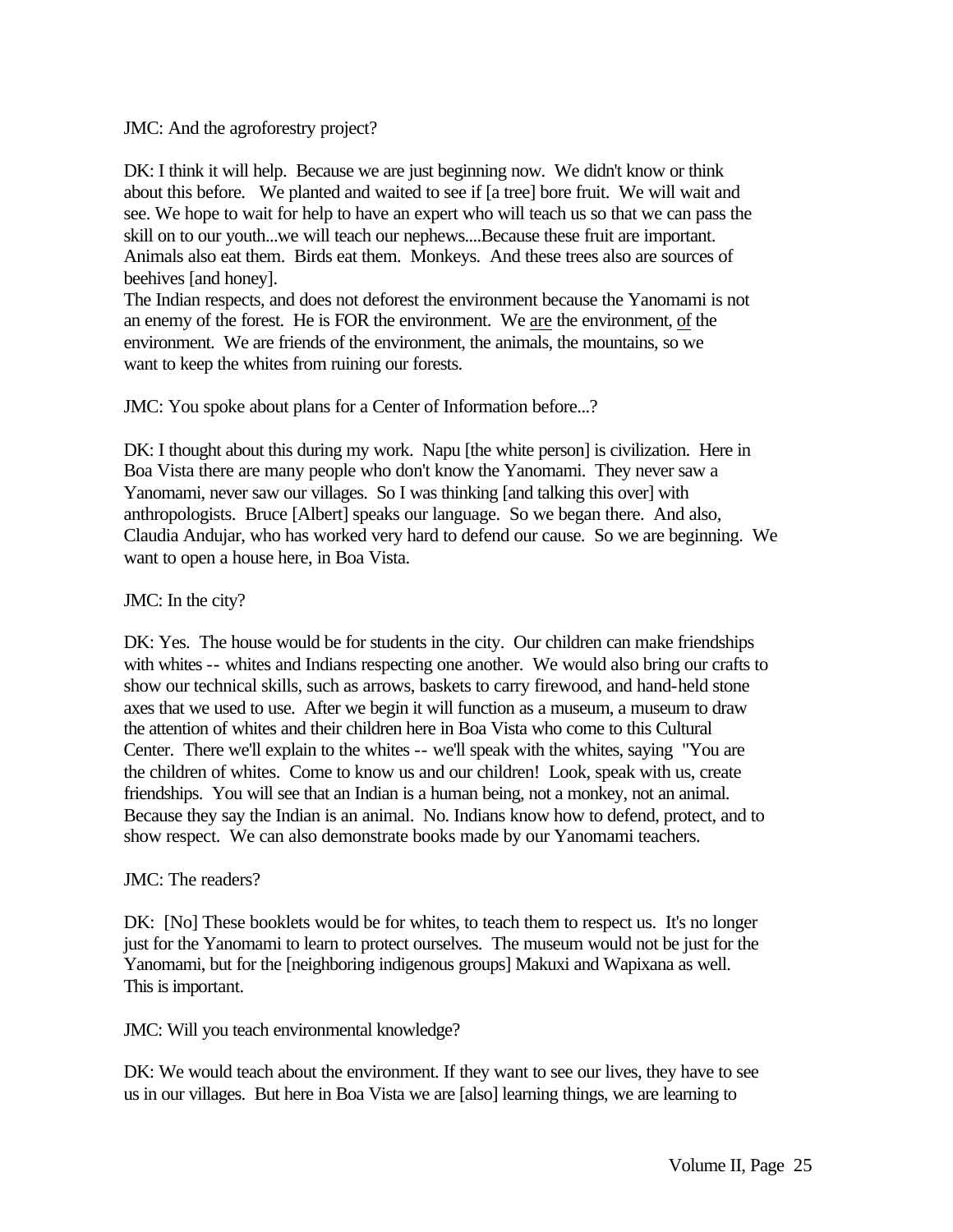respect. We need a house here to teach the whites knowledge -- to know us, to respect the indigenous people of Roraima [state].

JMC: What exactly do you mean when you say "knowledge"?

DK: Knowledge is our language, our customs, traditions, curing rituals and our protective activities. They say Yanomami don't plant. But the Yanomami plant banana, sweet manioc, peach palm, sugar cane. What does the Yanomami eats, what he drinks? We'll show it all.

JMC: Does shamanism make use of plants?

DK: Shamanism uses the forces of nature. It protects people. But it's not only for the Yanomami -- it's also for the people of the city: the shaman keeps the planet from falling in on people. This is very dangerous. The danger is [literally] upon us. Only the shaman can keep this from happening. That's why we want to speak with the whites -- so they can better understand. That's why we leave our homes so we can learn more about how the white world works. How does it work? It has cars, it has medicines. There are many good things but there are also many bad things -- thieves, drunks, murderers -- people who want to kill Indians.

JMC: Will everyone benefit from the treatment of the shamans?

DK: Yes. A shaman protects everyone. He protects the villages in general. He doesn't allow diseases to come close. He obstructs any disease that comes from afar.

JMC: How does the shaman rely on the forest?

DK: The shaman uses Dekuana. It is the food of learning -- it's from a special tree. Omam created it. Omam created shamans to protect and defend people so we don't all die. When someone is sick, the shaman calls upon the forces of nature from the river, mountains sea, also the stars, moon and sun. The shaman has many forces -- thunder and lightning -- these are [some of the] many forces that the shaman has. This force is called utukala. Utukala exists to keep the sky from falling and to protect us from sickness, to keep illness away. So this is important.

JMC: Does the force come from the forest?

DK: The force of Oman. It is the power in the stone. You've seen a stone -- it has a lot of force, a spirit. So the shaman doesn't let disease kill all of us. It is important for us and for you also, you whites have to understand. We have to explain it slowly, because it's very complicated and difficult to explain certain things in Portuguese.

JMC: If you deforest, what happens?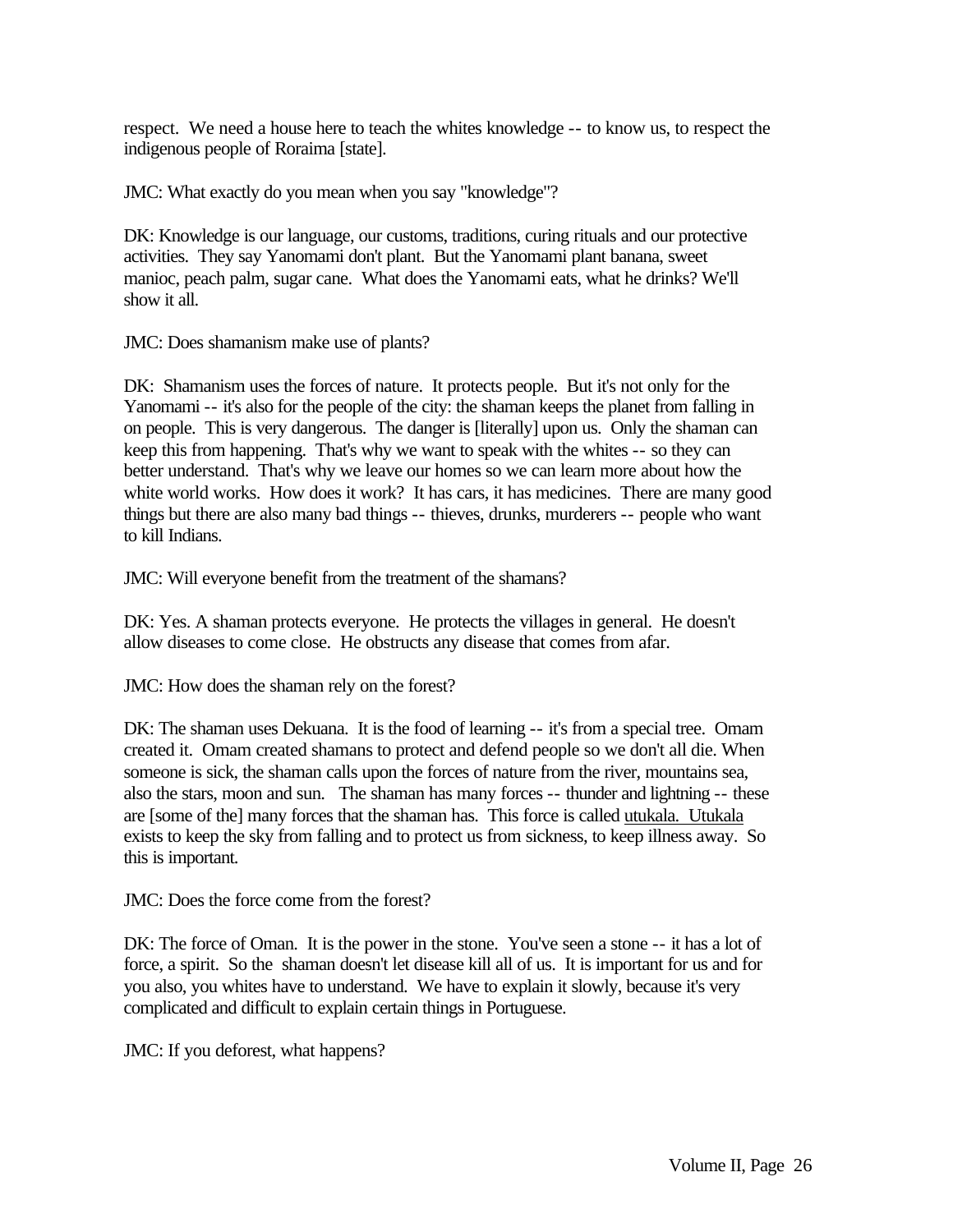DK: When you deforest the heat of the planet comes down. It gets very hot and it doesn't rain any more. Where there is no more forest, there is no rain. The water that falls below has to return. If you take away the forest, you get pollution... The earth is dry, it has no more water. In the treeless land people suffer. They need water. Because water is food. It is hard for you to learn but it is important for us to explain these things -- to protect the forest, the land. You have to treat it with care. You can't throw garbage everywhere! You can't spill oil all over the ground! You can't do this, no. Whew, whites are always studying; but what have they learned? Nothing! And for what? Just to destroy?! You have schools with educated teachers. We don't have schools. But we have "schooling" from the shamans. In the school of the shaman we learn to protect the environment. If it were all like this it would be wonderful. It's the shaman that is with us to keep the sky from falling on the ground, to keep it from falling on top of me and you all as well. It would fall on everyone! Many Indians have died. Many shaman have died, but some are still alive. I am worried. If all the Yanomami die, there will be a change in the weather, in the climate. There will be a huge noise --thunder, lightning, torrential rains, will come. Without Indians, the world cannot function. Without shamans, moon, stars, the earth will not function. Because the shaman keeps things working. So this is why we say -- take this information back to your authorities. Don't permit the mistreatment of the planet. Enough! You have to stop and think! Don't keep destroying, destroying, robbing, robbing, destroying, destroying! Leaving other people to take care of it -- there aren't any others that will protect this land -- just us. And, there isn't another one. The whites think that we want to take their land. No, it's the opposite. It's not true.

...Much of the land is dirty. We are sad to see the slums of Sao Paulo, many people living in hunger and squalor. I thought [government] authorities would have helped more! In these times, this world, there are no honest authorities to take care of the world, only corrupt ones -- they're selfish, taking everything for themselves, destroying merely for themselves. I feel sad.

#### JMC: Can the shamans help?

DK: The shamans are already helping. This is why we are alive, why we are working, we are happy. The village shaman helps. He is working out there. I am a student of a shaman of the same Omam. He is our chief, chief of all the land. Oman is called O. You whites say the world is round. Well, inside the sphere is where we live -- all of us. You, too, foreigners, Japanese, Indians, the forest, since the time of O. We are the people of Omam. He created all this. Without Omam there wouldn't be Indians. Because it is he who is protecting. My people survived many years without authorities, without a president. When the whites were far away we survived with the force of Omam. Because it is Omam that protects and makes people well when they are ill. Before, sickness was from the forest. But now it comes from the goldminers. Our shamans are burdened. So I ask you to speak to your leaders, your president....[Our politicians] want to destroy the Yanomami..to deforest the Amazon. They are allowing miners and large mining companies into Yanomami territory. I am very worried. We see it, and I am worried. I see planes.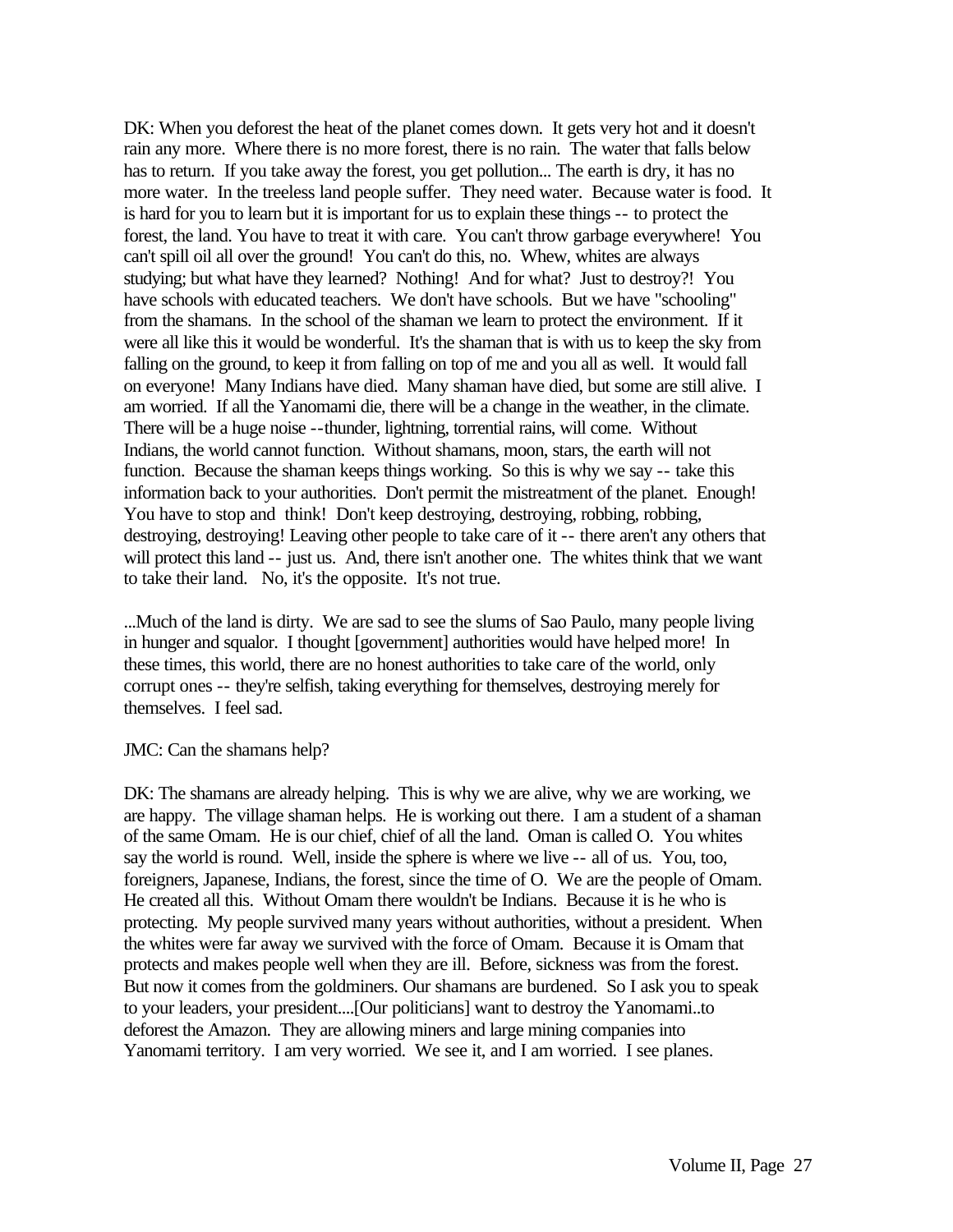Planes are flying over [our lands]. They say that the planes are authorized by the government. They say they are letting foreigners enter to mine here because [the president] Fernando Henrique doesn't have money to pay back the debt owed to other countries. So he is allowing mining companies to research the area in order to mine it later. He is authorizing fly-overs so that later they can mine the Yanomami area. We are opposed to this. If it [this effort] were to protect, we would be happy. They are always up to something. We are quiet, but they are always starting something. And we begin to struggle, and to die. This is my opinion.

JMC: What does the survival of the Yanomami have to do with the survival of the forest?

DK: They are interdependent. I am worried. Because the city of Boa Vista is growing, it's expanding toward the Yanomami lands -- and they are close; they are approaching the lands of the Makuxi. The congressmen, and senators don't care. There are laws but they aren't interested in them. The Yanomami want to preserve our forest, our environment, so that the indigenous people of Brazil can survive. The indigenous people with the shamans are trying to save the universe, the sky, to stop the pollution that destroys our health. Then we get weak, we get sick and die. Who keeps it going, won't [they] stop? It's the large factories that produce iron, steel, cans, plastic, these produce pollution. The politicians have the power -- they ally with them. So they need pollution because they have airplanes and motors to do anything. But this is harming our [own] defense.

JMC: In what way?

DK: The whites are always destroying our forest! The whites are always looking for wealth -- for precious stones, gold, cassiterite, and other minerals that are there. They can't stop because they are supported. They have money. They have many bosses, not just Fernando Henrique. Everyone has their boss, their chief. There's even a chief of the army, of the ranchers. So, we Indians are trying to [make him] understand. But he doesn't want to listen.

JMC: You mentioned yesterday places where the "land had died." What does that mean?

DK: Yes, it's true. I never saw [it], but I think so. Out there -- outside of our country - there is no more forest. Only reddish grass. The land is burned. The heat of the planet is coming closer. It will happen here in Brazil; it is already happening. It will happen here, too.

The rain lives on top of us. Where rain doesn't live it doesn't rain -- because the rain has moved elsewhere. So if you plant there, nothing will grow. The land has no more force, no more fertility. No seed will grow. Water is important for any seed -- papaya, banana, cassava; it is the liquid of the earth.

Man doesn't know how to make water. I never made water. He who knows how to call the rain is the shaman. Omam orders. People ask rain to fall, it falls. Omam decides what is good for us. Water. So the world orders rain on the forest. The environment needs water. This is why it is raining. Where there is no rain, there is no forest because it is very hot.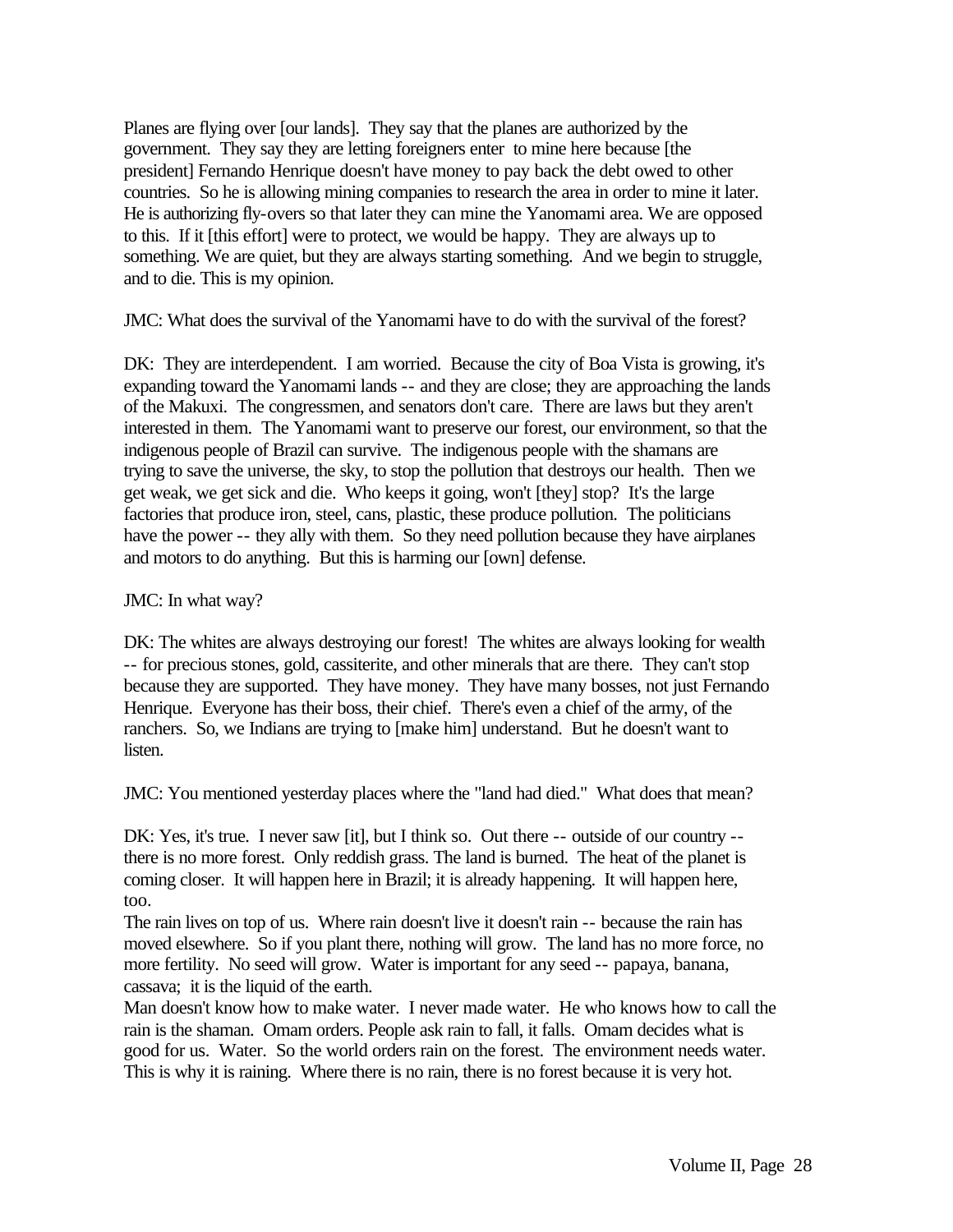JMC: Where you don't have forests you don't have rain?

DK: Yes. Because it is all hard, like stone. The land is all removed to make houses, bricks. You need many trees, tall stands of nut trees, to call the rain. Where there are no native trees....These native trees have force. Trees that are not native don't. There're just for shade. That's why I am trying to explain to you so that you will understand the indigenous word. You need to learn. The Indian isn't like a teacher. It's important. You need to hear the word of the Indian. The Indian isn't like a president, who promises, then lies. I am not promising. I am speaking the truth. I have knowledge: the knowledge from our ancestors. We, Yanomami, need to continue learning to protect our rights. We Yanomami cannot destroy our culture. The route of the white is theirs. That which you hear [from me] is for your friends. Friends that are good people -- that like animals, birds, sun, rain, light -- pass this information onto them. This way, sitting and speaking, calmly, exchanging ideas, this is the most important route for the people of the future. It's not just our future, it's yours, too. We all need to protect the forests. So the Yanomami needs to explain but Yanomami don't come here to the city. It's hard. This is why I don't usually come to the city. Our land is far more beautiful than is the land in the city. If I am in the city, what will I eat? Who will arrange work for me so that I can pay water? Lights? No one. I have friends, but they can't help me find a job. So I am there in my village. There I have everything. The environment is free. I just need tools to work. I like the city, but I can only stay a little while, to meet with friends, to talk, we talk about the entrance of miners, planes flying in search of gold. It makes me sad.

When they say the Yanomami are inventing Haximu, they are lying! I was there. I saw my relatives, dead. The whites killed children with machetes. He cut off his arm with the machete. The other one shot. It is serious. The authorities didn't resolve anything. These criminals are free. I think they have returned there. They aren't suffering. Who is suffering are their relatives. They are living near Haximu in Brazil. At least, the government says it's Brazil.

JMC: How many people died in Haximu?

DK: Sixteen people. Wait, twenty people. First, four Yanomami of Papiu, then sixteen of Haximu, so twenty.

# JMC: How many children?

DK: Four small children. they couldn't run. The miner was working near the longhouse. [The massacre] wasn't motivated by food. The miner was near the house and the stream was full of gold so he wanted to kill all of them..where the village was. So note this, for other friends, who are not indians, friends now and in the future. Because our children will continue being your friends. We are not stone. We are frail. We live, work, and die. So this message is for those that are alive now and for those that live in the future. Our future...with you. The best route is friendship. Our children..it's that which is most important: friendship. White with Indian, respecting one another. This requires knowing, knowledge, so that friendship can grow and people don't forget.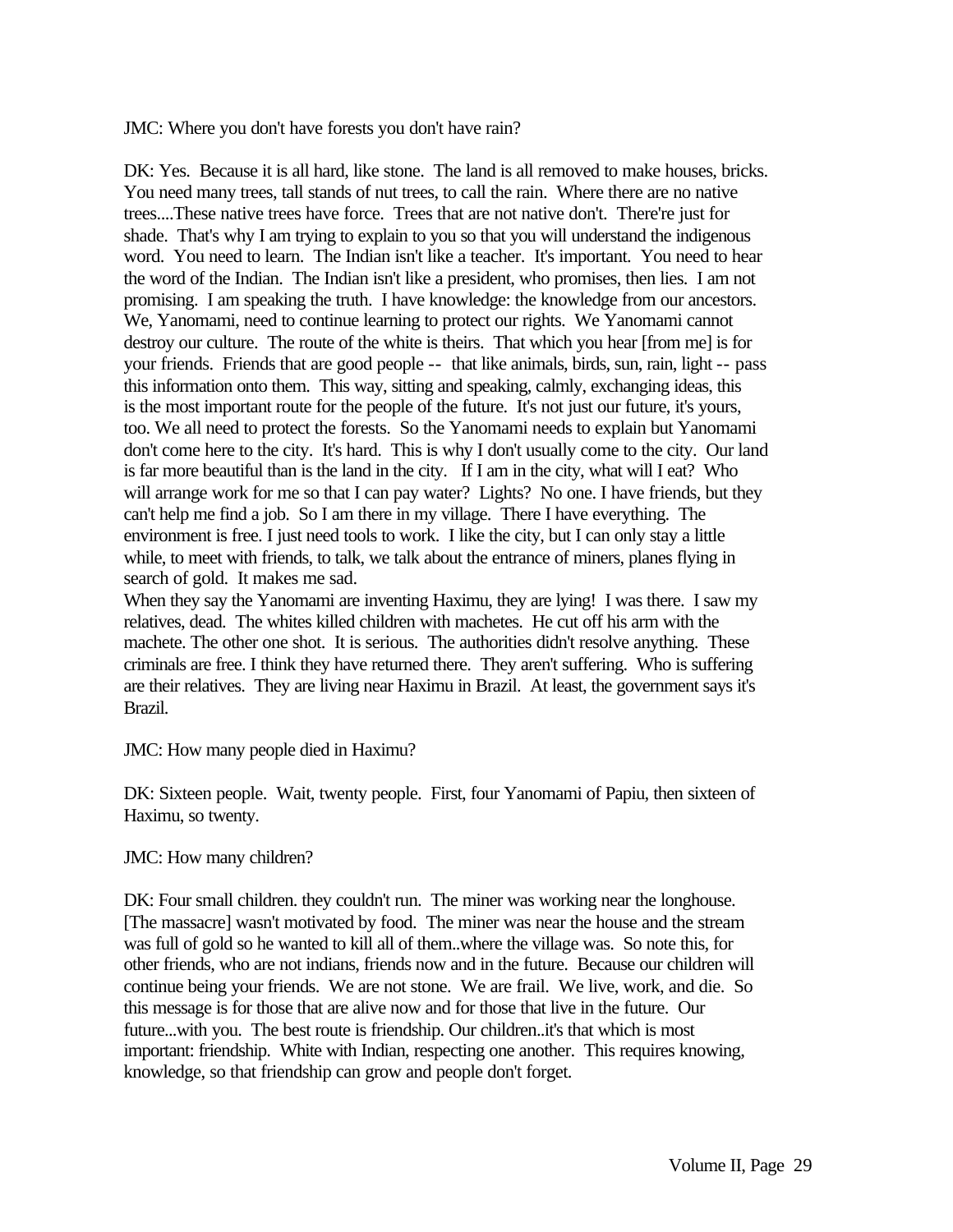# **4.2. Interview with Davi Kopenawa**

Recorded in Demini, Parima Mountain Range, Brazil, June 7, 2001 by Janet Chernela

This interview was conducted June 7, 2001, in the Yanomami village of Demini, Parima Highlands, Brazil. It was my charge in the Task Force to contact Yanomami spokespersons. In this role, I requested a meeting with Davi Kopenawa, whom I had known, and who could be reached in his village by radio contact via CCPY intermediaries. Through these communication networks, I asked Davi whether he would be willing to grant an interview on behalf of the AAA. My visit to Demini was contingent upon Davi's acceptance of this proposal. In the course of the interview, Davi refers to and addresses the Association.

I invited Davi to participate in what I call "reciprocal" interviewing -- that is, he could interview me as I could interview him. You will see that he exercizes his privilege toward the end of the interview.

Although Davi currently lives in Demini, he is from Toototobi, one of the sites where the Neel team collected samples. In the measles epidemic of 1967-8, Davi lost his mother and siblings. He and his older sister are the only remaining members of his immediate family. Although he was a child of 9 at the time, Davi recalls the collection of blood samples by the Neel research team. As you will see in the interview, Davi is not concerned with the whereabouts of his own blood, but the whereabouts of the blood of decased relatives. I was accompanied in this interview by Ari Weidenshadt of CCPY, who participated actively in the discussion. It may be relevant to this report that Ari is the former spouse of Lêda Martins, a contributor to the Borofsky Rounds, a close friend of Patrick Tierney, and a student of Terry Turner.

A number of anthropologists had discussed the Tierney book with Davi before my arrival. Among these were Bruce Albert, Leda Martins, and a young anthropologist whose name Davi could not recall. That anthropologist may have been Javier Carrera Rubio, a Venezuelan anthropologist who worked briefly for CCPY.

Davi and I spoke in Portuguese. The interview was recorded on audio and video-tape, and later translated from tapes into English. Paragraphs, titles, and bracketed comments were added. Since Portuguese is not first language to either of us, it is not clear that the word choices were ideal. In some cases I included Davi's choice of Portuguese term so that his intent could be reviewed with him in the future.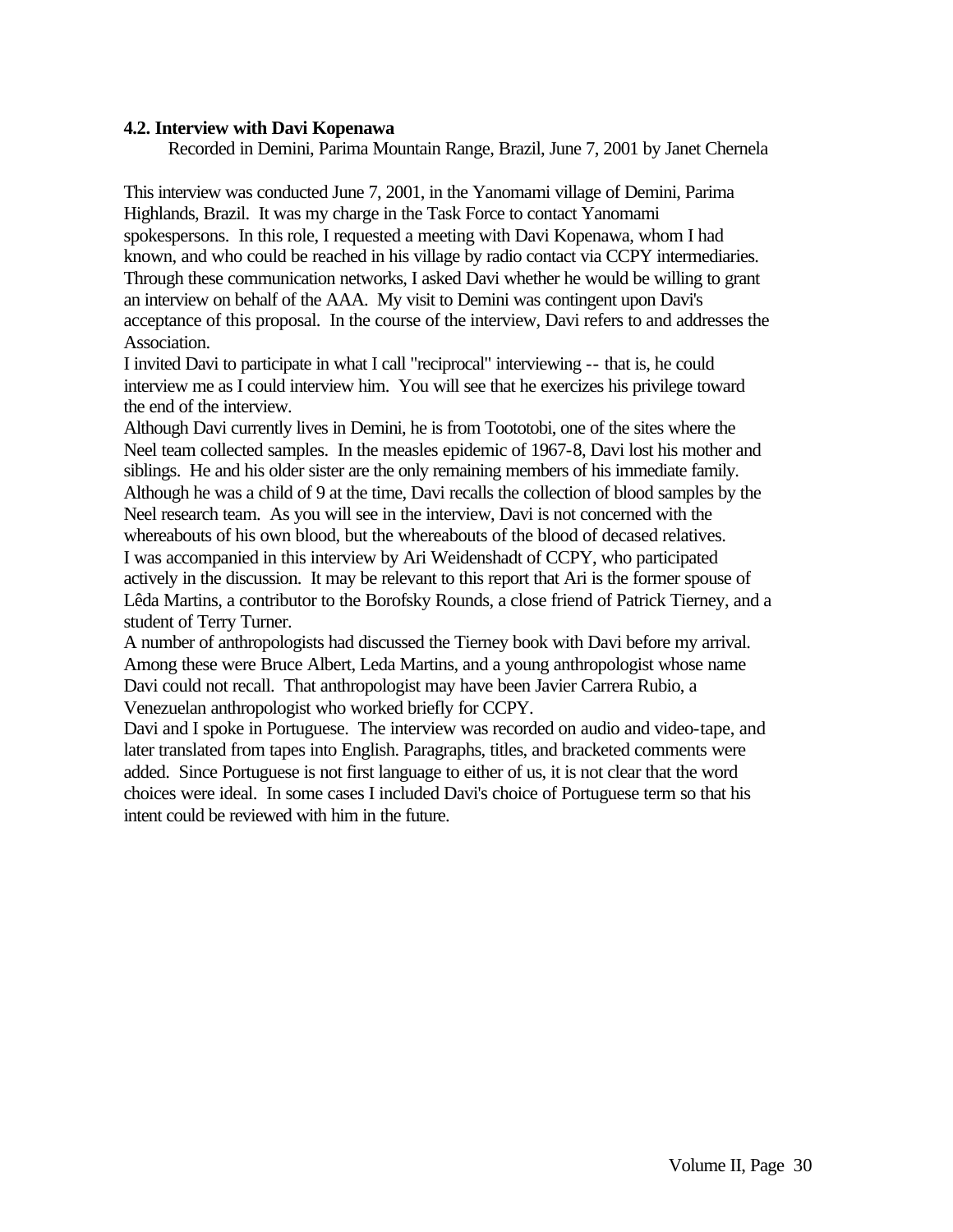VIDEO: Formal Interview

Janet Interviews Davi:

Davi: An anthropologist entered Yanomami lands in Venezuela. Many people know about this. ...This book told stories about the Yanomami and it spread everywhere. So I remembered it when our friend [unnamed anthropologist] mentioned his name. When that young man spoke the name I remembered. We called him Waru. He was over there in Hasabuiteri... Shamatari...A few people -- Brazilian anthropologists -- are asking me what I think about this.

Anthropologists who enter the Yanomami area -- whether Brazil or Venezuela -- should speak with the people first to establish friendships; speak to the headman to ask for permissions; arrange money for flights. Because napë (the white) doesn't travel without money. Napë doesn't travel by land. Only by plane. It's very far. So he's very far away, this anthropologist who worked among the Shamatari. Those people are different. He arrived, like you, making conversation, taking photos, asking about what he saw. He arrived as a friend, without any fighting. But he had a secret. You can sleep in the shabono (longhouse), take photos, I'm not saying no. It's part of getting to know us. But, later what happened was this. After one or two months he started to learn our language. Then he started to ask questions, "Where did we come from, who brought us here?" And the Yanomami answered, we are from right here! This is our land! This is where Omam placed us. This is our land. Then the anthropologist wanted to learn our language. I know a little Shamatari, but not much. So, he stayed there in the shabono, and he thought it was beautiful. He thanked the headman and he took some things with him. He brought pans, knives, machetes, axes. And so he arrived ready, ready to trick the Yanomami. This is how the story goes. I was small at the time...[pointing to a boy] like this..about nine. I remember. I remember when people from there came to our shabono. They said, "A white man is living there. He speaks our language, [he] brings presents (hammocks)." They said that he was good, he was generous. He paid people in trade when he took photos, when he made interviews, [or] wrote in Portuguese [likely Spanish], English, and Yanomami, and taperecording too. But he didn't say anything to me. [tape changes here]

An anthropologist should really help, as a friend. He shouldn't deceive. He should defend...defend him when he is sick, and defend the land as well...saying "You should not come here -- the Yanomami are sick." If a Yanomami gets a cold, he can die. But he didn't help with this. The first thing that interested him was our language. So today, we are hearing -- other Yanomami are talking about it -- people from Papiu, Piri, and here. People of Tootobi -- my brothers-in-law -- they also are talking about the American anthropologist who worked in Hasabuiteri.

He wrote a book. When people made a feast and afterward a fight happened, the anthropologist took alot of photos and he also taped it (audio). This is how it began. The anthropologist began to lose his fear -- he became fearless. When he first arrived he was afraid. Then he developed courage. He wanted to show that he was brave. If the Yanomami could beat him, he could beat them. This is what the people in Tootobi told us. I am here in Watorei, but I am from Tootobi. I am here to help these people. So I knew him. He arrived speaking Yanomami. People thought he was Yanomami. There was also a missionary. He didn't help either. They were friends. That's how it was.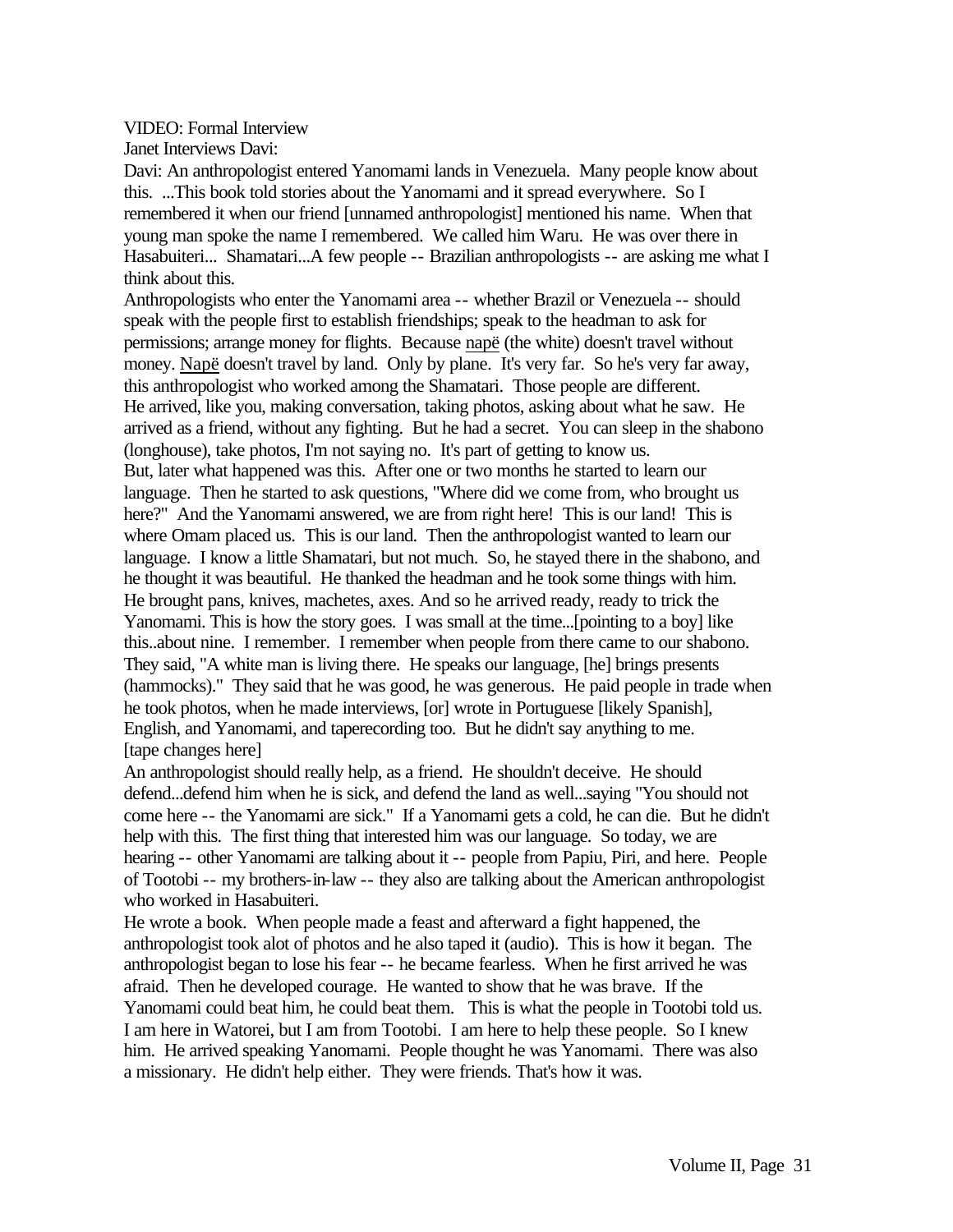He accompanied the Yanomami in their feasts...taking [the hallucinogen] ebena, and after, at the end of the feast, the Yanomami fought. They beat on one anothers' chests with a stone, breaking the skin. This anthropologist took photos. And so he saved it, he "kept" the fight. So, after, when the fight was over, and the Yanomami lay down in their hammocks, in pain, the anthropologist recorded it all on paper. He noted it all on paper. He wrote what he saw, he wrote that the Yanomami fought. He thought it was war. This isn't war, no! But he wrote without asking the people in the community. You have to ask first. He should have asked, "Yanomami, why are you fighting? You are fighting, hitting your very brother." He should have helped us to stop fighting. But he didn't. He's no good. I will explain.

The napë [whites] think that every type of fighting is war. But there are three kinds of fighting [as follows].

Ha'ati kayu [titles were added later]. The chest fight to relieve anger ("briga de peito para passar raiva"). Let's say your relatives take a woman. So you get angry. The Yanomami talk and form a group to fight against the other group that took the woman. So they make a feast. They call him [the relative that took the woman.] They hold him and use this club [gesturing to indicate a length about a foot long] to hit him on the chest. This club [ striking] is not war. It's struggle ("luta"). So, let's say this guy took my woman. I become his enemy. So I hit him here [pointing to chest]. I want to cause him pain. He can hit me too. This club is not war. It's to get rid of a mess in the community. Then there's the headman. What does the headman do? He says, "OK, you have already fought. Now stop this." So they stop. This fight doesn't kill anyone.

Janet: what is this fight called?

Davi: Ha'ati kayu.

Xeyu. There's another kind of fight. Let's say I have a friend who speaks badly of me. He might say I'm a coward, or he might say I'm no good. So he has to fight my relatives, my family. I have ten brothers. So I can decide whether he's a man, whether he has courage. So we call friends from other shabonos and set a date. We go into the forest and make a small clearing for the fight, so people can see that we are angry. We take this weapon -- it's a long stick -- about 10 ms long. So everyone is there. I'm here, and the enemy is there. Everyone is ready to hit. When I hit the enemy he hits me as well. My brother hits his brother and his brother hits mine back. This is how we fight [two lines with people fighting in pairs].

J: How does it end?

D: When everyone is covered with blood -- heads bloodied, everyone beaten. So the headman says, 'OK, enough. We've already shed blood. So, it's over. This isn't war either, no.

J: What is it called?

D: Xeyu.

J: It's not war. But it includes one group lined up on one side, and another on the other - yes?

D: Yes. One group of brothers or the members of a shabono in one line and the other brothers in another line.

D: Then there is another kind of fight with a club that's about a meter long -- Genei has one. Everyone gathers and stands in the center of the shabono. The enemy comes over. But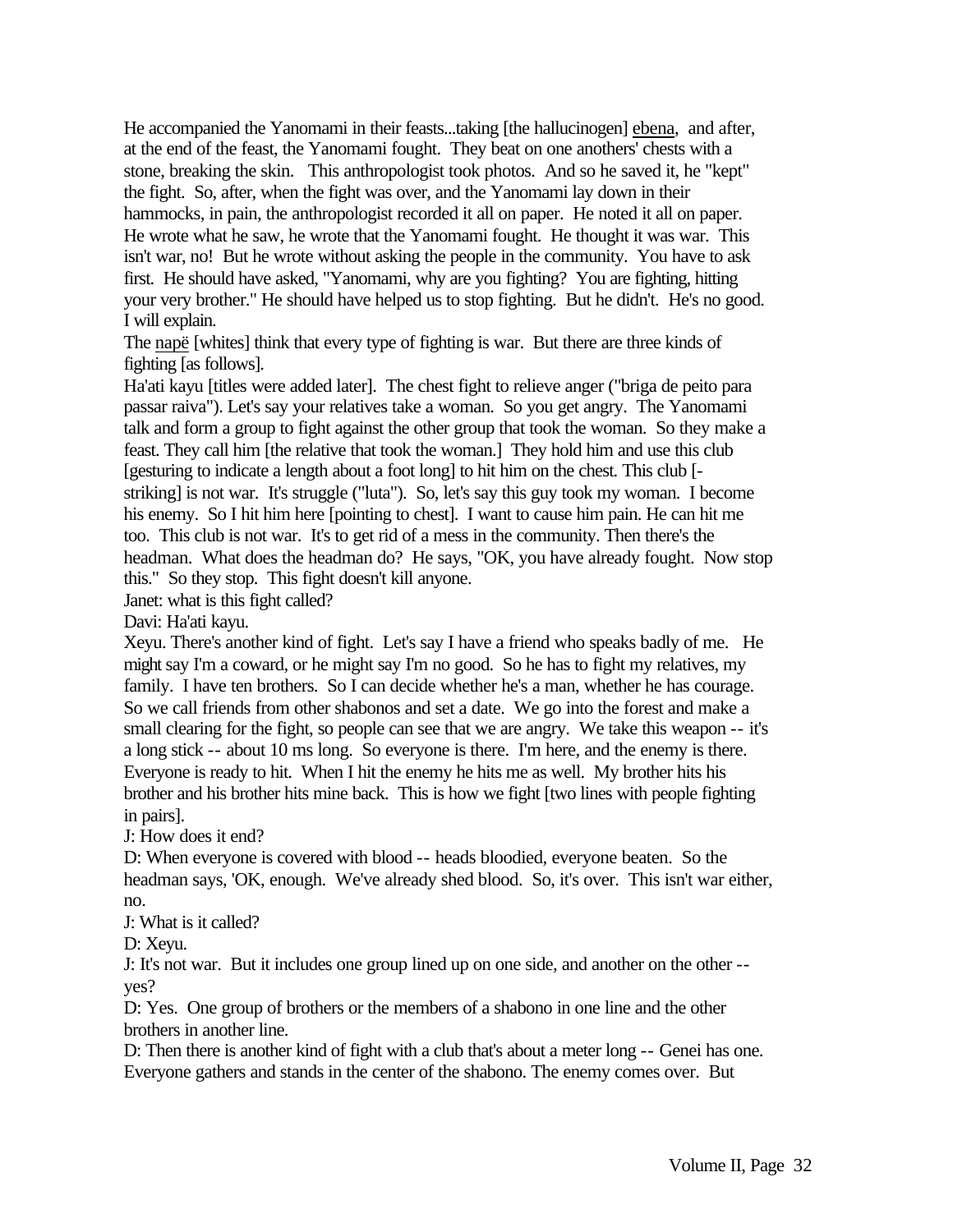again the headman is there. He says, 'you can't hit here, you can't hit here [showing] -- you can only hit here -- in the middle of the head. It doesn't kill anyone.

Yaimu, Noataiyu, Nakayu, Wainakayu, Bulayu. But if you hit in the wrong place, he can die. So, if this happens, a brother will grab an arrow and go after the one who killed his brother. They will both die -- the first with club, the second with arrow. So, what happens? The relatives of the man killed with the club carry the body to the shabono. They take it there. They put it in the fire, burn it, gather the ashes and remaining bones and pound them into powder. They put the ash in a calabash bowl. His father, his mother, his brothers, all of his relatives sit there at the edge of the fire, crying. So the warrior thinks. If they have ten warriors, all angry, they are going to avenge the death. So the father may say, "Look, they killed my son with a club, not with arrow."\* He can stop the fighting right there and then. Or, he can say, "Now we will kill them with arrows." Then they would get all their relatives and friends from the shabono and nearby communities. They make a large feast, bringing everyone together. We call this Yaimu, Noataiyu, Nakayu, Wainakayu, Bulayu. Then they get beiju [manioc bread]; they offer food to everyone. Everyone is friends -- the enemies are way over there. Then they leave together. The women stay in the house, and the warriors leave to make war (os guerreros sai para guerrilhar). They cover themselves in black paint [using sorva mixed with charcoal]. This is war. This is war: Waihu, Ni'aiyu. Waihu, Ni'aiyu, Niaplayu, Niyu aiyu.

Then, at about nine or ten o'clock at night they start walking. These warriors are going to sleep at about 5 AM. In the forest they make a small lean-to of saplings. The next day they leave again. They are nearing the enemy. After tomorrow they are there. They don't arrive in the open -- they sneak up on the shabono. They move in closer about 3 or 4 in the morning. The enemies are sleeping in the shabono. The warriors arrive just as the sun is coming up. This is 'fighting with arrows' -- Waihu, Ni'aiyu, Niaplayu, Niyu aiyu. These are war -- war with arrows, to kill. He [the enemy] can be brother, cousin, uncle. Janet: Is it vengeance?

Davi: It is vengeance.

Davi: So this Chagnon, he was there. He was accompanying. He took photographs, he recorded on tape, and he wrote on paper. He wrote down the day, the time, the name of the shabono, the name of the local descent group. He put down these names. But he didn't ask us. So we are angry. He worked. He said that the Yanomami are no good, that the Yanomami are ferocious. So this story, he made this story. He took it to the United States. He had a friend who published it. It was liked. His students thought that he was a courageous man, an honest man, with important experience.

Janet: What is the word for courageous?

Davi: Waiteri. He is waiteri because he was there. He is waiteri because he was giving orders. [INT] He ordered the Yanomami to fight among themselves. He paid with pans, machetes, knives, fishooks.

Janet: Is this the truth or this is what is being said?

Davi: It's the truth.

Janet: He paid directly or indirectly?

Davi: No, he didn't pay directly. Only a small part. The life of the indian that dies is very expensive. But he paid little. He made them fight more to improve his work. The Yanomami didn't know his secret.

Janet: But why did he want to make the Yanomami fight?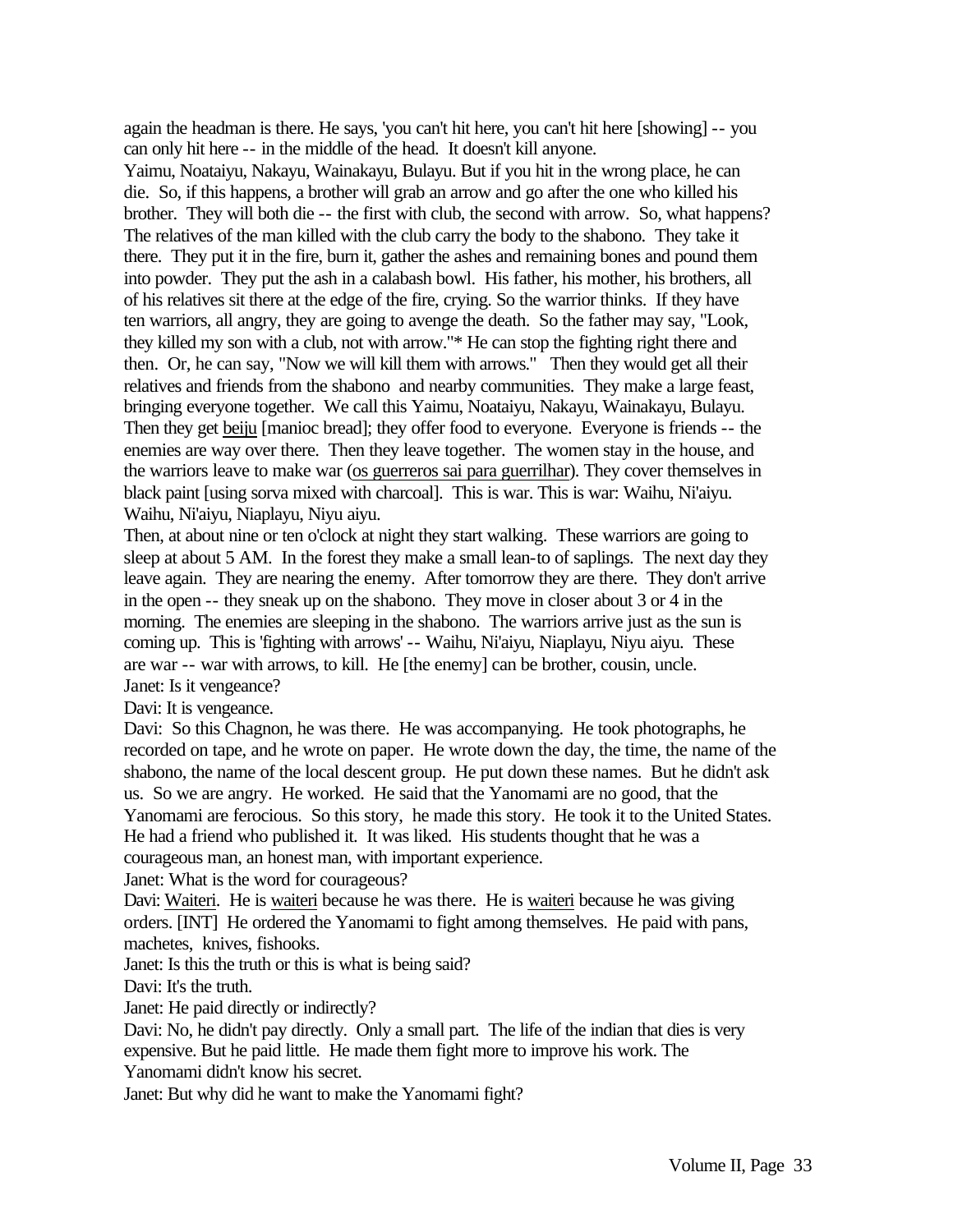Davi: To make his book. To make a story about fighting among the Yanomami. He shouldn't show the fights of the others. The Yanomami did not authorize this. He did it in the United States. He thought it would be important for him. He became famous. He is speaking badly about us. He is saying that the Yanomami are fierce, that they fight alot, that they are no good. That the Yanomami fight over women.

Janet: It is not because of women.

Davi: It's not over women that we go to war.

Janet: It's not over women that one goes to war with arrows?

Davi: It's not over women that we go to war with arrows. It is because of male warriors that kill other male warriors.

Janet: to avenge the death?

Davi: to avenge.

Davi: So now I think that the Yanomami should no longer accept this. The Yanomami should not authorize every and all anthropologist who appears. Because these books already came out in public.

I ask if he has message.

Davi: I don't know the anthropologists of the United States. If they want to help, if ...you whites use the judicial process ...

Janet: Would you like to send a message to the American Anthropology Association? Davi: I would like to speak to the young generation of anthropologists. Not to the old ones who have already studied and think in the old ways. I want to speak to the anthropologists who love nature, who like indigenous people -- who favor the planet earth and indigenous peoples. This I would like. This is new, clean, thinking. To write a new book that anyone would like, instead of speaking badly about indigenous peoples. There must be born a new anthropologist who is in favor of a new future. And the message I have for him is to work with great care. If a young anthropologist enters here in Brazil or Venezuela, he should work like a friend. Arrive here in the shabono. He should say, "I am an anthropologist; I would like to learn your language. After, I would like to teach you." Tell us something of the world of the whites. The world of the whites is not good. It is good, but it is not all good. There are good people and bad people. So, "I am an anthropologist here in the shabono, defending your rights and your land, your culture, your language, don't fight among yourselves, don't kill your own relatives."

We already have an enemy among us -- it is disease. This enemy kills indeed. It is disease that kills. We are all enemies of disease. So the anthropologist can bring good messages to the Indian. They can understand what we are doing, we can understand what they are doing. We can throw out ideas to defend the Yanomami, even by helping the Yanomami understand the ways of the whites to protect ourselves. They cannot speak bad of the Yanomami. They can say, "The Yanomami are there in the forest. Let's defend them. Let's not allow invasions. Let's not let them die of disease." But not to use the name of the indian to gain money. The name of the Indian is more valuable than paper. The soul of the Indian that you capture in your image is more expensive than the camera with which you shoot it. You have to work calmly. You have to work the way nature works. You see how nature works. It rains a little. The rain stops. The world clears. This is how you have to work, you anthropologists of the United States.

I never studied anything. But I am a shaman, hekura. So I have a capacity to speak in Yanomami and to speak in Portuguese. But I can't remember all the Portuguese words.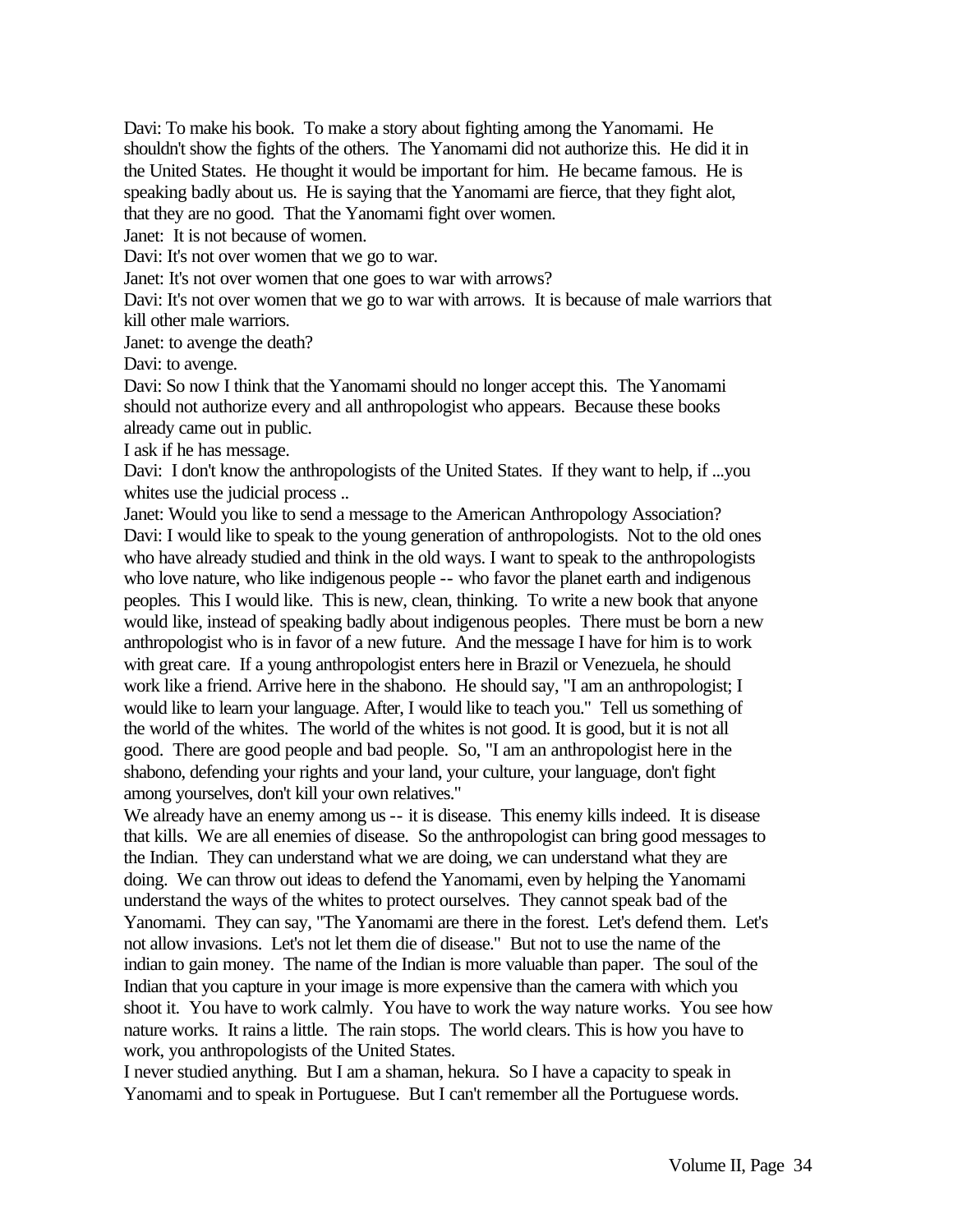Ari: You have to be clear, this is important.

Davi: To repeat, Chagnon is not a good friend of our relatives. He lived there, but he acted against other relatives. He had alot of pans. I remember the pans. Our relatives brought them from there. They were big and they were shallow. He bought them in Venezuela. When he arrived [at the village], and called everyone together, he said, [Yanomami]..."That shabono, three or four shabonos," as if it were a ball game. "Whoever is the most courageous will earn more pans. If you kill ten more people I will pay more. If you kill only two, I will pay less." Because the pans came from there. They arrived at Wayupteri, Wayukupteri, and Tootobi. Our relatives came from Wayupteri and said, 'This Chagnon is very good. He gives us alot of utensils.' He is giving us pans because we fight alot. Janet: They killed them and they died?

Davi: Yes. Because they used poison on the point of the arrow. This isn't good. This kills. Children cried; fathers, mothers, cried. Only Chagnon was happy. Because in his book he says we are fierce. We are garbage. The book says this; I saw it. I have the book. He earned a name there, Watupari. It means king vulture -- that eats decaying meat. We use this name for people who give alot of orders. He smells the indians and decides where he will land on the earth. He ordered the Yanomami to fight. He never spoke about what he was doing.

Davi: And, the blood. If he had been our friend he would not have helped the doctor of the United States. He would have said, you can go to the Yanomami. The Yanomami don't kill anyone -- only when you order them to. Chagnon brought the doctors there, he interpreted because the Yanomami don't speak English. When the doctor requested something he translated it. So when the doctor wanted to take blood, Chagnon translated it. But he didn't explain the secret. We didn't know either -- no one understood the purpose of giving blood; no one knew what the blood had inside it.

After, the missionaries who lived in Totoobi spoke to my uncle, my father-in-law. He said, "Look, this doctor would like to take your blood; will you permit it?" And the Yanomami said, "Yes." He agreed because he would receive pans -- pans, machetes. Janet: But he didn't explain why?

Davi: The Yanomami was just supposed to give blood and stand around looking. He didn't talk about malaria, flu, tuberculosis, or dysentery. He said nothing about these things. But he took alot of blood. He even took my blood. With a big bottle like this. He put the needle here [pressing the veins of his inner arm]; put it here, the rubber tube over here. He took alot! I was about nine or ten. He arrived there in Totoobi with the doctor. Chagnon translated. The missionaries, Protestants, lived there in Totoobi. They camped there. They slept there. And they ordered us to call other relatives: there were three shabonos. They called everyone together. Husband, wife, and children, altogether. They always took the blood of one family together. They took my mother's blood. They took my uncle's blood. My father had already died. And me. And my sister. She remembers it too. It was a bottle -- a big one -- like this. He put a needle in your arm and the blood came out. He paid with matihitu -- machete, fishhooks, knives. The doctor asked him to speak for him. He translated. He would say, "Look, this doctor wants you to allow him to take your blood." And the Yanomami understood and allowed it. The missionaries who lived there hardly helped. They were mimahodi, innocents.

Janet: The law controls this now.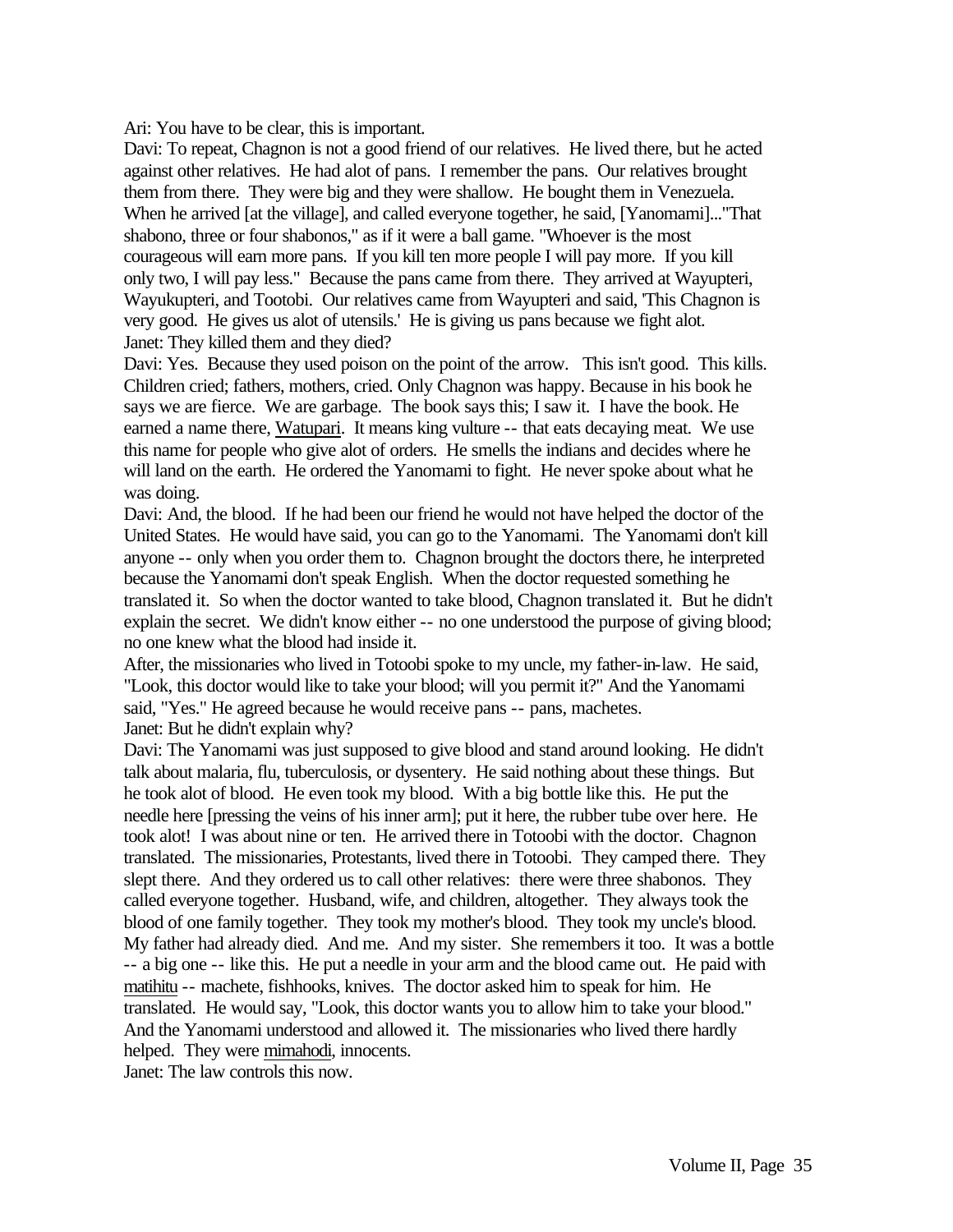Davi: Nobody can do this anymore. So now we are asking about this blood that was taken from us without explanation, without saying anything, without the results. We want to know the findings. What did they find in the blood -- information regarding disease? What was good? Our relatives whose blood was taken are now dead. My mother is dead; our uncles, our relatives have died. But their blood is in the United States. But some relatives are still alive. Those survivors are wondering -- 'What have the doctors that are studying our blood found? What do they think? Will they send us a message? Will they ask authorization to study and look at our blood?' I think that Yanomami blood is O positive. Is it useful in their bodies? If that's the case, and our blood is good for their bodies -- then they'll have to pay. If it helped cure a disease over there, then they should compensate us. If they don't want to pay, then they should consider returning our blood. To return our blood for our terahonomi. If he doesn't want to return anything, then lawyers will have to resolve the issue. I am trying to think of a word that whites do...sue. If he doesn't want to pay, then we should sue. If he doesn't want a suit, then he should pay. Whoever wants to use it, can use it. But they'll have to pay. It's not their blood. We're asking for our blood back. If they are going to use our blood then they have to pay us.

Janet: I don't know where it is. It may be in a university.

Davi: The blood of the Yanomami can't stay in the United States. It can't. It's not their blood.

Janet: So this is a request for those who have stored the blood?

Davi: I am speaking to them. You take this recording to them. You should explain this to them. You should ask them, "What do you napë think?" In those days no one knew anything. Even I didn't know anything. But now I am wanting to return to the issue. My mother gave blood. Now my mother is dead. Her blood is over there. Whatever is of the dead must be destroyed. Our custom is that when the Yanomami die, we destroy everything. To keep it, in a freezer, is not a good thing. He will get sick. He should return the Yanomami blood; if he doesn't, he [the doctor] and his children will become ill; they will suffer.

Janet: Were there repercussions in the area of medical services after this book came out? Davi: No. FUNAI [Federal Brazilian Indian Agency] used to bring in vaccines. When they stopped the government health agency, FUNASA, took over. Now it's [the NGO] URIHI. They are itinerant and they bring vaccines to all the shabonos. They have ten posts in the region. Each post has an employee.

Janet: Are these services only on the Brazilian side of the border?

Davi: Only in Brazil.

Janet: Is that why Yanomami from Venezuela frequent the URIHI posts?

Davi: Yes. Here we have a chief. The president of Brazil. He is bad. But he is also good. He provides a little money for us to get medicines. He provides airplanes and nurses to bring vaccinations and treatments from Boa Vista all the way here. The Brazilian

government is now helping -- somewhat. It's not very much, but it is something. We in Brazil are very concerned about our Venezuelan relatives. Because over there people are dying -- many people -- from malaria, flu.

Ari: I am referring to the epidemic of measles in 1968. I am asking Davi if this began before or after the arrival of Neel and Chagnon.

Davi: I think it began before their arrival. Many were dying. After they took blood, many died. So this missionary went to Manaus, Kitt. He went to Manaus and there his daughter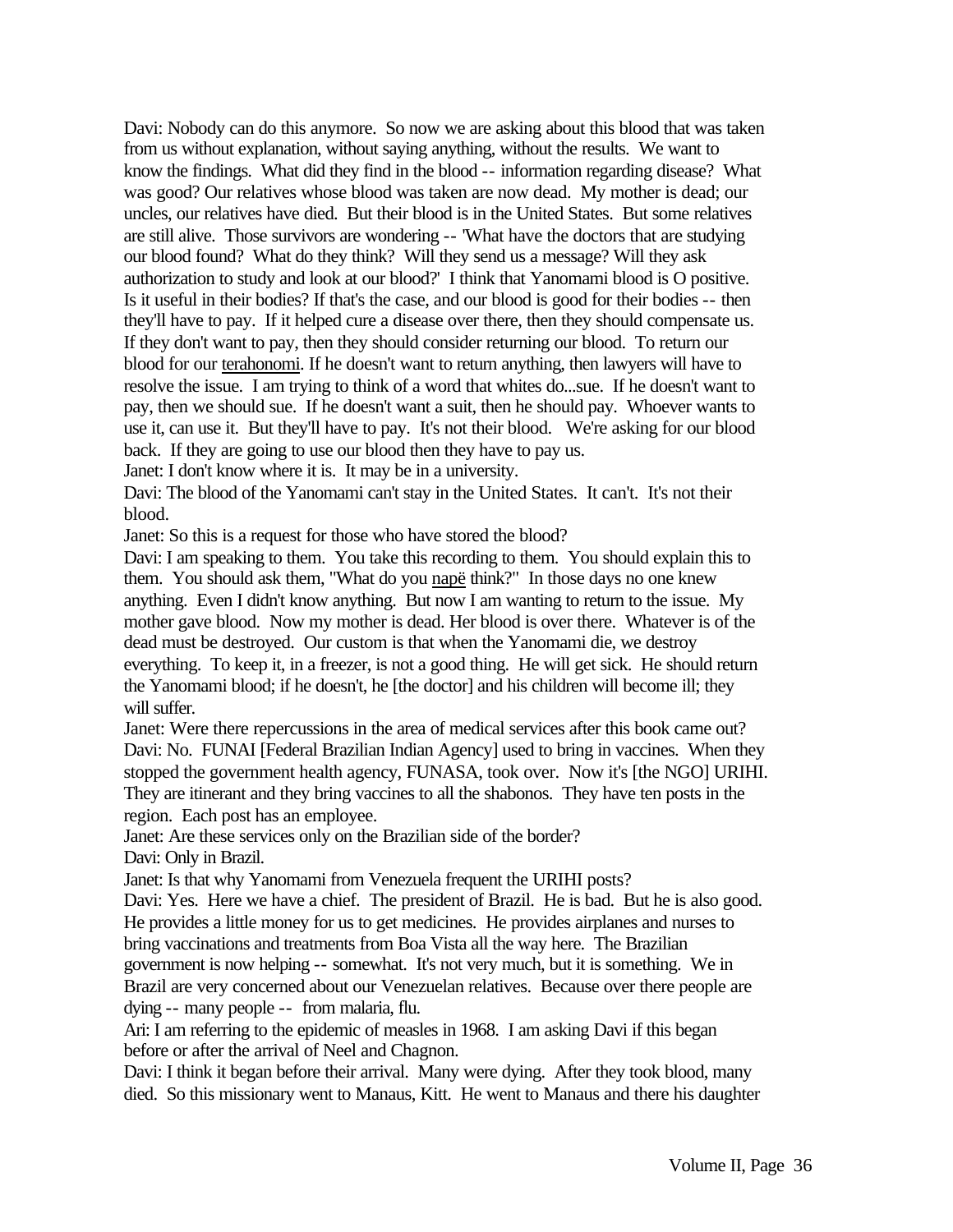became ill with measles. She picked up measles in Manaus. At first they didn't know it was measles. They took a plane from Manaus to Boa Vista and from there to Totoobi. She arrived sick there, all three -- father, mother and child. Then they realized that it was measles. So they asked us to please stay away from them. He said, "If you get measles you will all die. Please stay far away." They had no vaccine in those days. A Yanomami entered to greet her and he ordered the Yanomami to leave. But he had already caught it. So then the missionary spoke to us all, saying, "Look, you can't come to our house because my daughter is ill with measles. Stay in your house." It didn't accomplish anything. The disease spread. It went to the shabono. Everyone began to get sick, and to die. Three [nearby] shabonos -- each of them with people ill and dying. My uncle was the first to die. Then my mother died. Another sister, uncle, cousin, nephew. Many died. I was very sick but I didn't die. I think Omam protected me to give this testimony. My sister and I remained.

Janet: Your uncle died, your nephew, your mother...

Davi: uncle, nephew, mother, relatives...So, later [when the road opened], we died also. This place was part of Catrimani. When the road [BR 210, Perimetral Norte] was open, there were MANY people here. Most died then of measles. Only a few survived [he recalls the names of the survivors] -- only ten men survived. I was here [working with FUNAI at the time], we brought vaccines for the measles epidemic then. These things happened in our land.

Ari: ...[Inaudible].

Davi: FUNAI didn't take care of us before the road opened.

Janet: What years are we discussing?

Davi: 1976, no 1975.

Ari: The road went from the Wai Wai to the mission at Catrimani.

Davi: They had roads BR 210-215.

Ari: After it was closed the forest reclaimed the road.

Janet: When was it closed?

Davi: After the invasion of the garimpeiros.

Janet: Did the garimpeiros come in this far by road?

Davi: Yes. We would try to stop them. I once got everyone together to go to the road with bows and arrows to block the entrance. I said, this isn't a place for miners. We won't allow it. I said if you want to mine, it had better be far from here, because if you stay here you will die here. Our warriors are angry. So they left. I invented all that so they would leave and they did. So they passed by. There were more than 150 -- more people than we had. Janet: Is there a word for "guerrilhero" in Yanomami?

Davi: Yes, waiteri.

Janet: Waiteri means warrior.

Ari: ...[inaudible].

Davi: Yes; waiteri is courageous, brave. Those that aren't are horebu.

Janet: And that means..?

Davi: Scared, fearful, weak.

Janet: Do these concepts have power still today?

Davi: No. This fight isn't going on any more. But we are still waiteri. No one controls us.

Here, we control ourselves. And there are some warriors. There's one over there in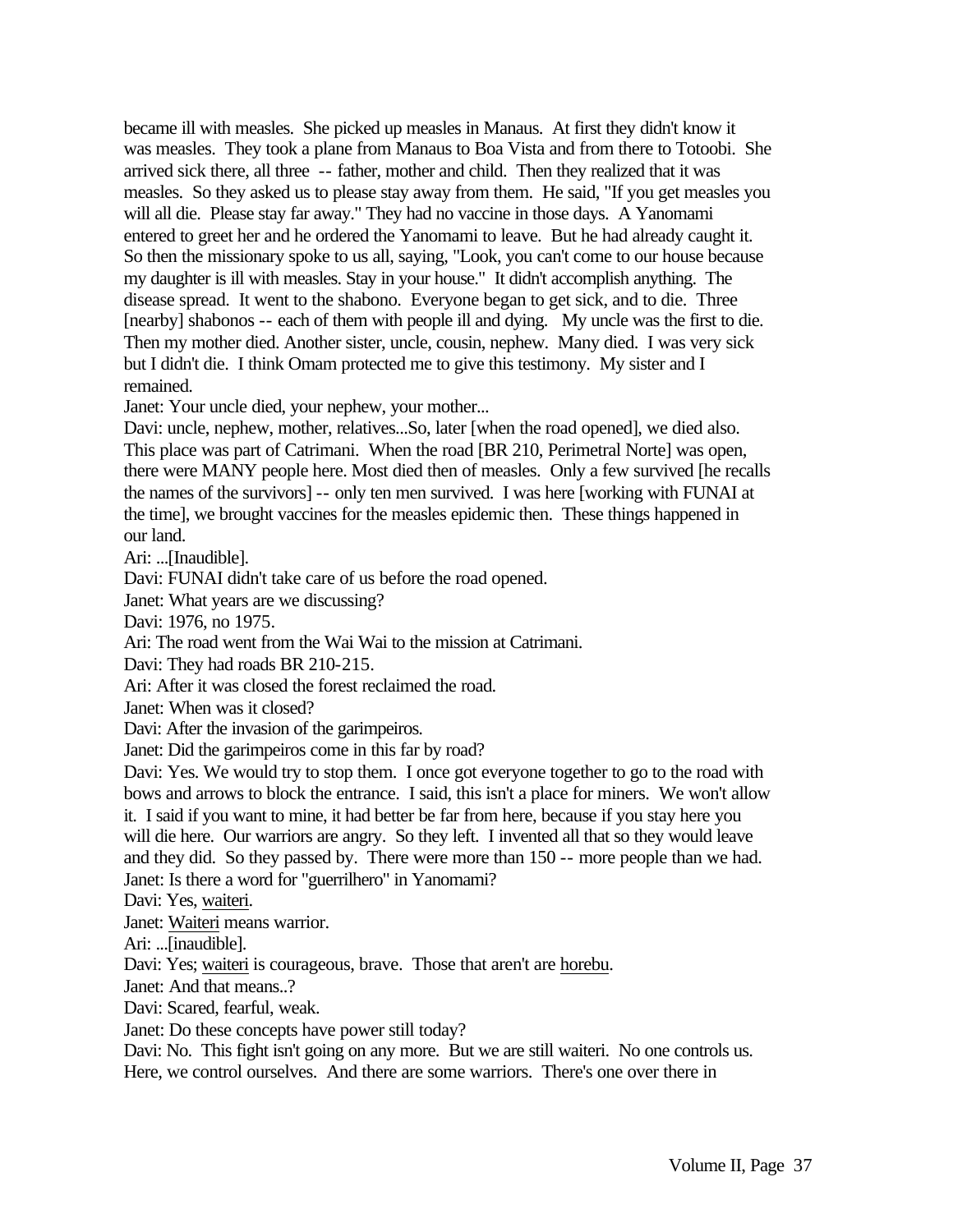Ananebu. A waiteri is there in Ananebu. In the forest. Here, at home [in THIS shabono], we are all cowards.

### Davi Interviews Janet:

Davi: I want to ask you about these American anthropologists. Why are they fighting among themselves? Is it because of this book? Is this book bad? Did one anthropologist like it and another one say it's wrong?

Janet: First, in the culture of anthropologists there is a type of fighting. This fight comes out in the form of publications. One anthropologist says, 'things are like this,' the other one says, 'no, things are like this.' So, after Chagnon's book came out he received many criticisms from other anthropologists. Some said, this should not be called war. Just what you said. But Chagnon provided a definition of war and continued to use that word. This was one of the criticisms made by other anthropologists. After this there were others, and these debates went on in the publications and in conferences. In the year 1994 there was a conference in which anthropologists debated the anthropology of Chagnon and others among the Yanomami. In 1988-89, when there was a struggle over demarcation of Yanomami lands and the Brazilian government favored demarcation in island fragments, the anthropologists of Brazil criticized Chagnon's image of the Yanomami as "fierce," saying it served the interests of the military in limiting Yanomami land rights. At that time the American Anthropological Association did not have explicit ethical guidelines. At that point they formed a committee to develope guidelines for ethical fieldwork and a committee of human rights. Now, with the book by Tierney and the support of anthropologists who have had criticisms of Chagnon, the issue was brought before the Association. This raises questions about the ethical conduct of anthropologists. Davi: But the anthropologists will resolve this problem?

Janet: They will demand that anthropologists conform to the norms of the newly revised ethics. They will explicitly clarify the obligations of the anthropologists.

Ari: In 1968 when Chagnon worked, there was no code of ethics of the Association. Davi: What about the taking of blood?

Janet: Performing any experimentation has been controlled by the medical profession since 1971. It is now prohibited to involve people in experiments without their explicit authorization. They must be made completely aware of the advantages and disadvantages, and all purposes. They must decide whether they will agree or disagree to participate. Nowadays, this consent has to be in writing or taped.

Davi: This Yanomami blood is going to stay there? Or will they return the blood? Janet: I don't know. It must be in a blood bank, perhaps at the University of Michigan [At the time of the interview, I had not yet corresponded with Weiss and Merriweather]. Ari: Chagnon [once] proposed an exchange between the Universidade Federal of Roraima and the University of California at Santa Barbara. He was proposing a collaboration in human genetics with a graduate student in biology. She worked with DNA. He invited her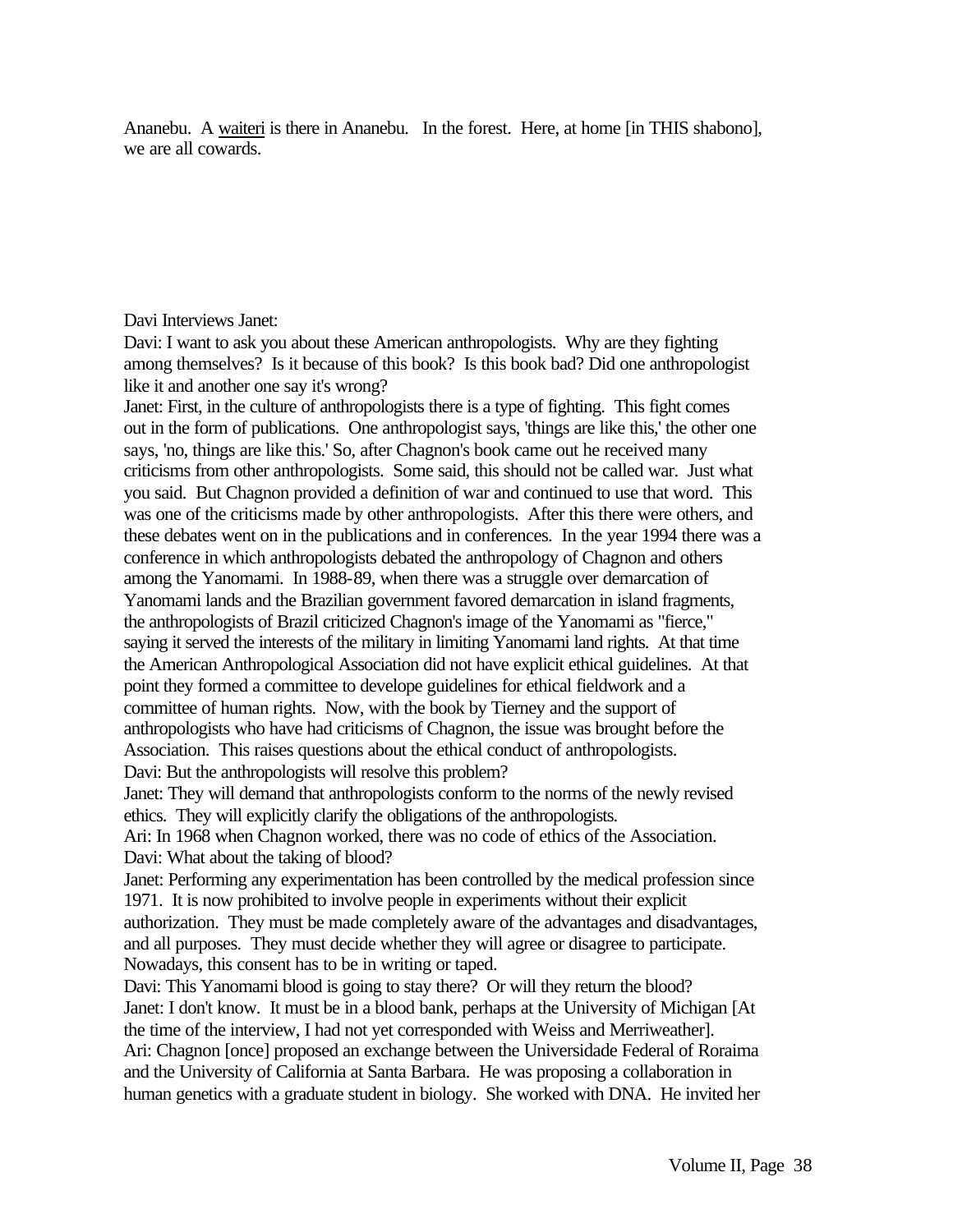there. Her name is Sylvana Fortes. She is now doing a doctorate at FIUCRUZ in Rio de Janeiro. Another issue in this dispute is Darwinian evolutionism. Is this the idea of the impact of the environment on man?

Davi: I don't like this, no. I don't like these anthropologists who use the name of the Yanomami on paper, in books. One doesn't like it. Another says its wrong. For us Yanomami, this isn't good. They are using our name as if we were children. The name Yanomami has to be respected. It's not like a ball to throw around, to play with, hitting from one side to another. The name Yanomami refers to the indigenous peoples of Brazil and Venezuela. It must be respected. This name is authority. It is an old name. It is an ancient name. These anthropologists are treating us like animals -- as they would fish or birds. Omam created us first. We call him Omam. He created earth, forest, trees, birds, river, this earth. We call him Omam. After him, he called us Yanomami [Yan-Omam-i?]. So it must be respected. No one uses it on paper to fight -- they have to respect it. It is our name and the name of our land. They should speak well of us. They should say, "These Yanomami were here first in Brazil and Venezuela." They should respect us! They should also say that we preserve our land. Yanomami know how to conserve, to care for their lands. Yanomami never destroyed the earth. I would like to read this. Speaking well of Omam, and of the Yanomami. This would be good. But if they are going to go on fighting like this -- I think that the head of the anthropologists has money ..

Ari: But Tierney's book, even as it criticizes Chagnon, has become a major seller. He is earning money selling his book because of the theme. ...

Janet: He is not the first to criticize.

Davi: Bruce Albert, Alcida Ramos are not Yanomami. You have to call the very Yanomami, to hear them speak. Look, Alcida speaks Sanuma. Chagnon speaks Shamatari. And Bruce speaks our language. So there are three anthropologists who can call three Yanomami to speak at this meeting. The anthropologists should ask us directly. The Yanomami can speak his own language. These anthropologists can translate. They have to hear our language. They have to hear us in our own language. What does the Yanomami think? What does the Yanomami think is beautiful? You have to ask the Yanomami themselves. These people are making money from the Yanomami name. Our name has value. They are playing with the name of an ancient people. I don't know alot about politics. But I see and hear that an anthropologist is becoming famous. Famous -- why? Some think its good. So he became famous, like a chief. So among them nothing will be resolved. One becomes famous, the other one [his critic] becomes famous, and they go on fighting among themselves and making money...

Janet: Did you know Tierney?

Davi: I met him in Boa Vista. I went to his house. He didn't say anything to me about what he was doing.

Davi: So, Chagnon made money using the name of the Yanomami. He sold his book. Lizot too.

I want to know how much they are making each month. How much does any anthropologist earn? And how much is Patrick making? Patrick must be happy. This is alot of money. They may be fighting but they are happy. They fight and this makes them happy. They make money and fight.

Janet: Yes; the anthropologists are fighting. Patrick is a journalist.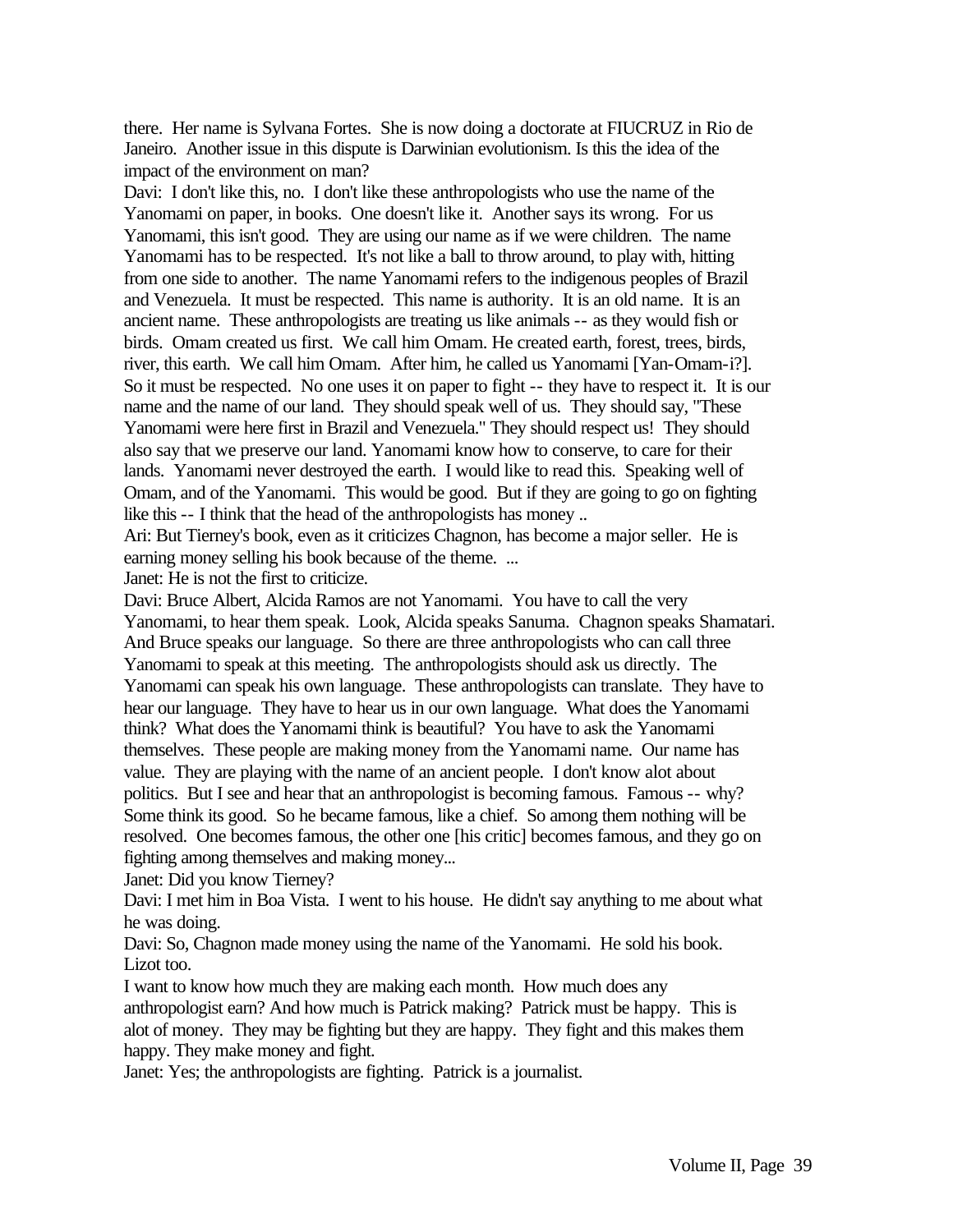Davi: Patrick left the fight to the others! He can let the anthropologists fight with Chagnon, and he, Patrick, he's outside, he's free. He's just bringing in the money -- he must be laughing at the rest. Its like starting a fight among dogs. Then they fight, they bark and he's outside. He spoke bad of the anthropologist -- others start fighting, and he's gaining money! The name Yanomami is famous [and valuable] -- more famous than the name of any anthropologist. So he's earning money without sweating, without hurting his hands, without the heat of the sun. He's not suffering. He just sits and writes, this is great for him. He succeeded in writing a book that is bringing in money. Now he should share some of this money with the Yanomami. We Yanomami are here, suffering from malaria, flu, sick all the time. But he's there in good health -- just spending the money that he gained in the name of the Yanomami Indians.

Ari: One American had patented the name Yanomami on the internet.

Davi: She was using our name for the internet [site] or to write a book and earn 20,000 dollars. A Canadian working for CCPY discovered this. My friend explained that they are using the name of the Yanomami without requesting authorization. I said I didn't like it. So I sent her a letter. She was an American journalist. So she stopped. So I was able to salvage the name of the Yanomami. ... They have alot of names. They don't know the trunk and the roots of the Yanomami. They only know the name. But the trunk and the roots of the Yanomami, they don't know. They don't know where we were born, how we were born, who brought us here. Without knowing these things, no one can use the name. I am speaking to the American Anthropology Association. They are trying to clean up this problem. They should bring three Yanomami to their meeting. There are three anthropologists who understand our three languages: Chagnon, Alcida, and Bruce. These anthropologists could translate. We could speak, and people could ask questions of us. I could go myself, but it would be best to have three from Venezuela, or four, perhaps one from Brazil. They need to see our faces. Alcida doesn't look like a Yanomami. Nor do Bruce or Chagnon. They don't have Yanomami faces. The Americans will believe [us] if they see us. I went to the United States during the fight against the goldminers. They believed me. For this reason, I say, it's important to go there and speak to them.

I ask for names of any advanced Yanomami students. Davi: José Seripino is studying in the mission school at Mahikakoteri and speaks Spanish.

Davi: This is a fight between men who make money.

I ask what the appropriate form of compensation for an anthropology interview, and he says money. "That way he can buy what he wants -- pan, machete, axe, line, fishing hooks. It is good to speak to Yanomami. If you give money to the whites, they put it in their pocket. Napë loves money. It's for this reason that the nabu are fighting. Its not for him, for friends, its for money.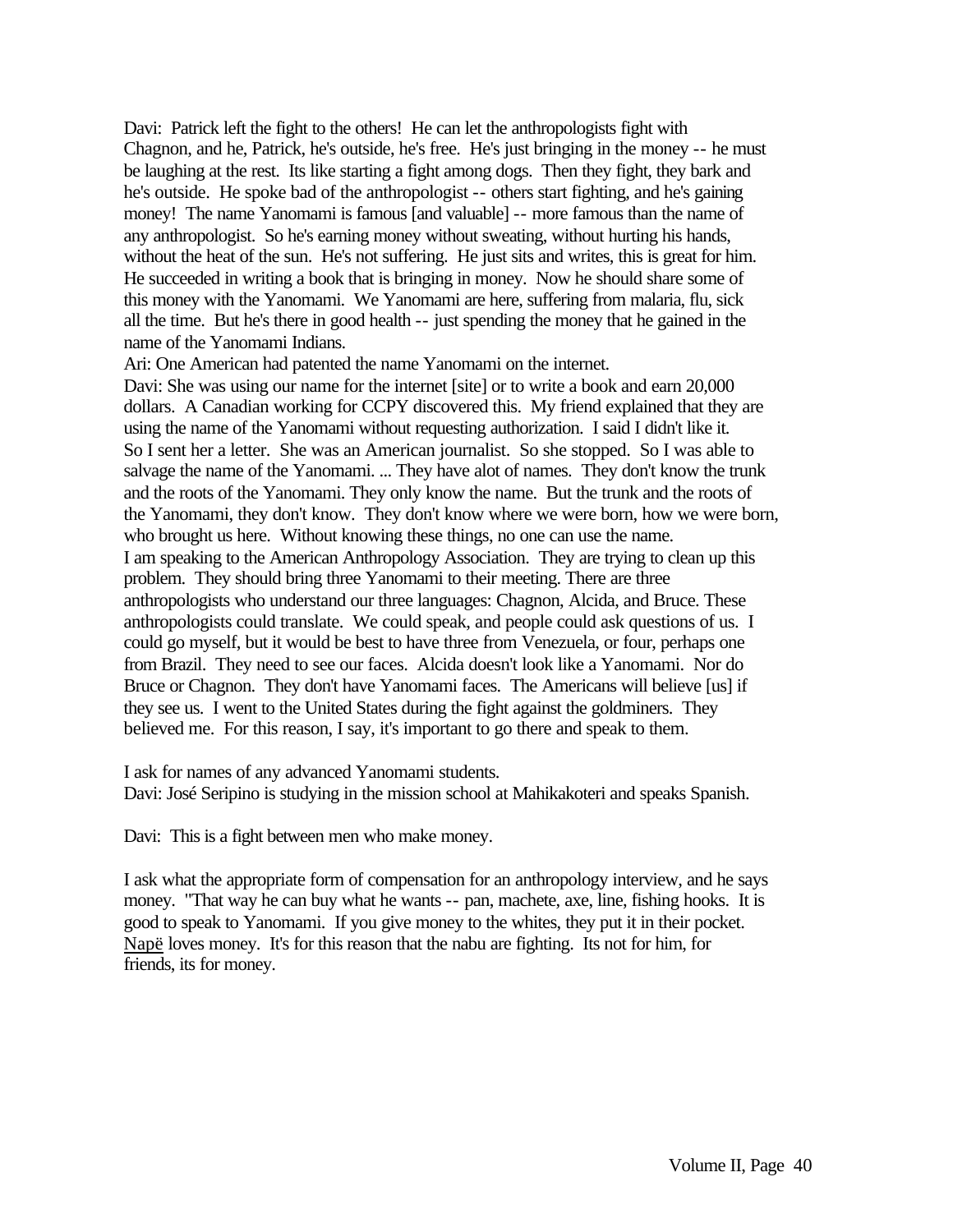# **4.3. Presentation by José Seripino**

Presentation by José Seripino, Jesus Ignacio Cardoso Hernandez George Washington University, Sept. 7,  $2001<sup>1</sup>$ 

> Janet Chernela AAA Task Force on El Dorado chernela@fiu.edu

José Seripino is a Yanomami leader of Koparima village in the Upper Orinoco in Venezuela. Active in bilingual education efforts, he represents his village in SUYAO (Shabonos Unidos de los Yanomami del Alto Orinoco) and the Yanomami people in the Venezuelan National Indian Council, CONIVE. Recently he was appointed to the staff of the Governor of Amazonas state as Commissioner for the Upper Orinoco. Jesus Ignacio Cardozo Hernandez is head of the Venezuelan Commission to investigate the allegations of Darkness in El Dorado. He is also president of the Venezuelan Foundation for Anthropological Research (FUNVENA) and an adviser to SUYAO.

Sections shown in brackets were added.

Introduction by Jesus Ignacio:

 $\overline{a}$ 

Last year a book was published, Darkness in Eldorado. It created the biggest controversy among anthropologists and in the public in recent years. The allegations included scientists mistreating, bringing harm to the Yanomami, unparalleled in anthropology. One reaction was that Venezuela closed all indigenous territories even to Venezuelans. The Venezuelan government formed a Commission. The AAA set up a Task Force.

I am a member of the Venezuelan Commission. Its goals are 1) to establish the veracity of those allegations; 2) to advise on the current situation of the Yanomami; and 3) to make recommendations. We expect to have preliminary results by the begining of November.

Allegations included provoking a measles epidemic, breaches of ethics by French and American anthropologists and British film crews. We have asked the Yanomami their point of view. Some of the situations are delicate. Ethical issues that are difficult to judge. What standards do we use? Were cultural traditions violated?

The Venezuelan Commission is made up of twenty people, including representatives from the foreign affairs and health ministries, as well as the Attorney General. We want to guarantee that this never happens again. I am not looking for guilt. But we think, "This should never happen again."

How? What steps to take? Here are some suggestions:

<sup>&</sup>lt;sup>1</sup> Presentation preceded panel, "Human Rights, Professional Ethics and Field Research on the Yanomami," Organizer L. Rabben, Discussant J. Chernela, Special Session of the LASA Task Force on Human Rights and Academic Freedom, XXIII International Congress of the Latin American Studies Association, Washington D.C., September 8, 2001.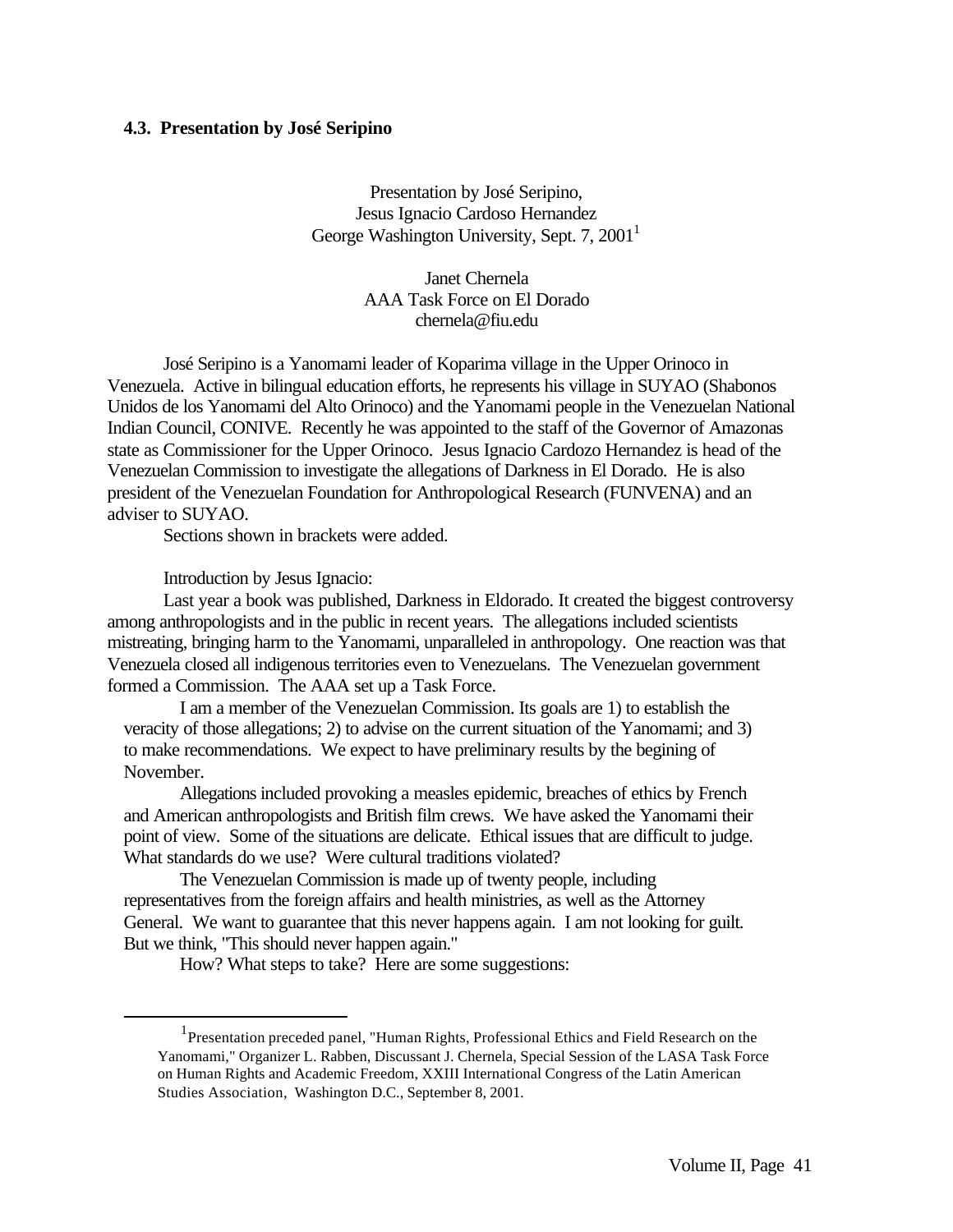1. Strengthen grassroots indigenous associations. Help these so that such levels of organization can ensure protections.

2. Voice of indigenous peoples must be heard directly and without intermediaries. Our work is opening channels so that their voices can be heard.

Requests to go in [to the Yanomami area] are very high. The territory is still closed; it is only opened for people on official [governmental] missions. We wanted the Yanomami to decide how and whether to open it. Ethics should be part of all research requirements in the future.

From November 7th to 10th<sup>i</sup> all Yanomami will meet. They initiated the idea -- a National Yanomami Conference. Never in the history of the Yanomami have all Yanomami met. This will be an historic event. In the census only half were reached. To bring together people from 200-300 communities is difficult. They will engage in dialogue with government representatives and NGOs and propose a model. The meeting will end with the signing of an agreement by the Yanomami, the environmental ministry, and the armed forces. The meeting will take place in Shakita, near the Mavaca Mission. Over 600 Yanomami and 150 non-Yanomami are expected including members of the Brazilian NGO,  $CCPY<sup>ii</sup>$ 

José Seripino Presentation (José speaks in Spanish, Jesus translates into English):

I greet you all. I give you a tender Yanomami greeting. I want to express something of my experience. What is your role in the US? I want to listen.

I represent the organization SUYAO (Shabonos Unidos de los Yanomami del Alto Orinoco, or United Yanomamo Shabonos of the Upper Rio Orinoco). I also work for the Governor of the State of Amazonas. I bring you the Governor's greetings.

I will speak of two issues. First, health. The Health ministry has many nurses in Yanomami villages. I am struggling for Yanomami health -- to solve the health problems of the Yanomami. What are the diseases that we have? Malaria, infant diarrhea, hepatitis, and respiratory infection. I spoke with Minister Bucaran, the Minister of Health. They are looking for ways to improve Yanomami Health.

[Jesus speaks to José (inaud)]

Now I will speak about the American anthropologist Chagnon. When they arrived we Yanomami [children] didn't know -- we didn't even understand Spanish at that time. I was in school. We didn't understand. But now we learned something and now we ask people who come to work with us.

We formed a school -- primary and secondary -- that's when we began to defend our communities. So now we know all the bad things that happened. What are the bad things that happened? Taking blood. Taking skin [gestures]. I saw this. I was only ten years old. I thought, "OK. This will help us. But what happened? We haven't seen the outcome. We were not consulted.

[Jesus' translation differs slightly: "I remember. I was 10. I remember the blood, the skin biopsies. We didn't realize why they were doing this. Now we ask. We thought they were going to help us. We thought that blood was to make medicine. But thirty years have gone by and we never learned what happened with those studies. We only know that they are here, in this country (the U.S.)."]

So now there is an investigation. The missionaries didn't show us.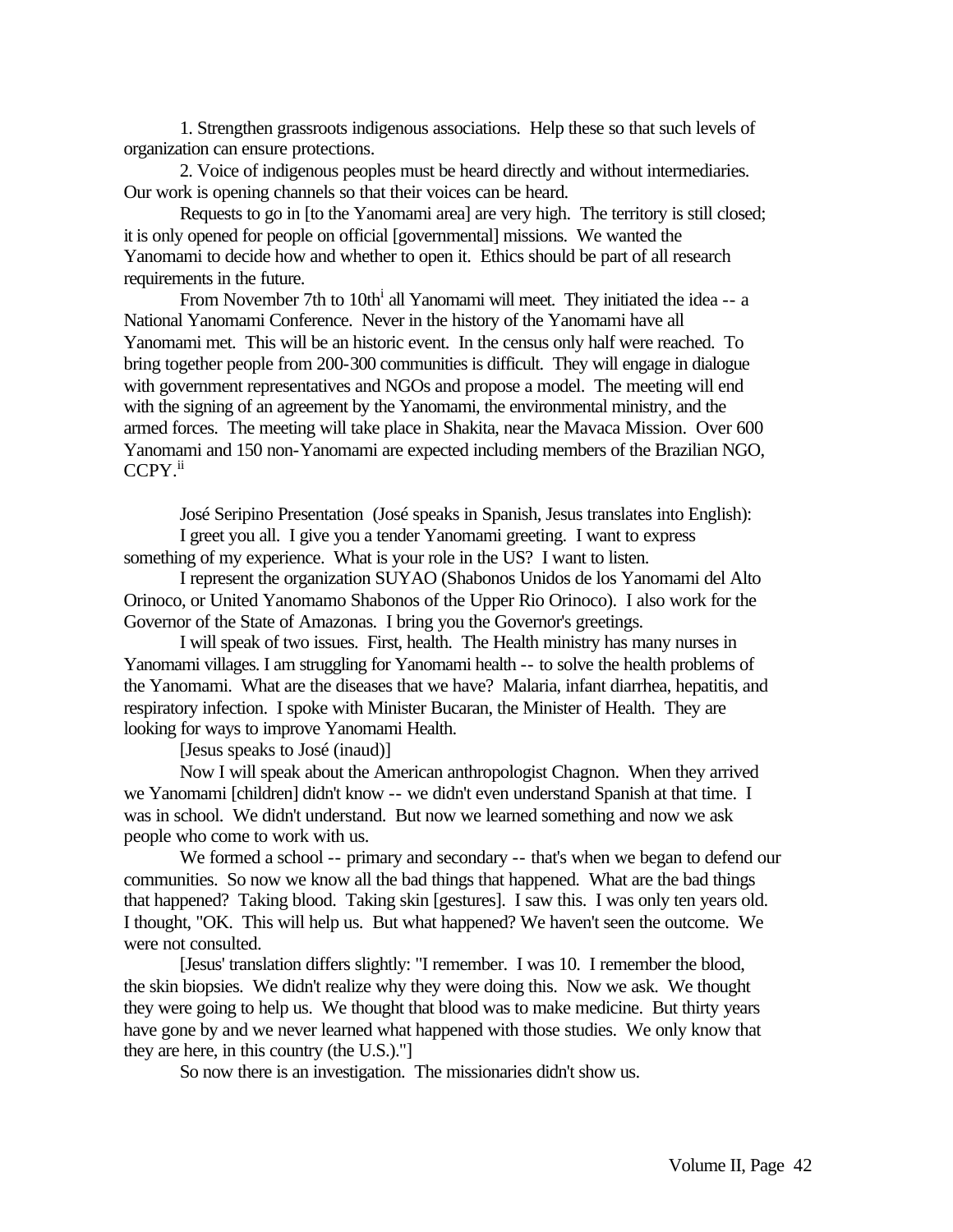Jesus comments: "When he learned about the book, a friend of his invited Patrick to Venezuela and Patrick told him."

José: Then I knew. So I went to the Upper Orinoco. The founders (elders) are upset. I know a lot of people are saying it's not true but the founders of the villages -- they remember. And now that's why we don't want researchers any more. We can't. We are the owners of the land. It's up to us to decide. Regarding permits for foreign researchers -- the Office of Indigenous Affairs cannot give permits. Because although they may be the bosses in Caracas they are not the bosses of the Upper Orinoco. We are the owners of our land so we want to decide. We want them to ask us. There are many rumors. I would like you to hear from me directly.

Questions from the Floor

Q: The charge is that Chagnon's actions instigated the aggressive acts that he recorded -- to show what mankind was like -- part of our biology -- "the aggressive ape." But in almost every case the anthropologist turns out to have been the instigator.

Jesus: You put me in a spot. I am not able to make the findings of the Commission public. We find an imbalance of power. An anthropologist arives with all this wealth in the context of a very vulnerable people.

To José in Spanish, "Waiterismo -- Chagnon showed the Yanomami fighting all the time? What do you want to say?"

José: It's not all the time that the Yanomami are angry.<sup>iii</sup> Sometimes not. It's not all the time. This is a lie that he invented in his book. If he treats the indian badly then the Yanomami could get angry.

Jesus translates: "It's not true that we're angry all the time. But if an anthropologist arrives and maltreats the Yanomami they could become waiteri<sup>iv</sup>."

Q: "This anthropologist leads a group to go and steal women. Do they see this anthropologist as having led these fights?

Jesus' translates question to José: "One community has so much more and another community has nothing -- does this contribute to fighting? Did Chagnon use his own boat to bring people to war?"

José: In those days we didn't have our own motors and he came with all that material -- his research materials. The Yanomami needed these things -- we were getting them from creoles. So one community has them and another not. Then other communities will get mad.

Jesus' translation: There were so many things brought to the community and the Yanomami wanted them so much and he brought them to one village: this created tensions.

Jesus (in Spanish to José): Did Chagnon help the Yanomami fight?

José: Well, I don't remember.

Jesus (in English): Yes, he also got involved in fights. He would help one village attack another village.

José: He made people angry.

Jesus (in English): He said there was a disrespect shown to the Yanomami. He would run the Yanomami away from his house. It was mistreatment.

Q: Chagnon went back 2-5 years ago. Can you tell us about this?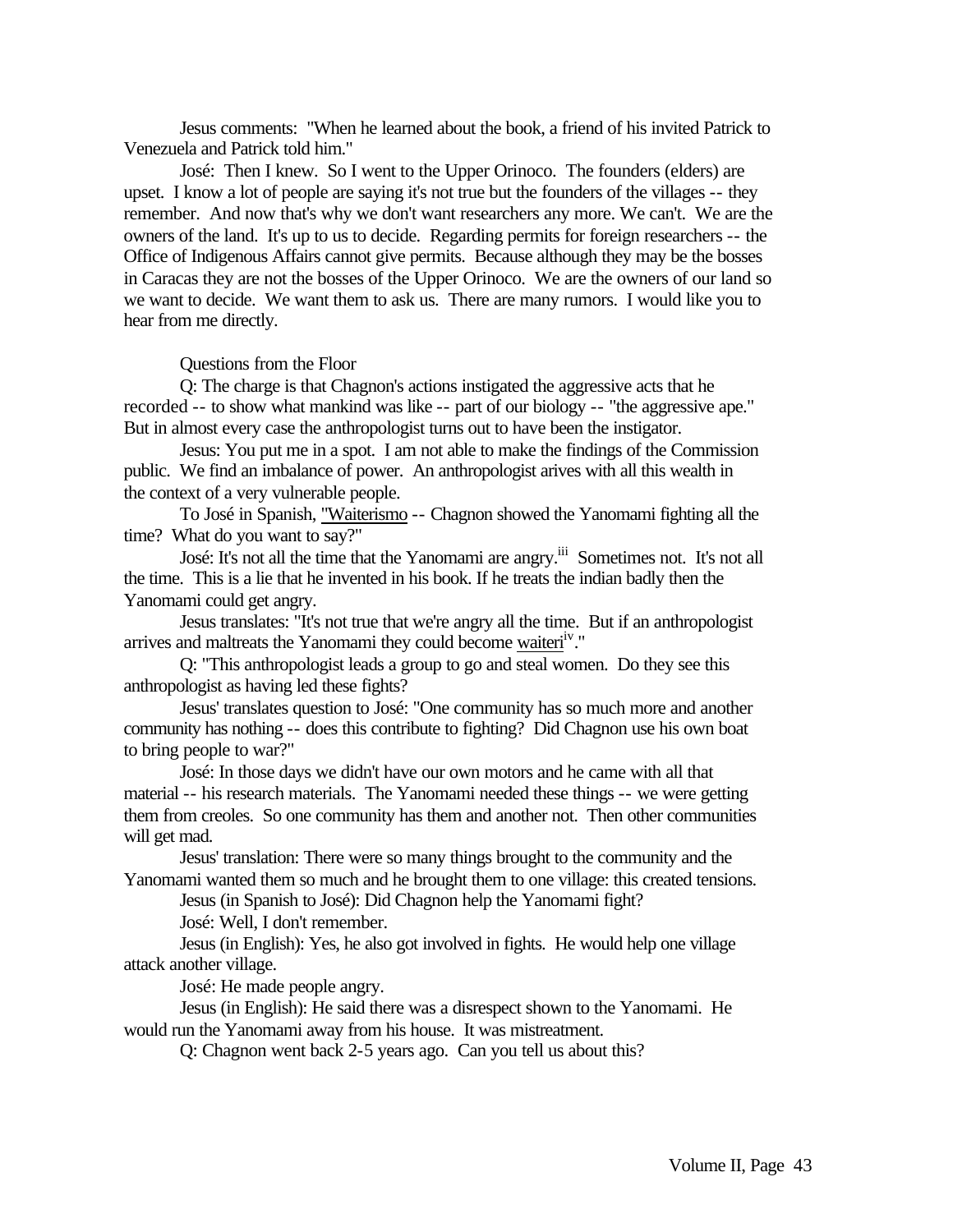José: He hasn't come to study other things. He works on how much blood is taken from indians; how much excrement taken from indians; how much urine. That's the only work that he has done...He comes without things so no one will accept him.

Jesus (in Spanish): This is from before -- he's asking about recently.

Jesus (in English): What happened was this. According to Venezuelan law, he needs local anthropologists to give him institutional support. Chagnon had support in 1968. But the welcome wore thin. Between 1974 and 1995 Chagnon was not allowed in. In 1995 he got an architect to put up a front, saying that he will write on Yanomami architecture. That was when he wrote the Science article. The School of Architecture [later] denied him the permit. He got involved with the mistress of the Venezuelan president. She made a foundation and they got together with Charles Brewer Carias, linked with Robert Friedland's Colorado River project on cyanide. So Chagnon returns with Brewer-Carias, and takes 200 Americans in. Tierney calls it "market exoticism." He wanted to create a private reserve. [The] the president was ousted. The interim president gave Chagnon permission to enter. Chagnon was ousted after 1993 when he tried to investigate the Haximu massacre. From 1993 until the present he has been unsuccessful in getting research permits. The last time was when he was involved with the mistress.

Linda Rabben, session organizer: "What do the Yanomami think Chagnon owes to them and do they want the samples? Do they want them back?"

Jesus (in Spanish): Should they destroy the blood? Burn it? Or pay? And how much? What would resolve the problem with the blood?

José: This is true. Chagnon should keep his promise. But he never kept his promise to the community. Shakita -- with the founder -- he worked with this man closely. Now -- he died three weeks ago -- he promised this person a motor and he disappeared without giving it. He never paid that debt... In communities further out -- he promised motors. I don't know when...

Jesus (Spanish): Sabelito's wife is waiting. She wonders when she will see her motor. What about the blood?

José: You can destroy it. But if you destroy it here, we won't know whether it will be all destroyed. You should send it all to us. We are talking about this.

Jesus: That blood has been given by some researchers to the human genome project. The Brazilian Yanomami are asking for their blood back. According to Yanomami culture, once someone dies, nothing of his can remain. So the idea that blood of people who died is still in use is disturbing. There are two alternatives -- either destroy it here or in Venezuela.

José: ONLY if it is impossible to send should it be destroyed here. It HAS to be destroyed! They are treating us like animals! We are human beings!

Jesus: There are new regulations and protections of indigenous peoples' rights over their body parts.

Jesus: José has met with the president of Venezuela. The book will be translated into Spanish and the Yanomami will be able to read it "for internal purposes only." Several Yanomami went to speak with Patrick. We [the Commission] have invited Tierney to return to Venezuela but he has refused.

Linda Rabben: It's wonderful to know that The Fierce People is not the only source of information on the Yanomami. Our purpose is not to hunt for Napoleon Chagnon's scalp. We are here to discuss issues of general concern.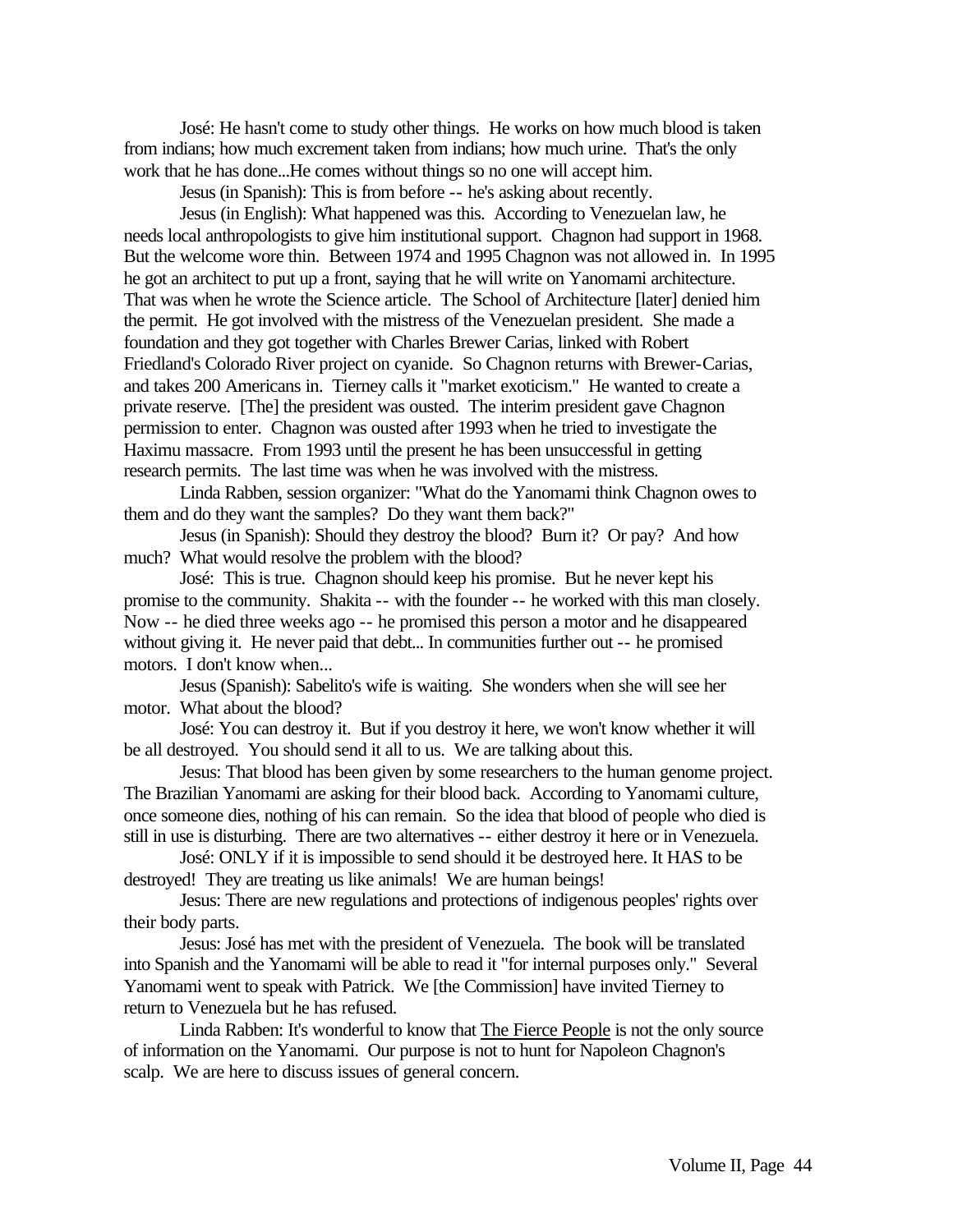Jesus: In September, when the galleys of the book were circulated, an unprecedent exchange of e-mails followed. I was acquainted with the information -- I was included in the galleys because I knew many of the people involved.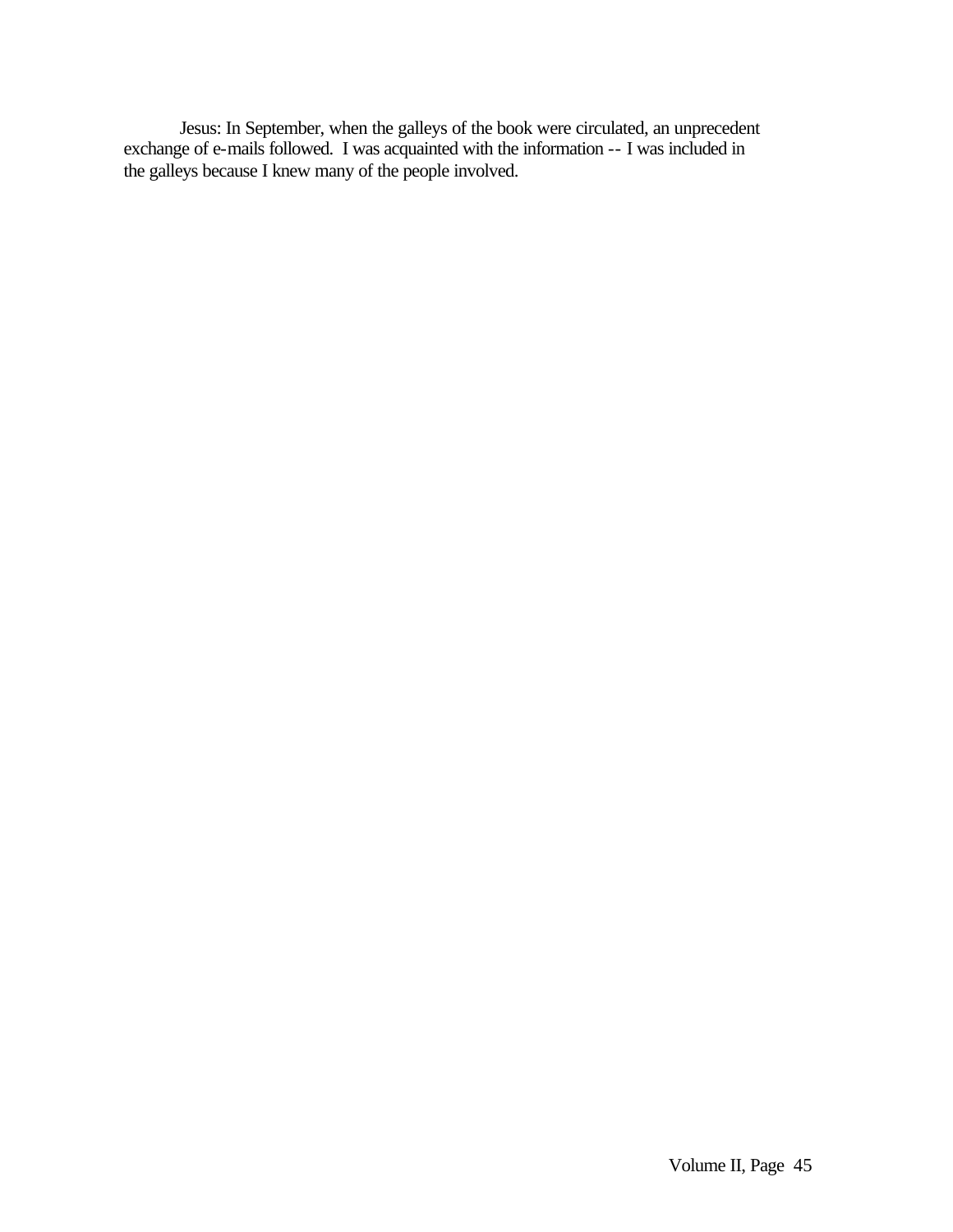# **4.4. Interview with Julio Wichato, José Antonio Kelly, and Guillermo Domingo Torres With Commentary by José Kelly**

Interview with Julio Wichato, José Antonio Kelly, and Guillermo Domínguez **Torres** Nov. 24, 2001, Shakita, Upper Orinoco, Venezuela<sup>2</sup>

> Janet Chernela chernela@fiu.edu

Julio Wichato is a Yanomami who has worked as a nurse with the Venezuelan health ministry for 18 years. He lives in Maikoto, vicinity of the large mission center, Platanal. I was accompanied in the interview by José Antonio Kelly, a Venezuelan anthropology student of Stephen Hugh-Jones who is completing an 18-month study of health care among the Venezuelan Yanomami. We talked about malaria tests, blood transfusions, and blood collection in Shakita because Chernela and Kelly thought that would shed light on what kinds of issues the Yanomami might have regarding the medical use of blood. Many Yanomami have also undergone blood transfusions in the hospital in Puerto Ayacucho (capital of Amazonas State) when severely anemic. Wichato's comments below seem to indicate that any aversion that could arise is at least balanced by a perceived health benefit. I sought out, first Kelly, and through him, Wichato, in order to obtain a knowledgable opinion. I requested that Kelly introduce me to a Yanomamo speaker who was unbiased, and familiar with the professional aspects of blood collection.

At the end of the interview we are joined by Guillermo Domínguez Torres, Coordinating Physician for the Orinoco District with the Ministry of Health.

The interviews were conducted in Spanish in the medical clinic at Shakita, Nov. 24, 2001. When he thought it necessary, Kelly translated or clarified a question in Yanomami. I begin with transcription in shorthand and later shift to tape.

2

 $\overline{a}$ 

Addresses: Julio Wichato, a/c Mission, Platanal José Antonio Kelly (jak29@cam.ac.uk)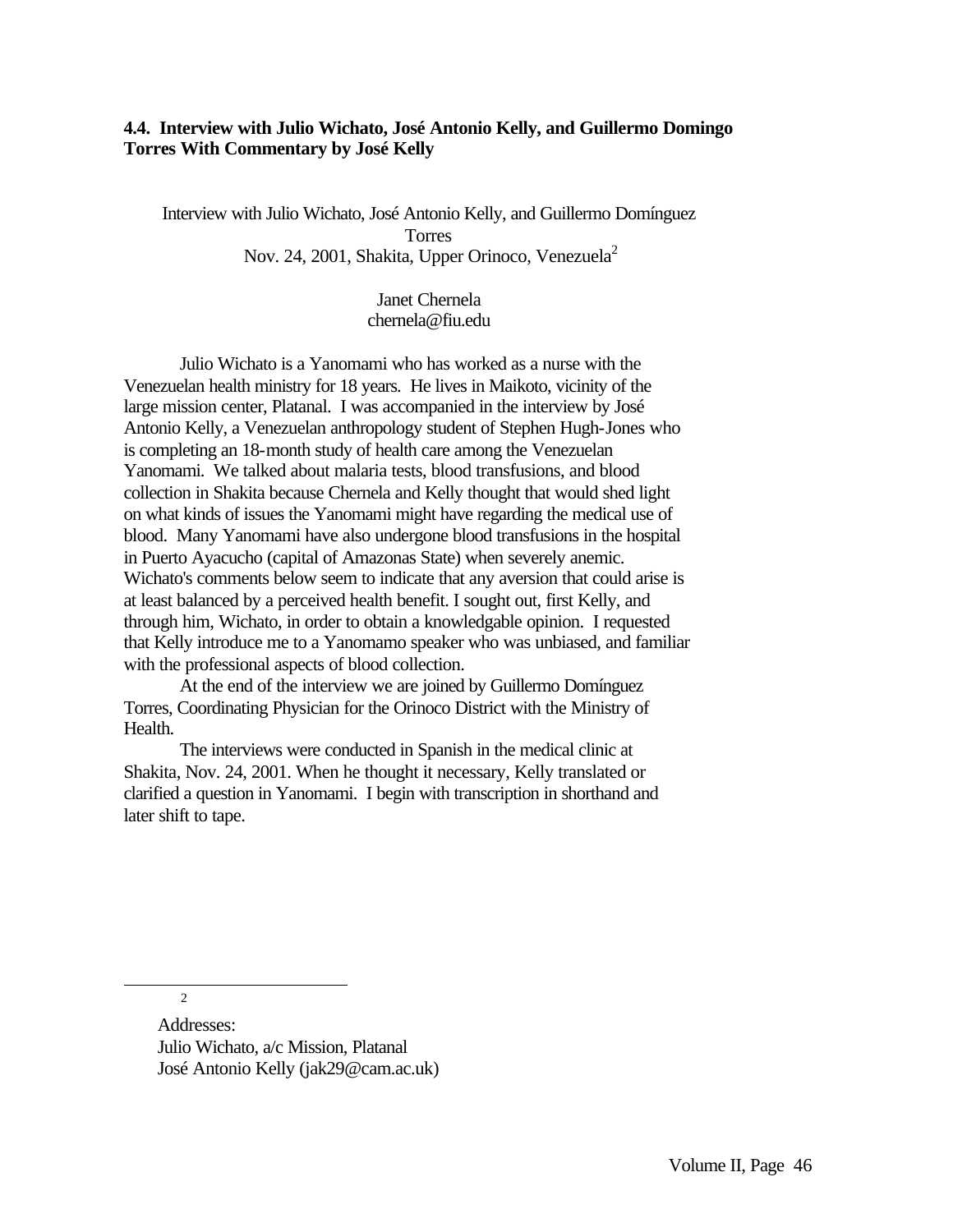Transcribing with note pad (see ahead for taping):

Janet: Do you know a Yanomami who practices blood extraction [and transfusion] and who is not part of a faction who might be willing to be interviewed?

Kelly: I know two. One is Wichato, an older nurse from Platanal. [Note: Kelly (May 1, 2002) states that Yanomami health workers do not perform blood transfusions, which take place in the hospital in Puerto Ayacucho].

I ask to meet Wichato and we go to speak to him. The first part of the interview I note on paper in shorthand (it is the last evening of the meeting and all my audio tapes are used). When the interview seems important enough, I seek Fernando, who lends his video camera. It is night; we use the video camera for its audio recording capability.

From notes: Wichato: I was young when Chagnon came. I barely remember. Janet: What did you learn about this? Wichato: I heard that he took all the blood. Kelly: How much? A slide's worth? Wichato: He used vials. Kelly: What's the problem? You collect blood also -- do you not? Wichato: The problem is that they studied it and didn't send us the results. If they

help us it's different. Is this blood from a person or an animal?! [note similar phrasing by Kopenawa and Seripino]

Kelly: When people go to Ayucucho to get a blood transfusion what happens to the blood?

Wichato: I don't know. Maybe they save it.

Kelly: Do they send the results?

Wichato: No.

Kelly  $&$  Janet: And you don't object to that?

Wichato: No. But that is to help us.

Janet: What is your view of this case? What should be done? What do you think?

Wichato: They can never use this blood. They can never study it. They should send the results or destroy it or send it back. But they cannot study it. Never.

Janet: Did you know Patrick?

Wichato: No, but Alfredo did.

At this point I realize that the interview must be taped. Although we are out of audio tapes, we must find a way to tape the interview. We borrow a video camera from Fernando.

TAPING:

Janet: What is your name?

Wichato: Julio Wichato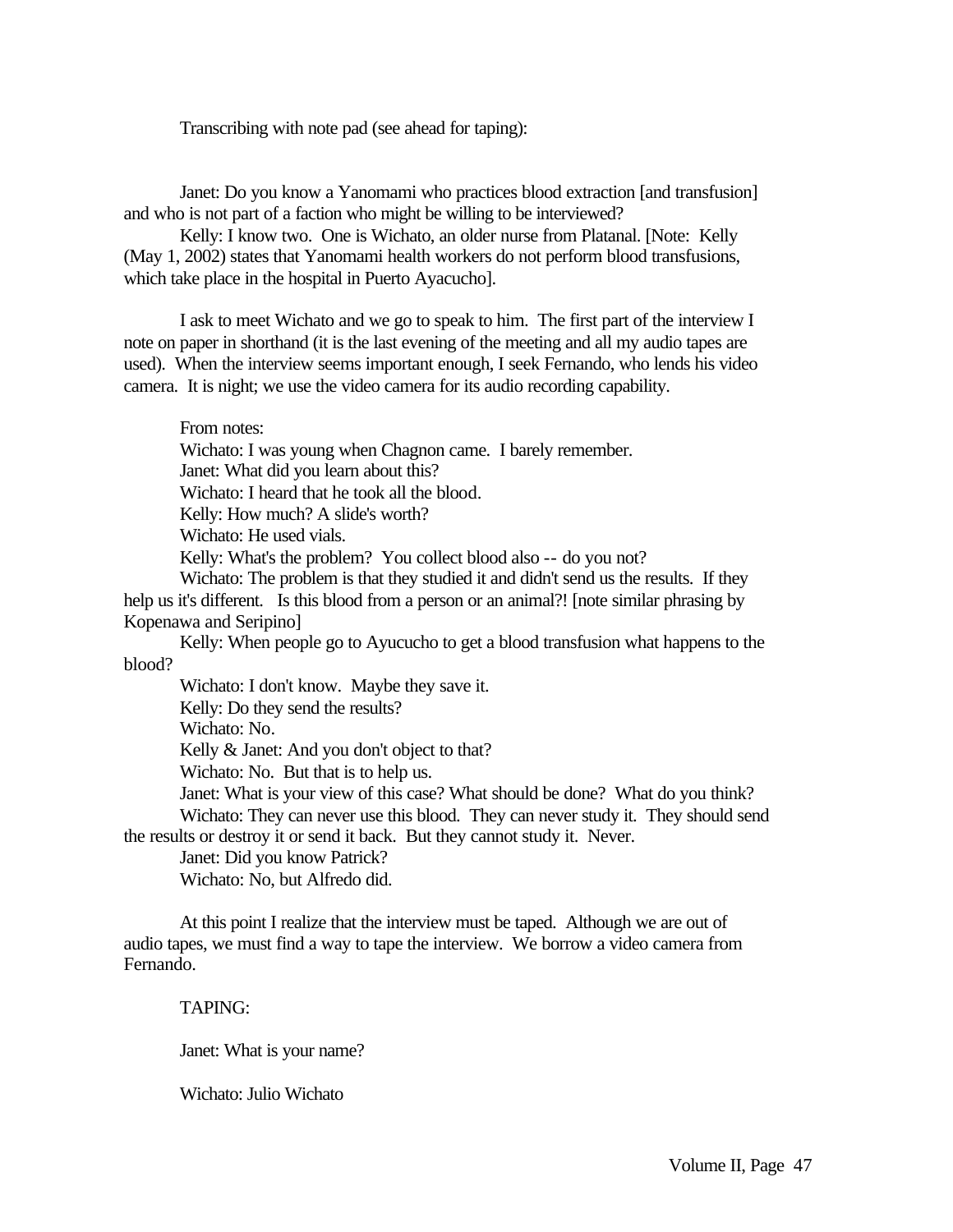Janet: And you are a nurse? From where?

Wichato: I am a nurse from Platanal.

Janet: How long have you worked as a nurse?

Wichato: Eighteen years.

Janet: Where were you born?

Wichato: I am not from there [Platanal]. I am from another community -- from Kuyuko Kayateri above Ocamo. My father liked fighting [peleando], fight, fight -- so when he got tired of fighting we settled over there when I was still young. Also, I didn't know my mother. So we went to Platanal.

Janet: When you say he got tired of "peleando" what do you mean? [The Spanish verb pelear can be used to indicate play or fight.]

Wichato: Fighting with clubs -- Xeu.

Janet: Do you remember the time when Chagnon was here?

Wichato: I was about ten or eleven.

Janet: So you never saw him?

Wichato: Yes, I saw him when I was eighteen. He contracted a plane to where he always went -- over there near the Rio Nuna in Torita. He contracted a helicopter. The pilot knew me and I had no way to get there. So he said, let's go. He took me [to the helicopter] and there was Chagnon. We got to Ocamo. He said he was tired. He took me to Siapa...we went...there was a VERY large shabono. "Let's go down here" [he said]. The helicopter was BIG -- it blew out houses within twenty meters! So people came out with bows and arrows to shoot the helicopter. Chagnon said to go back down. The pilot said no and went up again. Then Chagnon wanted to go back. ..he ruined the shabono...This is what he was like, Chagnon. He got fuel and we went again. There was Chagnon with his brother-in-law. I knon't know his name. They took me to Akirito to Platanal. They left me and went to Parima.

Janet: Did you know Patrick? Did you speak with him?

Wichato: No. But Alfredo knew him.

Janet: So you weren't there when they extracted the blood?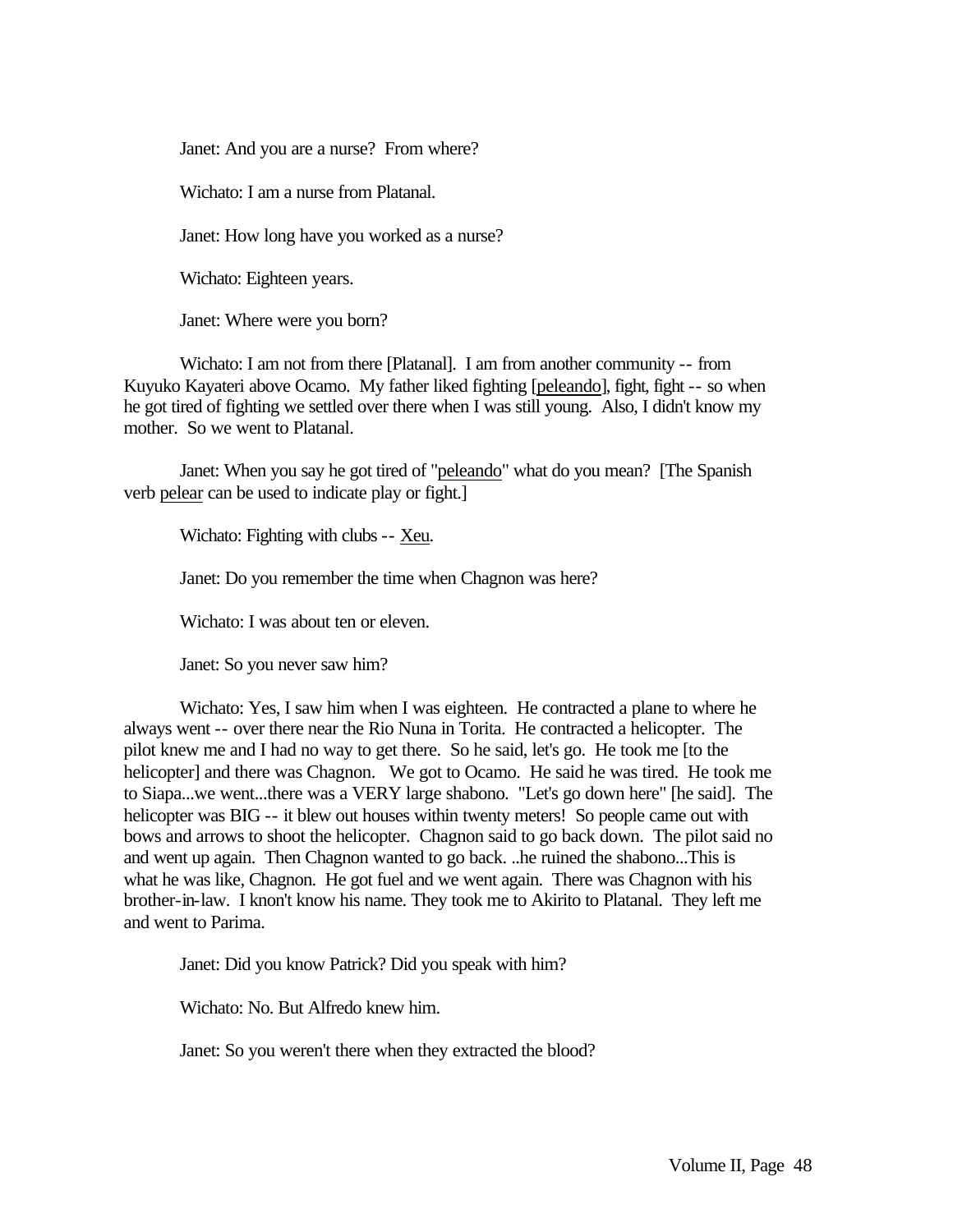Wichato: No. They took blood over in Torito. Those people are here. [NOTE: Although they knew our mission, they didn't choose to speak to us.]

Kelly: Will they speak about this?

Wichato: Oh, they're angry.

Janet: How then did you learn about the taking of the blood?

Wichato: The communities from there told us -- we heard about it all the way in Platanal.

Janet: What did they say?

Wichato: That Chagnon took blood -- alot!

Kelly: Was this along time ago?

Wichato:...They say that Chagnon took blood. I heard this. The same day I think that Chagnon vaccinated these people to see if they would die. These people of Torita - they say that Chagnon vaccinated them to see if the medicine worked or if it was poison. Then he would go. People started to die and Chagnon left. And they died -- all of them!

Janet: Alfredo says this?

Wichato: Yes.

Janet: The same Alfredo that knows Patrick?

Wichato: Yes, he knows him. This is how the story goes. This is what they say.

Kelly: The news from Torito, who told you?

Wichato: I heard all about it when Alfredo told it. Another time Chagnon arrived with the helicopter. Alfredo said you can visit the shabono, but not with the camera. Chagnon got angry. He said, "That was then; this is now." Chagnon got angry.. they arrived in Platanal [at the air strip] -- there was Chagnon with his brother-in-law. There was this old guy also. We don't want photos -- enough! If you have machetes [not quite audible??] take photos. If not, put away your camera.

Kelly: And he put his camera away?

Wichato: He put it away. He was mad.

Janet: What did the people of Torito say?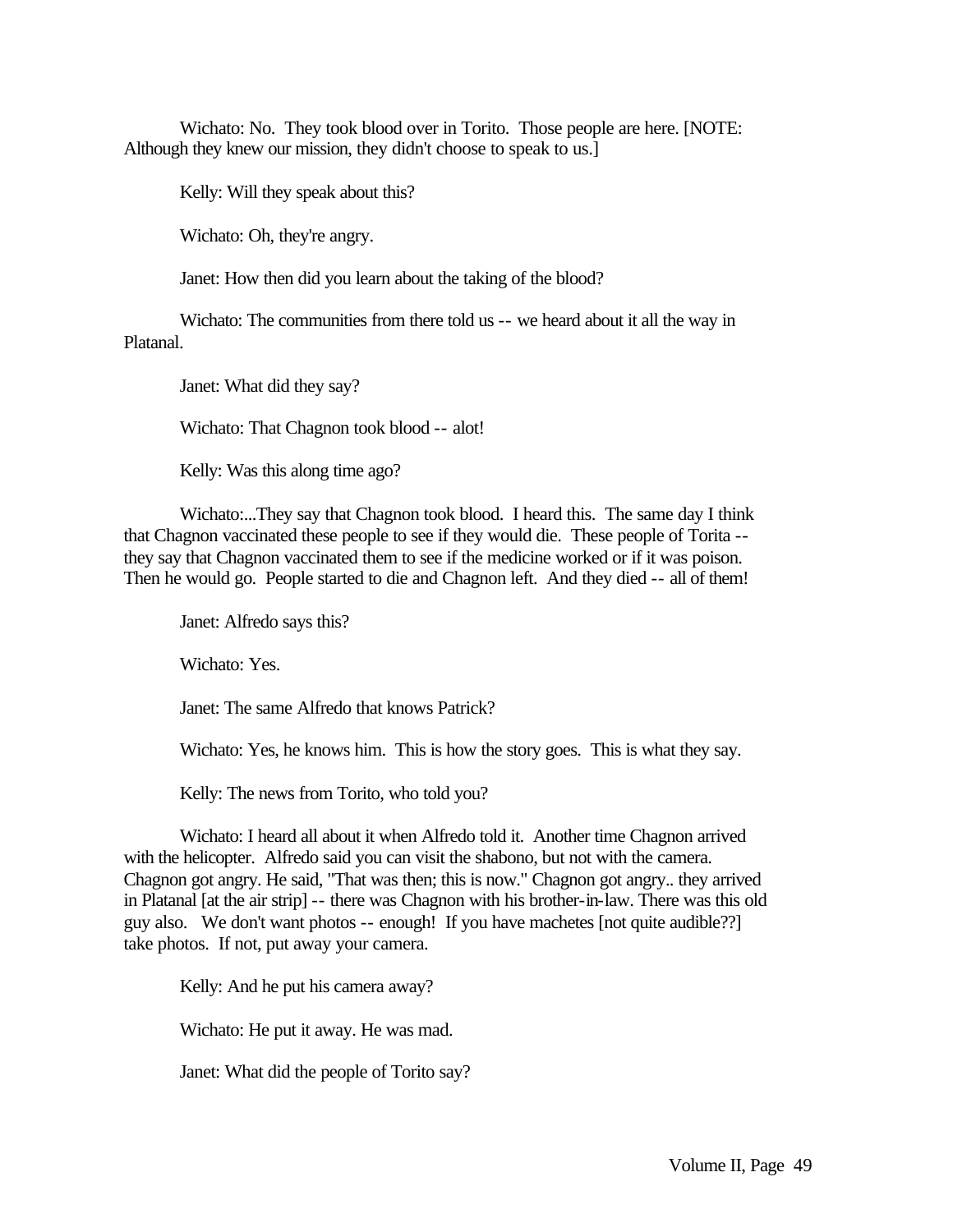Wichato: They don't want Chagnon to return. They know him very well. If he goes back they will shoot him with arrows.

Janet: So no one knows the results [of the blood samples]. And they should? You said earlier they should have returned the results of the samples. You are a nurse. You understand these things; and for you the results are important.

Wichato: It's important that they send the results. They either return them or destroy them. We don't want them to continue studying our blood. [9:52]

Kelly: Why?

Wichato: Because they didn't send us the results. And even if they were to send the results now we would not want them to continue studying with this blood.

Janet: But now it is no longer Chagnon who is studying the blood.

Wichato: Who is it? Other whites?

Kelly: Other whites.

Wichato: Other napu took blood or Chagnon gave it? I ask you -- this blood -- how do they regard it?

Janet: They see it as a source of information about human beings and the differences between different populations -- groups of people. They are interested in investigatory questions about the health of humanity. [14:15]

Wichato: Does this blood run out or is it still frozen in freezers?

Janet: It's still frozen.

Wichato: Has it been frozen all this time?

Janet: Yes. It's in vials, with a couple of drops in each vial.

Wichato: Like slides? Hmmm.

Now Guillermo arrives. [12:12] [interruption....]

Janet: These are younger people -- the students of the first ones. The first died. Before he died he gave over his work -- all of it -- he left it to his students to continue working and studying. [12:49]

[Kelly repeats in Yanomami "to OTHER person -- NOT Chagnon"]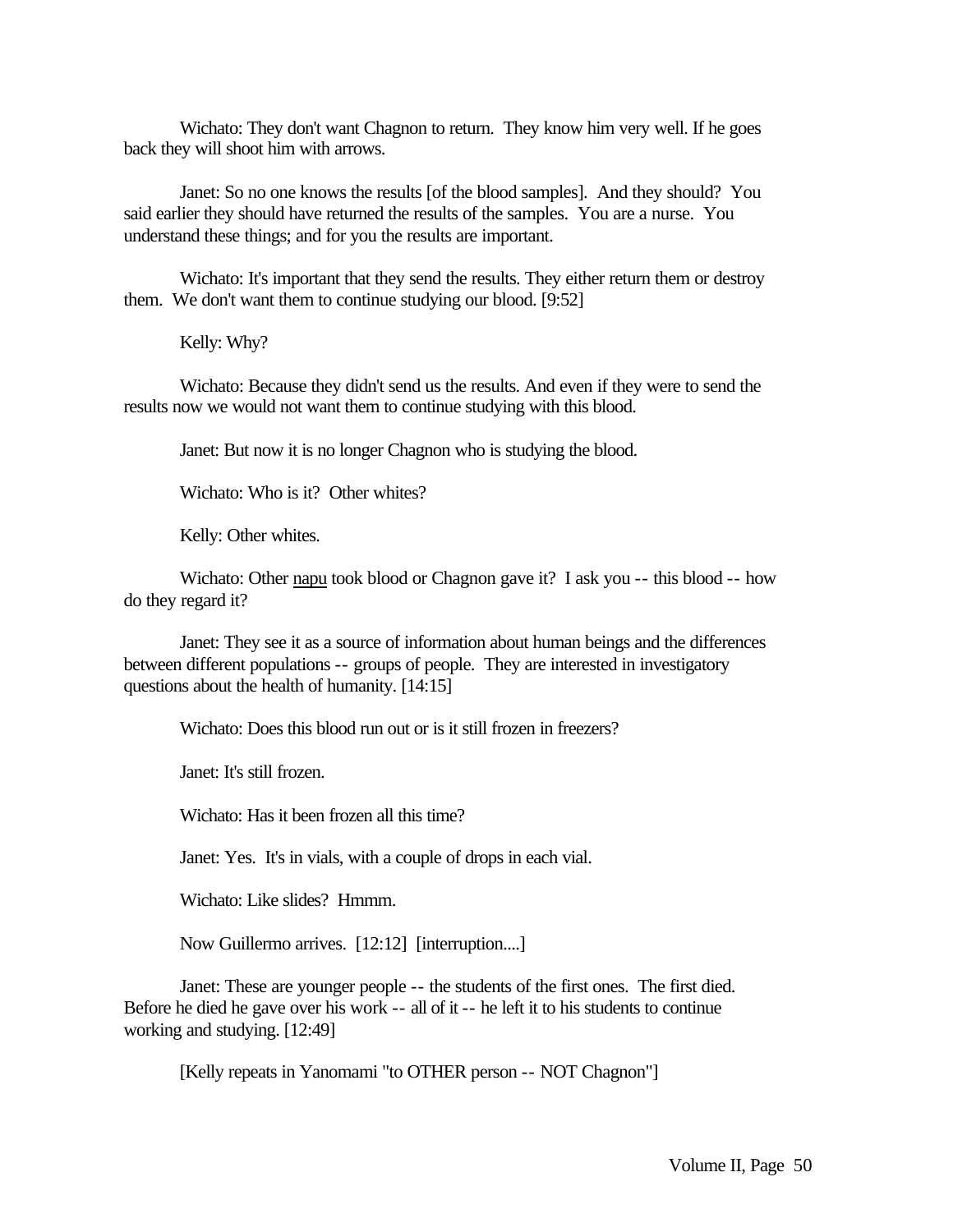Kelly: Chagnon had worked for this doctor, and when the doctor died, he gave the samples to other students.

Wichato: Not to Chagnon?

Kelly: Not to Chagnon.

Wichato: So this white had the blood. And when the white died -- another white took it to study? [14:10]

Kelly: Yes, for scientific study.

Wichato: To study?

Kelly: Yes, and they keep it frozen.

Wichato: They take the blood, study it and return it to the frozen state? Do they leave it frozen?

Janet: The scientists stopped work and are waiting to hear whether they may continue working with the blood.

Wichato: No, they can't continue. We don't want it. If they still have blood, we don't want them to continue working with it. They can return it or destroy it.

Kelly: And the results?

Wichato: As I said --- it's the same -- whether they send the results or not -- they cannot study it anymore. They have to return it or destroy it. That's all! If they send the results we won't know whose blood belongs to whom anyway. [16:39]

Kelly: To whom do the results belong?

Wichato: Right. We don't want them to continue working with this blood.

Janet: You will continue working in Platanal as a nurse -- is that correct?

Wichato: Yes.

Janet: So they could be in contact with you. I thank you very much.

Guillermo: Regarding the question of the Yanomami and obtaining samples, I think it is best at this moment to only take samples when there is a specific problem to resolve. We call this "operational investigation" or "applied research." We are only [carrying out research that is related] to solving a current problem. If they will continue research and want to continue their presence it must be in order to solve problems, not to gather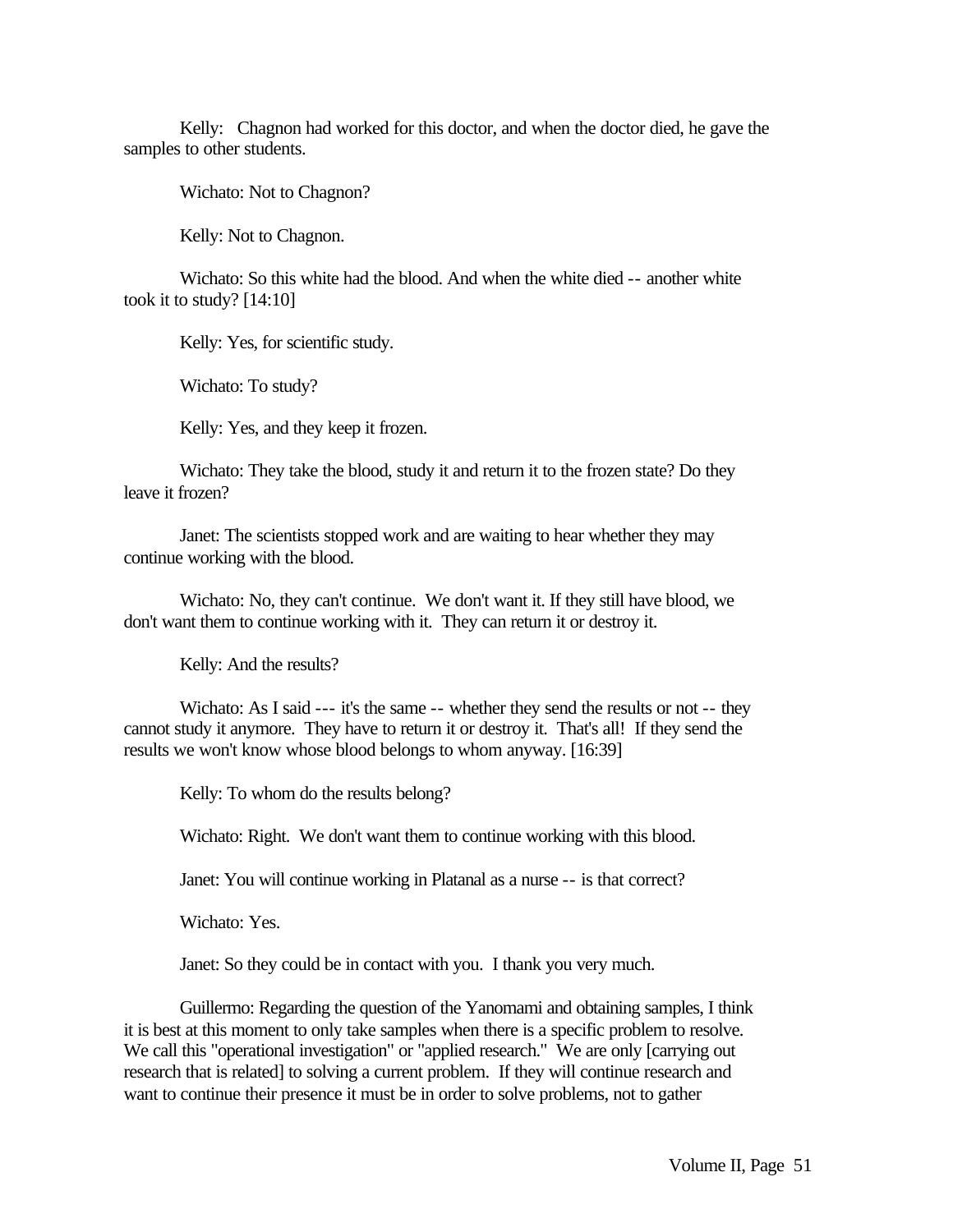knowledge about ethnicity. But there are times, as in the year 1996, when there was an epidemic and 15-20 died -- then it was necessary to draw blood to test for malaria, [inaud], and hemorragic viruses. This is justified. Also, in 1998 it was again justifiable to take samples. It is justifiable when it is used to solve a specific problem. When there is a special problem, they ask for help and they [the Yanomami] will give the authorization. This is different from when investigative researchers arrive with a large research project. If the Yanomami don't think it responds to a problem they have now and in the future, the Yanomami feel that they have been unjustly treated. They have been studied alot, alot of blood has been taken, but this hasn't resulted in improvements in their health conditions. There are books of information, registers of antibodies, genomic sequences.... But, in sum, there haven't been any direct repercussions [for them] of these studies, not in function of resolving problems. They feel that they want responses, to say epidemics -- prevention, application. I also think they want to restrict the extraction of blood to people of the Ministry of Health or others in which they have confidence. [20:50]

Janet: And if this experience were to be transformed into something positive -- what would that be? Could that happen? Let's imagine that they are not going to continue. If there is a way to transform this "flawed" experience into a good one -- what could be done? Could, for example, there be a transference of resources to assist in Yanomami health?

Guillermo: Yes. I think so. I suggest going through CAICET...because they have the most experience...and the Yanomami would be most directly affected by assistance that goes through CAICET.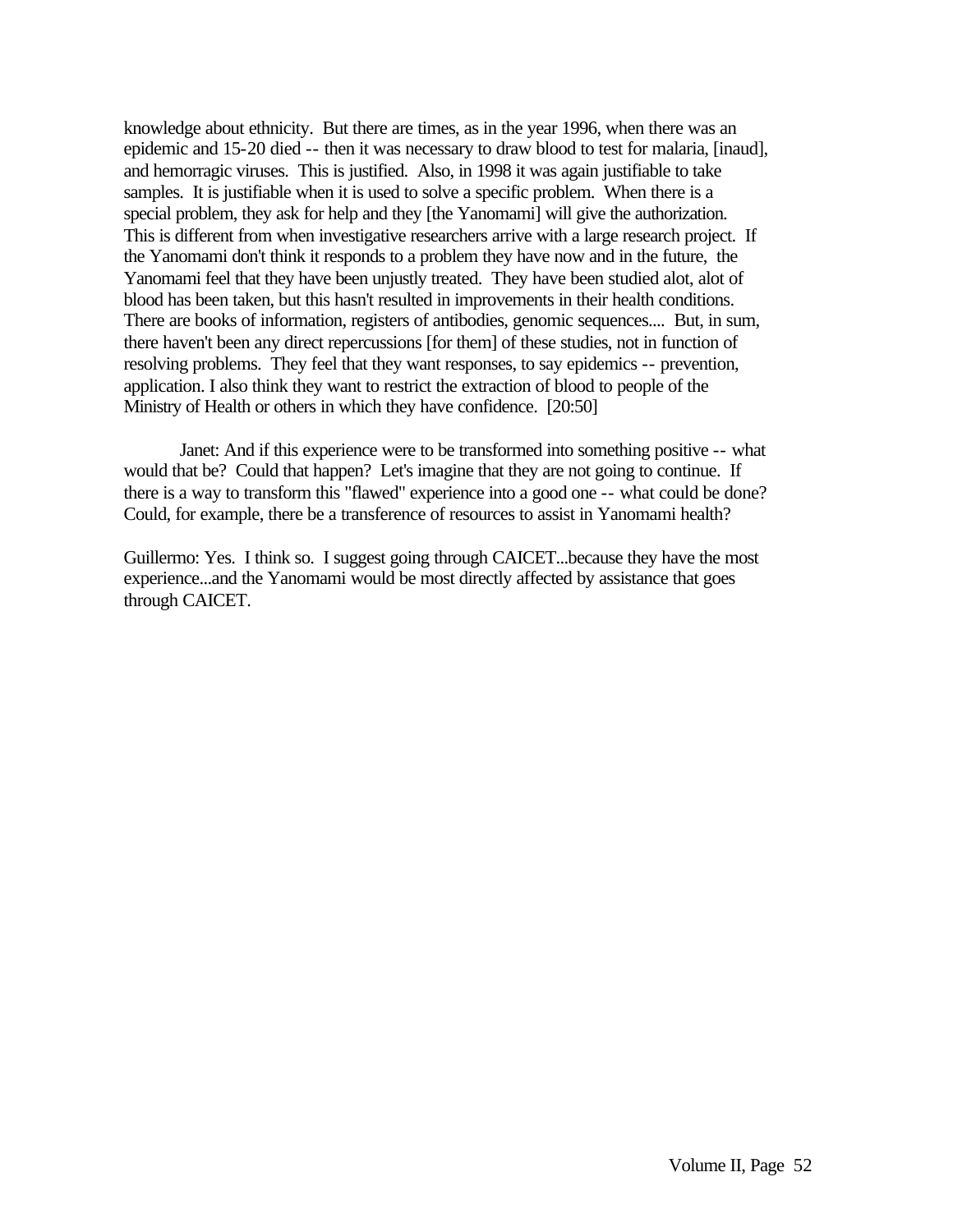# **4.5. Presentation by Toto Yanomami**

# **Toto Yanomami Leader, Yanomami community Toototobi**, **Brazil Presentation Cornell University, April 6, 2002**

## Recorded by Janet Chernela

This presentation was made at the conference, "Tragedy in the Amazon: Yanomami Voices, Academic Controversy, and the Ethics of Research," Cornell University, April 6, 2002. It was delivered in Yanomami, then translated into Portuguese by Davi Kopenawa and into English by Gale Goodwin Gomez. This transcription represents my own translation from Mr. Kopenawa's Portuguese. Where it differs from that of Prof. Goodwin Gomez, who understands Yanomami, I indicate the alternate translation in brackets. I take full responsibility for any errors in translation. I thank the Latin American Studies Program of Cornell University for the opportunity to attend this conference. The Program should be contacted for information concerning the conference and its many important presentations between April 5 and 7, 2002.

### **Introduction by Billie Jean Isbell, Director of Latin American Studies**

Toto Yanomami, approximately 60 years old, was born in the Toototobi region of the state of Amazonas in Brazil. He became headman of Toototobi [village] in the late 1989s and early 1990s, slowly replacing his elder father. The community under his father's leadership was one of the main sites where the research team headed by James Neel and Napoleon Chagnon collected blood. In April 2001 he acted as councilor and representative of the Yanomami communities of Toototobi, Patawaio, and Demini, at the Third Conference on Indigenous Health that took place in Boa Vista and Brasilia. Still in 2001 he was nominated Councilor to the Special Council of Yanomami Health Districts. He is regarded as an important shaman and powerful speaker. He will speak in Yanomami.

## **Toto Yanomami**

Good morning, everyone. I am here for the first time. It was hard to get here, to this place. My own community, where I was born, is very far away. I am very pleased that you have invited us here to speak with you. You whites are our friends. We, also, are your friends.

I came to speak about our pressing concerns about what happened in our land. Whites arrived in our village and took our blood without our knowing anything. They didn't explain anything to us. This is why I am here speaking to you. I hope you will support and help the Yanomami.

This blood belonging to the Yanomami is here in this country. We met in our communal longhouse to talk about this. We thought that it had been thrown out. But it still exists. So I came here to find this blood and take it back.

You are anthropologists. You work! Some work well, others badly. You are here. I am going to ask you to explain to us -- where is our blood being kept? We want to know if it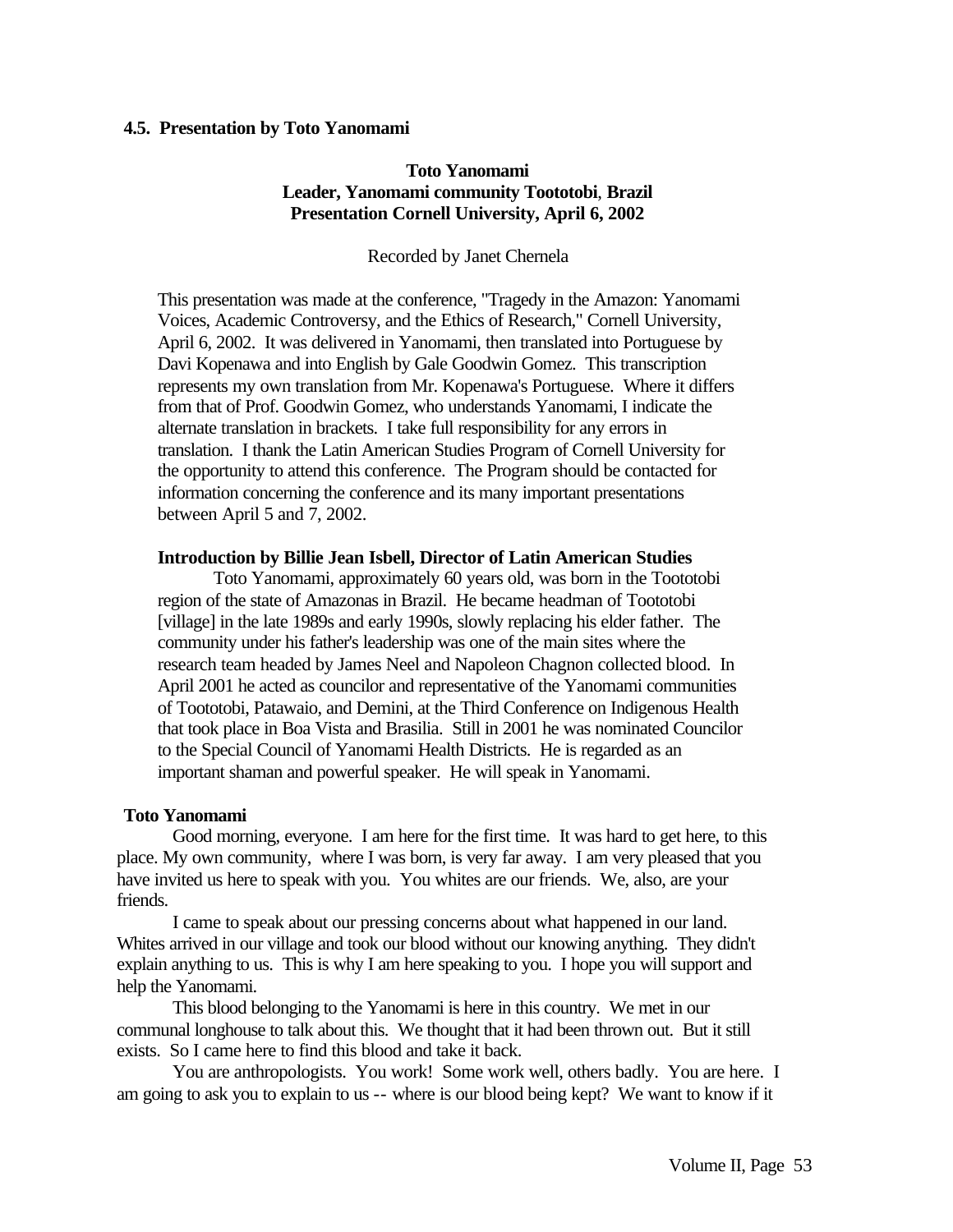is being kept in one place. We want you to explain where it is -- is it hidden? This blood is from Yanomami that have already died. Women and children have died. [G: The people the blood was taken from are dead now -- men, women, and children.] We are very concerned. We hope that you whites can help us resolve this situation to get this blood and take it back.

They collected these things: blood, urine [inaud], saliva, and feces. I want it to come back to the Yanomami. We Yanomami didn't know to complain. Now I am here. Now I want all that the whites took. I want all of it returned.

I am here to retrieve our customs that were taken with that blood. Our custom is different. Our language is different. In the time of [ inaud.]...Blood is important in shamanism [inaud]. All the blood of the Yanomami belongs to [the deity] Omami. So, I say to you -- speak on our behalf to retrieve this blood on this trip. We Yanomami don't forget [the dead]. Never! When Yanomami die, we cry. It is very sad. This blood is here! Those people have died! So we want to get the blood on this trip. I don't want to return empty handed. Yanomami never take blood to keep. Yanomami don't need to take blood to study and later keep in the refrigerator. It's for this reason that I am here speaking to you. The doctors have already examined this blood; they've already researched this blood. Doctors already took from this blood that which is good -- for their children, for the future. The leftover blood is kept hidden. So we want to take all of this Yanomami blood that's left over. So we can see it and later resolve to take it back with us to our land.

I am speaking here with you. I am not fighting with you -- no! I am speaking to you as a friend -- so that we are able to better understand. I am not calling you "bad." I am saying, calmly, that we want our blood back. This meeting is important for the Indian and for you as well. [G: I want to help you understand the issue and I want to understand your point of view.] These are my words.

I saw when I was young. I know the whiteman called Shaki. He spoke Yanomami. That's how he was able to trick us. He robbed our blood. When he took blood he gave us pans so that the Yanomami would keep quiet and not fight with anyone. So that's what happened. I don't want to speak overlong and bother you. [G: I am not here to get you upset and angry. But I'm here to talk about the blood problem.]

 $\overline{a}$ 

<sup>&</sup>lt;sup>i</sup>i.These dates were later changed. The meeting was held November 22-24, 2001.

ii.In fact, Brazilian anthropologists were not invited. The only non-Venezuelans invited were Terence Turner and Janet Chernela. Chernela represented the US Anthropological Association along with Venezuelan citizen and University of Michigan anthropologist, Fernando Coronil.

iii.The Spanish term bravo, used by Seripino, glosses as angry or warlike.

iv. The Yanomami term Waiteri, much debated, may gloss as angry, warlike, fierce, brave, courageous, valient. Waiterismo refers to the representation of the Yanomami as 'fierce.'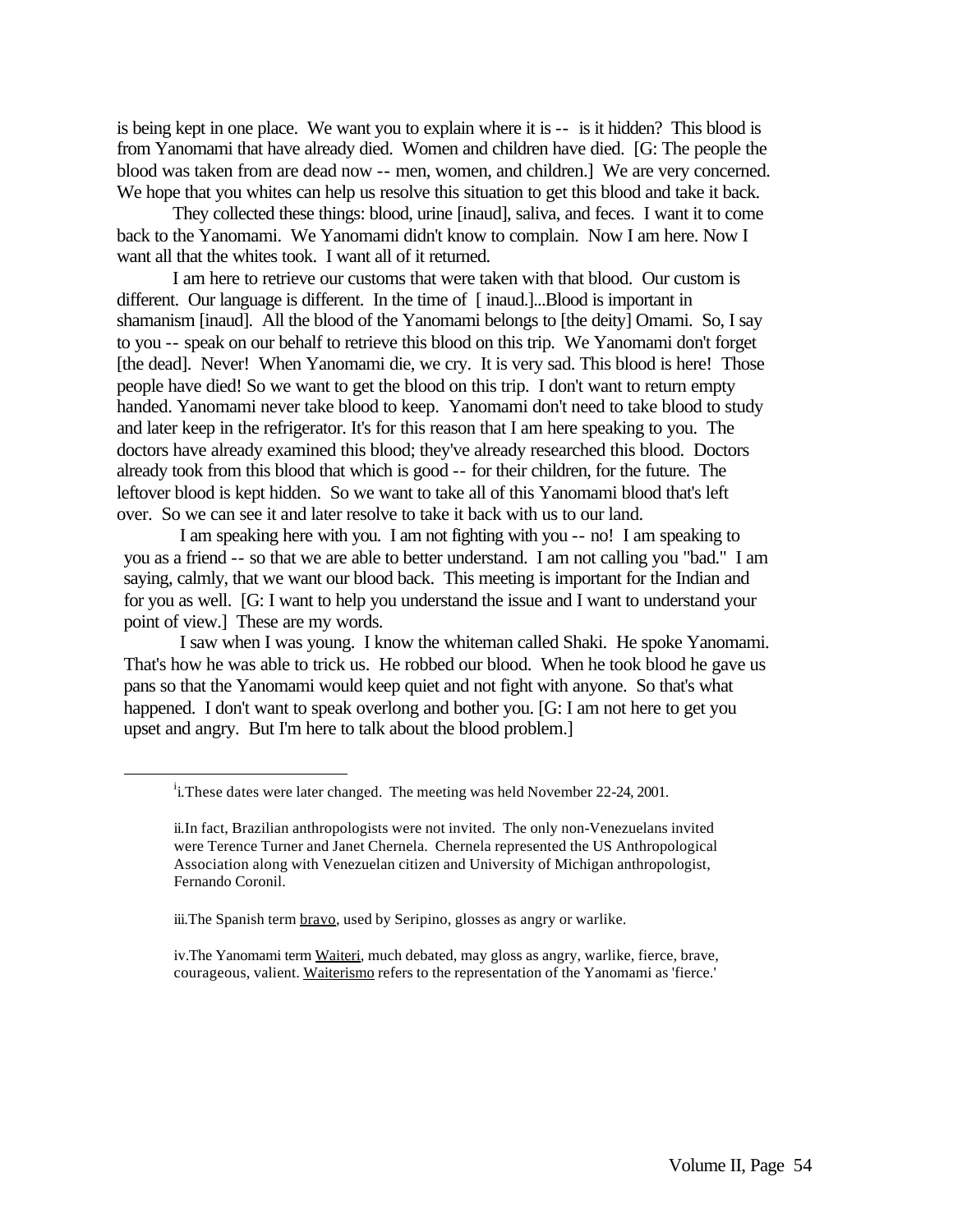## PART V. CASE STUDIES

Note: Endnotes to all case studies are found after Case Study 5.10

# **5.1. The Measles Epidemic of 1968.** (Trudy Turner (trudy@uwm.edu), Jane H. Hill (jhill@u.arizona.edu))

Among the allegations made in *Darkness in El Dorado*, the one that received the most attention was Tierney's claim that research by the human geneticist James V. Neel in 1968 might have exacerbated the effects of a measles epidemic among the Yanomami. The Peacock Report and the charge from the AAA Executive Board to the El Dorado Task Force suggested that the Task Force consider these allegations.

This allegation was made only by Terence Turner and Leslie Sponsel in an e-mail message that rapidly became public (Turner<sup>v</sup> and Sponsel, Letter to Lamphere and Brenneis, August ? 2000) repeating a claim made in the galley proofs of *Darkness in El Dorado*, that Neel started the 1968 measles epidemic in order to test his hypothesis that headmen would show lower mortality than others in the Yanomami population. This claim does not appear in the published book. This allegation has also been reviewed by the American Society for Human Genetics

http://www.journals.uchicago.edu/AJHG/journal/issues/v70n1/013452/013452.html), posted electronically November 19, 2001 (also see *American J. Human Genetics* 70:1-10, 2002 ), the International Genetic Epidemiological Society (www.genepi.org; Morton, 2001), the University of California, Santa Barbara (www.anth.ucsb.edu/chagnon.html), the University of Michigan (www.umich.edu/~urel/darkness.html,local copy), The National Academy of Sciences (http://www4.nationalacademies.org), and the medical team of the Federal University of Rio de Janeiro (Lobo, et.al, 2000) among others. In addition, scientists involved with the development of measles vaccine, including Samuel Katz (http://www.psych.ucsb.edu/research/cep/eldorado/katz) have reviewed the allegation. All of these sources found that the allegation was completely without merit. The AAA El Dorado Task Force joins these other groups in finding this allegation to be without foundation.

Although this most serious allegation against Neel has been rejected, discussion of his role in the epidemic has continued since the publication of *Darkness in El Dorado,* principally through the commentary of Terence Turner. Turner has been a significant player in this issue and cannot be ignored. He and Leslie Sponsel issued the initial alert to our community of the allegations contained within *Darkness in El Dorado*. Tuerner has also attempted to materially evaluate Tierney's claims through research in the Neel archives housed at the American Philosophical Society, Philadelphia, PA, (and has kindly shared several manuscripts detailing the results of this work with the Task Force. These are referenced below).

Tierney's published book (2000) did maintain that the Edmonston B vaccine used by Neel was "one of the most primitive measles vaccine [sic]" (Tierney 2001:55), and was "dangerous" (Tierney 2001:56). Tierney suggested that Neel had chosen it because it "provided a model much closer to real measles than other, safer vaccines in the attempt to resolve the great genetic question of selective adaptation" (Tierney 2000:59). Turner (2001) and Stevens (2001) continued to develop this allegation that Neel's program of vaccination had an experimental as well as a humanitarian purpose: to permit Neel to document differential effects of the vaccination in an unvaccinated population. However, they believe that Neel abandoned this research goal once the vaccination program had to be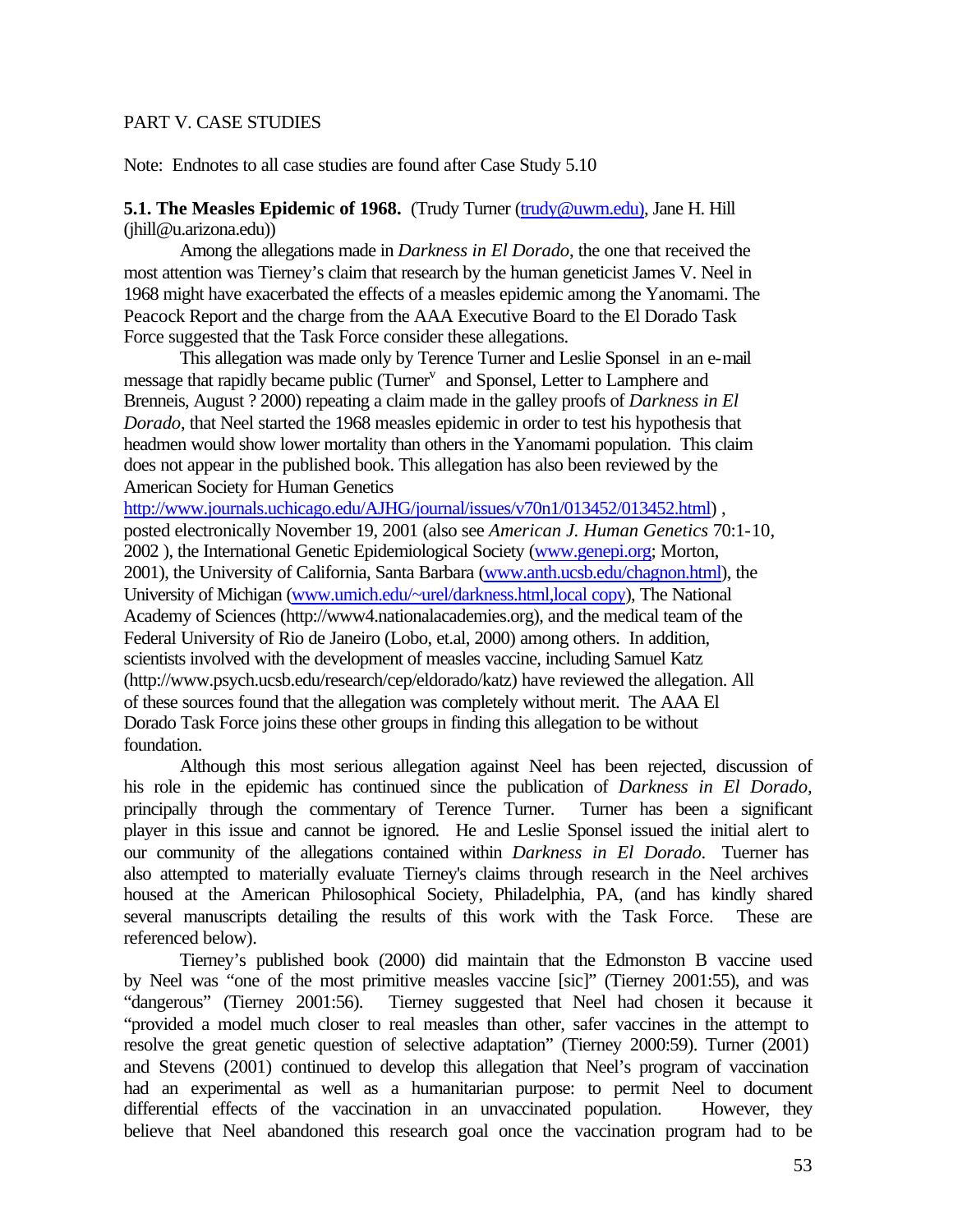speeded up in the face of a spreading epidemic. Turner (2001) has also alleged that Neel was inappropriately committed to meeting the goals of his research program, over and above his concern for Yanomami well-being, and even considered dropping the vaccination program, which had taken up an unexpectedly large amount of time. Further, Turner believes that he gave insufficient attention to the health needs of vaccinated Yanomami, many of whom suffered flu-like reactions to the Edmondson B vaccine. Finally, Turner believes that Neel may not have been sufficiently careful with quarantine, given that his journals and autobiographical statements note that he had an upper respiratory infection while he was in the field. Turner concludes that Neel's priorities, with which he disagrees, were in a sense inherent in the kind of large-scale grant-funded scientific program represented by the 1968 expedition. We felt it necessary to address these recent allegations during our inquiry.<sup>vi</sup> (These points are also addressed in detail in the section of this report titled "Turner Point by Point"  $(6.1)$ )

The major allegation made by Tierney (2000), that Edmonston B was chosen because of its experimental value, was downgraded by Turner to a claim that Neel chose this vaccine without regard for potential side effects. Terry Turner (2001b)) states "Neel simply did not care enough about the more severe reactions to the Edmonston B…to forego the free donations of the vaccine from the manufacturer".

We will examine this question in addition to the following questions that remain about the conduct of the participants of the 1968 expedition:

- 1. The vaccination program was based on a scientific experiment and not on a humanitarian effort.
- 2. There was no consultation as to which vaccine to use or how to administer the vaccine
- 3. There was no permission from the Venezuelan government to vaccinate
- 4. Neel received 2000 doses of vaccine but only had 1000 in Venezuela. What happened to the other 1000 doses?
- 5. There was an experimental protocol to vaccinate half the inhabitants of the village
- 6. Neel waited in Caracas before entering the field when he knew an epidemic was in progress
- 7. Neel was in conflict because he was more interested in the science than in the humanitarian efforts to help the Yanomami
- 8. Neel had an upper respiratory infection when he entered the field, thus evidencing little concern for the health of the Yanomami.
- 9. Neel did not have informed consent for his collections..

1. The measles vaccination program was part of a scientific experiment and not a humanitarian effort.

.Blood samples taken during the 1966/67 field season were tested for antibodies to measles and other infectious diseases (Neel, et al., 1970). Neel begins discussing a vaccination program in 1967 in letters to missionaries. There is no mention in the correspondence, field diaries or grant proposals to the Atomic Energy Commission (Atomic Energy Commission AT(11-1)-405,1960 (Continuations 1961, 1962); AT(11-1)-942,1965; AT(11-1)-1552,1966; AT(11-1)-1552,1967; AT(11-1)-1552,1968; AT(11-1)-1552,1969; AT(11-1)-1552,1971; AT(11-1)-1552,1972; AT(11-1)-1552,1973) that there is any experimental protocol regarding the measles inoculations. The Brazilian medical team (Lobo et al. 2000) indicated in its report that an examination of the original grant proposals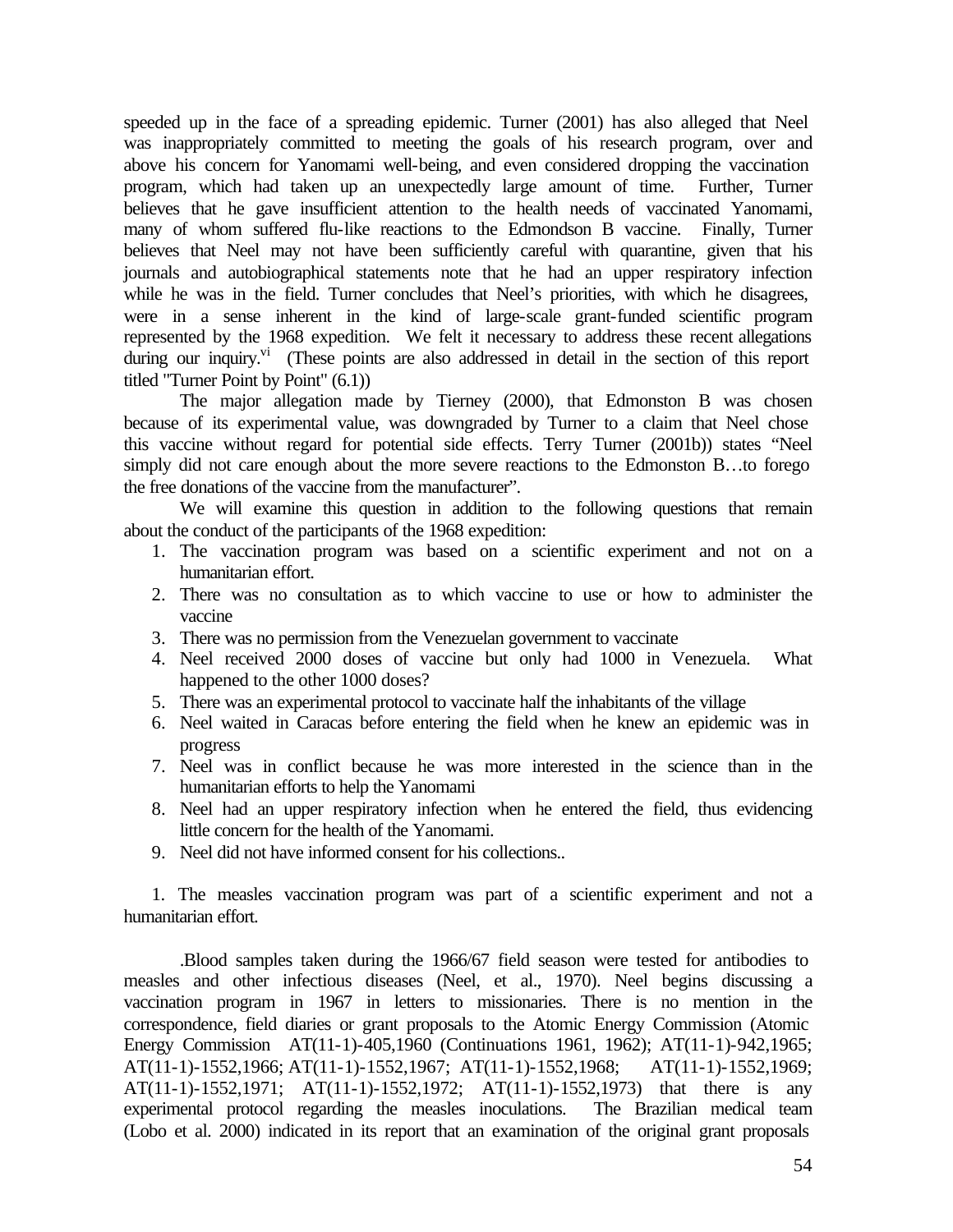would be needed to determine whether Neel had a research goal in mind when he vaccinated the Yanomami. We have examined these documents and find no mention of a research goal or protocol for the vaccination program. Indeed, it seems to be completely a humanitarian effort.

Some of the relevant documents in the Neel correspondence include the following. In March 10, 1967 Neel writes to Hawkins asking about inoculating for smallpox, tuberculosis and measles: Measles vaccination the most difficult because it must be kept frozen and the most expensive.

Neel's 15 September 1967 correspondence to Hingson is indicative of his understanding the importance of inoculating "virgin soil" populations: "We would welcome the opportunity to inoculate against [measles, smallpox, pertussis, tuberculosis] (assuming the Indians…would accept this)." He specifically addresses the notion of humanitarian concerns that are not in conflict with his scientific mission: "In addition to our scientific interests…we are impressed by the humanitarian opportunity here. As you must know, when a group such as this comes in contact with our culture, the decimation is fearful to behold."

A later letter from Neel (19 September 1967) to missionary Daniel Shaylor expresses the same concerns for the health of the Yanomami: "measles and whooping cough, not to mention smallpox and tuberculosis have not reached these Indians to any significant extent, and we are considering whether we could do some type of inoculation which would minimize the effects of these diseases when they finally do reach the Indian."

On November 21, 1967 Neel writes to Shaylor "Although our orientation is primarily research, we also are quite concerned with the humanitarian implications of extending proper medical services to the Indian, and would try very hard to lay a vaccination program onto our medical studies." Upon his return from the 1968 expedition Neel continued to solicit additional vaccine and MIG.

2. There was no consultation on which vaccine to administer.

As soon as Neel realized that measles was an imminent threat to the population he actively sought donations of measles vaccine. After his return from the field, he continued to try to get additional donations of vaccine. In April, 1968 Neel states that the CDC told him which companies to approach.

On April 22, 1968 Neel writes to Roche "Following receipt of your phone call, I contacted our Communicable Disease Center in Atlanta, Georgia, who suggested that I turn to Merck, Sharpe and Dohme, and to Philips Roxanne." This suggests that Neel consulted with them before the 1968 expedition about the type of vaccine to administer.

In addition, Neel attended a meeting at the CDC before he left for the field in November, 1967. Lindee (2001) indicates that he discussed vaccines and the vaccination process with them. He received gamma globulin from Parke Davis to administer with the measles vaccine to reduce side effects.

There have been numerous responses from epidemiologists and measles experts that Edmonston B was in use during the time period and was a reasonable choice (see ASHG, IGES, NAS, Katz references cited previously). Both Francis Black, an epidemiologist consulted by Neel, and Ryk Ward, a biological anthropologist on the expedition, remember discussion concerning the choice of vaccine. Edmonston B was chosen because it conferred longer-term immunity. In addition, in April of 1968, Merck -- the manufacturer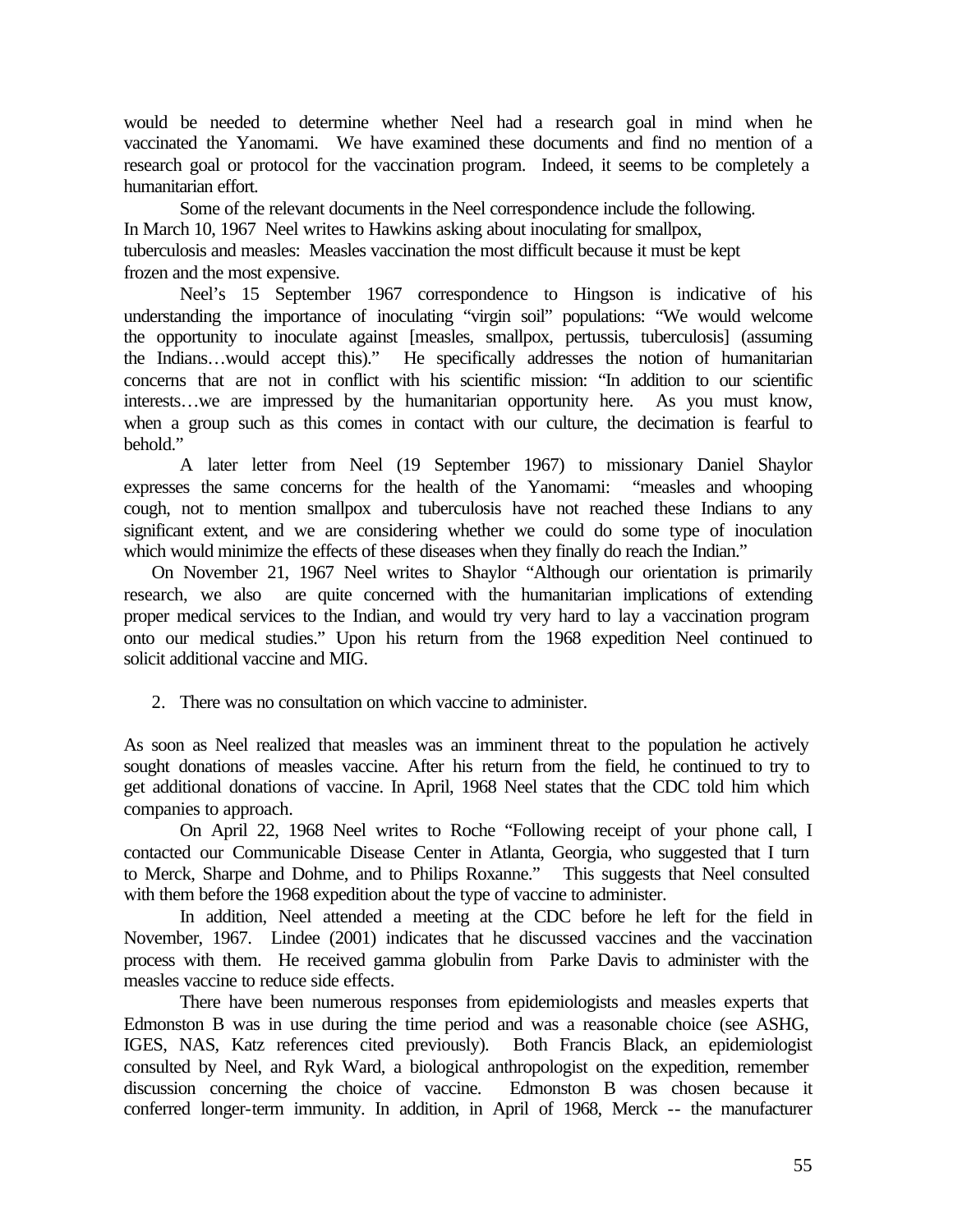of the Schwarz vaccine -- appeared to be in a contractual agreement with the Venezuelan government and did not want to jeopardize this with a donation to Neel.

It should be noted that Neel had very little time to arrange for a large donation of vaccine. Shaylor wrote to Neel late in November about a measles outbreak. Neel was leaving for the field early in January. Also, there was no money for the purchase of the expensive measles vaccines and Neel was dependent on donations.

On November 28, 1967 Shaylor wrote to Neel: Measles has reached Guaira Indians in Brazil and are preparing for the worst.

It probably took at least a week for Neel to receive this.

On December 11, 1967 Shaylor wrote to Neel: Reports of measles coming down the Orinoco from Brazil

After receiving the information from Shaylor Neel contacted several pharmaceutical manufacturers and got 2000 donated doses (received on December 19, 1967) of Edmonston B vaccine.

3. There was no permission from the Venezuelan government to vaccinate.

On December 11, 1967 Neel wrote to Miguel Layrisse, a human geneticist at the Venezuelan Institute for Scientific Investigations (IVIC):

"I believe I can obtain about 2000 immunizing doses of vaccine free. CAN YOU OBTAIN PERMISSION FROM THE VENEZUELAN GOVERNMENT FOR US TO VACCINATE ALL THE INDIANS WE COME IN CONTACT WITH?"

There is an undated hand-written note that corresponds to this letter from Layrisse. It states in language that mimics the Neel letter:

"Agree bring 2000 immunizing doses measles vaccine"

This is not to be confused with the dated permission from Marcel Roche (another IVIC scientist) in 1968 concerning an additional donation of vaccine.

The Neel papers have frequent hand-written notes that appear to be confirmations of cables received.

4. Neel received 2000 doses of vaccine. He brought 1000 into Venezuela. What happened to the other 1000 doses

 On January 11, 1968 Neel left 1000 doses in New York City and seconded Ryk Ward to carry them to Georgetown, Guyana, where Ward delivered them to the offices of the Pan American Health Organization. The PAHO transferred them to a representative of the Unevangelized Fields Missions (UFM) to be carried to Boa Vista and the Yanamomi there. This is confirmed in two places; by a letter from Napoleon Chagnon to Dan Shaylor (December 20, 1967) saying they would be dropping 1000 doses off in Georgetown and by an entry in Neel's field diary. 1000 doses were carried by Neel into Venezuela.

This is not to be confused with the April 26, 1968 correspondence (Neel to Philips Roxanne Corporation) which discusses sending another 2000 doses to Venezuela. These doses are the ones that are about to expire and the company suggests doubling the dose, thereby effectively leaving Neel with only 1000 vaccinations (April 22, 1968 Neel to Roche).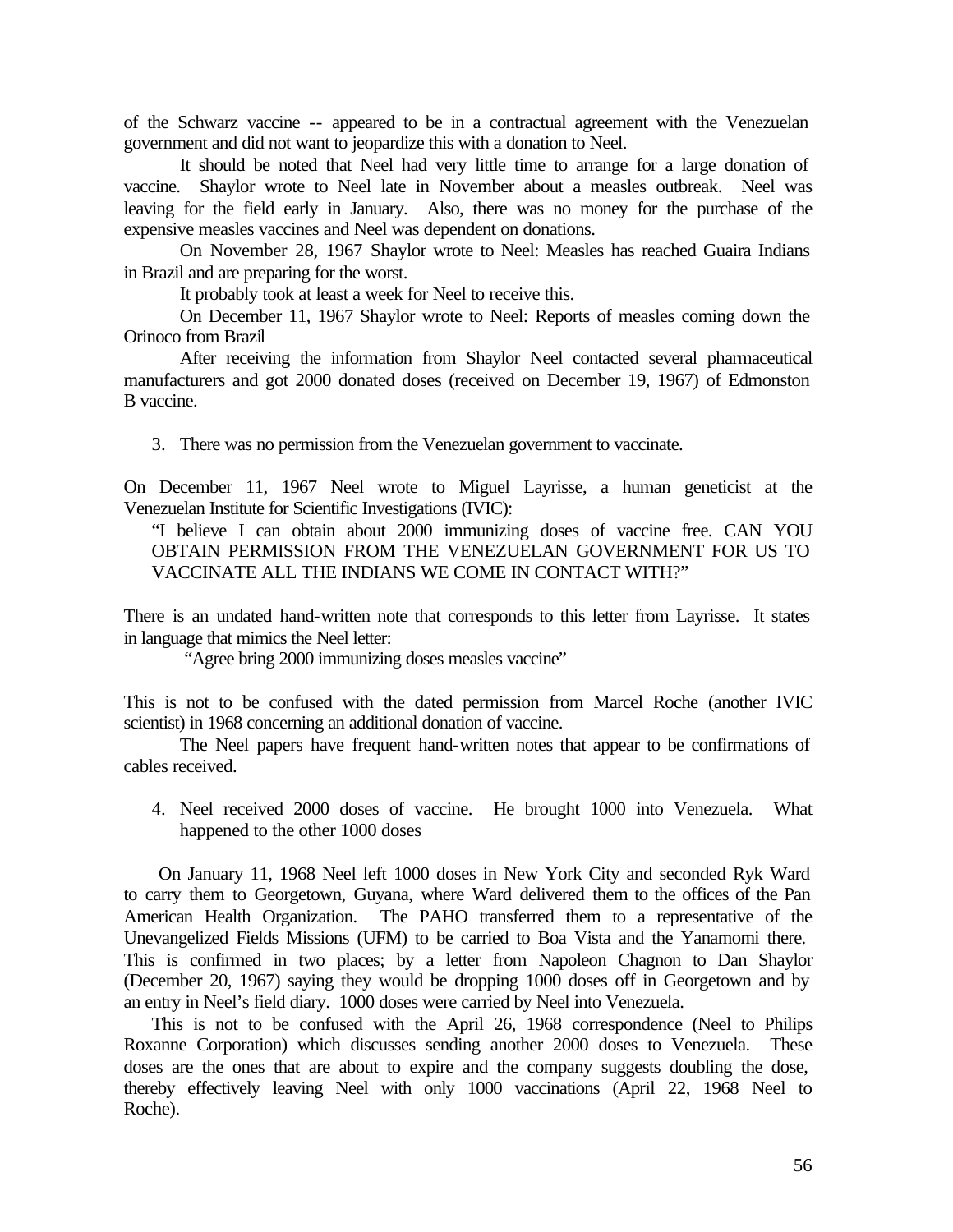5. There was an experimental protocol to vaccinate half the villages.

This idea originates with the January 9 letter from Willard Centerwall (one of the physicians who accompanied the 1968 expedition) purportedly accompanying the 1000 doses of vaccine given to the UFM missionaries. The major points of the protocol are:

- 1. Avoid vaccinating infants, especially under one year of age, tuberculosis patients, acutely ill people, and persons who are old and/.or infirm.
- 2. Vaccinate only half of the able-bodied village population at one time so the unvaccinated individuals will be able to care for the needs of the vaccinated ones.
- 3. Vaccinate populations which can be observed during the resting period (8-12 days post vaccination) so that any high fevers can be treated with aspirin and fluids and any bacterial complications can be treated with antibiotics or sulfa drugs.
- 4. Alert the people being vaccinated that they may feel a bit ill from the vaccination, but not as badly as the disease from which they are being protected.

This is not a research or experimental protocol, but a specific protocol for vaccinating in the field. There is a written addendum at the bottom of the page- if possible compare the reactions of the two makers of the vaccine-canine kidney or egg culture. This is a procedural reporting of information.

Both manufacturers of measles vaccine recommended the administration of 0.01cc/lb of body weight of measles immune globulin (MIG) to reduce the effects of the measles vaccine. The maximum dose stated is 0.5cc per individual. This dosage is based on trials with children up to a maximum weight of 50 lbs. There had been no studies of the mediating effects of MIG in adults, since adults had either been vaccinated as children or had had measles and were immune. Neel was sent 1000 doses of MIG which translated into 500cc of material. Centerwall noted in the January 10 letter to Francis Black, Associate Professor, Department of Epidemiology and Public Health, New Haven, CT, that this dosage would not be adequate to attend to the needs of adult Yanomami who weighed more than 50 lbs. His letter states:

We have been able to look up most of the references relative to this and find as you suspected no support for 0.5cc of gamma globulin being adequate for measles vaccine modification for average adults. It would appear that the 0.01 cc per pound of body weight or 0.5 cc per individual statement refers mainly to children although it is not so stated and is thus ambiguous. We plan to avoid vaccinating the very young, the old and the acutely ill and will graduate our dosages as best we can on the remainder covering half villages at a time and following with aspirin where possible and when needed.

This implies that in the days before they left for the field they realized they did not have adequate supplies of gamma globulin and decided to do the best they could.

There is no evidence in the field notes that the team followed the half village procedure. In fact, once the epidemic arrived, the field team vaccinated everyone in the villages. The field notes also indicate that the vaccine was given with gamma globulin everywhere but at Ocamo.

6. Neel waited in Caracas for two weeks before entering the field.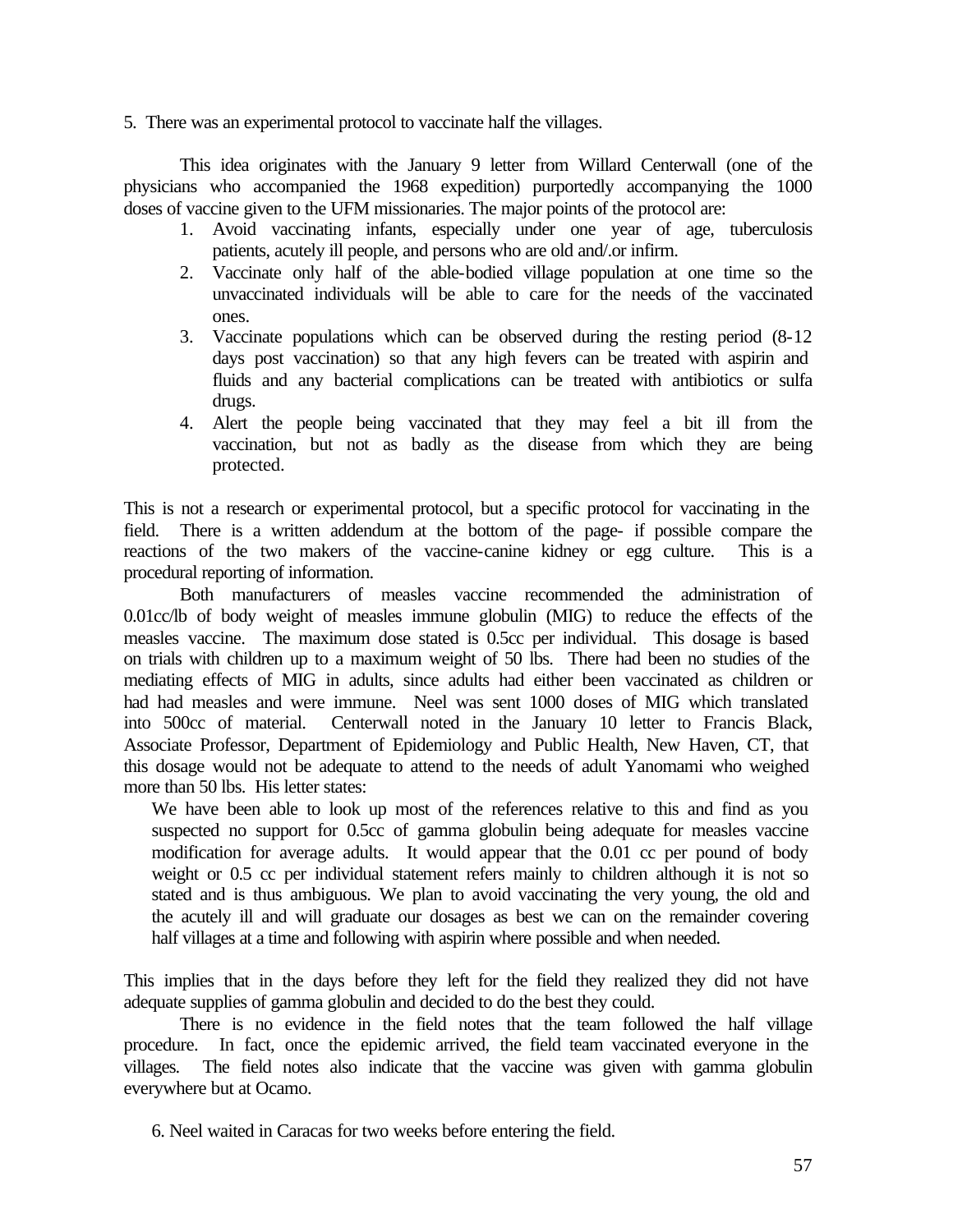Neel's field notes indicate that they spent time in Caracas waiting for transport to the field. They also document his frustration with not being able to get to the field sooner. Neel divided the group into two teams initially heading to separate locations. As they left Caracas, Neel and most of the group headed to Santa Maria de Erebato in the northernmost region of the field area and started vaccinating. Chagnon and Roche went south to Esmeralda, then on to Ocamo. It should be noted that most of the vaccinations were administered before the "All Orinoco Plan." (See the "Neel Journal Database", 6.1.1.a, accompanying "Turner Point by Point" (6.1.1).

7. Neel was in conflict because he was more interested in science than in effort to give humanitarian aid to the Yanomami.

This statement can be found in Turner's recent work. Turner's position is:

'"science" on the scale of the AEC Orinoco expedition, is not merely an ideal system of abstract truths nor an activity of isolated, autonomous individuals, but a complex social activity, shaped by the collective institutions and sociopolitical conditions that make scientific research possible" (Turner 2001a:59).

Within this social field,

"The relative priority Neel attached to the fulfillment of what he deemed to be the essential parts of his research program ... over the medical needs of the Yanomami ... was to a large extent a function of the institutional requirements, pressures and expectations of government-funded Big Science" (Turner 2001a:59).

Turner bases his argument for Neel's ambivalence about the priority of Yanomami medical needs in part on the following statement in Neel's field notes, especially the last three words:

Thus, I will get stools and soils while Bill does PE for three to four days-then we get blood, saliva, urine (? +dermat.), then inoculate if at all (5 February 1968 entry in field notes:80).

There are alternate readings of the phrase "if at all".

Ryk Ward has recently confirmed that when the expedition was at Patanowa-teri they were running short of vaccine. He suggests that the "if at al" may refer to a decision about the use of the vaccine on an interior population that may have been at relatively low risk for contracting the disease.

Another alternative explanation can also be derived from the field notes. It is important to note that Neel addresses the vaccinations specifically as a "a gesture of altruism and conscience" (5 February 1968 entry in field notes: 79). Likewise, he notes how frustrating this vaccination process is: "more of a headache than bargained for." However, he *never* suggests that he ever "seriously considered jettisoning the 'altruism and conscience' of the vaccination campaign and [abandon] the vaccinations altogether" (Turner, 2001b: 33); he does, however, clearly state in frustration that he would like to put the vaccinating into the "hands of the missionaries." Moreover, the context of "if at all" must account for the fact that the Indians had a history of fleeing those administering the vaccinations: "they took off in fright when they heard we were giving inoculations" (1 Feb. 1968 entry in field notes: 76). Neel's note about vaccinating "if at all," administering the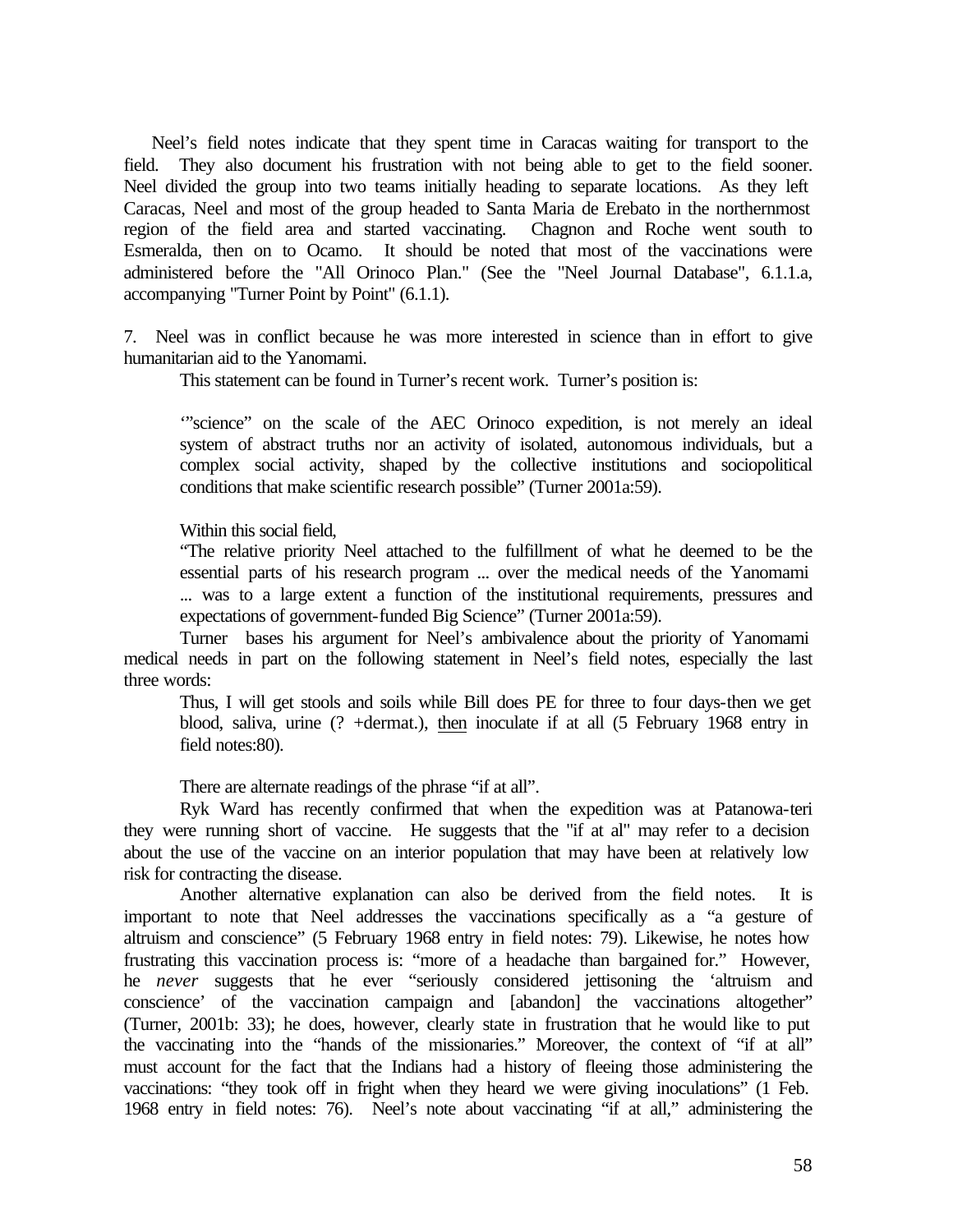vaccinations "at the very last." (5 February 1968 entry in field notes: 79), or placing the vaccinations into the hands of the missionaries may be addressing this problem of "flight."

It should also be noted that this was all written before Neel was aware of the magnitude of the epidemic and before the "all-Orinoco" plan was devised. Once he was aware of the magnitude of the epidemic he immediately took steps to prevent further spread of measles. At this point, he gives preventative doses of MIG to those exposed, not yet sick, but not vaccinated. He also administers penicillin to those who are most ill. Neel clearly had a concern for the health of the Yanomami. This is documented by Salzano and Callegari-Jacques (1988) and Neel (1994) who discuss the various tests and other health measures they provided.

8. Neel had an upper respiratory infection and was not concerned with the health of the Yanomami

There is a good deal of information suggesting that Neel gave the health of the Yanomami a very high priority, quite apart from the vaccination program itself. The question of the problem of possible contagion to the Yanomami from James Neel's upper respiratory infection, mentioned several times in his field notes as producing annoying symptoms while he was in the field in 1968, should be addressed by qualified medical experts. It should also be noted that an upper respiratory illness had been present among the population before Neel arrived. We note that the question of whether Neel's URI represented a significant source of contagion while he was in the field, raised by Turner (2001a:33-34, 2001b:16-17), remains open. However, the general picture that has emerged from our inquiry is that Neel was careful about medical and quarantine issues.

Ernesto Migliazza, a member of the 1968 expedition, recalls that Neel never entered a new village without taking an M.D. with him and was punctilious in caring for the sick. On first arrival in a new village, medical doctors treated the sick. The doctors then helped in taking samples (blood, stool, saliva, and urine). Three doctors (in addition to Neel himself) were with the expedition, Dr. Marcel Roche <who was with the group only briefly>, Dr. Willard Centerwall, and Dr. Bill Oliver. In his written report to the task force (Migliazza 01-07-23), Migliazza states that before leaving the U.S. every member of the expedition had a complete medical workup at the University of Michigan hospital, including x-rays, stool and urine samples, and half a dozen vaccinations. Members who were not health care practitioners received training in first aid, and all members received cultural training.

 James V. Neel, Jr., MD (Telephone conversation with Hill, ? May 2001) recalls that on the expedition on which he accompanied his father, Neel had sick call every morning, left the expedition group in order to attend to medical emergencies (e.g. difficult childbirth), and insisted that JVN Jr. could not join his father's research team until he could contribute medical skills legally.

One kind of evidence for Neel's ambivalence about the priority of Yanomami health Turner (2001a, 2001b) was that Neel's group did not respond adequately to vaccine reactions that left Yanomami feverish and sick. The task force believes that Turner's concerns include a contradiction. Turner believes that the team should have abandoned its research schedule to, on the one hand, vaccinate as many people as possible, and, the other hand, to remain in individual villages to treat people with severe vaccine reactions. The expedition consisted of only eight or nine members, so could not really satisfy both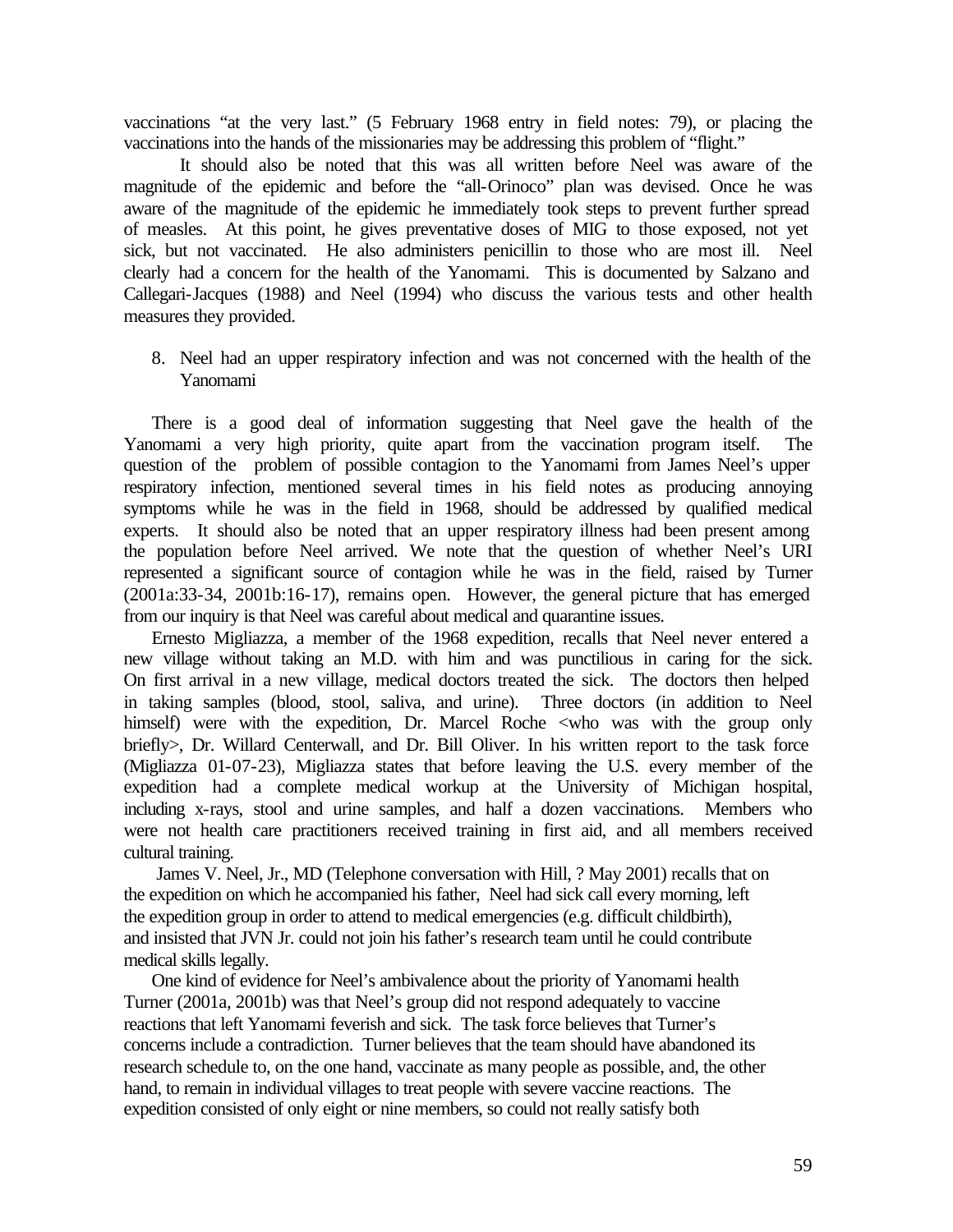concerns. It is likely that pursuing either strategy would have led to problems on the other front.

The view of the authors is that Neel and his expedition, dealing with an extraordinarily difficult situation, worked very hard to address the emergency. However, the experience of the 1968 expedition is indeed an instructive one, and requires us to reflect on its significance for anthropological practice. Can anthropologists be trained to respond more effectively to such emergencies? Should they be so trained? The AAA Committee on Ethics Draft "Guidelines for determining what constitutes a health emergency and how to respond in the course of anthropological research with human subjects" provides a very useful framework within which these questions can be discussed.

Beyond addressing health emergencies, the task force believes that anthropological procedures for work among populations with high levels of health risk require extensive discussion. Anthropologists working among such people might wish to work in teams with health practitioners or seek for themselves appropriate nursing and/or medical education and take adequate medical supplies with them to the field. However, the most practical solution is probably for anthropologists to (a) become thoroughly familiar, through sound research, with the health needs of indigenous populations so that they can give competent advice (cf. Hurtado, Hill, Kaplan and Lancaster 2001), and (b) join in vigorous advocacy for indigenous peoples before their governments. The national professional associations may wish to set up formal commissions to pursue such advocacy; K. Hill (2001) has pointed out that individual anthropologists risk the suspension of research permits or other reprisals if they "go public" as individuals with advocacy for health care in the local context. Public health and care of the sick is certainly the responsibility of governments, regardless of what type of system they develop to provide it. Both the Brazilian and Venezuelan constitutions recognize health as a basic human right. The Venezuelan Constitution also recognizes the rights of its indigenous citizens to culturally appropriate health care: Title III, Chapter VIII, Article 122 states, "The indigenous peoples have a right to an integrated health care that considers their practices and cultures. The State will recognize their traditional medicine and complementary therapies, within a framework of bioethical principles". This is an excellent framework within which advocacy can be conducted, permitting the development of advanced health care systems while recognizing the potential of local practitioners to contribute to these.

The authors recommend that the AAA go formally on record, perhaps in a codicil to the AAA Statement on Human Rights, with a statement to the effect that people everywhere have the right to a healthy environment, to the best possible public health regime, and to a full range of medical care from basic clinical attention to specialized and advanced treatments. The AAA might wish to endorse the Venezuelan position that it is the responsibility of governments to guarantee the availability of such care. The responsibility of anthropologists would, then, be twofold. First, they should develop procedures to minimize the risk to indigenous populations caused by the presence of researchers. Anthropologists should follow rigorous quarantine regulations, ascertaining that they are free of communicable disease before entering the field, and discouraging the presence of others (tourists, film crews, etc.) who may not be subject to such rules. Second, they should strongly encourage research on health and illness in indigenous groups. Third, they should participate in advocacy for fully adequate health care for the groups with whom they work. Indigenous peoples surely feel sickness and death no less than any other human beings, and Yanomami representatives specifically have repeatedly asserted that the need for adequate health care is one of the most pressing concerns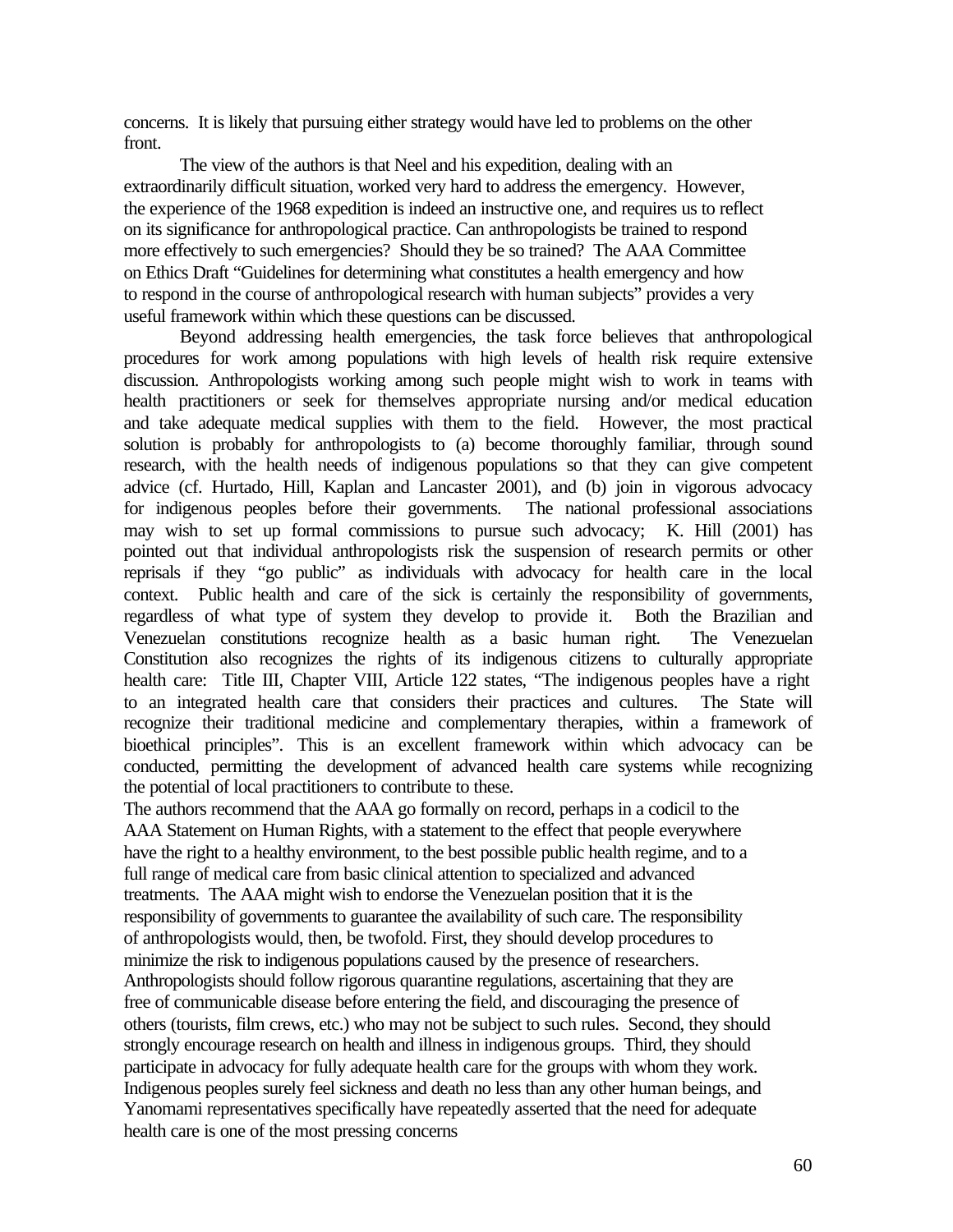### **5.2. Informed consent and the 1968 Neel expedition** (Trudy Turner (trudy@uwm.edu)).

The Peacock Report raised the question of informed consent in connection with Tierney's allegations regarding Marcel Roche's experiments with radioactive iodine among the Yanomami beginning in 1958. The Task Force awaits material from Venezuela regarding these experiments. However, the question also arises in connection with Neel's expedition, since Neel collected biological materials among the Yanomami that remain under study. Thus it is important to evaluate whether or not these materials were collected with appropriate attention to informed consent. In discussions of the informed consent procedures that were used during Neel's 1968 expedition, it is important to recognize both the codes that were in force governing consent during that time and also to understand the way in which consent was actually obtained by researchers working with similar populations during that time period.

#### *Important codes regarding informed consent in 1968*

There are several excellent reviews of the history of informed consent by ethicists, philosophers, attorneys and historians of science (Beecher, 1970; Tranoy, 1983; Engelhardt, 1986; Faden and Beauchamp, 1986; Beauchamp and Childress, 1989; Gert, Culver and Clouser, 1997; Doyle and Tobias, 2001). Discussions on the history of informed consent often distinguish between the consent practices of practitioners of clinical medicine and the consent practices of researchers using human subjects. The earliest authors of treatises on clinical medical ethics were guided by the principle of beneficence and dealt very little with the principle of autonomy. Standards for research using human subjects began as a reaction to the medical experimentation of Nazi Germany. The ethical principle of respect for persons or autonomy was of primary importance in the resulting Nuremberg Code. This principle of autonomy was then - and continues to be -- articulated as voluntary or informed consent.

The Nuremberg Code became the model for many of the governmental and professional codes formulated in the 1950s and the 1960s, even though it presents an ideal without detailing the particulars of application. Among the most important codes and laws during this time period include the 1953 National Institutes of Health (NIH) Clinical Center code, the 1962 Drug Amendment Act and the 1964 Helsinki Code. All of these codes deal with the issue of informed consent. The Helsinki Code was formulated by the World Medical Association and was used by many other agencies to develop their own guidelines. Unlike the Nuremberg Code, the Helsinki code distinguishes between therapeutic and nontherapeutic research. In 1966 the U. S. Public Health Service instituted a requirement of peer review of research, however, this was entrusted to the local institution and there was little oversight.

These codes were often difficult to apply. It was not until the 1970s that additional clarifications and standards were set. In 1971 the Department of Health, Education and Welfare issued guidelines for human subjects research. In 1974 Congress created the National Commission for the Protection of Human Subjects of Biomedical and Behavioral Research. The commission was charged with developing a new set of guidelines for human subjects research. These guidelines became known as the Belmont Report. The report and the principles it represents, autonomy, beneficence and justice, have been codified into federal regulations and are routinely used by Institutional Review Boards (IRBs) in their analysis of research protocols. The National Research Council continues an on-going examination of ethics issues and prepares updated guidelines. More recently, the National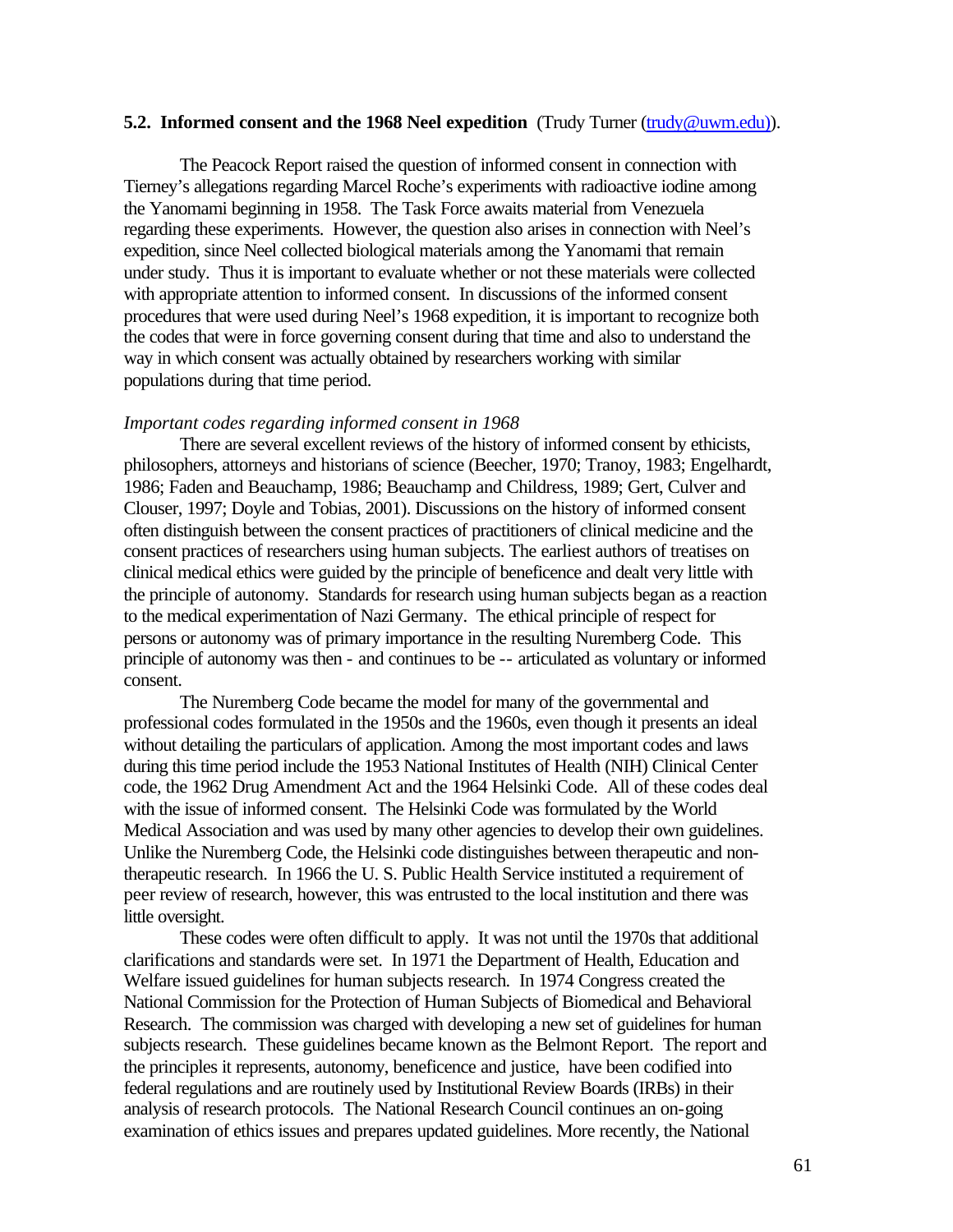Bioethics Advisory Commission established by Executive Order in 1995 was charged with making recommendations to the National Science and Technology council regarding both clinical and human biology and behavior research.

Neel's 1968 expedition to the Yanomami took place several years before the articulation of the bioethics principles in the Belmont Report. Although there were guidelines, the ways in which researchers obtained consent and explained risks and benefits were not firmly established.

One of the first documents to discuss the relationship of an investigator to a "nonwesternized" study population was a 1964 World Health Organization (WHO) report. In 1962, the WHO convened a study group of scientists to discuss the organization of studies of "long-standing, but now rapidly changing, human indigenous populations". The resulting report, "Research in Population Genetics of Primitive Groups" (*WHO Technical Report Series*, 1964), was authored by James Neel. In the report Neel discusses the relations of the research team with the population studied. The study group met again in 1968 and produced a second report, "Research on Human Population Genetics" (*WHO Technical Report Series*, 1968), again authored by Neel, reiterating, with slight modification, the principles of the first report. The report states:

Any research team has certain ethical obligation to the population under study. The investigator should always be bound by the legal and ethical considerations governing the conduct of medical and biological research workers. It is essential that harmonious relations be maintained both during and after each research visit. From previous field experience, the following factors have been found to be especially important.

- (a) The privacy and dignity of the individual must be respected at all times and the anonymity of subjects must be maintained in publications. The comfort and individuality of subjects must be safeguarded, e.g., some people are unwilling to queue, or to have others present during examination or questioning. Care should be taken that individuals do not undergo an excessive number of examinations at any one time.
- (b) Satisfactory reward should be provided for the subject's participation in the research and for any services provided. The nature of the recompense should receive careful consideration. The advice of local authorities may be invaluable, both on this question and in general, so as to avoid giving offence through ignorance of local customs.
- (c) The local population should benefit from such studies by the provision of medical, dental and related services.
- (d) The maintenance of congenial social relationships will be enhanced by methods suitable to particular areas, e.g. eating with families on occasion, exchange of information.
- (e) All groups have learned individuals, e.g., experts on oral traditions and those with systematized knowledge and interpretations of natural phenomena. Consultation and exchange of information with such persons will often be of immediate value to ensure good relations and lead to the appreciation of the achievements of such peoples. Such information is pertinent to their cultural and therefore biological history.
- (f) There should be the utmost regard for the cultural integrity of every group. All possible measures should be taken to prevent the activities and presence of the research team from adversely influencing the cultural continuity of the population being studied.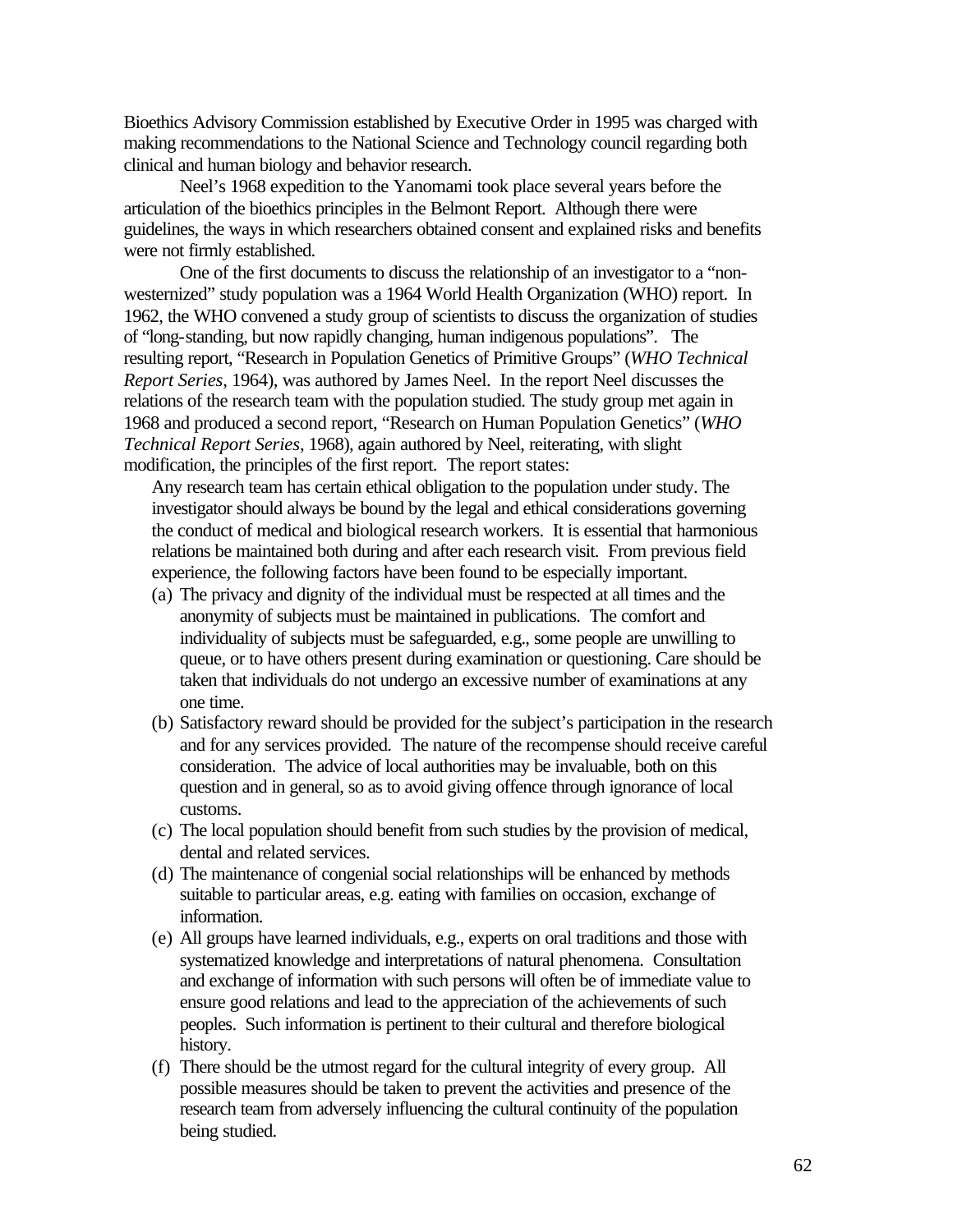Issues of research involving indigenous populations were not examined in depth again until the United Nations Working Group on Indigenous Populations began meeting in the 1980s. Discussions in the United States in the 1990s on research among indigenous peoples were triggered by the 1990 Native American Graves Protection and Repatriation Act (NAGPRA) and the planning of the Human Genome Diversity Project. The National Research Council and the National Bioethics Advisory Commission both issued reports on research initiatives in the late 1990s.

# *Practices Relating to Informed Consent*

In order to determine the practices of researchers in the late 1960s regarding informed consent, El Dorado Task Force member Trudy Turner surveyed a number of individuals who were active in the field at that time. The determination of individuals to consult was made by consulting various journals (*American Journal of Physical Anthropology*, *American Journal of Human Genetics*, etc.) to see who had published on genetics of indigenous populations in the late 1960s and early 1970s. Among the individuals responding were:

| Alan Fix              | <b>William Pollitzer</b> |
|-----------------------|--------------------------|
| Jonathan Friedlaender | Francisco Salzano        |
| Eugene Giles          | <b>Jack Schull</b>       |
| Henry Harpending      | <b>Emoke Szathmary</b>   |
| Geoffrey Harrison     | Kenneth Weiss            |
| <b>Newton Morton</b>  |                          |

Individuals contacted did research in the following areas of the world and with the following listed populations and nations.

| Ayamara       | Solomon Islands      |
|---------------|----------------------|
| !Kung Bushmen | Canada               |
| Japan         | <b>United States</b> |
| <b>Brazil</b> | Haiti                |
| Micronesia    | Malaysia             |
| Venezuela     | Ethiopia             |
| Paraguay      | New Guinea           |
|               |                      |

Each individual was asked the following three questions:

1. How did you attempt to get informed consent from individuals?

2. Did you have discussions about informed consent while you were in the planning stages of your research?

3. Did you exchange/reciprocate anything for samples?

#### 1. How did you attempt to get informed consent?

Although there were some differences in responses about how information was conveyed to individuals, all of those surveyed stressed that voluntary consent was assumed since some individuals in the population elected not to participate. Some of the respondents indicated initially that they had approval from national or regional governments in the appropriate regions to conduct the research, while others dealt with the population or individuals. The leaders of the group under study were often consulted first and their approval was sought. If the researchers worked with medical personnel, the medical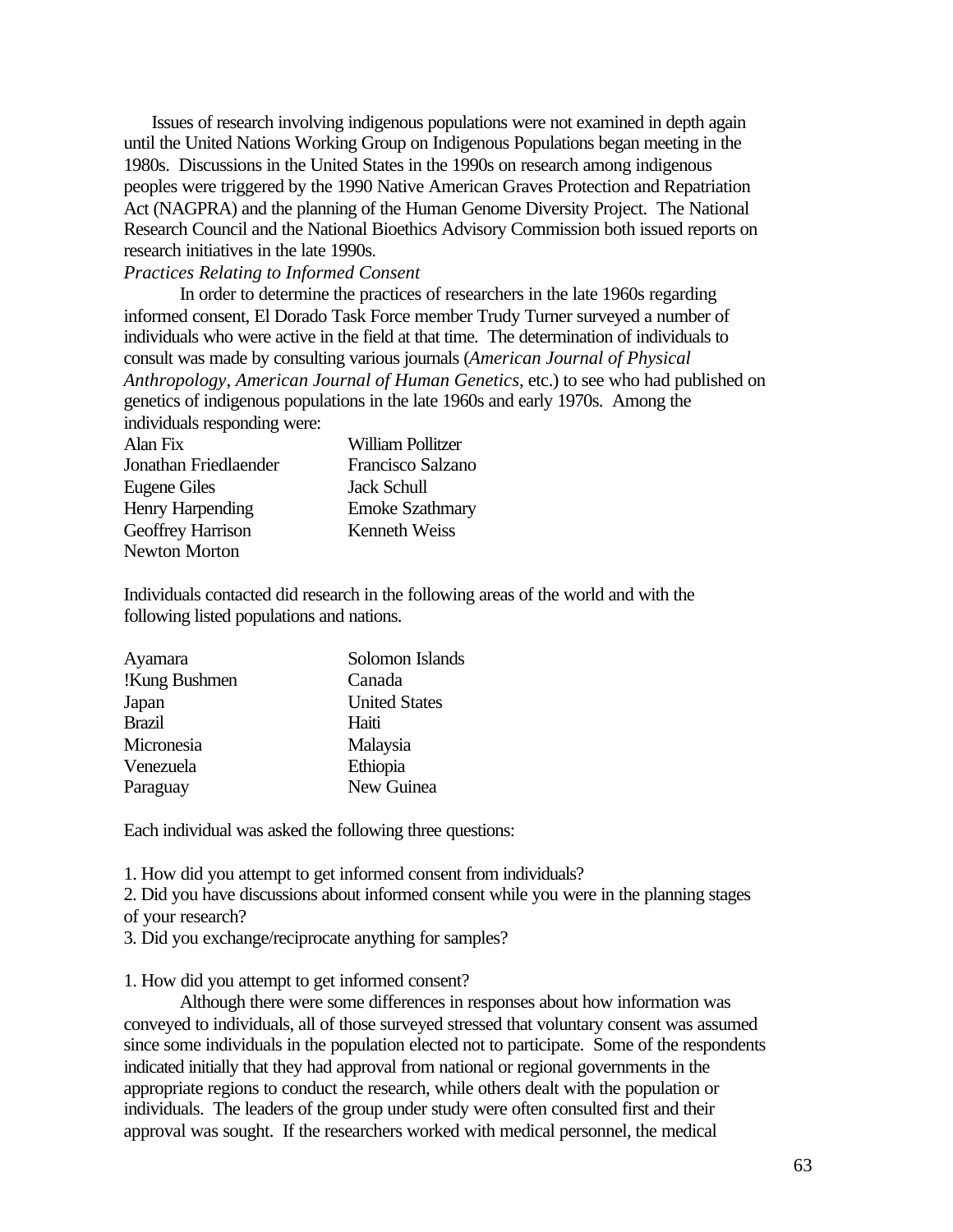personnel were often responsible for obtaining consent. If they were not accompanied by medical personnel, researchers told the individuals/groups that they could not provide medical assistance. In every case some explanation of what the individuals were looking at in the blood samples was provided.

2. Was there any discussion of consent in planning stages of project? Everyone said there was no discussion in the planning stages of the project.

3. What was given in exchange/reciprocity for samples?

If medical personnel were present, medical and dental exams were given. If a doctor was present, medical help or immunizations were provided. The following items were given: tobacco, candy, small sums of money, photographs, toothbrushes, bubble gum, powdered milk, rice, machetes or a community purchase such as a film projector.

It should be noted that Neel did consult with local authorities concerning remuneration before his field work among the Yanomami. In a September 20, 1966 letter to Reverend Macon C. Hare he states:

"With respect to the matter of trade goods, I would say that it has been our custom after we have completed the work-up of each family to make its members a suitable present. Here I would repeat, as mentioned above, that we would rely on the advice of those in the field concerning what is appropriate to the present situation. We know by experience that we must do something to enlist the cooperation of the Indian, but, on the other hand, do not wish to upset whatever "economy" you have been attempting to establish"

### *The impact of Neel's work with the WHO*

The participants in the WHO meetings on research with indigenous populations went on to conduct research around the world. Many were involved in the Human Adaptability section of the International Biological Program (IBP) (Collins and Weiner, 1977). The participants and their students worked in the Kalahari, the Andes, New Guinea, the Solomon Islands and other locations. Many of the respondents to the survey were under the IBP umbrella. The WHO document Neel authored reflects the standard of conduct for work with indigenous populations as well as the protocols for obtaining samples from populations.

### *Informed consent procedures of the 1968 Neel expedition*

The Task Force has two primary sources of information on these procedures, provided by two members of the 1968 expedition who spoke Yanomami and who were therefore responsible for providing the information needed for informed consent. These are Ernesto Migliazza, a linguist specializing in the Yanomami language who accompanied the expedition, interviewed by Jane Hill, and Napoleon Chagnon, interviewed by Ray Hames. Migliazza and Chagnon have, as far as we know, not been in touch with each other for many years. (Others who presented potential Yanomami subjects with this information included local missionaries who spoke Yanomami.) In a telephone interview with Hill, Migliazza stated that in each village, the Yanomami were told that the project would look for diseases that were "inside", "in the blood." In a conversation with Hames (2001b:2), Hames reports that in a telephone conversation conducted March 18, 2001, "[Chagnon] said that for a year prior to Neel's arrival and during the collection phase he told the Yanomamo in all the villages to be sampled that Neel's team wanted to examine their blood in order to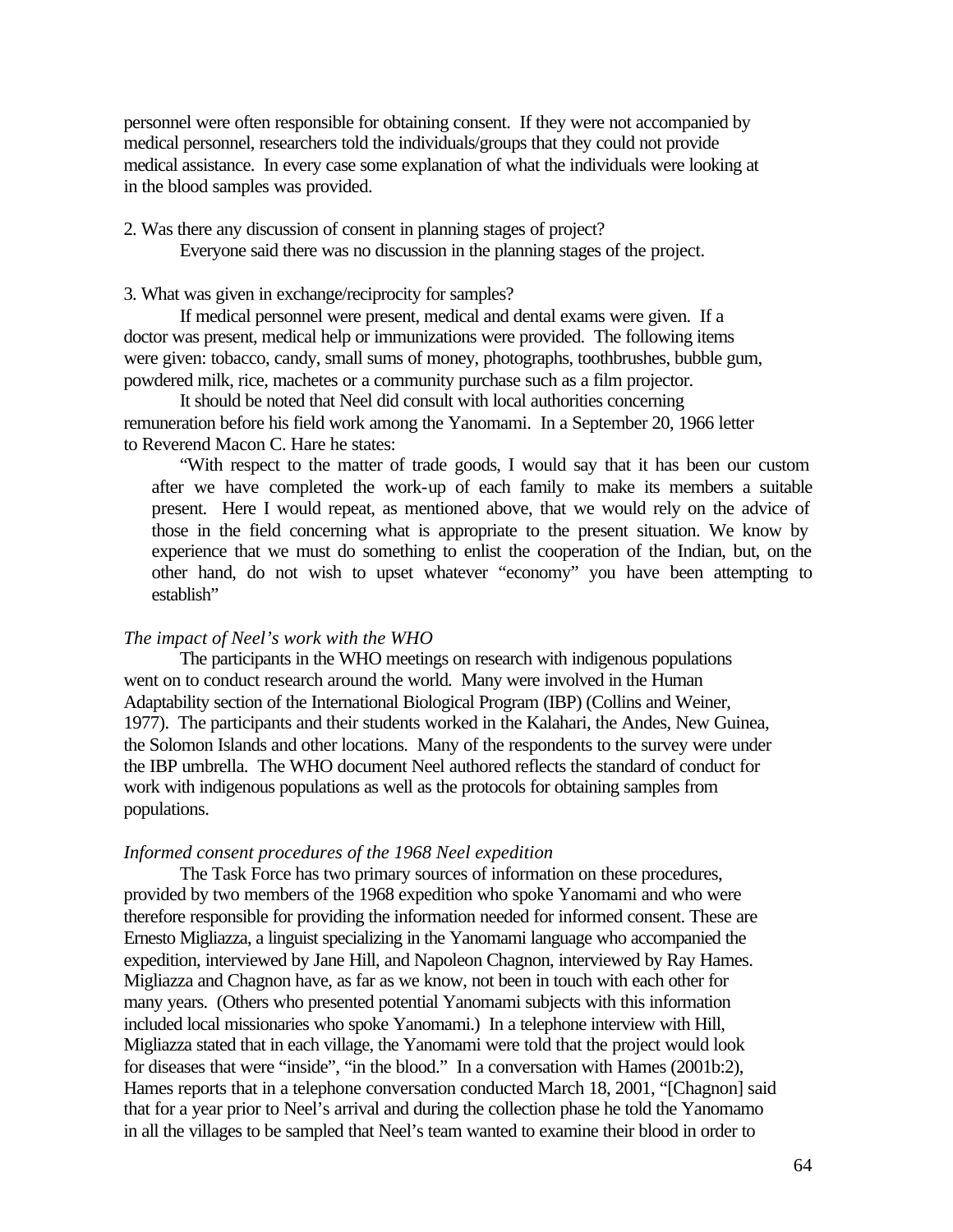determine whether there were things that indicated whether or not they [had] certain kinds of diseases, especially *shawara* (epidemic diseases) and that this knowledge would help treat them more effectively."

Migliazza observes that the Yanomami were accustomed to having their blood drawn, since Ye'kwana paraprofessionals visited Yanomami villages regularly and drew blood and administered medications to treat and control malaria. They were, however, amused and surprised that the Neel expedition also collected nasal mucus, sputum, urine, and feces samples.

Migliazza believes that the Yanomami found the trade goods offered by the expedition in exchange for samples to be overwhelmingly attractive. Neel had consulted with local missionaries about the type and quantity of compensation, and was following their recommendations in offering as compensation machetes, axes, cooking pots, and other goods.

We believe that the informed consent techniques used by the 1968 expedition would not measure up to contemporary standards. It seems clear that both Migliazza and Chagnon saw the statements that were offered to Yanomami as "explanations." They did not mention that the procedure included components that would be required today, such as clear information that nobody was required to participate in the study, that any subject could withdraw from the study at any time, or an explanation of possible dangers to subjects stemming from participation. Contemporary standards also require a very careful consideration of compensation, such that the kind of compensation offered not be viewed by subjects as so attractive as to constitute a sort of coercion. It is extremely difficult to adjust this standard to a situation such as that faced by the Neel expedition, working with subjects who lived in the direst poverty and in desperate need of material goods. Another very difficult question, which probably was not solved by the Neel team and remains as a dilemma for contemporary researchers, is the problem of whether lower-ranking members in a community, such as women and children in the Yanomami villages, in fact enjoyed the type of autonomy that would permit them a free choice as to whether or not to consent to participate in the study. It seems clear that Yanomami men viewed the machetes, axes, and other goods offered as compensation by the Neel expedition as highly valuable trade goods, useful in developing male networks of alliance. These goods, while attractive as well to women (who use machetes and axes in their own work) did not have the same meaning for them as for men. It is likely that women and children experienced coercion to participate in the study from their adult male relatives, and so were not fully autonomous consenting research subjects.

Another question has been raised by the Yanomami themselves. They believe that the consent procedures, which many people remember, carried an implication that they would receive medical care based on the findings of the expedition. They believe that such medical attention has never been forthcoming. Members of the Task Force agree that the "explanations" described by Migliazza and Chagnon carried such an implication. We point out that it was based on the results of research before 1968 that Neel identified the danger of a measles epidemic, and also that Neel continued to send vaccines and other medicines to missionaries working among the Yanomami through at least 1970. Furthermore, medical treatment was provided to the Yanomami on-site by the three physicians who participated in the 1968 expedition.

Informed consent procedures today also would usually offer subjects an opportunity to be informed of the results of the study. The Yanomami believe that they should have been informed about results, and believe that they were not so informed. We are not aware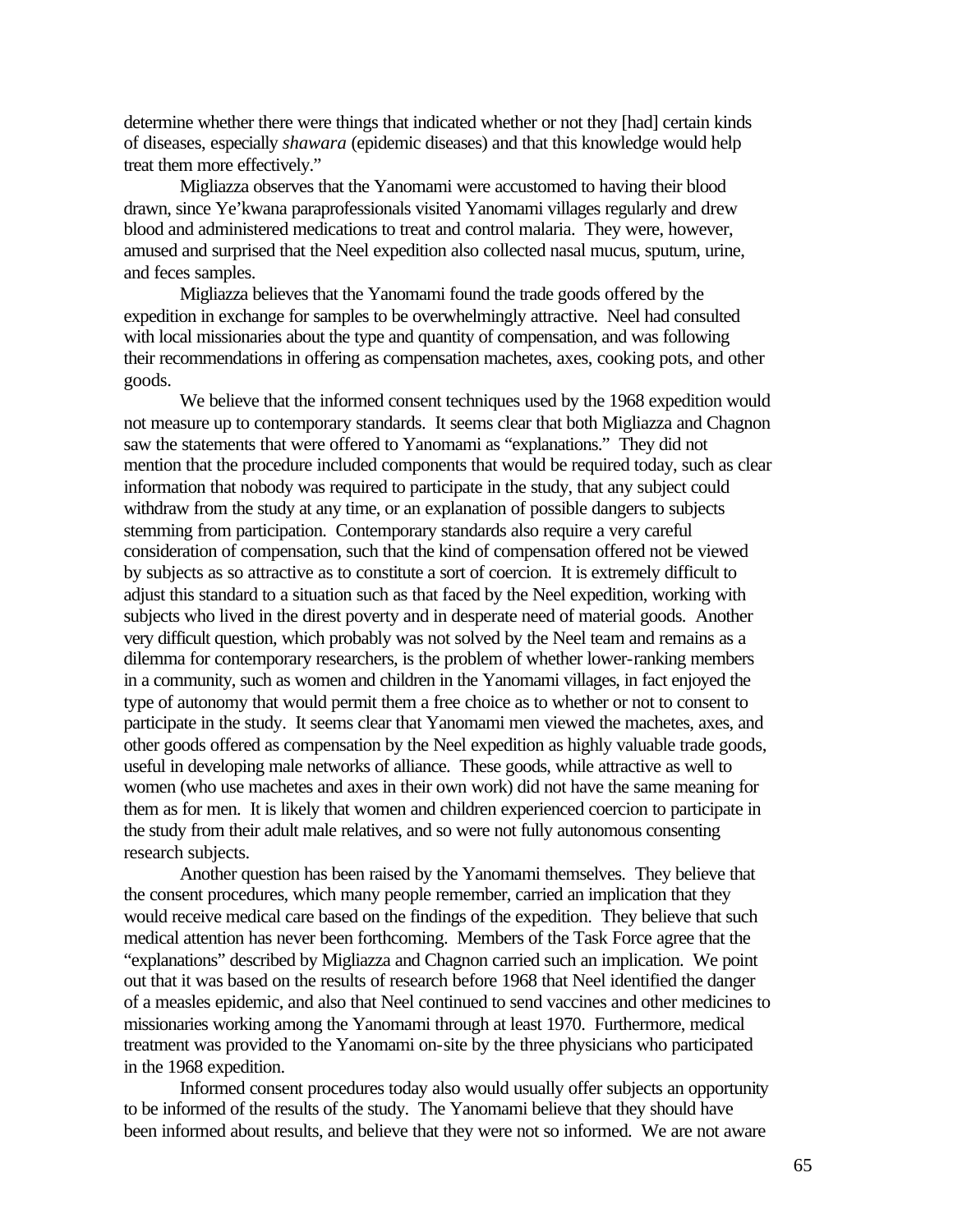of any efforts by Neel to "follow up" with information on study results designed to be intelligible to interested Yanomami.

In summary, judged against the standards of 2002, the "informed consent" procedures used by the Neel expedition were minimal. However, judged against the standards of 1968, the use of procedures such as an explanation of the purpose of the research provided to subjects, considerable care in determining appropriate compensation, and the provision of some follow-up medical attention, were appropriate and even advanced. The Task Force observes that at this period many citizens of the U.S. and Europe were the unwitting and uninformed subjects of medical research; the Yanomami in fact received more explanation and compensation than was typical at that period.

### *Resources on informed consent procedures*

Publications on Informed consent are available from the National Research Council of the National Academy of Science (http://www.nationalacademies.org/nrc) and the National Bioethics Advisory Committee (http://www.bioethics.org). The charter of the NBAC has expired but the papers are still available on line. In addition, the AAA Committee on Ethics Draft Briefing Paper on Informed Consent cites other sources.

## *Acknowledgements*

Task Force member Trudy Turner and the other members of the El Dorado Task Force thank the following people for help with Sections A and B, Part II, above: Rob Cox of the American Philosophical Society for discussions concerning the Neel papers; Terence Turner for sharing the bibliography of the Neel papers compiled by himself and John Stevens; Newton Morton, Duncan Thomas, and Chris Amos of the International Genetic Epidemiology Society for help in obtaining Neel's AEC grant proposals, Arno Motulsky for information on the WHO Scientific Group meetings, and Jeffrey Nelson for assistance with all aspects of this work.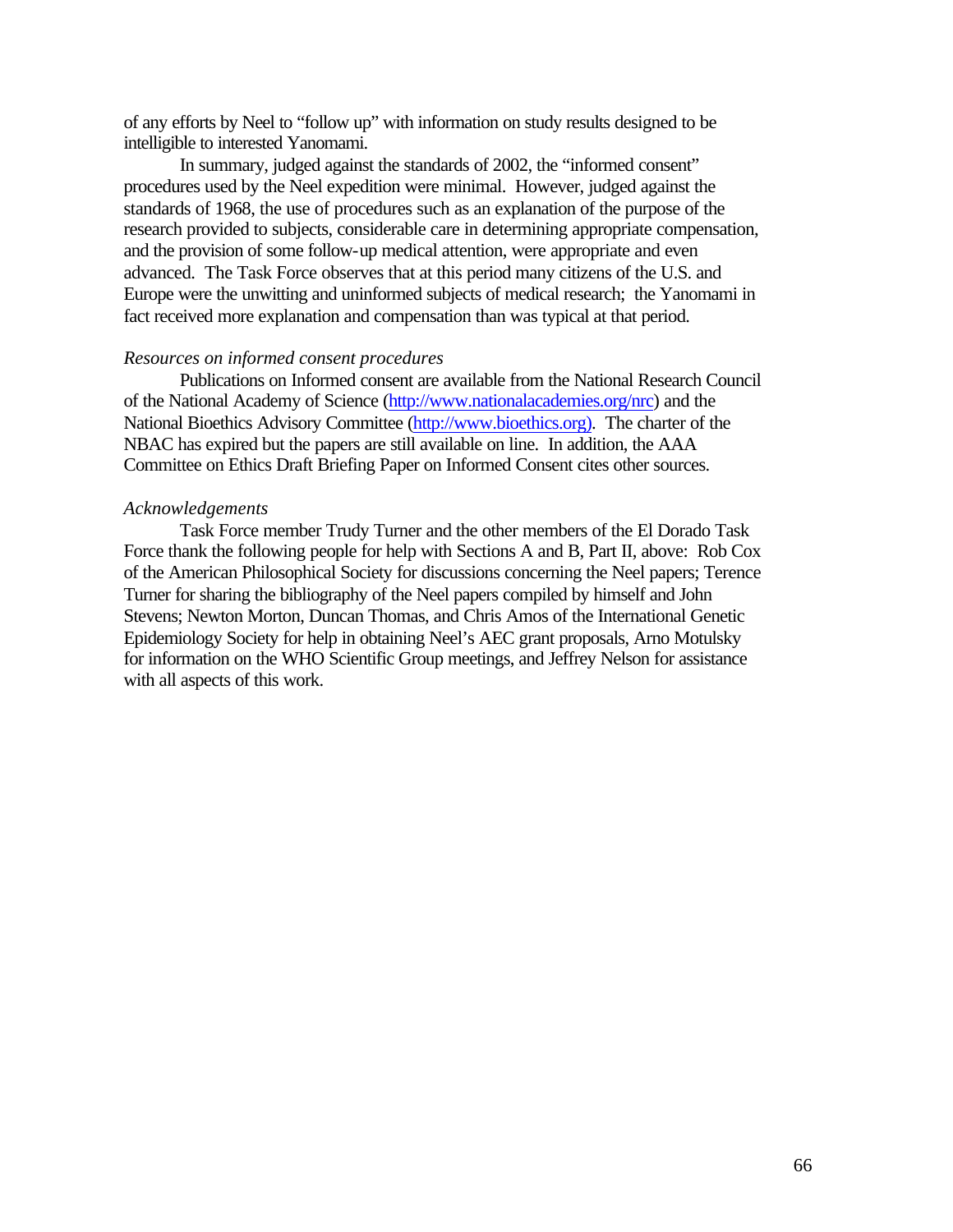# **5.3. Collection of Bodily Samples and Informed Consent: A Discussion with Recommendations**

Janet Chernela (2/08/02) chernela@fiu.edu

The El Dorado Task Force was established in November 2000 by The Executive Board of the American Anthropological Association to conduct what the Board termed an "inquiry" into the allegations about anthropological practice among the Yanomami contained in Darkness in El Dorado, by Patrick Tierney. In an attempt to evaluate whether procedures of informed consent were adequately followed in the 1968 expedition by Chagnon, Neel, and others, I met with and interviewed Yanomami spokespersons in Brazil and Venezuela. These interviews produced further allegations of abuse related to the collection of blood samples and information, not anticipated by Tierney.

The first El Dorado Task Force, headed by Jim Peacock, raised questions of informed consent in connection with Tierney's allegations regarding biological materials collected by the Neel expedition and radioactive iodine experiments conducted by others. (The Task Force awaits material from Venezuela regarding these experiments.) Since bodily materials from the Neel collecting expeditions among the Yanomami have been distributed in US laboratories and are currently in use by federally-funded researchers, it is especially important to determine whether or not these materials were collected according to adequate and appropriate procedures of informed consent.

In attempts to locate the samples we have received extensive cooperation from Ken Weiss, curator of the blood samples at Penn State University, and D. Andrew Merriwether, of the University of Michigan, currently conducting research on data sets derived from DNA extracts from the Neel bloods. We have extensive information regarding the set of 3,500 under the curation of Ken Weiss at Penn State. An aliquot (subset) of Weiss' collection is with A. Merriwether but will be returned to Weiss. At least two other sets of Yanomami blood samples may exist. In addition, there may be fecal or urine samples but so far there is no evidence of these.

The samples under Weiss' curation consist of 1cc vials kept in a frozen condition (- 80 degrees or liquid nitrogen). Weiss has expressed interest in continuing to work with these samples but will not do so until he is satisfied that the conditions under which they were collected were ethical (Weiss, pers. com., Oct. 2001). Following research protocols, names of individuals have been removed to protect donors in both blood and DNA samples.

The AAA Code of Ethics states the following with regard to informed consent: "Anthropological researchers should obtain in advance the informed consent of persons being studied, providing information, owning or controlling access to material being studied, or otherwise identified as having interests which might be impacted by the research...Further, it is understood that the informed consent process is dynamic and continuous; the process should be initiated in the project design and continue through implementation by way of dialogue and negotiation with those studied. Researchers are responsible for identifying and complying with the various informed consent codes, laws and regulations affecting their project" (AAA Code of Ethics, cited in Laren Clark and Ann Kingsolver, "Briefing Paper on Informed Consent," AAA Committee on Ethics, Nov. 2001 update, italics mine).

I suggest, with Clark and Kingsolver of the AAA Committee on Ethics, that we regard Informed Consent procedures as an ongoing process, extending the application of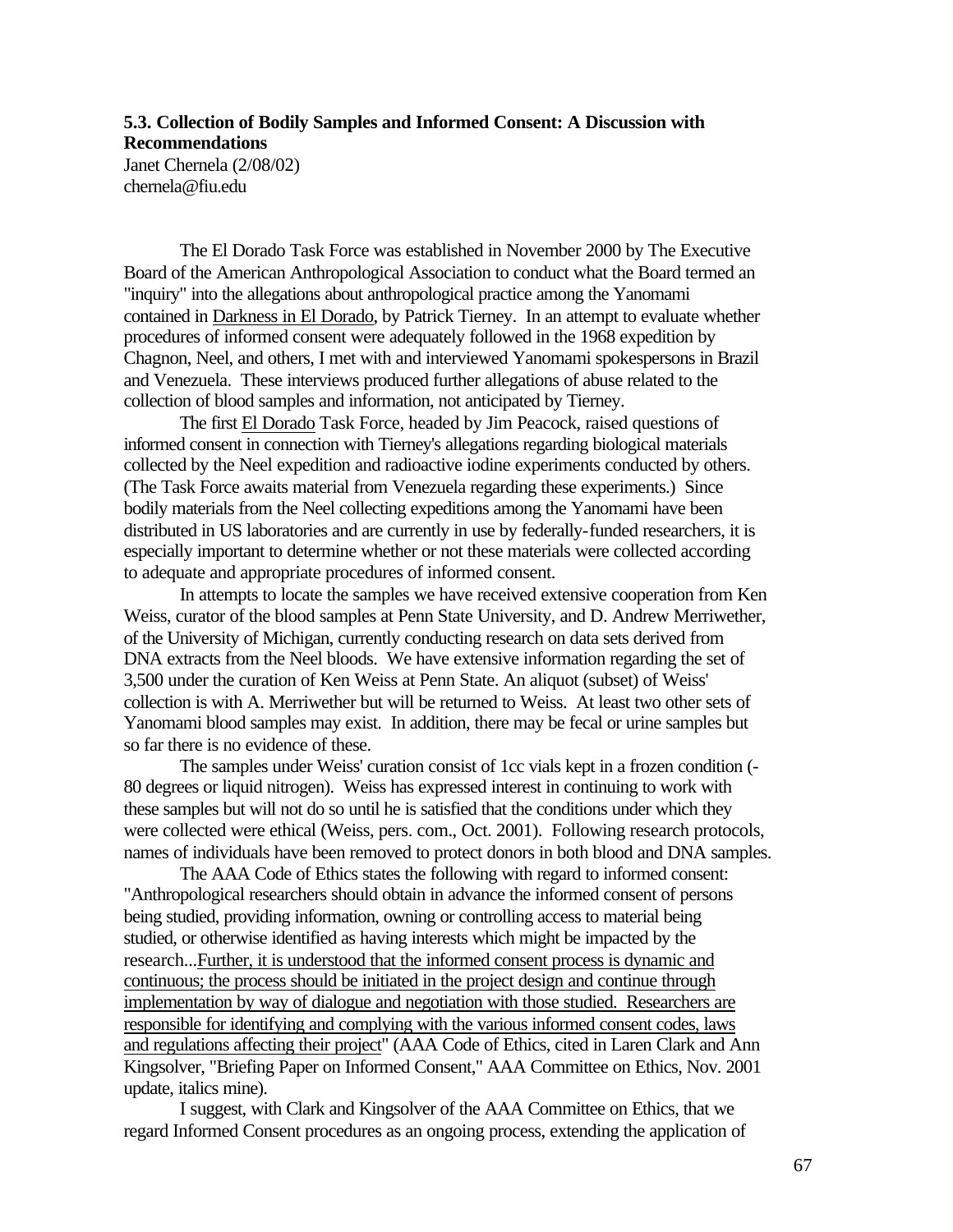procedures of informed consent into the present. This makes conspicuous sense in the case in question, given that studies of these materials are continuing in a context of ongoing debate and allegations of illegitimacy by many, including the Yanomami.

The strong agreement that emerged in interviews conducted by this Task Force, as well as independent interviews conducted outside the Task Force, show that many Yanomami perceive themselves as having been misled, misinformed, manipulated and otherwise wronged by investigators. By today's standards these wrongs would constitute violations of basic rights, including the right to informed consent. Yanomami spokespersons must be regarded as credible narrators of their own histories. Moreover, the Yanomami experience of events, even as it is recalled after a substantial lapse in time, must be respected and honored.

### **Interview Process**

I met with and interviewed three Yanomami spokespersons: Davi Kopenawa (Demini village, Brazil, June 7, 2001); José Seripino, (Washington DC, October 2001; Shakita, Venezuela, Nov. 22, 2001); and Julio Wichato (Shakita, Venezuela, Nov. 22, 2001).

First, a word about the shortcomings of the interview process. The people I interviewed were were chosen for their availability and communicative abilities rather than through any rigourous procedures or attempts to meet standards of representativity. As a result, the three interviewees represent bilingual Yanomami, a distinct minority.

A different concern is the construction of memory through the passage of time and the debate itself. The events in question occurred over thirty years ago. If the interviewee had participated in the vaccinations or blood sampling, he would have been a child at the time. Seripino and Kopenawa seem to have recalled the experience, although they were then children of nine or ten. Wichato appears to base his information on reported speech from relatives in Torita who had been vaccinated by the Neel team.

Moreover, the debate itself has shaped the narratives, creating a collective past through various narrative resources. Each person interviewed had been affected by the debate generated by Tierney's book and had been drawn into the dialogue before our meeting. For example, Kopenawa reports, "An anthropologist entered Yanomami lands in Venezuela. Many people know about this. ...This book told stories about the Yanomami and it spread everywhere. So I remembered it when our friend [unnamed anthropologist] mentioned his name. When that young man spoke the name I remembered. We called him Waru. He was over there in Hasabuiteri... Shamatari...A few people -- Brazilian anthropologists -- are asking me what I think about this." Both Kopenawa and Seripino recall meeting with Tierney. My choice of Wichato, the third interviewee, was based on my attempt to find a spokesperson without ties to either Tierney or Chagnon. As I later learned, Wichato's friend Alfredo was one of Tierney's pilots. (The redundancy in persons interviewed is likely to be related, again, to issues of bilingualism and availability.)

Nonetheless, these interviews, however flawed, provide a strong argument and consensual case that the blood sampling procedures of the Neel expedition of 1968, as recalled, did not meet criteria of informed consent by study participants. The following allegations, made by interviewees, call for concern. They hold that:

1) the collection of bodily samples was conducted without full disclosure (see below for difficulties attached to this standard);

2) the description of study goals contained elements of deception;

3) the duration of research and preservation of materials, not explained, offends Yanomami custom and respectful treatment of the deceased;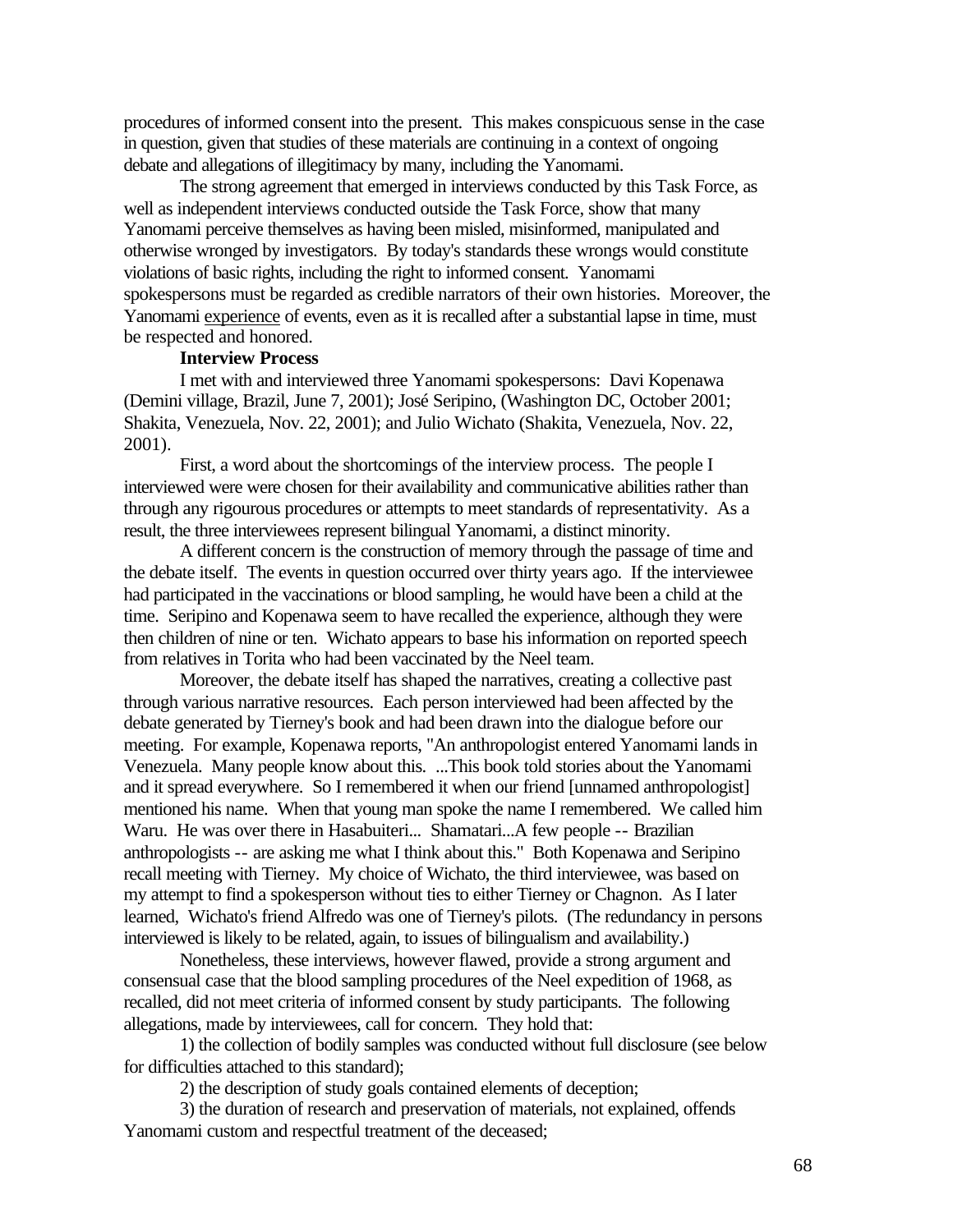4) the Yanomami were treated in less than a humane manner; as stated by several, they were treated "as animals."

I here present excerpts of the narratives. See complete interviews in this set of postings.

#### **CONSENT TO WHAT?**: **CONFUSION OVER GOALS Lack of Full Disclosure**

All conversations were independent; yet all speakers held that explanations that accompanied blood collection were inadequate.

Davi Kopenawa is a prominent Yanomami spokesperson. He has presented the case of the Yanomami internationally for over twenty years. Davi was raised near Toototobi, where he lost his mother to the measles epidemic and where he and his family were among those whose blood was collected by the Neel/Chagnon expedition. He first learned Portuguese through contacts with missionaries and later by working for FUNAI, the Brazilian agency charged with indigenous affairs. Kopenawa returned to the Yanomami area and trained with his father-in-law as a shaman. Davi is an effective mediator who has travelled widely on behalf of the Yanomami. For example, I have met with Davi Kopenawa 4 times, once at an international conferences in New York, twice in the city of Boa Vista, and once in his village, Demini, in the Parima highlands. This is the third interview I have conducted with Davi, and the first for this Task Force.

In interview with him, recorded in Demini, June 7, 2001, Kopenawa had this to say:

Davi: "He [Chagnon] arrived, like you, making conversation, taking photos, asking about what he saw. He arrived as a friend, without any fighting. But he had a secret...."When the doctor requested something he [Chagnon] translated it... But he didn't explain the secret. We didn't know either -- no one understood the purpose of giving blood; no one knew what the blood had inside it...."

Janet: "But he didn't explain why?"

Davi: "The Yanomami were just supposed to give blood and just stand around looking. He didn't talk about malaria, flu, tuberculosis, or dysentery. ..Husband, wife, and children went as a group. They always took the blood of one family together...It was a bottle -- a big one -- like this. He put a needle in your arm and the blood came out. He paid with matihitu -- machete, fishhooks, knives."

#### **2. José Seripino**

The lack of full disclosure suggested by Kopenawa is reiterated by Seripino for the Venezuelan case. José Seripino is a Yanomami leader of Koparima village in the Upper Orinoco in Venezuela. Active in bilingual education efforts, he represents his village in SUYAO (Shabonos Unidos de los Yanomami del Alto Orinoco) and the Yanomami people in the Venezuelan National Indian Council, CONIVE. Recently he was appointed to the staff of the governor of Amazonas state in the role of Commissioner for the Upper Orinoco.

The following comments by Seripino were made in an address by him at George Washington University in conjunction with the 2001 Meetings of the Latin American Studies Association:

Seripino: "When they [the Neel team] arrived we Yanomami didn't know -- we didn't even understand Spanish at that time. I was in school. We didn't understand. But now we've learned... We began to defend our communities by educating ourseves in primary and secondary schools. So now we know all the bad things that happened. What are the bad things that went on? Taking blood. Taking skin [biopsies] [gestures]. I saw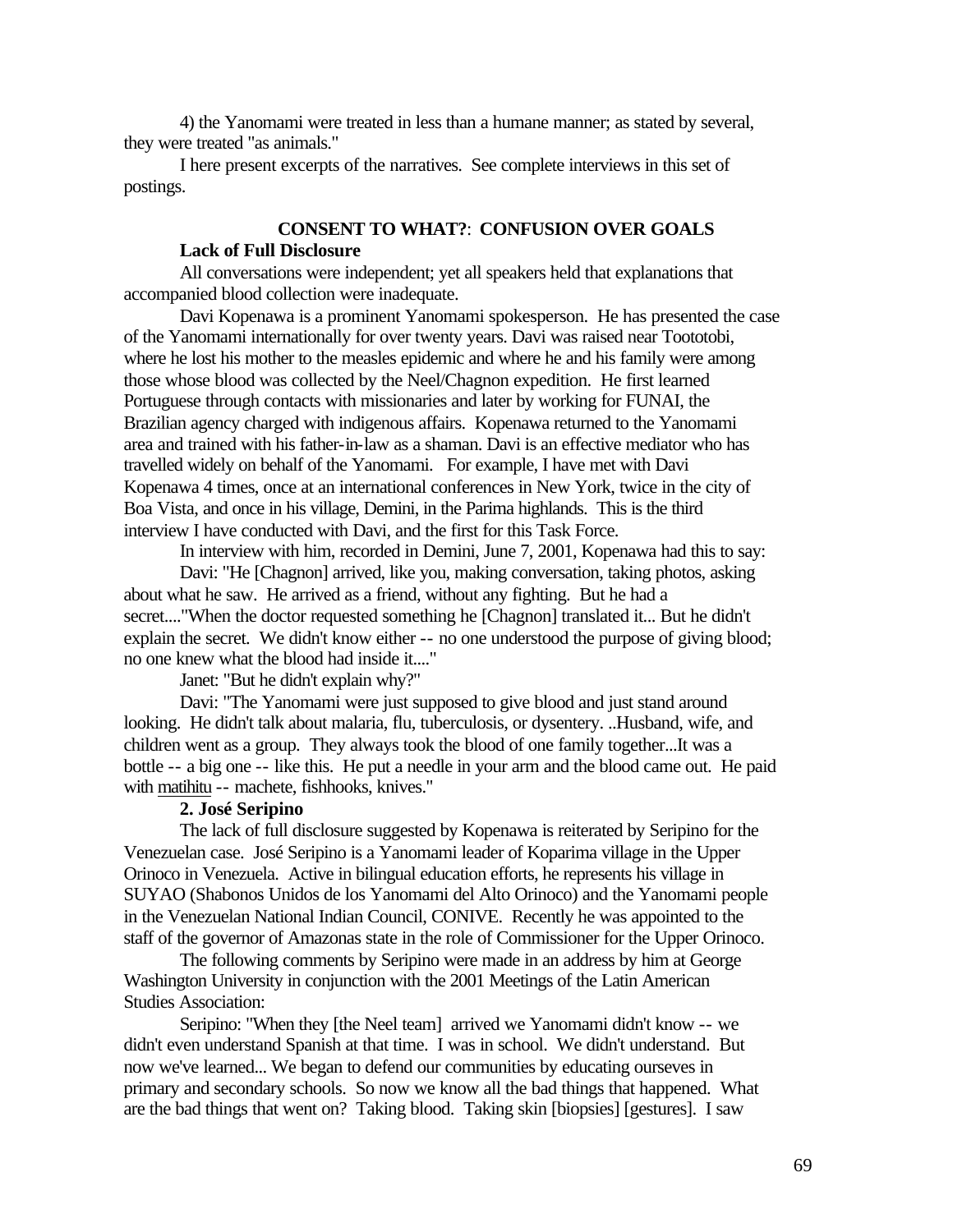this. I was only ten years old. I thought, 'OK. This will help us. But what happened? We haven't seen the results. We were not consulted" (transcribed, Sept. 7, 2001).

# **3. Julio Wichato**, Nov. 22, 2001 [taped]

In order to obtain an opinion from a Yanomami who was familiar with health needs and the positive uses to which blood samples may be put, I interviewed Julio Wichato, a Yanomami nurse who has worked with the Ministry of Health in the Yanomami area at Platanal for 18 years.

"They say that Chagnon took blood. I heard this...I think that Chagnon vaccinated these people to see if they would die. These people of Torita -- they say that Chagnon vaccinated to see if the medicine worked or if it was poison. Then he would go. People started to die and Chagnon left. And they died -- all of them!"

# **Consent to What**?**: Confusion over Goals**

Considered together, Kopenawa and Seripino make the case that those who participated did not understand the purpose of the sampling. Wichato's version of the vaccinations, although an obvious misunderstanding, is the most troubling because it suggests the kinds of meanings and purposes that have been attributed to the collection team over time.

These findings raise the following questions: Who is responsible for the interpretation of the researchers' explanation? Should not responsible researchers attempt to ensure that an explanation is well understood? If this is so, these interviews suggest that explanations were either insufficient or misleading. To what point in time do these responsibilities extend? Here the issue of informed consent as an ongoing process, as outlined in the Code of Ethics of the AAA, becomes relevant.

### **Deception: Promises Unkept**

Yet another problem is the unanimous recollection of unkept promises of direct health benefits. The evidence is overwhelming that the Yanomami understood that results of the blood studies would contribute to their own well-being in combatting disease.

All three people expressed concern that results had not been provided to them. In the absense of reported results, the utility of the samples was, to them, questionable.

Davi: "...Now we are asking about this blood that was taken from us without explanation, without saying anything, without the results. We want to know the findings. What did they find in the blood -- information regarding disease? What was good? Our relatives whose blood was taken are now dead. My mother is dead; our uncles, our relatives have died. But their blood is in the United States. But some relatives are still alive. Those survivors are wondering -- 'What have the doctors that are studying our blood found? What do they think? Will they send us a message? Will they ask authorization to study and look at our blood?'"

That the collections were said to be related to health benefits is further substantiated in testimonies to the Task Force by two members of the 1968 field team, Ernesto Migliazza, a linguist specializing in the Yanomami language who accompanied the expedition, and Napoleon Chagnon. Both state that individuals were told that blood was taken so that they could look for disease inside the blood (Trudy Turner, p. 17; report to Task Force).

In a telephone interview with Jane Hill, Head of the Task Force, Migliazza stated that in each village, the Yanomami were told that the project would look for diseases that were "inside," "in the blood" (Hill transcript, June 12, 2001). In a telephone conversation with Napoleon Chagnon, conducted March 18, 2001, Ray Hames reports that "[Chagnon] said that for a year prior to Neel's arrival and during the collection phase he told the Yanomamo in all the villages to be sampled that Neel's team wanted to examine their blood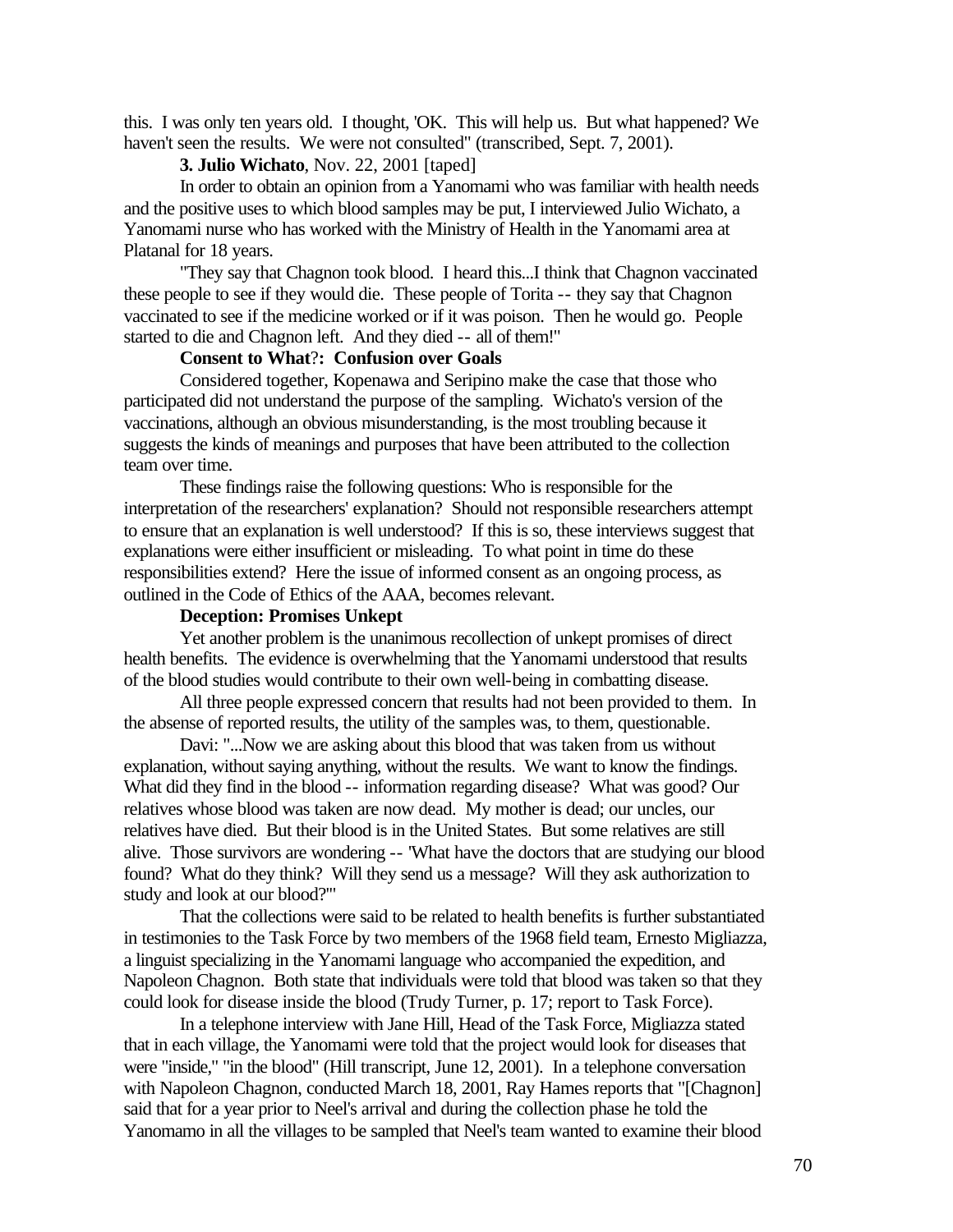in order to determine whether there were things that indicated whether or not they [had] certain kinds of diseases, especially shawara (epidemic diseases) and that this knowledge would help treat them more effectively."

If promises of health benefits or results were delivered, they were never kept. This is serious, since Yanomami health needs are great and medical services have been inadequate. In a different conversation I had with Davi Kopenawa in 2000, before the news of the Tieerney book, he said, "We [the Yanomami] already have an enemy among us -- it is disease." The Yanomami face serious threats to their health. Among the most serious of these are the diseases malaria and river blindness, both requiring blood collection, and, as in cases of advanced malaria, transfusions. It is therefore all the more important to ensure that collection standards are met and that promises linked to health care are not abused, in turn discrediting and thereby undermining the few health care services available (see also interview with Jose Antonio Kelly).

Moreover, the possibility remains that these promises were never intended but served as instruments in motivating participation. If the Yanomami were made promises without any intent of fulfillment, this constitutes an attempt to persuade, in order to obtain samples, under false pretenses. It is a breach of ethics.

# **Respecting Custom:** "**Whatever is of the Dead**"

The retention of the samples creates a potential offense to Yanomami beliefs regarding the dead and their remains.

Davi Kopenawa: "My mother gave blood. Now my mother is dead. Her blood is over there. Whatever is of the dead must be destroyed. Our custom is that when the Yanomami die, we destroy everything. To keep it, in a freezer, is not a good thing. He will get sick. He should return the Yanomami blood; if he doesn't, he [the doctor] and his children will become ill; they will suffer."

Perhaps a medical researcher cannot be expected to understand the concerns of a population not his own. This problem, however, merely underscores the importance of a participating anthropologist -- in any medical research -- whose role it is to ensure that the population has understood the goals of the procedures in which they are asked to participate. Moreover, an anthropologist, especially one who works closely with study participants over the long term, is in an opportune position to discern the concerns of participants and to address them. Indeed, I would hold that (s)he is morally compelled to do so.

## **Longevity of Consent**

It is apparent that the Yanomami were not informed of the storage of the samples and their long-term research uses, issues that are of substantial relevance to them because of customary laws concerning death. In addition, the long-term use of samples raises questions regarding a shift in goals as explained during collection but altered over time. These concerns, again, point to the utility in approaching informed consent as a dynamic process, rather than a static procedure.

One might ask whether any investigator can anticipate the future research uses of samples? Indeed, in 1968 neither Neel nor any other collector of bodily samples could have requested and obtained consent to study DNA extracts to determine proximity of relationship or propensity for a disease. Most of the techniques currently applied to the samples were not possible at the time. The Yanomami cannot be said to have given consent in 1968 to the uses to which DNA could be put in 2002. Not, that is, unless they gave blanket consent.

#### **Treating the Yanomami as animals**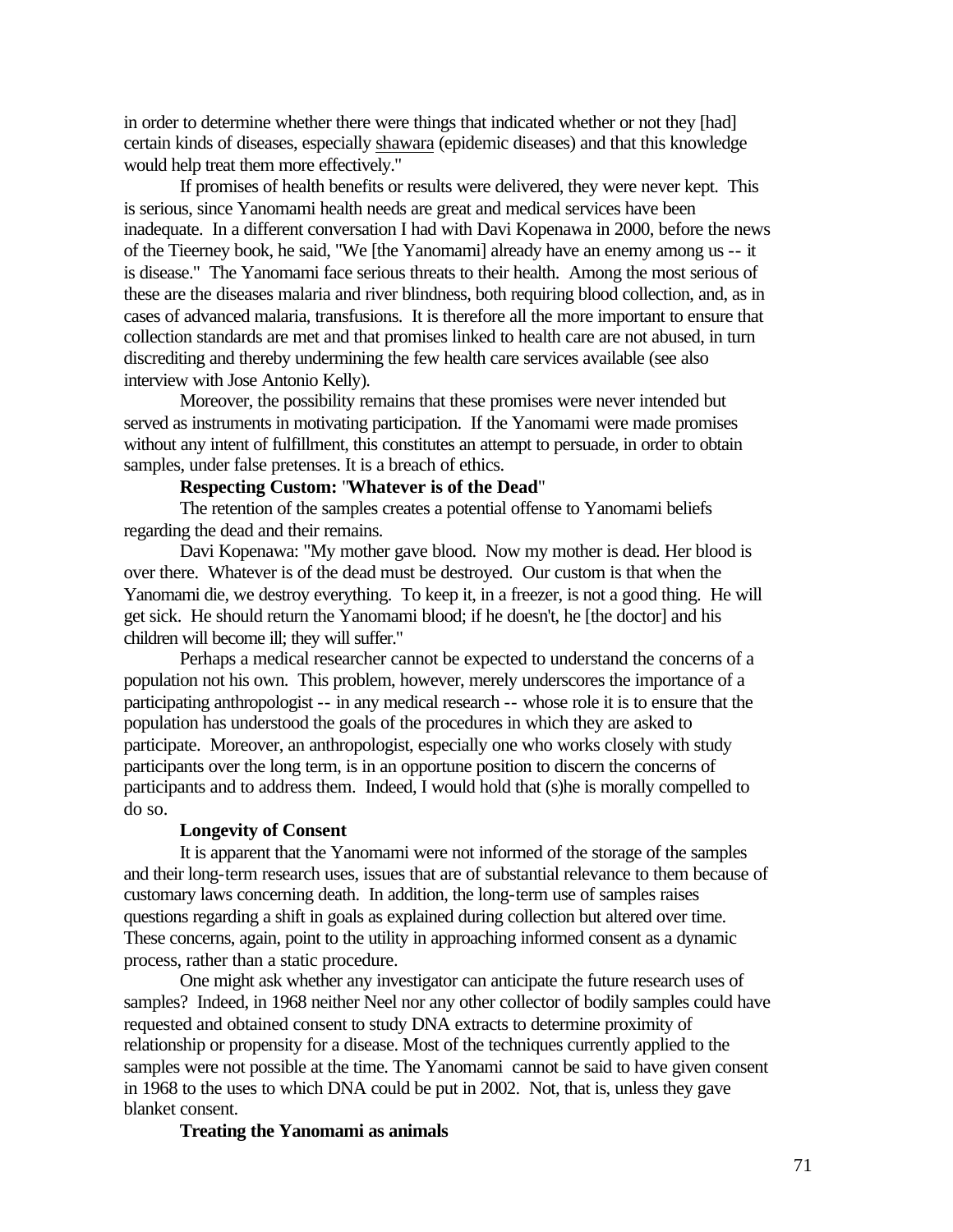Finally, two speakers, Kopenawa and Seripino, sum up the treatment by researchers this way:

Davi Kopenawa: "These anthropologists are treating us like animals -- as they would fish or birds."

José Seripino: "It [the blood] HAS to be destroyed! They are treating us like animals! We are human beings!

These statements well illustrate the ongoing insult to the Yanomami of past acts. They call for remedial action to correct wrongs.

## **"KEEPING THE PAST**"

An important problemic that has emerged is the difference in perception of what is considered "beneficial" to a study population. When the narratives of Yanomami interviewees are compared with those collected from U.S. researchers, a fundamental misunderstanding emerges. The two groups are shown to be operating under profoundly different sets of values and assumptions.

For the researchers, the samples are important sources of information on genetic variation within Yanomami sub-populations as well as comparison with other populations around the world. The very ability to reconstruct relationships in and among populations over time is that which the researchers value, assuming it to be beneficial and advantageous universally and absolutely. These benefits extend to the Yanomami, who provided the materials.

D. Andrew Merriwether, who is currently studying DNA extracts made from the Neel bloods at the University of Michigan, discussed their importance: "These samples are an incredibly important snapshot in time. It would be a tragedy to lose them. I am hopeful the Yanomama people will be interested in maintaining this wonderful resource in some form. It is after all part of their own legacy. I am hopeful that we can discuss options that would honor the Yanomama concerns about their ancestors, without completely losing this window into the past" (correspondence D. Andrew Merriwether, 15 Oct 2001, italics  $mine$ ).<sup>1</sup>

Ken Weiss, who curates the Yanomami blood samples at Penn State University, writes, "The samples have been used to understand the amount of genetic variation in Yanomami populations and how it differs among the many villages. The purpose was to see how that amount of variation compares with variation in studies of other populations around the world, including the United States. The samples were also studied for various traits related to health. Dr. Neel and his colleagues wanted to know how human genetic variation arises and how village life spreads variation around, over the generations, as people move during their lives, marry, and have children of their own." (Ken Weiss, Oct. 2001).

Again, Merriwether: "We are mostly interested in how behaviour and demographic history affect the pattern of genetic variation that we observe. Because the Yanomama have been so well studied, we know from their own oral history a great deal about how they have moved about and how villages have fissioned and joined over the past 100 years. We hope to make use of that information to inform our mathematical modeling of genetic variation to fine tune our methods. It may allow us to look back in time further than oral histories allow and let us (and the Yamomama) reconstruct much earlier times in South America. This is a direct extension of work I began with Dr. Neel in the five years preceding his death. We hope the data collected on the Yanomama may also aid in our studies of the initial peopling of South America" (correspondence, Merriwether, 16 Oct 2001).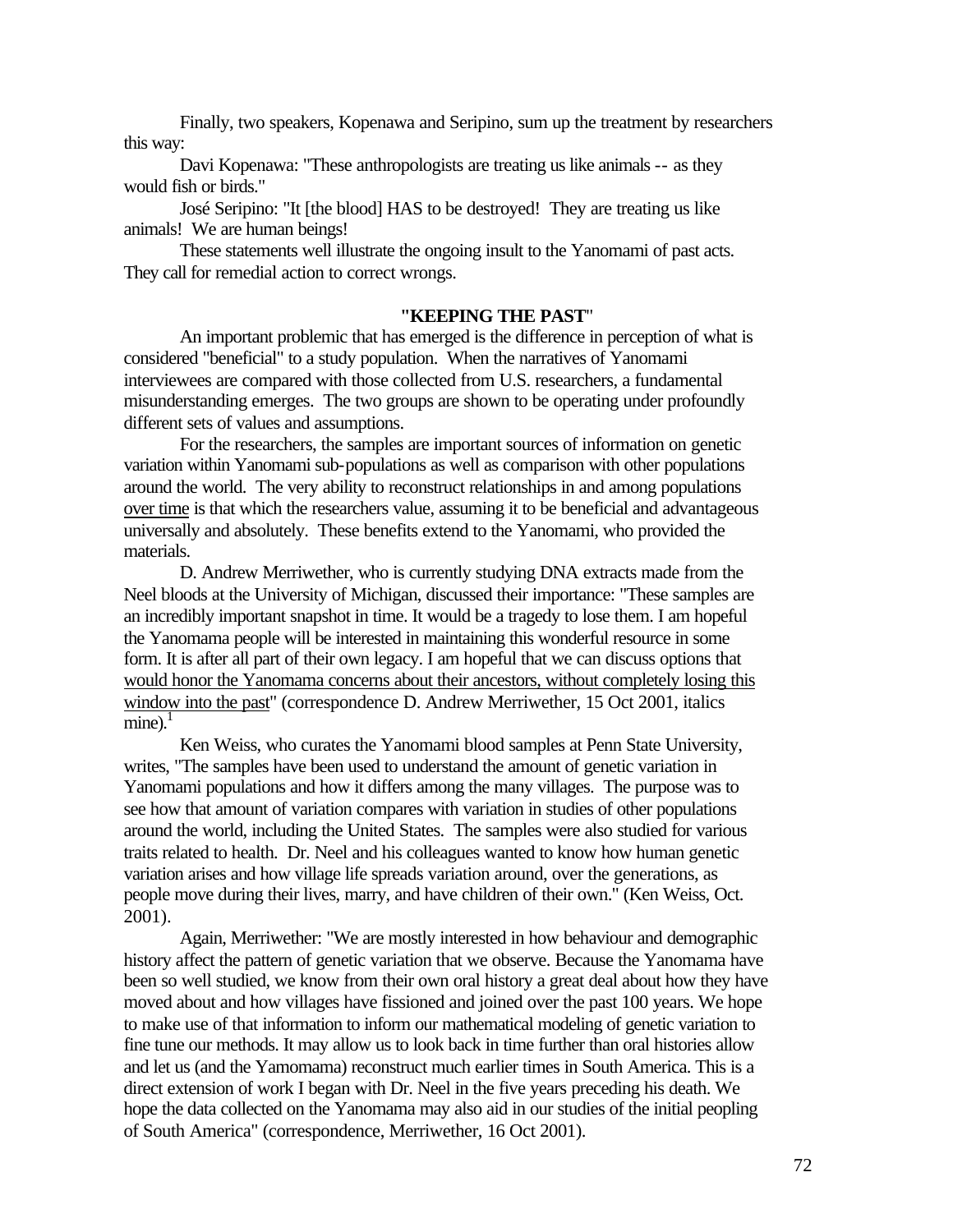Yanomami thinkers, however, may not assign positive value to reconstructions of their past. Davi Kopenawa described his objection to the work of Napoleon Chagnon this way:

Davi: "He arrived as a friend, without any fighting ... But, later what happened was this. After one or two months he started to learn our language. Then he started to ask questions, 'Where did we come from, who brought us here?' And the Yanomami answered, 'We are from right here! This is our land! This is where Omam placed us. This is our land...' He wrote a book. When people made a feast and afterward a fight happened, the anthropologist took alot of photos and also taped it. This is how it began. The anthropologist began to lose his fear -- he became fearless. When he first arrived he was afraid. Then he developed courage. He wanted to show that he was brave. If the Yanomami could beat him, he could beat them. This is what the people in Toototobi told us. I am here in Watorei, but I am from Toototobi. I am here to help these people. So I knew him. He arrived speaking Yanomami. People thought he was Yanomami. He accompanied the Yanomami in their feasts...taking [the hallucinogen] ebena, and after, at the end of the feast, the Yanomami fought. They beat on one anothers' chests with a stone, breaking the skin. This anthropologist took photos. And so he saved it, he "kept" the fight. So, after, when the fight was over, and the Yanomami lay down in their hammocks, in pain, the anthropologist recorded it all on paper. He noted it all on paper. He wrote what he saw..."

That which the researchers value in the reading of DNA may be what the Yanomami, as suggested by Kopenawa, do not wish. DNA is a text that carries information about individuals -- their uniqueness and their relationships to other individuals. For the researcher that which is valued and assumed to be universally beneficial is the way DNA, as Merriwether puts it, provides "A window into the past." Because DNA carries the genetic code for each individual, and can be used in measuring the degree of (genetic) relatedness of individuals to one another, DNA, "keeps" the past and allows one to "read" the information it carries -- to read that past. In this sense, as a text that can be read for the meanings or information it carries about the past -- about individuals now dead, their relationships to one another as individuals and as aggregates -- DNA is analogous to the notes, books, photos, and other forms of "keeping the past" that concern Davi Kopenawa. This very conserving capability, enabling a reconstruction of past information is highly prized by the researcher. But it may be rejected by the Yanomami.

In a document (November 11 2001) intended for presentation to the Yanomami at the November meeting in Shakita village, Merriwether described his work this way:

"Over the past ten years I have worked with DNA extracted from blood samples collected from Yanomama people from Venezuela and Brazil, by Dr. James V. Neel and coworkers, and Dr. Doug Crews and coworkers. I have been interested in studying population movements and population history and evolution by looking at the patterns of genetic variation in Native American peoples. While people may only recall their history for a few generations, or even tens of generations, a person's DNA holds clues to the entire history of a person's ancestors. I have been especially interested in using genetic variation to try and infer the early histories of indigenous populations, and to use genetic variation to try and learn more about the distant pasts of these peoples. We do this by studying the populations present today, and seeing how their life-ways affect the pattern of genetic variation we find, and then use modeling and statistical approaches to see what kinds of patterns in the past could give rise to the variation we see today. Because the history of Yanomama village fissioning and mergers is well known for the past 50-100 years, and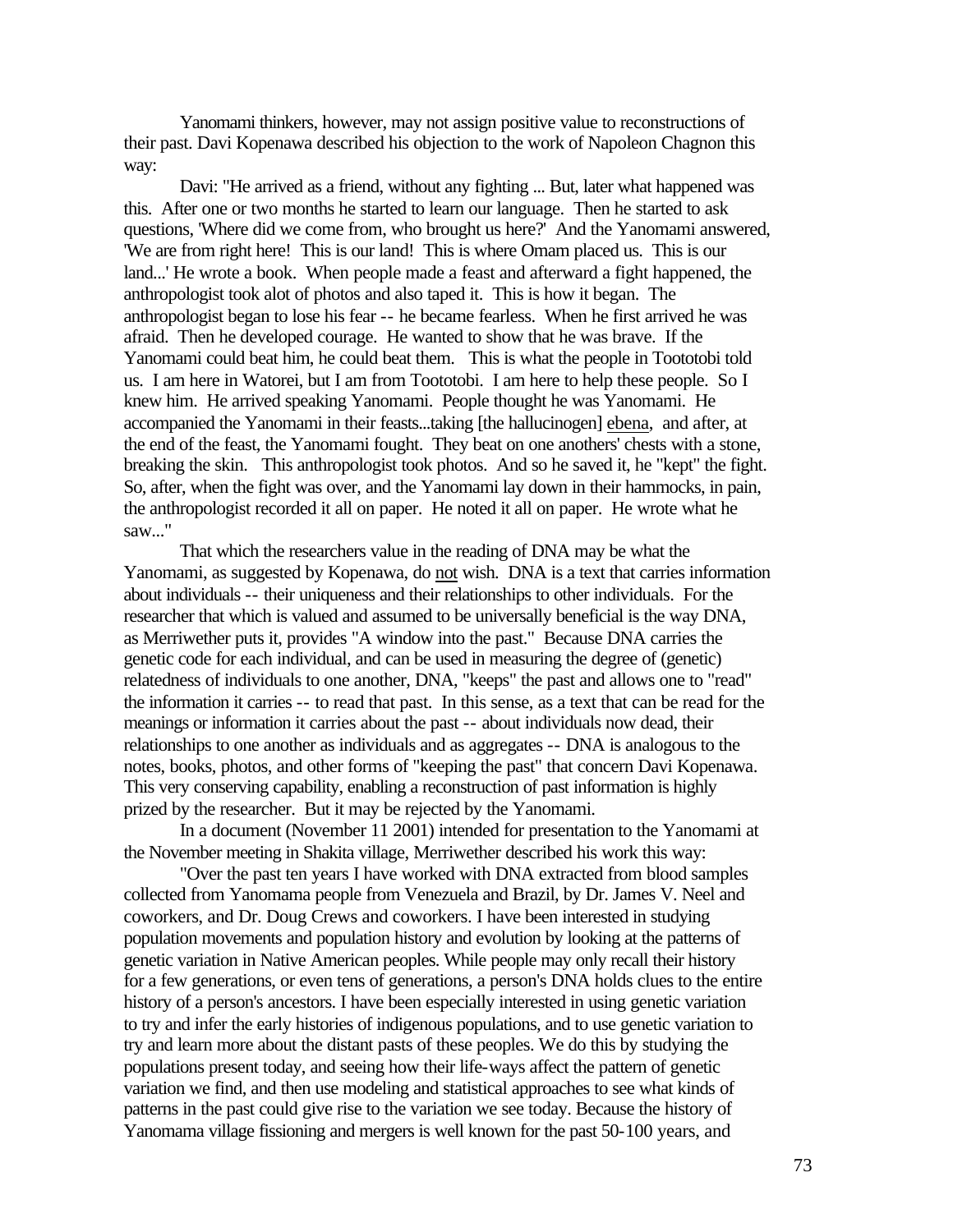because ethnologists and biological anthropologists have studied the Yanomama culture and history, we can see how well these genetic techniques can capture the events that we know to have happened. This detailed knowledge of population movements and village histories make the Neel collection of Yanomama bloods and DNAs unique. Further, because most of these samples were collected before much of the recent upheavals by disease and violence, they represent a critical snapshot in time of the Yanomama people. Maintenance of this genetic resource will also help ensure that this important documentation of Yanomama history will not be lost" (Merriwether, Nov. 11, 2001).<sup>2</sup>

### **The Ethics of Collection: Researchers' Viewpoints**

Both Ken Weiss and Andrew Merriwether have expressed interest in continued work with the samples. Both have said that they assume the samples were collected in accordance with ethical norms.

For example, Ken Weiss writes, "My understanding has been that these samples were obtained from Yanomami who volunteered to participate in Dr Neel's studies, and that the samples were exchanged in a fair way for various goods that were of value to the Yanomami as the blood samples were of value to Dr Neel. I also believe that his general explanation of the use of the samples was honest and reflects what has been done with the samples." In a different correspondence, Weiss writes, "I believe that my use of the samples has been completely proper, dignified, and respectful of the Yanomami" (October 2001).

Weiss has expressed opposition to the ongoing study of the bloods without adequate authorizations from the Yanomami. Weiss limited his research in ways he thought protected Yanomami rights: "These samples have been analyzed by many scientists. I have done some of that work, but I have not studied questions that I thought would not be right to study. For example, I have a student who wanted to study some of the specific genealogies (families). But my understanding is that the names of ancestors that we would to use for such work were obtained in a way that may not have been proper, such as by paying enemies of a person to provide names of that person's ancestors. So I did not allow my student to use the genealogical information in his work" (Weiss Oct. 2001).

Weiss describes the conditions under which he would continue studying the Neel samples: "I would like to have the Yanomami's permission to continue to study these samples. I would not reveal the names of specific individuals (I do not know these names). If there were any way in which these samples would be of monetary value, I would either refuse to do that, or would make arrangements so that the Yanomami would receive benefits, but I do not think this is likely to happen (and as far as I know, nobody has made money from these samples)."

On another occasion, he writes, "I would like to keep [being] able to use these samples, and I think I have not done anything questionable in using them. But I also realize that the Yanomami have had a rough time and that they attribute many evil things that happened to them to the trips that were made there 25 years ago. I have no interest in offending them, nor can I defend (or assail) those who collected the samples, since I was in no way involved" (Ken Weiss 30 Sep 2001).

In addition, Weiss has offered the following statement: "I and other scientists who have these samples would like to be able to continue studying them. But if this is not the wish of the Yanomami, I would not do so. I would also be willing to return samples to the Yanomami to do the ceremonies that honor the individuals who were sampled. But these samples are mostly anonymous, and were collected so long ago (and not by me) that I might not be able to identify which samples belonged to which people. I wonder if it would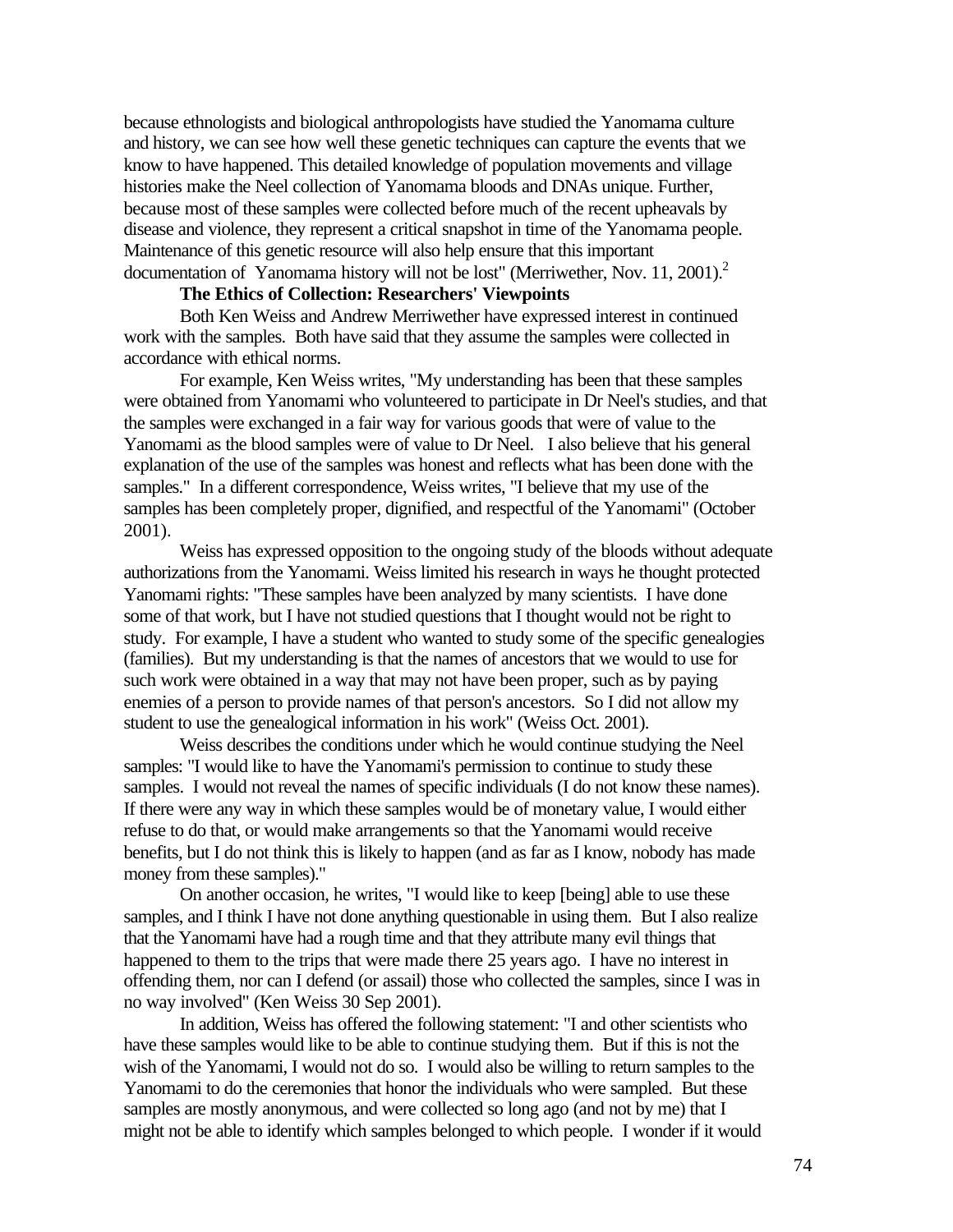be most appropriate, and most honoring of the Yanomami whose blood made a contribution to science, to send back to the Yanomami a representative set of samples that could be honored in the name of all the individuals whose blood was taken, over so many villages and so many years. Even if I cannot identify each individual, I could for example return a sample from each of the villages that were visited. But before I could do this, we would need to work out an understanding of which samples should be returned, how they should be prepared and sent, and whether other laboratories need to participate in this symbolic gesture of tribute to the Yanomami and their contribution to world science."

Merriwether ensures participant protections. Samples were given ID numbers upon collection and again in the laboratory, making it impossible for anyone (other than Merriwether) to connect the genetic information with a specific person or family. Merriwether explains, "I keep the records in a locked office, in locked filing cabinets, that only I have the key for. The computer records do not contain any names at all. The names are only connected to the ID numbers on the original hard-copy participant sheets" (Merriwether Nov. 11). (It should be noted that the very anonymity of the sample intended to protect the individual precludes his receiving any benefits from the collection.)

Merriwether intends to return the bloods, now in his care in the department of anthropology at the University of Michigan, to Ken Weiss, at Penn State, and to continue working only with the DNA extractions. He writes, "I am, and always have been willing and eager to discuss my research and my field of research with the native peoples I study, and if this commission allows a dialogue to open up between the two groups, then this is likely to be a good thing" (Merriwether, 14 Oct 2001).

## **The Ethics of Collection: The Task Force Viewpoint**

Whether the individuals subject to allegations acted for honorable motives or not, the point remains that with the passage of time thoughtful anthropologists and the Association itself have come to view those actions (including methods of collecting information) as acts that may have wronged, intentionally or not, the Yanomami. The strong agreement that emerged in interviews conducted by this Task Force, as well as independent interviews conducted outside the Task Force, show that many Yanomami perceive themselves as having been misled, misinformed, manipulated and otherwise wronged by investigators. By today's standards these wrongs would constitute violations of basic rights, including the right to informed consent. Yanomami spokespersons must be regarded as credible narrators of their own histories. Moreover, the Yanomami experience of events, even as it is recalled after a substantial lapse in time, must be respected and honored.

In Trudy Turner's report to the AAA Task Force on El Dorado, she writes, "We believe that the informed consent techniques used by the 1968 expedition would not measure up to contemporary standards" (Turner/Task Force 2002).

Turner, who interviewed medical researchers practicing similar methodologies at the same time points out, "It was not until the 1970s that additional clarifications and standards were set [in Infomant Consent Codes]." I would argue, however, that it would be wrong to condone past abuses on the basis of their commonality. I draw upon the language of the AAA Code of Ethics (Clark and Kingsolver, Nov. 2001) to reiterate that Informed Consent may be, indeed, should be, treated as an ongoing process, extending the application of procedures of informed consent into the present.

### **Discussion and Recommendations**

It should be understood that the uses to which these samples can be put is limited. Neither the blood samples nor the DNA extracts contain living cells. They cannot,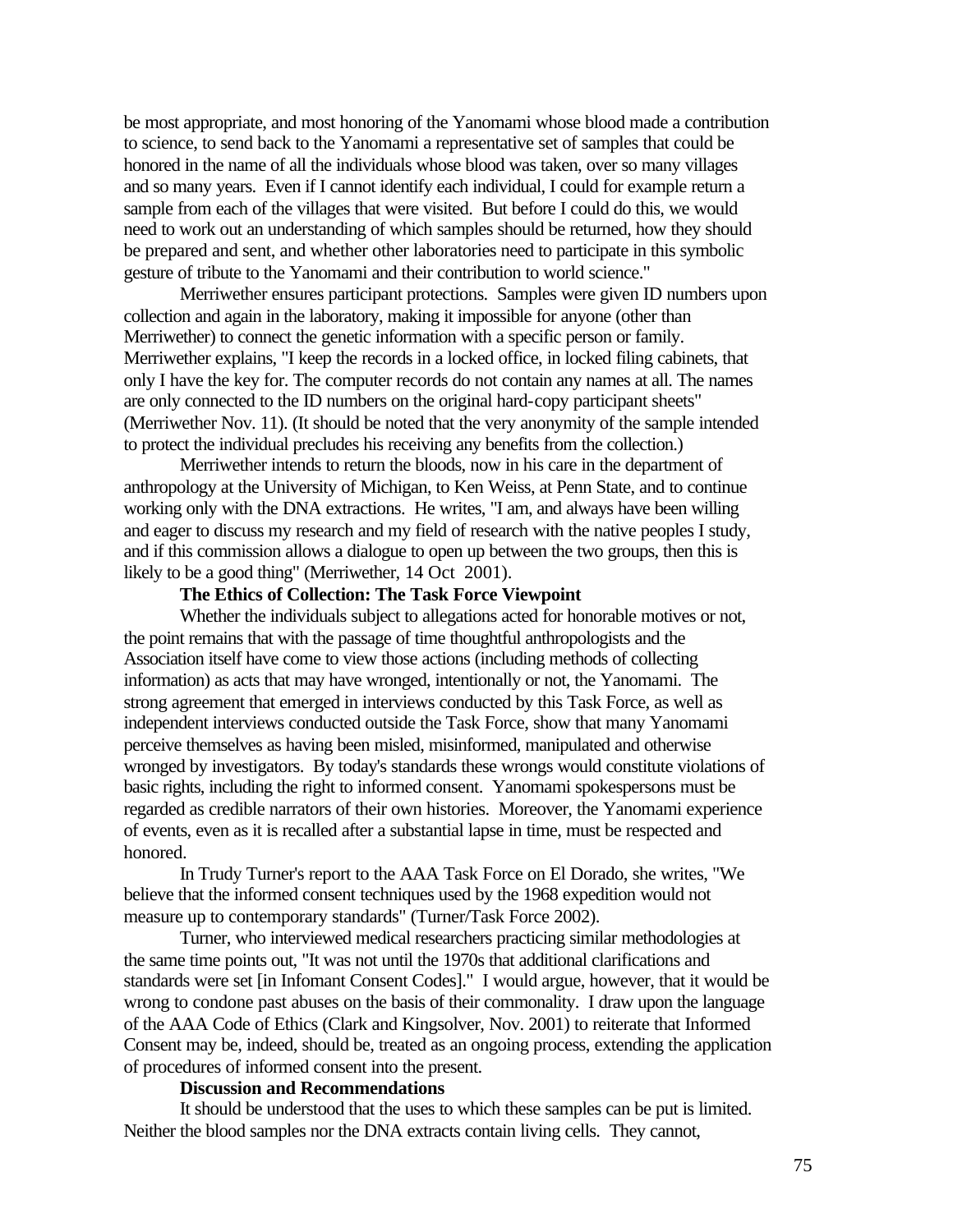therefore, be cloned. That the individual samples have been separated from the names of the donors suggests that linking genetic with behavioral data would be difficult, if not impossible. So, for example, these samples could not be used to test a hypothesis regarding killings per person and reproductive success. While a reproductively-successful male could be identified by number it would be nearly impossible to link this finding to any behavioral, i.e., ethnographic, data. However, the samples are identified at the level of "village" or "community," and could easily be used to measure genetic relationships among groups and populations of several levels. They can also be used to compare the Yanomami, as a population, with other populations. It should also be known that no patents or profits have been made from the blood samples.

At the same time, the possibility remains that the Yanomami have not, to this day, received adequate and comprehensive information regarding the uses of their blood samples. It is here that the issue of informed consent as an ongoing process becomes relevant.

The Yanomami interviewed drew a distinction between sampling for purposes of health and sampling for purposes of investigation. They favored the first but objected to the latter. Testimonies collected from Yanomami by the Task Force are unanimous in opposing further investigative research use of the samples at this time.

For the scientists involved, the benefits of knowledge to be gained are here assumed to have universal value. The crime of the anthropologist, however, according to Davi Kopenawa, is keeping the past -- a crime of keeping unauthorized information. This presents a dilemma that affects not one researcher, but the discipline.

### **Suggestions**

Met with under separate and independent circumstances, Davi Kopenawa, of Brazil, and José Seripino and Julio Wichato, of Venezuela, all state that the samples must be returned or destroyed. All emphasized the importance of "knowing" the status of the samples.

The suggestions raised in the three interviews were (these choices are not mutually exclusive): 1) to return the blood; 2) to destroy the blood; 3) to compensate for research use.

#### **Return and/or Destroy**

Julio Wichato's suggestion is that the samples be destroyed or returned: "They can never use this blood. They can never study it. They should send the results or destroy it or send it back. But they cannot study it. Never." Even with compensation, Wichato does not allow for continued research use. This is surprising, perhaps, since Wichato, of all the Yanomami interviewed, is the most accustomed to drawing and freezing blood for medical purposes.

José Seripino: "ONLY if it is impossible to send should it be destroyed here. It HAS to be destroyed! They are treating us like animals! We are human beings!

Davi: "The blood of the Yanomami can't stay in the United States. It can't. It's not their blood. [Janet: So this is a request for those who have stored the blood?] "I am speaking to them. You take this recording to them. You should explain this to them. You should ask them, "What do you napü think?" In those days no one knew anything. Even I didn't know anything. But now I am wanting to return to the issue."

# **Respecting Custom:** "**Whatever is of the Dead**"

The retention of the samples creates a potential offense to Yanomami beliefs regarding respect for the dead and the treatment of their remains.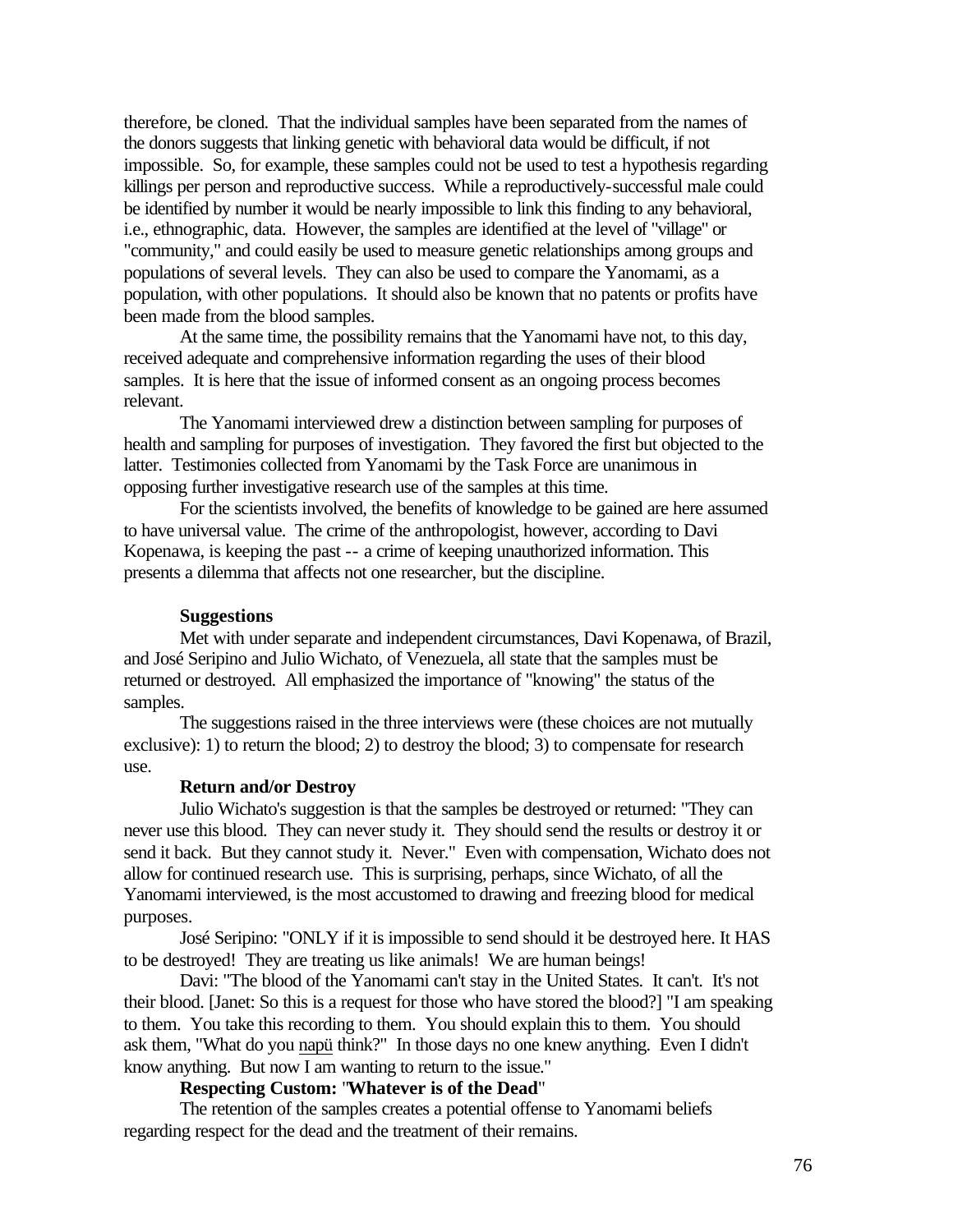Janet: Is this a request for those who have stored the blood?

Davi: "I am speaking to them...My mother gave blood. Now my mother is dead. Her blood is over there. Whatever is of the dead must be destroyed. Our custom is that when the Yanomami die, we destroy everything. To keep it, in a freezer, is not a good thing. He will get sick. He should return the Yanomami blood; if he doesn't, he [the doctor] and his children will become ill; they will suffer."

The Brazilian NGO, Comissao Pro-Yanomami published this statement in its Dec. 20, 2001, Boletim Yanomami:

Regarding the Yanomami blood that is deposited in U. S. laboratories, especially Penn State, Davi Kopenawa sent this message to participants of the annual meeting of the American Anthropological Association: "I would like to speak about this book and to talk about the blood of my relatives that was carried [all the way] over there and that is today kept in freezers. I don't know what they want to do with this blood, why they are keeping it. But I don't want to go there merely to talk -- I want to decide something. I want them to return the blood to me or to bring it to Brazil and pour the blood in the river so that the spirit of the xapori (shaman) is content." (Dec. 20, 2001)

## **Compensation**

In his June 2001 interview, Davi said, "I think that Yanomami blood is O positive. Is it useful in their bodies? If that's the case, and our blood is good for their bodies -- then they'll have to pay....If it helped cure a disease over there, then they should compensate us. If they don't want to pay, then they should consider returning our blood. To return our blood for our terahonomi. If he doesn't want to return anything, then lawyers will have to resolve the issue. I am trying to think of a word that whites do...sue. If he doesn't want to pay, then we should sue. If he doesn't want a suit, then he should pay. Whoever wants to use it, can use it. But they'll have to pay. It's not their blood. We're asking for our blood back. If they are going to use our blood then they have to pay us."

José Seripino: "Chagnon ... never kept his promise to the community. Shakita - with the founder -- he worked with this man closely. Now -- he died three weeks ago -- he promised this person a motor and he disappeared without giving it. He never paid that debt."

Weiss: "If there were any way in which these samples would be of monetary value, I would either refuse to do that, or would make arrangements so that the Yanomami would receive benefits, but I do not think this is likely to happen (and as far as I know, nobody has made money from these samples)."

### **Suggested forms of compensation**

The missionary, Mike Dawson, who served as Yanomami translator at the Shakita conference, reported that a recent meeting was held among Venezuelan Yanomami in which they elected to request compensation in the form of collective health benefits (correspondence, Jan. 2002). Dawson writes that he was asked to transmit this decision to the Association. I have asked for details on this meeting, but so far they have not been supplied.

While at the conference in Shakita, I interviewed Guillermo Domingo Torres, Coordinating Physician for the Orinoco District with the Ministry of Health. Here is our conversation (Nov. 24, 2001, Shakita, Upper Orinoco, Venezuela):

Torres: "Regarding the question of the Yanomami and obtaining samples, I think the best at this moment is to only take samples when there is a specific problem to resolve. We call this "operational investigation" or "applied research." We are only [carrying out research that is related] to solving a current problem. If they will continue research and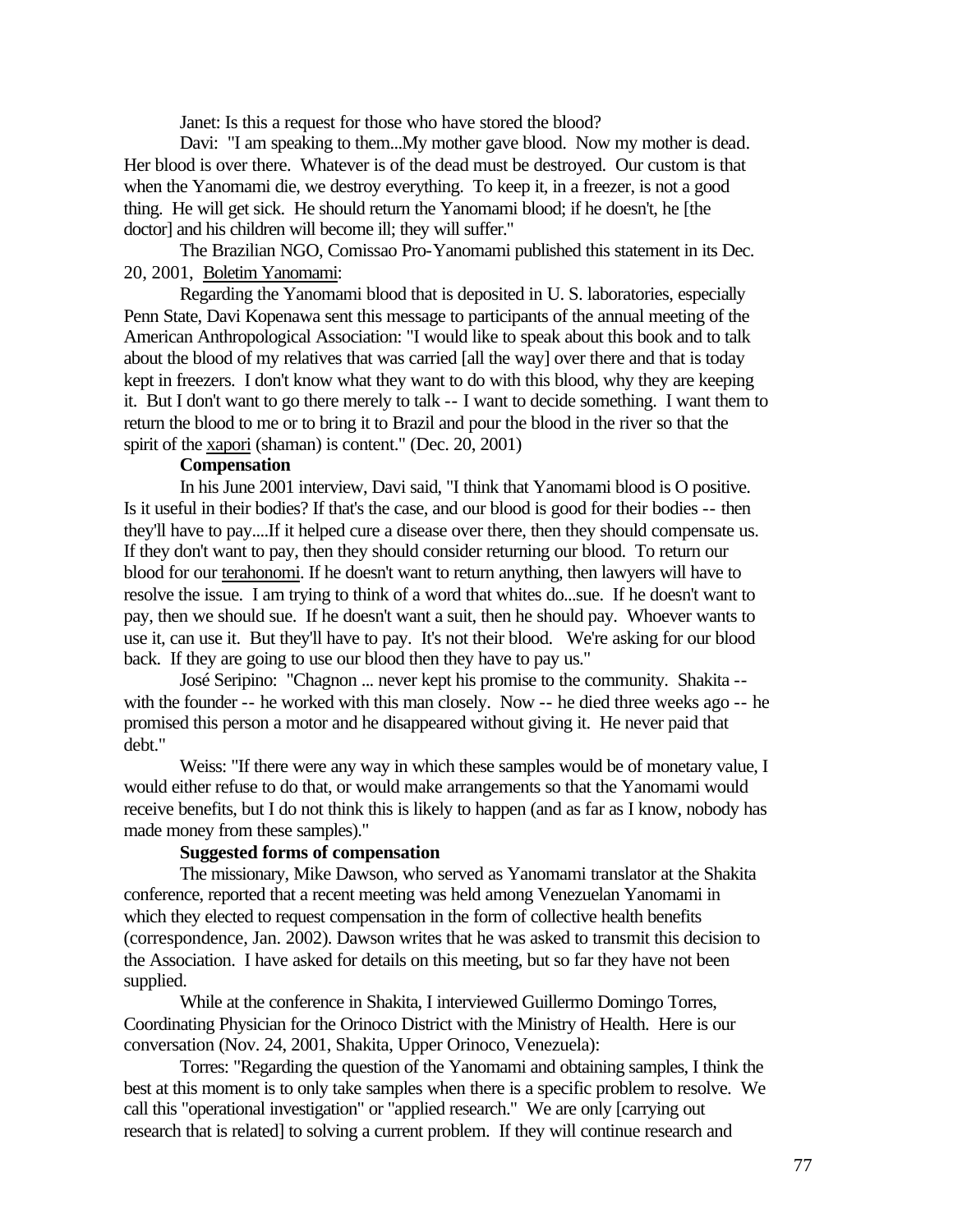want to continue their presence it must be in order to solve problems, not to gather knowledge about ethnicity. But there are times, as in the year 1996, when there was an epidemic and 15-20 died it was necessary to draw blood to test for malaria, [inaud], hemorragic viruses. This is justified. Also, in 1998 it was also justifiable to take samples. It is justifiable when it is used to solve a specific problem. When there is a special problem, they ask for help and they [the Yanomami] will give the authorization. This is different from when investigators/researchers arrive with a large research project that they have. If the Yanomami don't think it responds to a problem they have now and in the future. The Yanomami feel that they have been unjustly treated -- they have been studied alot, alot of blood has been taken, but this hasn't resulted in improvements in their health conditions. There are books of information, registers of antibodies, genomic sequences.... But, in sum, there haven't been any direct repercussions [for them] of these studies. But not in function of resolving problems and they feel that they want responses, to say epidemics - prevention, application. I also think they want to restrict the extraction of blood to people of the Ministry of Health or others in which they have confidence."

Chernela: "And if this experience were to be transformed into something positive - what would that be? Could that happen? Let's imagine that they are not going to continue. If there is a way to fransform this "flawed" (bad) experience into a good one -- what could be done? Could, for example, there be a transference of resources to assist in Yanomami health?"

Torres: "Yes. I think so. I suggest going through CAICET...because they have the most experience...and the Yanomami would be most directly affected by assistance going through CAICET."

#### **Conclusions and Recommendations**

If we treat Informed Consent as a process, rather than a framed, discrete, occurrence, the negligence in the 1968 collection procedures might be remedied. This would involve extending the application of procedures of informed consent into the present. A committee might be established to look into the terms of (1) returning and destroying samples, as well as offering (2) reparations. I have outlined a case for repartions in a separate document.

I close this report with a citation from Davi Kopenawa, in which he addresses the American Anthropological Association:

# **Davi Kopenawa Yanomami to the American Anthropological Association**

"I don't like this, no. I don't like these anthropologists who use the name of the Yanomami on paper, in books.... For us Yanomami, this isn't good. They are using our name as if we were children. The name Yanomami has to be respected. It's not like a ball to throw around, to play with, hitting from one side to another. The name Yanomami refers to the indigenous peoples of Brazil and Venezuela. It must be respected. This name is authority. It is an old name. It is an ancient name.

"Anthropologists who enter the Yanomami area -- whether Brazil or Venezuela - should speak with the people first to establish friendships; speak to the headman to ask for permissions; arrange money for flights.

"An anthropologist should really help, as a friend. He shouldn't deceive. He should defend...defend him when he is sick, and defend the land as well...saying "You should not come here -- the Yanomami are sick." If a Yanomami gets a cold, he can die.

"So now I think that the Yanomami should no longer accept this. The Yanomami should not authorize every and all anthropologist who appears. Because these books already came out in public.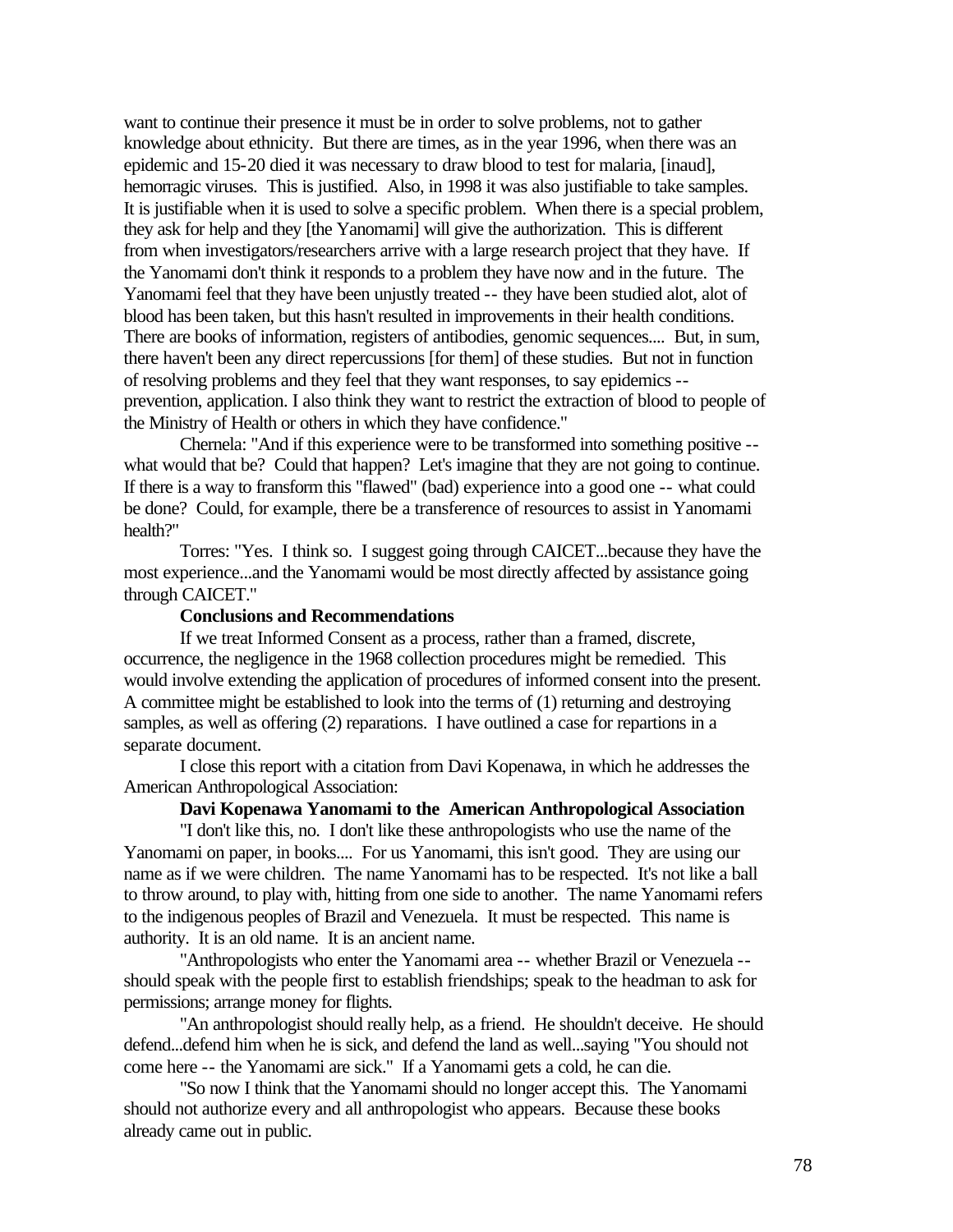"If it helped cure a disease over there, then they should compensate us. If they don't want to pay, then they should consider returning our blood. To return our blood for our terahonomi. If he doesn't want to return anything, then lawyers will have to resolve the issue. I am trying to think of a word that whites do...sue. If he doesn't want to pay, then we should sue. If he doesn't want a suit, then he should pay. Whoever wants to use it, can use it. But they'll have to pay. It's not their blood. We're asking for our blood back. If they are going to use our blood then they have to pay us.

"The blood of the Yanomami can't stay in the United States. It can't. It's not their blood.

Janet: "Is this a request for those who have stored the blood?"

Davi: "I am speaking to them. You take this recording to them. You should explain this to them. You should ask them, 'What do you napü think?' In those days no one knew anything. Even I didn't know anything. But now I am wanting to return to the issue. My mother gave blood. Now my mother is dead. Her blood is over there. Whatever is of the dead must be destroyed. Our customs is that when the Yanomami die, we destroy everything. To keep it in a freezer, is not a good thing. He will get sick. He should return the Yanomami blood; if he doesn't, he [the doctor] and his children will become ill; they will suffer.

[I ask if he has message.]

"I don't know the anthropologists of the United States. If they want to help, if ...you whites use the judicial process .."

Janet: "Would you like to send a message to the American Anthropology Association?"

Davi: "I would like to speak to the young generation of anthropologists. Not to the old ones who have already studied and think in the old ways. I want to speak to the anthropologists who love nature, who like indigenous people -- who favor the planet earth and indigenous peoples. This I would like. This is new, clean, thinking. To write a new book that anyone would like, instead of speaking badly about indigenous peoples. There must be born a new anthropologist who is in favor of a new future. And the message I have for him is to work with great care. If a young anthropologist enters here in Brazil or Venezuela, he should work like a friend. Arrive here in the shabono (longhouse). He should say, "I am an anthropologist; I would like to learn your language. After, I would like to teach you." Tell us something of the world of the whites. The world of the whites is not good. It is good, but it is not all good. There are good people and bad people. So, "I am an anthropologist here in the shabono (longhouse), defending your rights and your land, your culture, your language, don't fight among yourselves, don't kill your own relatives.

"We already have an enemy among us -- it is disease. This enemy kills indeed. It is disease that kills. We are all enemies of disease. So the anthropologist can bring good messages to the Indian. They can understand what we are doing, we can understand what they are doing. We can throw out ideas to defend the Yanomami, even by helping the Yanomami understand the ways of the whites to protect ourselves. They cannot speak bad of the Yanomami. They can say, "The Yanomami are there in the forest. Let's defend them. Let's not allow invasions. Let's not let them die of disease." But not to use the name of the indian to gain money. The name of the Indian is more valuable than paper. The soul of the Indian that you capture in your image is more expensive than the camera with which you shoot it. You have to work calmly. You have to work the way nature works. You see how nature works. It rains a little. The rain stops. The world clears. This is how you have to work, you anthropologists of the United States. "I never studied anything. But I am a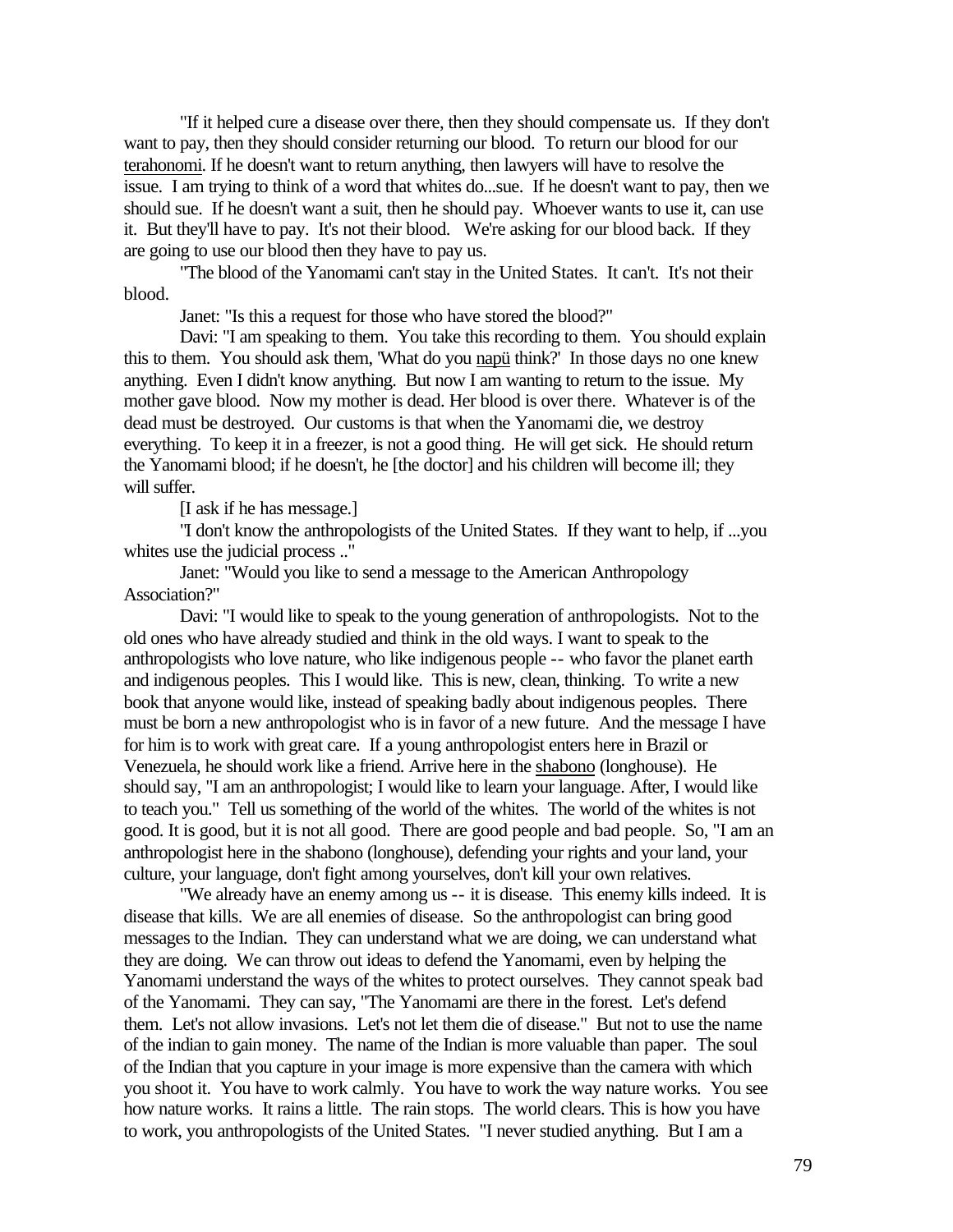shaman, hekura. So I have a capacity to speak in Yanomami and to speak in Portuguese. But I can't remember all the Portuguese words."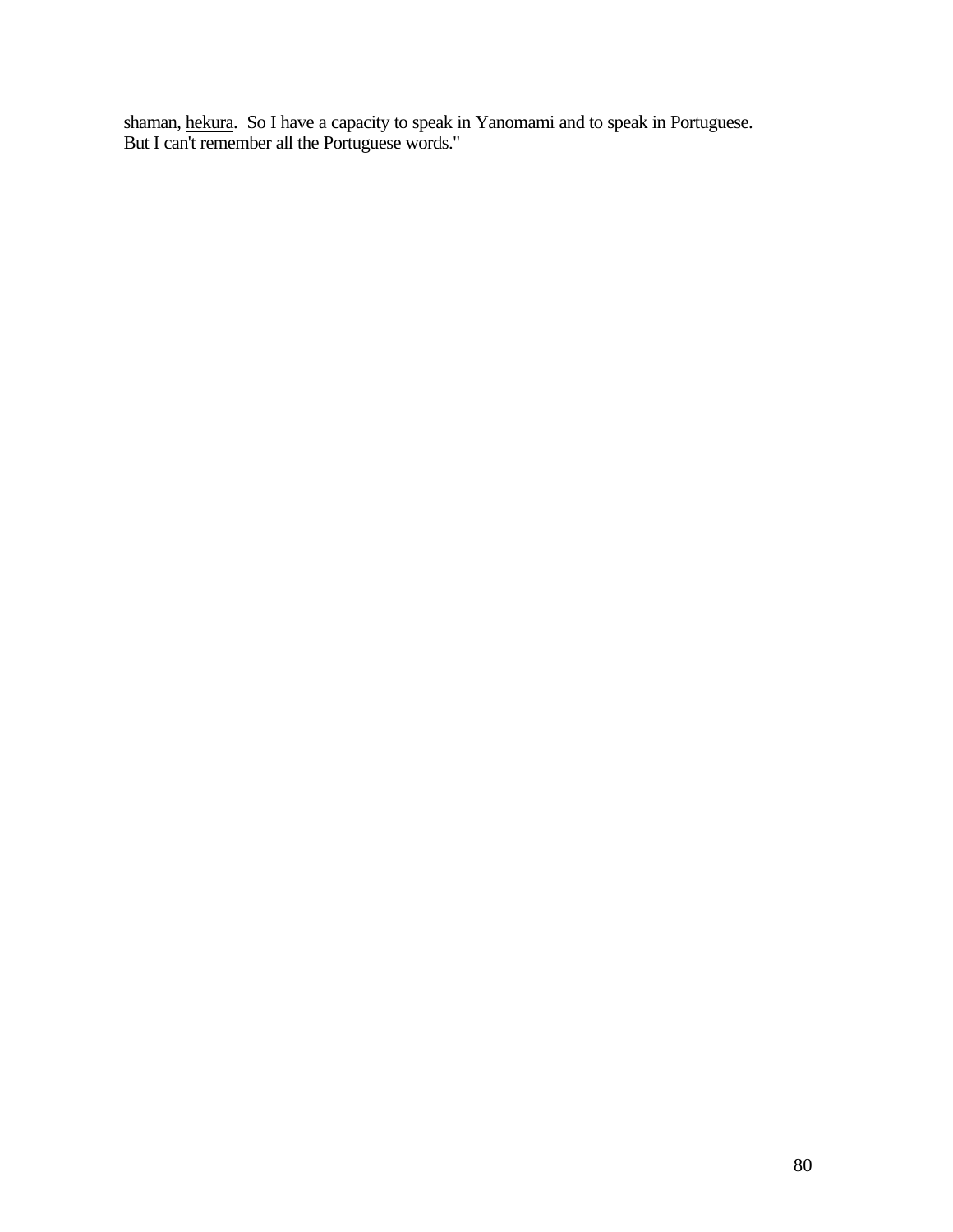**5.4. Yanomamö Names and Photographic Identification** (Ray Hames was first author on the working-paper draft, which dealt only with names). Hames did not participate in the final revision, undertaken by Jane Hill with the editorial participation of other members of the Task Force at its meeting of April 12-14, 2002 and in follow-up exchanges).

We consider here Tierney's allegation that Napoleon Chagnon caused distress and heightened the likelihood of interpersonal violence among the Yanomamö by violation of their prohibitions against the public utterance of personal names. This is an allegation singled out by the Peacock Report as deserving of inquiry.

Tierney makes a number of claim in regards to the nature of Yanomamö personal names and then claims that Chagnon repeatedly violated a name taboo. Tierney's main accusations regarding breaking of the name taboo are found on page 32-33; 46-48, and 170 of *Darkness in El Dorado*. These allegations are important because they are part of a larger claim that Chagnon's fieldwork methods caused the Yanomamö a great deal of anguish and even caused conflicts between villages. In regards to the name taboo Tierney says "This was frustrating for him [Chagnon] because the Yanomami do not speak personal names out loud. And the names of the dead are the most taboo subject in their culture." (Tierney, 2000: 32). Both of these statements have elements of truth, but require consideration of the details of contexts for Yanomami naming. Among the relevant contexts for the use of Yanomami names as documented in the literature are the following. The first is that although names of the dead are subject to taboos they may be mentioned under appropriate circumstances. Second, names are used in every day conversation subject to the rules briefly described below (and in much greater detail in Chagnon's writings and those of other ethnographers who have worked with the Yanomamö). Yanomamö somehow come to have knowledge of one another's names, and deploy this knowledge for political purposes.

We found it useful to consider what other ethnographers have written about Yanomamö names and the methods they used to collect names. Bruce Albert, a French ethnographer with considerable field experience among the Yanomamö of Brazil, states:

"Traditional Yanomami names, which are nicknames and frequently pejorative to one degree or another, cannot be pronounced in front of a person or his/her close relatives—"to insult" is a synonym of "to name" in Yanomami (Albert 1985:394- 404). But these nicknames circulate freely at a distance among unrelated people." (http://www.publicanthropology.org/Journals/Engaging-Ideas/RT(YANO)/Albert2.htm).

The fact that personal names can be used by individuals unrelated or distantly related to those being named is also recognized by Chagnon (1992: 29). In *Studying the Yanomamö* (Chagnon, 1974: 95) admonishes field workers that close kinsmen should never be used as sources for names.

Ramos, discussing personal names among the Sanumá, observes that some people's names do become "public" because they are used as one element of teknonyms. That is, when a person is called, for instance, "Older brother of Sopai," Sopai's name must be uttered. To use such names makes those referred to "public figures," and denies to them one of the few rights of privacy that is closely guarded by Sanuma adults (Ramos 1995:184).

In general, it is permissible to use the names of children in address or in reference. Likewise, it is permissible to address or refer to women by their personal names. However,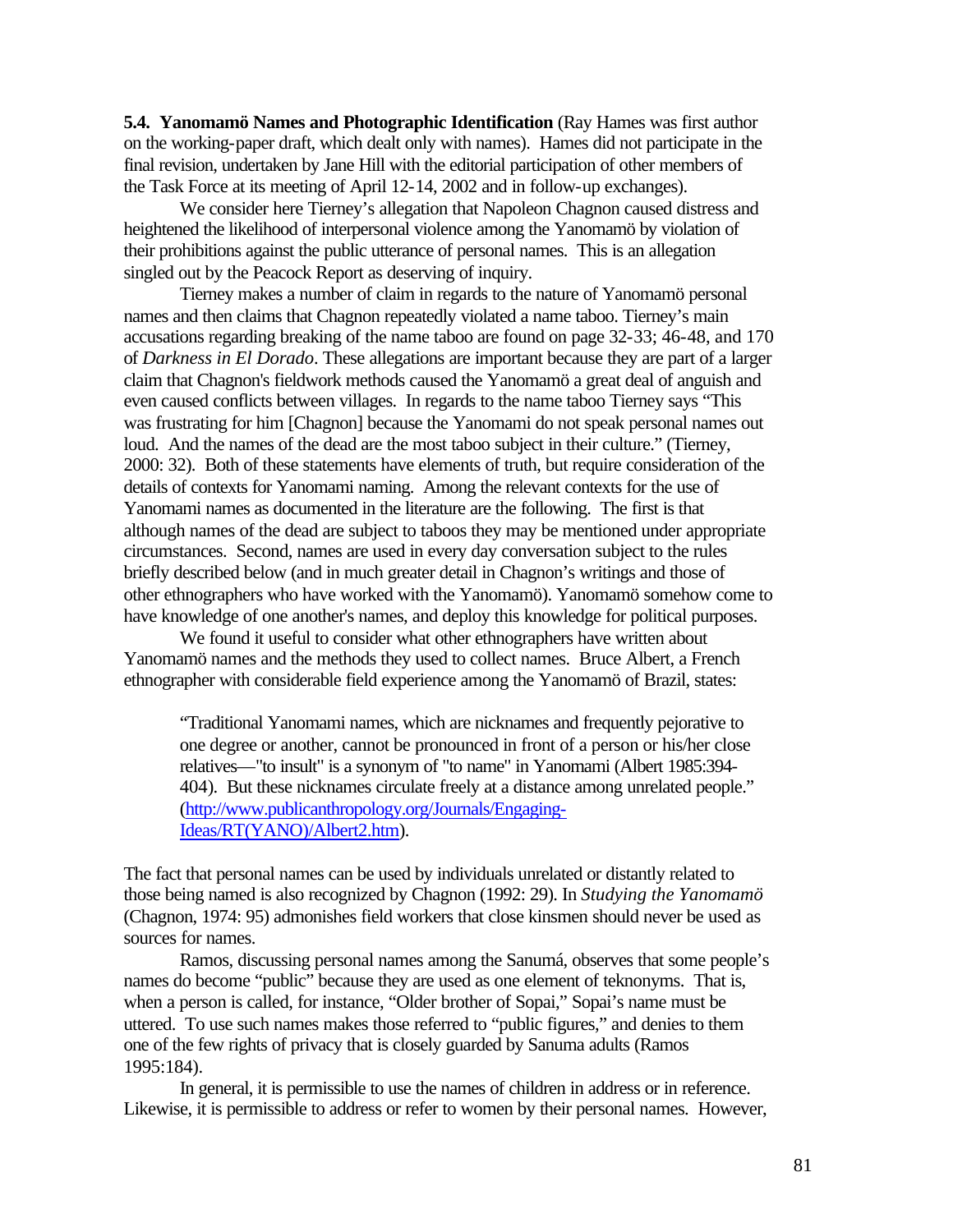it is more polite to use a kinship term to address a woman to whom one is not closely related.

Ramos reports for the Sanumá slightly different rules from those prevailing among the Yanomamö. She states that the names of the dead are not the object of special taboos (1995:200), and that Sanumá name secrecy has a "playful" quality in contrast to the deep seriousness about the issue encountered by Chagnon and Albert. She attributes this to the presence among the Sanumá of unilineality; if Sanumá could not say the names of the dead, they would have to give up lineages (Ramos 1995:205).

Among the Yanomami other than the Sanumá, however, use of personal names for maturing males, mature men, or the dead regardless of sex is subject to a number of stringent regulations (Lizot, 1984: 125-136.). In a public context, it is inappropriate and insulting to address a man by his name or mention the name of a dead relative to a close kinsperson. In a private setting these rules change depending on the social relations and context that exist between speaker and listener. At one end, someone who is not related to a living or dead individual may freely utter that person's name so long as a close relative of the named is not within earshot. At the other end, it is not permissible to utter the name of a dead person who is closely related to the listener or even to ask the listener to name a close relative. To do so is a grave insult. In fact, if the deceased's name was a common noun (e.g., tapir) the village in which the deceased resided before death may find a substitute for that term so as to not come close to breaking the name taboo (Lizot, 1984: 132). This practice coincides with Yanomami belief that all remains of the dead (e.g., body and possessions) along with the name must be obliterated. Nevertheless, this last rule, under very special circumstances, can be legitimately circumvented if one establishes a prior agreement with the person being queried. Specifically, the person giving the name may not be a relative and the name should be whispered into the ear of the listener.

In summary, whether one can utter the name of an individual and the social circumstances under which it is permissible depends largely on the social status of the individual named, whether the person named is alive or dead, the degree of kinship between the speaker and the person being named, and the presence of others who might overhear the name. Chagnon has described these circumstances in a number of publications (e.g., Chagnon, 1968 [1<sup>st</sup> edition]: 12; Chagnon, 1974: 91-94; Chagnon, 1992: 23-30; Chagnon, 1997 [ $5^{\text{th}}$  edition]: 19-21).

Aside from Chagnon, other Yanomamö ethnographers such as Jacques Lizot, Alcida Ramos, Eguillor Garcia, and Marco Ales have collected Yanomamö names (of individuals both living and dead) and published them. Albert (Albert and Gomez 1997, see quotation below) describes how he used two techniques for name collection that parallel those used by Chagnon (1992: 29; 1974: 91, 95). Albert (Comment of 03/10/02) insists that these techniques be used only in the most urgent circumstances, such as a medical emergency, and that use of these methods in less urgent situations is unethical. These methods are the use of informants from different villages and interviews with children:

If the person does not have a Portuguese nickname, one should find out his or her Yanomami name from another person who is not a relative, preferably coming from another village. The question should be made discretely, out of earshot of the person named and close relatives. Children or leaders can be of great help in identifying Yanomami names: the former, because it is a fun game, the latter because no one is going to complain about being named by them (since publicly naming people is a demonstration of courage). (Albert and Gomez 1997:182-183).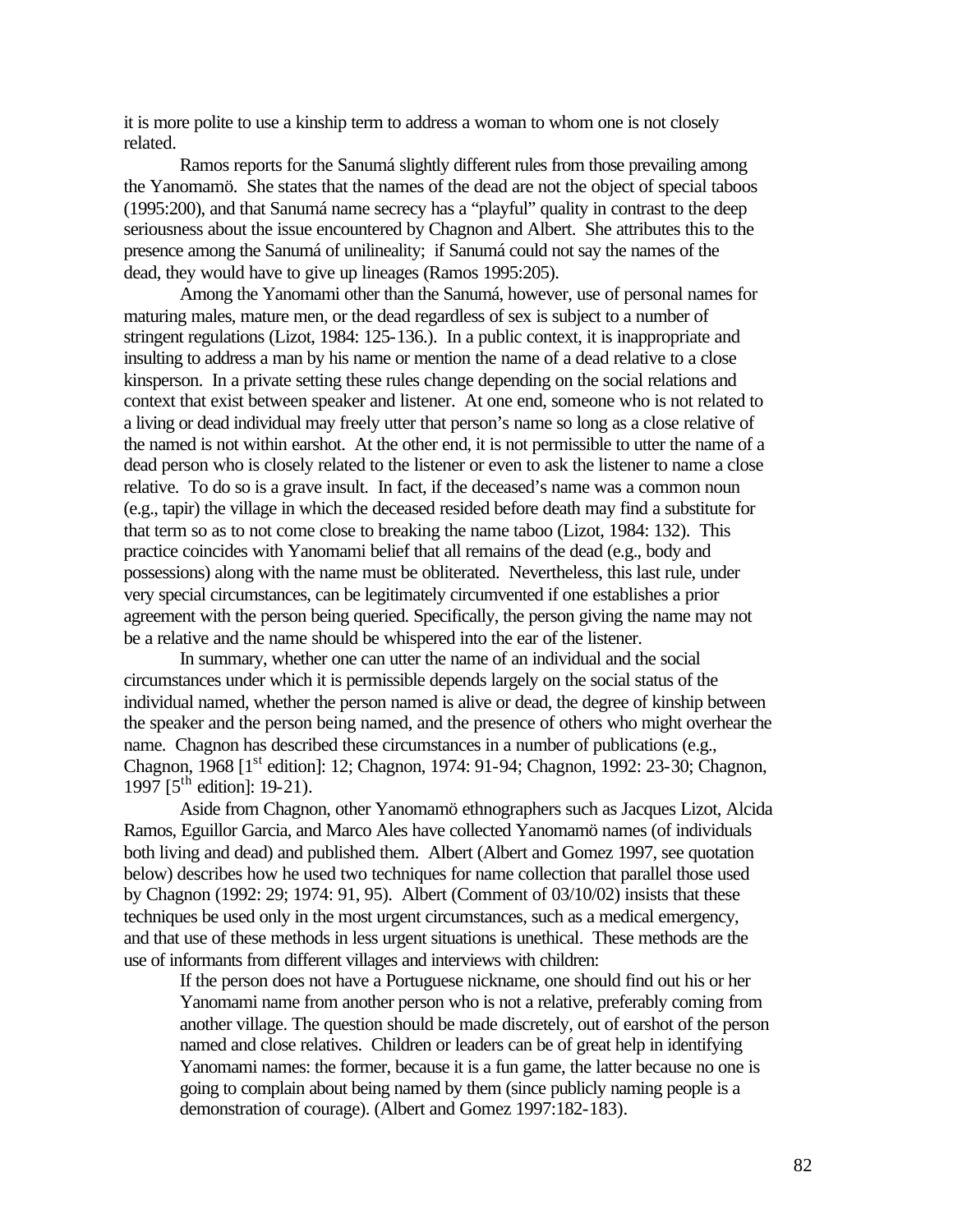(http://www.publicanthropology.org/Journals/Engaging-Ideas/RT(YANO)/Albert2.htm).

Albert believes that Chagnon collected names in an unethical manner:

Here, once again, the atypical "hit-and-run" fieldwork methods used by Chagnon in his frenetic schedule of collecting genealogies and blood for the AEC must have induced him to invent ad hoc measures for getting around Yanomami name secrecy in ways that were more aggressive and less ethical. Had he used the more typical slow pace and low-profile attitude that most anthropologists use during fieldwork, he would never have found himself in situations of having to resort to bribery, trickery, or offensive behaviors to collect names. The chaotic and peripatetic nature of his AEC agenda probably did force him into such situations. (http://www.publicanthropology.org/Journals/Engaging-Ideas/RT(YANO)/Albert2.htm).

It should be noted that Albert's statement above about "hit and run fieldwork" during the AEC expeditions neglects Chagnon's writings about name collection while working with geneticists (Chagnon, 1974: 93). On this point, Chagnon has written as follows:

*2. On once-only visits to a new village do not try to collect genealogies by using names...*Much of my collaborative work with medical-genetics colleagues takes place in circumstances such as this. In these cases I write identification numbers on everybody and use kinship terms to discover the *probable* biological relationship among those who are alive (Chagnon 1974:93)

Note that Albert (comment of 03/10/02) believes that to write identification numbers on subjects is "dehumanizing".

While Chagnon apparently did not usually collect names as part of his work on the AEC-funded expeditions, he did collect names for his own genealogical research. Here, Chagnon relied on a number of methods, including using as consultants local pariahs and children, and enemies. Of these three specific accusations it seems to us that the use of children and "bribing" of children is the most questionable. Current U.S. human-subjects regulations require special precautions on the use of children as informants . It seems reasonable to predict that if Chagnon were to submit research protocols that stated Yanomamö children were to be interviewed to collect genealogical information because adults were unwilling or hostile to such queries because of cultural taboos, his protocol would be denied. Even more problematic is Chagnon's use of the word "bribe" to induce children to reveal true names. Our standard definition of the term suggests that one uses a bribe to induce someone in a position of trust to do something he or she would not otherwise do. Nevertheless, we think it clear from Chagnon's research that children were only used during his earliest field work. They are an extremely poor source of genealogical information. But it should also be recalled that Albert (see citation above) defends the use of children as genealogical informants in emergency contexts because no one take offense at a child uttering the name of an adult. We also note that, apart from payments to children,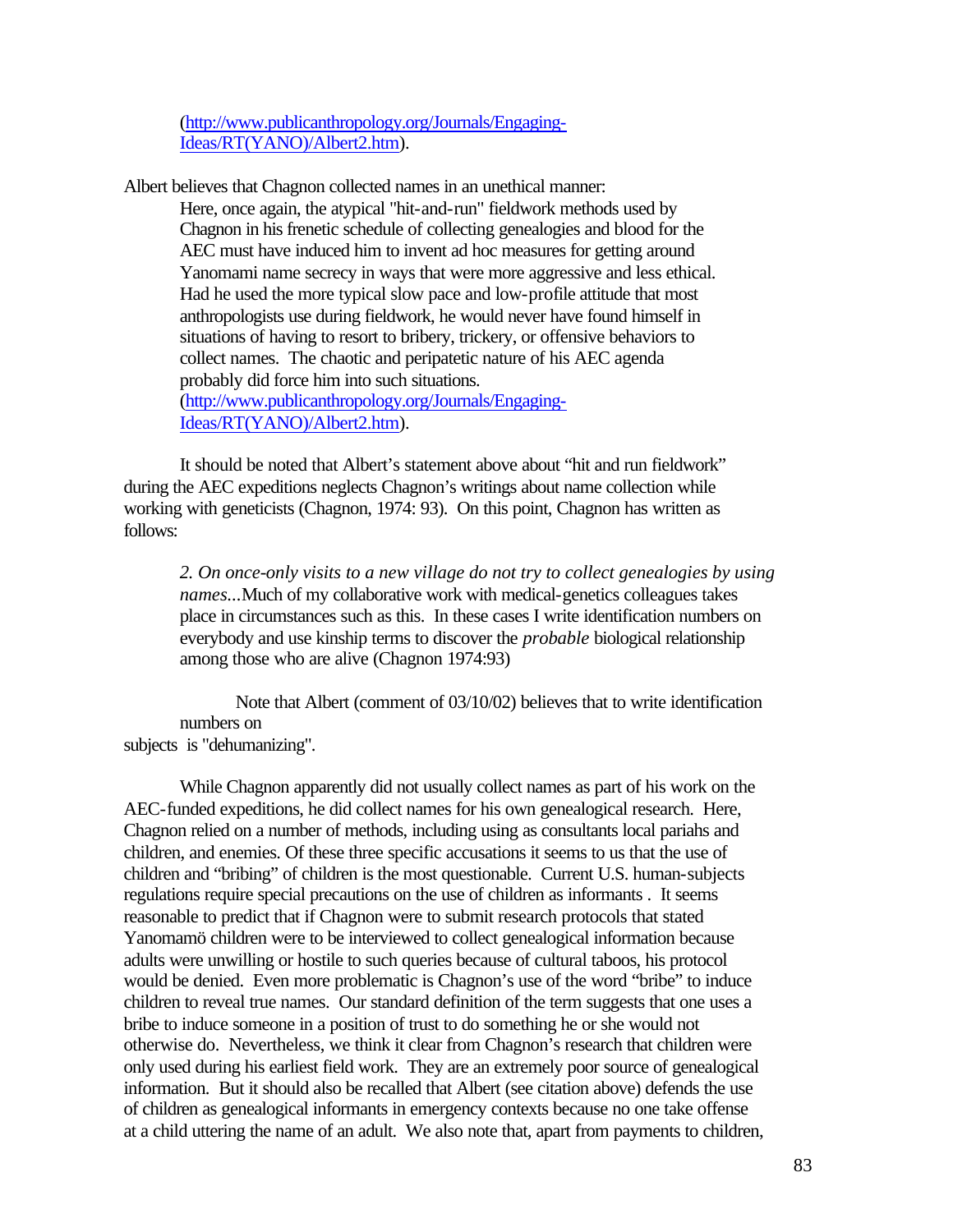that appropriate payment for information is accepted under contemporary human subjects regulations, and can be distinguished from "bribing".

The use of "outcasts" is another procedure that Tierney considers to be problematic. **Tierney** 

states:

Finally, he invented a system, as ingenious as it was divisive, to get around the name taboo. Within groups, he sought out "informants who might be considered 'aberrant' or 'abnormal,' outcasts in their own society," people he could bribe and isolate more easily. These pariahs resented other members of society, so they more willingly betrayed sacred secrets at others' expense and for their own profit. He resorted to "tactics such as 'bribing' children when their elders were not around, or capitalizing on animosities between individuals." (Tierney 1999:32-33).

In the passage above, Tierney is citing *Studying the Yanomamö* (Chagnon 1974).

Here is the entire statement from that text:

I knew that it would be difficult to work around the name taboo, and I knew that important gains would be made only after I identified the good informants. As happened in Bisaasi-teri, the early good breaks came from informants who might be considered "aberrant" or "abnormal," outcasts in their own society, individuals like the twelve-year-old Karina, who guided me to Mishimishimaböwei-teri the first time (Chagnon 1974:91).

This statement is about the difficulties Chagnon had early on in his dissertation research, during the first six months. It is unclear what Chagnon means by aberrant or abnormal. In the case of Karina, however, it is clear. Chagnon, 1974: 18) describes him as someone who spent much of his life in Sibarariwä's village (Mishimishimaböwei-teri) and returned to live in Mömariböwei-teri and was treated badly by his relatives in that village who seemed to consider him a stranger. Nevertheless, it is clear that Chagnon took advantage of aberrant or abnormal individuals to gain information about names. Use of such individuals to divulge difficult to acquire information is not uncommon in ethnographic field work and we need to carefully reconsider this issue.

Finally, Chagnon collected names of individuals by asking persons in enemy villages to name them. In the early editions of his textbook, he makes the following statement:

I began traveling to other villages to check the geneaologies, picking villages that were on strained terms with the people about whom I wanted information. I would then return to my base camp and check with local informants the accuracy of the new information. If the informants became angry when I mentioned the new names I acquired from the unfriendly group, I was almost certain that the information was accurate. For this kind of checking I had to use informants whose genealogies I knew rather well: they had to be distantly enough related to the dead person that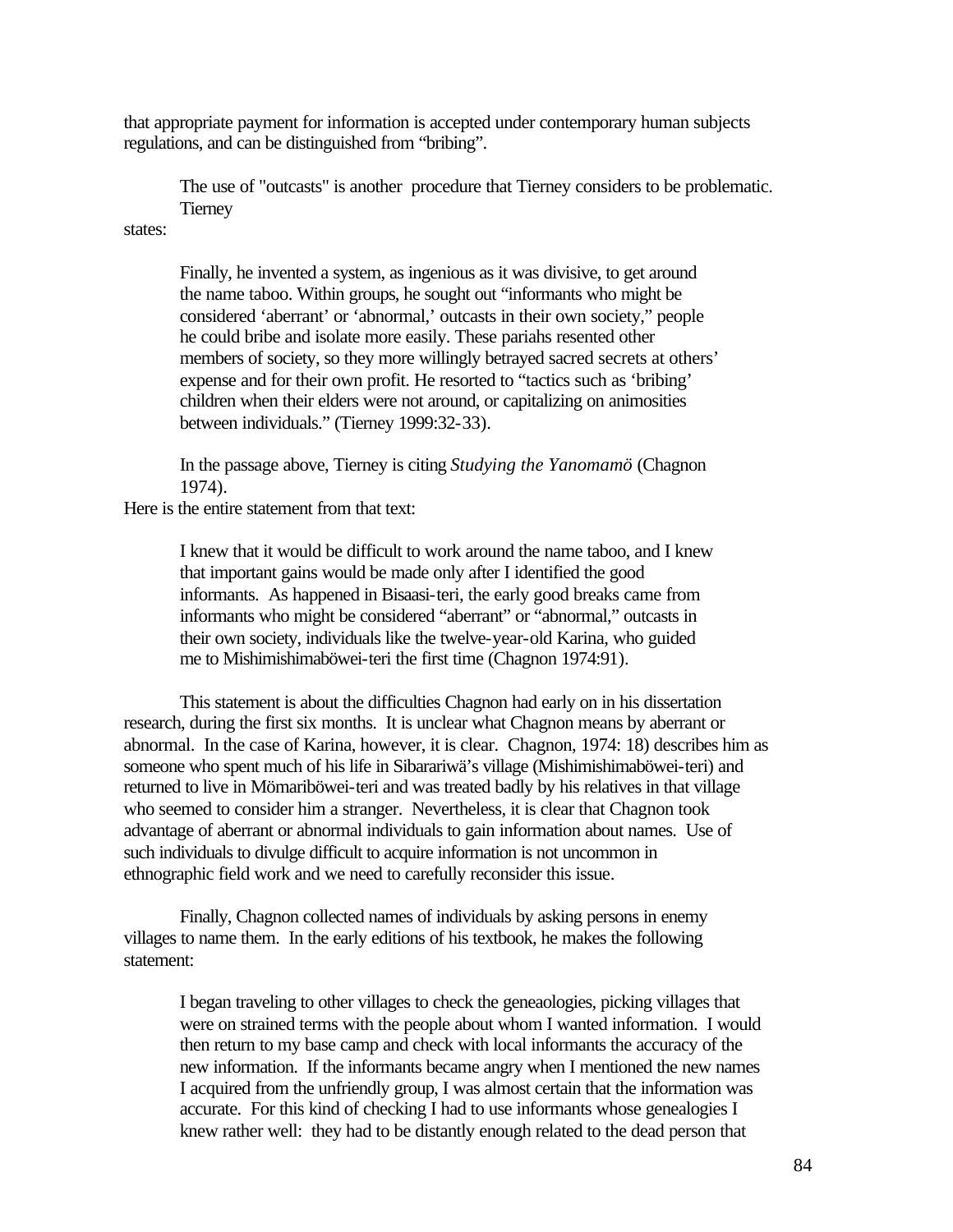they would not go into a rage when I mentioned the name, but not so remotely related that they would be uncertain of the accuracy of the information." (Chagnon 1977:12).

Note that by the fifth edition of the texbook, the sentence "If the informants became angry when I

mentioned the new names I acquired from the unfriendly group, I was almost certain that the information was accurate" has disappeared from this paragraph (Chagnon 1997:24). This may indicate that Chagnon refined this particular technique, or that he himself came to see this technique as problematic and stopped using it.

Chagnon, both in his standard ethnography *Yanomamö* (1997, 5<sup>th</sup> edition) and in *Studying the Yanomamö* (1974) provide numerous examples of mistakes he made in the collection of names. He consistently admits he made mistakes. He admits that sometimes these mistakes made Yanomami very angry, and that he adjusted his methods to avoid such incidents. Sometimes mistakes recurred after he thought he had made proper precautions (e.g., Chagnon, 1992:30). It is our sense that many of the mistakes Chagnon made around names were honest and unintended and that he learned from these errors.

We are, however, concerned about the use of children as informants as well as the use of aberrant and abnormal individuals and at the playing off of enemies against one another, the last especially in a context where conflict is dangerous and easily precipitated. While these are "classical" anthropological field techniques of "cross-checking" information, we believe that in today's environment, of increasing concern for the dignity and autonomy of human subjects, we should open a new dialogue on such methods.

Finally, in spite of the complexities that we have insisted on above, it is clear that Chagnon's collection of names is remembered by contemporary Yanomami as having caused conflict and dissension among them. In this their memories are consistent with Chagnon's own accounts of reactions to his work with names. Their view of this matter should be respected. In any future genealogical research with the Yanomami (which may become necessary to address Yanomami needs), there should be very careful consultation with community leaders to arrive at solutions that will permit the collection of necessary materials without giving pain.

A second issue, which we address only briefly, is the use of photography. Chagnon has published many very fine photographs of Yanomami both alone and in groups, in many different contexts, and these constitute one of the most attractive features of his books to many of their readers. In his methodology text of 1974, Chagnon illustrates the assignment of subject numbers, storage of these along with names and genealogical data in a computerized data base, with all these data keyed to identification photographs. Chagnon observes "If I do not know the people well, I write identification numbers on both their arms and on the photograph (Chagnon 1974:111)." These photographs permit crosschecking of identifications with a variety of consultants. Many of these identification photographs are published in Chagnon 1974. They are quite different in aesthetic quality from Chagnon's other photographs. Chagnon continued to use this method through the early 1990's. In fieldwork in the Upper Siapa, he compiled 4400 photographs of individual Yanomami and cross-referenced these to a genealogical data base (see "Report of the Task Force Inquiry into some major allegations against Professor Chagnon"). The difficulty with this method is that the Yanomami object to being photographed. Chagnon states (1974:111, 113) that some Yanomami very much enjoy Polaroid photographs, but for many people standard photographs remain objectionable. Furthermore, he says that women, and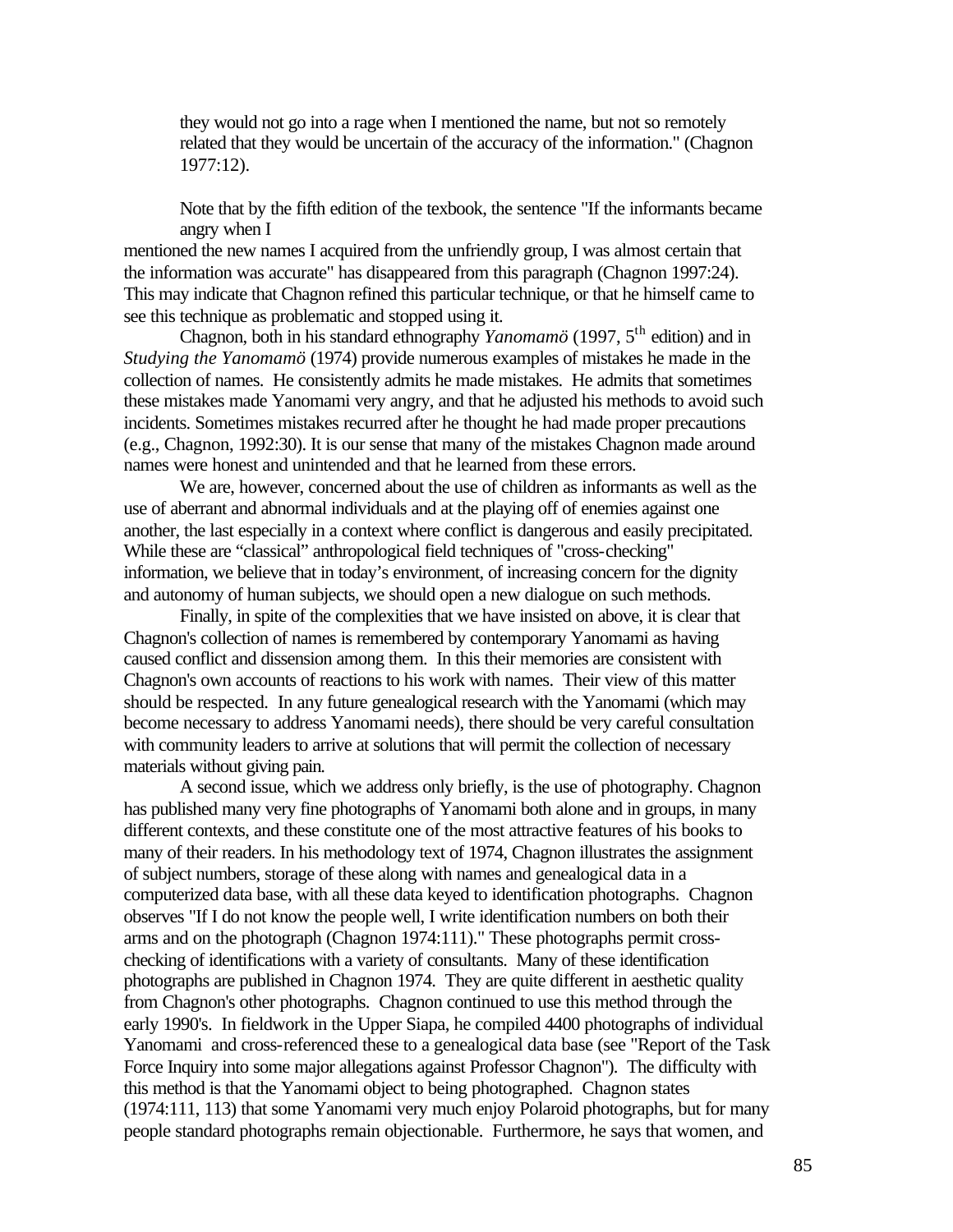especially women with infants, objected to being photographed, and others have confirmed this. Nonetheless, Chagnon persisted with this method and published many pictures of women with infants. He reports that in May of 1991 a Yanomami headman threatened him with an axe because he believed that Chagnon's photographing babies caused them to die (Chagnon 1992a:280, 1997:255-56). Chagnon blames the machinations of his political enemies for this incident, but given the evidence he himself recounts of Yanomami objections to photography, the incident does not come as a surprise. Of course the situation is complex; for instance, in the case of video photography, while some Yanomami have objected to outsiders taking videos (Jesus Cardozo, personal communication), in other cases outsiders are able to take video and still pictures without encountering Yanomami objections. It would seem that the most productive way to continue the photographic documention of Yanomami would be to put the Yanomami themselves in charge of any such project, a step begun by Tim Asch in collaboration with FUNVENA anthropologists when he offered workshops to train Yanomami videographers in the early 1990's (Jesus Cardozo, personal communication April 10, 2002).

Tierney's book raises many questions about films about the Yanomami made in asssociation with Chagnon's work. Unfortunately, the Task Force did not have time to take up the question of the film projects undertaken by Chagnon and Asch, which have been critiqued even by Asch himself, who moved, as noted above, to a more collaborative style of filming. Sponsel in his comment submitted April 12, 2002, provides an introduction to the questions about the Chagnon films.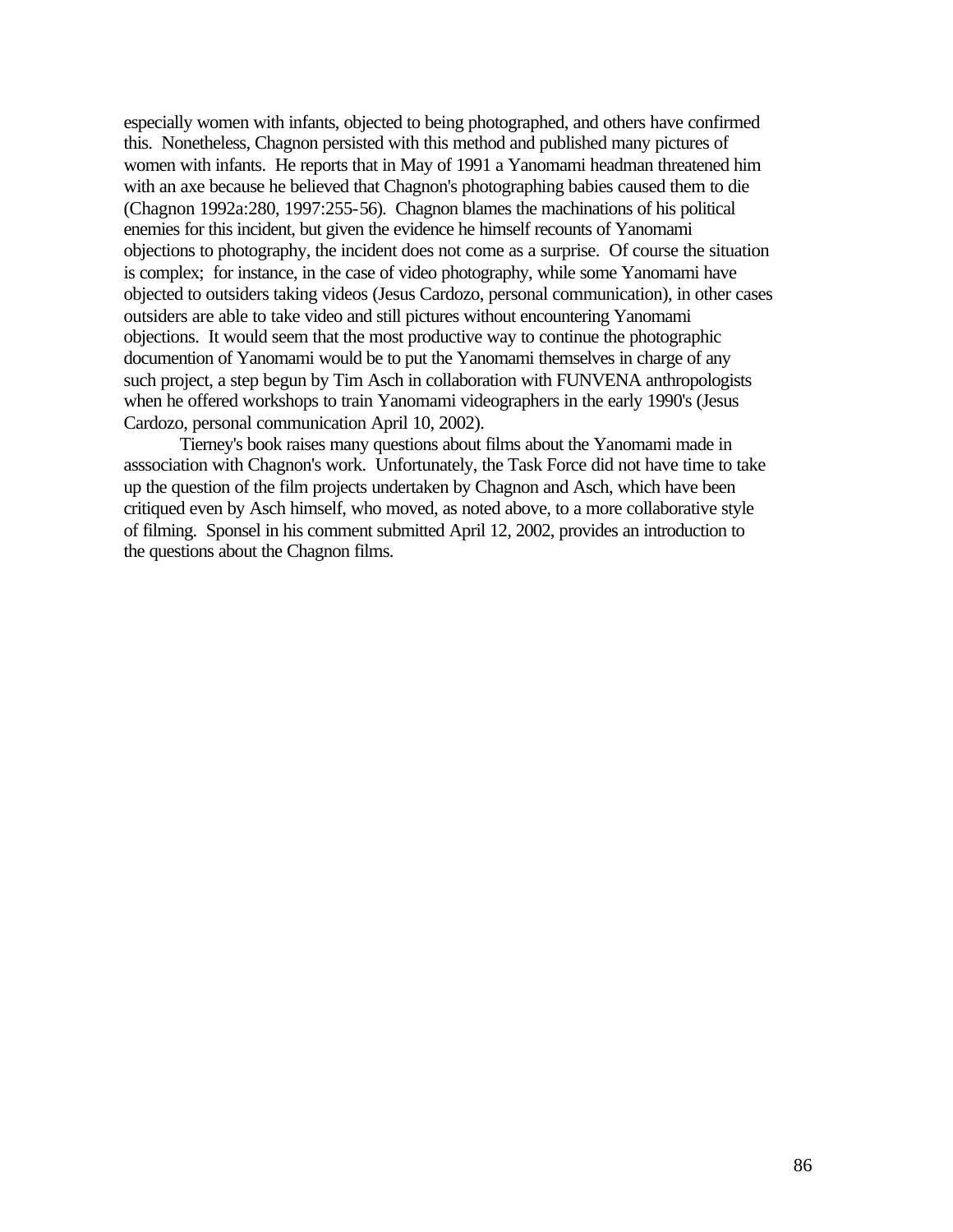#### **5.5. Chagnon's Involvement in Yanomami Internal Political Affairs and the**

**Exacerbation of Violence** (Ray Hames was originally first author on this case study. In the meeting of the Task Force April 12 Chernela and Hill made revisions in the document in which he did not participate).

We discuss here the allegation in *Darkness in El Dorado* that Napoleon Chagnon put Yanomamö lives at risk in a peace-making negotiation in one instance, and by aiding a raiding party in another. The Peacock Report distinguished this as an allegation that required inquiry.

On page 112 of *Darkness in El Dorado* Tierney's account of Chagnon's role in fostering an alliance between Mishimishimaböwei-teri and Bisaasi-teri begins "He had some initial misgivings". Quoting Chagnon, Tierney continues: "This was taking risk in spades …I was also worried that I might be a contributor to an enormous disaster.' This citation from Tierney is taken from Chagnon, 1997  $[5<sup>th</sup>$  edition]: 217. What Tierney does not tell the reader is that the "this" refers to an antecedent subject, Kaobawä, in the previous paragraph and actually indicates that Kaobawä was taking the risk (and not Chagnon) in attempting to establish peaceful relations with the enemy village of Mishimishimaböweiteri.

In Tierney's text this extract is followed by an ellipsis, followed by a quote from Chagnon: "I was also worried that I might be contributor to an enormous disaster." (*Darkness,*112). This quote is the start of a paragraph in Chagnon (1997:217) that is found two paragraphs below the "…risk taking in spades" paragraph. Here Chagnon debates whether he should assist Kaobawä in peace-making. He decides to assist because Kaobawä assures him that he will go ahead with or without Chagnon's help and convinces Chagnon that his presence will help him succeed, because Kaobawä believes that "...the Shamatari had accepted me and my role would be useful as a neutral intermediary and probably would contribute to the possibility of his success at making peace" (Chagnon, 1997  $[5<sup>th</sup>$  edition] 217). It is clear from Chagnon's writing that the Yanomamö want to use Chagnon as an instrument of peace and that he obliged them at personal risk to himself.

The second allegation made by Tierney about inappropriate political involvement on Chagnon's part that might have endangered Yanomamö lives concerns Chagnon's role in helping transport a raiding party. In the second edition of *The Fierce People* (1977), Chagnon describes how he assisted a raiding party from Monou-teri, a village where he was residing and doing his research. The account begins on page 135 where he describes how "emotionally close…" he had become to the Monou-teri after watching a mortuary ceremony of a slain warrior and listening to his male relatives weep during the night. He states:

I allowed them to talk me into taking the entire raiding party up the Mavaca River in my canoe. There, they could find high ground and reach the Patanowä-teri without having to cross the numerous swamps that lay between the two villages (Chagnon 1977: 135).

He later notes "Hukoshikuwä and his raiders did not locate the Patanowä-teri on this raid, although they searched for over a week." (p. 137)

Tierney remarks (2000: 87) that this assistance had given the raiders a significant advantage (citing Ferguson, 1995: 300). This is true. However, Ferguson (1995: 300) accurately notes, unlike Tierney, that the raiders did not locate the Patanowä-teri. Therefore, the raid was a failure and did not result in fighting.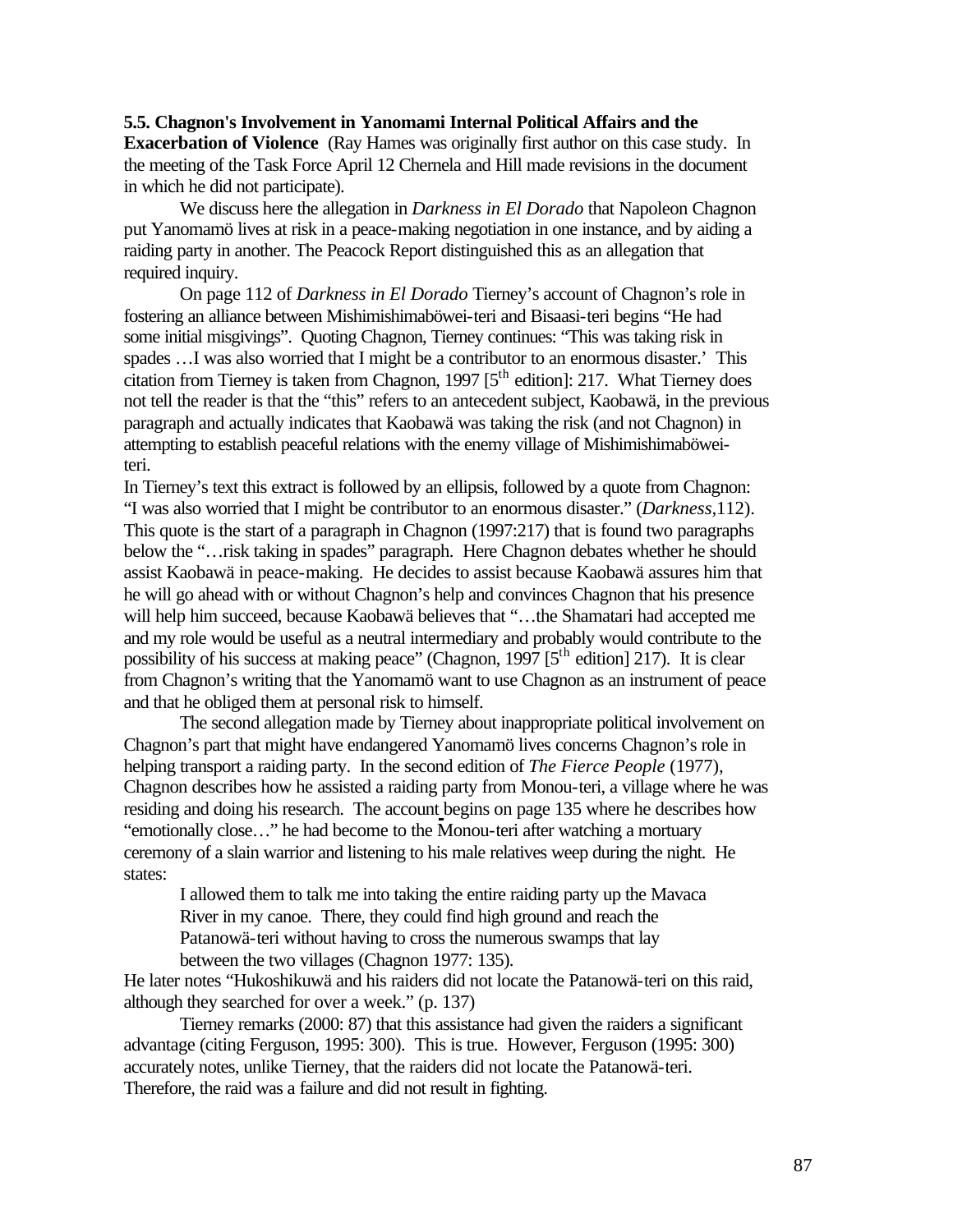In a direct reading of Chagnon's text we find the following (1977: 134-137): The raid was going to occur with or without Chagnon's assistance; he made it easier for the raiders by providing transportation; the raid failed.

Tierney, and to some extent Ferguson, seem to suggest that the failed raid would not have occurred without Chagnon's assistance. Chagnon's text clearly states that the Yanomamö had decided to make the raid and then asked him to help. There is no indication that the raid was contingent on Chagnon's assistance. In fact, the Monou-teri and the Bisaasi-teri had jointly or singly raided Patanowä-teri six times and Monou-teri had raided the Patanowä-teri alone on at least one of those occasions (Chagnon, 1977: 134). His description of his participation was on one of those occasions in which Monou-teri had raided alone. Nevertheless, it is clearly the case that Chagnon enhanced the probability of a successful raid by transporting the Monou-teri in his canoe.

Should ethnographers assist in the pursuit of feuds and alliances? Clearly, the answer is "No." Chagnon should not have permitted the Monou-teri to "talk him into" taking them on a raid; indeed, Chagnon's language suggests that he himself regretted making that decision. We believe that ethnographers should not, with premeditation, directly or indirectly involve themselves in hostile acts

That Chagnon assisted the Bisaasi-teri in brokering a successful peace treaty with the Mishimishimaböwei-teri is clearly praiseworthy. We believe that the proper stance for anthropologists is to encourage those we study to make peace and not war, and to avoid direct or indirect facilitation of hostilities.

In his comment of March 20, 2001, Brian Ferguson points out many additional complexities around Chagnon's role in the exacerbation of Yanomami violence. Unfortunately, we are unable to further develop this question without help from Hames.

Ferguson notes that this report does not deal with the question of the role of the distribution of western goods in conflict. The Task Force work on that question is summarized in Chernela's case study 5.8, entitled "Gifting..." and is not dealt with in this brief case study. We consider that the relationship between gifts of western goods and warfare is to some degree a question of anthropological theory that should be debated in appropriate scholarly forums and is beyond the scope of the charge to the Task Force. Chernela's case study deals with specifically ethical issues. We refer readers to Ferguson's comment and to his (1995) book. Among the many reviews of the latter is Chernela (1998).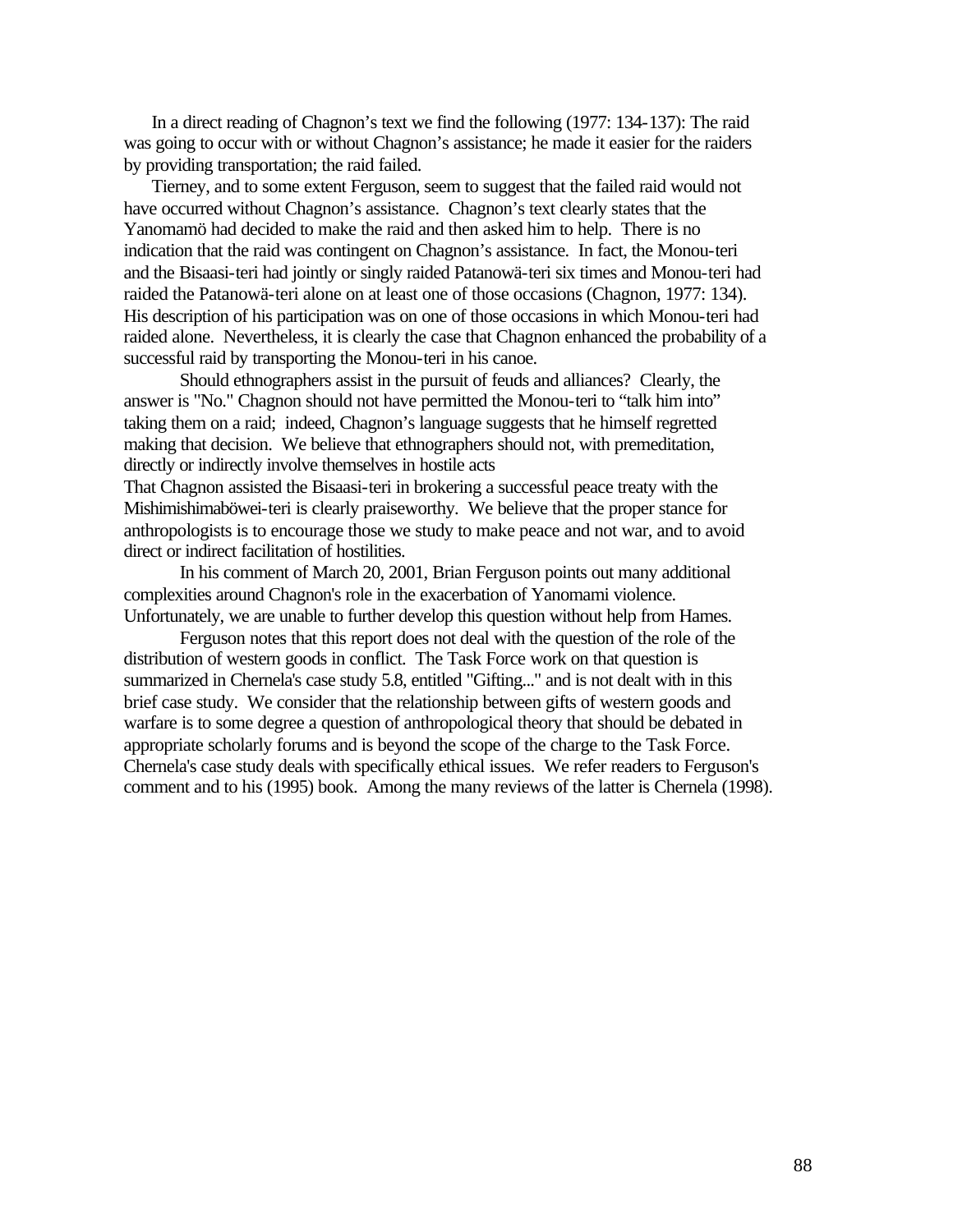# **5.6. Engagement of anthropologists in public dialogue with members of study communities** (Jane H. Hill)

 The issue of Chagnon's engagement in public forums with Yanomami individuals was not one singled out by the Peacock Report. Nor does Tierney raise this issue as a specific allegation in *Darkness in El Dorado*. Instead, it appears in the book as a sort of rhetorical background. For instance, Tierney repeats twice (pp. xxiv, p. 11) that Chagnon is said to have called Davi Kopenawa, a Brazilian Yanomami who has made frequent public statements over more than a decade, a "parrot." However, reflection on this engagement and what can be learned from it is important, since this is an issue that is increasingly faced by anthropologists and that is, as far as I know, not generally raised in their training in methodological and ethical foundations. Anthropologists today all work in highly dynamic political contexts where both anthropologists and members of subject populations have access to many arenas, including international mass media, to advance their agendas.

Like most anthropologists working today, Chagnon has had to confront the emergence of new leadership styles and new forms of political discourse, some in direct opposition to his own ideas. Access to Yanomami is mediated within a very complex and often highly personalistic field of political players, within which the Yanomami themselves are, to date, usually profoundly subordinate. Nonetheless, some Yanomami do speak out. Chagnon in his publications has consistently challenged the authenticity of virtually any Yanomami person who has found a public voice (see, for instance, Chagnon 1997:236, 252- 53, 256-58). I focus here on his criticisms of Davi Kopenawa Yanomami.

Of all Yanomami who have emerged as public figures, probably the most important is Davi Kopenawa Yanomami. Davi Kopenawa Yanomami has worked closely with organizations such as CCPY and Cultural Survival in the fight for the integrity of Yanomami lands in Brazil, but has also spoken out on many other issues. He has been active for 20 years, has lectured in the U.S. and in Europe as well as in Brazil, and has received many national and international awards for his work. Interviews with him examined by the Task Force include Kopenawa and Turner (Boa Vista, March 1991; in Turner and Kopenawa 1991), Albert and Kopenawa, April 8, 2001 (Albert 2001:25-29), and Kopenawa and Chernela (Demini Village, Parima Highlands, Brazil, June 7 2001; see 4.3 of this report), the last conducted in the name of the AAA El Dorado Task Force, and Kopenawa 2002 (in a comment submitted April 15, 2002 including an interview conducted by Terrence Turner).

Regarding public statements by Davi Kopenawa Yanomami, Chagnon has written as follows:

Davi Kobenawä Yanomamö was educated by the New Tribes missionaries, a mostly American Protestant group, in a village on the Demini River in Brazil. There he learned Portuguese. His non-Yanomamö supporters in Brazil, intelligent and wellintentioned advocates of the Yanomamö cause, are promoting him as a spokesman for his people. Such a role exists largely because *our* culture must deal with other cultures through their leaders – it is the only way we know how to deal with them. Everything I know about Davi Kobenawä is positive, and I am confident that he is a sincere and honest man. When I read his proclamations, I am moved – but I am also sure that someone from our culture wrote them. They have too much the voice of Rousseau's idealism and sound very non-Yanomamö. My concern is that he is being put into a difficult position, fraught with consequences for the future of the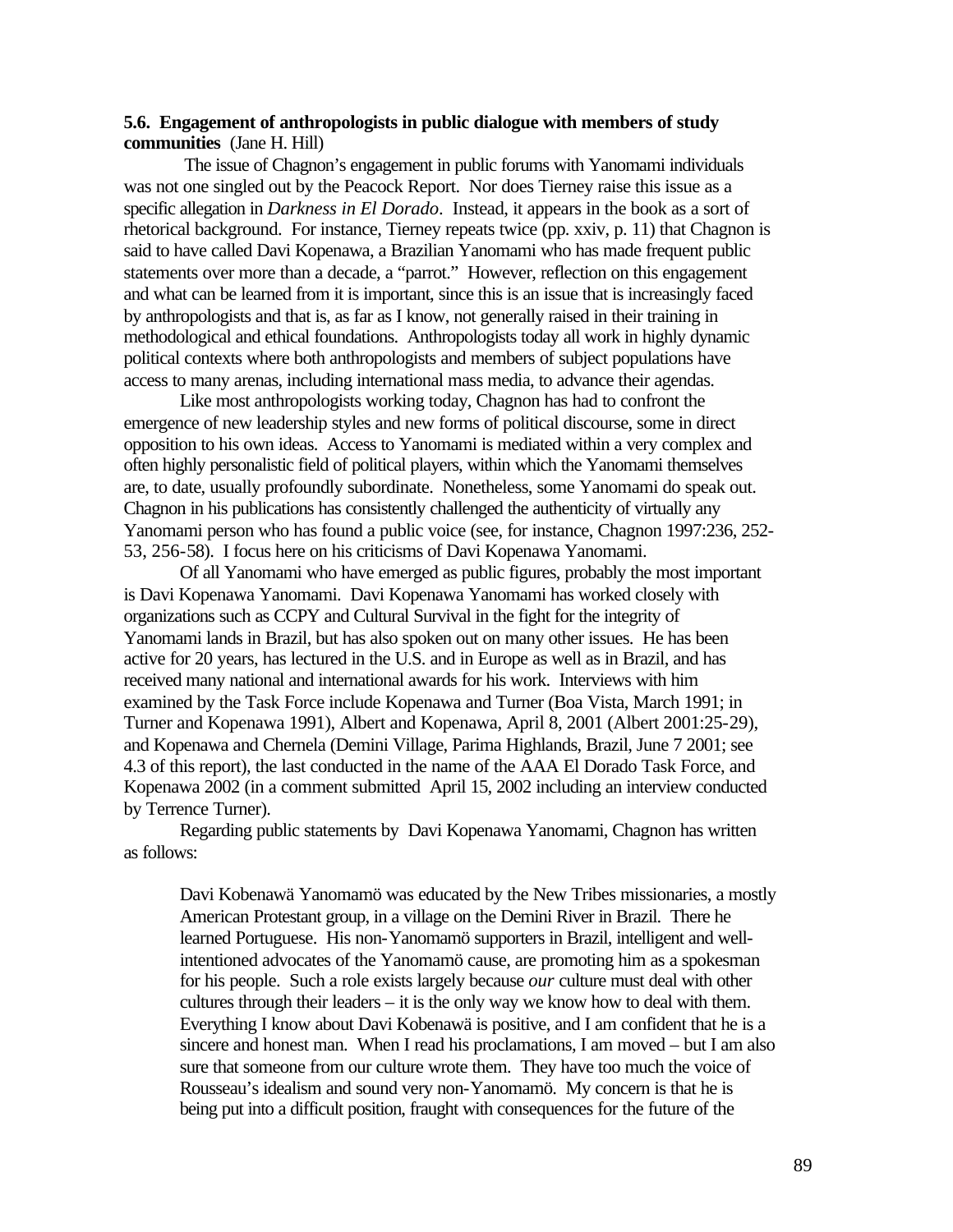Yanomamö. For one thing, there is currently no such thing as a pan-Yanomamö awareness, and so he cannot possibly be speaking for the Venezuelan Yanomamö ... There is also the danger that if outside parties can so easily create Yanomamö leaders, everyone who has a special interest will promote his own leader. For example, in 1990 the Brazilian mining interests introduced their own Yanomamö leader, a young man they called Marcelo Yanomami, who advocated their rights just as strongly as Davi Kobenawä advocates the policies of his mentors (fortunately, in my view, the latter are more consistent with the Yanomamö's future well-being). In an article in the Brazilian journal *Veja* in January 1990, Marcelo Yanomami, obviously reflecting his mentors' interests, argued that the Indian has the right to exploit the material riches in his territory in any manner he wishes – presumably meaning the right to turn them over to powerful Brazilian mining interests for a modest fee (Chagnon 1992:275-76; repeated in similar language in Chagnon 1997:252).

I am unable to confirm that Chagnon ever referred to Davi Kopenawa Yanomami as a "parrot"; this language is quoted by Tierney from an article by Peter Monaghan in the *Chronicle of Higher Education* (Monaghan 1994:A19) and is not there attributed to Chagnon directly. Monaghan states " Mr. Chagnon and his supporters dismiss [Davi Kopenawa Yanomami] as a parrot of human-rights groups and say he does not speak for the tribe." Terence Turner (in his introduction to Kopenawa's comment April 15, 2002), states that a CNN crew who spoke to Chagnon report that Chagnon called Kopenawa a "cigar store Indian." However, the above citations are the only published writings by Chagnon on Kopenawa Yanomami that I have seen cited, or identified myself. They are carefully worded and do not use language that is offensive on its face. Nonetheless, Chagnon's remarks were very unfortunate in their context. Yanomami lands in Brazil have been under serious threat for many years (see Chernela 2001). Brazilian anthropologists and the international anthropological community (the AAA's own efforts are briefly reviewed in 3.1 of this report), including international NGO's such as Survival International, and the Yanomami themselves have been engaged in an extremely difficult and dangerous fight to protect these lands. To raise questions, in very widely-distributed publications, about the authenticity of a person who has unquestionably become a very positive symbol of the Yanomami and an important political asset in this fight, can not fail to undermine Yanomami interests. I note also that the opinion ascribed by Chagnon to Marcelo Yanomami is an opinion that a rational person might well advance, and advocates a right of full control over their lands and resources that Arvelo-Jim $\theta$ nez and Cousins (1992) have argued Indians should be allowed to have.

Laura Graham has written very thoughtfully on the challenge faced by indigenous spokespersons. She points out that linguistic anthropological theory, following Bakhtin, acknowledges that no one is ever fully the author of his own words. Speakers like Davi Kopenawa, if they are to engage audiences outside their own communities, must adapt to their own ideas a vocabulary and rhetorical forms that they did not originate. They are entirely aware of this issue (as Kopenawa himself has pointed out), and deploy these new forms carefully, in the hope of finding a common ground for engagement on issues that concern both indigenous people and people beyond the boundaries of indigenous communities. Graham challenges the idea of "authenticity" as a category of anthropological critique: "authenticity," she observes, is a "colonial folk category" (Graham 2001:6). To challenge the "authenticity" of a speaker "is a political statement. It is a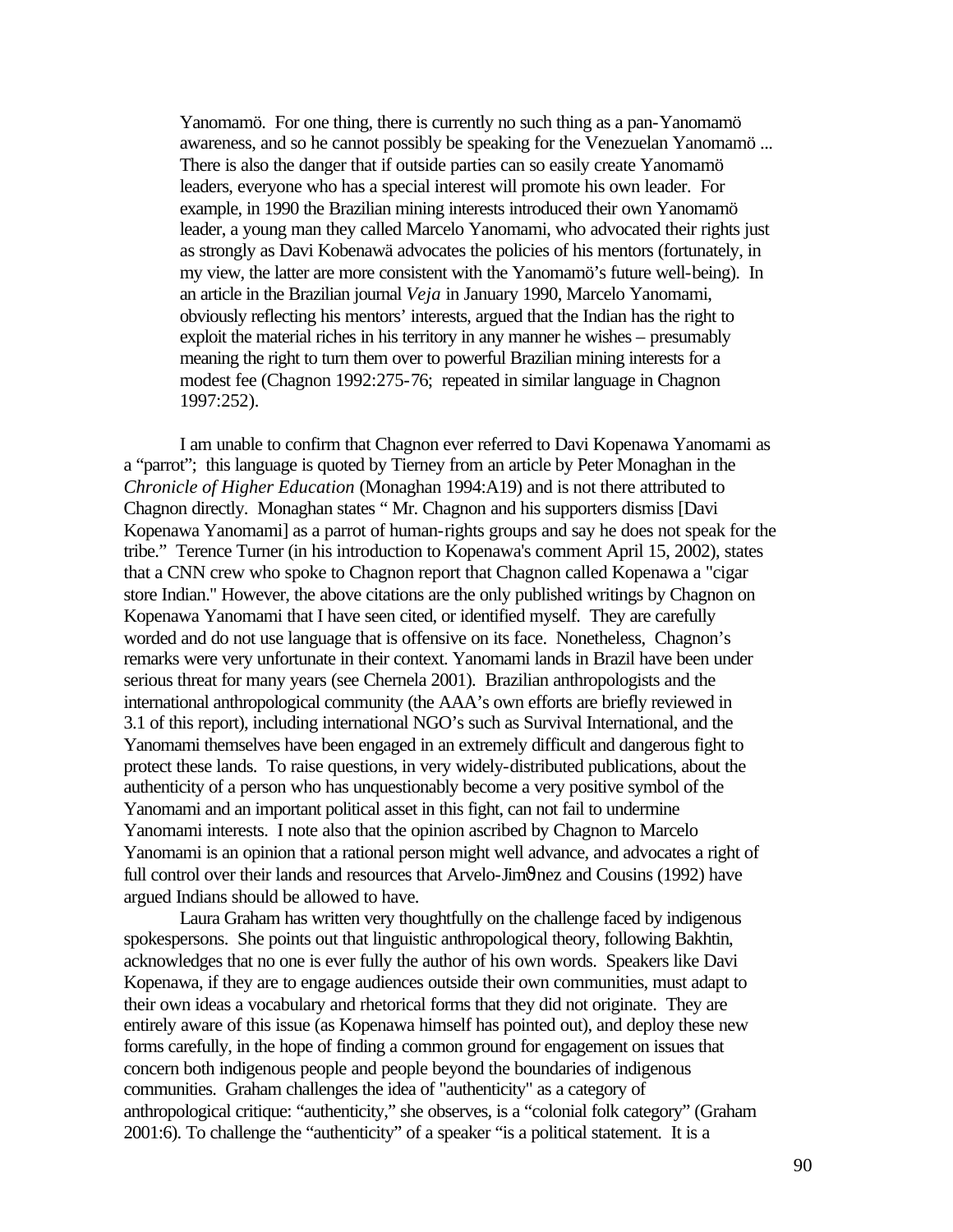challenge of boundaries and presupposes asymmetrical relations of power." (Graham 2001:27). I concur with her view.

Chagnon's point -- if pro-Indian NGO's can create puppet spokespersons, then anti-Indian exploiters can do the same – can be turned back on his challenge to "authenticity." Anyone can mount such a challenge, for good or for evil. Thus anthropologists should avoid this rhetorical strategy. Furthermore, the challenge of inauthenticity is, fundamentally, unanthropological. It fails to recognize the contemporary contexts in which indigenous people must live, and it fails to grant indigenous speakers their claim to autonomy within these contexts. Challenges to statements indigenous spokespersons should be made in specific and dialogic terms, directly engaging the content of the speech and the voice of the speaker, rather than simply bypassing both as devoid of intentional content. And they should be made in arenas that include those where the speaker has some chance of answering.

If an anthropologist has very good information that an indigenous leader is a danger to a community, is it ever appropriate to use the privilege of access to national and international media to make this view known? Jackson (Comment submitted March 10, 2002) believes that individuals who are members of communities that are relatively powerless should always be protected, especially in print. If accusations are to be made against them, this should not be done by anthropologists. This question will no doubt continue to be debated. At the very least, we believe that any such accusation should be made on a number of fronts (including in the local contexts), in culturally appropriate ways, using the most careful language, and must include a "full disclosure" of the anthropologist's role in the political context.

Discussion of Chagnon's attacks on indigenous leaders, and of similar cases, should be a part of anthropological training. The future of anthropology will certainly increasingly involve the necessity to maneuver in complex and dynamic political fields such as that presented by the current developments among the Yanomami. Anthropologists must somehow accomplish this without harming the interests of indigenous communities.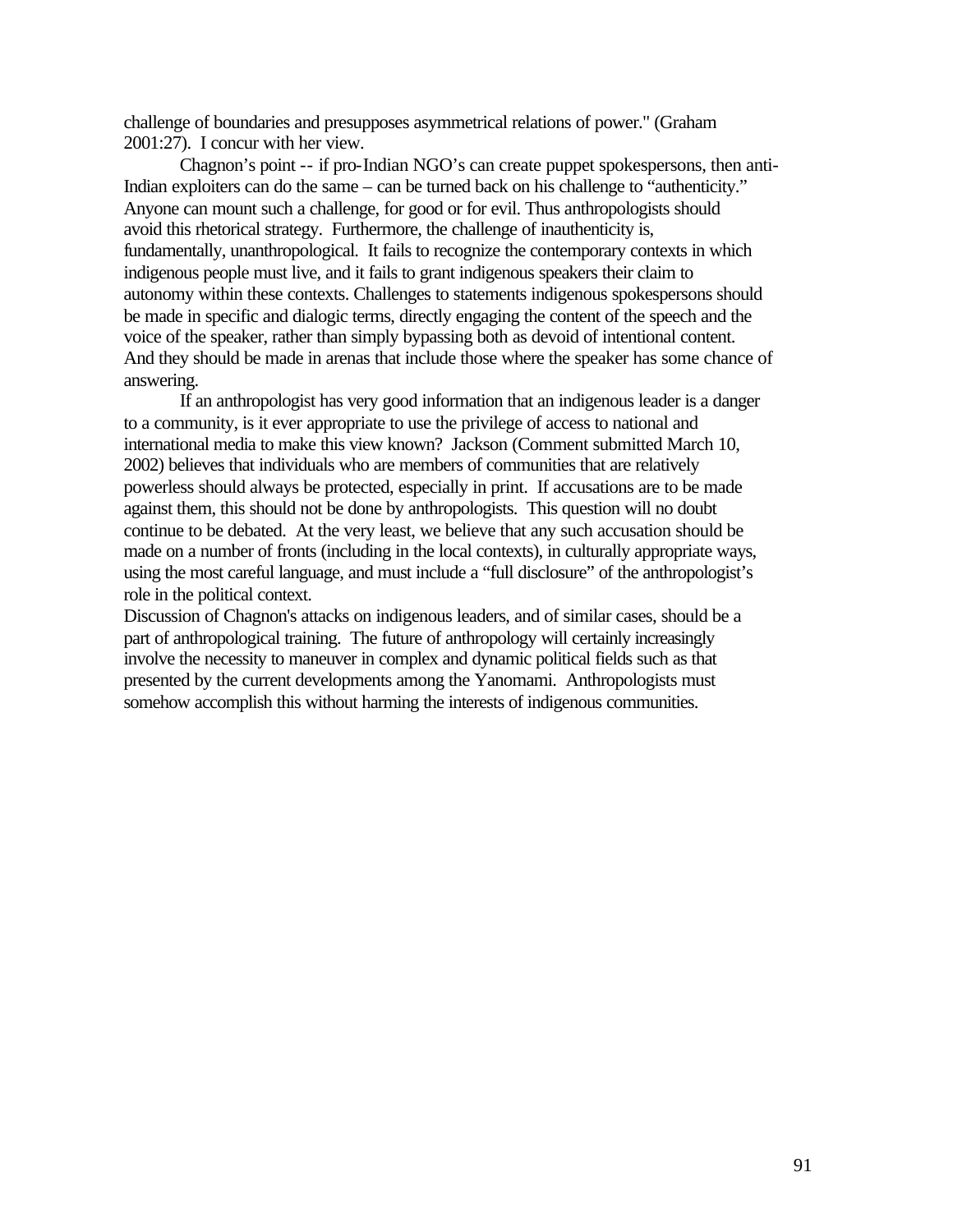#### **5.7. The Y<sup>1</sup>nomamö Survival Fund** (Jane H. Hill)

Chagnon wrote in 1992 that he intended to devote "the rest of my useful career" to advocacy for the Yanomami (cf. Chagnon 1992a:292). He has written eloquently of problems faced by the Yanomami in his books and in interviews since the late 1980's. In a letter to AAA President Jane Buikstra in 1991, he implied that he was distressed at not having been kept informed about AAA efforts to address the situation of the Brazilian Yanomami , and offered to "be of some advisory assistance" to the AAA commission on the Yanomami" chaired by Terry Turner (Chagnon letter to Buikstra Santa Barbara, CA 91-06-24). In 1993 he attempted to participate in an investigation of the massacre at Haximu (Hashimo-teri, in his representation), as a member of a commission designated by the President of Venezuela; public objections to participation by him and by Charles Brewer Carias made such service impossible.

In the introduction to the fifth (1997) edition of his textbook, George and Louise Spindler document his advocacy career as follows:

In 1988 Chagnon founded the Y<sup>1</sup>nomamö Survival Fund, a non-profit organization dedicated to advocating the cultural survival and rights of the  $Y<sup>1</sup>$ nomamö. In 1990 he was appointed Scientific Advisor to the *Fundación Para Las Familias Campesinas e Indígenas* (FUNDAFACI), a non-profit Venezuelan organization that advocates improvements of social, educational, and health conditions among native Venezuelan peoples and peasant communities*.* In 1991 Chagnon participated in the founding of two additional native rights groups: the American Friends of Venezuelan Indians (AFVI) and the Native American Heritage Conservancy, a Wyoming-based group advocating cultural,e conomic, and educational opportunities for Plains Indians; he serves on the Board of Directors of these non-profit organizations (Spindler and Spindler 1997:vi).

Chagnon (1992a:253) gives additional information on AFVI, noting that "it was inaugurated in Washington, D.C. in July 1991. ... AFVI's board of directors consists of an equal number of Venezuelan and U.S. citizens, and as plans now stand it will collaborate with FUNDAFACI and government agencies." None of these organizations maintains a current presence on the World Wide Web, nor are any of them listed at the website of the Foundation Center in Washington, DC. I have not been able to learn anything further about them. FUNDAFACI, of course, has been the object of considerable attention and more is known about it than about the other organizations mentioned above. We address Chagnon's involvement in FUNDAFACI elsewhere in this report (see 2.2 in Volume I).

Chagnon has solicited contributions to the Y<sup>1</sup>nomamö Survival Fund in several venues, in his books (cf. Chagnon 1992a) and in published interviews (cf. Chagnon in *Santa Barbara Magazine 1991:71*). He was listed as the founder of the Yanomami Survival Fund on his web page at UCSB in October 2001

(http://www.anth.ucsb.edu/faculty/chagnon/ accessed 01-10-21). In 1992, Chagnon listed the members of the board of directors as Paul Bohannan, Garret Hardin, Wendy Luers, Marry Dell Pritzlaff, and Edward O. Wilson (1992a:298).

Madi (1998) cites one instance when Chagnon tried to render assistance to the Yanomami using resources partly from the Y<sup>1</sup>nomamö Survival Fund. In June 1996 communities of Yanomami living along the main rivers near the Padamo mission suffered from flooding which denied them access to gardens and hunting grounds. Following an alarm published by Mark Ritchie, Chagnon mounted an appeal for help on his web site at Santa Barbara and was offered \$70,000 worth of medicines by a Santa Barbara NGO,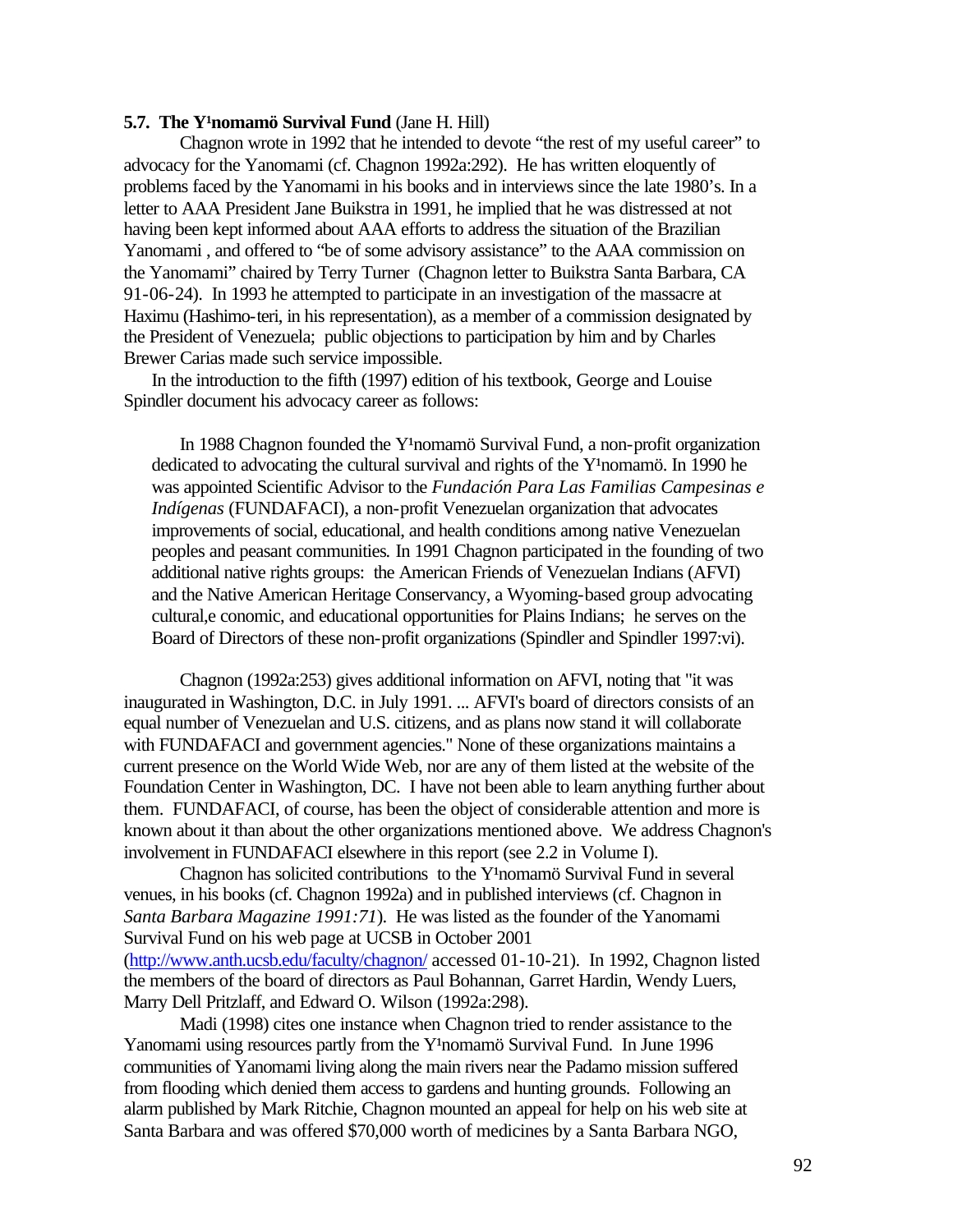"Direct Relief International," with funds also donated by the Yanomami Survival Fund and logistics arranged through AMOCO in Caracas. Madi states that Venezuelan authorities delayed for months permission for importation of the medicine in what he regards as political game-playing on the part of a "theocracy", which we take to be a reference to the Salesian missions. He believes that the medicines were finally released, due to unfavorable press coverage, in September and October, many months after the crisis had passed. Madi states that the delay in permission to bring the medicines into Venezuela was documented in an article in the *Los Angeles Times*; the web archive version of the cited article, by Bart Jones in the *L.A. Times* September 29, 1996, does not mention this issue. Madi also cites articles in the Venezuelan newspaper *El Nacional* from October 15, 16, and 18, written by Vanessa Davies, the last under the headline "Medicines for the Yanomami are being damaged in Maiquetía". These articles are not available on the *El Nacional* web site. However, I have no reason to doubt Madi's story; Jesus Ignacio Cardozo (conversation with Hill April 10, 2002) reports that in 1986 he was denied permission by Venezuelan officials to bring in medical supplies for the Yanomami funded by Direct Relief International. Hames (personal communication) also reported an attempt by Venezuelan authorities to confiscate medical supplies that he had brought to the Ye'kuana. In summary, historically there have certainly been many barriers raised to Yanomami-oriented philanthropy.

While apparently Chagnon was trying to use the Yanomami Survival Fund in support of the Yanomami in 1996, as early as 1991 his efforts to establish the Fund had already encountered difficulties. In a letter of 22 March 1991 to Timothy Asch, Chagnon returns two checks for \$20.00 to Asch, stating that "My decision to create the *Yanomam` Survival Fund* has led to the most astonishing and spiteful actions on the part of some of my colleagues. I have reluctantly decided to put things on the back-burner for the time being and am not accepting contributions until the air clears" (Chagnon to Asch, Santa Barbara, CA 91-04-22). By 1998, Linda Rabben found that "A 1997 letter to the Yanomam Survival Fund was "Returned to Sender: Not Deliverable." (Rabben 1998:36). In an endnote, Rabben writes, "According to the tax records of the Yanomam Survival Fund, which are available for public inspection according to U.S. law, the Fund has been inactive since at least 1993. I found no record of either the Yanomam Survival Fund or the American Friends of Venezuelan Indians [AFVI, noted above] having supported development or relief projects for the Yanomami or other indigenous groups. A written request to Chagnon for information in mid-1977 went unanswered." (Rabben 1998:138). Rabben, who works in Washington D.C., was kind enough to check the current status of the Yanomam Survival Fund for the task force. She writes:

"Subject: Re: Yanomami Foundation [sic; JHH had given her the wrong name] Date: Fri, 10 Aug 2001 20:02:33 -0400 From: linda rabben <lrabben@igc.org> To: "Jane H. Hill" <jhill@azstarnet.com>

Dear Jane,

... I went into the Foundation Center's website and found the "Final [990] return" of the YSF for the 1998 tax year. At the end of the return are documents stating that the directors of YSF have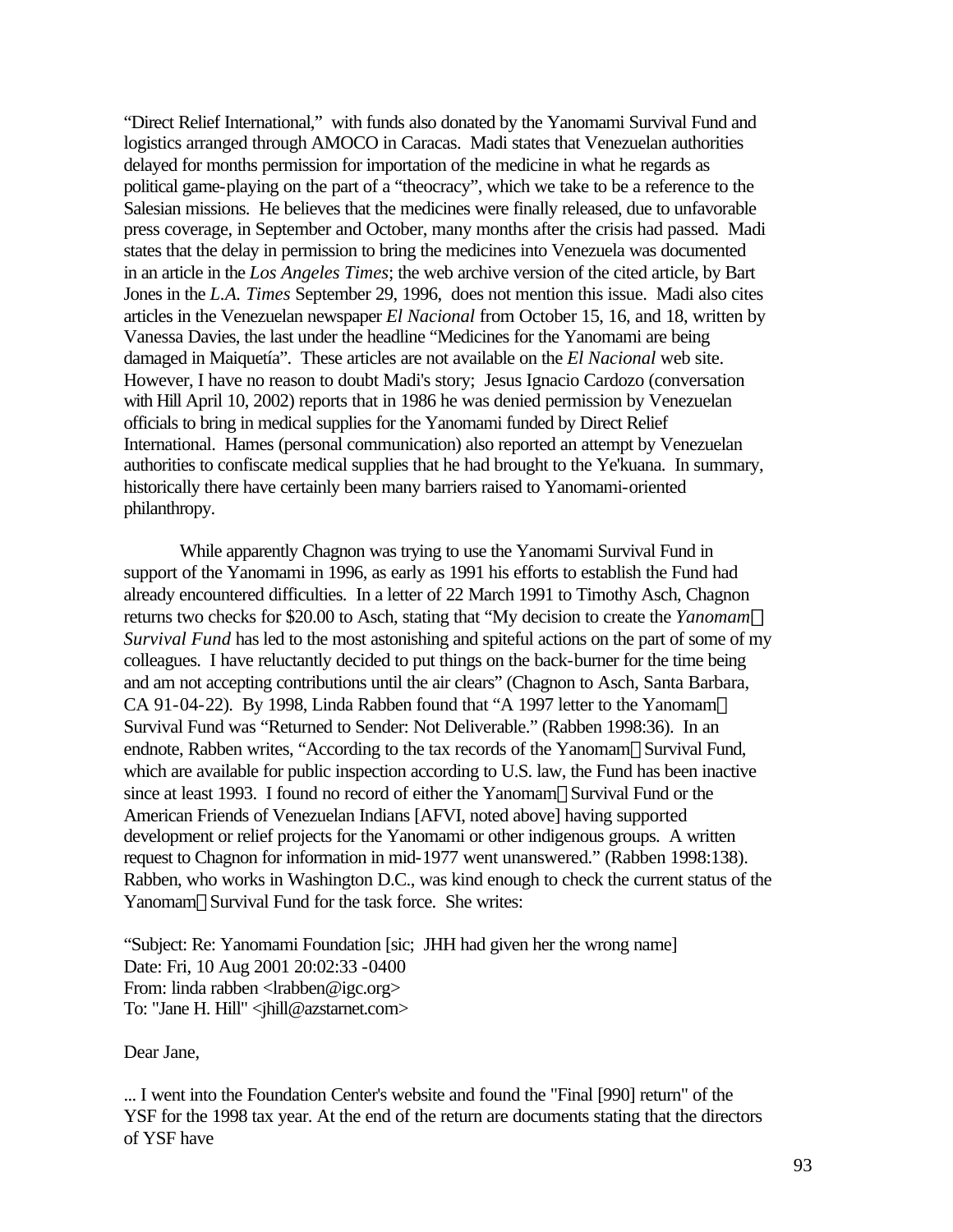decided to "wind up and dissolve" the corporation with no assets to dispose of. On one form, Chagnon states that as president of the YSF, he has devoted 0 hours to it during 1998. The final document, dated 12/31/98, formally closing down the YSF, is unsigned by Chagnon or his wife, the only two trustees. There are no further 990 forms on file for YSF. The librarian at the Fdn Ctr told me that the lack of any recent forms indicates that the organization has indeed gone out of existence."

Rabben advised that the Task Force contact Chagnon to determine whether he had any more recent information. However, Chagnon has indicated that he will not speak to any representative of the AAA El Dorado Task Force (Chagnon e-mail to Lamphere, May 26, 2001).

In her 1998 book, Rabben is charitable about this situation, writing that "It is not unusual for non-profit organizations to fail. They often do not manage to raise sufficient funds to operate, or their projects are unviable, or they cannot obtain the cooperation of people on the ground." (Rabben 1998:35)

In fact, it is quite difficult to funnel resources to the Yanomami in Venezuela. While in Brazil there are several well-established NGO's working with the Yanomami (see Part I), the Venezuelan government does not permit NGO's to operate among indigenous groups, considering the fields of endeavor in which they specialize, such as health and education, to be the responsibility of the Venezuelan state alone (Jesus Cardozo, conversation with Hill, May 25, 2001). The two major missionary organizations, the Salesian missions and the New Tribes missions, are the only non-governmental organizations permitted to operate in the state of Amazonas, under an agreement developed in 1915.

The general lesson learned from the history of the Yanomamö Survival Fund is that, if the posture of the discipline is to be that advocacy is an essential part of anthropological practice, then young professionals need to receive training in it, including how to set up and publicize an NGO, the utility of working through existing established organizations as opposed to founding new ones, ways of using media, the use of social and political networks in advocacy, and the like.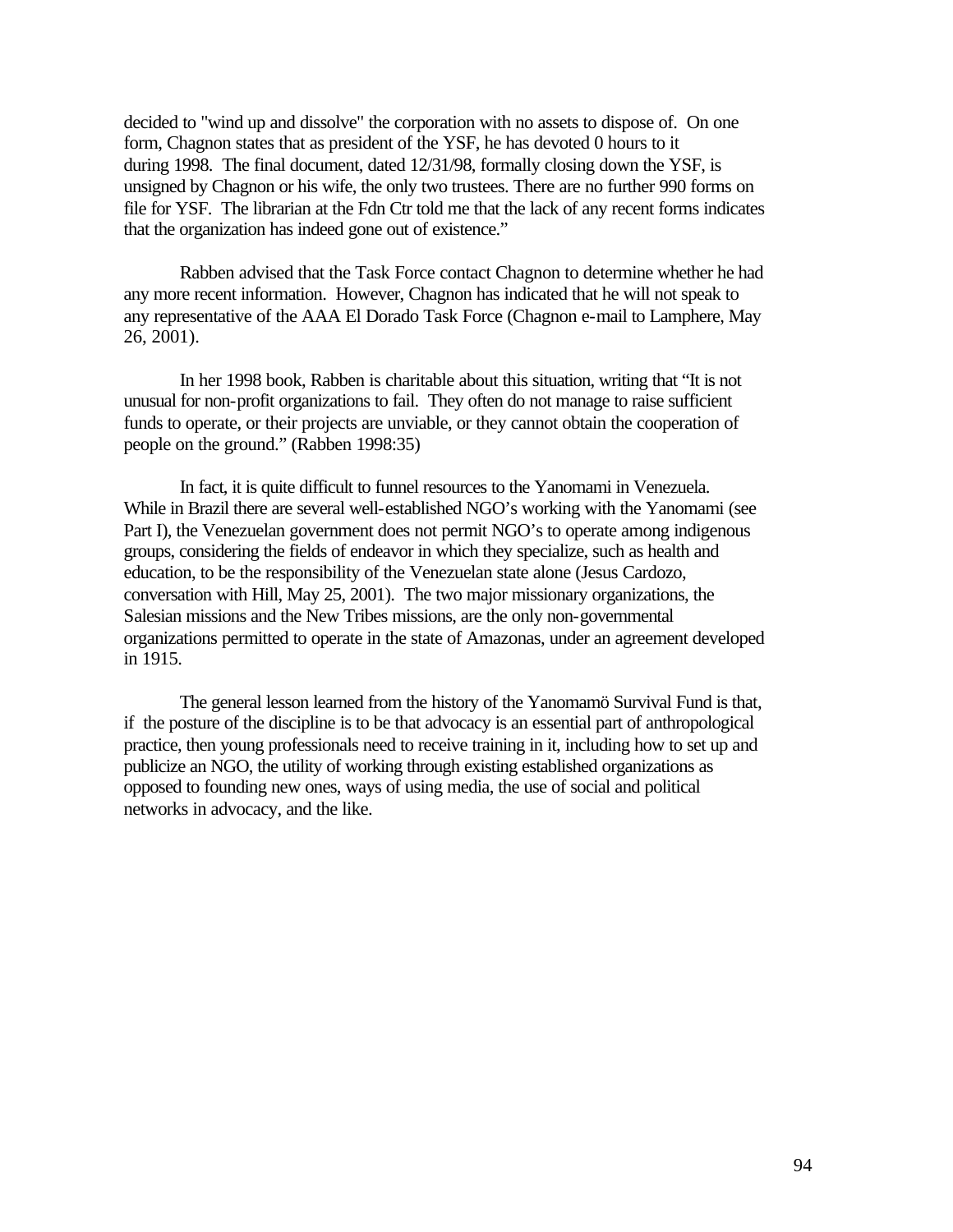# **5.8. GIFTING:**\* **A commentary, based on allegations in Tierney's** Darkness in El Dorado (Janet Chernela, chernela@fiu.edu) \*See interviews with Yanomami spokespersons in Part III.

"Chagnon could not provide ongoing medical attention or stable terms of trade... because his research...required him to collect thousands of genealogies and blood samples in a short period of time. He had to buy the Yanomami's cooperation in scores of villages across an area larger than New York State. Chagnon arrived with a boatload of machetes and axes, which he distributed within twenty-four hours; the delighted recipients of this instant wealth immediately left the village unattended and went to trade with equally delighted allies. For the steel-poor villages of the Yanomami hill country, Chagnon was a one-man treasure fleet. The remote villages of Patanowa-teri and Mishimishimabowei-teri began sending messengers begging Chagnon to come and visit, but their ambassadors were driven away by Bisaasi-teri and its closer allies, who fought to maintain their monopoly of Chagnon's steel wealth. Within three months of Chagnon's sole arrival on the scene, three different wars had broken out, all between groups who had been at peace for some time and all of whom wanted a claim on Chagnon's steel goods. 'Chagnon becomes an active political agent in the Yanomami area,' says Brian Ferguson. 'He's very much involved in the fighting and the wars. Chagnon becomes a central figure in determining battles over trade goods and machetes. His presence, with a shotgun and a canoe with an outboard motor, involves him in war parties and factionalism. What side he takes makes a big difference. Chagnon has dismissed this charge as 'the bad breath' theory of tribal warfare. Yet Chagnon brought more than breath with him into Yanomami territory. He introduced guns, germs, and steel across a wide stretch of Yanomamiland -- and on a scale never seen before. The Yanomami's desire for steel is as intense as our longing for gold. Westerner's became the Yanomami's metal mines, local El Dorados that dispensensed machetes, axes, and fishhooks that instantly increased agricultural production by 1,000 percent and protein capture by huge amounts. Yanomami groups made heroic odysseys in search of a single secondhand machete. Remote groups traded their daughters for a worn machete or a blunt ax. Villages with more steel always acquired more women. The sociologist John Peters, who lived among the Brazilian Yanomami for eight years, was offered two young girls in exchange for a couple of stainless steel pots. He refused the offer." (Tierney, p. 30)

A gift is an object that moves between different possessors, or holders; as such an object becomes a gift through its transfer from one holder to another. Whereas all objects are polysemous, having layered meanings that may only be understood in the context of larger systems of meanings and relationships, the salient feature of a gift is that it is recontextualized.

The giftness of an item has value not in the object (or act) alone, but in the very movement of it from one party to another. In Arjun Appadurai's discussion of the "biography of things" (1986) he argues that the movement or path of an object becomes intrinsic to it. In other words, the history of the gift is also an attribute of it. This is not unlike Annette Weiner's (1992) notion that a gift has an "inalienable" quality that derives from the attributes of the giver, and, therefore, is never fully transferred.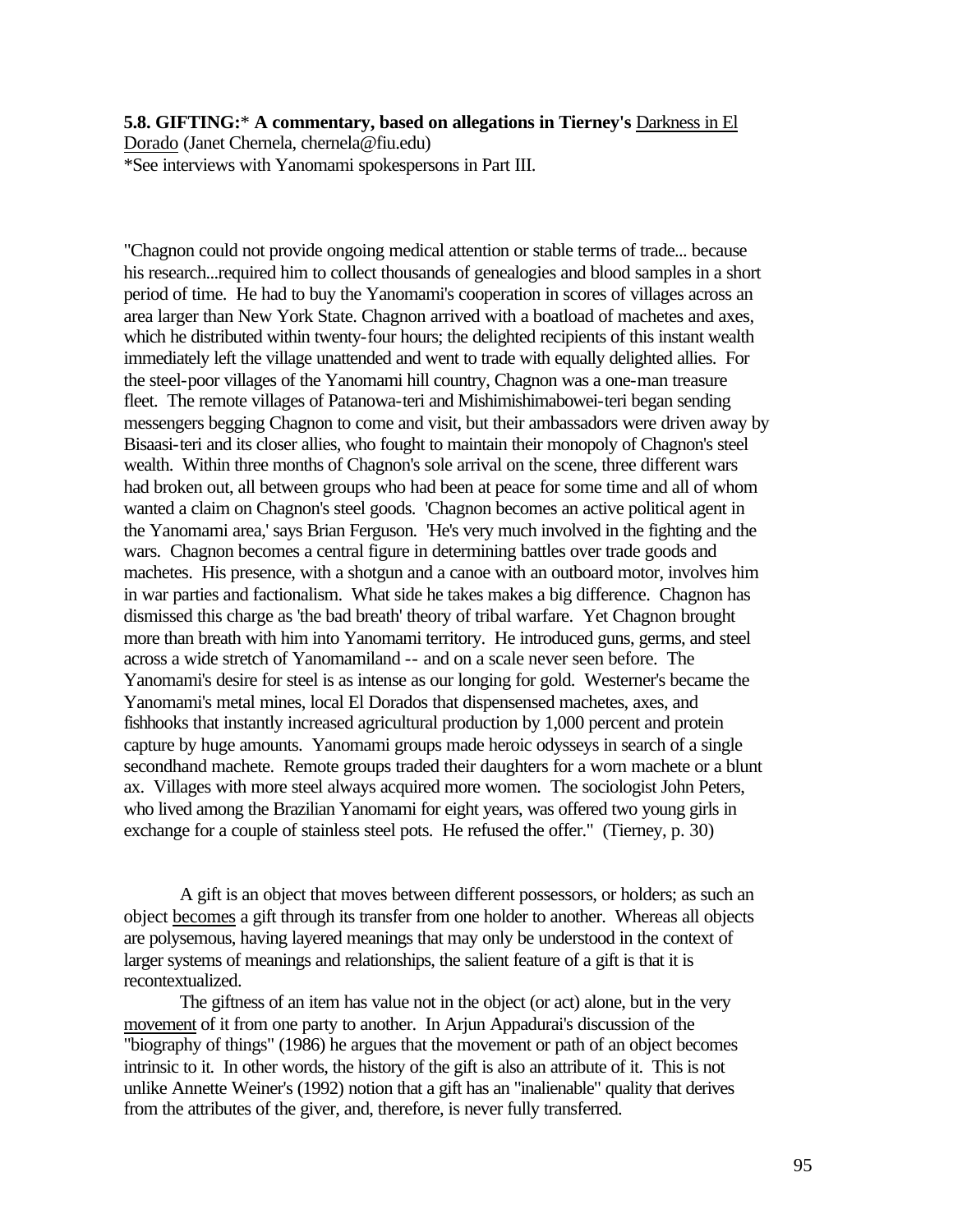Chagnon's gifts, recalled thirty years after they were given, demonstrate the way in which an object means, among other things, where it has been. In Chagnon's case a pan given by him thirty-three years before, is recalled, in 2001, this way: "Chagnon ... had alot of pans. I remember the pans. Our relatives brought them from there. They were big and they were shallow. He bought them in Venezuela." The speaker, Davi Kopenawa, was ten years old at the time, yet the pans and their history remain vivid to him. The gifts from Chagnon, or any other anthropologist, whether they be axes, machetes, fishhooks or soda crackers, carry a history so that the object stands for more than itself.

But if a history accompanies a gift, it is not one history but many, perceived differently by different recipients and donors alike. Although it may be said that the attributions of the gift include its cumulative history and contribute to its meaning (and, relatedly, its value), any such history belongs to the beholder. We cannot, therefore, speak of a single history of an object but innumerable histories of an object.

If a gift carries signification, and part of that is the identity of the giver, then, from the giver's perspective, what is being given? And what, if anything, are the assumptions understood by the transfer? As an outsider, how is an anthropologists to know the many histories attributed to an object of his/her own distribution? Where does that history begin? Does its history begin with the anthropologist, say Chagnon? Or, does it begin in the histories of colonial occupation, industrialization and unequal accumulation? What are the limits (or lack of limits) to that history?

### **Separating the sides**.

In the case of the gift, the histories attributed to it by giver and receiver must be considered separately. The site or moment of exchange, then, is an encounter of meanings between at least two actors or clusters of actors: one the giving party, the other the receiving party. Even if a gift is given "freely," it may be read differently by recipients than intended. Accepting a gift may, to some extent, "lock in" the recipient. But to what? And how explicit are the terms of exchange?

Taking but a few of the many possible motivations for gift-giving from the anthropologist's point of view, (s)he may give a gift in order to be generous, to show gratitude, to persuade, to receive, or to be accepted. According to one normative position, all work provided or anticipated is deserving of adequate compensation. Indeed, this notion, embedded in Anglo-American assumptions, is commonly held among North American anthropologists. The issue deserves more profound reflection. If the anthropologist gives in order to receive, what is it (s)he wishes to receive? To complicate matters, the intentions of the anthropologist-giver may be confused or less than conscious, obfuscating other, more opportunistic motivations.

An anthropologist may knowingly provide gifts intended to persuade, to motivate the receiver to comply with a desired end, say, provide information. One of Tierney's principal allegations about Chagnon is that he bought cooperation in order to secure information. Tierney refers to this practice as "checkbook anthropology." Speaking of Chagnon, Tierney says, "He had to buy the Yanomami's cooperation in scores of villages across an area larger than New York State" (Tierney, p. 30).

A principal complaint of Davi Kopenawa, a Brazilian Yanomami spokesperson, is the secrecy and deception that accompanied Chagnon's gift-giving. Davi, "He brought pans, knives, machetes, axes. And so he arrived ready, ready to trick the Yanomami. This is how the story goes. I was small at the time...[pointing to a boy] like this..about nine. I remember. I remember when people from there came to our shabono (longhouse). They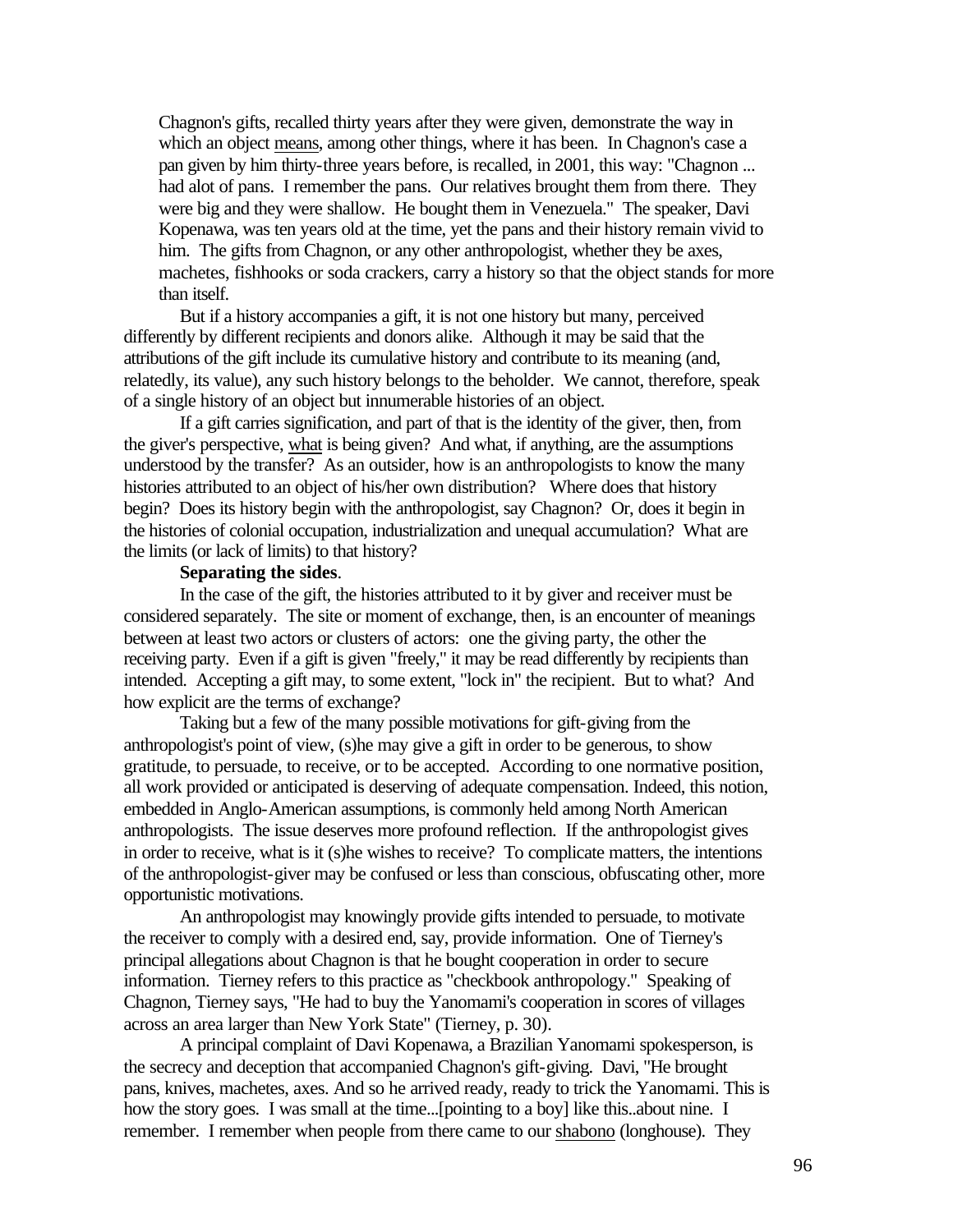said, 'A white man is living there. He speaks our language, [he] brings presents - hammocks.' They said he was good, he was generous. He paid people in trade when he took photos, when he made interviews, [or] wrote in Portuguese [likely Spanish], English, and Yanomami, and taperecording too. But he didn't say anything to me" (Kopenawa 2001).

 The anthropological enterprise requires access. Moreover, an outsideranthropologist is often dependent upon hosts for survival. Through gift-giving, an anthropologist may hope to make of himself a friend, an insider -- to pass from being enemy to ally. This may or may not resonate with local meanings attributed to exchanges of goods. Indeed, Tierney alleges that Chagnon's gifts caused his presence and association to be coveted. He tells the reader, "... remote villages ...began sending messengers begging Chagnon to come and visit" (Tierney, p. 30). Note, too, José Seripino's causal linkage between gifting and access: "[If] he comes without things ...no one will accept him."

Anthropologists, or perhaps all givers of gifts, assume a universal signification to gifts and the way in which they are read. They mistakenly believe they understand or control the meanings that their gifts carry. Chagnon's own cultural membership in the postwar generation of 1950s America places him squarely among the modernists who believe that both science and technology were beneficial in their own right. These underlying assumptions find expression in Chagnon's field methodologies, research goals, and the utilitarian gifts he supplied. It is likely that he regarded his gifts as simultaneously improving Yanomami life, meeting Yanomami expectations, and producing himself as a local necessity.

As the sole supplier of certain items, Chagnon contributed to a developing need for new objects, as well as a primary need for himself as supplier. "Where is Chagnon?" the Yanomami still ask. "I need a motor. Where is my motor? People are still asking."

Related to the wish to be welcome is the wish to define oneself as giver and thereby powerful. In employing largesse performatively, a donor can himself accrue the attributes of magnanimity. Not only does the gift carry the attributes of the donor, in Weiner's terms, but the donor himself accrues the attributes of the gift. Tierney claims that Chagnon "introduced guns, germs, and steel across a wide stretch of Yanomamiland -- and on a scale never seen before" (Tierney, p. 30). Thus, by giving axes, machetes and other steel goods in quantity Chagnon may be said to have gained the very attributes of the gifts he bestowed: aggressive; fearless; dangerous; and waiteri (see interviews with Kopenawa, Wichato, and Toto).

But gifts carry meanings that the giver, including anthropologists, can not control. The complex layering of meanings carried by a gift and the distance between anthropologist and "informant" may be such that the giver can never know all about the gifts (s)he offers. To enumerate just some of the challenges: a giver cannot know: 1) all of the messages the gifts carry; 2) all of the impacts of the gifts they give; 3) the power carried by the gifts they give; 4) the power that acccrues to the giver of the gift, or 6) to the recipient of the gift. Finally, a giver cannot know the "history-becoming" -- the future of a gift.

If Appadurai's analysis is correct, the gift should accrue power as it passes from hand to hand. The receiving group does not only receive the initial value of the gift, as it combines the identity of the anthropologist embedded in the gift itself, but also its value in a future system of exchange.

The effects of giving gifts to some, and not all, individuals or communities creates invidious distinctions and tensions. Yanomami spokesperson José Seripino: "In those days we didn't have our own motors and he came with all that material -- his research materials.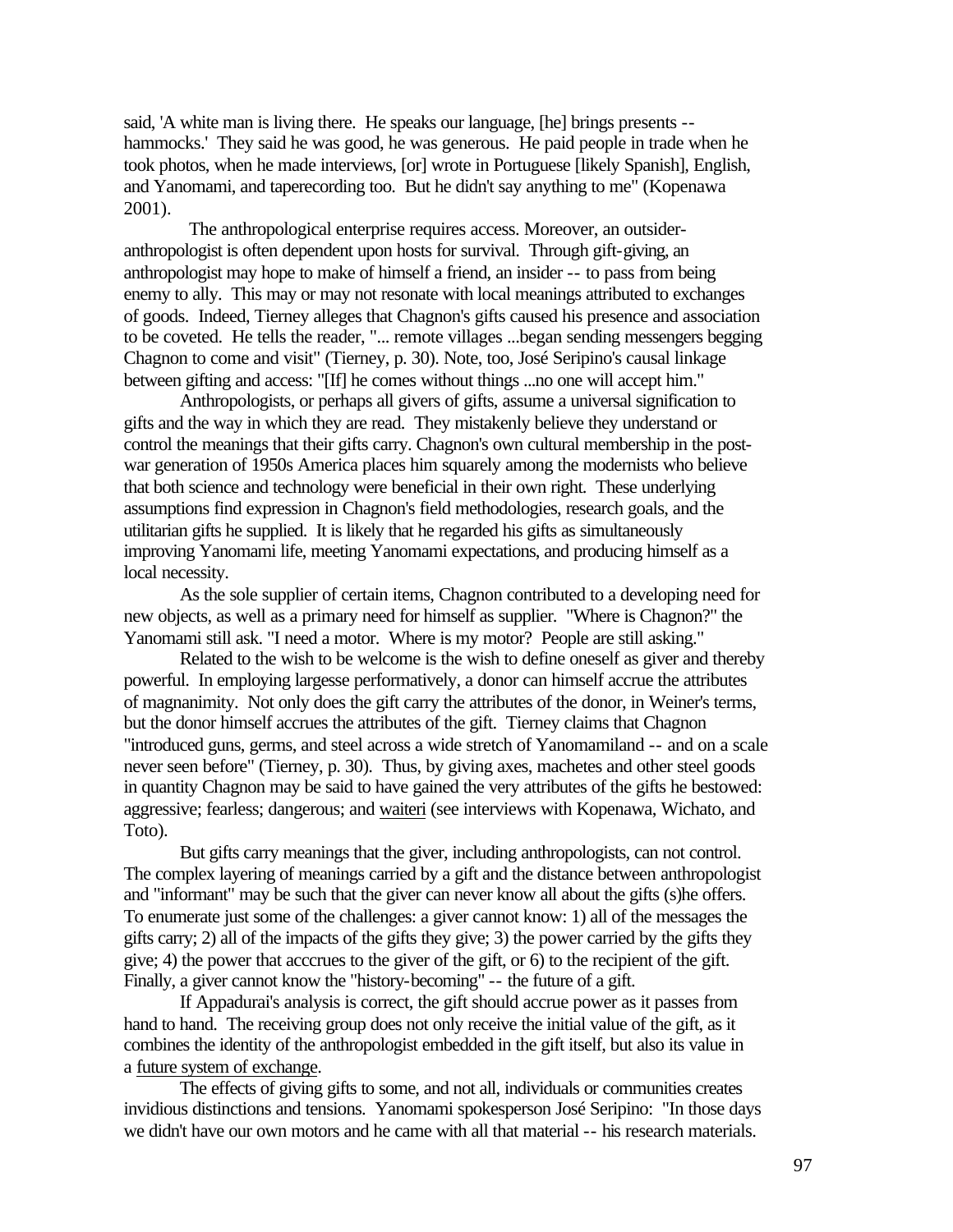The Yanomami needed these things -- we were getting them from peasants. So one community has them and another not. Then other communities will get "fighting mad" (Spanish bravo)" (José Seripino, Sept. 7, 2001).

It is also likely that providing some communities with trade goods gives unfair advantage to groups in contact with outsiders. Tierney -- borrowing from Brian Ferguson's 1995 book -- argues that the consequence of this is the monopoly of some communities over others. According to this argument, the receiving group's monopoly on trade provides it with a special, and not prior, power over neighboring groups. Ferguson (1995) notes the leverage held by a group with steel tools over others. He, and later, Tierney, maintain that groups with steel goods had greater opportunities for alliance than have others, giving them advantage in warfare. Ferguson argues that manufactured goods attract or, pull, Yanomami toward centers of trade where they forfeit mobility and become increasingly dependent on outsiders. This, in turn, leads to increased feuding between groups vying for acess to trade centers. According to Tierney, villages with more steel always acquired more women (Tierney, p. 30). Presumably this too would lead to feuding.

A balance of power, assumed to be delicate and fragile, may well be shifted by goods accumulation. Surely this is an outcome of anthropological gift-giving that deserves further consideration.

Of greatest concern is Tierney's allegation that Chagnon openly intended his gifts as rewards for fighting. Davi Kopenawa takes the same position:

Davi, **"**'**That** shabono, three or four shabonos,' as if it were a ball game. 'Whoever is the most courageous will earn more pans. If you kill ten more people I will pay more. If you kill only two, I will pay less.' Because the pans came from there. They arrived at Wayupteri and Toototobi. Our relatives came from Wayupteri and said, 'This Chagnon is very good. He gives us alot of utensils. He is giving us pans because we fight alot'" (Kopenawa 2001).

First, I see a difficulty in reconstructing Chagnon's motives. The fact will always remain that the motivations that underly gift-giving, as intended by donor and as perceived by recipient, may differ from one another. This is likely to be a common occurrence. And, moreover, it can proceed without any awareness by the participants of the differences in readings. Chagnon is quite frank about having erred in leading a group that ostensibly would have invaded another village. If acts of aggression were in fact rewarded or encouraged by an anthropologist it would be reprehensible indeed.

Second, in my opinion, the simple deterministic logic between unequal distribution of goods, outright rewarding of aggressive acts, and "warfare," disregards the capabilities of the Yanomami to manage their own political affairs. The analysis attributes absolute power to the westerners and passivity to the Yanomami.

It points, too, to the facile and unsubstantiated use of the term "warfare" to refer to a wide range of different forms of conflict. Dueling activity, as Kopenawa has insisted, is not warfare, but a form of ritualized combat with rules that protect players' safety. It may, under certain conditions, escalate into warfare. But those conditions are culturally and historically prescribed, and, according to all informants, infrequent.

The cultural specificity and innovation with which the Yanomami have put some steel objects to use is worth mentioning here, since it demonstrates the lattitude in interpreting what might appear to an outsider as "deadly." The 1975 film by Asch and Chagnon, named The Ax Fight in order to frighten by its name, suggests greater violence than is ever manifest. Apparently (though not shown) the ax is used to fell trees to prepare new gardens. However, when used as a weapon, the Yanomami do not use it as anticipated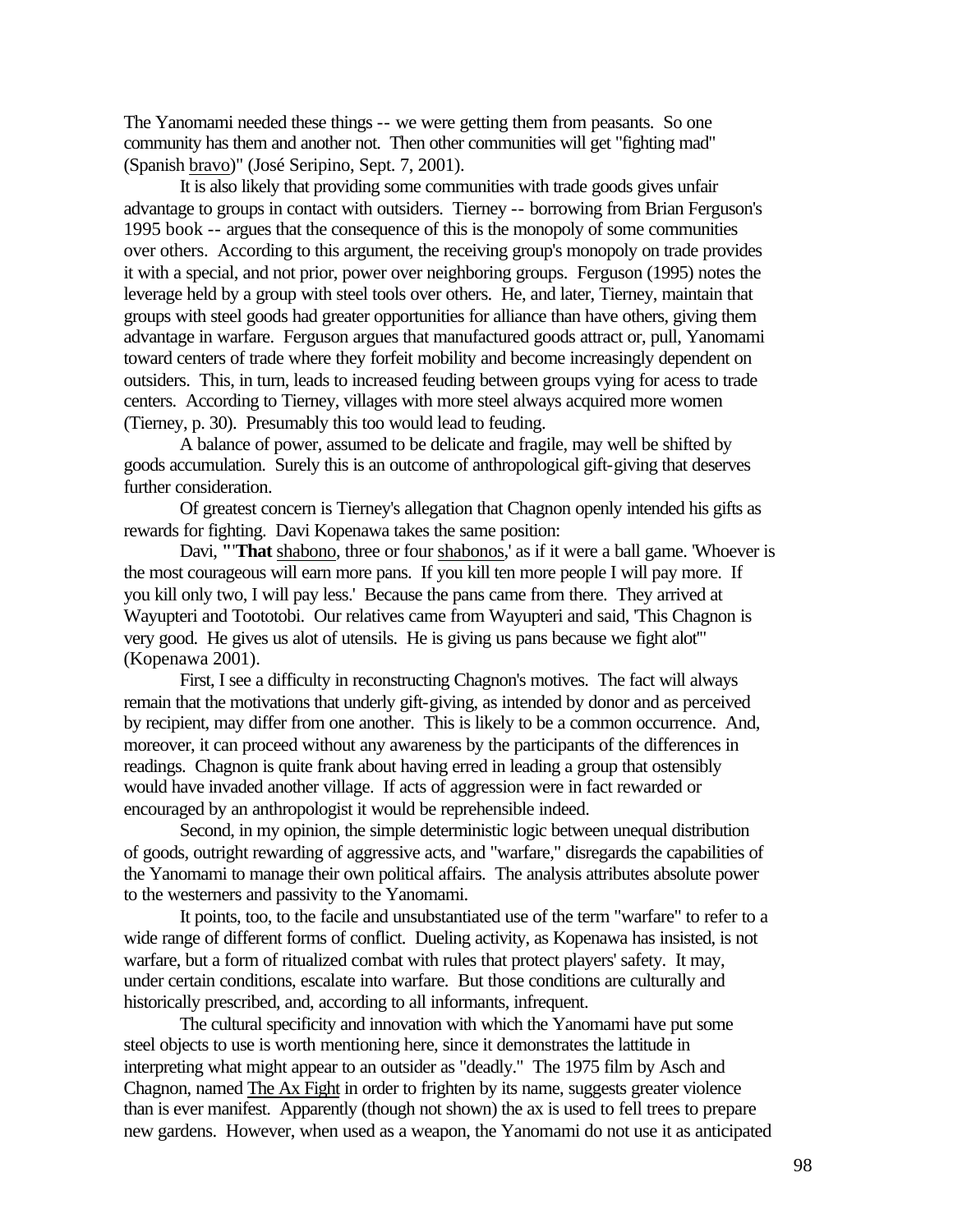by Western onlookers, but rather reinvent the ax as a pounding, not a cutting tool. Yanomami use of the ax as a weapon is rule-bound so that the heavier, back end, not the cutting edge, is the point of contact.

Steel goods and other manufactured goods always coincide with the presence of outsiders who may be missionaries, health practitioners, or anthropologists. In both Brazil and Venezuela, the centers established by these outsiders (medical, administrative, or health posts) characteristically have higher population densities both within individual communities and in total number of resident communities. Ferguson's data suggest that the presence of a post, by drawing populations to it, may result in increased instability. This suggests that the bearer of gifts creates distribution centers with consequences for the balances of power.

Yet a different charge by Tierney is that Chagnon distributed too many gifts, accusing him of being "a one-man treasure fleet" (p. 30). Tierney sees Chagnon's giftgiving as extravagant, inflationary. In contrast, Yanomami interviewers accuse Chagnon of supplying goods in insufficient amounts. Kopenawa makes a comparison between the values of Chagnon's gifts and the expected returns and finds that the gifts fall short: "The life of the indian that dies is very expensive. But he [Chagnon] paid little" (Kopenawa, 2001). (It is worth noting, in this regard, that missionaries and health workers among the Yanomami in Brazil recently adopted a strict policy prohibiting food-giving and other forms of giving at their posts.)

The interpretations of Yanomami spokespersons have been sadly neglected in favor of in-fighting within the academy. I suggest reversing the scholarly gaze to give space to Yanomami speakers to interpret and analyze the actions and meanings of anthropologists, journalists, and writers of all kind.

I present here but one example, derived from an interview with Yanomami spokesperson Davi Kopenawa (see interviews).

Davi opens his analysis of Chagnon's behavior with the assertion that Chagnon considered himself to be waiteri, or fierce:

Davi: He is waiteri because he was there. He is waiteri because he was giving orders. He ordered the Yanomami to fight among themselves. He paid with pans, machetes, knives, fishooks.

Janet: Is this the truth or this is what is being said?

Davi: It's the truth.

Janet: He paid directly or indirectly?

Davi: He made them fight more to improve his work. The Yanomami didn't know his secret.

Janet: But why did he want to make the Yanomami fight?

Davi: To make his book. To make a story about fighting among the Yanomami. He shouldn't show the fights of the others. The Yanomami did not authorize this. He did it in the United States. He thought it would be important for him. He became famous."

Davi, whose description is based upon childhood recollection, reports from relatives, and conversations with other researchers, judges Chagnon's motives: he gave gifts to encourage fighting. The entire enterprise was driven by desire for achievement and recognition, characteristic of the academy.

One can judge Davi's statement as one would judge any other ethnological insight. That is, how does he "know"? On what basis was this claim made? Is it substantiated by other sources? Is it convincing?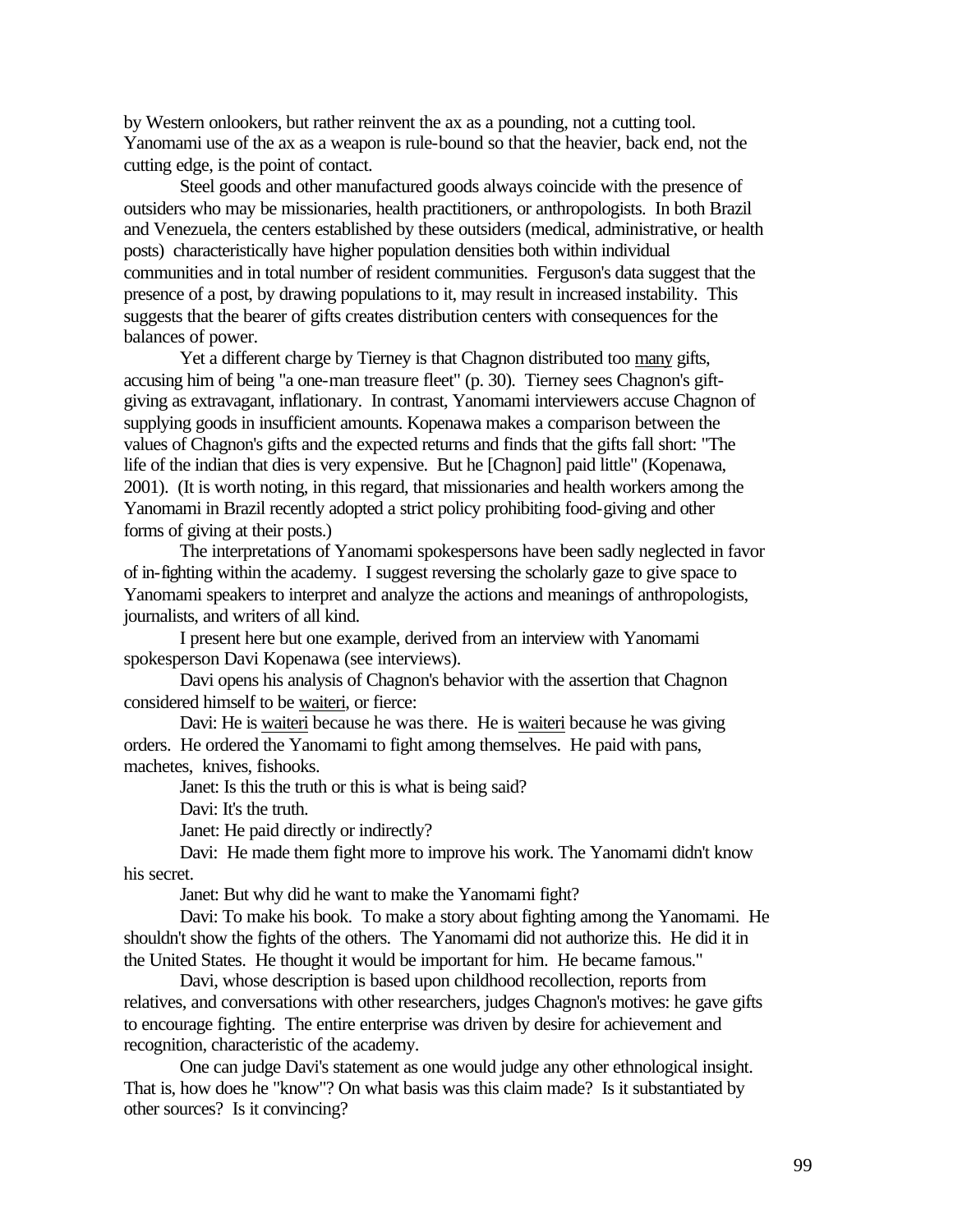When he includes Tierney and Lizot in his analysis and finds commonality among the three, Davi's insights go beyond the individual to what may be called a "culture of writing":

Davi: I see and hear that an anthropologist is becoming famous. Famous -- why? Some think its good. So he became famous, like a chief. So among them nothing will be resolved. One becomes famous, the other one [his critic] becomes famous, and they go on fighting among themselves and making money...

Janet: Did you know Tierney?

Davi: I met him in Boa Vista. I went to his house. He didn't say anything to me about what he was doing.

Davi: So, Chagnon made money using the name of the Yanomami. He sold his book. Lizot too. I want to know how much they are making each month. How much does any anthropologist earn? And how much is Patrick making? Patrick must be happy. This is alot of money. They may be fighting but they are happy. They fight and this makes them happy. They make money and fight.

Janet: Yes; the anthropologists are fighting. Patrick is a journalist.

Davi: Patrick left the fight to the others! He can let the anthropologists fight with Chagnon, and he, Patrick, he's outside, he's free. He's just bringing in the money -- he must be laughing at the rest. Its like starting a fight among dogs. Then they fight, they bark and he's outside. He spoke bad of the anthropologist -- others start fighting, and he's gaining money! The name Yanomami is famous [and valuable] -- more famous than the name of any anthropologist. So he's earning money without sweating, without hurting his hands, without the heat of the sun. He's not suffering. He just sits and writes, this is great for him. He succeeded in writing a book that is bringing in money. Now he should share some of this money with the Yanomami. We Yanomami are here, suffering from malaria, flu, sick all the time. But he's there in good health -- just spending the money that he gained in the name of the Yanomami Indians....

Davi continues: I am speaking to the American Anthropology Association. They are trying to clean up this problem. They should bring three Yanomami to their meeting. There are three anthropologists who understand our three languages: Chagnon, Alcida, and Bruce. These anthropologists could translate. We could speak, and people could ask questions of us. I could go myself, but it would be best to have three from Venezuela, or four, perhaps one from Brazil. They need to see our faces. Alcida doesn't look like a Yanomami. Nor do Bruce or Chagnon. They don't have Yanomami faces. The Americans will believe [us] if they see us. I went to the United States during the fight against the goldminers. They believed me. For this reason, I say, it's important to go there and speak to them.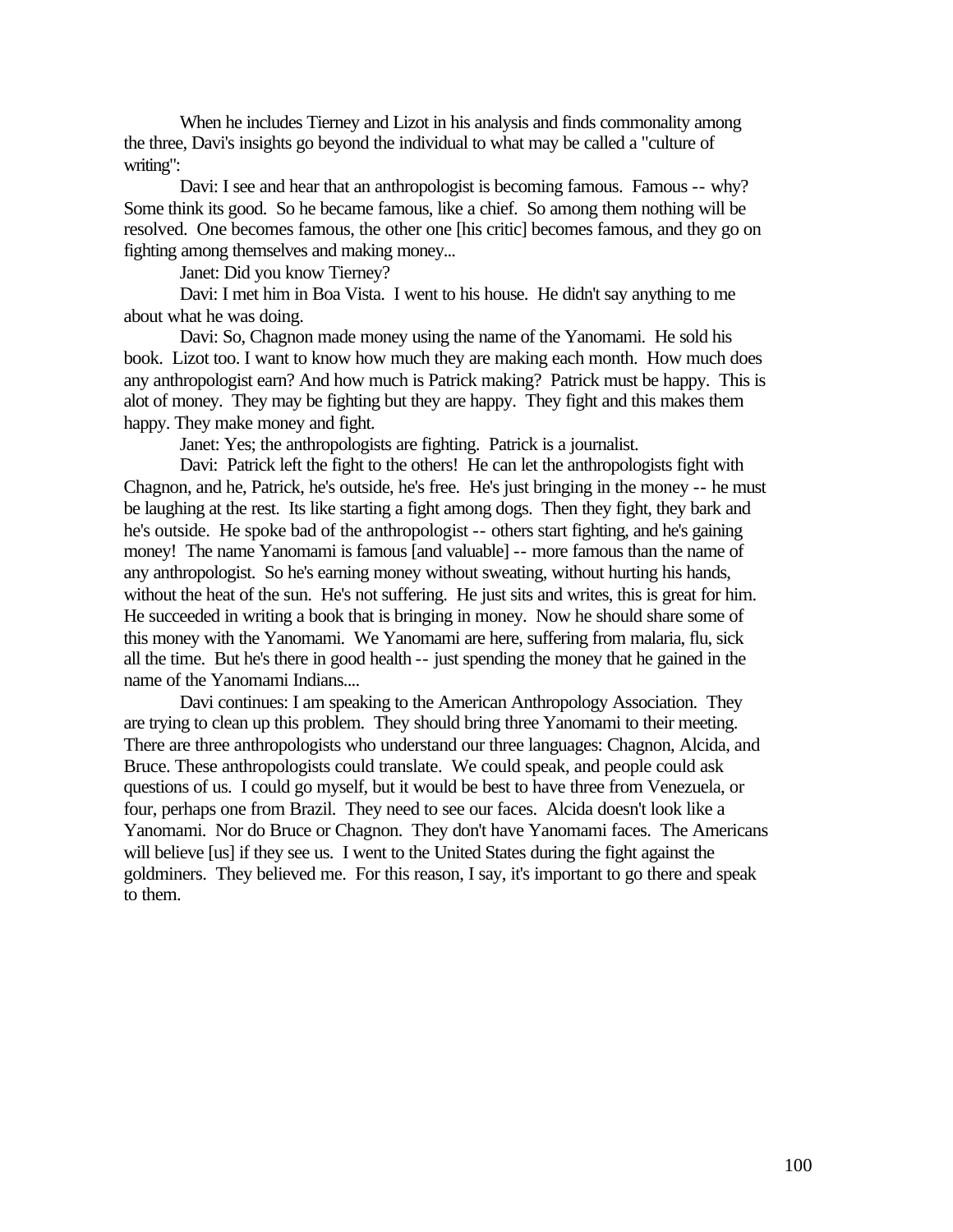# **5.9. Allegations of inappropriate sexual relationships with Yanomami by anthropologists.** (Jane H. Hill (jhill@u.arizona.edu)). (Ray Hames contributed to this case study but did not participate in its final revision).

We take up here the allegations made in *Darkness in El Dorado* about inappropriate sexual contact with Yanomami boys and young men, in exchange for gifts, by the French anthropologist Jacques Lizot. Lizot has had much to say about the sexual life of the Yanomami themselves, but, as Tierney quite correctly observes, has implied that his involvement in this life was entirely that of a neutral observer. The El Dorado Task Force believes that the allegations about Lizot's activities among the Yanomami made in *Darkness in El Dorado* are well-founded. These activities continued over many years. We have confirmation independent of Tierney's book that many people knew about them, beginning in the late 1960's. One of Lizot's habits that aroused suspicion was his use of teenage boys as guides. Contrary to Tierney's statement (2000:127) that many anthropologists preferred hiring young boys as guides, in fact most anthropologists when they could find them preferred mature men who knew the territory better, had many allies, and were competent hunters. One of our sources states that he saw Lizot inviting young boys to his hammock in his village. A number of Tierney's sources reported that Lizot attracted and rewarded boys with gifts of the type that would usually be made only to senior and influential persons.

We have also found support for Tierney's allegation that the kinds of sexual behavior that Lizot encouraged were not acceptable to Yanomami. Lizot's sexual exploitation of adolescent boys was greatly resented, very repugnant, and totally unacceptable to the Yanomami, and left them suspicious of anthropologists in general, whom they fear may share Lizot's sexual proclivities. Hames (personal communication) informed the Task Force that he spoke in 1998 to an elected Yanomamö leader, Fermín (from the village of Cejal), who was a deputy to the *municipio* established for the Ye'kwana and Yanomami in Venezuela. This leader officially stated that he had personally spoken to three or four Yanomami boys who had had relations with Lizot and strongly objected to Lizot's prostitution of boys and young men.

We believe, however, that it is unfortunate that Tierney focussed so extensively, and exclusively, on Lizot's case. While we share Tierney's view that Lizot's behavior was unacceptable, and are baffled that Venezuelan authorities permitted it to continue over a very long period of time, we must point out that sexual exploitation of the Yanomami that is far more dangerous to them than anything undertaken by Lizot is reported by those who have observed the behavior of soldiers around Brazilian army posts, where young Yanomami women (and probably boys as well) are prostituted in a context that includes epidemic levels of venereal disease including AIDS (Peters 1998:247). The Yanomami have requested that the posts be withdrawn from their territory. Gold miners, who remain illegally in Yanomami territory, have also been responsible for massive prostitution of Yanomami women (this point is made by Howard in her comment of March 10, 2002, citing Ramos 1995).

In reflecting on the Lizot case, we observe that anthropologists, like other human beings, are sexual creatures. Inevitably, sexual attraction and sexual relationships will from time to time develop between anthropologists and those they encounter during field work. The likelihood of such relationships is increased by the intensity of interaction between anthropologists and consultants functioning as key informants, which can easily yield transference-like effects with their characteristic obsessive quality for both parties (Newton 1993 is a particularly eloquent essay on this point; Newton's relationship remained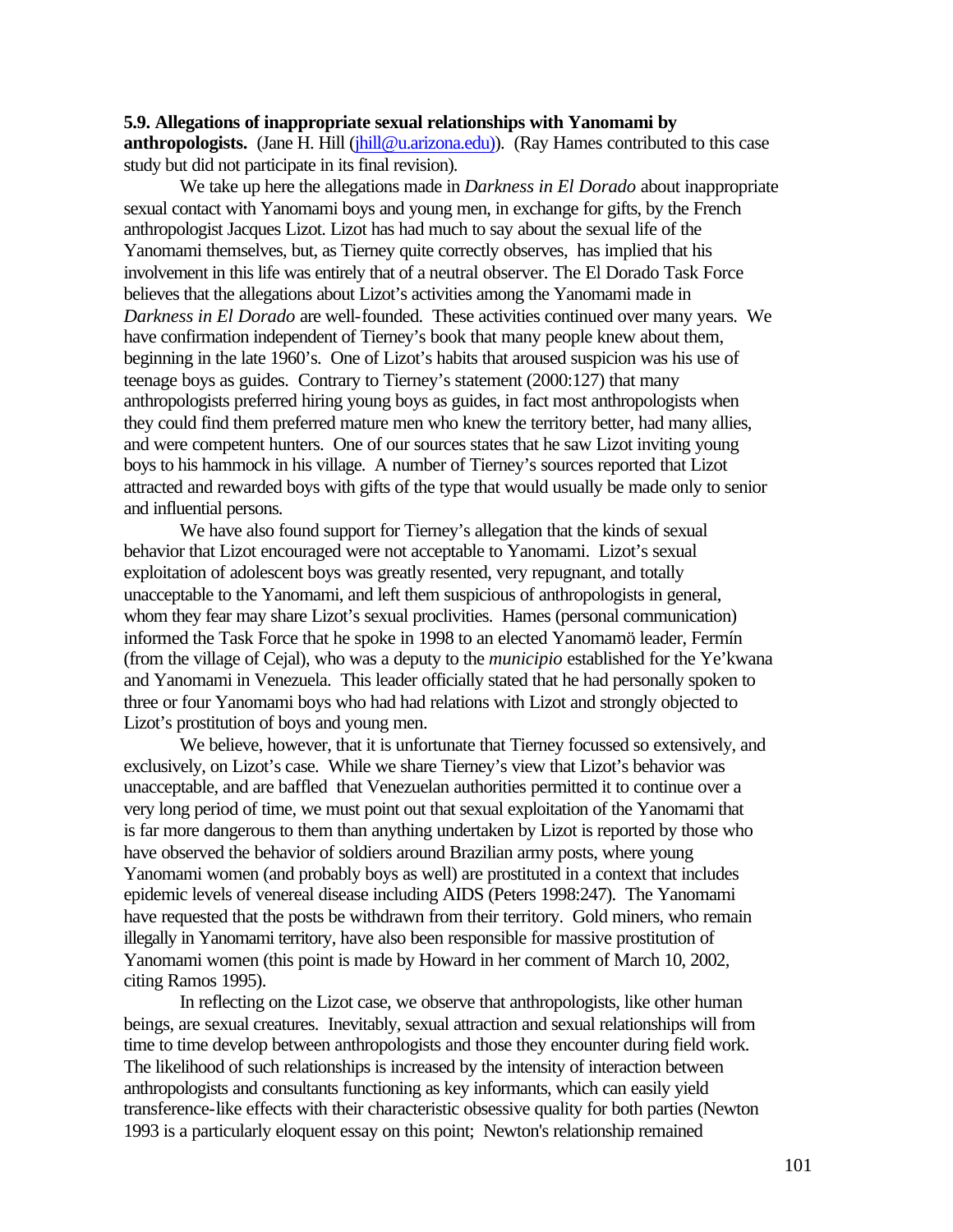platonic, however). Every anthropologist is familiar with successful long-term partnerships that began in such relationships, and every anthropologist is equally familiar with cases where such partnerships failed, or where relationships seemed from the beginning to be illadvised and exploitative.

Sexual exploitation is not always imposed by the anthropologist on a member of the study population; there are cases in the literature of the opposite type, including violent rape (Moreno 1995). There are also cases where members of study populations cynically exploit the attractions they hold for an anthropologist to gain access to perceived wealth or privilege. Nonetheless, in most field situations, most of the power in a relationship with a member of the study population will reside with the anthropologist. Given this problem, we believe that sexual relationships with members of study populations should be undertaken only after the most careful reflection on this point, and with full attention to the dignity and autonomy of the potential partner. Certainly, the contemplation of sexual contact with children or young adolescents should not survive such reflection and attention. Indeed, we note that the United Nations Declaration of the Rights of the Child (http://www.unhchr.ch/map.htm) specifically protects children against "exploitation." Furthermore, entering into sexual relationships in a responsible way requires special attention to ethnographic considerations: What material and emotional responsibilities is the anthropologist assuming, not only to the object of his or her desire, but perhaps to a wide network of that person's kin and friends? Is the anthropologist prepared to take on these responsibilities? What is expected in the way of duration of sexual relationships? Will the anthropologist be able to manage in an ethical way the consequences of the dissolution of a relationship that is shorter than an expected duration, especially where children may be involved? Very few anthropologists will be prepared to think seriously about such questions until many months or even years of fieldwork have passed. To spell it out clearly, what the language of this paragraph means is that undertaking a sexual relationship in the field community is almost always ill-advised.

There is a considerable debate about the place of sexuality , or, as Kulick (1995) puts it, "erotic subjectivity" in the working lives of anthropologists. A few anthropologists have argued that in certain contexts sexual relations can have an appropriate place in participant observation. Others have taken the position, parallel to that generally held in other professions, that sexual involvement should never be a part of fieldwork. Some take up a middle ground, that sexual involvement during fieldwork is appropriate, since fieldwork is a part of life, but that it should not be undertaken for the purposes of collecting data (Bolton 1995). Still others have pointed out that in some situations, such as work in bathhouses that are sites of transitory sexual liasons, not to participate in sexual contact would be to adopt a perhaps even more dubious sexual role as voyeur.

One solution is obviously to carefully observe not only international but local laws, against, for instance, sexual involvement with legal minors. However, anthropologists are familiar with situations where local laws are profoundly unjust, as in regimes where miscegenation, homosexuality, prostitution, or adultery are felonies or even capital crimes. In some cases, a larger responsibility strongly militates in favor of work with populations among whom such illegal sexual practices occur, for instance, a study of the behavior of prostitutes and their clients in a community at serious risk of the spread of sexuallytransmitted disease. In such cases it is difficult to prescribe absolutes about behavior. We recommend again very careful reflection on the possible consequences of sexual involvement in the field. For instance, if the forms of sexuality in which the anthropologist will be involved are illegal, the anthropologist will probably be putting the partner at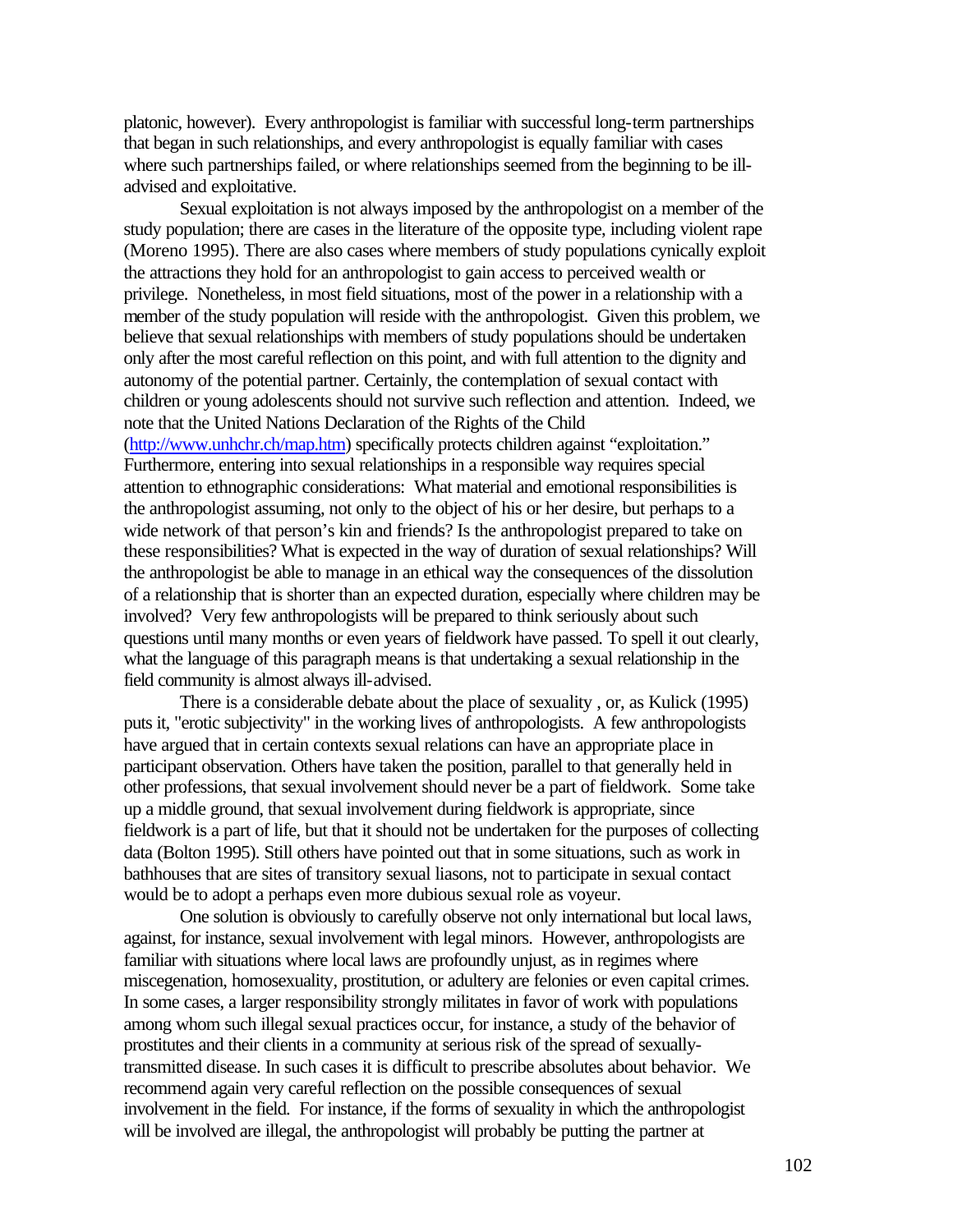considerably more risk than is faced by the anthropologist him- or herself. Anthropologists may be relatively conspicuous presences in a community, and thus draw attention to the illegal sexual activities of partners. The penalty faced by the anthropologist might be deportation, but the partner may face very serious consequences including ostracism or even execution. Anthropologists should not only be thoroughly familiar with local law, but should be able to answer the most probing ethnographic questions about the possible consequences for a partner of an illegal or even of a legal liason. It is unlikely that an anthropologist will be able to answer such questions after a short period of fieldwork. Again, to be absolutely clear, the language of this paragraph means that undertaking a sexual relationship in the field community is almost always a very bad idea.

We believe that anthropologists contemplating sexual liasons of any type should reflect also on their responsibility to the discipline. From the time of Boas, we have recognized that behavior by any anthropologist reflects on all anthropologists. An image and reality of probity and responsibility benefits the discipline as a whole, while an image, or, worse, a reality of sexual libertinage or irresponsibility restricts the ability of every future anthropologist to develop research at the field site that has been thus compromised. Indeed, such compromise may put a future anthropologist at genuine risk, for instance of rape if it is believed locally that all anthropologists are sexually loose. From this point of view, one of the early goals of ethnographic involvement perhaps should be to determine the sexual behavior appropriate to a person with a high reputation, unlikely to be the object of gossip, in the local community (which may ramify into regional and even national contexts), with the goal of adopting that sort of behavior. Anthropologists will inevitably be the objects of gossip and thus may have to hold themselves to a slightly higher standard than would a local person. However, as we have noted above, some have argued that exceptions can be advanced, where participation, or the appearance of participation, in sexual contexts that may be locally regarded as illicit would be evidence of adherence to a higher ethic of addressing significant human problems.

Finally, we urge that the issue of sexuality as it may affect their field work be addressed in the training of anthropologists, so future generations are not blindsided by the kinds of difficult experiences that can be collected in frank conversations with almost any senior scholar in the discipline. Discussion of the sort of case-study literature presented in recent volumes such as (Kulick & Willson 1995, Lewin & Leap 1996, Whitehead & Conoway 1986) should be a standard component of methodological training, and development of this literature should be recognized as a legitimate contribution to anthropological practice and theory. The Committee on Ethics has drafted a "Briefing Paper for Consideration of the Ethical Implications of Sexual Relationships between Anthropologists and Members of a Study Population" (COE November 2001), and has presented also a draft "Plan of Action for Developing Dialogue on the Ethical Implications of Sexual Relationships between Anthropologists and Members of a Study Population." We urge that the briefing paper be widely read and that the plan be carried out.

Two extensive comments on the material above, which influenced its final revision but were submitted prior to this revision, were contributed by Catherine Howard (March 10, 2002, revised) and Leslie Sponsel (April 17, 2002), and should also be consulted.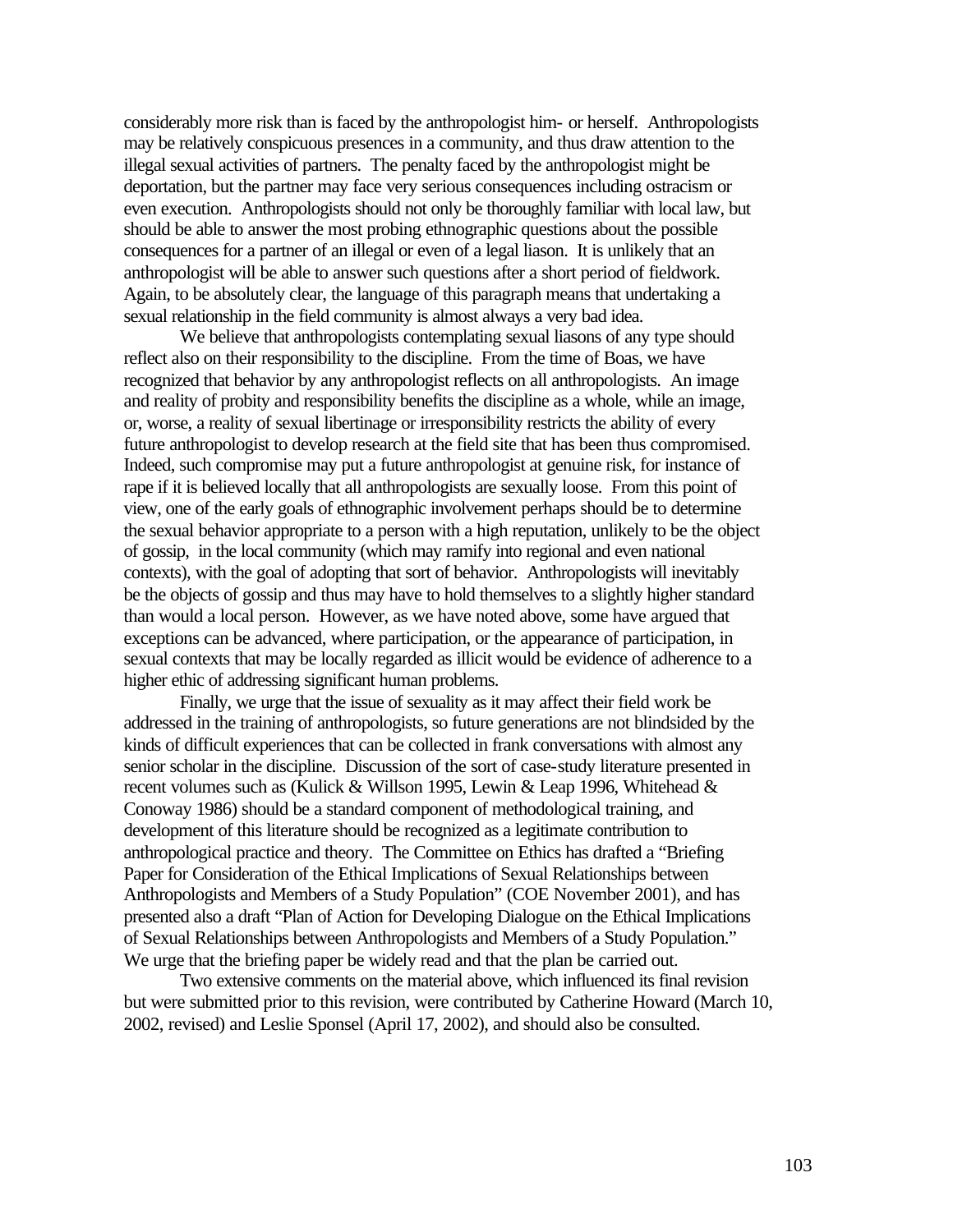**5.10. Warriors of the Amazon**. (Jane H. Hill, with the concurrence of Janet Chernela and Fernando Coronil, who also viewed the film. Ray Hames contributed to this essay but did not participate in its final revision).

The Peacock Report noted that one allegation requiring inquiry by the El Dorado Task force was a report that "a film crew allegedly watched a woman and child die during a NOVA documentary filmed with the assistance of [Jacques] Lizot." This film is currently entitled "Warriors of the Amazon," and is distributed by NOVA/WGBH. The date on the current edition of the videocassette version is 1996, and Jacques Lizot is listed as ethnographic advisor to the film. Several versions of the film seem to exist. Tierney observes that a BBC version, entitled "Survivors of the Amazon," also dated 1996, "showed more of the film crew's impact on Karohi-teri (Tierney 2000:219-20). (We note that the NOVA version does include a sequence of a headman mentioning that goods received from the film crew will be used for trade during the feast, and that these include "machetes, axes, hammocks, cotton for fixing arrow feathers, and money.")

A third version of the film was listed as shown at a Margaret Mead Film Festival at USC in 1995, with the following information:

Spirits of the Rainforest - (Venezuela)

Andy Jillings, Jacques Lizot. 1993. 50 minutes.

The Yanomami of Venezuela invite their enemies to settle old scores and feast. When sickness and sudden death threaten the preparations shamans call upon healing powers from the spirit world, but their traditional defense offers no protection against new diseases carried by gold prospectors. http://www.usc.edu/dept/elab/mead/mead95/desc95.html

Members of the Task Force have viewed only the NOVA/WGBH "Warriors of the Amazon" and in this preliminary report will remark only on that film. The author of the narration for the film is Melanie Wallace, who produced several films in the *Odyssey* series (Trailer, "Warriors of the Amazon"). A transcript of the narration of the film as it was aired on PBS September 2, 1997 can be found at

http://www.pbs.org/wgbh/nova/transcripts/2309warr.html.

Sponsel (1998:99) states that "Among the several dozen films and videos on the Yanomami, in my opinion by far the most balanced and humanistic is *Warriors of the Amazon*, which Lizot made in collaboration with the television science series *Nova*." This is the film that was viewed by Task Force members. Sponsel insists that his view of the film is more complex than is indicated in this quote; see his comment submitted April 12, 2002.

The film unquestionably has some very compelling footage, and has as well the redeeming feature of giving at least brief voice to a Yanomami woman about her decision to run away from her village. However, the Task Force concurs with Tierney that the film is profoundly problematic. It is particularly problematic given that NOVA/WGBH is obviously marketing it to schoolteachers; the NOVA web site (see above) includes a selection of lesson ideas and supplementary materials to accompany the film (it can be purchased for \$19.95 from amazon.com).

First, the film, made in the 1990's, is obviously staged (Tierney enumerates a number of pieces of evidence for this (Tierney 2000:216-217). The film is incongrous in that while it shows many trade goods, the Yanomami wear almost no western clothes (one or two men in shorts are shown). Task Force member Hames states that one of the most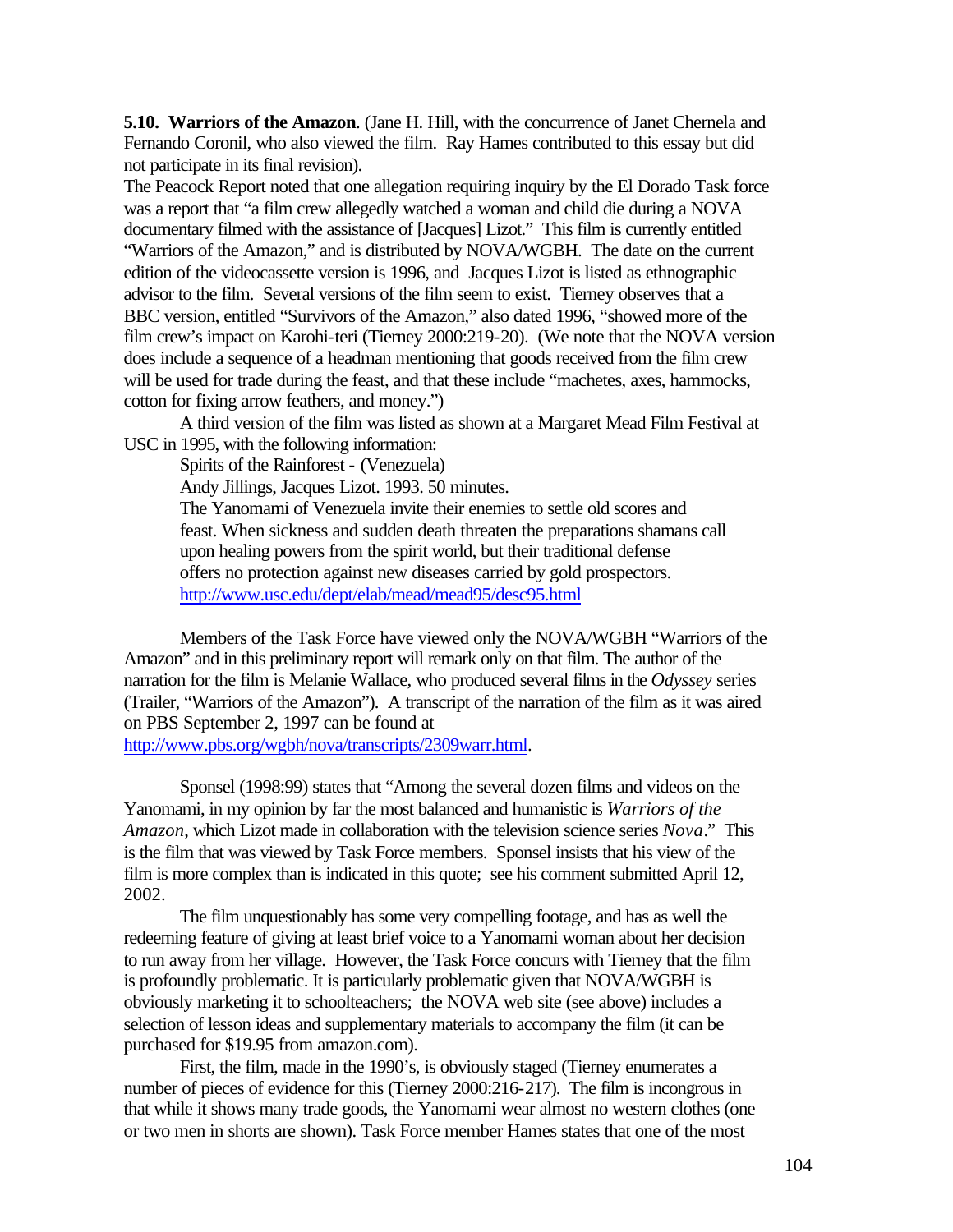striking incongruities of the film for him is the sight of so many shotguns and the sound of so much firing, since most Yanomami communities have few shotguns and are careful of ammunition. In spite of the fact that one of the film's themes is diseases brought by contact, the narration of the film's introductory trailer states that the film will bring "a rare and intimate glimpse of an isolated tribe. Explore the unique culture of the Yanomami, from the role of powerful hallucinogenics to the ritualistic consumption of their dead, witness the human drama of a people on the brink of extinction. Can they make peace with their enemies before it's too late? Warriors of the Amazon." The film builds to a climax with the funeral of a woman and the statement that four people died while the film was being made. This narration reiterates themes of primordiality, isolation, cannibalism, and extinction that have endured for hundreds of years in representations of the indigenous peoples of the Americas.

The narration continues stating that the Yanomami world is "marked by aggression and revenge", and that the Yanomami "live in ways similar to their ancestors of two thousand years ago, following age old traditions...". As noted above, the filmed scenes accompanying this essentializing narration support it in every detail. Interestingly, the narration, which follows a plot line where a Yanomami village reconciles with enemies, has the headman stating that the fight started over an adultery, with the narrator reiterating this point: "Instances of adultery are common, but when it takes place among members of different groups, what begins as a personal affront can quickly escalate into a conflict among villages. And here, vengeance is not easily satisfied."

One of several narrative threads in the film is the sickness and death of a very young woman, who had recently given birth, and her baby . Tierney characterizes these sequences as "memorable, beautiful, marketable, ... inevitable ... images of [an] Amazon Madonna." He argues that the representation of this death was one of the many metaphoric and literal references in the film to "Indians as losers in the Darwinian struggle" (Tierney 2000:222). We concur.

The images of the dying young mother and her baby are problematic in at least two more ways. Before proceeding, we note that Tierney leaves the impression that the filming of the death is long and voyeuristic; in fact the shots are very short in the context of the film's pacing. This may very well be due to the fact that taking pictures of a dying person, even more of a dying infant, and even more especially of a dead person, must have enormously upset the Yanomami. Task Force member Hames believes that it must have taken an enormous amount of trade goods to overcome their objections and permit the film makers to quickly grab a few shots.

The second way in which the death is immensely problematic is that it is filmed as a moment in "nature." Tierney states that the film was made only an hour by motorboat from the infirmary at the Mavaca mission (Tierney 2000:221). Hames states that this is an exaggeration; the distance might be as much as 3 1/2 hours, depending on conditions and mode of transportation. Nonetheless it would have been easy to take the woman, who is quite young, perhaps even still a teenager, to the hospital. Tierney reports that a government doctor visited the woman, but did not have proper equipment to treat her. This scene, which would have interrupted the film's vision of wilderness isolation, is not shown. Nor is the film crew shown as intervening in any way; Tierney quotes an American missionary, Mike Dawson, as saying, "Let's be real. They're giving them machetes, cooking pots, but they can't give a dying woman aspirin to bring her fever down?" (Tierney 2000:217).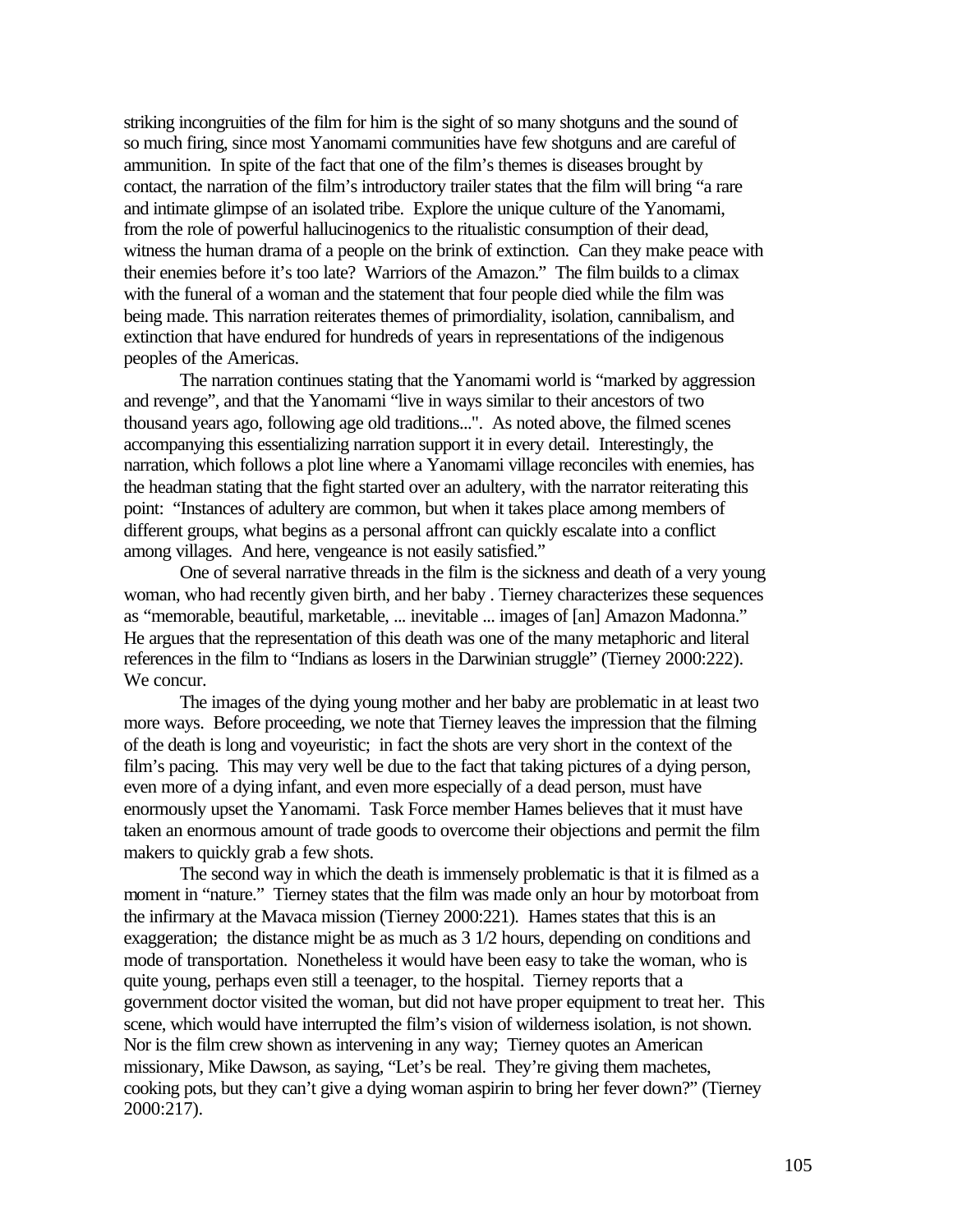One member of the Task Force reacted initially by proposing that the AAA request that the film be withdrawn from circulation. The Task Force decided not to make such a proposal, but we remain faced with the problem of reflecting on how the film might possibly be made meaningful. Perhaps its most important lesson is not about the Yanomami at all, but about exactly the power of a representation in which the Yanomami are more part of "nature" than of "culture"; we are reminded of Charles Briggs' work on the cholera epidemic in the early 1990's among the Warao, where Briggs (1997:447) interviewed a Venezuelan health official who stated that "The Indians – they're people who accept death as a normal, natural event in their lives. And when an Indian dies, it's not anything trascendental: an Indian dies and nothing happens. Or, let's say, there isn't, there isn't this, uh, fondness for life, or anything like that". This representation is sufficiently constitutive of the affective state of the film crew that they are apparently able to maintain complete non-interventionist detachment, taking much the same position of fatalism as if they had observed the death of a mother and infant baboon on the African savannah. Had they filmed the same sort of footage in, say, Glasgow, San Diego, or Osaka, we believe that the tone of the film would been one of intense attention to finding help for the sick woman. There is a grim lesson here for us all: decent ordinary people, in the grip of a racializing representation that the film reproduces in almost every dimension, can behave in ways that deeply shocked members of the Task Force as well as Tierney and his informants and that must have been a dehumanizing experience for the Yanomami.

We are concerned, unfortunately, that it will be difficult to use the film in classes in such a way as to bring students to confront this issue. Since every shot and almost every narrative moment in it powerfully reproduces a racializing and dehumanizing representation, it seems likely that extensive preparation and deep teaching and discussion at an almost psychotherapeutic level would be required to overcome its power with many of our students. Certainly nothing in the NOVA material for teachers (which include cheery lesson plans about "the rain forest") even remotely engages what we see as the film's most fundamental lesson. Tierney's chapter might be one teaching tool that could be used with the film; his analysis is clear and revealing.

 $\overline{a}$ 

Notes to 5.3.

1.Merriwether has used the DNAs in NSF-funded research relating to the molecular evolution of the Yanomami (Merriwether, correspondence, Oct 16, 2001). One paper on these findings has been published (Merriwether et al. 2000) and others are underway. One graduate student is writing a dissertation on the findings.

2.The organizers of the Shakita conference requested no public discussion of collection of blood samples, fearing it would endanger their own health efforts.

 $v$ Notes to 5.1.

<sup>&</sup>lt;sup>v</sup> Throughout this document "Turner" will refer to Terence S. Turner. The less frequent references to Trudy R. Turner, member of the AAA El Dorado Task Force, will include her first name.

<sup>&</sup>lt;sup>vi</sup> We thank Terence Turner for providing us with copies of his most recent manuscript (Turner 2001a) and the manuscript of Stevens (2001).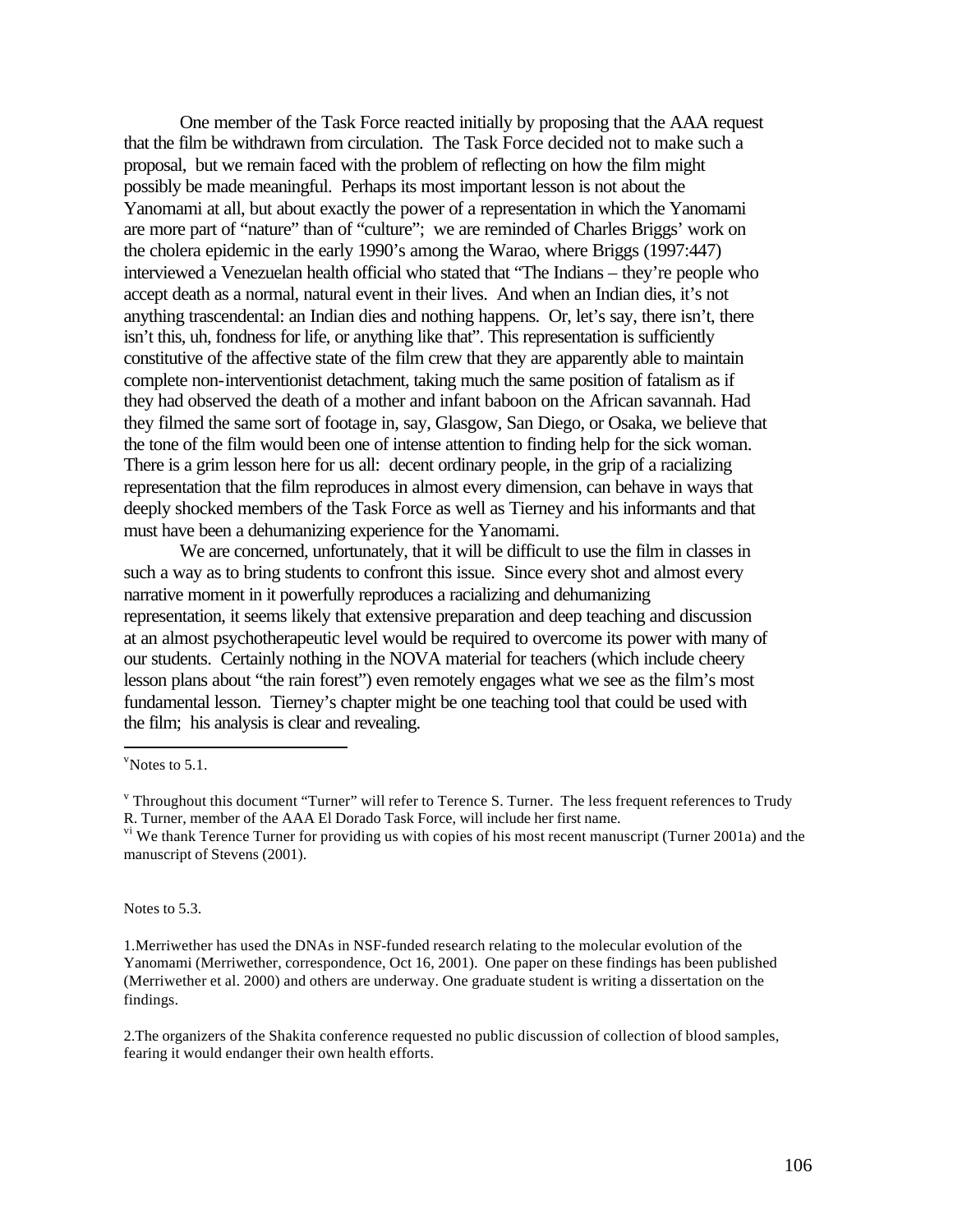## PART VI: REPORTS AND ESSAYS

## **6.1. REPORTS**

#### **6.1.1. Turner Point by Point** (Trudy R. Turner, Jeffrey D. Nelson (December 20, 2001))

 **"**Ethically, one is obliged to speak out when one possesses relevant knowledge that an act or statement is an abuse or a misuse of the truth…regardless of the effect one's speech may have" (Terence Turner, 2001)

In an e-mail message sent in early September, 2000, Turner and Sponsel warn the President of the AAA that a major crisis is about to erupt in the anthropological community. They discuss the upcoming publication of *Darkness in El Dorado* by Patrick Tierney. The major issue is that Tierney accuses James Neel of deliberately starting a measles epidemic to test his hypotheses about the genetics of chiefdom. In inflammatory language, they warn of Mengele-like experimentation and warn that the revelations will shake anthropology. These accusations were quickly dismissed by numerous scholars and the book appeared without the accusation. In fact, the only place the accusation appears is in the Turner and Sponsel email. Since that time, Turner has taken upon himself the obligation of reviewing the Neel material. He has moved far from his original claim and now (Turner, 2001) has other issues that he feels need to be raised. The principle issue is the tension between science and humanitarian goals. Turner asserts that this tension led Neel not to do his utmost to help with the 1968 measles epidemic.<sup>1</sup>

Turner asserts that he is able to add new information to the discussion of Neel since he went through the Neel archival material from the 1968 expedition. This review, he feels, supports the validity of his current allegations. We have also reviewed the Neel archival material. In addition, we have obtained the AEC grant proposals, we have contacted the New Tribe Mission in Venezuela and we have reviewed much of the Neel published work on the expedition. Our conclusions about James Neel differ substantially from those of Turner. We believe that James Neel did the best that he could under very difficult conditions. In addition, Neel had a history of concern for the populations he studied. In this review we will document our assertions. We also invite other scholars to read the original material and not just the annotated bibliography produced by Turner and Stevens (Turner and Stevens, 2001).

Turner (2001; 9) discusses three major issues of concern about the 1968 expedition. Only one of this issues will concern us in this review: the actions and motives of Neel and the 1968 Orinoco expeditions revealed in Neel's own journal and correspondence and the critical review of evidence on the 1968 measles epidemic by the Brazilian medical team. Turner feels that his review has highlighted two implications- the priority of research over medical responsibilities and the lack of informed consent. We will begin by reviewing each of Turner's specific allegations. We will address the major allegations at the end of the review of the specific points.

#### The Turner allegations

## Research and disease as an agent of selective pressure

Turner discusses Neel's interest in disease as a natural stressor and his "theoretical hypothesis of the uniformity of genetic capacity for resistance to disease across all human populations regardless of racial differences".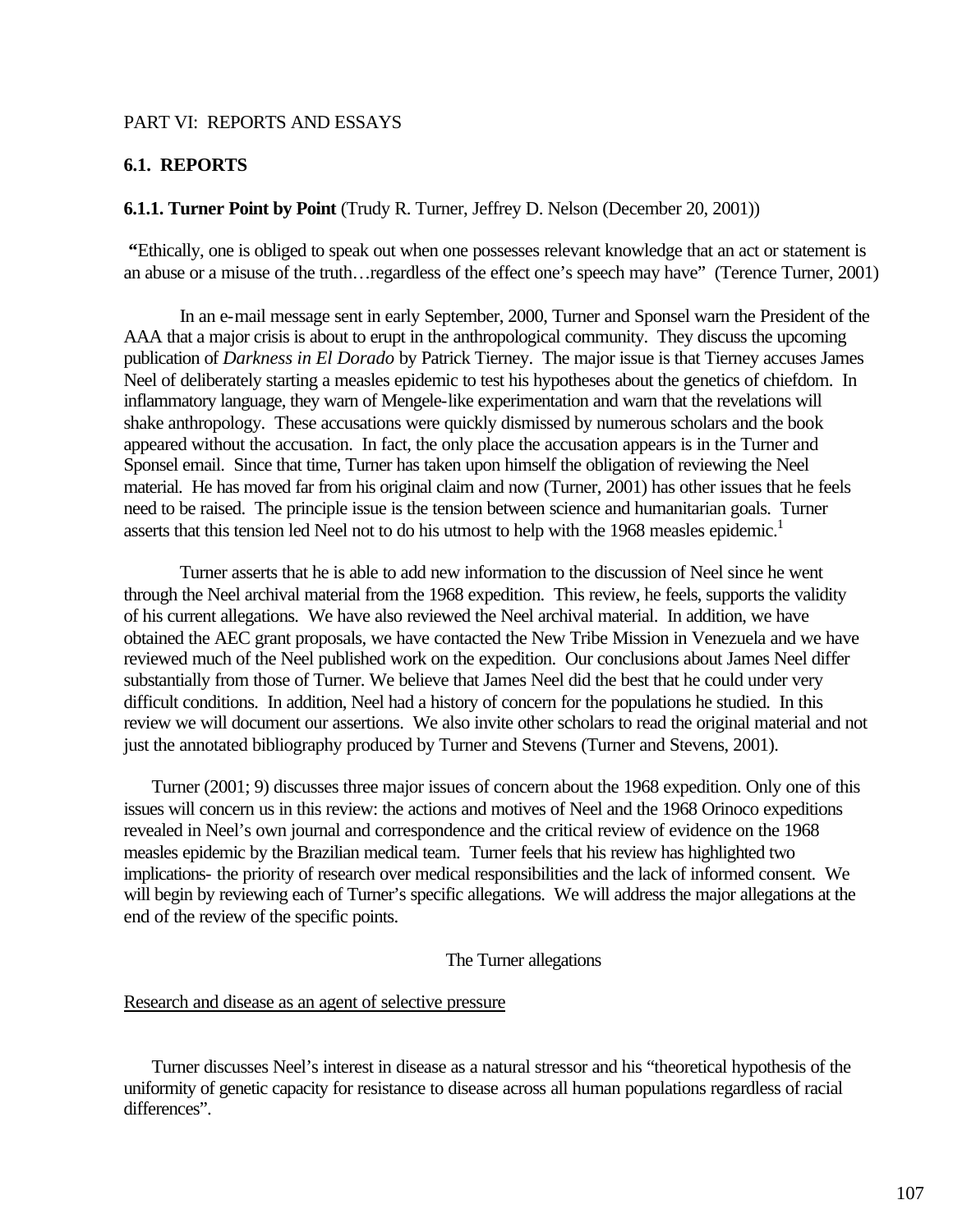Neel was interested in disease as a stressor for human populations precisely because it was and continues to be a stressor on human populations and it is responsible as a selective agent in genetic variation. (See for example the following classic writings and modern discussions in the field of evolutionary biology - Cummings, 1997, Futuyma, 1986, Vogel and Motulsky, 1997, Durham, 1991, Dobzhansky, 1970, Cavalli-Sforza, Menozzi and Piazza, 1994, Cavalli-Sforza and Bodmer, 1971 and Bodmer and Cavalli-Sforza, 1976 and Mayr, 1963)

Neel discusses in the virgin-soil article (1970) and in his autobiography (1994) that the belief of most people in the 1960s was that there was a constitutional difference between populations as to susceptibility to epidemic diseases. There was some limited opposition to this view from individuals who lived with indigenous populations undergoing epidemics during the 19<sup>th</sup> century. Neel was actually working against the view that different populations or races have genetically different levels of susceptibility. He felt instead that survival depended on collateral support from other individuals in the group.

Present data suggest that given a comparable previous disease experience, comparable care when ill, and a less resigned attitude to the prospect of death, the death rate from measles in a previously unexposed Indian population would not be much if any greater than in a group of virgin-soil civilized Caucasians whose ancestors had been repeatedly expose to the experience of measles. (Neel, et al, 1970)

In Neel's autobiography he further explains his position that a view of Indians as more susceptible would allow westernized populations to do less to help those afflicted with the disease:

It is a medical dogma that the isolated tribal populations of the world, who when first contacted some 500 years ago proved so susceptible to the epidemic diseases of civilization-measles, whooping cough, smallpox, tuberculosis and syphilis-have a special inborn susceptibility to these diseases. *This belief, even in recent years, has salved society's conscience as these populations have continued to exhibit higher death rates from theses diseases than long-civilized populations.*  As a result of our experience I challenge this view as overly simplistic. In this connection, I point out that rarely if ever before has a medical team like ours been in a position to record an unfolding epidemic such as this one.

When prior to the advent of an effective vaccine, a measles epidemic swept through a civilized

population, only those not exposed during the last epidemic became ill. These were usually children, with immune parents to care for them. By contrast, when an epidemic hits a "virgin soil" population everyone goes down at the same time. The febrile phase of measles…is prostrating for adults as well as children…A group of Indians, all but a few simultaneously ill with measles, is paralyzed….the standard Indian response is to retire to a hammock to die; the jackknife position assumed in the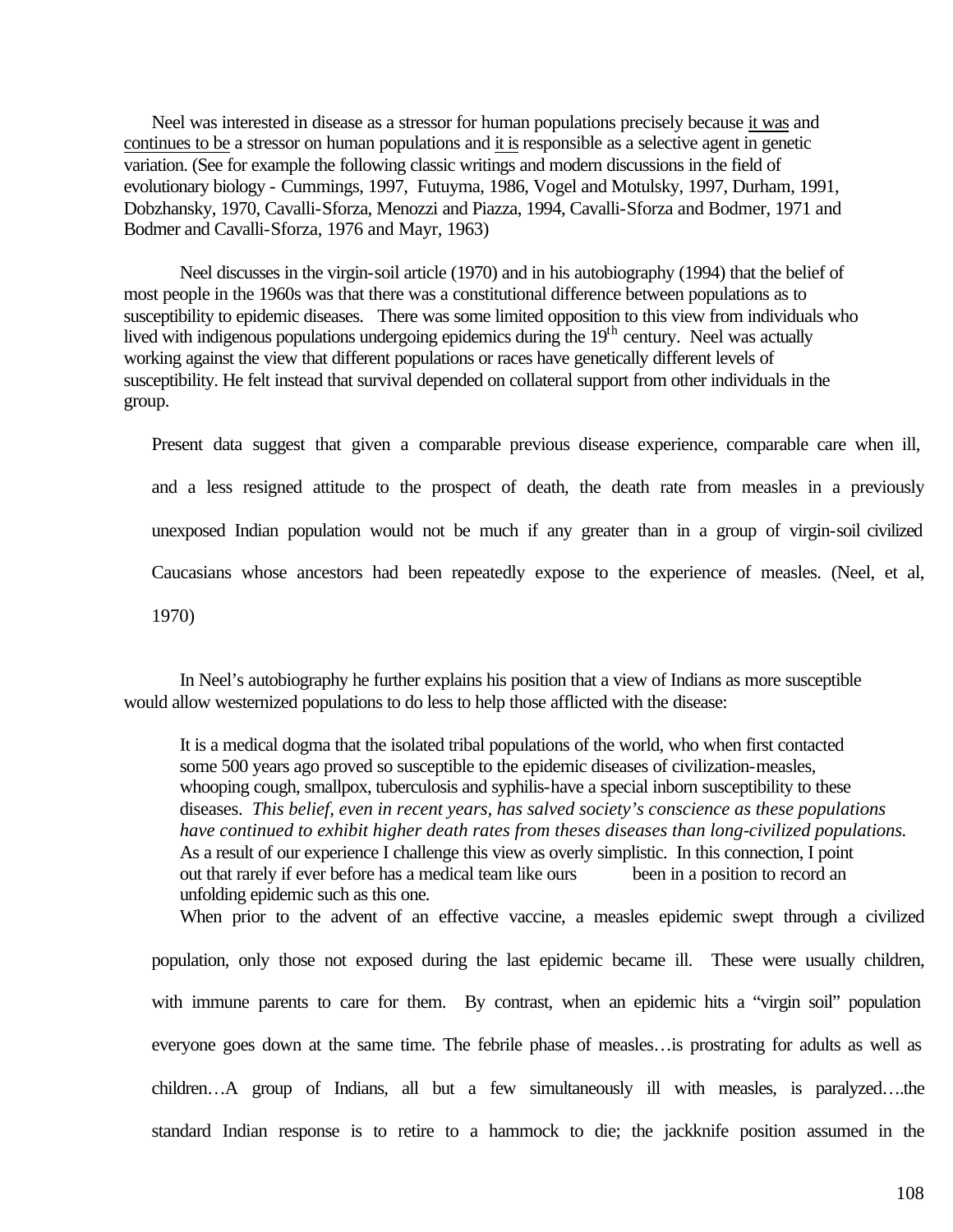hammock invites the collection of secretions in the base of the lungs, followed by bronchopneumonia

 …Our impression was that the Indian was just about as sick in the primary phase as your standard Caucasian--no more, no less…On the other hand, we saw a great deal of bronchopneumonia… With respect to the secondary response to measles, our records are clear. A year after the epidemic, we found both the vaccinated and those who had been ill with the disease to have developed protective antibody titers just as big as in Caucasian.

We are not the first to feel that it is what we term the secondary aspects of such an epidemic that is responsible for so much of the mortality. (163-165) (italics added)

Neel often uses the term 'disease pressure' without discussing 'racial differences' in populations. He may say that the Yanomami give a picture of how disease may have affected human populations in the past. Neel clearly demonstrates that he was anxious to combat "racial" understanding of disease susceptibility.

Here (and elsewhere throughout the document) Turner cites references that are not applicable to the point he is making. For example: COR 7 acknowledge measles vaccine, says nothing about racial differences

#### II *Use of Vaccinations as Research Tool*

*A. Neel's long-term interest in the use of vaccination for research.*

Turner disagrees with Lindee (2000) that Neel was vaccinating because of humanitarian concerns. He states that

Lindee does not, however, take account of the relevant historical context of Neel's long-standing research interest in the formation of antibodies to newly introduced disease in isolated populations (U.S. Atomic Energy Commission 1951) She does not question the reason for Neel's initial blood testing in 1966-7 that revealed the Yanomami' lack of measles antibodies. She assumes, without regard to context, that Neel's motives, like those of the vaccinations that followed, were purely humanitarian and apparently on this basis seems to exclude the possibility that he might have had a research purpose to the vaccinations. This does not follow logically and is historically inaccurate.

Turner bases this statement on a letter from Robert Conrad, head of the AEC Navy Medical Team, Marshall Islands project to "Chuck" dated September 25, 1957. Contrary to Turner's assertion, Neel is not mentioned in connection with the pertussis vaccine. Neel's work on congenital abnormalities is discussed as follows: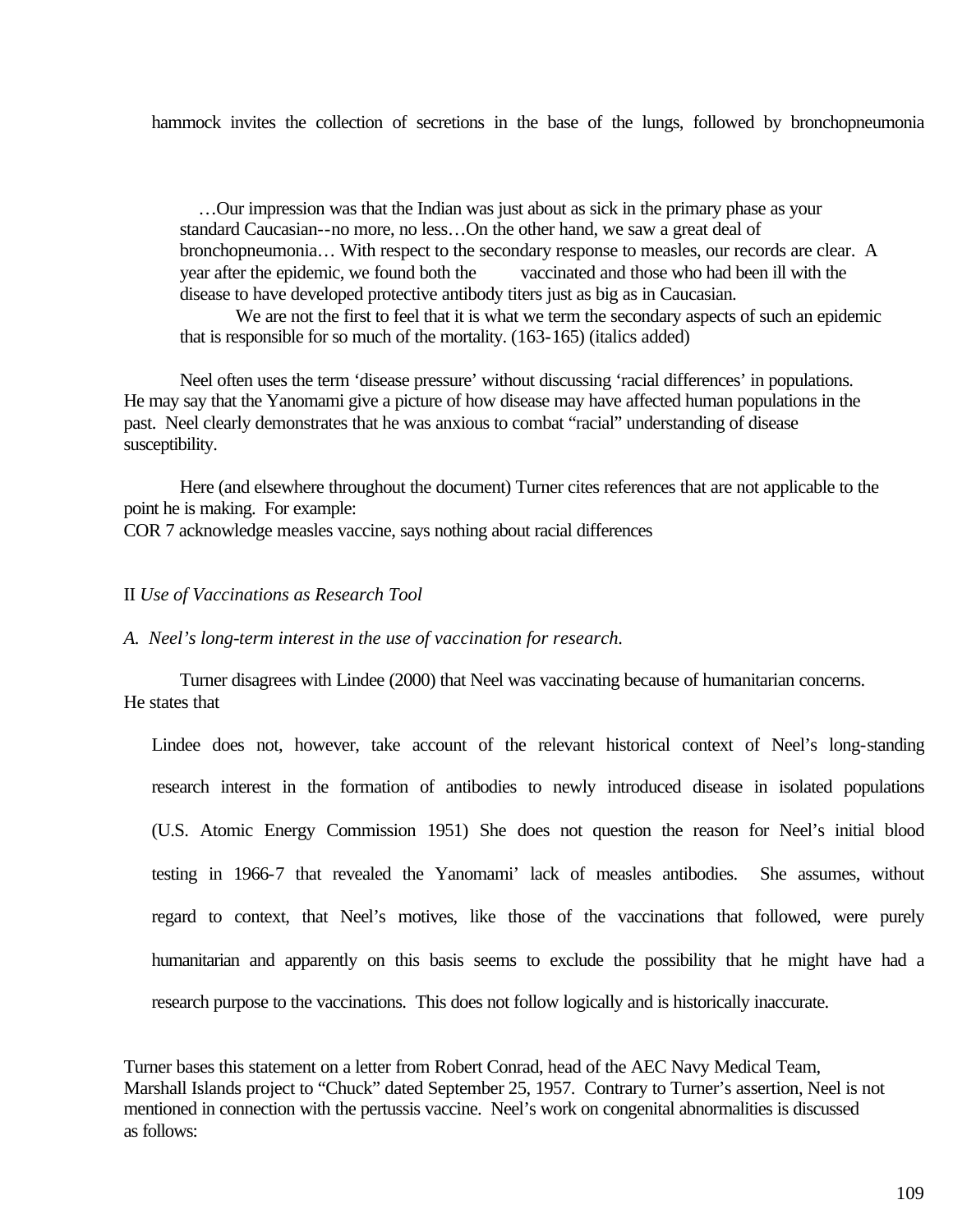Dr. J. Neel suggests that data on congenital defects in offspring of consanguineous marriages would be valuable in connection with their study along this line in the Japanese. (This study is aside from radiation effects.)

An examination of all the AEC material is beyond the scope of this report; however, we have found no reference to experimental vaccination in any of the AEC grant proposals from 1960 through 1973.

On the other hand, there is no question that Neel is interested in disease and disease pressure. He states in his 1965 AEC grant proposal:

What new disease patterns will emerge as these primitive groups make the transition from an near-Stone Age to an Atomic age existence, and to what extent is there provided an opportunity to study in an intensified and telescoped from the genetic adjustments which presumably occurred as other groups, including our own ancestors, made this transition?

Also, in another 1967 AEC proposal Neel states:

The USPHS Communicable Disease Center at Atlanta, Georgia has very kindly undertaken an extensive series of immunological studies on the blood sera collected in 1966. This battery includes, thus far, tests for antibodies to ...coccidiomycocis, streptococcus, diphtheria, varoola, varicolla, ...mumps, respiratory syncytial, virus, parainfluenza 1, parainfluenza 2, influenza 1 and influenza 2. In addition, …of the Venezuelan Institute has done very extensive studies on the antibodies against the arbovirus. These studies serve a dual purpose, in indicating to what extent some of the disease of civilization may have reached the Indian,... and in providing some insight into the kind of disease pressures that might have served as selective agents at this cultural level.

#### *B. Other attempts to vaccinate*

Turner (2001) states that the:

 Neel papers show that he envisioned vaccination campaigns for TB, Whooping cough, smallpox chicken pox, German measles and mumps in addition to measles. A letter to Dr. Robert Hingson of Case Western Reserve dated 15 September 1967 requests help for immunization campaigns against all of these diseases except mumps. This was over two months before he learned of the actual outbreak of the measles epidemic among the Yanomami of Brazil. Plans for these other vaccination campaigns appear to have been dropped following the 1968 disaster…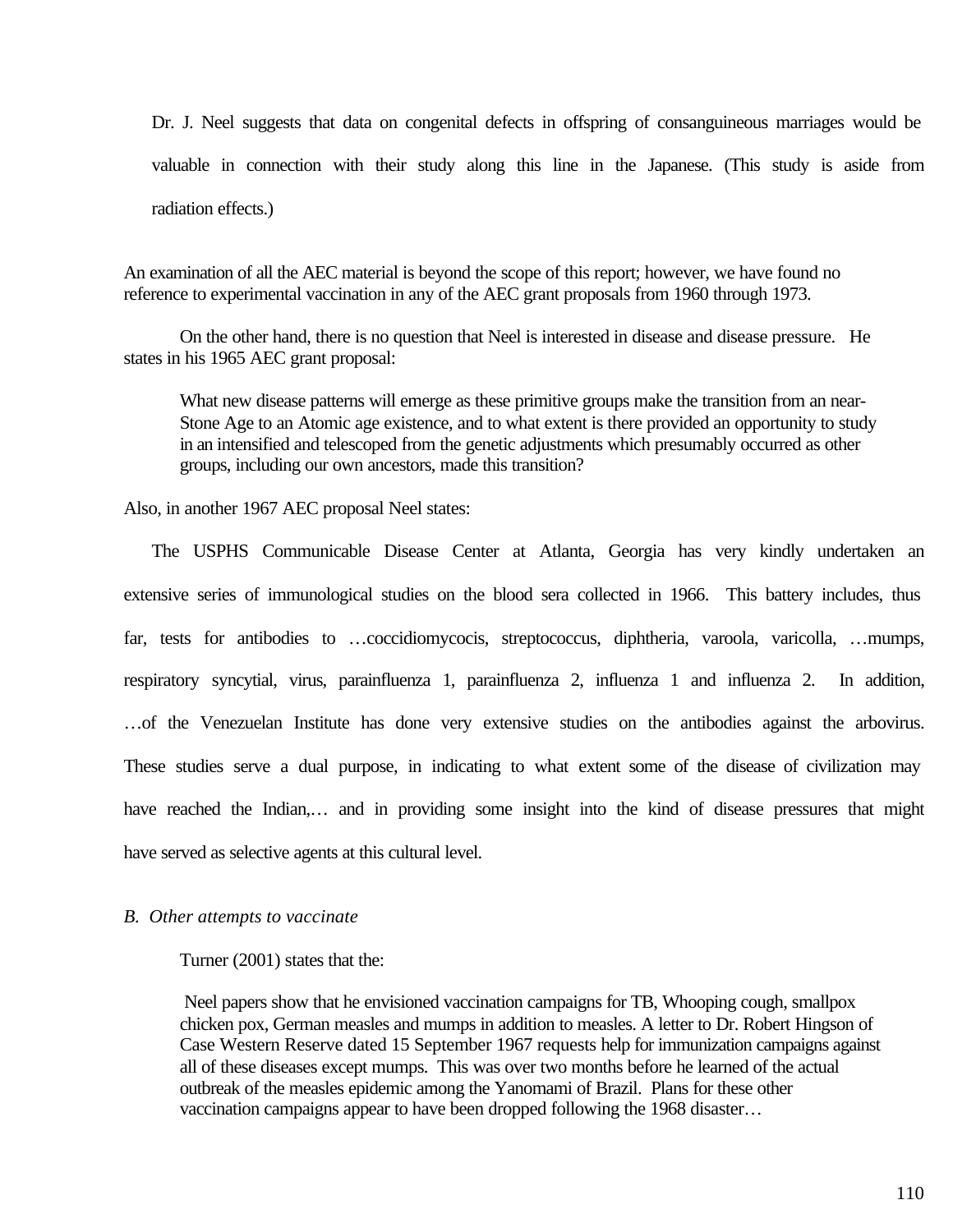Turner views this as indicative of a planned research effort; however, the following correspondence addresses Neel's continuing interest in vaccination as a humanitarian effort. The correspondence begins months before there is any indication that measles has entered the area.

March 10, 1967 Neel to Hawkins (missionary, Boa Vista) asking about inoculating for smallpox, tuberculosis and measles. Measles vaccination is the most difficult because it must be kept frozen and the most expensive.

With respect to the infectious, I believe very strongly that an ounce of prevention is worth a pound of cure. Of the various diseases against which they might be immunized, three stand out because of their importance and the simplicity of the immunization. …All three of these require just a single inoculation. The vaccinations I refer to would be against smallpox, tuberculosis and measles…With respect to measles this is more difficult and more expensive than the other two

Neel's 15 September 1967 correspondence to Hingson (medical doctor) is indicative of his understanding the importance of inoculating "virgin soil" populations: "We would welcome the opportunity to inoculate against [measles, smallpox, pertussis, tuberculosis] (assuming the Indians…would accept this)." He specifically addresses the notion of humanitarian concerns that are not in conflict with his scientific mission: "In addition to our scientific interests…we are impressed by the humanitarian opportunity here. As you must know, when a group such as this comes in contact with our culture, the decimation is fearful to behold."

Later correspondence (19 September 1967) to missionary Daniel Shaylor (missionary) expresses the same concerns for the health of the Yanomami:

measles and whooping cough, not to mention smallpox and tuberculosis have not reached these Indians

to any significant extent, and we are considering whether we could do some type of inoculation which

would minimize the effects of these diseases when they finally do reach the Indian.

November 21 Neel to Robert Shaylor (missionary, Daniel Shaylor's father)

Although our orientation is primarily research, we also are quite concerned with the humanitarian

implications of extending proper medical services to the Indian, and would try very hard to lay a

vaccination program onto our medical studies.

What Turner fails to note, although the documents are included in his index of the Neel material, is that upon Neel's return from the 1968 Orinoco expedition, he continued to obtain measles vaccine for the Yanomami.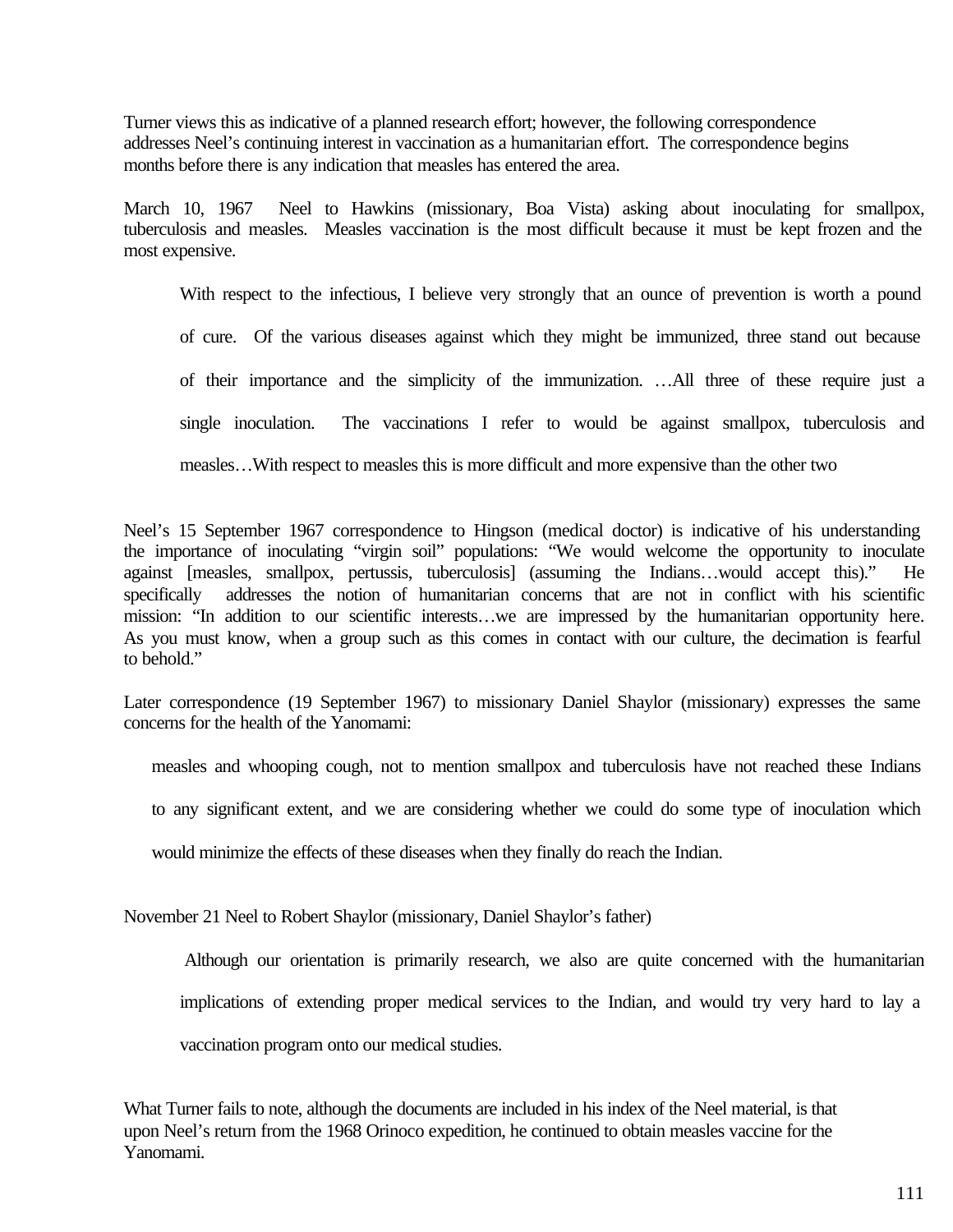April 22, 1968 Neel to Roche "Following receipt of your phone call, I contacted our Communicable Disease Center in Atlanta, Georgia, who suggested that I turn to Merck, Sharpe and Dohme, and to Philips Roxanne."

April 26, 1968 correspondence (Neel to Philips Roxanne) are about to expire and the company suggests doubling the dose, thereby effectively having 1000 vaccinations (April 22, 1968 Neel to Roche).

#### *C. The Dow protocol*

In 1970 Neel and representatives of the Dow company were in consultation concerning a field test of a triple vaccine, which included a vaccine against rubella. Turner regards this as additional evidence that Neel viewed the entire vaccination process as an experiment. We regard it as a continuation of Neel's desire to provide aid to this population. In addition, Turner states that the representative of the Dow company felt that Neel could not complete the follow-up blood sampling and that Dow called a halt to the protocol.

On Dec.23, 1970, Joseph E. Jackson, the Director of Biological Clinical Research at Dow wrote a four page single-spaced letter to Neel to discuss the protocol for a rubella vaccine field study. On December 30, 1970 Neel responds to Jackson and states:

> As we have come to grips with the requirements of your protocol and the realities our field situation, it has become clear that this is probably not the best population on which to field test your vaccine. ….the Indian villages are small and scattered; our contacts with them will be fleeting….this is certainly the largest problem, we are very dubious of our ability to obtain repeat specimens some six weeks after vaccination….I am sorry to take this position

This letter shows that contrary to Turner's assertion, it was Neel, not Jackson, who called a halt to the trial.

Dow had been reluctant to give Neel 200 doses of the vaccine without the trial; however in a letter dated January 6, 1971 Jackson responds:

One of the original objectives, namely, to provide measles protection to Yanomami villages that

may still be susceptible, can still be met. I have arranged for 200 doses of our commercial measles

vaccine to be shipped to you for this purpose.

Turner also suggests that Jackson was concerned that the vaccine might cause infectious cases of the disease. Jackson, however, had a different concern. Jackson discusses at length the fact that the vaccine should not be given to pregnant women because of its teratogenic effects. One of the concerns of the early users of the vaccine was that the vaccine virus might spread from a child to the mother. This was shown not to be the case in the United States; however, Jackson states there have been no studies on rubella susceptible mothers. There were also two studies that indicated that vaccinated women do not transmit vaccine virus via breast milk. Jackson wondered if vaccinated babies might transmit the vaccine virus to the mother through the breast.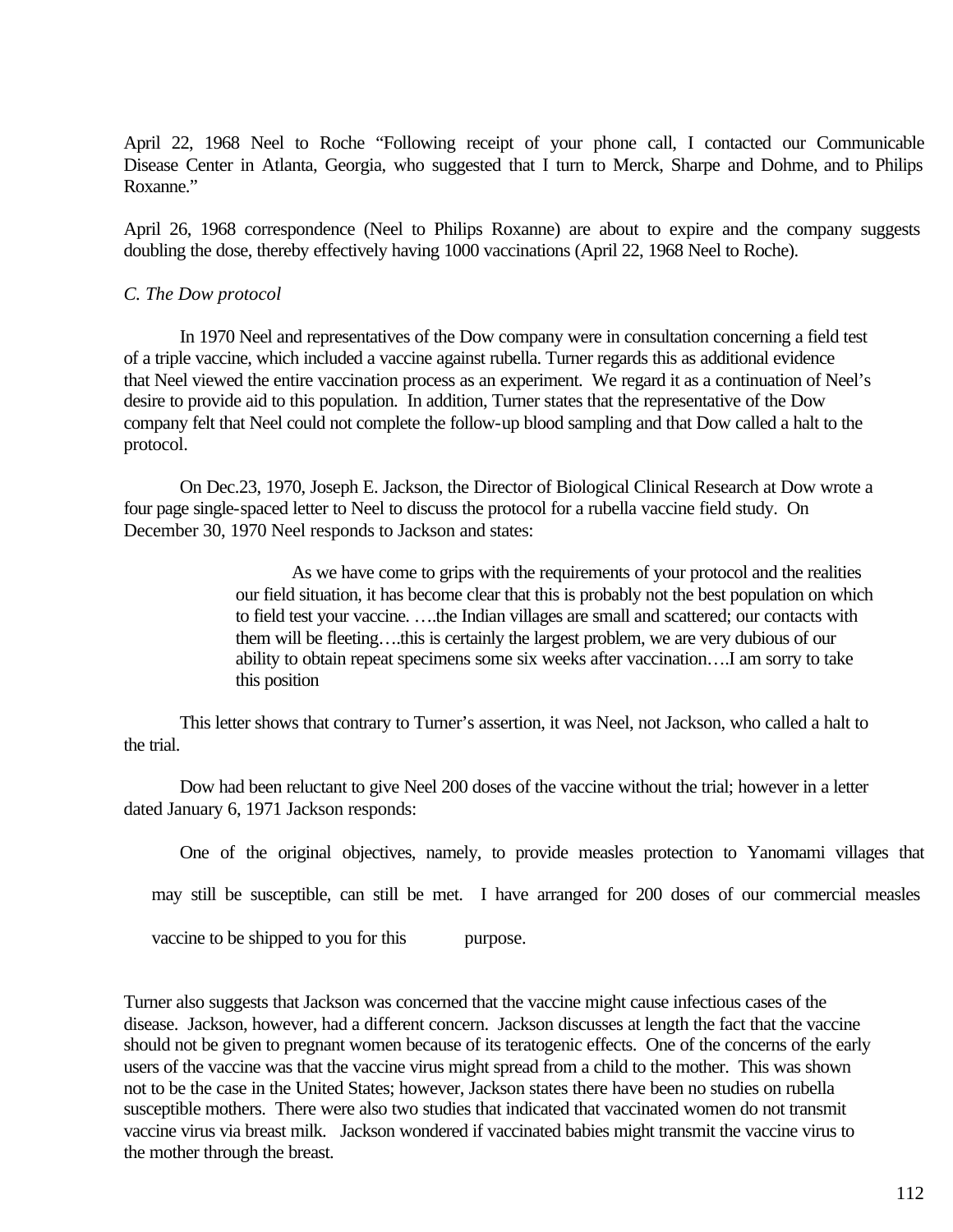It would be very unlikely that the lactating breast could serve as a portal of entry for this virus …It is essentially a question of what kind of physical contact susceptible women of childbearing age may have with rubella vaccines for it is already well known that rubella virus does not transmit efficiently as a respiratory agent in the tropical environment. The reason for this is unknown; but may be related to the sensitivity to U.V. light. This may all be a moot point since the meager amount of evidence available to date tends to suggest that the vaccine strains of rubella virus may have lost their teratogenic potential during the attenuation process.

The Dow company was not worried about cases of measles. Dow was concerned about the teratogenic effects of rubella and rubella vaccine for the fetus in utero. This is a realistic concern and Jackson addressed it. Measles (rubeola) can be very serious, while rubella is usually not a serious disease. However, rubella can cause serious birth defects. Even today, women who have not had rubella and are not immunized are encouraged to get a rubella vaccine several months before becoming pregnant (Merck, web page).

The Dow company decided instead to evaluate the vaccine on children in the U.S.

Question-when did the Venezuelan government take over vaccinating?

#### *III Trips to Centers of Disease Control [sic] (CDC) in November, 1967*

Turner states that the trip to the CDC was for the purpose of discussing aspects of disease research and not for consulting about the properties of the Edmonston B vaccine. However, Helen Casey at the CDC attended the meeting and she was the Chief of the Viral Immunoserology Unit. She was an expert on measles. She also gave him the measles titers and told him what villages had been exposed to measles previously (letter sent Special Delivery, Jan. 8, 1968) (COR 25)

Some of the correspondence Turner cites (26, 28) as proof of his statement discuss only the dates Neel would go to the CDC. However, we would like to note that after his return in April, 1968 Neel states that the CDC suggested the names of manufacturers he should contact about obtaining additional measles vaccine.

April 22, 1968 Neel to Roche: "Following receipt of your phone call, I contacted our Communicable Disease Center in Atlanta, Georgia, who suggested that I turn to Merck, Sharpe and Dohme, and to Philips Roxanne."

Please note that later in his discussion (see point VIII, B below) Turner states that Neel must have discussed measles vaccine with members of the CDC during this visit.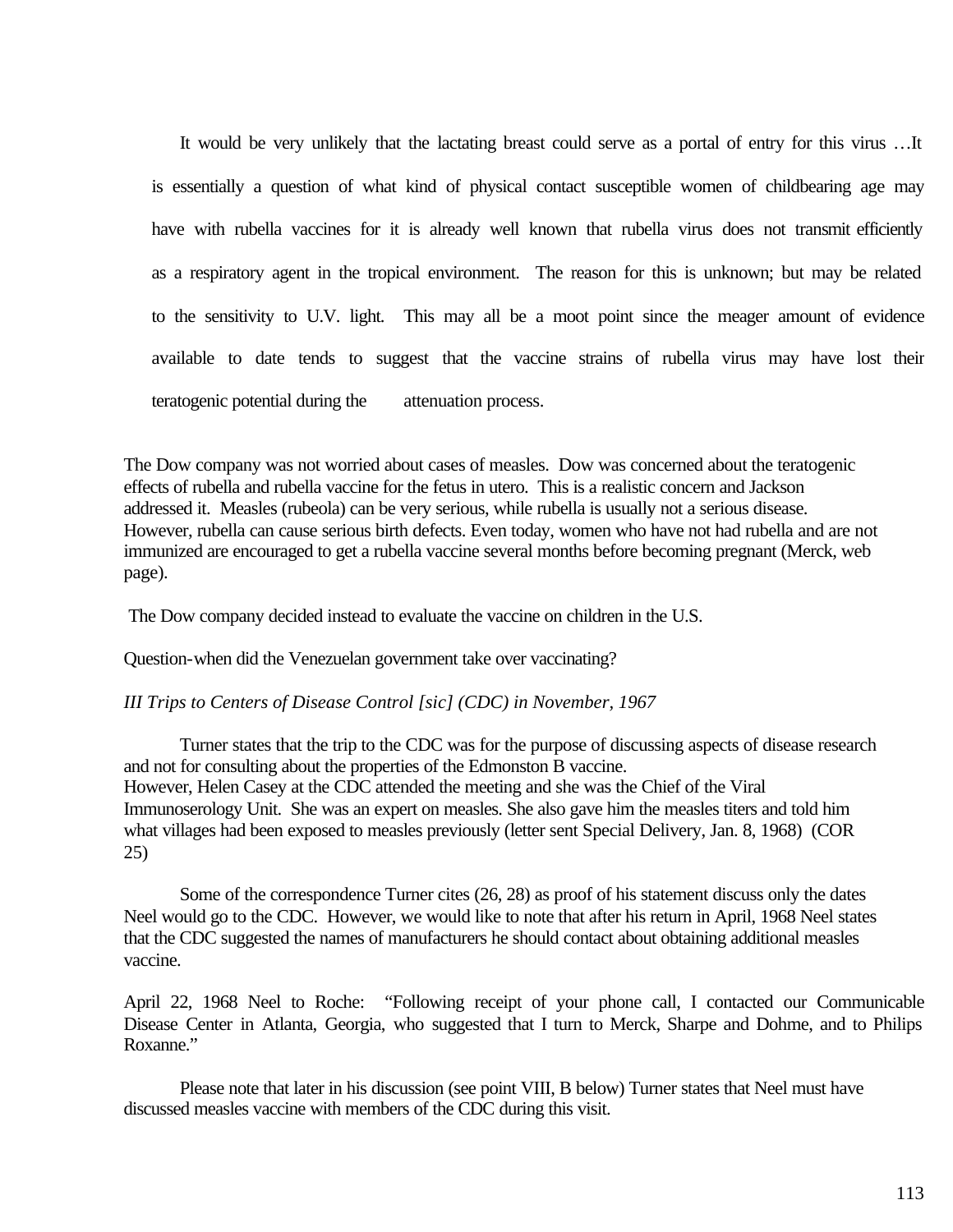In a recent report on the Tierney book, a committee of the American Society of Human Genetics, reviews Neel's consultations regarding choice of vaccine. Members of the ASHG committee contacted Professor F. Black, a noted viral epidemiologist. Prof. Black stated that he had consulted with Neel about the choice of vaccine. He stated that according to information available in 1968, Edmonston B provided longer lasting immunity than Schwarz and was the vaccine of choice for indigenous populations (ASHG, 2001). In a recent telephone conversation (April 29, 2002) with Jane Hill, Professor Ryk Ward, a noted biological anthropologist and a member of the 1968 field team, acknowledged that in a planning meeting the members of the field team discussed the use of Edmonston B for the original plan, a public-health project involving prophylactic vaccination around the periphery of the Yanomami range, in those communities most likely to be exposed to epidemics. He remembers that it was chosen because it would provide a longer-lasting immunity.

## *IV Selection of Vaccine*

Turner states that Neel was unconcerned about the properties of Edmonston B and took it only because he could get it for free, not because of its reactive properties. This statement is contradicted by the statements of Black and Ward (see above). Additionally, there was no money in the grants for the purchase of vaccine. None of the grants even mentions vaccinating. In a letter dated March 10, 1967, Neel to Hawkins (COR 57), Neel states that the measles vaccine is the most expensive.

It should be noted that Neel had very little time to get vaccine. He found out about the measles threat in a letter from Shaylor in early December. He received the vaccine on December 19, 1967 and was leaving for the field early in January, 1968.

Additionally, in April, Neel contacted Merck (the manufacturers of Schwarz) at the suggestion of the CDC. They declined to donate vaccine since they had a contractual agreement with the government of Venezuela.

It is noteworthy that the field diary lists three locations where Neel also vaccinated with Schwarz (a total of 65 doses). Where did this vaccine come from? We have indicated that Neel contacted the manufacturers of Schwarz and they declined because of a contractual arrangement with the Venezuelan government. This was true as of April, 1968. However, some must have been available earlier to the missions. The missions apparently had Schwarz by January, 1968. Neel used them and made no notation in the field diary as to which individuals got which vaccine.

In terms of documentary evidence, Turner cites numerous references that do not address the selection of the vaccine. These include:

- COR 6 Centerwell protocol for immunizing
- COR 11- written after return from field, Neel to Wilcox, Michigan Public Health Dept.
	- Acknowledge receipt of gamma globulin
- COR 40 Chagnon to Shaylor. They will vaccinate, nothing about choice of vaccine

COR 48 Ottati (Cyanamid) from DeSilva (PAHO) request for measles vaccine

### V. Planning and following the expedition's itinerary

Turner suggests that the epidemic did not alter the expedition's original plans. Turner says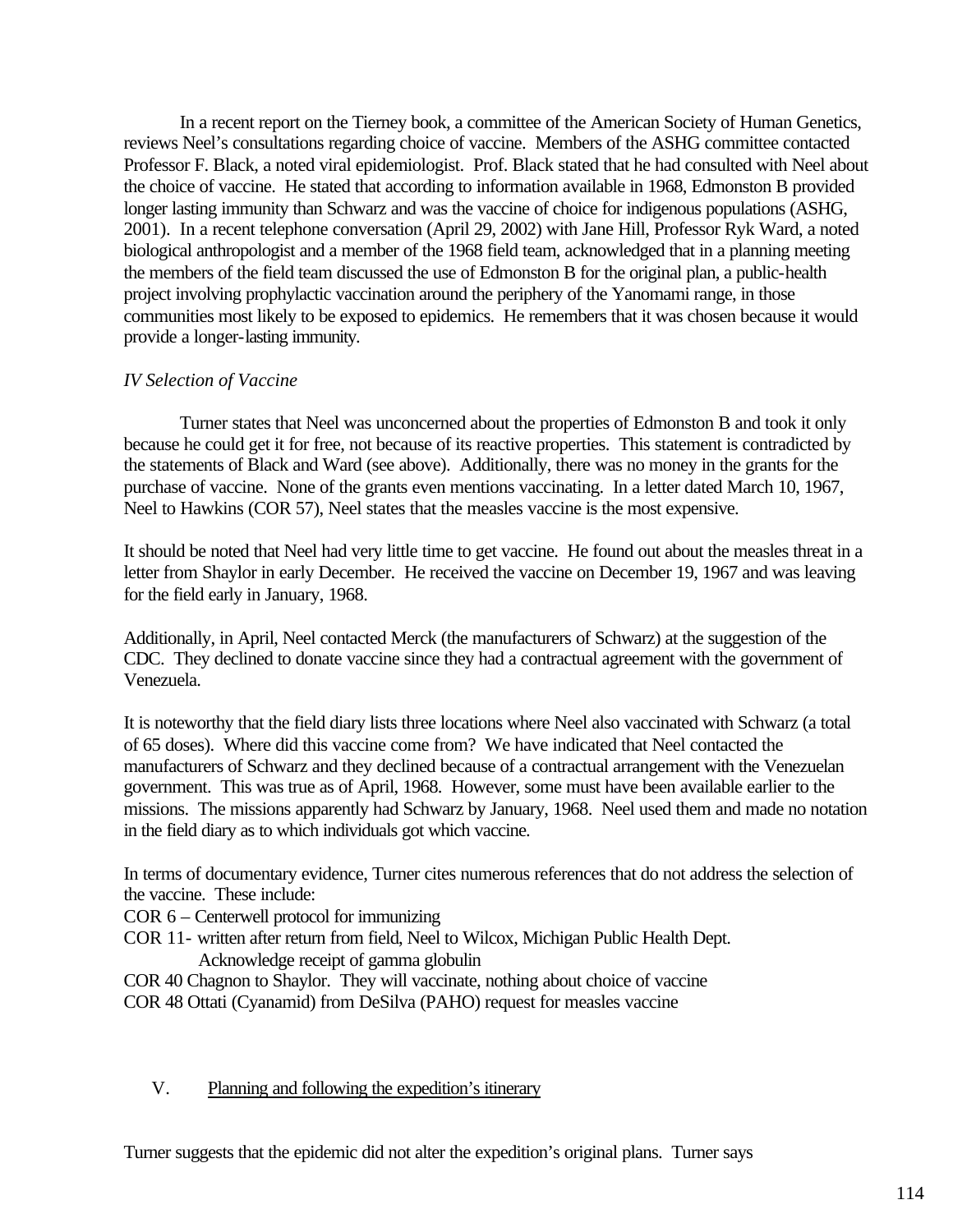Neel's journal entry for 20 Jan (his last night in Caracas before going into the field) reports that he was informed at a party by the head of Venezuelan Indian Agency that measles had erupted in the Upper and Middle Ventuari (the next major river system to the west of the Orinoco) This, coupled with Neel's information that the epidemic had started in the Brazilian Serra Parima to the east of the Orinoco, and was at that moment working its way down the Orinoco towards his planned research area, should have told him that measles was rapidly becoming established in the whole area, if indeed it had not already done so. There was plainly no time to loose if medically effective preventative measures, such as vaccinations and quarantines were to be taken. Nevertheless, Neel did not alter his research schedule or his plan for the movements of the expedition, or attempt to take any special measures against the epidemic until a month later, when he got the first news of the outbreaks of measles at Ocama and Mavaca (Turner, 2001: 18-19)

#### Turner also states:

He [Neel] did not take the implied offer of Venezuelan help from the Chief of the National Indian agency with whom he had spoken at a party at Caracas the night before the expedition left for the field, presumably because he was worried that bringing a group of alien personnel would interfere with his research objectives (Turner, 2001: 48)

#### This is what Neel's journal says – January 20, 1968

…threw a party at Anthopologia, celebrating a new mongraph by Dr. Wagner. Saw the T…- T… artifacts which may be the oldest yet from South America. And a genuine invitation for a quickie to the Wararo. But, more important, Eddie Romero, "Commissioner" for Indian Affairs was present and news of measles in the lower Ventuari and Yanamamo and Maks on the Upper V, and what could we do about it. **Discussion: invite them in also**. We will be swarming with Indians if all this comes to pass and the problem is now not to over-commit our troops at any point. Plans and replans. (Bold added)

There are two important points – First, contrary to Turner's assertion, Neel seems to have been in favor of accepting aid. Second, the only clear message that measles was in any specific area at a specific time came from the Commissioner for Indian Affairs during this conversation. This is the area where Neel was first planning on going. Consequently, there was no need to alter his itinerary.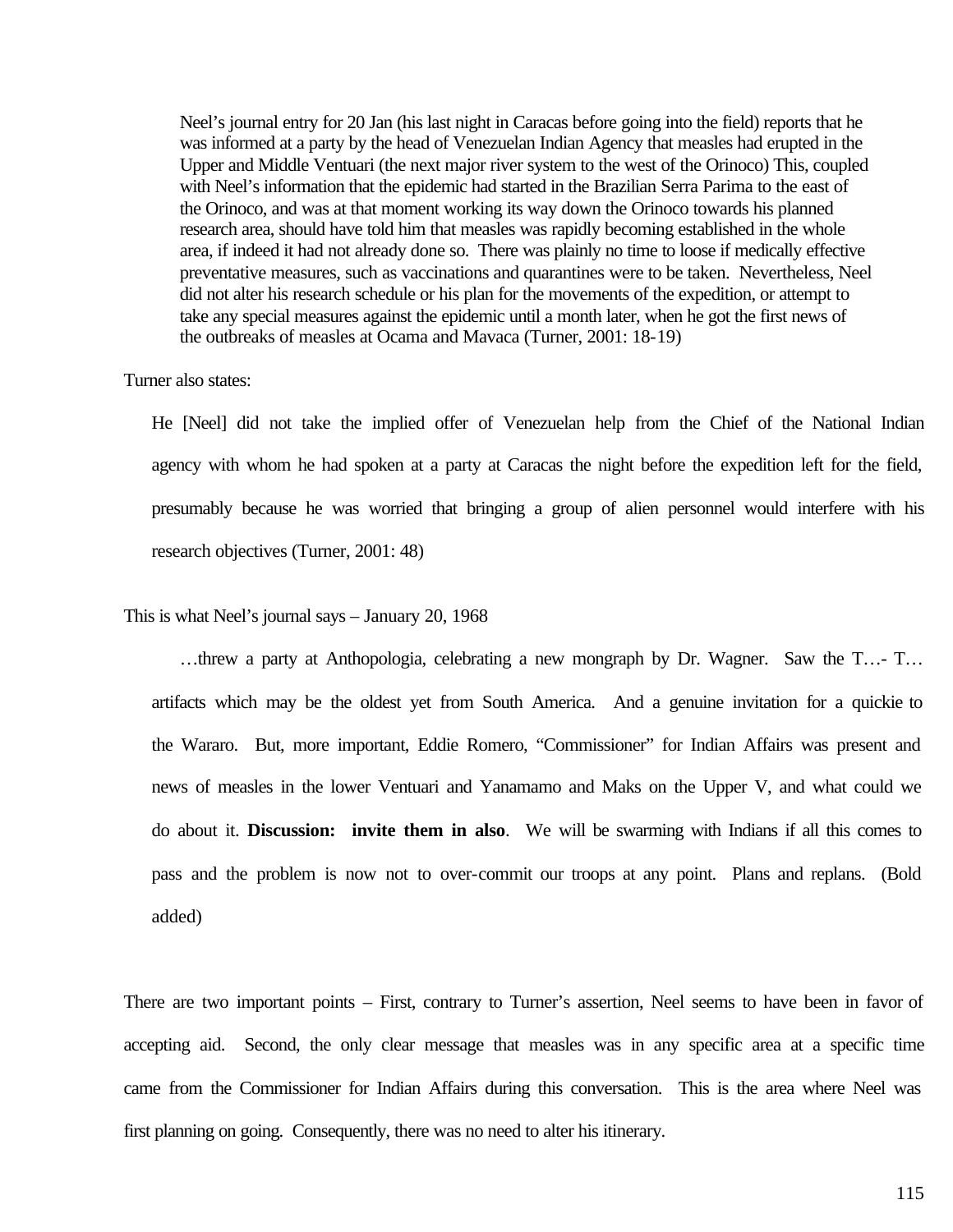A careful review of the expeditions itinerary documented in the Neel field journal indicates that two groups left Caracas on January 20. One plane with Chagnon, Asch, Roche and 12 others went to Mavaca. Neel and 12 other members of the field team went to Santa Maria de Erbato near the Upper Ventuari (Neel, p.50). The two teams were approximately 160 miles apart. Neel did not fly to join Chagnon and Asch until February 6. In the meantime the Roche team began vaccinating at Ocama near Mavaca. The Neel team vaccinated in the area around Santa Maria de Erbato and, in fact, Neel states in his field notes "status of Upper Ventuari group unclear. We could send a messenger for all unvaccinated to come. Padre to give BCG, we to give measles" (Neel, p.62).

We have produced a data base of the itinerary of the Neel field journal (Appendix A). We have also produced a map of the field sites based on the field journal, in particular the map that Neel drew on page 69. (Appendix B)

 On January 21, Neel and the rest of his team flew to Santa Maria de Erebato on the Upper Caura, just east of the Upper Ventuari. They immediately received permission to work and vaccinate in the area. Neel vaccinated about 60 people. It should be noted that in this area only children under 5 were vaccinated. Measles had been through the area in 1962. Neel knew this because of previous blood collection along the Upper Ventuari. An additional 101 vaccinations were administered at the Seeley and Eddings Missions in this area. Neel did not arrive at Ocama until February 6. Between Feb 6 and Feb. 17 when the all Orinoco plan was devised his team vaccinated nearly 300 people. An additional 243 vaccines were being given by missionaries in the Padamo and surrounding areas on the Orinoco River (Neel field notes, pp. 99 [point 4 all Orinoco plan]

| Numbers of<br>vaccinations | Upper<br>Ventuari | Upper<br>Orinoco | Upper<br>Orinoco | Upper<br>Orinoco | Upper<br>Orinoco |
|----------------------------|-------------------|------------------|------------------|------------------|------------------|
|                            |                   | before $2/6$     | before $2/16$    | after $2/16$     | Date             |
|                            |                   |                  |                  |                  | unspecified      |
| 1033                       | .57               | 40               | 536              | 227              |                  |

## *VI Outbreak of the epidemic*

Turner suggests that Neel should have known about the measles epidemic from conversations in Caracas. He should have also moved more quickly to vaccinate before he had confirmed information about the measles outbreak in the area he was about to enter. Turner states:

The All-Orinoco plan, in sum, was a hasty stop-gap measure concocted on the spur of the moment, and

was a dead letter virtually from the time of its conception.

It is important to note that Neel received 2000 doses of vaccine in the United States. One thousand doses were sent In December with missionaries to Brazil where he knew the epidemic was already advancing.

Neel's journal documents the process by which he became aware that an epidemic had reached the area where he was located.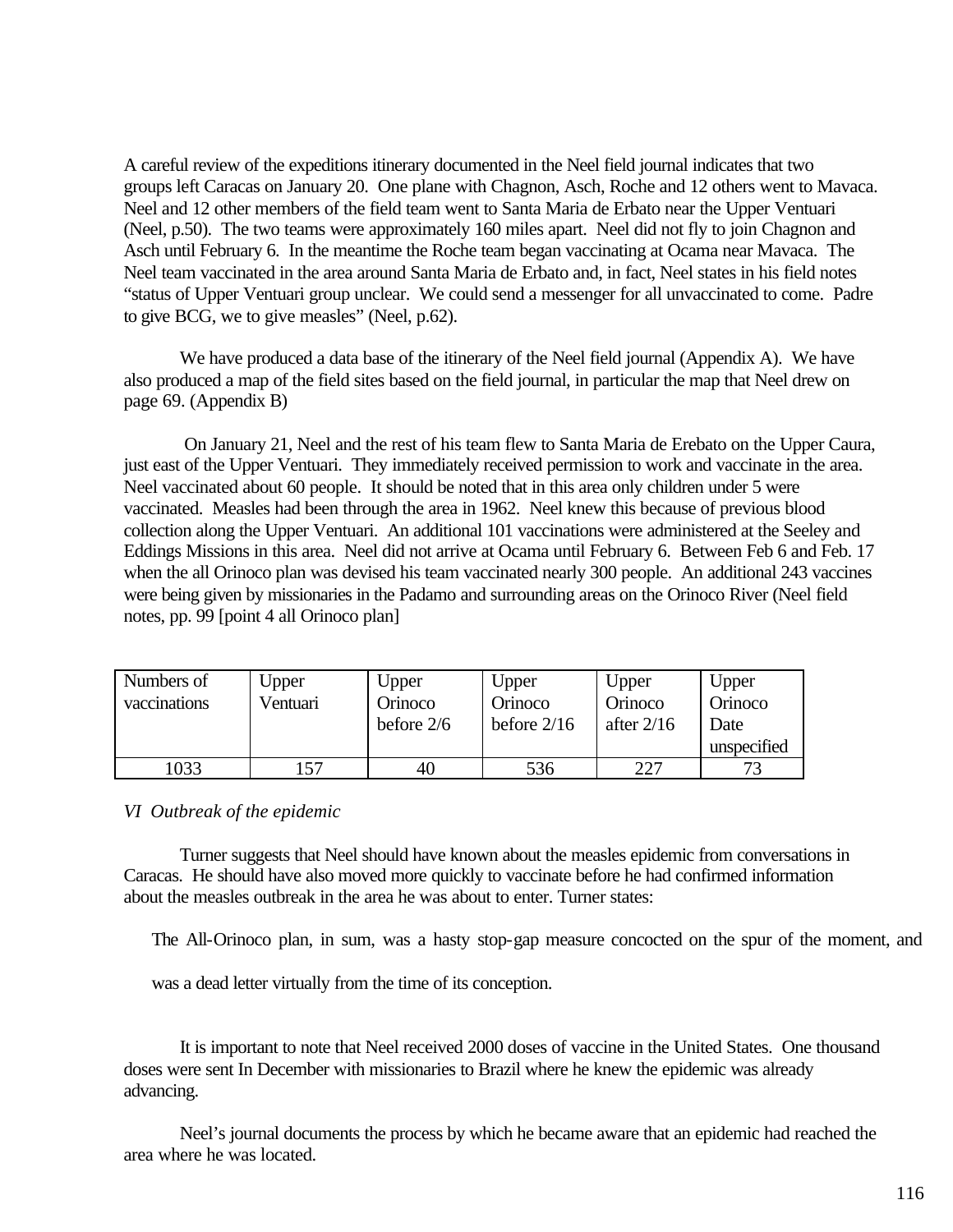On 16 Feb 1968 (p97 of field diary) Neel writes of the measles story—put together with the French group. This is based on what has happened at Ocamo. Roche's team detail all the information they have seen since arriving in the field and the vaccinations they gave.

23 January Brazilian Child 1 with high fever and atypical rash

diagnosis measles, 30 vaccinations

5 February Brazilian – Male age 21, friend of first, with high fever and atypical rash

 diagnosis not thought to be measles Also seen on 7 February still with infection and pneumonia and given antibiotic

13 February Later brought 1 year old-Brazilian boy- with high fever, conjunctival infection no rash with signs of pneumonia. Given antibiotic Died 15 February

During the first month in the field he sees three cases of measles, all in Brazilians. He has a log of vaccinations. He did vaccinated during that time period. (Field journal pages 110-111), but adjacent to the Upper Ventuari. Roche's team was vaccinating at Ocama. (See appendix A for a log of measles vaccinations)

Until February 15, the cases of measles they saw had been among Brazilians. Neel (February 18) states in his journal (p.103)

But the climax at 9:00 when a group from LeChosa, who had stayed at the priests village' turned up

here also in flight and brought with them one with measles at the 99% level. So, it's here! A race

between vaccine and the real McCoy. A trip across the river to get the priest mobilized, packing, and

soon we leave for Platanal where we will immunize and spend the night, and then on the Pats.

Before the All-Orinoco plan was developed Neel, his team or the missionaries vaccinated about 700 people, after the plan was developed, Neel vaccinated over 300 people.

## *VII Spread of the epidemic*

Turner claims that Missionary letters did not indicate that Neel had averted a tragedy.

Notes from the Missionary news indicate that Neel did save many lives. It was very flattering about Neel. In addition, Neel continued to get vaccine to send to the Venezuela after he returned.

## *VIII Neel's correspondence with Marcel Roche*

#### *A. Responsibility for the epidemic*

Turner asserts that Neel was worried that the expedition was responsible for the outbreak of measles. Turner suggests that the presence of the index case--the Brazilian boy – was important to Neel because it would relieve Neel of responsibility for causing the epidemic. There is no indication that Neel ever thought this.

Turner cites DOC 5, 6 and 7 as indicating Neel's concern. We have reviewed the documents and do not find any indication of this.

DOC 5 Western Union telegram saying measles vaccine acceptable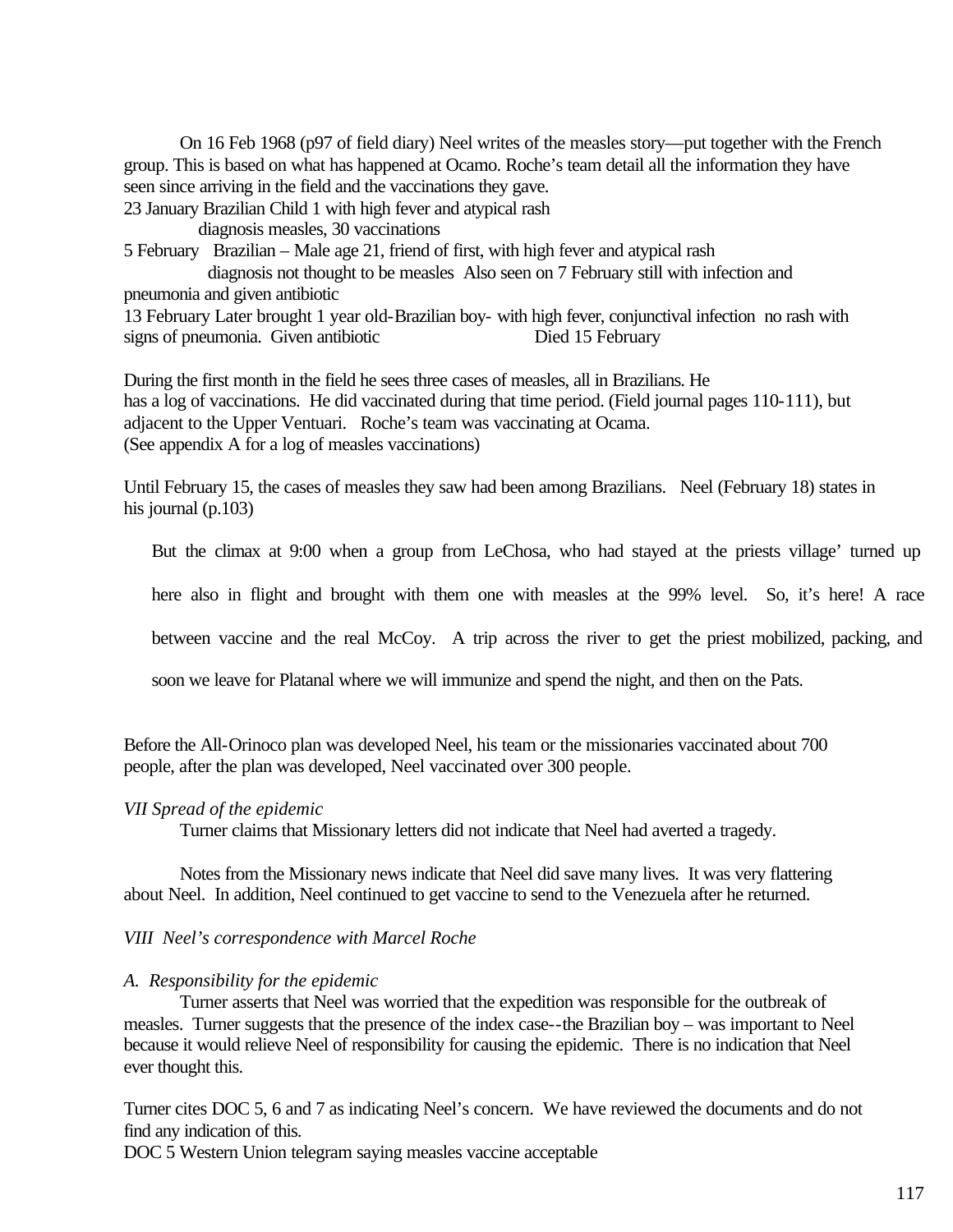DOC 6 Neel to Roche asking for assurance that the donation is acceptable DOC 7 Cable Roche to Neel – 1000 doses of vaccine and globulin are being shipped COR 50 Neel to Roche – more vaccine on way. Neel contacted CDC for information about vaccine. COR 181 Roche to Neel – Vaccine has arrived. Ministry got vaccine from Sharpe. Ministry will use vaccines Neel sent as soon as possible because of near expiration date. The important point is that the Ministry of Health agreed to use the vaccines, not that they would only use Schwarz.

Only in COR 16 does Neel ask for a clinical impression of the Brazilian boy from Roche Talks about collapse of amenities and how this affected survival

In none of these letters or documents do Neel or Roche ever suggest that the expedition was responsible for the epidemic. They discuss only the arrival and use of various vaccine donations.

## *B. Permission to Vaccinate*

Turner is responding to an assertion made by Lindee that Roche had cabled Neel with permission from the government to vaccinate. Lindee later recognized that this cable referred to the donations made in April, 1968, not January, 1968. Turner is, however, persuaded that Neel must have had permission by Lindee's indirect evidence. We would like to add the following:

On December 11, 1967 Neel wrote to Layrisse

"I believe I can obtain about 2000 immunizing doses of vaccine free.CAN YOU OBTAIN PERMISSION FROM THE VENEZUELAN GOVERNMENT FOR US TO VACCINATE ALL THE INDIANS WE COME IN CONTACT WITH?"

There is an undated hand-written note (probably written by Neel) with Layrisse's name at the bottom. It states in language that mimics the Neel letter:

"Agree bring 2000 immunizing doses measles vaccine"

We do not know exactly what this is, although it might be a written account of a cable received by telephone. Elsewhere in the Neel documents there are handwritten instances of Neel either writing out the text for cables he sending or writing the confirmation of a phone message.

## *C. Roche is concerned about the use of Edmonston B*

In a letter dated May 2, Roche informs Neel that the Venezuelans will not use the Edmonston B that Neel had shipped .

## Turner states:

The "studies" on the Schwarz to which Roche refers may well have involved Dr. Helen Casey and other associated with the CDC during the preceding year. These studies must in any case have been known to Neel, or at least have been made known to him when he visited Casey and others at the CDC

a couple of months before leaving for Venezuela.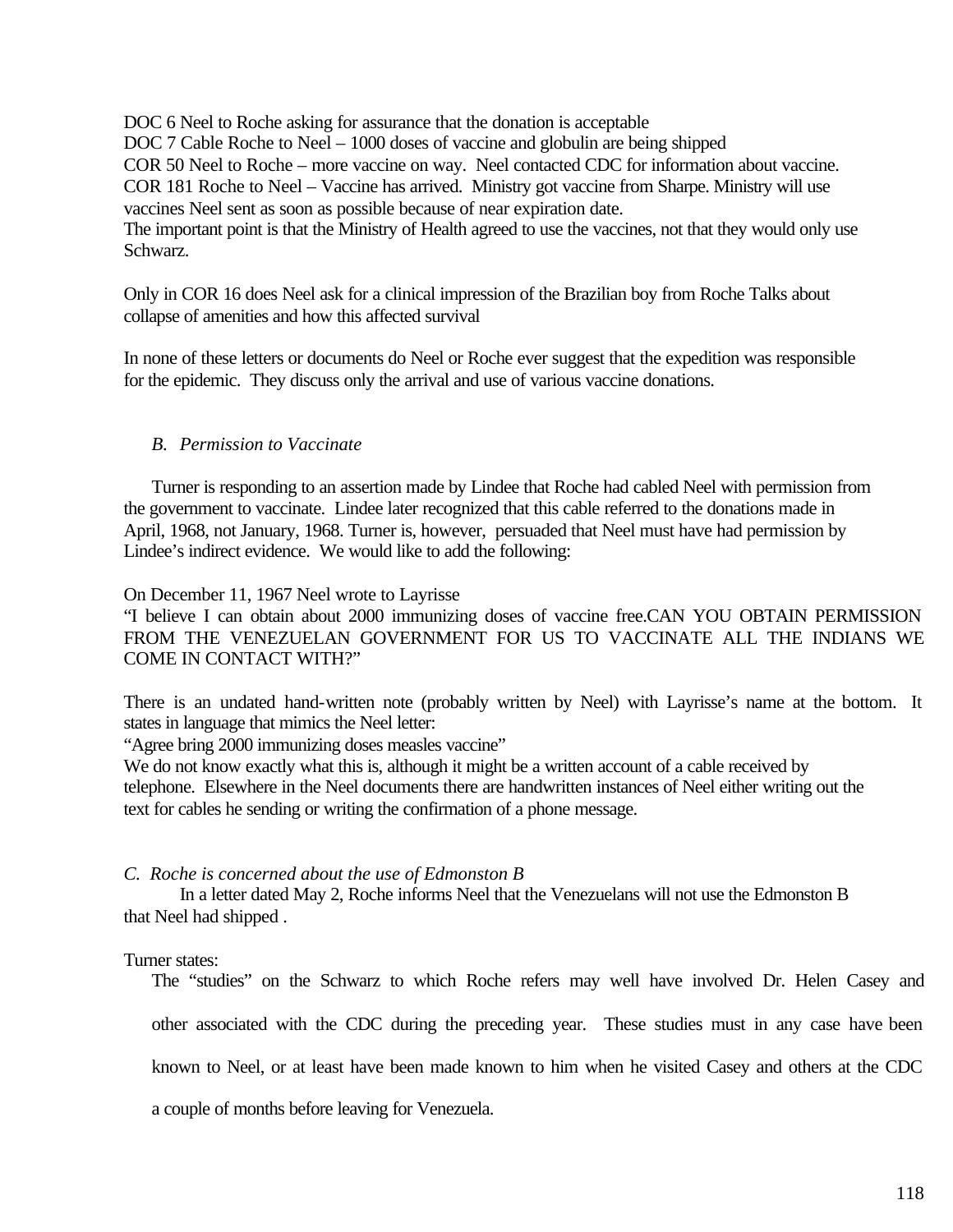This is directly contradictory to Turner's earlier assertion (Point III) that Neel did not discuss the vaccines with scientists at the CDC when he was there.

…that Neel's trip there shortly before leaving for Venezuela was for purposes of discussing aspects of

disease research, but not for consulting on the properties of Edmonston B vaccine

*IX Vaccinations: Where and how many carried out; use of gamma globulin X Centerwall's protocol and the half village policy*

Turner states that the use of gamma globulin demonstrated "the relative indifference and low priority that seems to have attended other dealings with the vaccine.

Both manufacturers of measles vaccine recommended the administration of 0.01cc/lb of body weight of measles immune globulin (MIG) to reduce the effects of the measles vaccine. The maximum dose stated is 0.5cc per individual. This dosage is based on trials with children up to a maximum weight of 50 lbs. There had been no studies of the mediating effects of MIG in adults, since adults had either been vaccinated as children or had had measles and were immune. Neel was sent 1000 doses of MIG which corresponded to 500cc of material. Centerwall noted in the January 10 letter to Black, Associate Professor, Department of Epidemiology and Public Health, New Haven, CT, that this dosage would not be adequate to attend to the needs of adult Yanomami who weighed more than 50 lbs. His letter states:

We have been able to look up most of the references relative to this and find as you suspected no support for 0.5cc of gamma globulin being adequate for measles vaccine modification for average adults. It would appear that the 0.01 cc per pound of body weight or 0.5 cc per individual statement refers mainly to children although it is not so stated and is thus ambiguous. We plan to avoid vaccinating the very young, the old and the acutely ill and will graduate our dosages as best we can on the remainder covering half villages at a time and following with aspirin where possible and when needed.

This implies that in the days before they left for the field they realized they did not have adequate supplies of gamma globulin and decided to do the best they could by the use of the Centerwall protocol.

The half village protocol might have worked if there had not been an epidemic in progress and the field team had not felt that they had to vaccinate or treat everyone they encountered.

*XI Neel's low priority for vaccinations as compared to research*

Turner discusses at length his contention that Neel's humanitarian aims were always secondary to his research goals. This contention is based in part on the following statement from Neel's journal (p.80):

At Patanowa-tedi we will also make our principle collections of biologicals, and I will concentrate on this while Bill does PEs. Thus, I will get stools and soils while Bill does PEs for 3- 4 days—then we get blood, saliva, and urine (? And dermats), then inoculate if at all.

Turner finds the "if at all" statement in Neel's journal important for his argument. However, there are alternative interpretations of the "if at all" statement. Professor Ryk Ward remembers that the expedition was running short of vaccine. Only a small number of doses were brought to the Patanowa-teri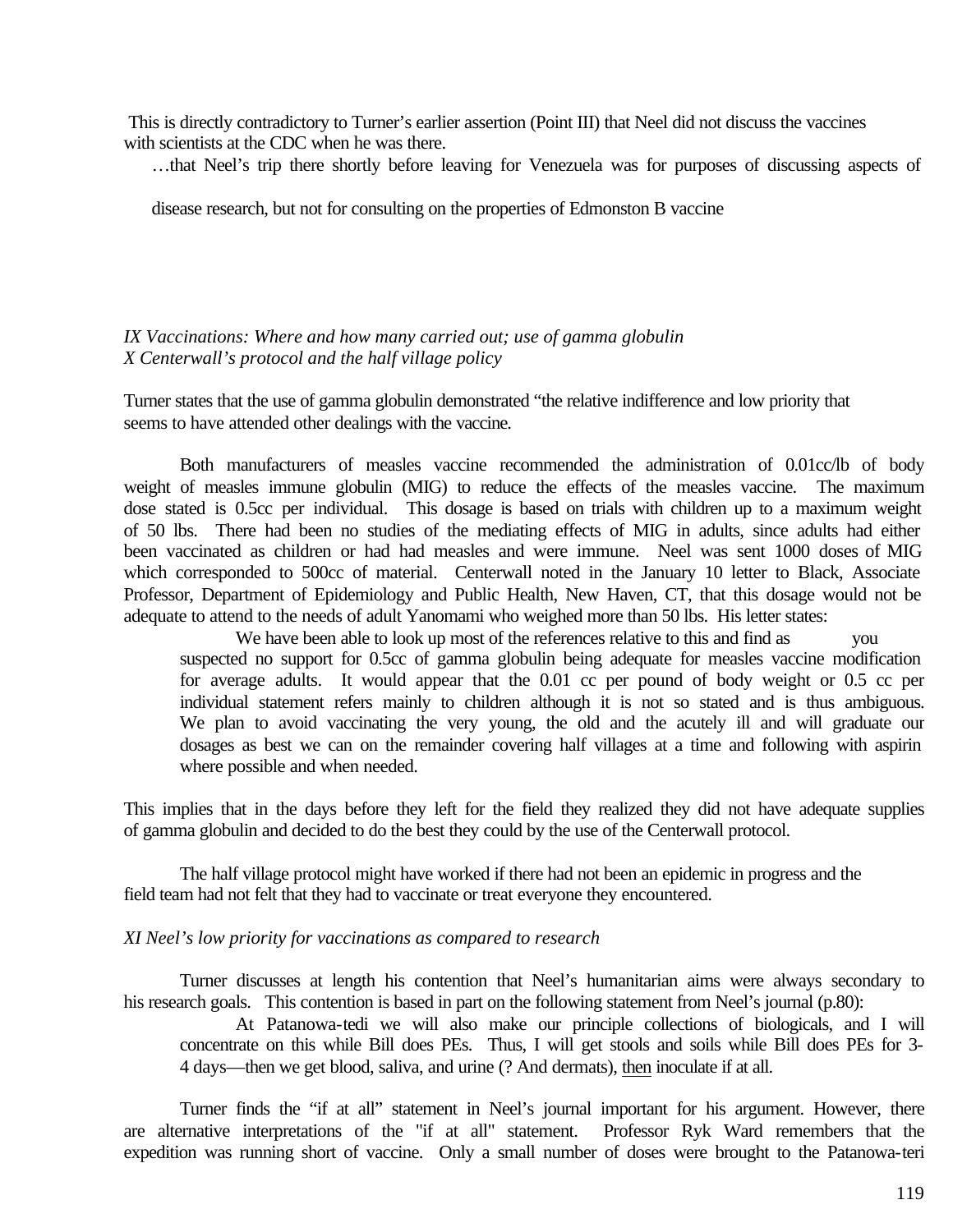and the team was trying to allocate the vaccine where it would do the most good. Patanowa-teri was an interior village (as opposed to a village along a main river course) and thus less likely to be exposed. The "if at all" statement might refer to a decision about whether this group was the highest priority for receiving vaccine.

Another interpretation and an alternate reading of the material is also possible:

"if at all"—(p. 48). It is important to note that Neel addresses the vaccinations specifically as a "a gesture of altruism and conscience" ." [5 February 1968 entry in field notes: 79]. Likewise, he notes how frustrating this vaccination process is: "more of a headache than bargained for." However, he *never* suggests that he ever "seriously considered jettisoning the 'altruism and conscience' of the vaccination campaign and [abandon] the vaccinations altogether" [Turner, 2001: 32]; he does, however, clearly state in frustration that he would like to put the vaccinating into the "hands of the missionaries." Moreover, the context of "if at all" must account for the fact that the Indians had a history of fleeing those administering the vaccinations: "they took off in fright when they heard we were giving inoculations" [1 Feb. 1968 entry in field notes: 76]. Vaccinating "if at all," administering the vaccinations "at the very last." [5 February 1968 entry in field notes: 79], or placing the vaccinations into the hands of the missionaries may be indicative of this "flight" problem alone.

It should also be noted that this was all written before Neel was aware of the magnitude of the epidemic and before the all-Orinoco plan was devised. Once he was aware of the magnitude of the epidemic he immediately took steps to prevent further spread of measles. At this point, he gave preventative doses of MIG to those exposed, but who were not yet sick, but not vaccinated. He also administered penicillin to those who were the most ill. It must be remembered that no matter what Neel felt, he did vaccinate.

#### *XII Neel's upper respiratory infection*

Neel did have an upper respiratory infection. Two months previously there had been upper respiratory infections among the Yanomami

#### *XIII Neel's search for the genetic basis of male dominance*

Turner states that Neel's views on headmanship were eugenic and that Neel himself was a genetic reductionist. More to the point, he feels that Neel influenced the way in which Chagnon described the Yanomami. It should be noted that during this time period Hamilton (1964) and Wilson (1975) were formulated their hypotheses about sociobiology. Neel was not the only person thinking about genetics and behavior.

#### *A. Genetics and Chiefdom*

Neel discusses his views on chiefdom in the 1966 grant proposal

 One of the chief findings to date is the greater variance of male than of female reproduction, a result of polygyny. Since it is the chiefs and subchiefs, who earn these positions on the basis of ability, who are most polygynous, here is an opportunity to attempt to study the action of natural selection.

#### From the 1968 grant proposal:

Possible problems in the future

c. What measurable attributes distinguish the (more polygamous) chief from his (less polygamous) fellow villagers/ This is the most difficult of the questions we should like to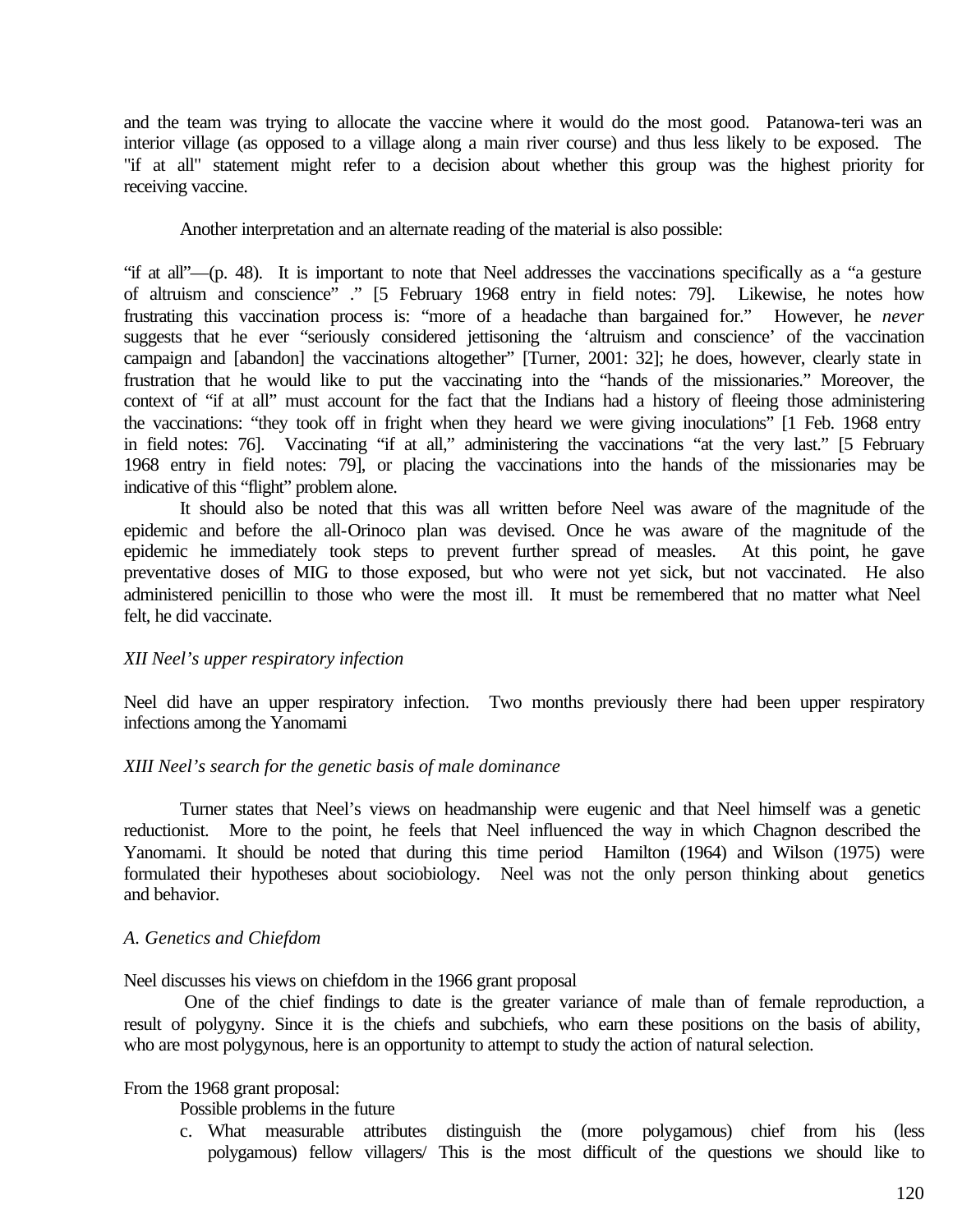approach. From the observation on each individual, we can readily compare chief and nonchief with reference to bodily dimensions, blood pressure, uric acid, gamma globulin levels, etc. More important would be a comparison on the basis of psychological characteristics. Hopefully during the third year of this extension we will have an anthropologically oriented psychologist in the field working on this question.

One of the main ways Neel wanted to study differences through cranial and other morphological measures. These were the exact measures that he jettisoned when he needed to direct his attention to the vaccination process.

#### *B. Neel and Eugenics*

From Neel's autobiography:

.

What I see as the larger responsibilities of the human geneticists have received relatively little attention in recent years. It is a great paradox that the human geneticists (read: eugenicists) of 70 years ago, short on specific knowledge concerning the basis of human inheritance, were long on concern for the future, whereas the human geneticists of today, increasingly long on specific knowledge, fearing the opprobrium of a eugenic label, appear, to have retreated from that concern for the future. In a world where some difficult decision must soon be made, if only by default, it is incumbent upon the genetic-minded to come forward with a more holistic approach to the genetic aspects of the present human dilemma than is now evident.

Unfortunately, without some reordering of genetic research priorities at the national level, a continuing emphasis on the prospects for gene therapy will undoubtedly dominate research on the "service" aspects of human genetics for the next decade…

Neel goes on to discuss prenatal diagnosis which is where he locates his beliefs about genetics and society

It is likely that a program that so espouses prenatal diagnosis followed by abortion as that I have presented will encounter ethical/religious concern and even opposition. The issue is increasingly whether sanctity of life takes precedent over meaningful life. To those who argue that the continuing presence of the seriously genetically defective among us would be a humbling reminder of the need to offer thanksgiving and compassion, I suggest that. Despite all we can do in the way of eliminating genetic disease, there will still be no lack of human tragedies to test that compassion.

## *C. Neel's Humanitarian Concerns*

At the same time there is ample evidence of Neel's humanitarian goals. From the time of finding out that the Yanomami were susceptible, Neel continued to state his desire to vaccinate. He did his utmost to obtain vaccine. He continued to do so after his return from the field.

As an example of Neel's belief about the relationship between science and humanitarian efforts we quote from a talk he gave at the PAHO meeting of the IBP.

From the 1968 grant proposal—difficult to read-Given at the PAHO, IBP meeting.

Some moral issues

It seems appropriate in this presentation to an audience of scientists to stress research opportunities. But as in the … recognize the issues…scientific inquiry for..and humanitarian consideration, it also seems….briefly what these studies and especially…section, might mean to the Indian. We have no accurate…of relatively pure Indians left in the Americas nor of …of persons of mixed but "substantial" Indian ancestry. Estimations on the order of 16,000,000 (17,20,24 have been made for the former…latter is easily several times that figure. We are talking about large numbers of people.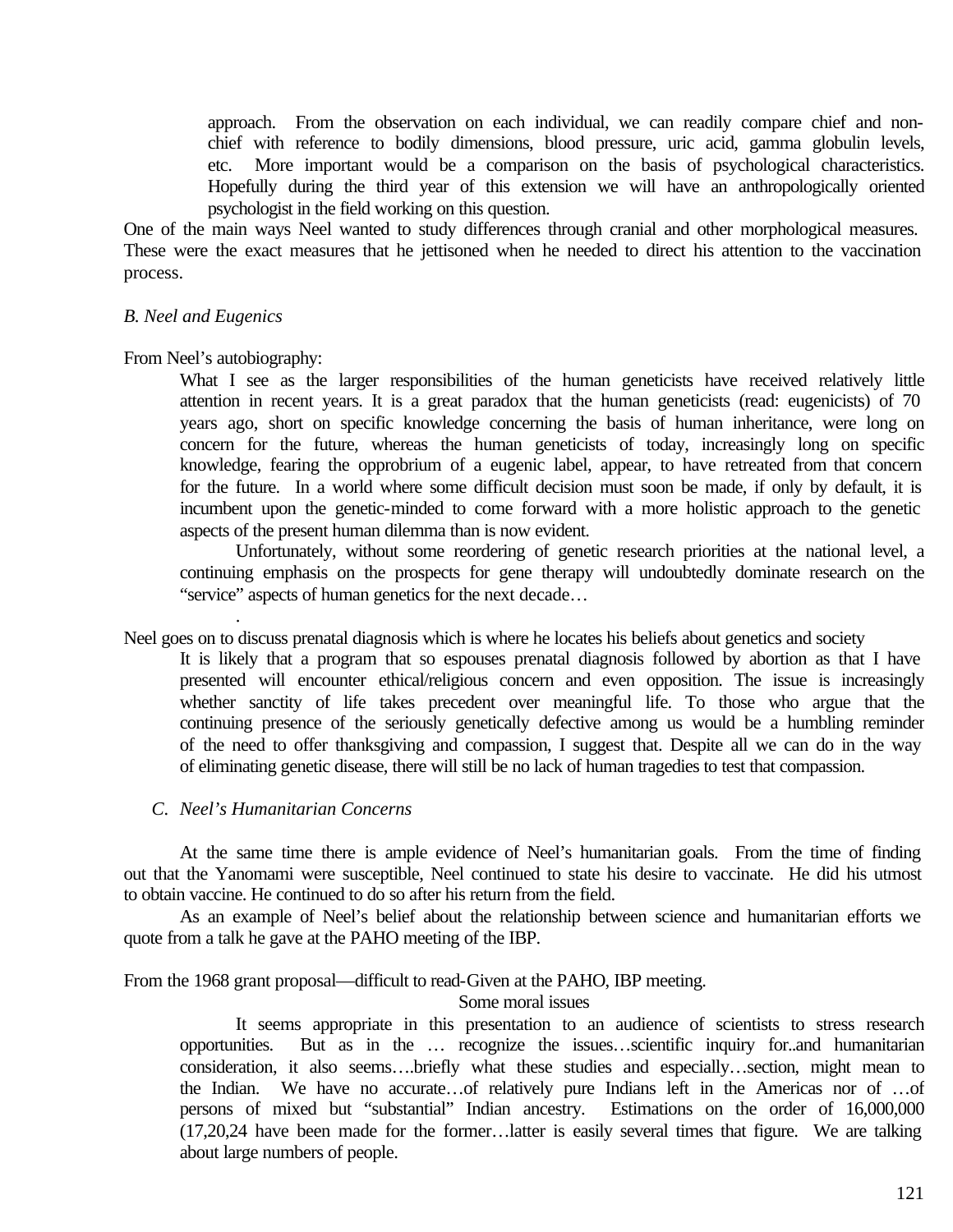Who among us can read the history of the relations between the early settlers of his country and the Indian without deep shame for the barbarism heaped upon a people who were driven to defend the land they occupied. The world is watching my country as it agonizes over the Negro problem—it might equally well be watching the Americas for signs of a bleated, moral resurgence with respect to the Indians. How satisfied are any of us with the official programs of our governments for the health, economic advancement and education of the Indian? How can we translate the results of our scientific investigation into concrete …programs which…other governmental measures. It is a …among the Indian without parallel economic measures to ensure food for the extra mouths. Nor does it seem likely that the accident proneness of the Indian (refs in..) so easy to …of violence and lack of familiarity with our gadgets, will yield to education until the frustrations which lead to accident proneness are relieved.

In a world which seems groping for perspective, the Indian provides a reference point from which to view the fantastic disruptions which modern man, intrinsically still an Indian, has brought about. There are those who will take umbrage at my characterization of we representatives of western Culture as "intrinsically still Indian"…of the so-called intelligence tests which purport to show the inferior intellectual qualities of the American Indian, just as I am aware of similar results…to the American Negro. These results can and have been used for less than equal schooling. But in both instances it is a matter of a culturally deprived and alienated group, perhaps also subjected to early nutritional deficiencies, whose role in …intellectual performance we are just beginning to recognize, being judged by tests designed and standardized on a very different group (see also 4). But these remarks I do not mean to dismiss the possibility of intellectual differences between ethnic groups, but only to insist that to date, the data are grossly inadequate, and we who call ourselves scientists must adhere to the null hypothesis, the more so since its various alternatives can be conveniently misused by those who would evade their social responsibilities. culture shock as I realize how greatly in a short period of time we have contrived to d… Be this last digression as it may…I return from the field there is a period of disruption.. our…profound ignorance of the long range results of this dis…Now in…of greatly intensified concern over these problems, studies in depth of the Indian, within or without the framework of IBP will surely contribute not only to his well-being but also to our own perspective and, eventually, the necessary

adjustments towards which we are evolving.

This statement, read to a group of scientists, indicates that Neel was clearly not a racist with eugenic goals. It also indicates a long-standing interest in the well being of the Indians, a perspective very advanced for the time.

### Ethical issues raised by the Neel papers

Much of what Turner says in this part of the paper is based on conjecture. He uses his interpretations of the material as fact. His major complaint is that Neel gave his first priority to research and the second to the humanitarian effort. A basis for this accusation is that the measles vaccination program was a research effort. There is no evidence for this in the Neel papers. There is no mention of anything like this in the grant proposals. Neel is interested in the effects of disease on Indian populations; however, he never states anywhere that he would vaccinate to mimic a disease nor that he is vaccinating to test the effect of the vaccine on the population.

We note that if it had been part of a research protocol, Neel would have been better prepared. It would have been discussed in the grant proposals. There would have been funds requested in the proposals for vaccine. He would not have scrambled to get vaccine as a donation at the last minute before he entered the field. And in addition, he certainly would have remained with the villagers or returned to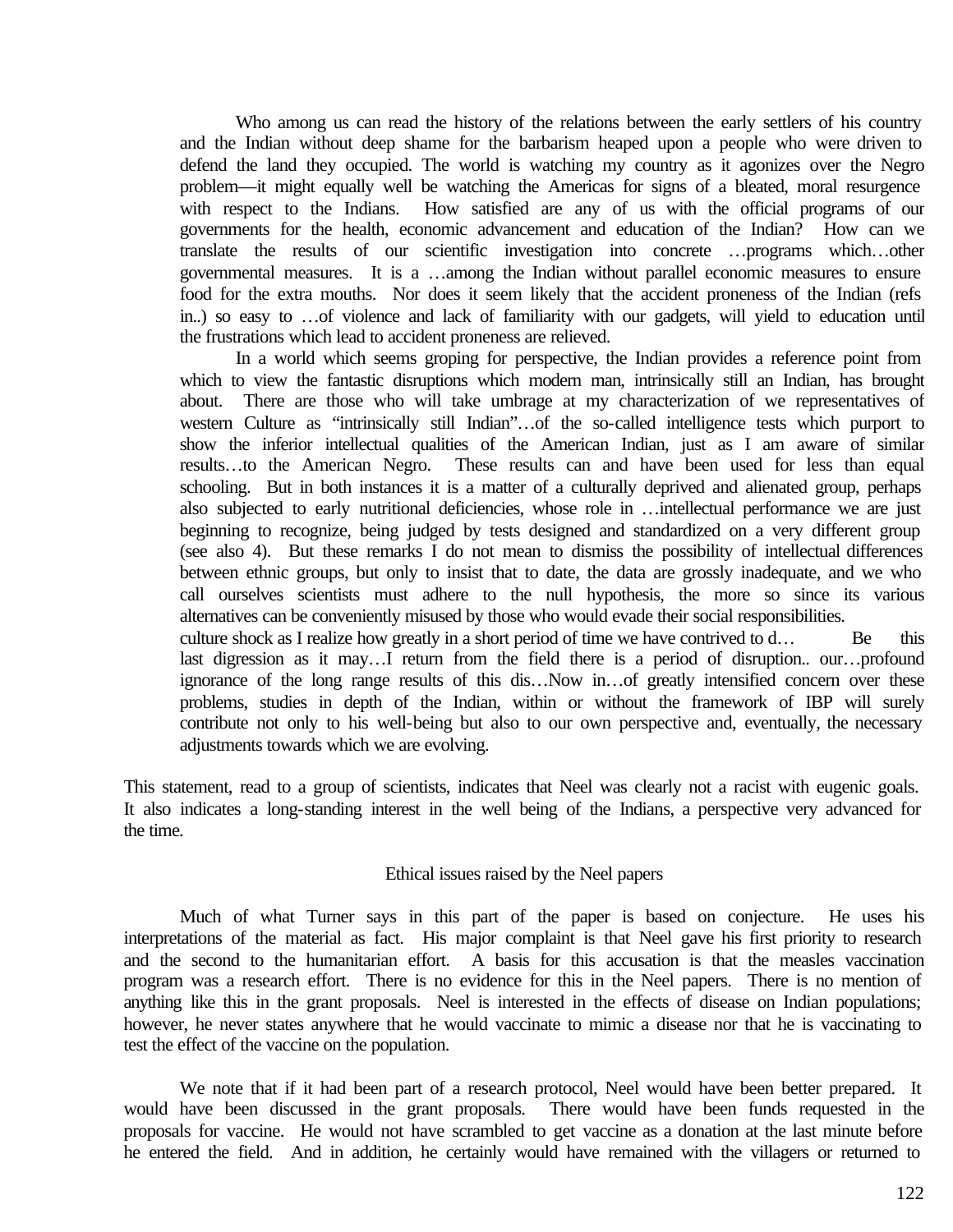them in a few days or weeks to get additional titers after they were vaccinated. We know he did not do this, and in effect, this is one of the other major allegations against him. In addition, Neel gave the Schwarz vaccine when it was available. If he were working on an experimental protocol, he would not have given different vaccines and not recorded individual differences.

The Brazilian team suggests (Lobo, 2001) based on the 1970 Dow proposal that the 1968 vaccination program was designed to test the efficacy of the vaccine and the Indians response to it. It should be noted that Edmonston B had been in use for a long time. The Dow triple vaccine was new and was to have been field tested. The reason the Dow protocol was curtailed was because Neel stated that he could not get (based on his 1968 experience) adequate information to test titers to the vaccine. This is the most important part of checking an immune response. Instead, Dow field tested the vaccine on American children. The Brazilian team also suggests that the selective use of gamma globulin may have been experimental. We note (see above) that gamma globulin was in short supply as a result of children's dosage amount. Neel was supplied with this dose because in the United States and Europe adults were not inoculated because of immunization or immunity by childhood exposure. The situation was different among the Yanomami.

Turner suggests that Neel should have expected and planned for a serious reaction to Edmonston B. The manufacturer's protocol gives indications, contra-indications ands side effects of the vaccine. The field team knew that high fevers were a possibility as was a mild cough and conjunctivitis. These were reduced by gamma globulin. They brought with gamma globulin as well as aspirin to treat the fevers. Pneumonia is not a complication of the vaccine, but of the disease in this population.

In terms of informed consent, please see the section of the AAA report on informed consent in 1968 (Section 5.2). It is important to note that Neel was the author of the WHO reports (1964, 1968) on sampling indigenous populations that has a section entitled Relations of the Research Team with the Population Studied. In it he discusses the respect for persons. This is the first of the later Belmont Report ethical principles. Respect for persons is also discussed as autonomy. Informed consent is the outcome of the application of this principle. While the term informed consent is not used in the WHO document that is not surprising, since it was not in common usage at the time. But the principle is clearly articulated. In addition, Jane Hill, Chair of the El Dorado task force talked to two members of the field team about informed consent during the 1968 expedition. They both state that individuals were told that blood was taken so that they could look for disease inside the blood. In addition, we have surveyed 15 other researchers on human population biology during this time period as to their methods for obtaining consent. They all seem to have followed the same procedures the Neel team followed. A further discussion of this can be found in the AAA El Dorado Task Force Report Section 5.2.

1. We thank Terence Turner for providing his manuscripts and the Turner and Stevens (2001) guide to the Neel archives to the Task Force.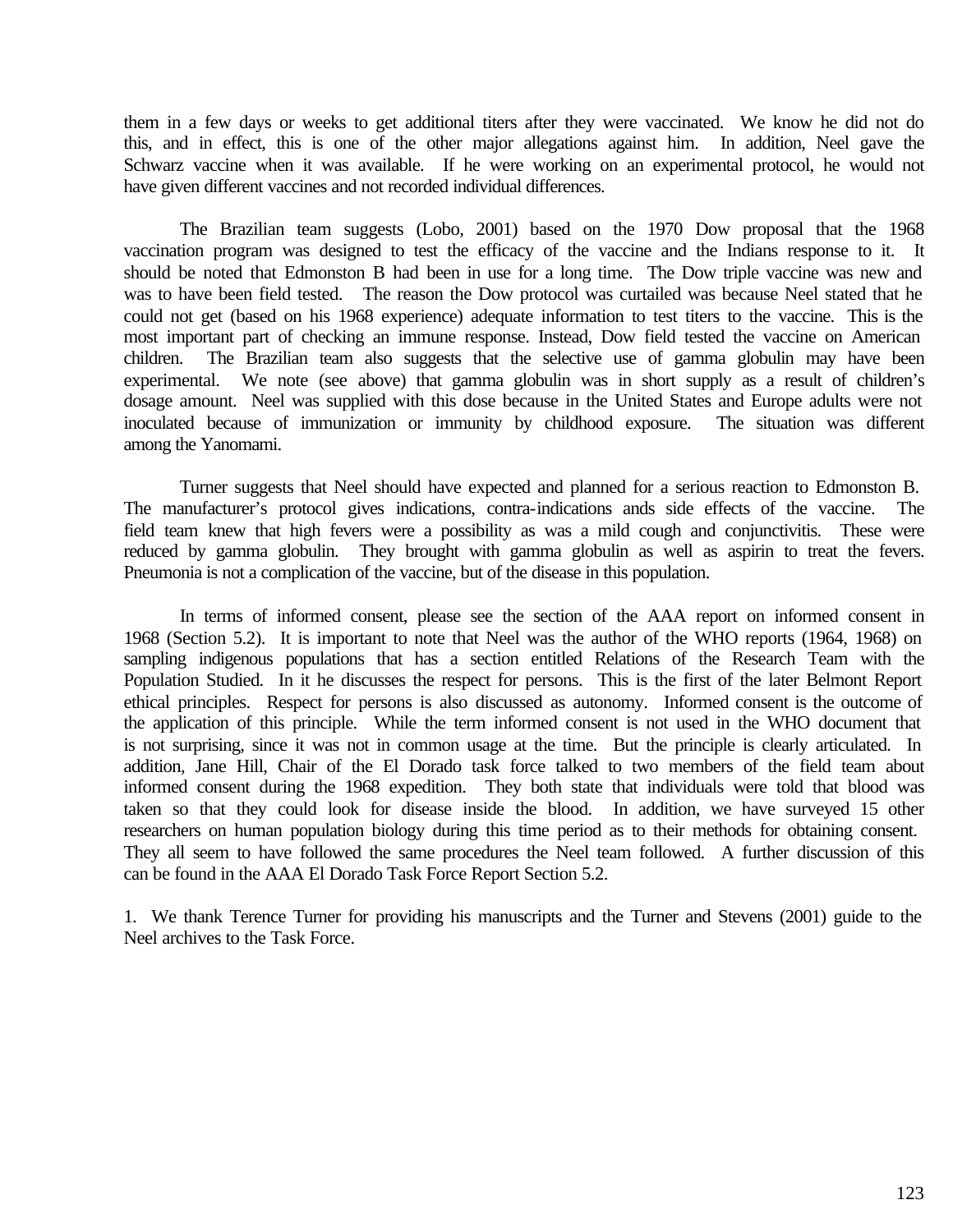**6.1.2. Tierney's use of the Asch sound out-take tapes as evidence** (Jane H. Hill, jhill@u.arizona.edu). Submitted February 13, 2002.

Conversations on sound out-take tapes made by Timothy Asch in 1968 are for Tierney an important – indeed, a "priceless" (Tierney 2000:71)-- source of evidence that James Neel's purpose in administering measles vaccinations to the Yanomami during the 1968 expedition was other than humanitarian. These tapes are stored in the Timothy Asch Collection of the Human Studies Film Archives/National Anthropological Archives, housed in the National Museum of Natural History of the Smithsonian Institution. Tierney visited the archives in 1997 and listened to the tapes and prepared transcripts of them; excerpts from the conversations appear in several chapters of Tierney (2000).

I had not intended to listen to the tapes until the appearance of a report from the American Society for Human Genetics (http://www.journals.uchicago.edu/AJHG/journal/issues/v70n1/013452/013452.html) , posted electronically November 19, 2001 (also see *American J. Human Genetics* 70:1-10, 2002 ) . The report states that Tierney's characterization (Tierney 2000:95) of a conversation between Neel and Timothy Asch, from Sound Tape 9, was "a complete fabrication". Given that I have extensive experience in the transcription of audiotaped conversation (I have taught discourse transcription and have authored publications using such transcripts, cf. Hill 1995), I felt that it was important that I listen to the tapes and test the characterization made by the ASHG team. In addition to listening to the contested material on Sound Tape 9, I also listened to tapes 2, 3, 4, 5, and 6 (there are a total of 25 tape sides). I prepared a rough overview of material on each tape, and more detailed transcripts of the major conversations on tapes 2, 3, 4, and 9. These are rough transcripts by the standards of conversation analysis, but they will provide a word-for-word transcript of what is on these tapes that can be compared with Tierney's own quotations from them. I present below for several conversations on the tapes my own transcription, Tierney's quotations and surrounding material, and a brief discussion. I also summarize the labels made by Asch on the original reel-to-reel tape boxes; photocopies of these were made by Mark White of the Film Archive and made available to Tierney and to me, and turn out to be important.

Unfortunately, I had only one day free in Washington to listen to the tapes (February 7, 2002). I listened to the tapes on a Sanyo transcription machine provided by the Film Archive. The foot pedal did not work on this machine so I had to reverse and advance the tapes manually (the broken foot pedal also meant that I did not have access to the automatic replay feature of the machine). I would judge the fidelity of the machine to be merely average and in one important case I could not make out a sentence that Tierney was apparently able to hear. In some cases, two or more conversations were under way simultaneously (for instance, in the case where a radio conversation in Spanish was under way in the background of face-to-face conversations in both Spanish and English, on Tape 2). In this case I transcribed only the "foreground" conversation. There is a good deal of Yanomami spoken on the tapes and of course I do not know this language. It may be that my rendition of some of the Yanomami place and personal names used in the English or Spanish conversations is incorrect. The tapes include long stretches of background noise—outboard motors, bird calls, and the like – where no conversation is audible. Finally, I did not have a stopwatch, and so was able to develop only a rough timing of the placement on the tapes using a wristwatch. Based on my rough timing I find that the times indicated in the ASHG report are accurate. In the transcripts I indicate also the numbers on the counter on the transcription machine. These numbers provide only a very rough guide, since every machine counts a bit differently. Mainly they are useful for finding the material again when one is going back and forth on a single tape with a single machine.

I prepared for listening to the tapes by going through the ASHG report and Tierney's book, making notes of the major conversations that were discussed, and the tapes on which they appeared. I did not try to internalize the wording of the conversations as reported by Tierney because I wanted to hear them "fresh", although of course I was familiar with his overall characterization of most of them. In the transcripts below, I am assuming that Tierney was correct about who was speaking; I did not have time to reliably learn the voices of all participants in the conversations.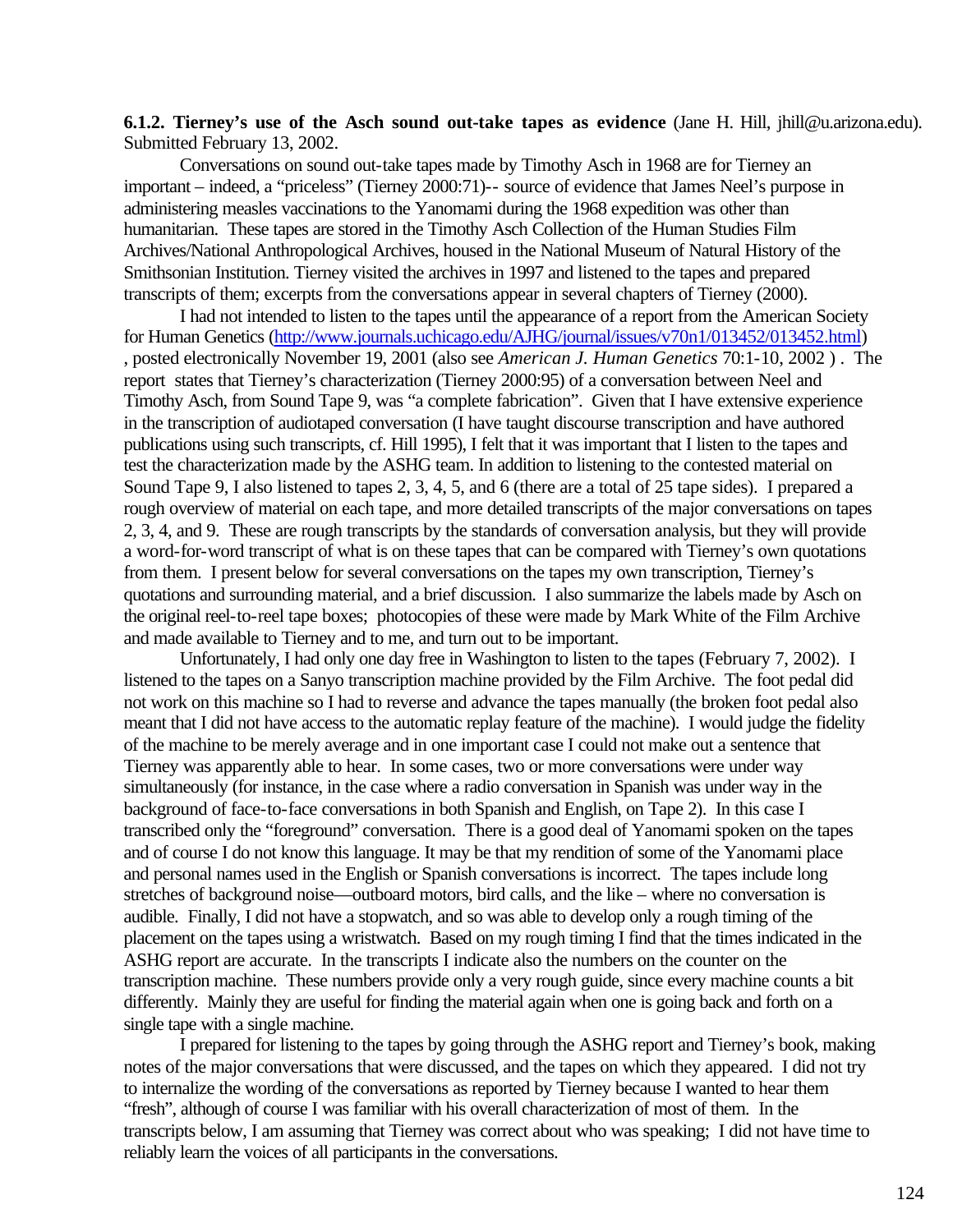To summarize my conclusions, I transcribed seven conversations that are important for Tierney's argument that Neel and his co-workers believed that their vaccines might be causing measles, and yet continued to vaccinate. In every case I argue that very different understandings of the conversations from those proposed by Tierney are entirely possible or even highly probable. In several cases I believe that Tierney was only able to support his understanding by altering the content and order of the materials. In order to support his own readings, Tierney deleted parts of conversations, moved sentences around, and, in the case of the Neel-Asch conversation on Tape 9, took sound material (coughing) from other parts of the tape that cannot be heard in that conversation. The ways that Tierney has used the sound-tape materials make for lively reading, but certainly cannot be characterized as rigorous or fair in their reflection of what is actually on the tapes. If the tapes are to be used as primary data in evaluating the goals and purposes of the 1968 expedition, a qualified and neutral person will have to return to the archives and prepare a complete transcript. It would be especially useful to have someone transcribe the Yanomami language sections, since one can hardly accuse the Yanomami of having any particular agenda about their future reputations.

I thank Daisy Njoku and Mark White for their very kind assistance in giving me access to the tapes and supplementary materials, and a quiet place to work in their crowded quarters deep in the bowels of the NMNH.

### **The Tapes**

For each tape, I give first the content of the tape label. I don't give all the detail (for instance, there are numbers next to the sound-tape section numbers that seem to be keying the sound tape to the film reel numbers, and I leave those out). I then give an "overview" of the tape, consisting of brief notes. Times are the times on my wristwatch; numbers in parentheses are from the tape counter on the Sanyo transcriber, set to (000) at the beginning of each tape. Snippets of English or Spanish talk are given in case I wanted to return to a conversation. The beginnings of conversations transcribed in detail are bolded; the roman numerals cross-reference detailed transcriptions. The "overviews" permit the reader to get a general idea of what is on the tapes and to cross-reference the talk to the tape labels. The sound tapes seem to have been stopped and started frequently (sometimes it sounded as if the recorder might have been turned to a "voice-activated" function which makes the beginnings of utterances sound slightly chopped off ). Finally, I give detailed transcriptions for the main conversations on each tape that figure in Tierney's discussion, and compare these with Tierney's own treatment.

Sound Tape 2: Tape label reads: 29 Jan 1968. 1. Trading at Hayabobari-teri 8 Am-10 AM Feb. 1968

- 2. Mavaca measles epidemic.
- 3. Radio Conference

Tape 2 Overview (here, assume that the material indicated is continuous, with no silence. There are clicks as if the tape was stopped and started but it is difficult to tell for how long this happened, especially when the talk recorded is in Yanomami).

10:05: Many people speaking Yanomami. 10:06: Many people speaking Yanomami 10:07: Many people speaking Yanomami, coughing 10:08 A woman speaking Yanomami in the distance 10:08 (24) Tim, this guy-..." Child crying, Yanomami 10:09 Many people speaking Yanomami  $(39)$  Get this guy – don't film that ...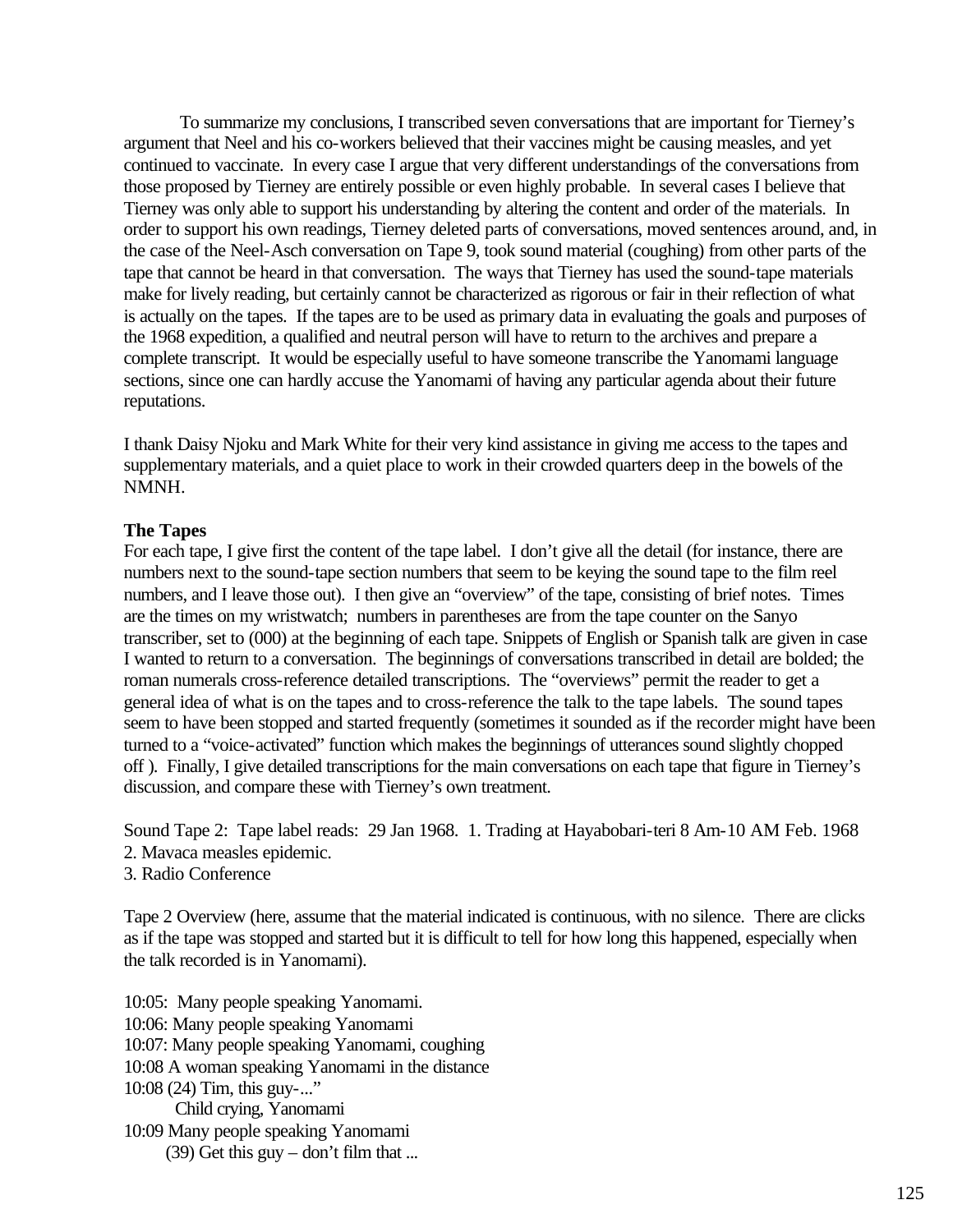10:10 Many people speaking Yanomami

(38) tape stops

- $10:10 + (44)$  Yanomami spoken
- 10:11 (47) That's it, that's on one?
- 10:11+ Yanomami (Wayamo trade chant, coughing, children and women talking in background)
- 10:12 Yanomami
- 10:13 (60) sighing, grunting sounds at (68) tape speed slows way down
- 10:14 (74) Raise this a little ...
	- **(**76) Let me tell ya...
- **I. 10:15 Neel describes as Asch films**

## **(88) OK, now anything further you want me to do...**

## **(99) Is he an effective transmitter?**

- 10:16 (100) Yanomami
- (101) Chagnon speaking Yanomami *shawara ... medicina*
- 10:17 Chagnon speaking Yanomami

# II. **(115) I told them that ...**

- (122-23) Chagnon speaking Yanomami
- $(124)$  "as close..."
- 10:19+ (125) outboard motor, water sloshing
	- (133) unintelligible English ...sand bar like you normally would... highest... on the river
- 10:21 (140) outboard motor, water
	- (145) outboard motor slows
	- (150) Spanish on radio

# **III. (153) En este momento acaba de ...**

(attempts to communicate with Layrisse on radio re medicine, measles situation)

# **10:23 (161) y necesitan dosis...**

(169) Mas vacuna ... tenemos bastante vacuna

(175) We brought one thousand by our estimate ... allocated about 750 ... these we want to use to get ... Platanal and catch it on up Orinoco

(184) Actually Ocamo... We can't be sure ... it would be excellent insurance to have 2 more physicians (190) Well another thing- Well we can move them up and down river

10:25 Acaba en este momento ... y vienen ya infectados ... Tenemos necesidad, Dr. Layrisse ... la situación se está poniendo mas grave <Just at this moment ... and they come already infected ... We need, Dr. Layrisse ... The situation is becoming worse>

10:26 (203) (CBC) que vengan para Ocamo y Mavaca dos médicos <That two doctors should come for Ocamo and Mavaca>

(208) un cambio a ver si me han copiado < Over, let's see if you copied me>

10:27 El Dr. Layrisse dice que la situacion se está poniendo peor <Dr. Layrisse says that the situation is getting worse>

- (220) (JN) They got Layrisse on the phone?
- (228) (JN) This is Dr. Layrisse?

Yes, we may be moving out about 1 to get to Platanal .. river's low

- (CBC) River's very bad
- 10:29 (236) radio
- (240) (JN) Charles, under these circumstances maybe we can borrow boats ...
- (246) (NC) one or two little boats

(NC) No we had Danny's big boat)

- $(250)$  (CBC) a un cuarto para la una...  $\leq$  a quarter to one
- (259) cambio ... entendido <Over ... understood>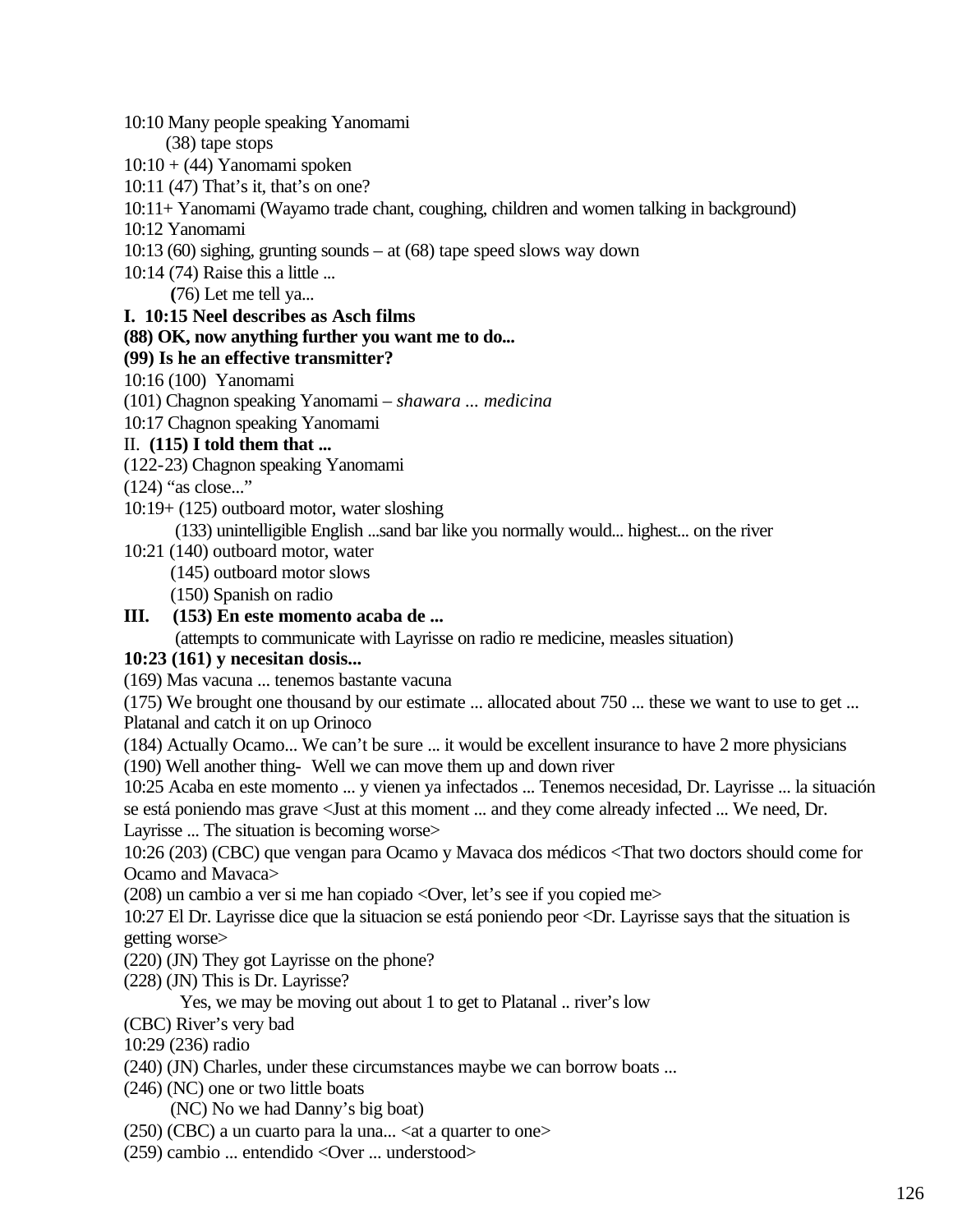10:31 (265) end of tape

Detailed Transcriptions, Sound Tape 2 (When speaker is not known, I have a (?) at beginning of line. (xxx) means "unintelligible)

Note: Transcription conventions

Capital letter on vowel: Strongly stressed or loud syllable

 $=$  = "latching"; the second part follows immediately after the first part

<*italics...italics>:* the description in the angle brackets characterizes the utterances thus enclosed (xxx): unintelligible material

[: the beginning of a second utterance with initial bracket overlaps with a first from the point indicated by the bracket in the first utterance

[] : The material in brackets overlaps with another utterance.

(.), (..), (...) noticeable pauses (of increasing length, none longer than about 1.5 seconds except as indicated). Note that . period not followed by a capital letter is a very brief pause, not a sentence-final falling intonation contour.

JN: James Neel NC: Napoleon Chagnon TA: Tim Asch CBC: Charles Brewer Carias EM: Ernesto Migliazza WC: Willard Centerwall

2,I. Neel and Asch (and Chagnon)

(?) Okay

(75) For instance, now you're recording, now you should be recording my voice, but it's kind of low, so we'll raise this a little bit and see what you get=

JN: =okay

(77) JN: next thirty seconds –

TA: Okay

JN: So let me tell you what we wantta get? I will-

TA: (xxx)

JN: <*very slow, deliberate* extremely sevEre morbilliform rash. This is what we would consider .. [a fairly mIld case of mEasles]

[Yanomami...]

JN: What he shows ... is an extreme (3.0 secs) suffusion of his conjunctiva *slow, deliberate*> <*normal speed* Can you get this? Can you: come in on this?*normal speed*>=

TA:=Yeah

JN: <*slow, deliberate* Both eyes .. He has the typical ... morbilloform rash .. on both cheeks , there is a little rash .. on his chest .., but the rest of his body .. is essentially without rash .. Now ... this would be considered a moderately severe .. case of measles ... such as we might expect to see, um, in an adult, in the United States, or in Europe ... *slow, deliberate*> (100) <*normal speed* Okay, now anything futher you want to do ... to get a close-up –

jumped, jump to the [next major group]

TA: [Yeah, mhm]

JN: And the thing I want to make sure we record –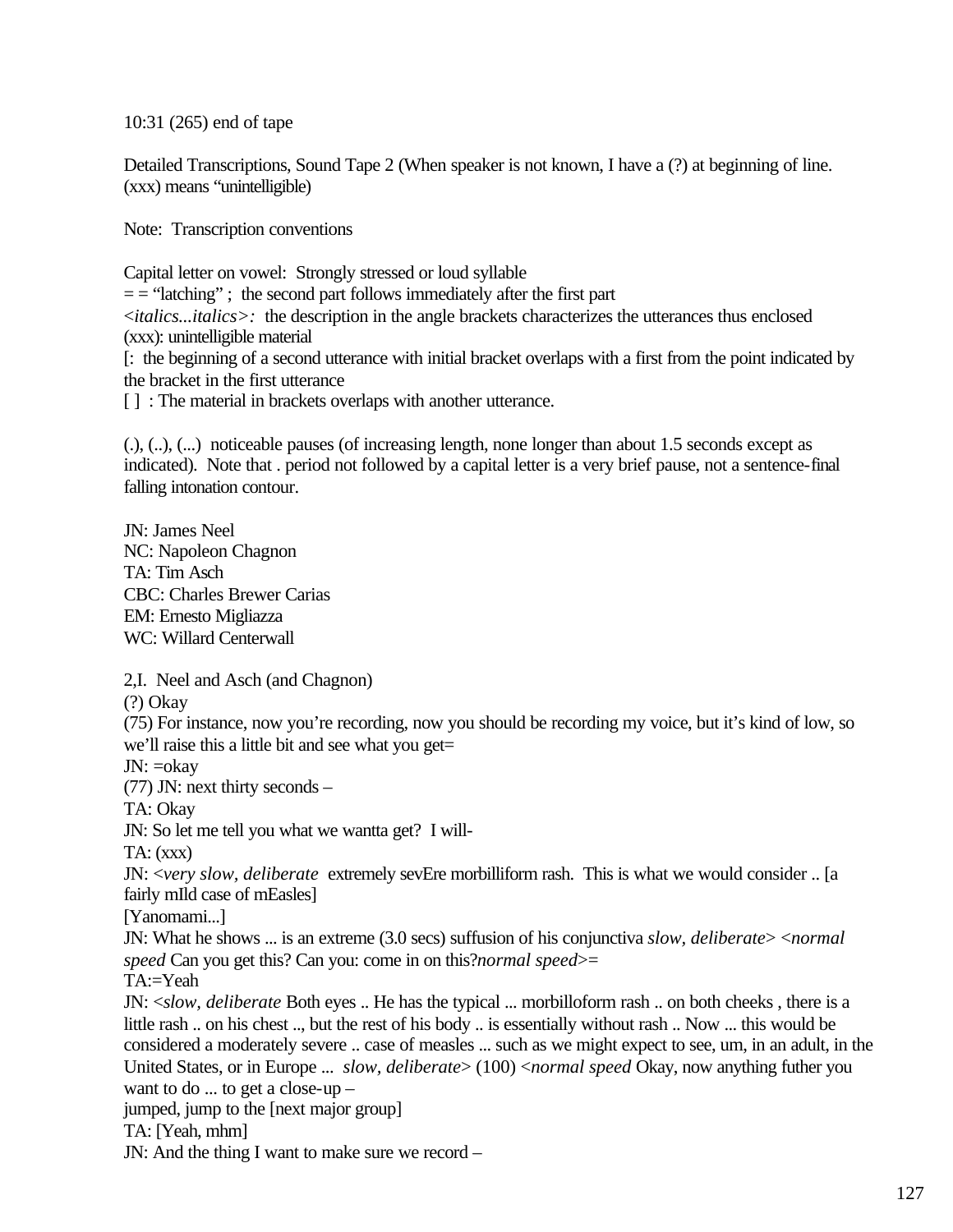You'll see, I, I hope not, but I'm afraid you're gonna see some sevEre cases of measles.

And you will also see some cases –

Get it back maybe-

because.

you will also see some cases .. that are .. do not have as much rash as thIs man, so it, we're gonna be able to document the who:le gamut of measles, [in this group].

NC:[His nose] doesn't seem to be running .. as much as the ones at Ocamo

JN: No, but the c-, the coryza comes .., the coryza comes early, that's the first thing ., the runny eyes and the runny nose, and the rash comes later.

NC: Is he an effective transmitter right now?

JN: I'm afraid he's a .. in a vEry effective transmitter right now. They're mOst, uh, as far as we know they're mOst contagious, I believe, when the eys and nose are running, but he's still a very effective transmitter

(coughing, by measles patient?)

JN: <louder Now you may have to clean me up, remember I'm no pediatrician, I'm no measles [specialist], and a lot of this we may have to put-=

TA: [Oh, don't sorry, don't worry]

TA: =You don't have to worry about a thing, I, I know what I'm doing on mY end and I'll,

JN: Okay

TA: if I need something I'll tell= JN: =Well I'd have to, if this-

TAPE STOPS

Tierney (2000:71-72): "The action began with Neel excitedly giving Asch directions on how to film the measles outbreak. "Let me tell you what we want to get – extremely severe morbilliform rash. Can you get this? Can you come in on this?"

"Yeah."

"Both eyes. He has the typical morbiliform rash on both cheeks. There is a little rash on his chest, but the rest of his body is essentially without rash. Now, this would be considered a moderabely severe case of measles, such as we might expect to see in an adult in the United States or Europe. Okay. Now, anything further you want to do to get a close-up and jump to the next major group. And the thing I want to make sure we record – you'll see, I hope not, but I'm afraid you're going to, some severe cases of measles. And you will also see some cases – get it back maybe – because you'll also see some cases that are, do not have as much rash as this man. So we're going to be able to document the whole gamut of measles in this group."

Chagnon observed, "His nose doesn't seem to be running as much as the ones at Ocamo."

"No," Neel agreed, "but the coryza [runny nose] comes early – that's the first thing; the runny eyes and the runny nose and the rash comes later."

Is he an effective transmitter right now?" Chagnon asked.

"I'm afraid he's a very effective transmitter right now. The most, as far as we know, they're most contagious I believe when the eys and nose are runing. But he's still a very effective transmitter. Now you may have to clean me up. Remember, I'm no pediatrician. I'm no measles specialist."

"Don't worry," said Asch. "Don't worry."

"A lot of this we may have to put in later," said Neel.

"You don't have to worry about a thing, all right?" Ash repeated. I know what I'm doing on my end." Neel's excitement was understandable. Witnessing measles as it infected an aboriginal group was a oncein-a-lifetime event...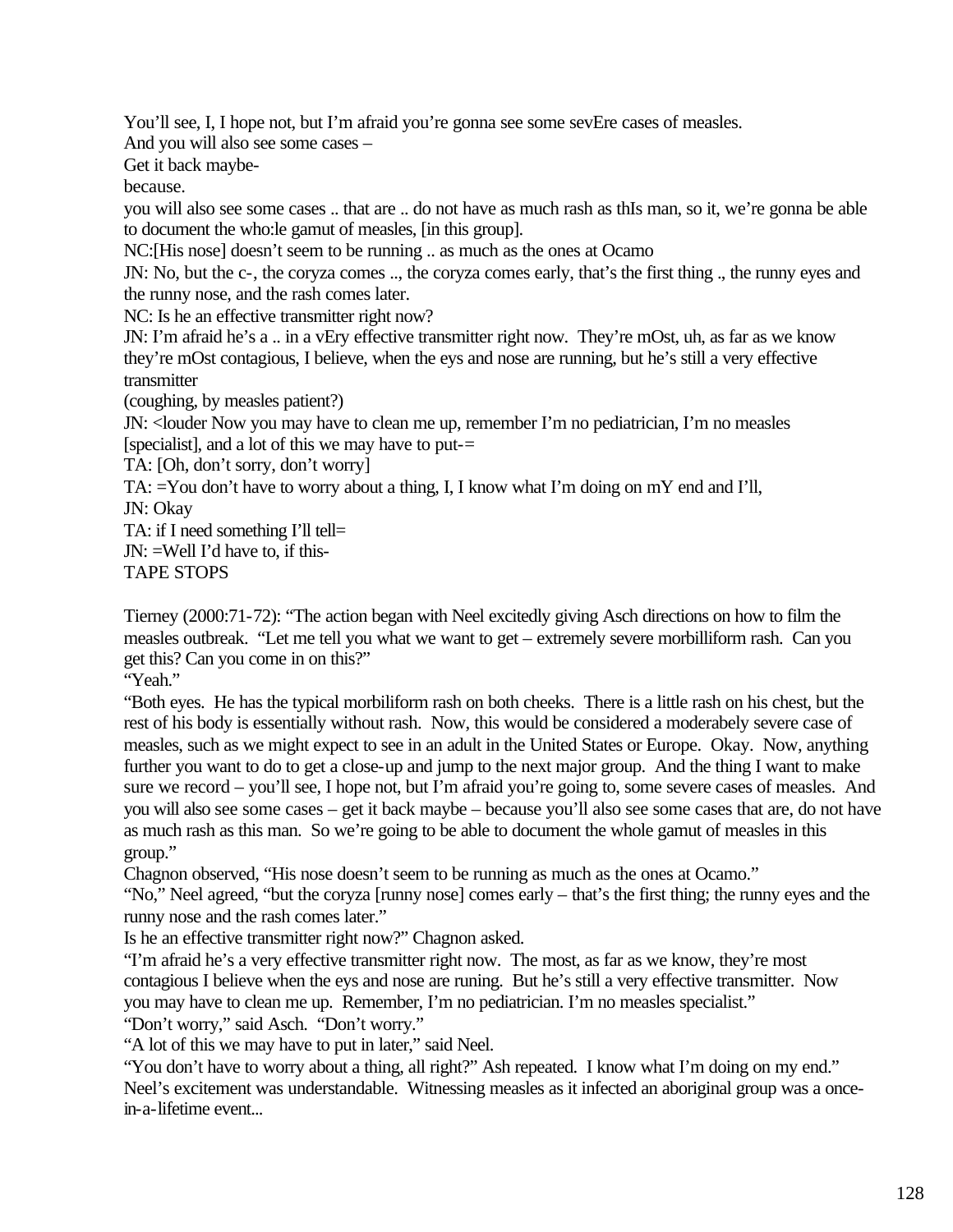Discussion: The biggest problem here is Tierney's characterization of Neel as "excited." It is possible that he was excited, but this doesn't come across on the tape. One way that Tierney makes the conversation seem "excited" is to move Neel's "Can you get this? Can you come in on this?" from its actual position in the conversation, after "suffusion of the conjunctiva", up to the beginning of the conversation after "extremely severe morbilliform rash." The beginning of the sentence that contains the latter expression is cut off and obscured by some noise; Asch makes an unintelligible sound. Note that Neel began another sentence, "I will..." at the point when the unintelligible stretch starts, so "extremely severe morbilliform rash" is not linked to "Let me tell you what we want to get" in the way suggested by Tierney's transcription.

Rather than sounding excited, during the parts that are bracketed above as <*slow, deliberate*> Neel is using what I would call a "Grand Rounds" voice, as if he were lecturing to medical students. A very striking feature of this speech are the very long and frequent pauses – I timed one pause at three seconds. This is presumably where imaginary medical students would lean in to get a good look at the patient's symptoms. At at least one other point in the tapes Neel also slows down a good deal from his normal speech speed as he does a "retake" for Asch. When Neel is not doing the clinical description of the patient, that is, when he turns and addresses Asch directly, his speed of speech increases to what I would consider a "normal" conversational speed for him. But it doesn't sound "excited."

## 2, II. Chagnon

(101) Chagnon is speaking Yanomami. A rooster crows. You can hear the Yanomami replying briefly do his remarks. The words *shawara* "epidemic disease" and *medicina* appear. Chagnon finishes his exchange with the Yanomami and immediately says the following in English:

(114)

NC: I told them that .. the Widokaiya-teris have brought, have been exposed to measles already, .. they've, they've come up here, and have exposed them to measles, and I'm afraid that if I bring them . into Patanowa-teri with us, they're gonna expose the whole group to measles, and we don't have enough .. gamma globulin to inoculate . everybody against the exposure. I told them we'd also stop at Mahekodoteri to pick up a guide from there who knows the trail and take us into the village .. After they've reacted to the vaccination we've given them, we'll come back and get them, and then they can: come back to the village, and then perhaps at that time they can show us where the Ashitowa-teri live. And then when they do that we can invite the Ashitowa-teris out to collect their blood?

(Yanomami)

You wanta get that?

## Tierney (2000: 97, 345-6).

On p. 97, Tierney writes, "Even as Neel and Chagnon at least feared their vaccine reaction might turn into an uncontolled epidemic, they tried to attract hundreds more Yanomami to their blood-collecting station at Patanowa-teri (100).

Endnote (100), on p. 345-6, reads as follows:

"After they've reacted to the vaccination we've given them, we'll come back and get them [Bisaasi-teri] and they can come back to the village [Patanowa-teri] and perhaps at that time they can show us where the Ashitowa-teri live. And when they do that we can invite the Ashitowa-teris all to collect their blood samples." Sound Roll 3, Mavaca, Feb. 18, 1968, Timothy Asch Collection, NAA.

Tierney's endnote attributes this remark to Tape 3; in fact it is on Tape 2. But the main problem here is that, by selecting only the second half of Chagnon's remark, Tierney suggests that Chagnon urged a careless exposure of the Ashitowa-teri to measles. In fact, when we read the first half of the remark, we can see that what Chagnon has actually done is explain to the Bisaasi-teri who want to serve as guides that they can't go to Patanowa-teri, because they have been exposed to measles and they might expose the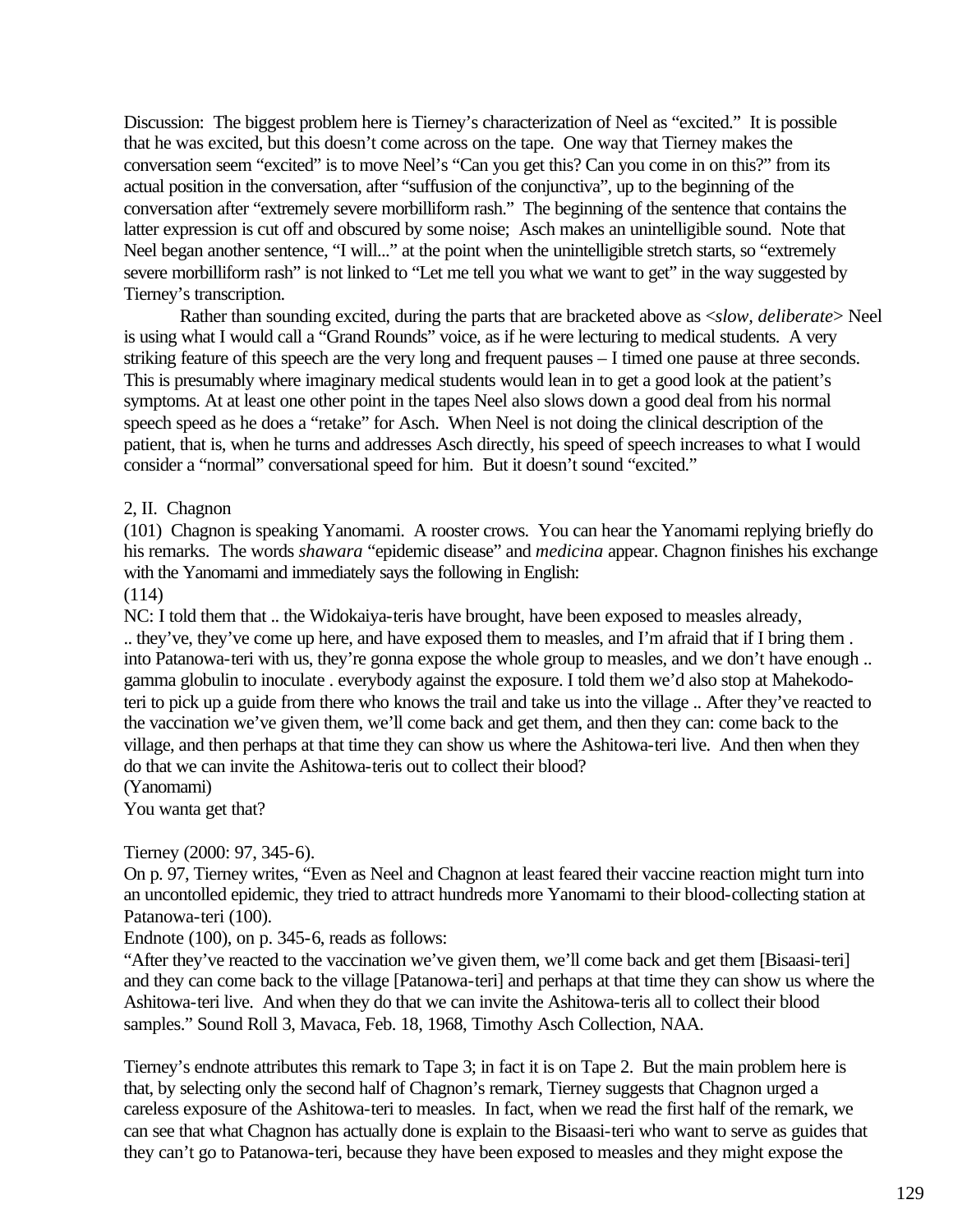Patanowa-teri in turn. They will only be permitted to resume their role as guides once they have full immunity. That is, Tierney turns the force of Chagnon's remark into its exact opposite: From concern about potential exposure of inland villages to measles, to lack of concern. This seems to be a deliberate and harmful misrepresentation of Chagnon's (and the expedition's) intent.

2, III. This is a long section with many participants, where there are simultaneous foreground and background conversations, some on a noisy radio. I am focussing on the most obvious "foreground" voices and indicate only in summary what seems to be going on in the background, which is getting radio contact with Layrisse in Caracas. I place in bold sections that are used by Tierney. Translations from Spanish are in angle brackets following the utterance.

(148)

CBC: Cambio, a ver si me copió? $=$  <Over, do you copy me? $>$ 

(?): Dos cientos doces cambio <Two hundred twelve over>

 $(2)$  Ay, se rompió mi tape recorder)  $\langle$ Yikes, my tape recorder broke>

CBC: En este momento acaba de llegar el Dr. Neel y Chagnon acá al radio, y me traen otra noticia, eh, yo quiero que Ud. le pase y confirme si el Dr. Layrisse ha recibido esta primera parte del mensaje, para entonces .. transmitir la segunda parte del mismo, y gracias monseñor, cambio <At this time Dr. Neel and Chagnon have just arrived here at the radio, and they bring me more news, eh, I want you to pass it on and confirm whether Dr. Layrisse has received this first part of the message, in order to then transmit the second part, and thank you Monseigneur, Over>

(?) (reply on radio) con (xxx) díle que (xxx) penicilina para combatir los efectos secondarios de sarampión, y la, la, la penicilina se llama bicilin, como Boston, Italia, Canada, Italia, Londres, Londres, y (xxx) bicilin, de los laboratorios que (xxx) Washington

(xxx) y necesitan 200 dosis- <With (xxx) tell him that (xxx) penicillin to combat the secondary effects of the measles, and the, the, the penicillin is called Bicillin, (spells this out), Bicillin, from the laboratories that (xxx) Washington>

(Here there are multiple conversations, very difficult to follow. Could be untangled with plenty of time)

**(?) mas grave, necesitamos mas- <**worse, we need more>

**(166)(?): mas vacuna? <**more vaccine?>

**NC: No, no no mas, tenemos bastante vacuna, pero es seguro que ahora existe sarampión aquí también, y Mavaca, Ocamo, y no sé cuando, no sé donde <**no, no, no more, we have enough vaccine, but it's certain that there is now measles here also, and at Mavaca, Ocamo, and I don't know when, I don't know where>

CBC: Ah, un momento por favor, u-erre-equis, u-erre-equis? Aquí yo España-México-Ruso-eh (Ah, one moment, please, U-R-X, U-R-X? Here I am E-M-R..>

(Radio conversation continues in the background)

NC: Bueno, si es posible, podremos mandar de Puerto Ayacucho o de Sanidad médicos aqui para ayudar a los misioneros (xxx) Cuantos va a curemos(XXX) < OK, if it's possible, we might send from Puerto Ayacucho or the Health Department doctors to here to help the missionaries> We have put or we know  $(xxx)$ 

CBC: How many did we?=

JN: We brought ... one thousand (.) by our estimate, at the moment, .. we have (177) allocated about seven hundred and fifty, so we have only about two hundred fifty left.

(?): Uhhuh

(NC?): These we want to use for the more remote-

JN: These we want to use to catch, get Platanal, and maybe . catch it on the upper Orinoco, and then, the Patanowa-teri, who are the principal inland village we might get to.

(?): How many physicians do we need-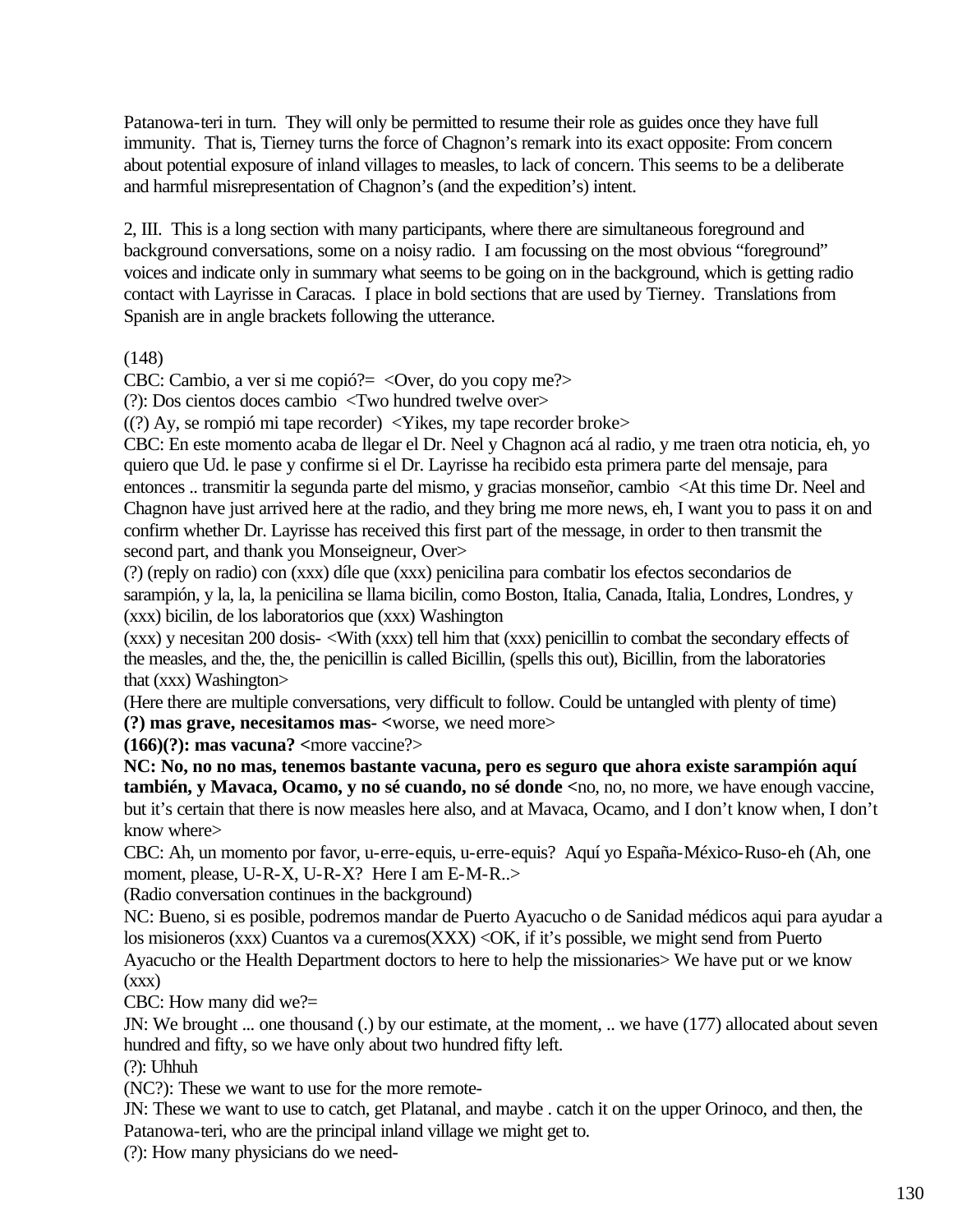(?): If they can spare two, that would be good, one for Ocamo, and one for here

(?): And will we be spreading up or down?

(A background radio conversation in Spanish takes place throughout JN-NC exchange here) JN: Actually Ocamo, you see, we ... we can't be sure what's gonna happen next, but it would be excellent insurance to have two physicians. Ocamo will be pretty well over in another three or four days, we'd like to have one standing by here, and one that can be allocated to help the missionaries if the inland villages come down

(NC?): Well, another thing is, it may be necessary to leave one at Ocamo in the event that those three visitors from Iyawei-teri that went to Sibarawiwa-teri have in fact infected the Sibarawiwa-teri. Also-JN: Well we can move them up and down the river the way we need them  $(xxx)$ 

CBC: **La segunda parte de la mensaje es la siguiente. Acaba en este momento de entrar en Mavaca unos Waicas veniendo de un pueblo entre Ocamo y Mavaca y vienen ya infectados. Tenemos necesidad, Dr. Layrisse, de que el gobierno .. tome parte en este programa porque aparentemente la situación se está poniendo mas grave cada vez, y en este momento no podemos predecir cuál será el curso en que seguirá este epidemia o esta ah ataque de sarampión que hay en la zona, necesitamos, y el Dr. Neel uh, solicita, que vengan, para Ocamo y Mavaca, dos médicos de manera de que .. ayuden a los misioneros acá con los enfermos que se están presentando acá en cada momento. Un cambio, a ver si me han copiado (206).** <The second part of the message is the following. Some Waikas have just at this moment come into Mavaca from a town between Ocamo and Mavaca and they're coming already infected. We need, Dr. Layrisse, for the government ... to take part in this program because apparently the situation is becoming worse by the moment, and at this time we cannot predict what will be the course followed by this epidemic or uh this attack of measles that is in the region, we need, and Dr. Neel, uh, requests, that there should come, for Ocamo and Mavaca, two doctors such that they might help the missionaries here with the sick people that are presenting themselves here at every moment. Over, let's see whether you have copied me.>

(?) Bueno- El Dr. Layrisse dice, que la situación ... <OK, Dr. Layrisse says, that the situation ...>(radio operator in Caracas repeats a summary of the message)

(219) JN: They got Layrisse on the phone?

NC: Yeah

JN: This is Dr. Layrisse?

NC Yes, yes

(XXX – unintelligible background conversation)

JN: Yes, we, we may be moving out, about 1 o'clock to get to Platanal, Platanal, with the river this low must be, what

CBC: Oh, it's a mess, they told me right now, that these people who were up there, the river's very bad, right now

JN: Y'know, we don't have much choice

(background radio conversation, Layrisse, mostly unintelligible without great care... que el Dr. Layrisse copió todo)

JN: Charles, under these circumstances maybe .. we can draw on the boats of the Malariología, instead of going up in two heavy bongos, we can go up in:: four or five lighter boats

(?): Okay

JN: There's plenty of people to get us across the sand bars, right?

(Background radio conversation continues)

NC: One or two little boats, in addition to the ones that we have, it should be alright. Cause look (xxx), we're travelling fairly lightly, we're not bringing any heavy trade goods in with us

JN: Well, we were travelling fairly lightly two years ago=

NC:No, we had, we had Danny's bIg boat two years ago=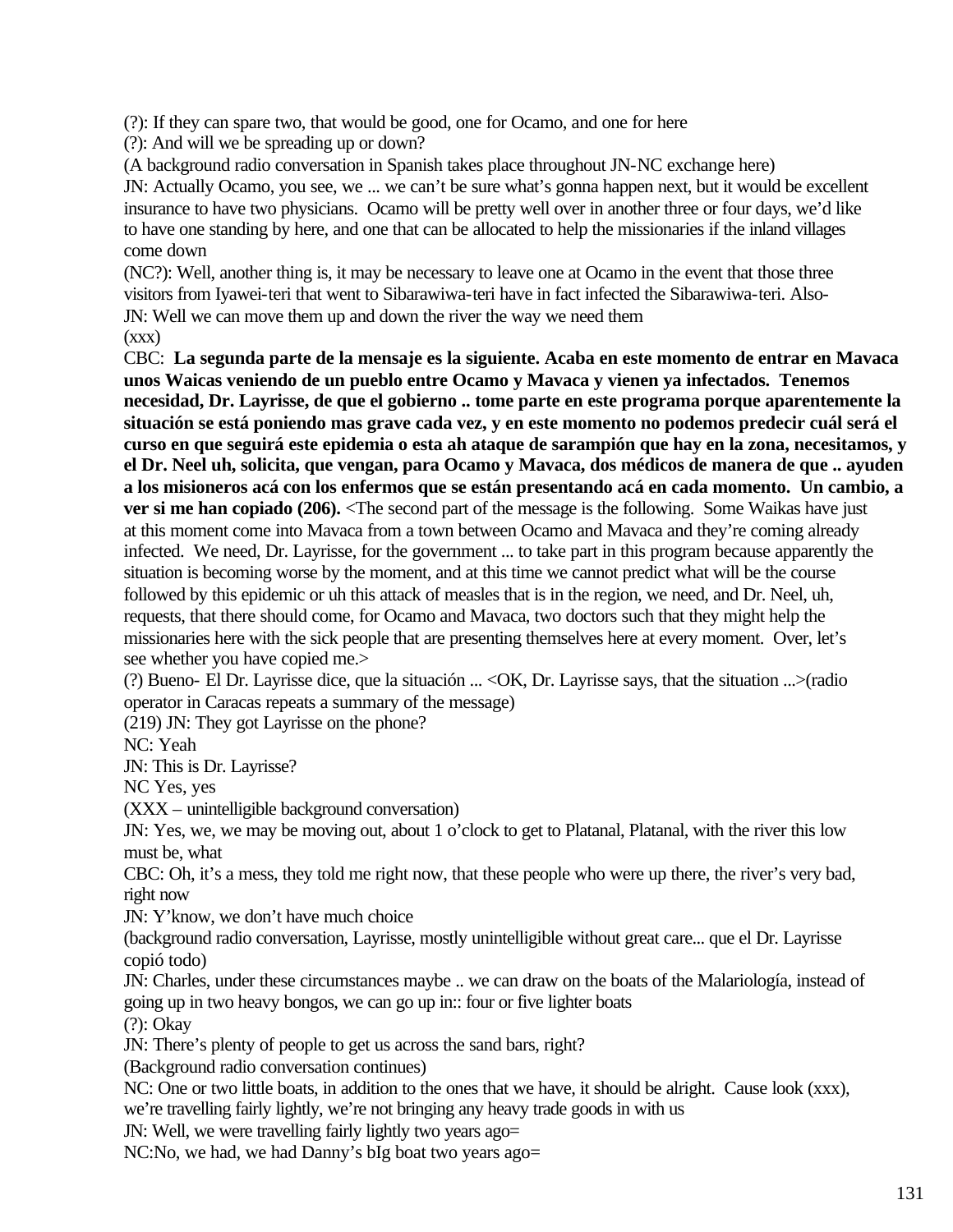JN: All right. I'd still, if you aren't gonna take guides, I'd still feel happier if we had a few extra people to .. push)

(Background radio conversation, Layrisse in Spanish)

CBC (in Spanish, summary: We'll call you before we leave if we have more news and to see if there is anything new in Caracas)

Reply in Spanish

## Tierney (2000:78):

Chagnon whispered to Brewer, "Now the situation is more complicated, more critical. We need as soon as possible ..."

"More vaccine?"

"No. Not more vaccine. We have enough vaccine. But it's certain that now we have measles at Mavaca and Ocamo and I don't know where else it is, and I don't know when it arrived."

Chagnon's admission – that he didn't know where measles had come from or when – contradicted his later accounts...

As can be seen above, these are the crucial sentences. I did not untangle the "more complicated, more crucial", etc. part of the conversation but Tierney's rendition seems fine. The problem is his treatment of Chagnon's brief remark:

## **(?) mas grave, necesitamos mas-**

## **(166)(?): mas vacuna?**

## **NC: No, no no mas, tenemos bastante vacuna, pero es seguro que ahora existe sarampión aquí también, y Mavaca, Ocamo, y no sé cuando, no sé donde**

"No, no, no more, we have enough vaccine, but it's certain that now there is measles here also, and at Mavaca, Ocamo, and I don't know when, I don't know where."

Chagnon has not said "I don't know where else it is, and I don't know when it arrived." I believe there is a somewhat different reading of his much more telegraphic statement, **y no sé cuando, no sé donde –** in a fast-moving epidemic, he does not know where else measles might show up, or when it might get there. That is, a reading that this telegraphic remark "contradicts his later accounts" seems at best an exaggeration of the specificity of what was actually said.

Tierney (2000:78) also suggests that Brewer Carías was "hesitant" about how to describe the situation in his radio conversation with the bishop. The overall tone of the radio conversation, which I did not have time to transcribe in detail, is not hesitancy at all. It is one of precision in trying to be sure the message is understood – Brewer Carías speaks fairly slowly and carefully -- and considerable urgency. Brewer passes on word from Neel to Layrisse in Caracas that two more physicians and additional antibiotics and other medications are urgently needed on the Orinoco. It seems a stretch to characterize Brewer's statement: **este epidemia o esta ah ataque de sarampión "this epidemic or this ah attack of measles" as "hesitancy."** Brewer's remarks throughout exhibit, to my ears, no more than normal conversational disfluency of the type that I have analyzed elsewhere (cf. Hill 1995) as an effort to take full responsibility for precise reference and characterization of the situation.

Sound Tape 3. Tape label reads: Measles epidemic. 18 Feb. 1968. 3. Radio conference. 4. Priest conference (in another hand – didn't transfer).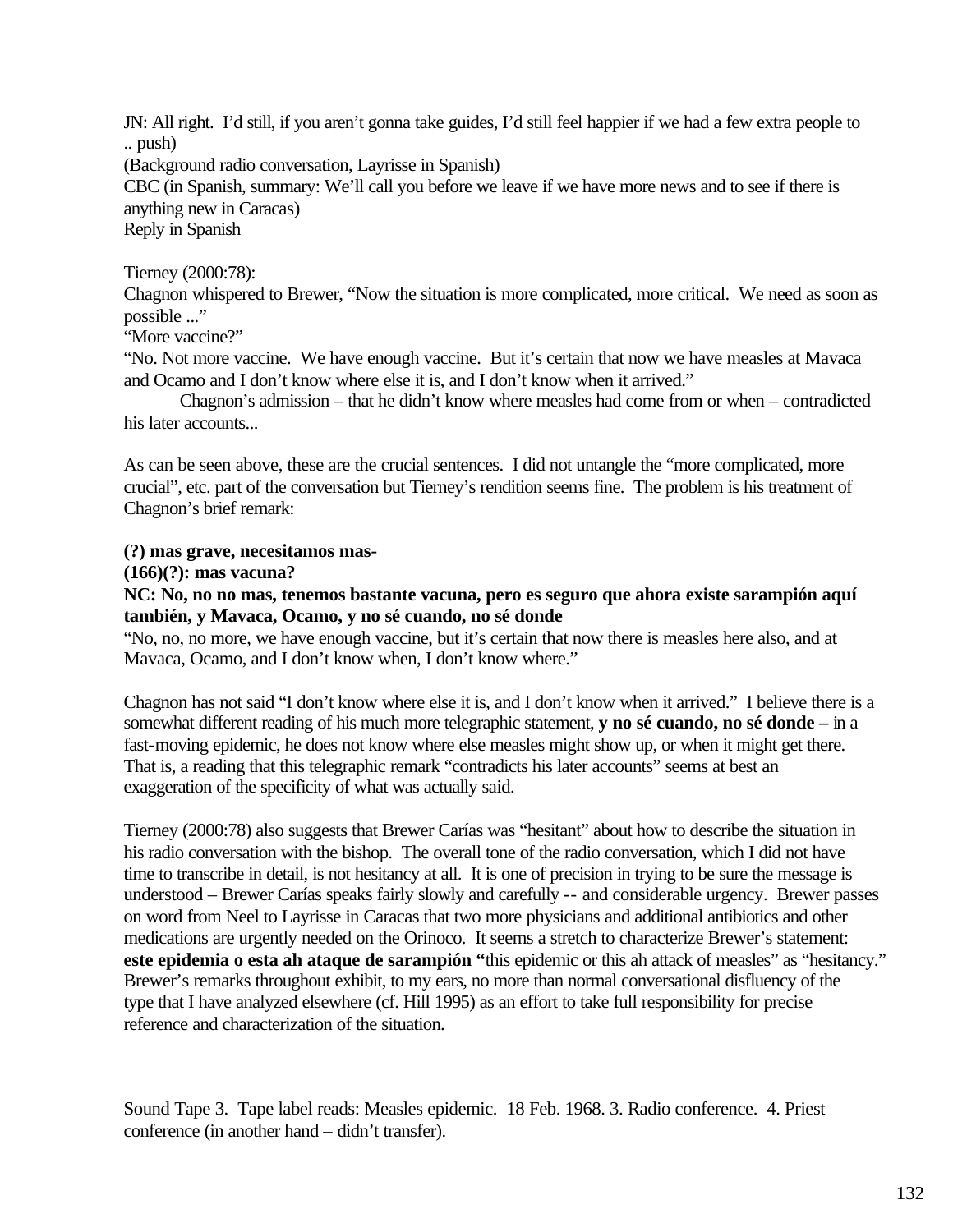19 Feb. 68 1. Loading boat, Platanal. 2. Canoe on river. 3. Bends-River. 4. River & mountain. 5. Pushing boat.

Tape 3 Overview. Time from my wristwatch (PM), numbers in parentheses are tape counter numbers from Sanyo transcription machine.

1:14 (00) This is film four, film roll four, a continuation of roll four which was part of the 7241, roll 4 is ...

(4) le explico... ya saben allá..

(7) You might tell him we have asked Puerto Ayacucho

**I. La vacuna da un efecto casi igual..**

## **(11) Now is time before rash...**

**if anyone breaks out...**

**the vaccination occasionally...**

1:15 (21) (CBC) The vaccination doesn't give pimples...

Tape stops

1:17 (21) Announcing

JN: We can't pack the rest of the boats...

(31) sounds of boats bumping, water

CB (32): My equipment with me in the boat

(40) present for you...

(42) Did you fill the tanks up, Nap?

Put his tripod right where you are

1:20 Jim will you pass this back to Nap

(52) Y...

(53) Cuando viene la doctora? Estaba allí en Esmeralda...

(59-114) outboard motor noises, water sloshing, some unintelligible calling, bird noises

1:30 (156) Hey look at that

(177) still motor and water noises, fast forwarding reveals nothing more of interest

Detailed transcription, sound tape 3:

(Radio conversation in Spanish in background)

TA: This is film roll . four, film roll four, a continuation . of uh the last roll, the last roll, a continuation ..

of roll four that was part of the seven two four one roll that was split up, that was roll three. Roll four is still in the camera and we'll continue for 125 feet on this roll of tape.

(Radio conversation continues: (4) Le explico, tie (xxx) dos médicos

Ya saben allá...

Ya copiaron, okay?

A la una (xxx)

JN: Now you might tell him that we have asked at Puerto Ayacucho for two doctors,[200 doses of bicillin (radio conv) [lo mismo que siguen (xxx)

todo, todo] <the same thing that follows (xxx) everything, everything>

(?): Ahora si vienen brote <Now if an outbreak comes>

NC: Bueno, la vacuna da un efecto casi i- igual como el- < OK, the vaccine gives an effect almost like the-(?):  $[$ igual, no? <the same, no?>

Si hay brote verdad si no hay aquí el médico (xxx) hay <If there is an outbreak, right, if there's no doctor here, there's>

(Tape stops?.)

JN: The man in your front hall, now is the time before the rash when he might show the Koplik's spots of measles, go back and check that.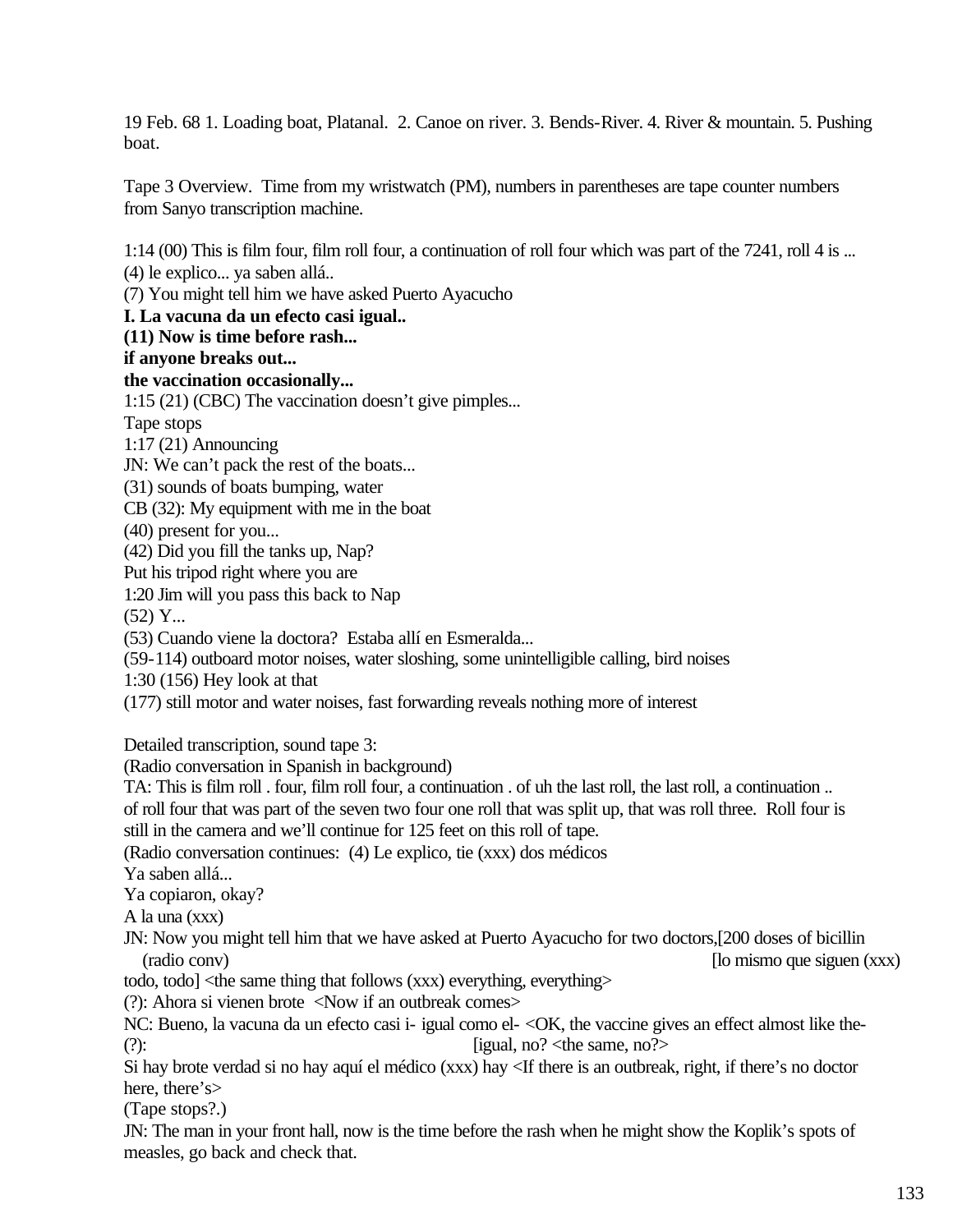NC: Okay, can you explain to him, that if anyone breaks out with these runny eyes and, and a rash, he should do-

Does the vaccination give runny eyes?

JN: The vaccination occasionally-=

NC:=I just explained to him that a few people out of the vaccinated group will get a clinical case-

JN: Right, but now you see [we have-

NC: [but, he's, he's trying to interpret All of them to, to mEA:n that it's a reaction to the vaccination, which I don't think is .. a wise thing to do

JN?:Right

NC: and think that it's even-

JN: This, I hOpe it's right, but uh, we, the vaccination with gamma globulin, gives sometimes a little fever, NC: Right

JN: a little runny eyes, but if he sees somebody

NC: with, right

JN: with rEAl rash (loud noise)

NC: Get him out.

JN: Well..., get him out where?

NC: Out here

JN: From where?

NC: Get him away from the group, he's gonna go every day to visit Patariwa's group

JN: <low Okay, Okay low>, by that time, by the time he sees somebody like that, that person will have contaminated the entire group. That is how contagious measles is.

NC: Well, the point is-

JN: He can get him back here for care

NC: Yeah..

JN: You see what I'm trying to say, measles goes-=

CBC: =Are we right in telling him (xxx) the vaccination doesn't give pimples-

JN: Yes

CB: Has anyone with pimples been here? La vacuna (xxx) no da- <The vaccination doesn't give-> TAPE STOPS

Tierney (2000:72-74) devotes several pages to this conversation, which he takes to begin with a conversation between Rousseau, the radio operator at Mavaca, and Chagnon (I don't know if the unknown Spanish speaker that I introduce as (?): is Rousseau but I have no reason to doubt it). He interprets it to mean that it has dawned on Chagnon that the vaccine is causing measles, and that Chagnon is "trying to nudge his mentor [Neel] into taking quarantine precautions." Further, he suggests that Chagnon is "moving toward a coverup" when he says that he doesn't think it is wise for Rousseau to assume that all of the symptoms he is seeing are vaccine reactions. Again, I think that Tierney has advanced the most suspicious possible reading of this conversation, supporting his reading by breaking the conversation up into a lot of little parts with a certain amount of dramatic embellishment (Tierney's treatment is too long to quote here). An alternative reading is as follows: Chagnon is checking with Neel to be absolutely sure that he is telling Rousseau exactly the right information, since Rousseau may end up all alone at Mavaca with no doctor, or tell Caracas that all the illness he sees is vaccine reaction (thus cancelling out the expedition's urgent request for doctors and medicines). He doesn't think it's wise for Rousseau to think all symptoms are vaccine reactions, not because he is afraid the expedition will be blamed for causing illness, but because he wants Rousseau to be able to distinguish real measles and isolate anybody who shows up with those symptoms. Neel points out that by the time the rash – a symptom not caused by the vaccine – shows up, the damage will already have been done so there is no point in isolating such people. Tierney also suggests that in this conversation Neel "sounds like he's at the end of his rope" (from an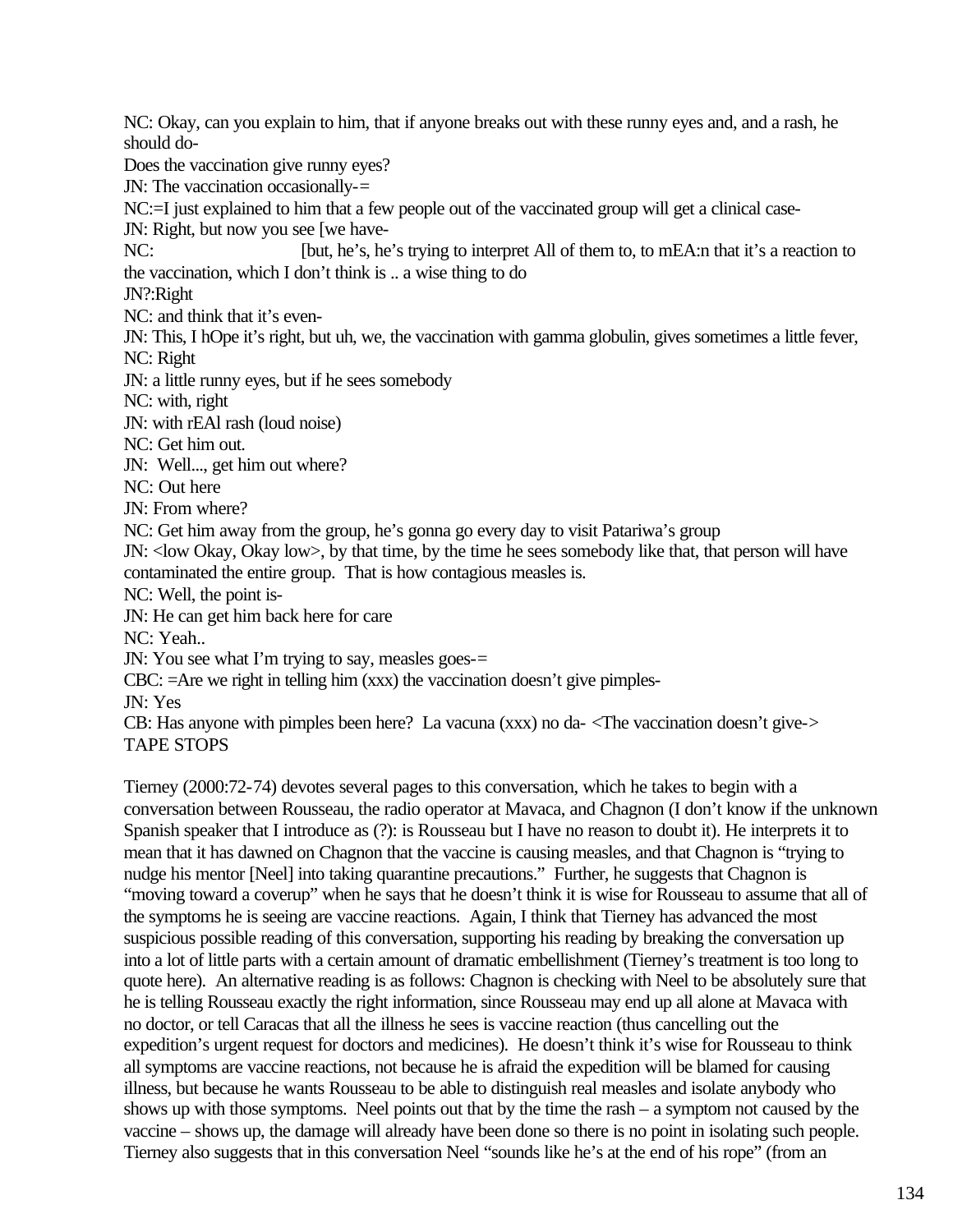"adrenaline high" a moment before when Neel asks Chagnon to see if the man in the front hall is showing Koplik's Spots). I hear neither the "end of the rope" nor the "high". What Tierney hears as "being at the end of his rope" is Neel's remark, "I hOpe it's right." This seems like normal caution. Neel has earlier (tape 2) said that he was "no measles expert." Certainly if Neel is "at the end of his rope" he moves quickly to being rather impatient with Chagnon for suggesting that it would be helpful to isolate patients only after they show a fully-developed measles rash.

Sound Tape 4. Tape label reads: 19th Feb 68 1. Going up Pat Creek.

21st Feb. 68 1. Arriving w/ equipment. 2. Napoleon making up. 3. Measles vaccination. 1. On trail. 2. Arriving at village-Chag. 3. Measles vax. Roll 9 Vaccination whole village

1:59 (1) Outboard motor noise to (19-21), boat stops, thumping noises 2:00(22-24) I think that'll sound pretty good water, outboard (35) Charley, come down to the end... Un poco mas allá... (39) water noises, conversation hard to hear (42) Do you have the sound on??? (47) February twenty-first, february twentyfirst, february, february, february twentyfirst, eleven-thirty, arriving at Patanowa-teri (49) Yanomami talk, laughter 2:05 (62) loud water, birds/insects/frogs? (64) Conversation in Yanomami Is that any good? 2:06 (70) Conversation in Yanomami, laughter (75) Make sure you... (84) Can you get the... 2:08 (90) Ryk, you're holding it in the air ... (92) NC in Yanomami..., conversing with Yanomami, laughter 2:10 (102) Come on, come on, come all at once... (Yanomami talking, walking) (108) OK, come on, quick... (109) Cheering, yelling, dogs barking, singing, chanting, to (125) 2:12 (125) Loud Yanomami conversation (130) Ready, you think it's ready, yeah, it's been about an hour – Yanomami yelling, dogs barking 2:13 (136) Yanomami conversation 2:14 (144) kid crying, Yanomami conversation You'd think it was a hotcake or something  $(150)(JN:$  He has me sitting in the sun and I can't take it ... (153) Y como (154) sniffling child (156) Now is she next? Napoleon, who's next? one-twenty and the child's about twenty 2:15 (160) kids crying 2:16 (168) very loud child crying, tantrum

(177) No, he's not thirty, he's about fifty, forty pounds

(178) loud child crying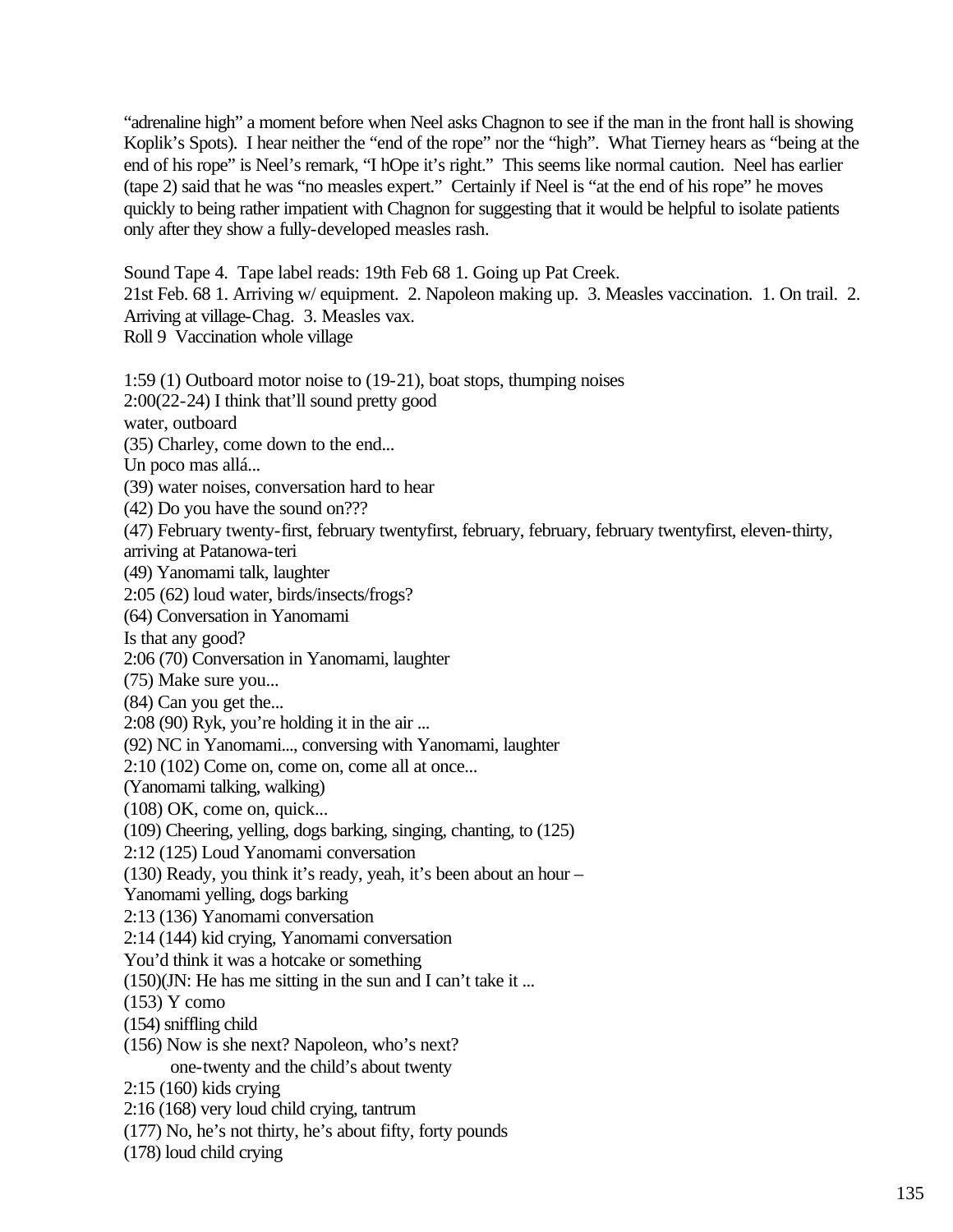It's OK, OK 2:16 (186) Yanomami talk (187) You getting it? **I. Uh, let's put it this way, I think this is the lesser of two evils (190) I'll just give her 3 cc's of gamma globulin and if she does get it it'll be mild let's do that with the pregnant gals** (197) NC explaining *vacuna* in Yanomami (203) This kind of measles... One hundred ten pounds ... **II. He is THE big man (206) That's a standard size shot... Ax vs. poison-tip arrow He's the one that's the main head...** 2:20 (213) Yanomami Look ahead, over there, waiting to be eaten (217) let's do one more How much does he weigh? (kid crying) All right, thirty pounds **Okay** (226) Birds? Cheering, barking (228) Okay 2:22 (238) kids screaming (being vaccinated?) (243) laughter 2:24 (251) End of tape

Detailed transcript, Sound Tape 4:

(184) Kids screaming, talk in Yanomami (186) (?): You getting it? (Talk in Yanomami) (WC?) **Uh, let's put it this way, I think this is the lesser of two .. of two evils= (?):= to give her the vaccination.= (WC?):= I think so. I'll just give her two, I'll give her three cc's of gamma globulin which means that if measles does hit her it'll be mild. (?) : All right, go ahead. (WC?) Cause we got to do, we got enough to do that with anyhow, let's do that with the pregnant gals.** (195-6) NC speaking Yanomami, the word *vacuna* appears (tape stops?) (200) (? WC?): If this kind of measles, and especially the vaccine is very unlikely to cause [any trouble]= [Yanomami] [? one hundred ten pounds] (\*Note: My notes don't have position of overlap clearly indicated)  $(?)$ :  $=$ Okay. (?): He's THE big man. That's a standard-size shot. (204)(?): Big man with an ordinary shot, hun? (Noise, Yanomami voices) (?) He got clobbered with an axe on his shoulder here, didn't he? (297)NC: That's a poison-tip arrow in his shoulder, that's not an ax wound.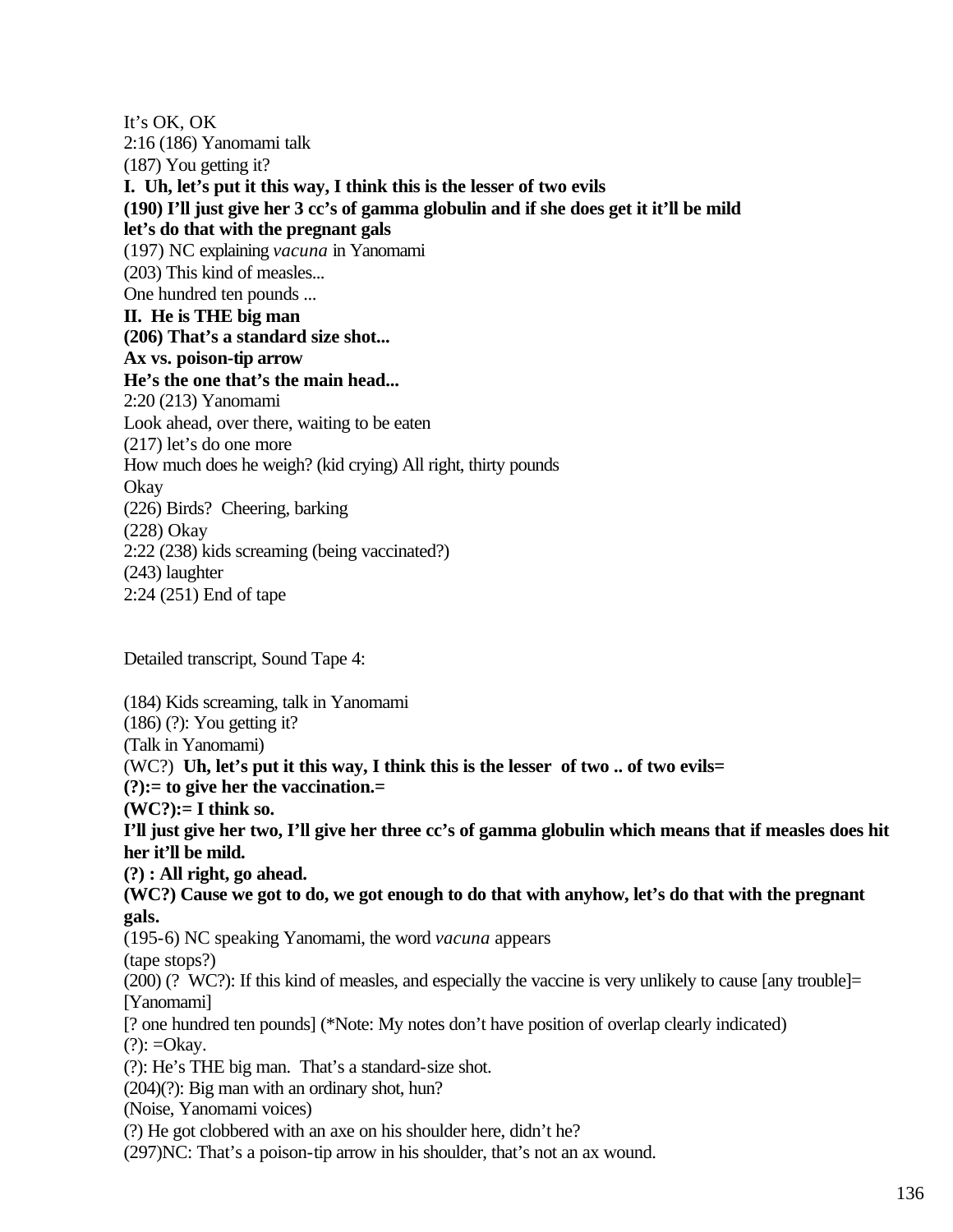(?): I see, it's a pretty bad-looking scar)

NC: ... village up the Orinoco River, the last one we could possibly get to this trip, that's the one that shot him.

(?): (?):He's the one that's the main leader

(Yanomami)

(?) (?):Look ahead, over there, waiting to be eaten. Well we had to discover it for ourselves.

 $(215)$   $(?)$ :Let's do one more.

(218) (?): How much does he weigh? Put him for a weight. (Kid crying throughout)

(?) All right, thirty pounds

(?) OK

(223) (?) That was good (kid continues screaming)

Tierney 2000 (98). I believe that Tierney changes a word in Centerwall's remarks. Instead of "if measles does hit her it'll be mild," Tierney writes "if measles does hit her it'll be moderate." I was not able to return to the tapes and double-check this point but as can be seen above I heard "mild" both when taking rough notes and when doing the more detailed transcription.

Sound Tape 5. Tape Label reads: 22-2-68. 1. Linguistics (ruined). 2. Pregnancy. 1. Pregnancy. 2. urin & shit analysis 3. Radio contact.

Tape 5 overview (Note: For tape 5 I only jotted notes; I didn't return to any specific conversation for a detailed transcription. The reader familiar with Tierney's book will note several places where Tierney has used snatches from these conversations))

2:44 (2) Yanomami)

JN: What you want to watch for, Tim, see she had a relaxed abdomen and I could get my fingers up underneath her costal margin, which is important, it's good technique ... Some women tense up but this was a good examination (8) Yanomami talking, laughing

This is the woman

(woman laughing)

(14) NC: She's from Monou-teri

That's why I don't have her on this list

(30)C0254

NC chatting in Yanomami with woman, laughing

JN: When she's laughing I can't feel a darn thing

NC: I'm just catching up on the latest gossip

JN: Well, can you hold yourself back for a minute or two? Well, this is interesting, I can't feel the fundus, but she's gotta be pregnant.

(Yanomami, laughing)

(32)NC: When she left her village ... her new husband is over there...

(33) OK let's go eat our rice

(36) TA: You just check that mike a little, get it high

(39)(?): Are you gonna film it

 $(40)$   $(?)$ : There's the light...

(Yanomami talk, kids)

(49) That's gonna be all for a minute)

(51) OK, pick it up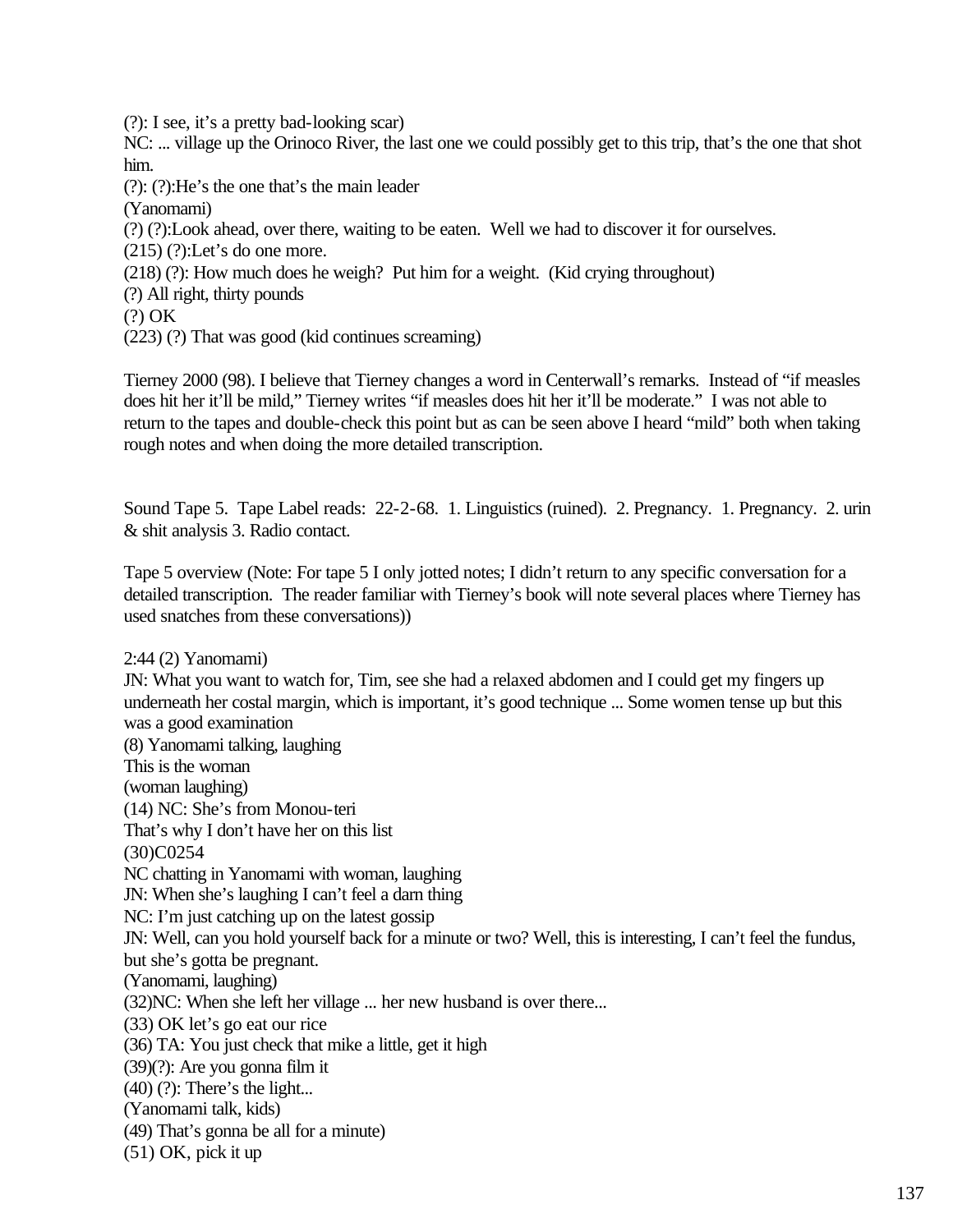You'll have to do it again

Can you put that into a clean vial? Have you got a clean vial?

(Yanomami)

(59) OK, I'll get it right here, here you are, A90 coming up here

That's the one for that

OK

Hm!

OK, that's it?

How many more do you think we have?

Ryk, as you can see, you're covering...

(69) Is Ryk gonna pick up a big one?

How many more we got, Ryk?

About 10

Hey, it's got a fly in it

Here's another one.

(76) Well-preserved)

(81) Twelve left – looks like we got some extra protein in this one, D186, D oh-one-eight-six .. all yours

(90) Perfect

(91) Yanomami talk)

(95) You know, it's remarkable how much fiber there is in these stools – hardly any odor – quite different

(101) Bring that cord down in my direction

I'm taking not only four or five pieces but mostly within the stool where the chances of ova of parasites better ...

You know the Indians think we're absolutely crazy to be working with their stools

(111) Dr. Neel? You coming back?

EM: That's enaro – made from

(118) Practically odorless and it doesn't seem to attract the flies ... different intestinal flora

(CBC) but odorless

(127) also unusual ... all well-formed, few loose .. I suspect amoebiasis is not too common ... very few refined foods

(138) JN talks and then repeats, slower, for camera:

You know, these urine specimens really are a terrific spectrum of yellows and ambers, and they indicate really that these women have fairly concentrated urines ... men went to river with them when went for water ...

(159) Come here to my rescue

I can't take any more of these beetles, my bottles are all full

(EM, NC try to explain to the Y women)

Tell her to hold this one for me and I'll give her payment

Say again

Lookit, Nap

What am I gonna do with all these beetles

All I'm doing Bill is translating for you – you said you'd give 'em candy –

(173)no way of stopping the flow once you ask for it (women talking in Yanomami in background throughout)

(177) Radio conversation: Exposed to measles ... if they come back to Mavaca hold 'em as long as you can

Danny – get bloods, go to Padamo, try to see Danny on the Tamatama

at 6:30

(193) Monday, coming up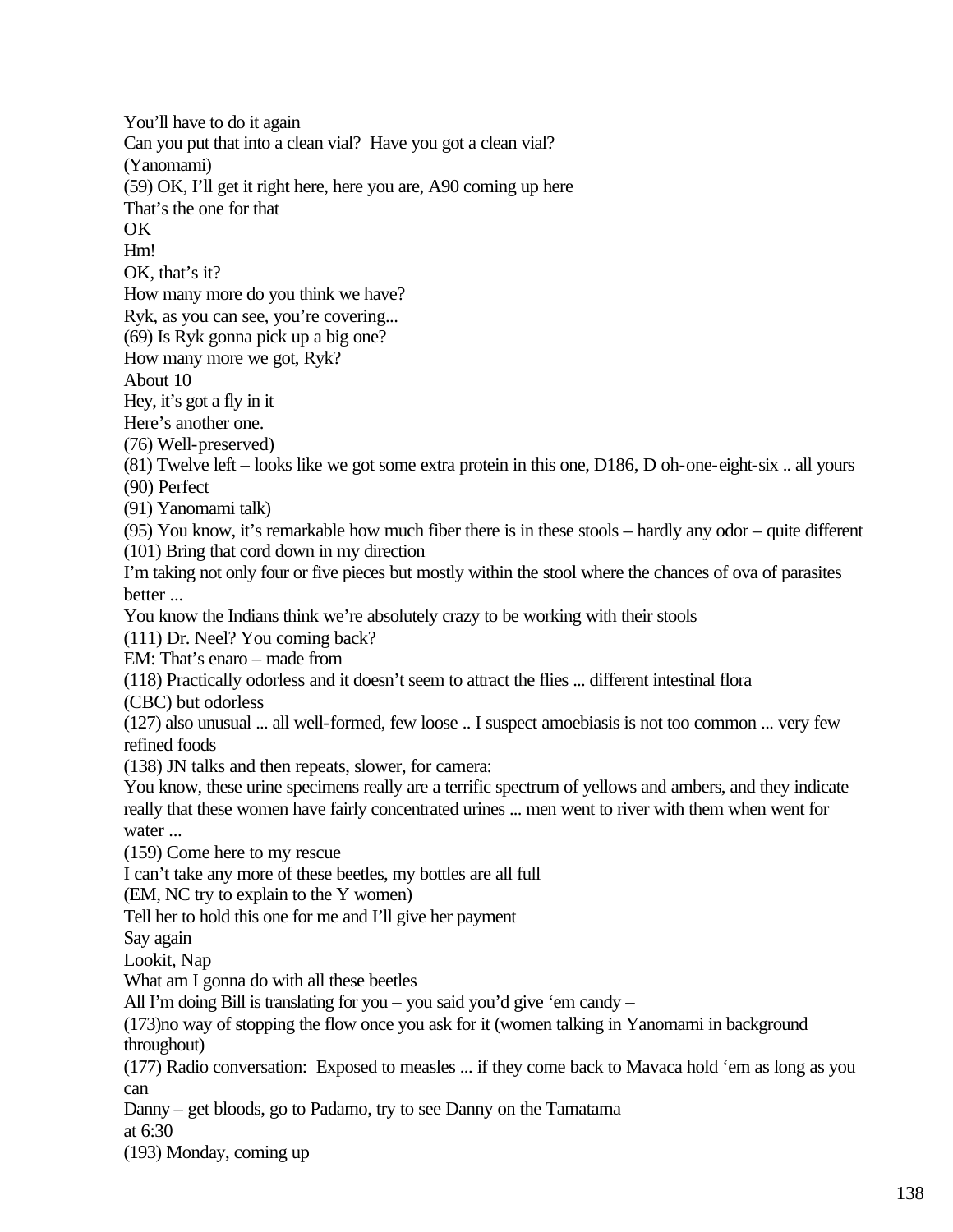(198) Bloods into IVIC on Monday airplane. We'll be standing by here pendiente, inquire if trade goods for Indians came to Esmeralda. Can Layrisse make plane come? We need to know. (231) Bob we were inquiring about Danny only to find out what his health was (235) NC: Medical progress? **We have inoculated the Patanowa-teri as far as our inoculations went** We'll have to try and isolate them as best we can (257) JN: Talks about Danny 3:08 end of tape

Tierney 2000(98): Tierney characterizes Chagnon's remark, "We have inoculated the Patanowa-teri as far as our inoculations went" to constitute "admitting that they had been unable to finish the job." Tierney quotes him as saying "Meanwhile, we've gone ahead and vaccinated all the rest of the Patanowa-teri that we had vaccine for." The actual sentence is "as far as our inoculations went" (assuming that Tierney and I intend the same sentence, but this was the only sentence of this type on any of the tapes that I listened to). We can see on Tape 4 that Centerwall thought they had enough gamma globulin to give to all pregnant women. Ryk Ward (conversation with Hill April 29, 2002) recalls that the expedition ran out of vaccine in Patanowa-teri. Ward stated that they were prioritizing the most vulnerable villages and assessed the Patanowa-teri, an inland group, as possibly protected (of course this turned out not to be true). According to Ward, on the way to Patanowa-teri, the expedition went to Mahekoda-teri, a vulnerable village near the mission station at Platanal, intending to vaccinate there. The Mahekoda-teri had left the village, however. Ward's recollection is that the team may have sent some doses back to Bisaasi-teri, and taken only a few last remaining doses into Patanowa-teri. Of course we know now that measles did reach Patanowa-teri, causing many deaths.

Sound Tape 6. Tape label reads: 2-21-68. Radio contact; Drawing blood; Blood, teeth

Tape 6 overview (Note: For tape 6 I only jotted notes; I didn't return to any specific conversation for a detailed transcription. The reader will note several places where Tierney has used snatches from these conversations))

3:10 (Radio conversation) We understand about the measles vaccine there that you have been able to get in...

Of course the measles have broken out here and we're pendiente to see ...

Just trust...

Treatment you would suggest re Danny over taking tetracycline

JN: Bob can you give me dosage on capsules?

NC: What kind of tetracycline did you give Danny?

JN: One four times a day for ...

Just exactly what kind of meds coming ... If possible gamma globulin will take the edge off measles but need good supply of antibiotics – tell us ASAP what's coming in so we can plan

Conversation about plane schedule

NC: One message to Jim Barker – can he cross river to tell Rousseau to send message to IVIC, we'll wait for answer

OK I'll go over right away (fade out)

3:15 (39) Won't hurt just to sit in the sun

(Yanomami talk)

I'm putting green

OK, aquí

(51) Nap, I'm putting a green spot behind the right ear. They can't mimic that, I don't think they have green dye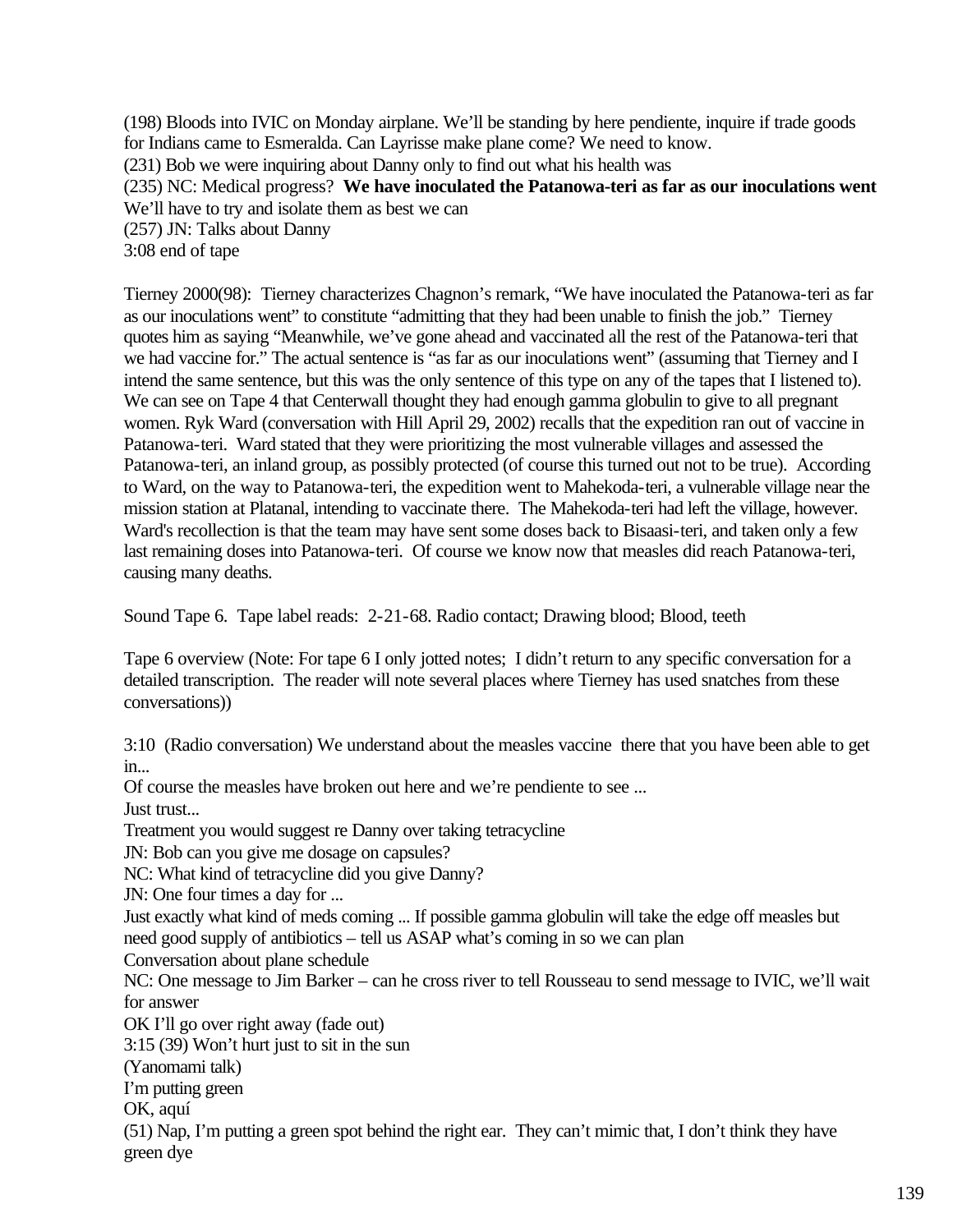(Yanomami talk, noise, kids crying) (61) B 170, 170 Do you wanta get this little kid behind the ear? (69) OK, I think I've got the system I've got a special deal where I don't mess up your drops Make sure you get a shot of this guy's head (75) OK, the teeth, going right on to teeth (78) JN: That sound track (80) This is the chief here, fine specimen, he's a brave man, he's a waiteri, A-95 (81) See if he can stand a little blood-letting in the arm as well as the head (87) He's a waiteri all right, not a flicker... (91) 35 cc's of blood counting the 2 tubes (a 15 cc and a 20 cc tube) blood clots, serum, extra work at IVIC You want me to get the little baby? 3:22(100) Hold the child down? (103) Gonna make a scientist out of you? All right, waiteri. The number if this little boy is C 205. (?): How can he be C205 when his father ... NC: I just went down the line --- (Yanomami talk) (116) I want the teeth moving over (Yanomami talk) (126) You're a pretty stalwart little man too, Examine very carefully his upper teeth with your mirror 3:25 (135) K19, ritht? (149) (CBC) I think that some new element has been introduced lately – under 8-6 years see cavities Sugar cane date? (158) NC: Let's shoot that scene over with me in it, my Yanomami is a little rusty JN: That was nasty – If your Yanomami is rusty now you oughtta be ashamed ... (163) line 'em up (166) Gentlemen, I wish I knew the secret of my success 3:29 (166) The sweat bees, flies kids crying (172) Come on, siddown You know, I detect at least 3 species of these sweat bees (178) You got the number, B 133 B 133 (186) B 137) (189) B 171 OK, let's finish the B's and start the C's That's right, she wouldn't spit (196) counting – male one year old, male 2 year old (297) Ward and ? talk 3:32 (210) Kid crying  $(216)$  You're running out – you got a can of big reds? (218) Tim, you got this? (222) A-20 Jim, A 20 (228) No, seriously, is the reel going around? 3:35 (235) end of tape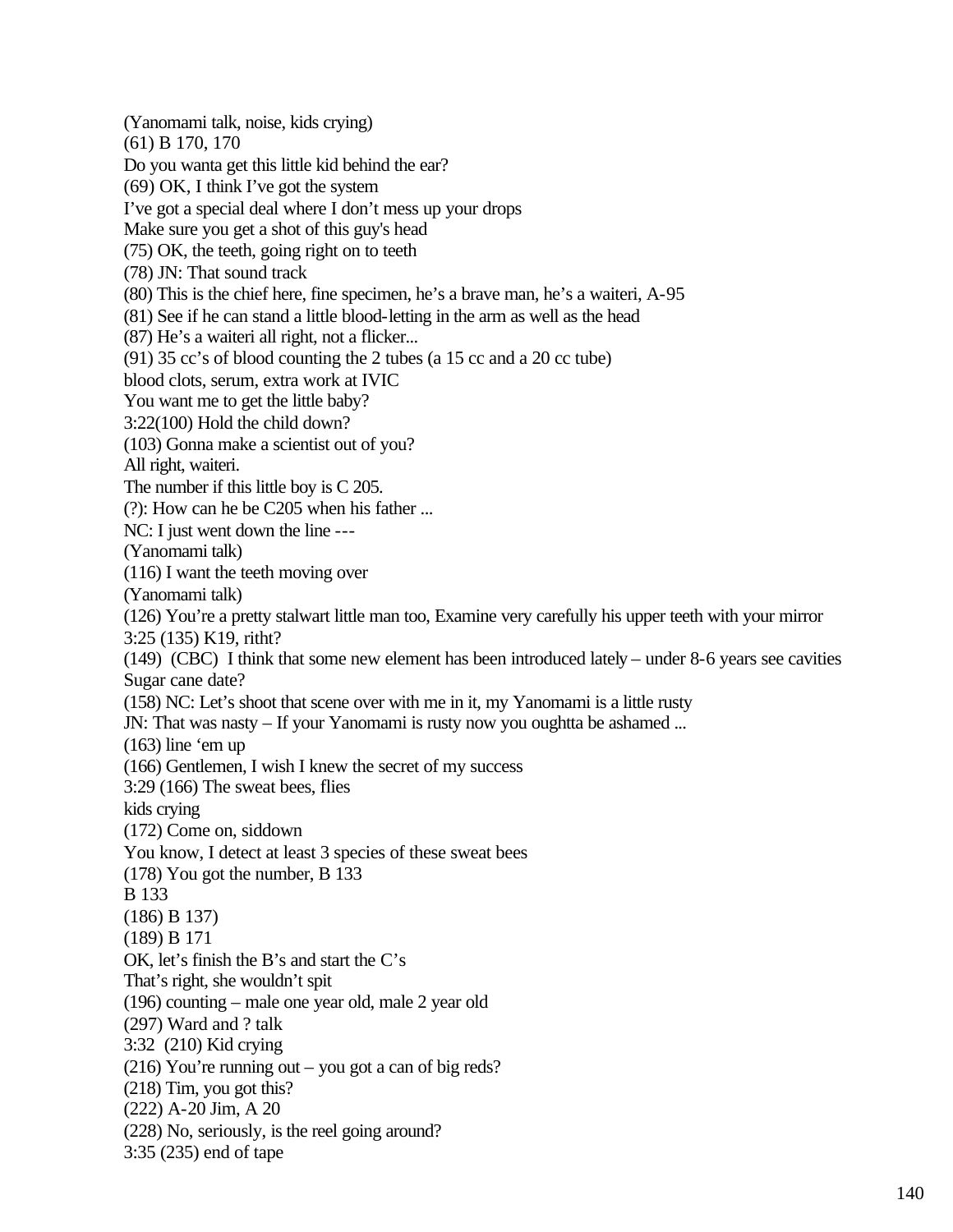Sound Tape 9. Tape Label reads: 2- 23-68. 1. Charles comes back + eating (previous film take). 2. Throat swabbing. 3. Bill sick call. 4. Children fighting. 3a. Pict. of boy making wax figures. 1. Charley's teeth.

Tape 9 Overview:

12:03 Bill, do you have these? JN: Yes, please get the sounds of my molars clicking together. [If you listen carefully you'll hear my] [Burning my knees! Burning my knees! Ay ay ay!]

massiters tensing up as I grind my teeth in ra:ge.

JN: At this point [ah] there's only one function of the expedition that hasn't been filmed, and I expect that to come next (?): Oh no, no, no **Joking** Charlie the great hunter CBC: I am not to blame, these people just cheat me I got something for you, Shak, and I brought a thing for Bill also, cycad What in the world is this, Charles? (15) The Indians eat those 12:05 Charlie hunting – roll 13 OK, what sound number's on that box? Eight, nine (21) TA: Hello, test (Yanomami talking) **I. (23) New born monkey (24) Sick human down here** All over my clean (27) laughing 12:06 (Yanomami talk) Now, let's get I was gonna change ... I need to see the ... (34) laughter (36) 107, B 107, the guy right next to me (39) coughing, Yanomami talk, coughing, laughing, Yanomami talk (44) It's like taking snuff, isn't it, it tickles (47) Coughing, Yanomami talk 12:09 Coughing, Yanomami in background (55) A 136? B 136. 12:10 Quiet – B 136, OBC (61) Coughing, spitting, chuckling, laughter (64) Did you get that? I hope you got that. I got it. 12:11 Little kids calling (68) knocking sound (69) Yanomami talk, little kid laughing Tape stop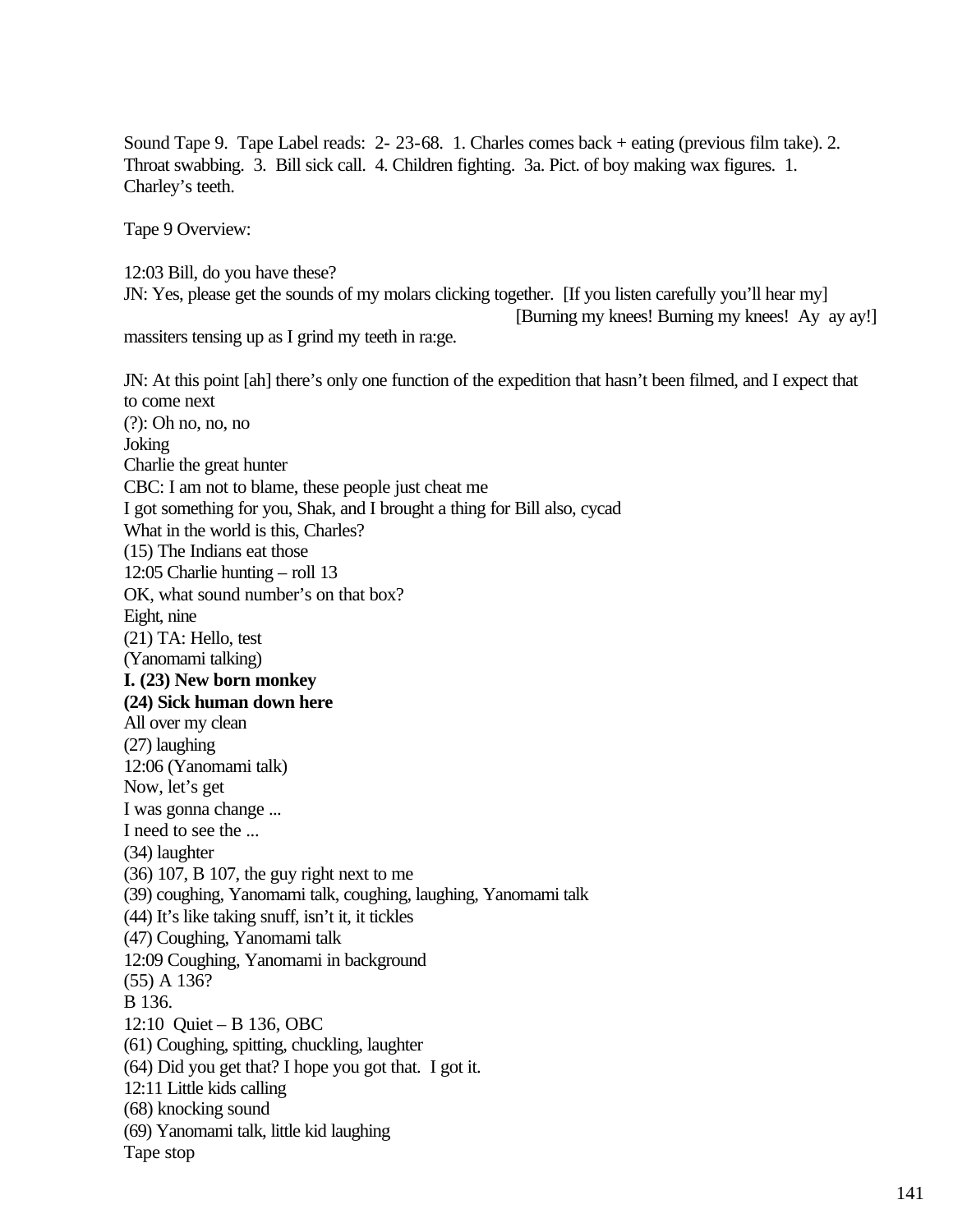(71) All Let me fill the box This is TUrn it off (74) Say when, say when, say when (76) Point it in any direction Point it down (77) Are you taking it now? (Yanomami talk) 12:12 Crying, laughing, Yanomami talk (82) Well you **II. (85) What's left to be done? I'm doing Charles, I'm doing Charles (85) Not the picture of the physician ministering to his flck 12:13 What percent of film? (91) I don't want any of this (94)Right, but this is not, you're here to study** Yanomami and NC talking in Yanomami 12:15 (153) Charley, where's Charley? Oh you're looking for him 12:16 (122) (CBC) OK, freeze that, I have one guy here very interesting (131) Just keep the sound in (139) I would like a girl like that 12:20 Yanomami talk Look, Ernie, when you see fast – I can't work that Would you like girl – 12:20 (154) Yanomami He doesn't want you to take the picture Let's take the picture of the girl, of the other boy now (162) In about less than a minute we'll have no light, can you tell him to open his mouth? (164) EM: I told hm, he doesn't want it, he's afraid (175) OK, let's uh- (178) Please, perfect teeth with a little bit of abrasion, no decay (187) TA: I have no light and this is slow film (187) TA: I want YOU to go back (203) You know, I have been on for 5 minutes 12:25 CBC talks about molars TA: Discussion EM: Still recording 12:26 (227-232 Yanomami talking (241) EM: They say they get the answer 12:28 (253) Make it short, I don't have much film yet CBC talks about teeth TA: Ernie you have the sound on? 12:29 End of tape Tape 9, Detailed Transcription

Bill, do you have these?

JN: Yes, please get the sounds of my molars clicking together. [If you listen carefully you'll hear my]

[Burning my knees! Burning my knees! Ay ay ay!]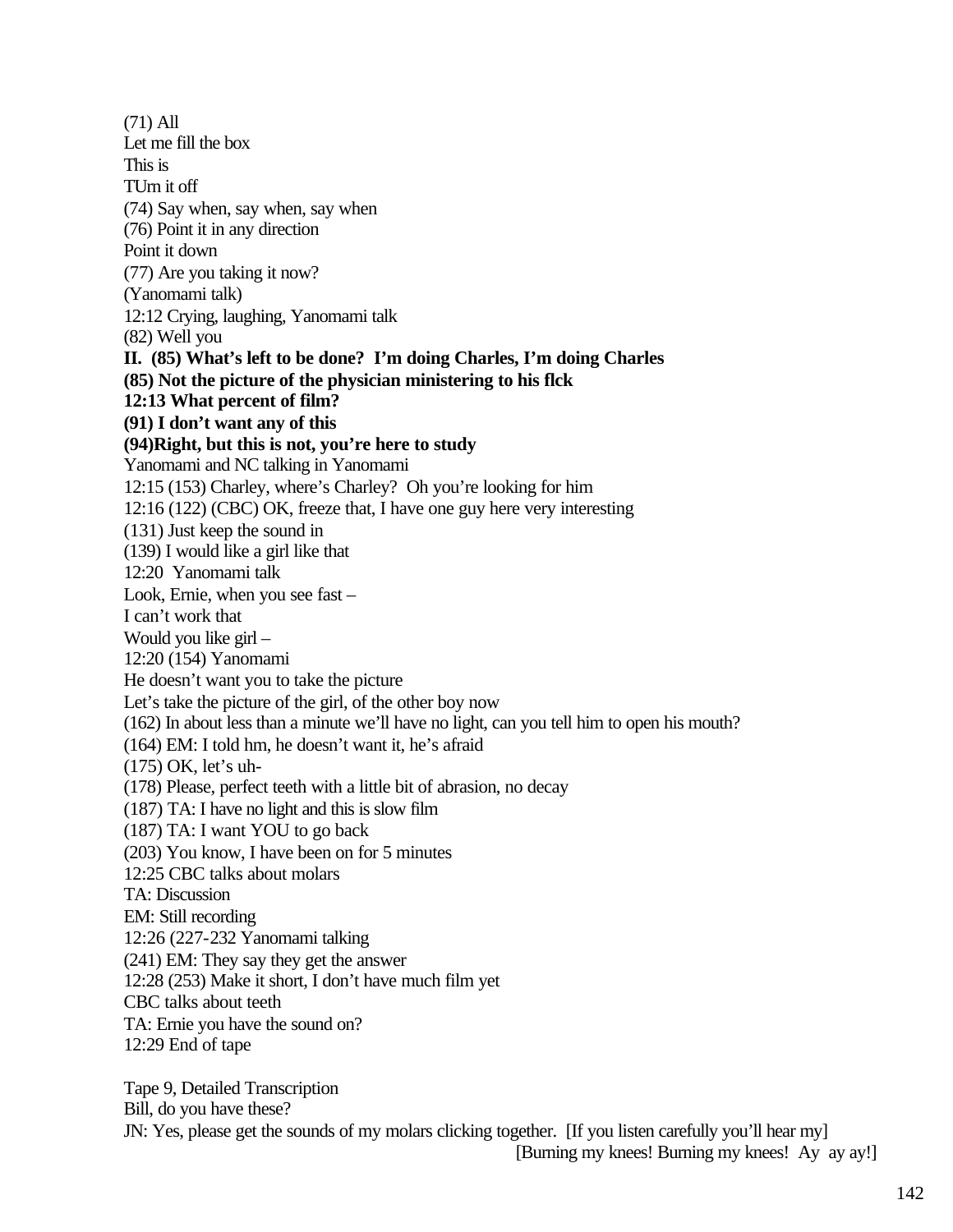massiters tensing up as I grind my teeth in ra:ge.

JN: At this point [ah] there's only one function of the expedition that hasn't been filmed, and I expect that to come next

(?): Oh no, no, no EM: (xxx) Charley going – JN: Charley, come in, bringing us the [meat (?): [thank you-The hunter, the great hunter returns (?): SUpper! Ho ho. CBC: Before, uh, apologizing about this, I didn't, I didn't have, I am not to blame this, you [know, [you aren't?] these people just cheat me, they took me for ... for half an hour, and I have a lot here, I think they were good I got something, I got something for you, Chag, this is a thing that tastes like lemon, and I brought a thing to for Bill also, cycad, here Bill (WC?): What in the world is this, Charles? (Behind youxxx) CBC: Oh that's good, you see how, we haven't (xxx) food (WC?): You're nuts, I'm not gonna eat this (?): Oh come on, look at that, that's very nice (?): Don't the Indians eat this? NC: Yeah the Indians eat those TAPE STOP (15) (19) TA: So, your light's way up, hello hello hello, test, hello test EM: Yeah, (xxx) TA: Good, turn it off now) TAPE STOP (20) Some background noise (22) (WC?) : New-born monkey, it just won't live unless it gets its milk ... the mother apparently was shot .. by the hunters, and eaten for food (?) Hm **(?) Hey Bill, there's a sick human being down here** (WC?): Okay (?): See you TAPE STOP A long scene begins, presumably "throat swabbing) (see tape label), with lots of coughing, laughing, scattered comments in English that I can't assign to particular speakers (24) Coughing (?) Got diptheria (xxx) stuff is all over my clean cloth (Yanomami talk, laughter (28) Now, let's get a hold of those (29) I was gonna change – (30) coughing, Yanomami talk (31) TA: I need to see the vial, when you put it in the vial, show me the vial (32) laughter, Yanomami talk) (35) (?) What are we doing, Nap?

- NC: 107, B 107, the guy right next to me
- (39) coughing, gagging, chuckling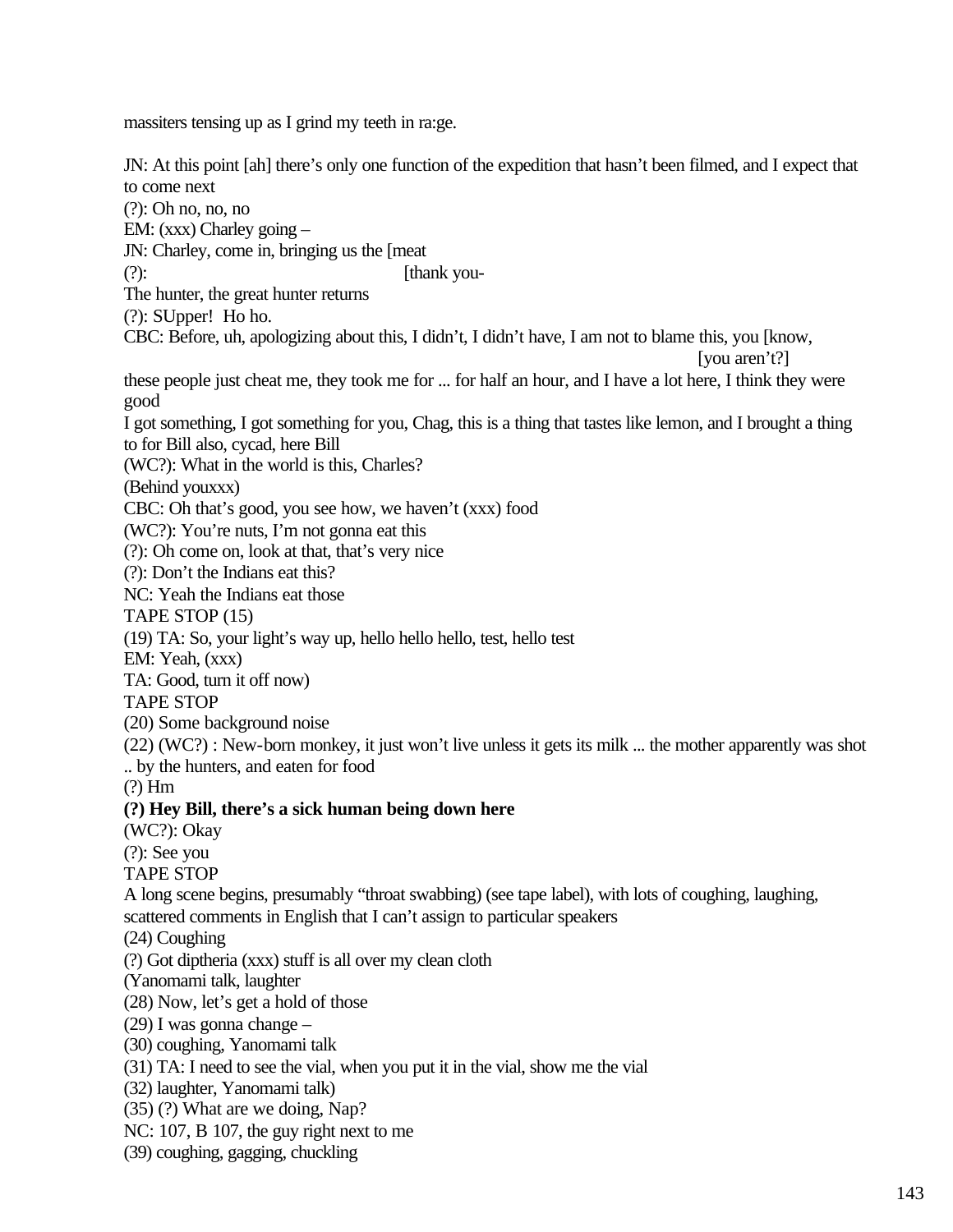(43) (?) It's like taking snuff, isn't it. It tickles

(44) Yanomami talk

(45) Tell him to take his tobacco out.

(EM speaks in Y)

(47) coughing, laughter, Yanomami

(54) (?): B 136?

(Yanomami talk)

(57) (?): B 136.

(?): OBC?

(Yanomami, coughing, spitting, chuckling, gagging, Yanomami hilarity)

(64)(?) Did you get that? I hope you got that.

(TA?): I got it, ha ha ha

(64) (?):Okay.

67-68: Knocking noise, kids laughing

Tape stops

(72) TA: Uh, let me film the box ...

EM: Oh, this is still going on

TA: OK, just turn it off

(tape stops)

**(73) TA: Say when, say when, say when. Go. Point it in any direction and tell me if I (xxx) white line,**

**point it down in any direction, I dunno**

**(76) Are you taking it now?**

**(Yanomami conversation, baby crying loudly) along with you.**

**(81) well you (xxx)**

**(83) JN: We're not putting thIs together on the film**

**TA: OK, all right, well then what's left to be done ...**

**JN: Well, you better save [(xxxx)] if you're out of film (xxx)**

**TA: [I'm doing Charles], I'm doing Charles, right?**

**JN: I hope so, (xxx)**

**TA: I've shot uh – I'll have shot if I do Charles and their leaving the village=**

**JN: =<***angry* **Not the picture of the physician ministering to his flock (xxx)** *angry***>**

**TA: Well you said, you said, what percentage did you say?**

**JN: <angry I said nOne of this, from the beginning angry>**

**TA: Well, but what percentage of film did you wAnt. You said eighty-twenty or seventy-thirty? JN: <***angry* **I dOn't want Any of this.**

**TA: Oh, I've shot twenty, I will have shot, if I do Charles and your leaving the village, twenty-five percent ... of medical-**

**JN: <***angry* **Right, but this is not, you're here to dOcument the kInd of a study**

**TA: Okay**

**JN: we're trying to make**

**TA: Okay**

**JN: Anybody can walk into a village and .. trEAt people. THis is nOt what we're here to do. Now I don't know how I can be more definite .. [but it**

**TA: [Okay, we'll I'll just do Charles [[ ...]] and-**

**JN: [[thAt is part of the study]]** *angry***>**

Tierney (2000:95) gives this conversation between Neel and Asch considerable importance in illustrating Neel's attitudes about the place in his expedition of medical treatment for sick Yanomami. It is his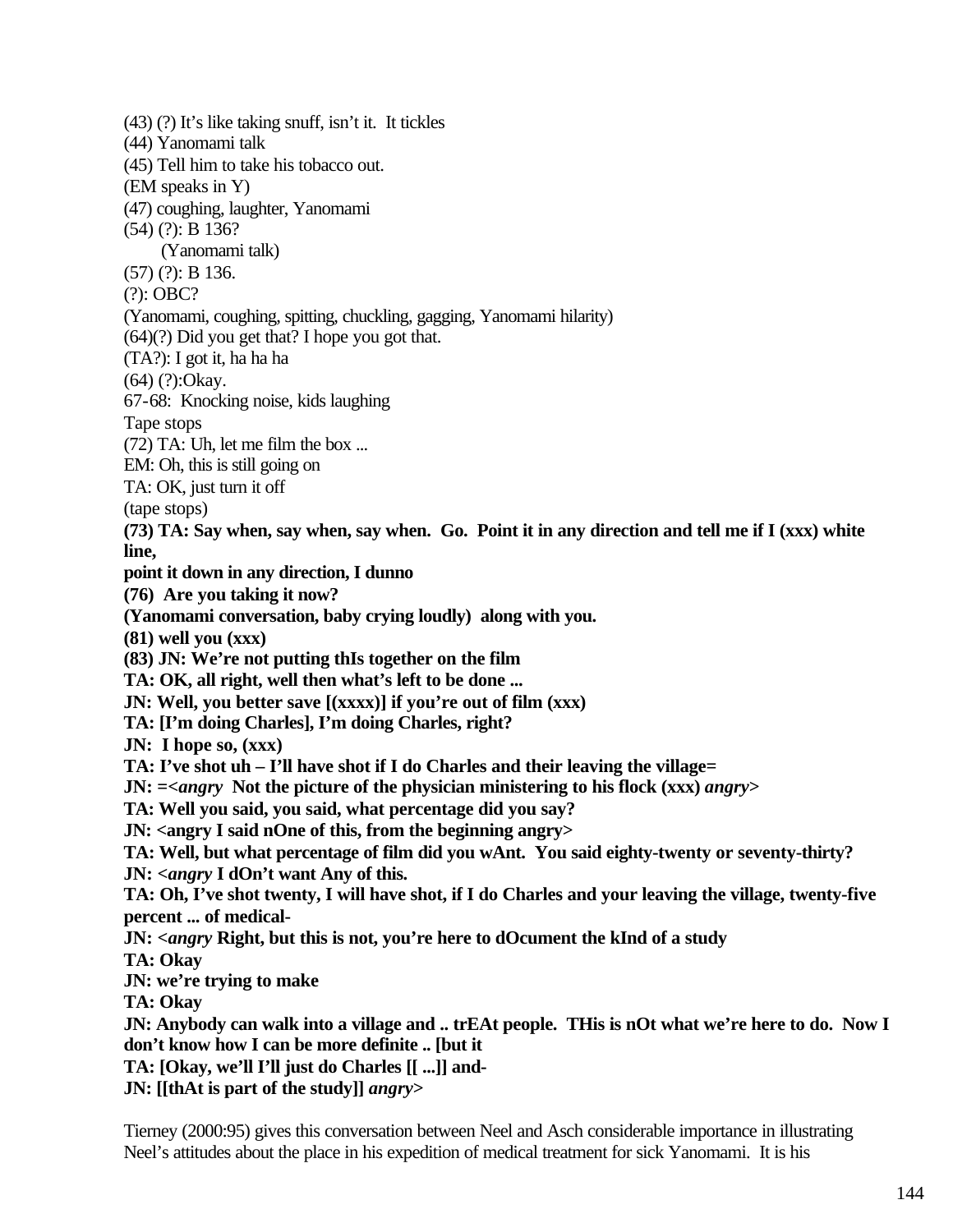treatment of this conversation that the American Society for Human Genetics report called "a complete fabrication". The problem is this: Tierney juxtaposes the call to Centerwall to treat "a sick human being", with the coughing that is on the tapes from the "throat swabbing" sequence, with Neel's indubitably angry attack on Asch about filming "Bill [Centerwall], sick call" (the label on the tape). Tierney's treatment is as follows:

"Four days after Neel's team arrived at Patanowa-teri, a loud coughing could be heard from a Yanomami man. Chagnon called to a doctor, Willard Centerwall, "Hey, Bill, there's a sick human being down here."

As Centerwall responsed, Asch moved closer, picking up severe coughing and retching. He tried to film the scene, but Neel rushed over, enraged.

"Not the picture of the physican ministering to his flock. This is very d---al [static] to the expedition."

"You said," Ash was caught off guard. "What percentage did you say?"

"I said none of this, from the beginning."

"Well, what percentage of film did you want. You said eighty-twenty, or seventy-thirty?"

"I don't want any of this," Neel repeated. "You're here to document the kind of a study we're trying to make. Anybody can walk into a village and treat people. This is not what we're here to do. Now, I don't know how I can be more definite about it."

Asch was understandably confused. Just five days earlier, at Mavaca, Neel had been equally adamant about capturing "the whole gamut of measles." Now he didn't want any of this. Neel had decided that showing sick Yanomami was very detrimental to the expedition. He also did not want to waste any time treating the mundane health problems of the Yanomami. The contempt in Neel's voice was thick."

In this conversation, I concur with Tierney's characterization of Neel's tone of voice; it is exasperated, perhaps even contemptuous. I could not hear Neel when he said "This is very d....l [static] to the expedition." That does not mean he did not say it, but the tape is hard to hear at that point. Asch keeps his temper throughout, replying mildly to Neel's attack. The problem is that during this conversation, there is no "severe coughing and retching" at all. One can hear only the conversation, a few unidentifiable static-like noises, and, at the beginning, a baby crying. The "severe coughing and retching" is from the preceding "throat swabbing" out-take, where in fact there is a lot of gagging and coughing (and other Yanomami laughing at the discomfiture of their relatives), which has nothing to do with the "Bill, sick call" out-take. Furthermore, the call to Centerwall to come treat "a sick human being" is, as the ASHG points out, at least 5 minutes earlier on the tape (and perhaps hours earlier in real life) and is part of quite a different out-take that occurred before the "throat swabbing" scene. Furthermore, it is absolutely a fiction that "Neel rushed over enraged." It is clear from my transcript that Neel and Asch have already exchanged several sentences before the "Not the picture of the physician ministering to his flock" outburst where Neel's voice begins to sound angry. In fact, a possible reading of Neel's exasperation is that he's afraid that Asch will run out of film; note his remark to this effect. I do think that a version of Tierney's understanding of this conversation is correct. It is not that Neel does not want to treat sick Yanomami – he does want to do this and is punctilious about it, never entering a new village without a doctor, holding daily sick calls, and leaving the expedition to handle emergencies. This conversation indubitably suggests, however, that he does not consider this humanitarian effort "part of the expedition" in the sense that he wants a record of it on film. There is a sharp separation made between the science, which Neel does want on film, and "the physician ministering to his flock," which he considers not to be part of the expedition in the same way. In the most benign reading of this exchange, we might say of Neel that he took the humanitarian component of his work absolutely for granted and saw no reason that it should be documented, whereas for him the "scientific" work of the multidisciplinary team was something new and exciting that deserved the expenditure of heavy and expensive cannisters of film.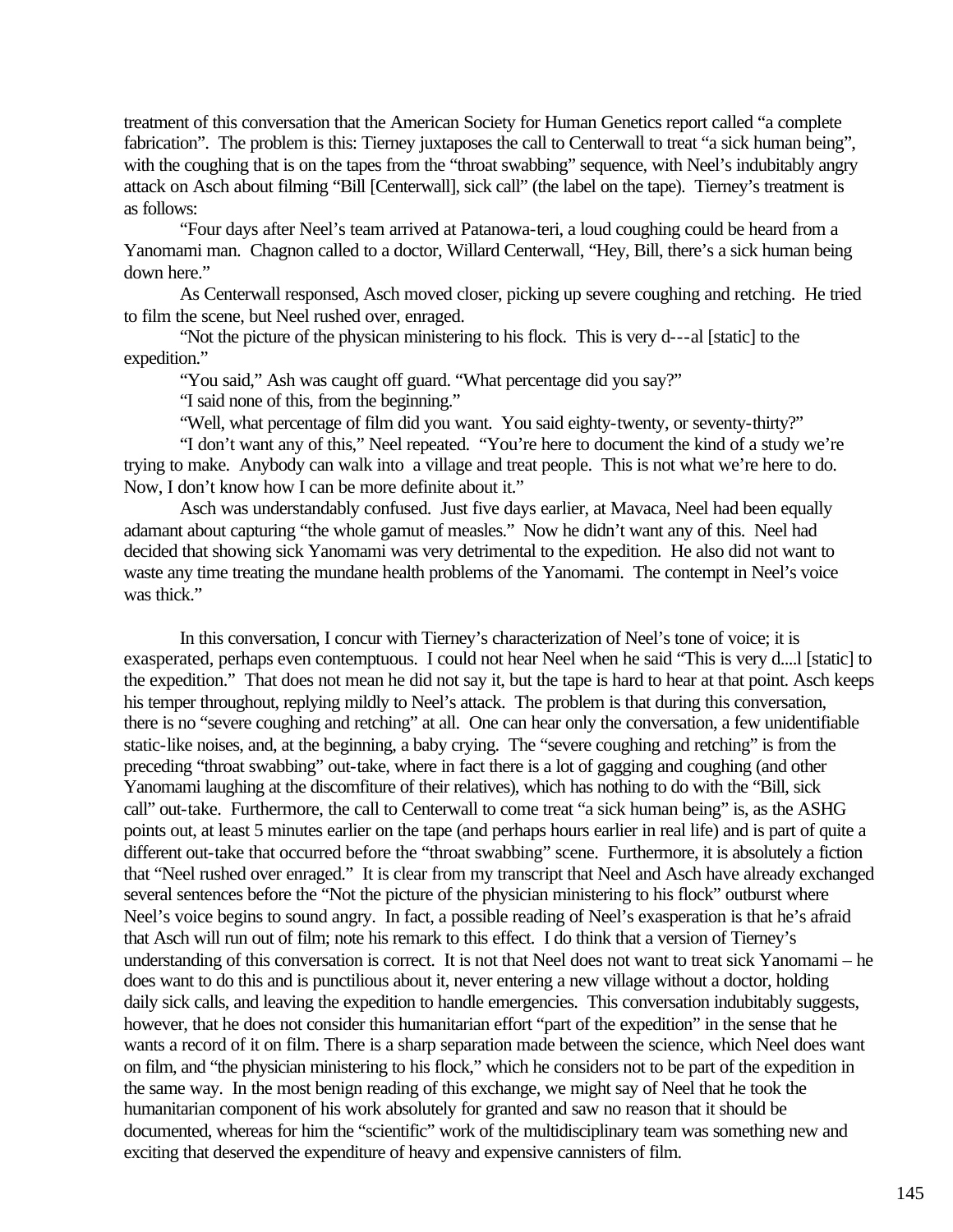In trying to decide whether Tierney's artistic license with this conversation verged on fraud or represented mere carelessness, I listened carefully to see whether there was any material in between the call to Centerwall "Hey Bill there's a sick human being down here" and Neel's exasperated outburst, that might have interested Tierney (remarks about measles, for instance). There is not. However, it is really difficult to see how Tierney could have ignored the tape label about what the coughing is all about. Perhaps he fast-forwarded through all the coughing and laughter to get to the Neel-Asch conversation, noting only "coughing". If he didn't keep a copy of the tape label, or make a note of it, his notes might have read "Bill, there's a sick human being down here", "Coughing" and then the Neel-Asch exchange. This still doesn't explain where he got the supposed "angry rush" by Neel, which requires him to ignore the first few sentences of the Neel-Asch conversation.

It is curious that Tierney was so careless with this material. Many contemporary anthropologists, and certainly Tierney, would argue that the humanitarian effort and the "science" are ineluctably integrated – part of doing science should be "giving back." The conversation could have been used exactly as it occured, with no angry rushing about, and no fictitious coughing, to demonstrate that Neel did not hold this view and was rather cranky when Asch seemed to give "Bill, Sick Call" the same importance as "Throat swabbing". However, by his extremely careless treatment of the material on Tape 9, Tierney undermines the credibility of his entire critical edifice.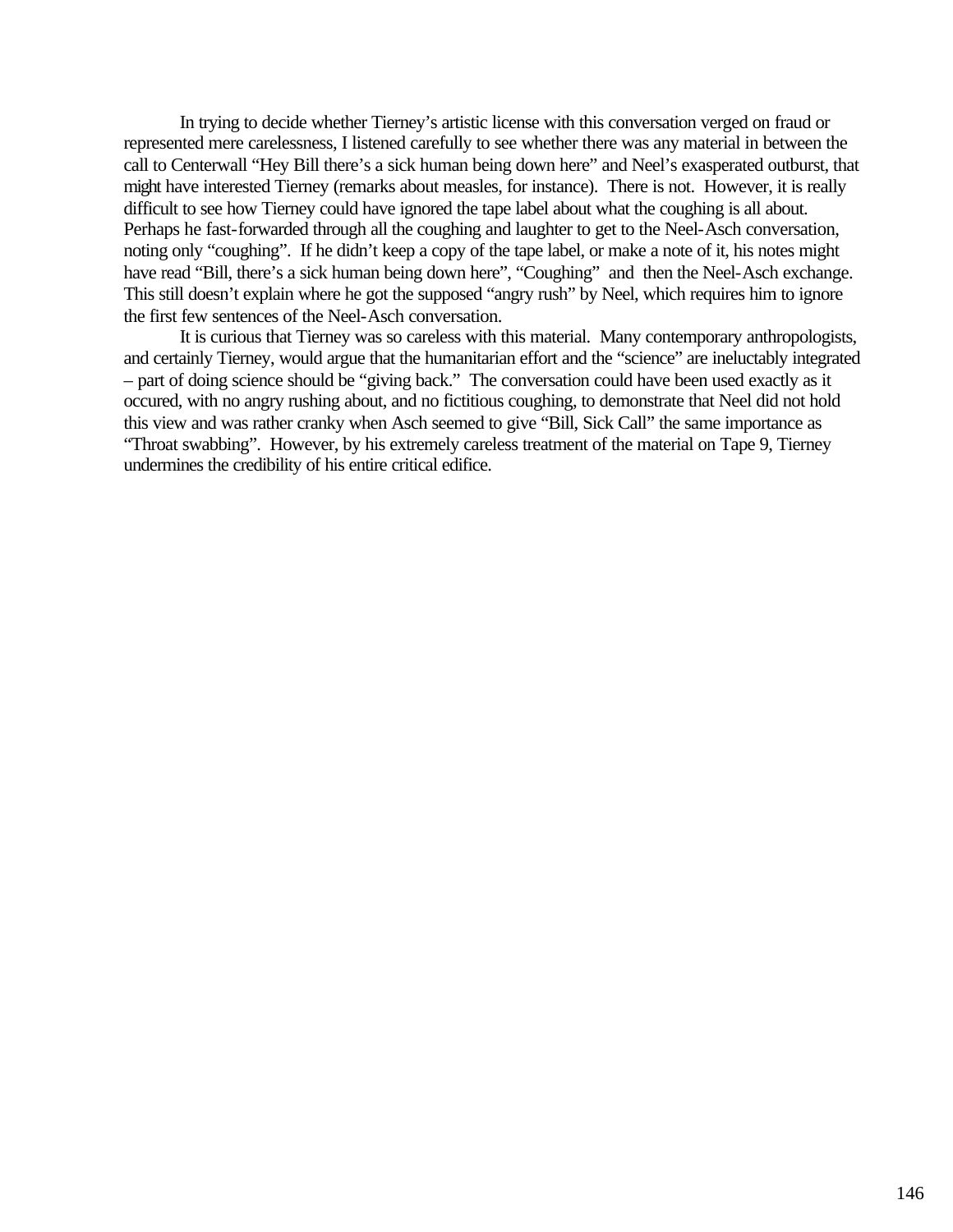### **6.2. ESSAYS**

### **6.2.1. The Case for Collective Responsibility and Reparations\* (Janet Chernela, chernela@fiu.edu)**

\* Presented October 25, 2001 and turned down by Task Force.

### "**We believe that the informed consent techniques used by the 1968 expedition would not measure up to contemporary standard**s" (Turner/Task Force 2002).

The El Dorado Task Force was established by the Executive Board of the American Anthropological Association to conduct what the Board termed an "inquiry" into the allegations about anthropological practice among the Yanomami contained in Darkness in El Dorado, by Patrick Tierney.

Whether the individuals subject to allegations acted for honorable motives or not, the point remains that with the passage of time thoughtful anthropologists and the Association itself have come to view those actions (including methods of collecting information and samples) as reprehensible and unjustifiable -- acts that may have wronged, intentionally or not, the Yanomami.

The strong agreement that emerged in interviews conducted by this Task Force, as well as independent interviews conducted outside the Task Force, show that many Yanomami perceive themselves as having been misled, misinformed, manipulated and otherwise wronged by investigators. By today's standards these wrongs would constitute violations of basic rights, including the right to informed consent.

A number of Yanomami spokespersons have voiced complaints regarding the lack of adequate informed consent and deliberate deception in the collection of information and bodily samples in 1968 (See Part IV of the present report, and *Boletim Yanomami* 2001 (3.3.2 of present report)). Yanomami spokespersons must be regarded as credible narrators of their own histories. The Yanomami experience of events, even as it is recalled after a substantial lapse in time, must be respected and honored.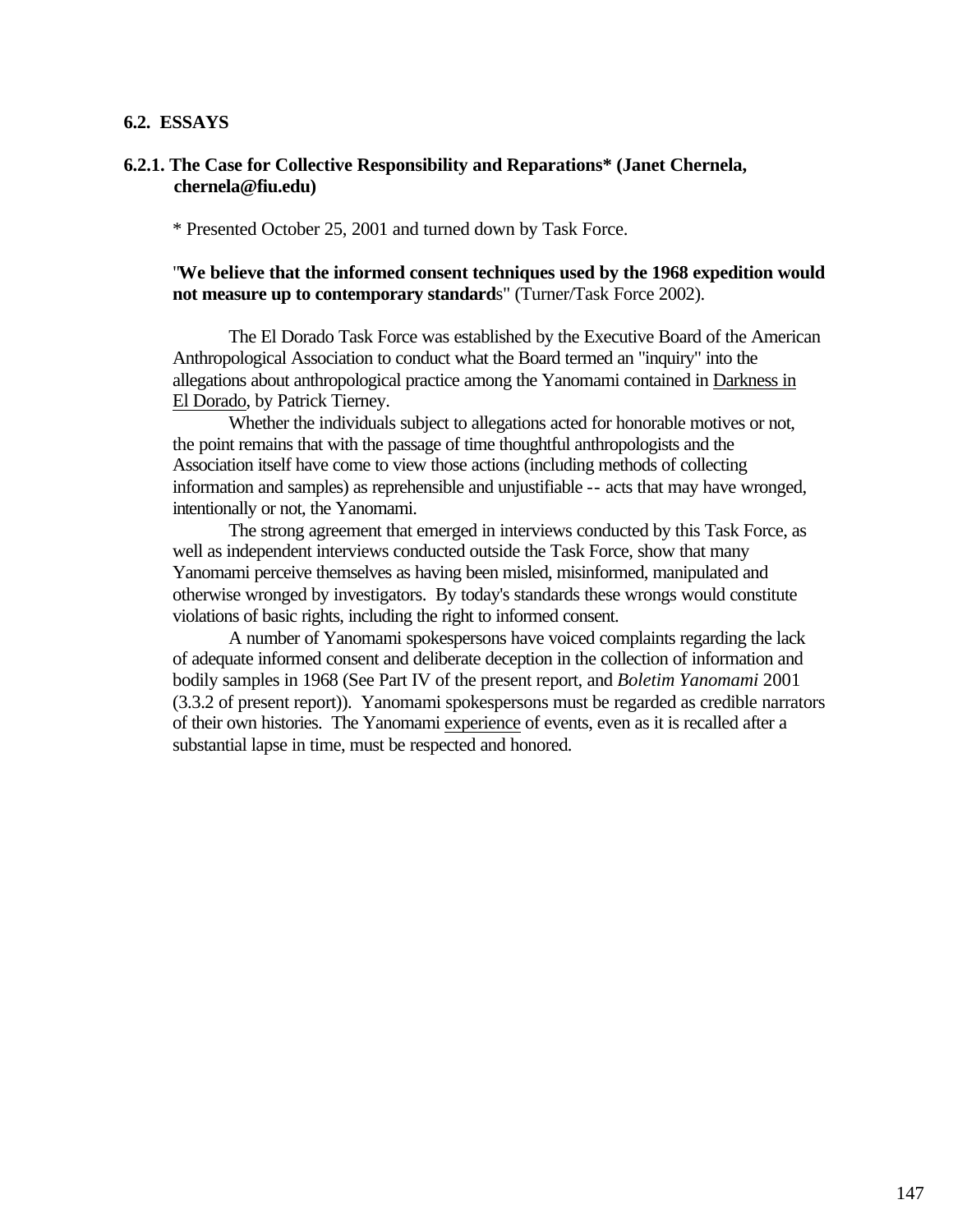The Task Force has agreed that "the informed consent techniques used by the 1968 expedition would not measure up to contemporary standards" (See 2.1, 5.2 in the present report).

If the allegations and needs of contemporary Yanomami are disregarded, this could contribute to a persistent institutional pattern of negligence by the AAA, constituting a further disregard for Yanomami rights by the Association.

It could be argued, for example, that had the AAA vigorously and promptly acted to protect the rights of the Yanomami when called to do so by the Association of Brazilian Anthropologists (ABA), the legacy of accusation would be considerably reduced. That the legacy still persists, may be due to neglect, intentional or not, by the AAA in effectively addressing these matters. This was likely the case when, in 1989, Association President Rappaport congratulated Brazilian president Sarney for what had become a reduced and divided Yanomami territory. When President Rappaport belatedly offered congratulations to the Brazilian government for its creation of a Yanomami reserve, the allotted land had been partitioned into 19 separate parcels, leaving 23 Yanomami communities outside the area and two conservation units inside it (Albert 1991:45). The congratulated president had reduced Yanomami lands by 30%.

I therefore make a case for collective reparations to the Yanomami. The argument is based on findings from interviews with Yanomami in Brazil and Venezuela, suggesting that the Yanomami were subject to scientific investigation in which they were treated in less than a humane manner. The position favoring reparations is grounded in a basic moral postulate that wrongs experienced by the Yanomami should be remedied. As these are not merely the sum of many individual actions, but are the collective acts of a professional association, I suggest that they be treated collectively.

Moreover, it is in keeping with the decision of this Task Force to regard the Tierney book as an opportunity to reflect on the discipline in order to learn. I quote from Hill et al., Working Papers of the El Dorado Task Force Submitted as a Preliminary Report, Jan. 2002:

"We have ... undertaken a reflexive exercise, on the implications not simply of some specific moments of anthropological practice among the Yanomami, but on anthropological practice more generally, and its location in those relatively enduring regimes of knowledge and power which we can refer to in shorthand as the confrontation of Western elites with "others" whose presence requires classification, explanation, and incorporation into the systems of knowledge through which that power is in part constituted. These regimes do **more than merely shape anthropological practice; they make it possible.** However, at the same time, they make possible the use of anthropology to interrupt these very regimes, to expose their contradictions, and to open within them spaces within which new forms of knowledge can be uttered and new voices can be heard. By locating the owrk of our Task Force partly in the space of reflection, we hope to accomplish such an interruption. But at the very minimum we hope to inspire a movement in anthropological exchange beyond the relatively narrow zones in which debate over the meaning of Darkness in El Dorado has too often been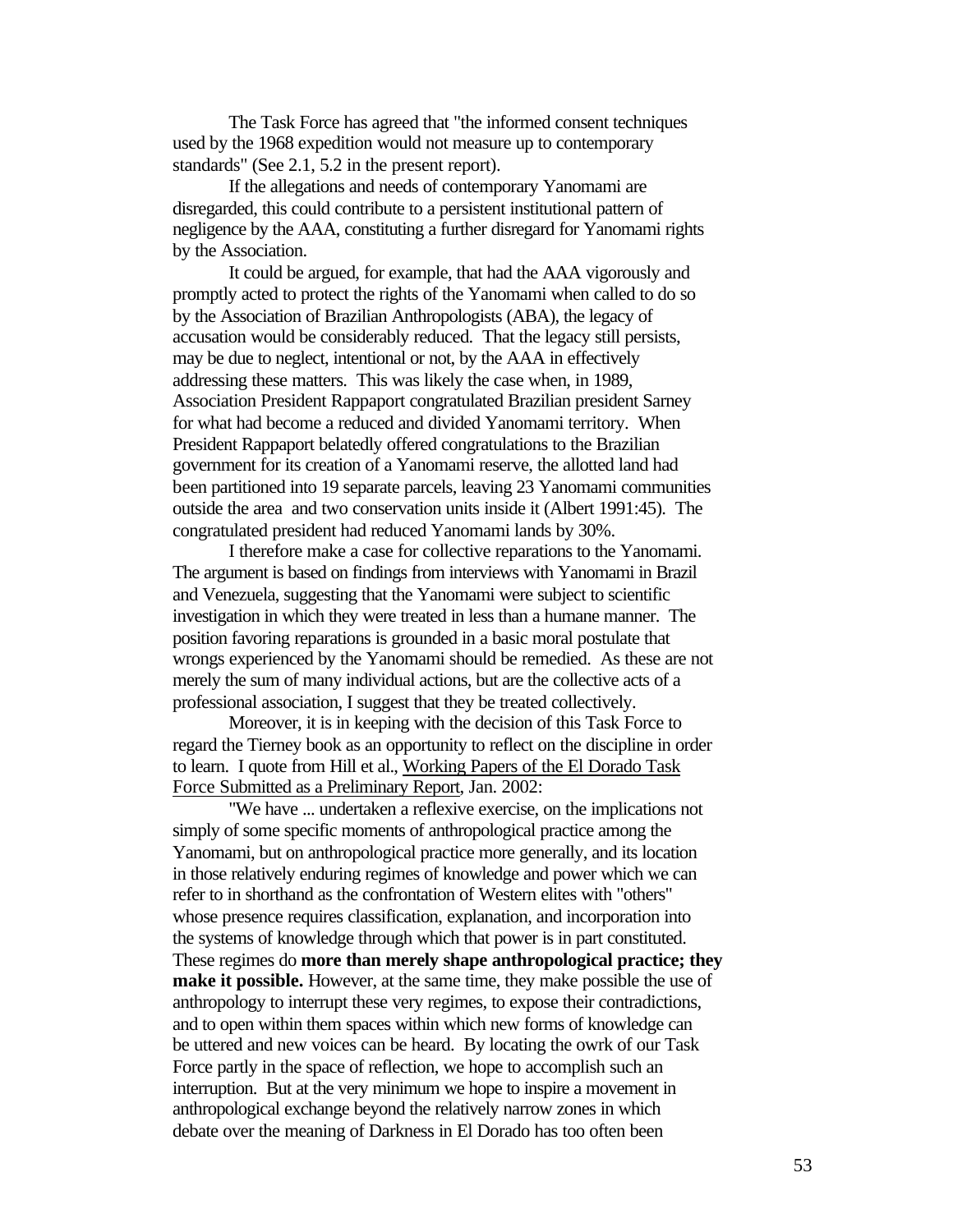restricted: Beyond a spurious distinction between value-free "science" and value-involved "humanities," and, especially, beyond individuals and personalities. All anthropological practice is implicated in what went wrong in "El Dorado" -- and we believe that things did go wrong. Some of the things that went wrong involved styles of anthropological investigation that are taken for granted or even explicitly advocated by many colleagues."

To these allegations of wrongful acts I would add the errors of omission and negligence. The present status of Yanomami human rights, land demarcation, and health in Venezuela was virtually unknown to the American anthropological community until several months ago, despite decades of research by American anthropologists among them (see www.aaanet.org/committees/cfhr/index.htlm or www.aaanet.or/eldoradoupdate.pdf). In contrast, the legal and health status of Brazilian Yanomami has been consistently called to the attention of the Association and has not always been handled with concern. In the case of the Yanomami, individual accusation among researchers has superceded concerns for the Yanomami themselves. Placing scholarly debate and individual accusation above the wellbeing of Yanomami, constitutes a failure, I believe, to meet ethical standards.

### **What is Collective Responsibility?**

Let me explain. I believe that personal responsibilities and liabilities are not appropriate issues for this Task Force. The more important matter is collective or corporate responsibility.

I argue that both the AAA and the Yanomami can be treated as collectivities. A horizontal connection can be argued for the "perpetrator" group. As anthropologists with shared stakes, we have benefited as a body from past relationships with small-scale societies. We have benefited from these materials in class enrollments, and as "owners of specialized knowledge" that we have collected in these and similar contexts. Moreover, a number of criticisms are directly related to commonplace anthropological practices that deserve reflection. The entire debate raises questions regarding the process of gathering information and constructing representation. We therefore continue to share the costs of any wrongdoings or oversights by our members.

If the association is understood to be a collectivity or corporate entity, the "wrongdoing" of the association does not distribute to each of its members. The burden of the Association's wrongdoings reflects professional roles rather than anything inherent in its members as persons. Several models for collective reparations exist. For example, in the case of reparations to Japanese American citizens who suffered internment between 1942-5, it was not necessary to demonstrate some benefit accrued by Americans from the internment (Fullinwider 2000).

## **Collective complaint**

The Yanomami can be treated as a group because they were treated that way by the researchers, particularly in the way their bodily materials have been processed; and because they present their claims that way.

In making the case for reparations, it is a mistake to look for personal or individual wrongdoing. An individual model for reparations is not practical; it generates unecessary problems because of the difficulties entailed in identifying individual responsibilities as well as entitlements. We cannot responsibly identify who should get what in compensation for events that may have occurred over thirty years ago. For example: To whom should reparations be paid? How do we trace or measure damage? How do we match reparations to losses?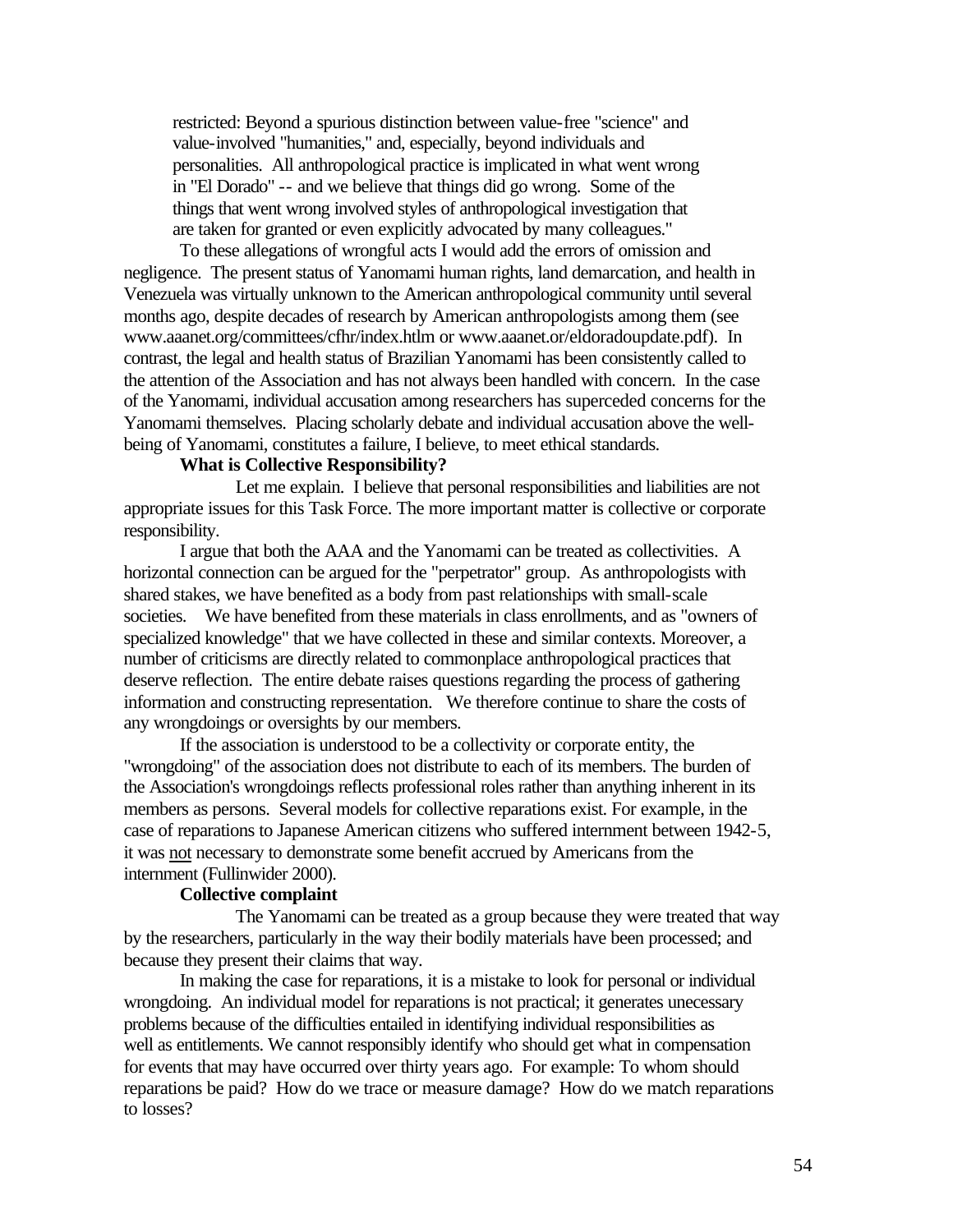Opponents of reparations might argue that identifying wrongdoers is necessary in order to extractcompensation, or, complementarily, paying reparations requires identifying specific victims and the exact degree of their victimization. However, the results of this "radical individualism" would mean not compensating anyone at all. Therefore, we must abandon individualist models of reparations and replace them with group concepts. Moreover, I argue, a relation of moral causality obtains between the two groups. While basing reparations on individual acts is likely to complicate matters and further controversy, basing reparations on collective responsibility could provide the healing that is called for and the return of dignity to a people who appear to have been subject to wrongdoing. A collective act would represent an official apology from the body and a step toward making whole the damages, harm, and losses that may have been incurred by Yanomami. Recognition of damages engendered by past wrongs is likely to bring the Yanomami together politically, producing a horizontal unity -- an imagined community-- created by a commonality of experience appropriate to a discourse of reparations. An act of reparations recognizes and validates Yanomami complaints. It invites the debate to take place on Yanomami terms and could serve as a vehicle to political autonomy through discourse and decision-making.

Reparations, even at this late date, would not be gratuitous. There is real work they can perform. A properly structured reparations program enacted by the AAA could return or destroy blood samples as well as funnel resources to health or other service programs. It is hoped that such a program, continued over time, would repair damages both perceived and occasioned by anthropologists and other researchers in the spirit of an ongoing and dynamic process of informed consent, explanation and reparation, as outlined in the AAA Code of Ethics.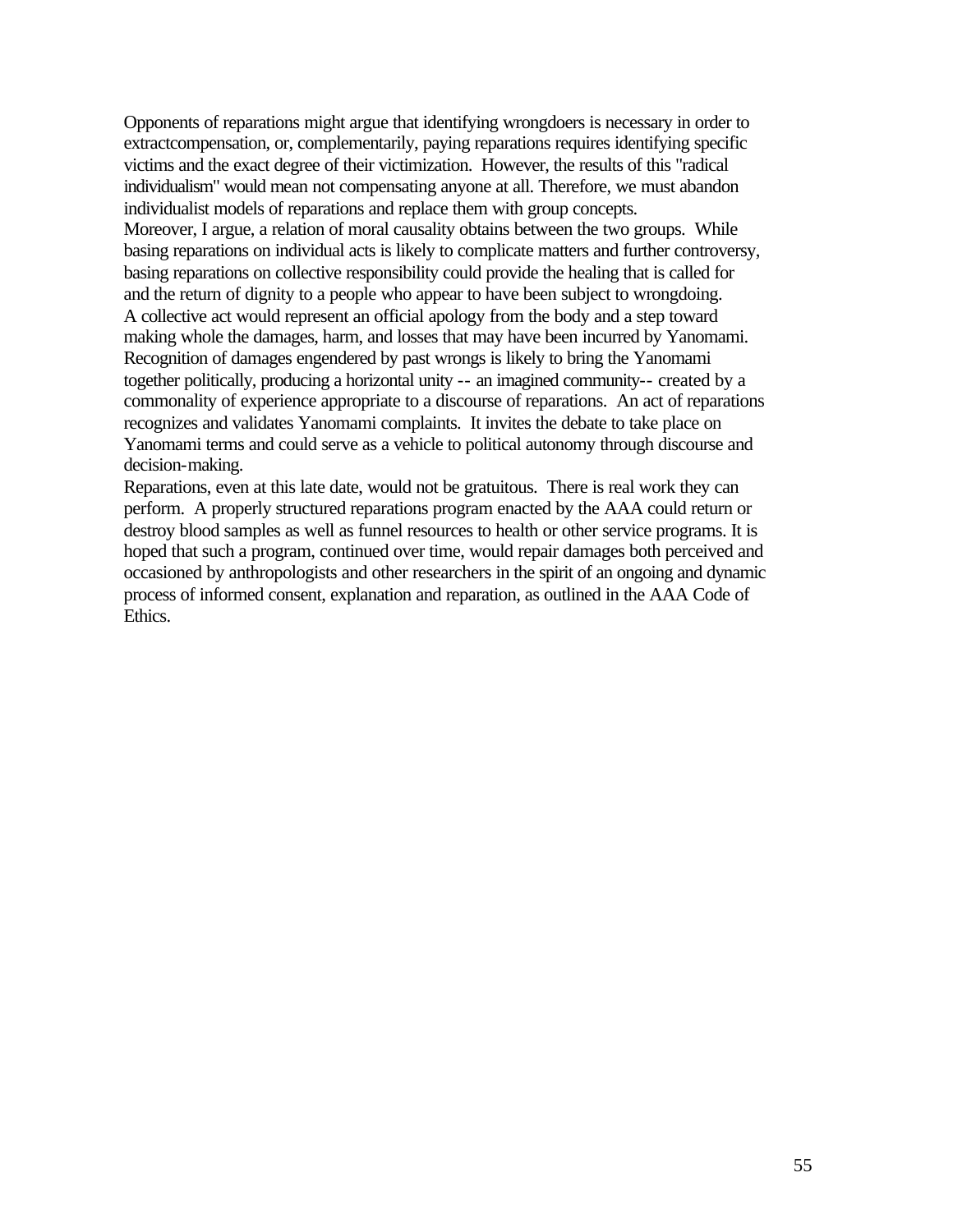## **6.2.2. Re: Chernela's "The Case for Collective Responsibility and Reparations"** (Joe Watkins)

I agree in large part with the basic premises of Chernela's call for collective responsibility, but stop short of her call for "reparations". Such a word is loaded with implications of an action (or actions) undertaken with the purposeful intent to drastically limit the basic human rights and liberties of another. Perhaps a more appropriate word, in the sense of this situation, would be "atonement".

Chernela mentions that many Yanomami perceive themselves as having been misled, misinformed, manipulated and otherwise wronged by investigators. If the three individuals she interviewed may be construed to be an adequate sample, it is likely the Yanomami believe it so. However, to try to judge the actions of those researchers "by today's standards" in order to conclude that "... these wrongs would constitute violations of basic rights, including the right of informed consent" is to unfairly judge the actions of those researchers for not having precognition of the direction the discipline would choose to go. We must not judge them too harshly for their scientific imperialism. Even though we are moving toward a more involved and open anthropology, and, while we may congratulate ourselves for trying to be more humane, open, and involved with the populations we study, scientific imperialism is still rampant throughout our discipline.

I have no argument that the Yanomami complaints regarding the lack of informed consent and deliberate deceits in the collection of information and bodily samples in 1968 must be honored, but would fall short of accepting their accounts as the only credible perception of the events that transpired in their villages at that time. It is important to understand that the cultural milieu of the late 1960s precluded the involvement of many citizens, even here in the United States. My own memories of events that transpired when I was 10 years old serve as adequate examples. At no time was I aware of any issues regarding consent nor was I considered an equal partner in any relationships with adults of power. Even as a relatively cosmopolitan child growing up in central Oklahoma, doctors did not consult me for permission but rather asked the appropriate adult. In 1969 I suffered a broken jaw that required surgery to realign it. Even though I was 18 at the time, I was not a part of the decision process nor was I given a voice in the pre-surgery planning, pre-hospital arrangements, or any other aspect of the medical treatment. Would it be proper to allege that informed consent procedures were not followed or were improper, or should I trust that my mother made the proper decisions on my behalf? Today, nearly 35 years later, I cannot presume to know what went on in that doctor's office when the risks associated with the operation, anesthesia, and post-operative care were (or weren't) explained. I find it as difficult to believe that, in the Amazon in 1968, the young were more involved in consent procedures than I was here in America.

I say this not to trivialize the feelings and thoughts of the Yanomami. As an American Indian practicing and participating in anthropology for more than 30 years, I certainly have witnessed first hand the frustration that minority individuals or unempowered groups develop in trying to establish better, more equitable working relationships with anthropologists. I also feel it important that we not try to bear an overwhelming or unearned guilt of our predecessors' sins.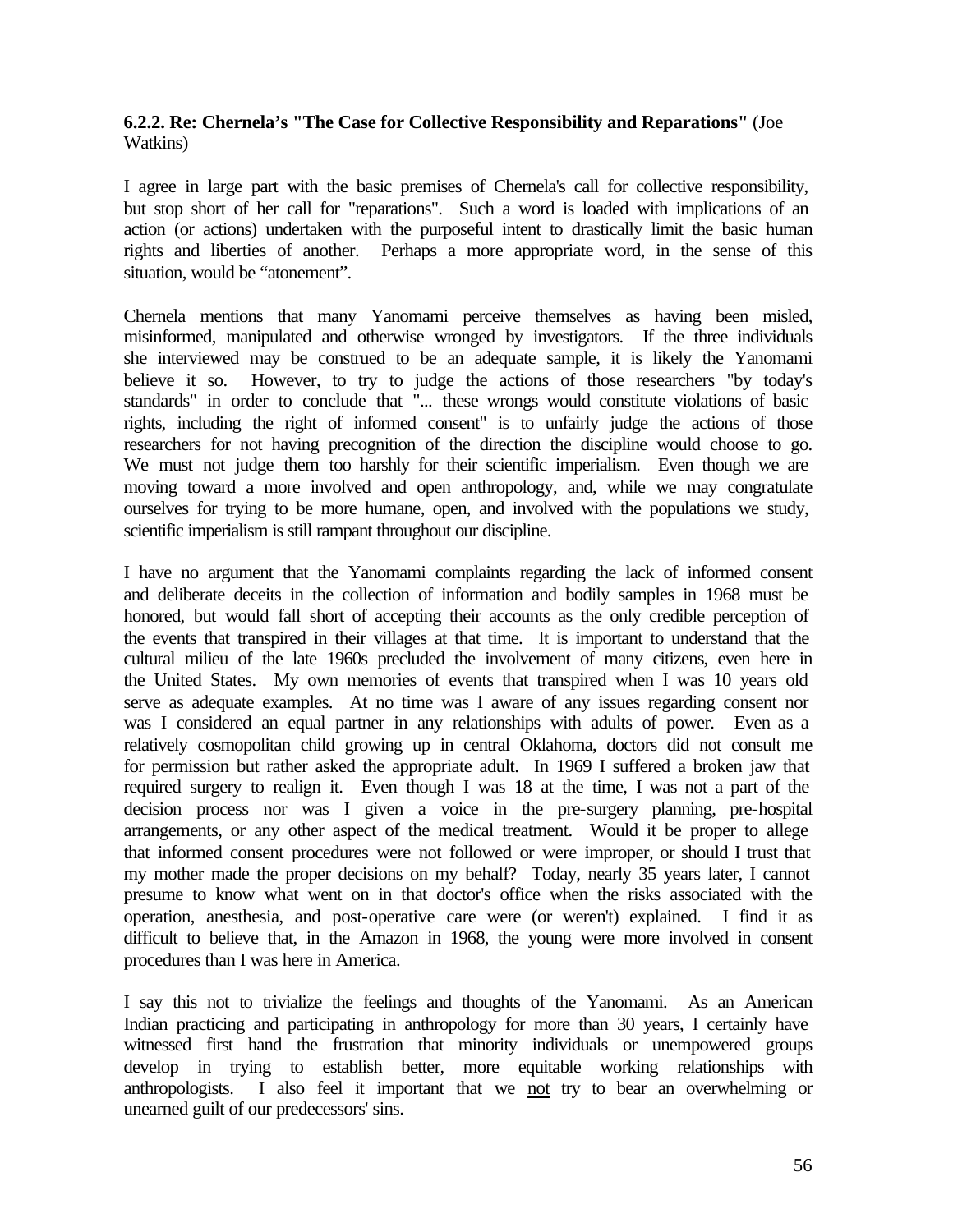I agree with Chernela that the Yanomami likely were subjected to scientific investigations in which they were treated in a less than humane manner. But that is not the sin merely of the anthropologist. Look at the treatment of the average American patient by the average Health Maintenance Organization here in America. More often complaints raised against managed health care revolves around the treatment of the patient as a number or a policy rather than as a living human person. Again, I argue that the power differential between groups creates an atmosphere that results in the dehumanization of the individual at the lower level of power, and that individuals (or organizations) at the upper echelons of power must actively work to prevent any overt dehumanization from occurring.

However, I do not agree with Chernela that the American Anthropological Association can (or should) "share the costs of any wrong doings or oversights by our members". There is nothing within the membership processes or charter of the AAA that requires members to abide by any explicit or implicit codes of ethics. The codes are voluntary, and the AAA has no authority to enforce these rules or to sanction their members who choose to disregard them. "Mores the pity", but that, too is the nature of the beast. Until such time that the AAA chooses to enforce some concrete set of standards or requires licensing of its membership, voluntary compliance with the ideals embodied within the Code of Ethics must suffice.

Finally, I disagree with Chernela that the AAA should issue an official apology and initiate a "properly structured reparations program with the Yanomami", at least, not as a first step. I feel that to do so is inopportune and inexcusable at this time. Such an action would be unconscionable given the course of the relationship between the American Anthropological Association and American Indians over the last 100 years. I do not wish to take anything away from the plight of the Yanomami, but I would fail to live up to my own expectations if we were to focus solely on the Yanomami in Brazil and Venezuela. Much though I like the idea of "collective responsibility", I feel it unwise to allow this opportunity for collective reflection to lose sight of the institutional treatment of all non-Western populations (especially the American Indian) by anthropology. I argue that for the American Anthropological Association to issue an official apology to the Yanomami based on these allegations and the actions of a (comparatively) minuscule number of anthropologists grossly overstates the importance of these events and equally understates the overall debt owed to all indigenous populations. I am, of course, heavily biased by my kin and culture in my belief that, should any apology by the American Anthropological Association be forthcoming, it should be to American Indians first, other groups second, and to any other group of people subjected to study lastly.

While the wrongs suffered by the Yanomami are indeed worthy of our concern, these actions pale in comparison to the sorts of actions carried about against American Indian groups even today. Anthropologists routinely "consult" with Native groups concerning anthropological studies, but rarely do they return to the communities to present the results of their studies. I argue that, rather than issuing a formal apology to indigenous populations for real (or perceived) past wrongs, the AAA and all national organizations of any countries must establish and develop a covenant outlining beneficial programs to be entered into between those organizations and the unempowered peoples throughout the world that they study. We cannot let this opportunity slip too easily away from us. We've been called to center stage by the Darkness in El Dorado controversy, and we should not -- no, we cannot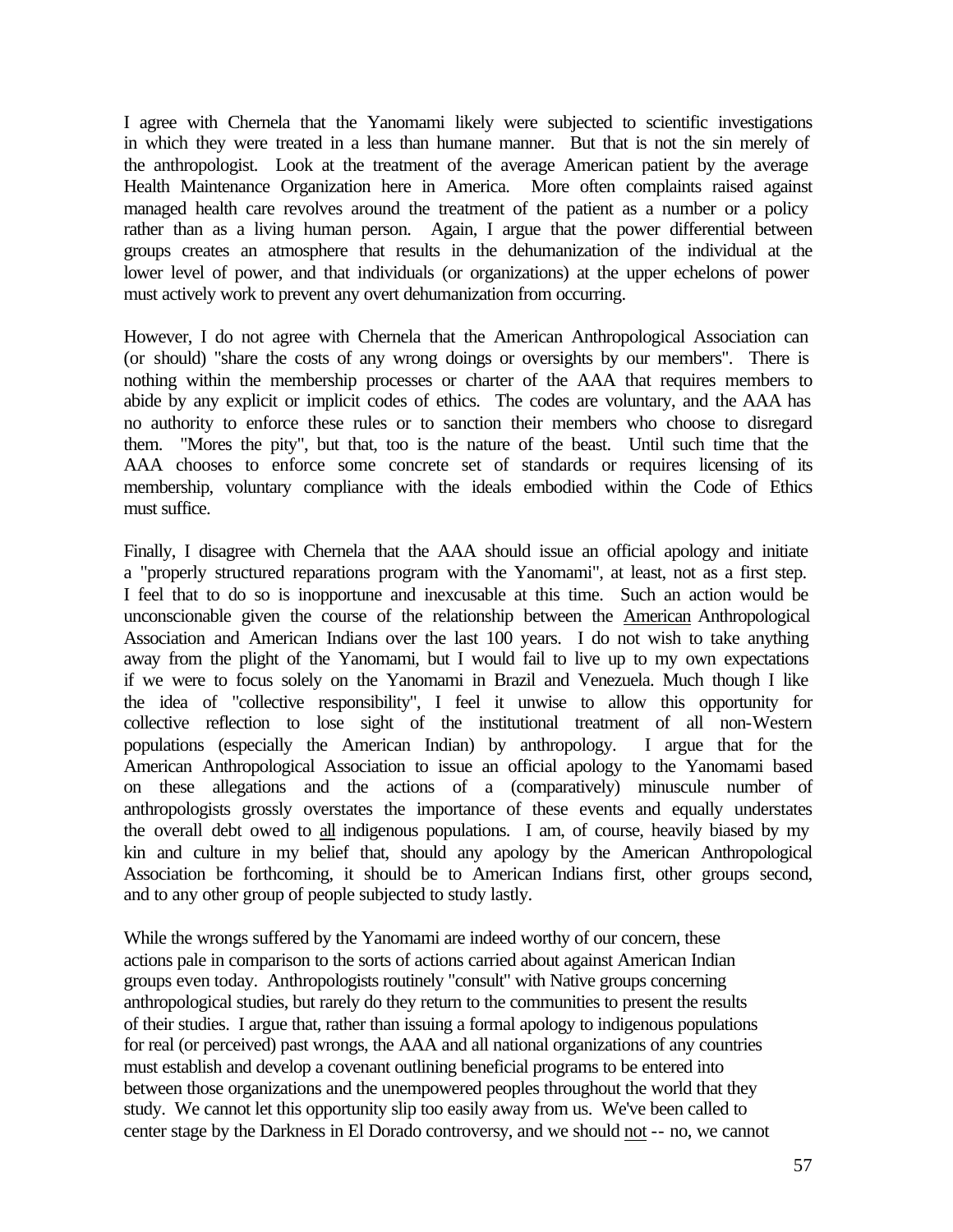-- slink to the wings without taking the opportunity to speak our true views on the issue. We must acknowledge the very real debt we owe to those groups that we as professional anthropologists and as the anthropological profession have studied. To do so is to waste our chance to show those we study that we truly believe they are people, and not just data to be recorded, manipulated, and then discarded.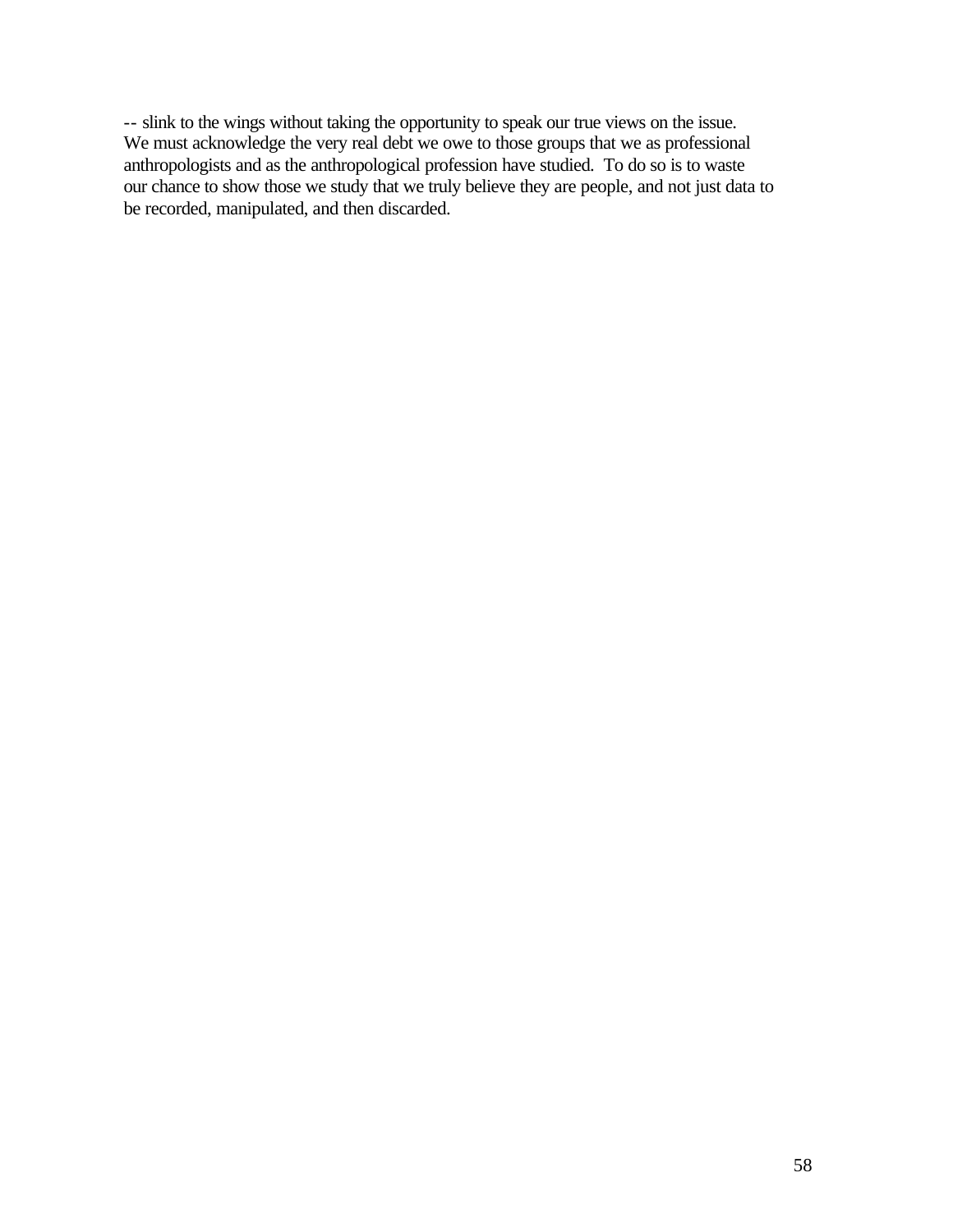### **6.2.3. Freedom and Comprehension: Deciperhing Ethical, Genetic, and Linguistic Codes (A Minority Opinion, submitted 4/3/02) (**Janet Chernela, chernela@fiu.edu)

## **Biomedical Codes in Place in 1966-1968**

Interviews conducted with Yanomami in 2000 and 2001, intended to gather information regarding the vaccination process of 1968, pointed to serious and unforeseen concerns by the Yanomami involving the collection and ongoing research on blood samples collected from them during the same and other expeditions. Although few in number, these testimonies must be treated as serious allegations. This discussion refers to the process of gathering of bodily samples, therefore, not the administration of measles vaccines that the Task Force set out to consider. The vaccination process is regarded by the Task Force as having been primarily therapeutic rather than experimental. The collections of bodily materials, on the other hand, including sputum, urine, feces, but particularly, blood, has raised questions and important concerns not anticipated at the outset of the Task Force or the interviews conducted on its behalf.

This discussion, therefore, considers the methods and purpose of the blood collection of Neel and others in 1966-1968 and measures it against the international biomedical codes in place at the time of the expedition. These include the sets of principles assembled at Nuremberg in 1947 and the World Medical Association's Declaration of Helsinki in 1964. The Nuremberg Code of 1947, written to redress the wrongs of medical experimentation by German doctors during World War II, enunciates the requirement of voluntary, informed consent of human subjects. What, specifically, constitutes voluntary, informed consent? And, to what standards may these concepts be held?

# **Knowledge, Choice, and Consent**

The Nuremberg Code states that a subject

"should have sufficient knowledge and the comprehension of the elements of the subject matter involved as to enable him to make an understanding and enlightened decision. This latter element requires that before the acceptance of an affirmative decision by the experimental subject...there should be made known to him the nature, duration, and purpose of the experiment; the method and means by which it is to be conducted...."

The Nuremberg standards therefore constitute a contract in which the subject has the right to know the methods, goals, and duration of experimentation to which (s)he or her/his bodily materials will be put. It states explicitly that participants must have the capacity to give consent and that they be "situated so as to be able to exercise free power of choice...without the intervention of any element of force, fraud, or deceit, or other ulterior form of contraint or coercion."

Thus, the capacity to give consent is a necessary condition to any state that may be recognized as "informed." Presented in its past tense, the term "informed" suggests the successful and completed transfer of information from researchers to subjects and the abilities of the latter to understand and assess that which they have been asked to provide or do.

But can this be assumed? In the United States, according to a study conducted at the University of Pennsylvania Cancer Center, 40 percent of patients and subjects did not understand the purpose or nature of a procedure they had undergone. A higher percentage -- 45 percent -- did not know what it was that they had agreed to; they were unable to cite a single risk that might result from the procedure (Rothman 2000). In the case of the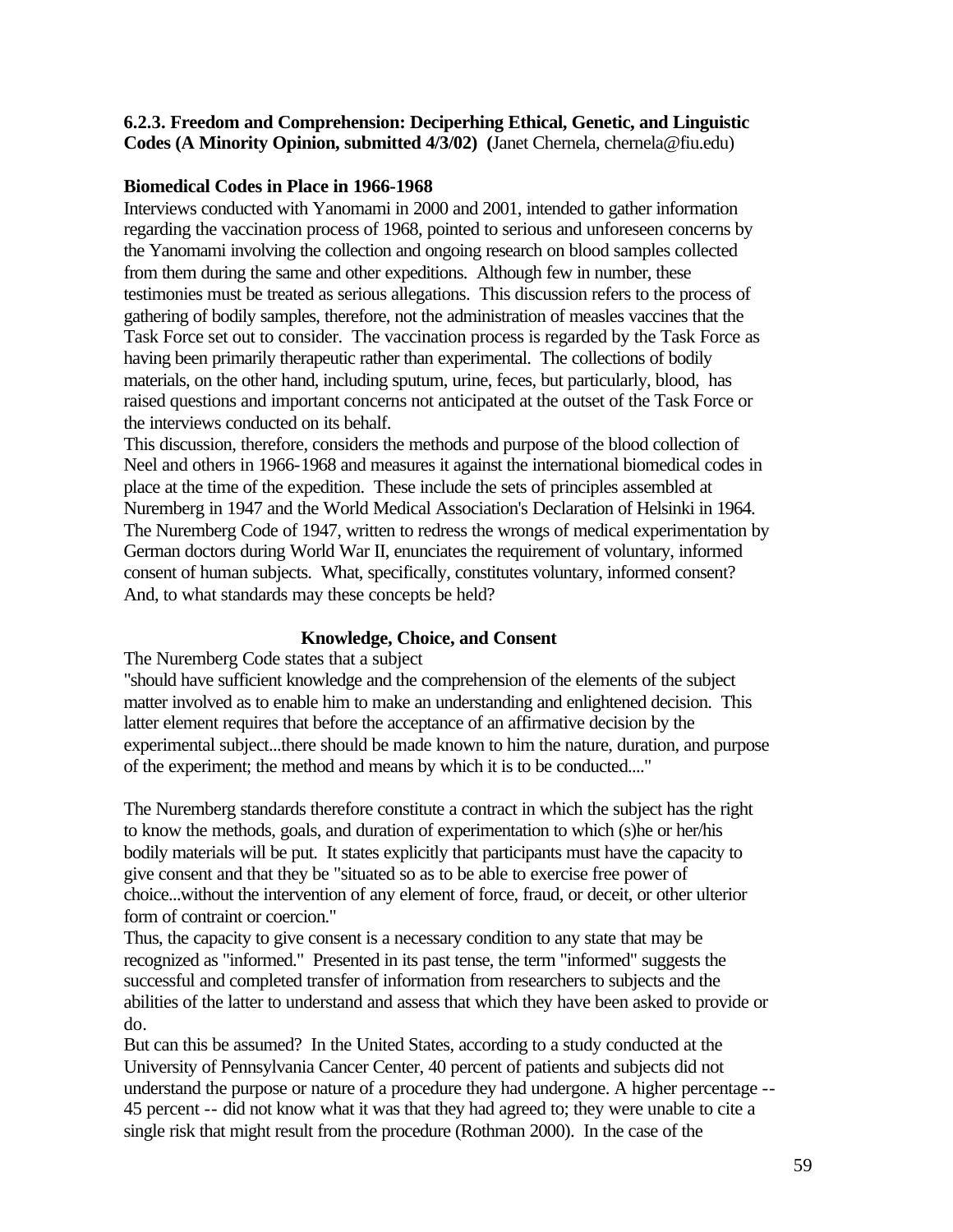Yanomami, where effective communication cannot be guaranteed, consent can hardly be assumed to be "informed.

#### "**Science, Standards and "Protagonists"**

All Declarations agree that that the well-being of the subjects must always take precedence over the needs of science or the interests of society. The Helsinki Declaration of 1964 is unambiguous in its phrasing that, "Concern for the interests of the subject must always prevail over the interests of science and society" (D.H., I.5). It goes on to say that "The right of the research subject to safeguard his or her integrity must always be respected. Every precaution should be taken to respect the privacy of the subject and to minimize the impact of the study on the subject's physical and mental integrity" (D. H., I.6). Both codes speak to the justifications of scientists in conducting human subjects research. The Nuremberg Code notes that the "protagonists" [of procedures and research] justify their

views on the basis that the resulting yields are for the "good of society [and] ... are unprocurable by other methods or means of study."

The relevance of these codes to the Neel collections among the Yanomami rests on two contested points: 1) the field of meanings and usages given the term "experiment", and, 2) whether the protocols that are clearly applied to persons as coherent entities also apply to bodily material supplied by them.

### **Medical Benefits**

Referring to biomedical research, the Helsinki Declaration introduces a further priority of biomedical research: "It is the mission of the physician to safeguard the health of the people. His or her knowledge and conscience are dedicated to the fulfillment of this mission....The purpose of biomedical research involving human subjects must be to improve diagnostic, therapeutic and prophylactic procedures and the understanding of the aetiology and pathogenesis of disease." Some readers find in this the implication that physician-investigators should be required to provide health benefits as compensation for participation in any research endeavor. These interpreters argue that the health conditions of subjects of biomedical research -- especially as these subjects are often lacking adequate health care -- should be improved by the visiting medical researchers in one form or another (Rothman 2000:63). This proposal is especially pertinent in the Yanomami case since we know from accounts of Yanomami and expeditioners alike that pledges were made for medical care related to the collections themselves. That which made the Yanomami valuable subjects of biomedical research -- the very remoteness of the population -- also accounts (in part) for the lack of health facilities in the region.

It is clear that the Yanomami read a pledge of medical assistance or health benefits in the collection. That the collections were said to be related to health benefits has been further substantiated in testimonies to the Task Force by two members of the field team, Ernesto Migliazza, a linguist specializing in the Yanomami language who accompanied the expedition, and the anthropologist Napoleon Chagnon. Both Migliazza and Chagnon translated for the medical team. In a telephone interview with Jane Hill, Head of the Task Force, Migliazza recounted that in each village, the Yanomami were told that the project would look for diseases that were "inside," "in the blood" (Hill transcript, June 12, 2001). In a telephone conversation with Napoleon Chagnon, conducted March 18, 2001, Ray Hames reports that "[Chagnon] said that for a year prior to Neel's arrival and during the collection phase he told the Yanomamo in all the villages to be sampled that Neel's team wanted to examine their blood in order to determine whether there were things that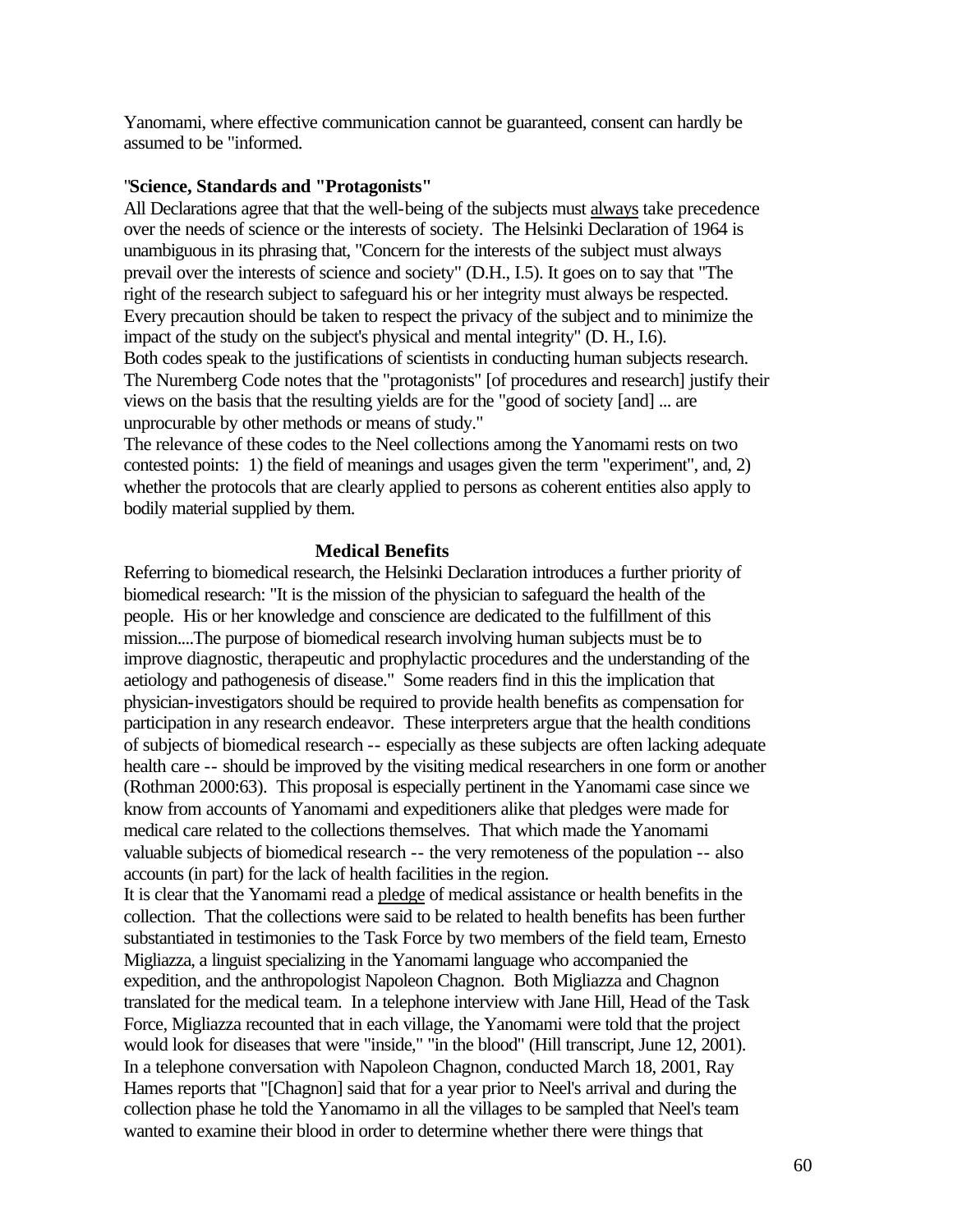indicated whether or not they [had] certain kinds of diseases, especially shawara (epidemic diseases) and that this knowledge would help treat them more effectively".

If promises of health benefits or results were delivered, they were never kept. This is serious, since Yanomami health needs are great and medical services have been inadequate. In a different conversation I had with Davi Kopenawa in 2000, before the news of the Tierney book, he said, "We [the Yanomami] already have an enemy among us -- it is disease." The Yanomami face serious threats to their health. Among the most serious of these are the diseases malaria and river blindness, both requiring blood collection, and, as in cases of advanced malaria, transfusions. It is therefore all the more important to ensure that collection standards are met and that promises linked to health care are not abused, in turn discrediting and thereby undermining the few health care services available. Although Neel and Chagnon did supply the Yanomami with medicines, the promises

further obliged the collectors of the blood to provide results and/or related information of direct health benefit to the sample donors.

The lack of commitment to the pledges suggests several possible interpretations:

1. The pledges were motivational only -- without intent of fulfillment. The possibility remains that these promises were never intended to be kept but rather served as instruments in motivating participation. If this is the case it constitutes an attempt to persuade, in order to obtain samples, under false pretenses. It would then constitute deception, a breach of ethics under the codes in existence at the time the collections were made.

2. The medical team regarded the transaction as immediate, final and closed, while the Yanomami regarded it as open and outstanding. Yanomami statements reiterate that a pledge was made, and suggest that, in spite of the passage of time, a tally has been kept. If the latter is the case, the opportunity to meet the terms of the contract and obtain voluntary informed consent should be revisited, in accordance with the position of the AAA Ethics Committee that Informed Consent is an ongoing process.

#### **Indebtedness and Obligation**: **Dangers in the Pledge**

There are constraints of engagement on the makers of pledges, who become debtors by virtue of their unfulfilled promises. In the case of the collection expeditions both parties - collectors and sample providers -- were givers and takers. But so long as a pledge made is not honored by its makers (the collectors), the providers of samples lose more than they bargained for according to the agreed upon terms of the transaction. Until the conditions of the agreement are fulfilled, the collectors may be considered debtors who have absconded with a gift. If this is the case, should not the recipients of the pledge have the right to pursue their fulfillment as promised?

(For a measure of the value of this gift, read the efforts researchers have gone to to publish the data -- even in the face of formal complaints registered by the Yanomami, protests from some members of the scientific community -- and the willingness of granting agencies to spend tens of thousands of dollors (or more) to support use of these samples.) The value of the samples is further increased by their potential association with ethnographic data collected in the field through participant-observation and interview. Although this has been posed by Yanomami spokesperson Davi Kopenawa as a breach of privacy (see interview), the publication of Williams et al. (2002) presents it as a factor contributing to the value of the published product. In this exercise the fundamental, elementary principle of anonymity of donors is potentially compromised. Where pledges have been unmet, it may be due, in part, to misunderstanding by researchers regarding Yanomami concerns and priorities for health-related outcomes. On the basis of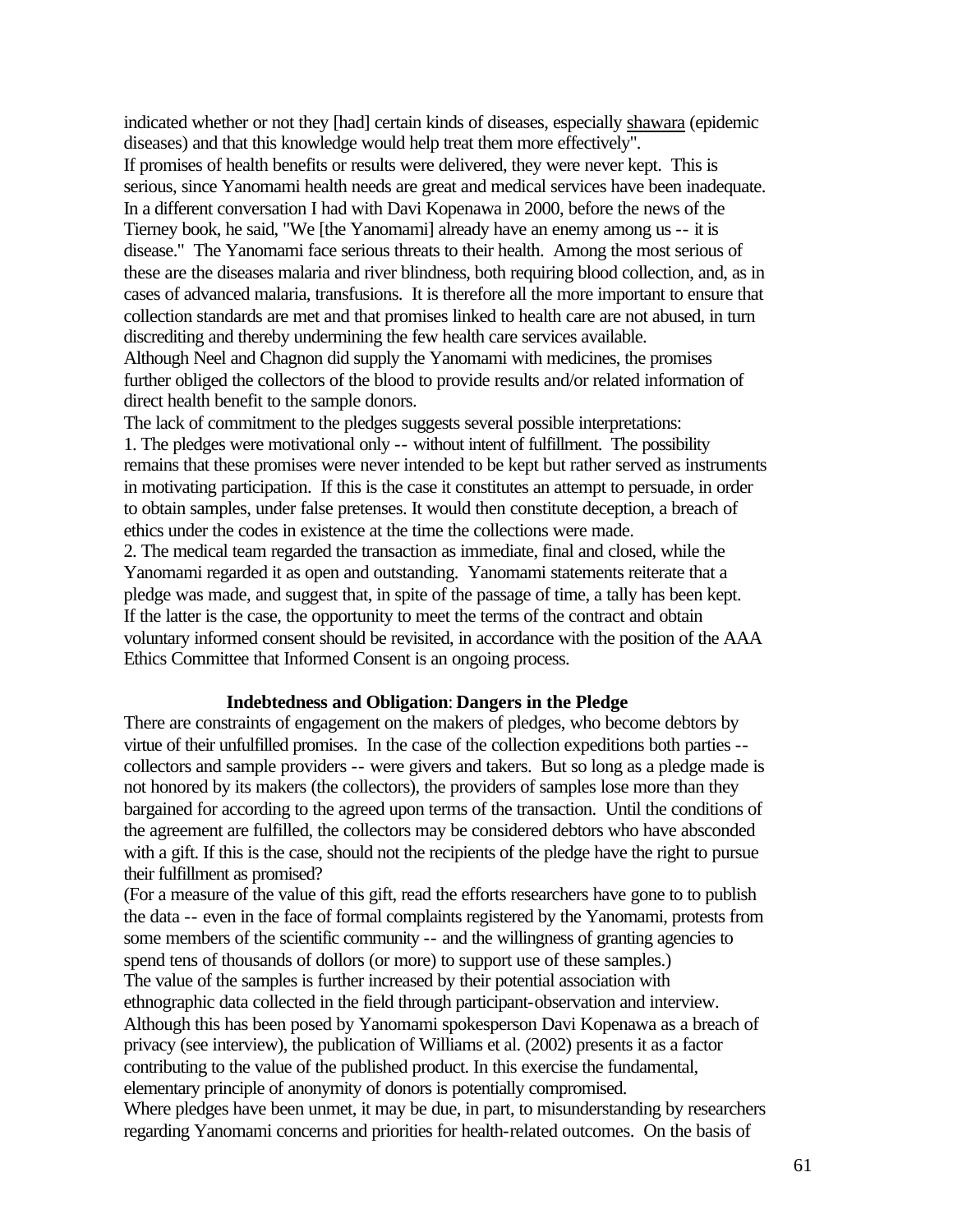both general principles of biomedical ethics and on the basis of explicit promises made, it would seem that health care promised to the Yanomami ought to be provided to them. Until the terms of the contract have been fulfilled, the obligatory force of the bond, constituted by the acceptance of the offer, gives the subject the right to revoke consent. But for how long?

## **Duration of experiment**

In its reference to duration, the Nuremberg Code assumes well-defined boundaries to biomedical investigation. However, the framing of a research project, its methods and goals, may not be possible to define with precision since they may transform over time. This is a particular problem with respect to ongoing research utilizing bodily samples that transcends the lives of researchers and ongoing technological advancements. The Declaration of Helsinki (1964) appears to address the issue of duration when it specifies that a subject is "free to withdraw his or her consent at any time." Here another question arises: does this right pertain to the original donors or may it be extended to their heirs or representatives?

# **Responsibility**.

In reviewing testimonies, there is not sufficient reason to believe that the Yanomami of 1967, 1968 or 2002 were then or have ever been adequately informed about the purposes of the research. Indeed, reviewing these codes in light of interviews made since 2000 suggests that the standards in place were not entirely met.

The ritual of biomedical collections among the Yanomami by the Neel team in between 1966 and 1970 appears, according to allegations, to have been characterized by: 1) dehumanization of subjects by collectors as expressed by the Yanomami as "being treated as animals" (see Interviews with Kopenawa, Seripino, and Wichato in Chernela 2002); and 2) disregard for promises made, leading to a climate of distrust that has not disappeared in over thirty years and has been recently reawakened.

The Helsinki Declaration leaves no doubt that "Physicians should cease any investigation if the hazards are found to outweigh the potential benefits" (DH I, 7). Elsewhere it states,

"The investigator or the investigating team should discontinue the research if in his/her or their judgment it may, if continued, be harmful to the individual" (D.H., III.3).

The Yanomami who have addressed the public through recorded interviews (see "interview and presentations") have supplied substantial data to call for a moratorium or hiatus in research until new terms can be negotiated. At least one researcher, Kenneth Weiss, recipient of Neel's samples at Penn State University, has already placed a moratorium on the analysis of Yanomami blood samples under his curation.

# **Recommendations**: **Contract and Choice**

If the Yanomami continue to regard the terms of the contract as unmet, these cannot, on the basis of long-standing biomedical standards and principles, be regarded as satisfactory. The unanimity among the Yanomami of both Venezuela and Brazil in public, formal, statements raises questions regarding the legitimacy of the use of the samples.

What can be done? What, if any, remedial measures are possible? First, we must call for all anthropologists to be in compliance with federal guidelines and moral codes. In addition, apologies or admissions of past wrongdoings may be in order. Moreover, the codes state that "The duty and responsibility for ascertaining the quality of the consent rests upon **each** individual who initiates, directs, or engages in the experiment. It is a personal duty and responsibility which may not be delegated to another with impunity."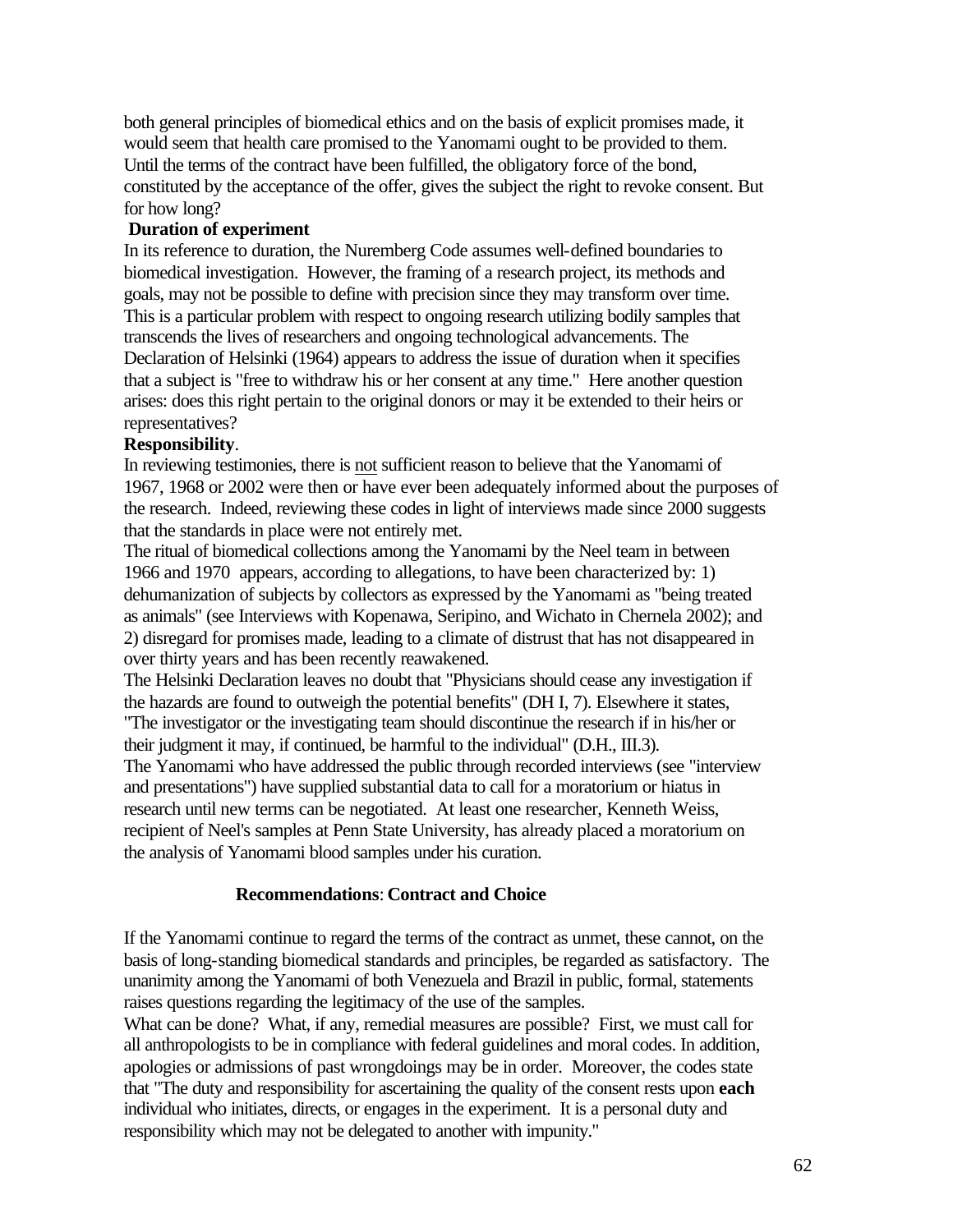One possible, as yet untried, action, is to re-open the negotiation process. One means to do so is to initiate a dialogue in which scientists and Yanomami can exchange viewpoints. This could be accomplished through a set of meetings for this purpose. The Yanomami would be allowed to exercise their rights to complete disclosure of the research purposes and to withdraw their samples or not, as a result of an informative and full exchange of information.

The question remains, "who speaks for the Yanomami?" The more participants involved in the process, the more representative, and thereby, the more just, such a process will be. Only in this way may we attempt a process of reconciliation and understanding.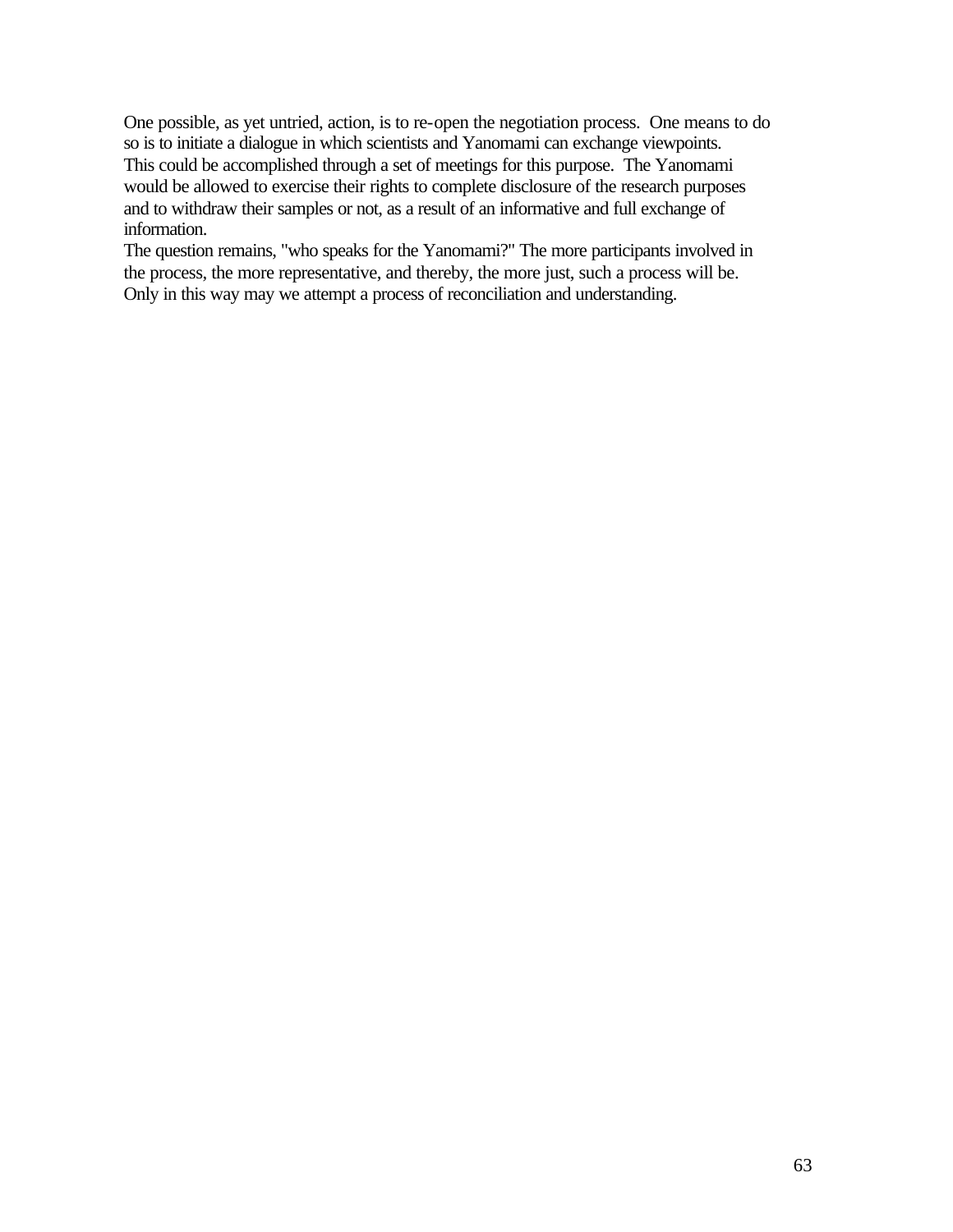### **6.2.4. Roles, Responsibilities, and Relationships between Anthropologists and Indigenous People in the Anthropological Enterprise (Joe Watkins, submitted 02/25/02).**

Note: This document incorporates draft statements of the AAA Committee on Ethics, available for comment on the AAA web site.

#### Introduction

Throughout the industrialized societies in the world, indigenous populations are often seen as "... politically weak, economically marginal, and culturally stigmatized members of the national societies that have overtaken them and their lands" (Dyck 1992:1). These groups, occasionally referred to as the "fourth world", point to the interruption of land tenure by colonizing interlopers, the suppression of native language by a dominant society that seeks to integrate dissimilar cultures into a singular "homogenous" one, the perception by their "conquerors" that indigenous people are an inferior race, and the social and economic marginalization of the group as a whole as being the primary factors that contribute to their on-going standing as second-class citizens.

Perhaps because of the political weakness, marginal economies, and stigmatized cultures of these indigenous populations, social scientists continue to study them in order to grasp the impact of culture change on smaller groups and cultures. But to what extent should the scientific interest in knowledge and education outweigh the religious, civil and sovereign rights of the indigenous populations? Is there anything within the anthropological enterprise that would allow anyone to define the "rights" of any person who wishes to study an independent group of people? And, perhaps more importantly, who has the "right" to determine the ultimate fate of the information about those cultures - the people who produce the culture or those scientists who record, analyze and describe it? In order for this discussion to be meaningful, we must look beyond anthropology as only a series of methods driven by a set of theories reflected in a research design that define what a researcher wants to study. Scientific objectivity has a role even in the practice of the social sciences, but the ethical practice of science must involve a thorough examination of the relationship between the scientific community and those with the information so carefully sought. In the case of anthropology, it is imperative that researchers to be aware that indigenous populations may be the primary stakeholders in a complex and multifaceted culture owned by no one but controlled by many.

Anthropologists have the power to influence large segments of the population concerning the many different ways that the culture of indigenous populations is interpreted, discussed, and presented. Although many anthropologists don't attempt to realize that power (that is, do not overtly try to exert undue influence over the ways that the culture of an indigenous population is perceived), their decisions and interpretations are often accepted over those of untrained populations, including, in most instances, those of local and descendant communities. This results in an extension of their influence beyond a specific situation and into more esoteric realms. In contrast, most other stakeholders (especially local and descendant community members) often feel powerless, and, even in rare instances where they have economic or political control over a situation, they more often rely on the opinions of "experts" (people with the proper credentials) for information on which to base their decisions.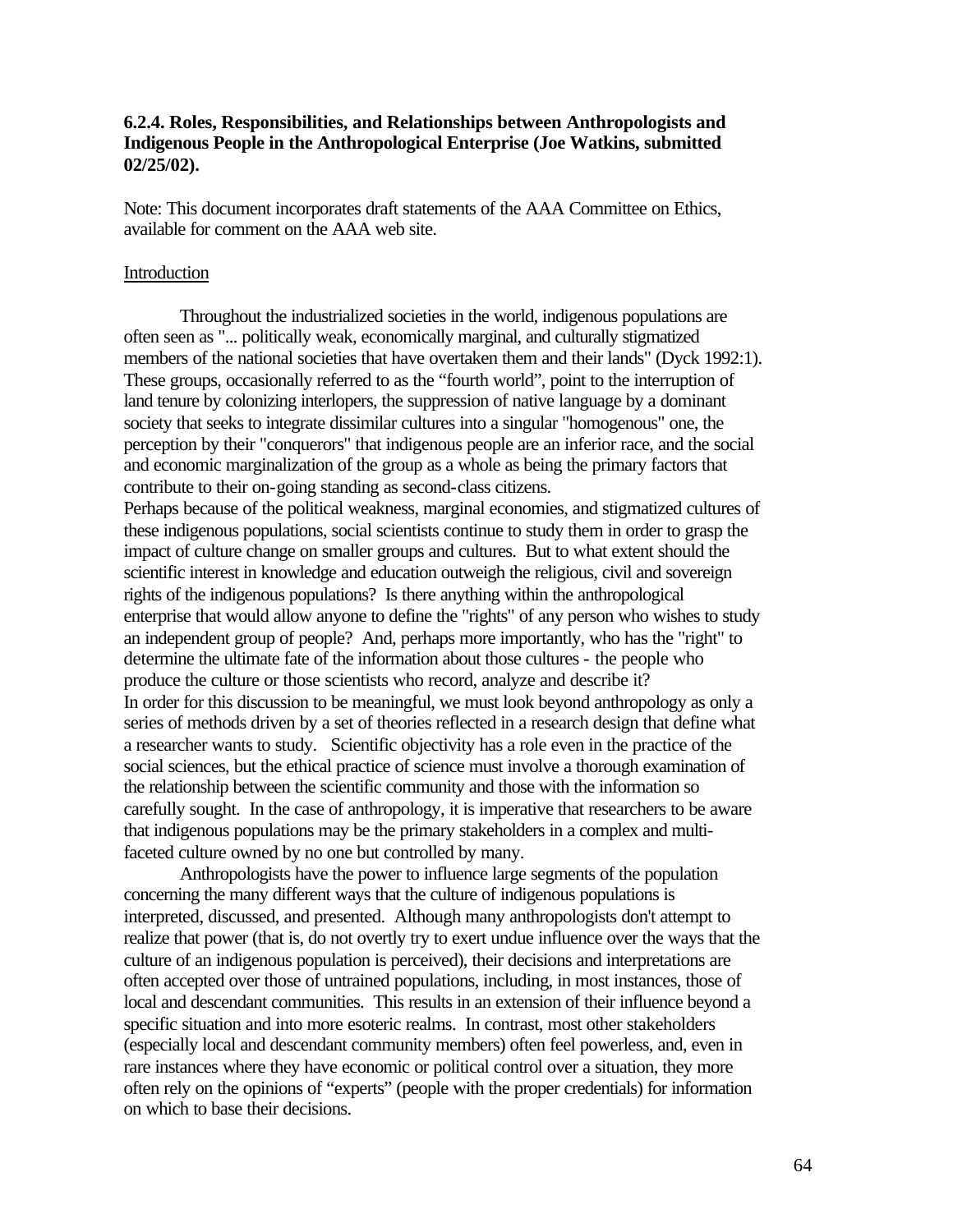#### Anthropological research: colonial, consensual, covenantal, or collaborative?

Anthropologists' approach to fieldwork has varied throughout the years. In the early years of anthropology, fieldwork usually was carried out by individuals whose training was in sciences other than what we have come to define as "anthropology". They were often scientists determined to reach an understanding of the ecological, natural, biological, or botanical environment of the unstudied peoples of the unexplored and thereby non-civilized areas of the world.

In this essay, I have artificially divided the spectrum of anthropological fieldwork into four subsets, with each carrying different meanings and implications when applied to the anthropological enterprise. The first, "colonial research" is the kind of research carried out without any consideration of the study population. Through a program of "scientific colonialism" (Zimmerman 2001: 169), anthropologists perform research without involving the study population or considering the wishes, desires, or feelings of the study population as the result of an apparent perception that the information as a resource is the anthropologist's for the taking. In America, early anthropologists, laboring under the impression that they had to work feverishly to "salvage" the history of the American Indian before their culture vanished (c.f. Bieder 1986; Hinsley 1981), took to the field and busily recorded kinship structures, word lists, and social ceremonies as if the Indians were merely biological organisms. While such a research orientation is uncommon today, many anthropologists still maintain a colonialist attitude toward indigenous populations and their cultures.

I define "consensual research" as a research program carried out by one party merely with the consent of the other. In many cases, restrictive terms or conditions may become a part of the consent process, but, once consent is obtained, the researcher is generally free to proceed with minimal interference. Study populations may be the party to place restrictive terms on the research, or an outside entity such as a governmental agency may impose the restrictions. Such research still occurs to some extent in Latin American countries where the anthropologist must receive certain permits from the host government to conduct research, but such permission does not necessarily emanate from the local (or indigenous) population but rather from a centralized or national government.

"Covenantal research" may be defined as research whereby one party agrees to do (or not to do) some specific thing. One party is free to conduct research so long as that research does (or does not) focus on specific areas agreed to in advance by both parties. Larry Zimmerman (2001: 301) believes that, if archaeologists and American Indians can develop a "relationship of trust", with covenants including not only research but also education, a covenantal archaeology will occur. The same can be said for any anthropological research "… where research questions and methods are negotiated and support a mutually agreed upon agenda" (Zimmerman 2001: 303).

Finally, in my view, "collaborative research" is results from the side-by-side work of two (or more) parties in a research program beneficial to all parties. Each party "colabors" throughout the enterprise to produce research that adequately fulfills the wishes of all parties and formally recognizes the contributions of each party. Cultural programs of the Navajo, Hopi, and Zuni tribes of the American Southwest are good examples of collaborative research – the tribe works together with anthropologists to produce research that combines the research interests of the tribe with those of the anthropologists.

In reality, research programs may not be so easily defined, and often will include portions of more than one of the above-described research types. Additionally, the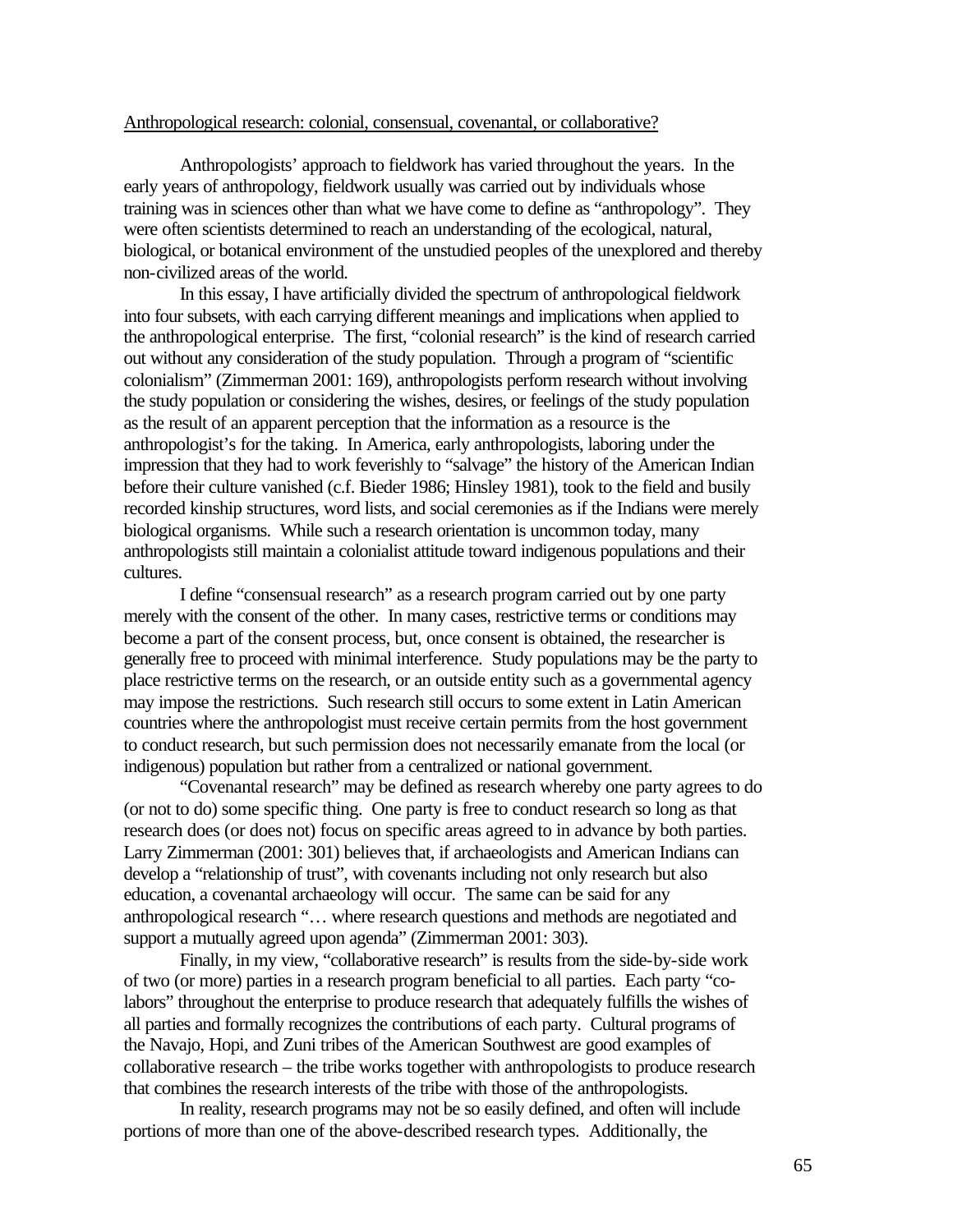implications of each program regarding relationships with study populations are subtle. Research programs of the type I call "colonial" act to exclude the study population and deny their rights in the anthropological enterprise. Such programs elevate the researcher's agenda above any consideration of the study group. It serves to alienate the anthropologist from the people to a great extent and further prevents the study population from engaging in the active description and protection of its cultural history.

Consensual research involves the study population to a greater extent than colonial research programs in that there is an outside agent that can influence the research to some extent. Consent can be active (an agent issues a permit of some sort to the researcher) or passive (the researcher has permission to conduct research unless specifically precluded from proceeding), but the outside agent (working, one hopes, on the behalf of the study population) has a stronger role in influencing the research program through the external review of the research program. In situations where the study population is the agent that provides permission, the influence can be greater yet.

A covenantal research program involves the study population to an even greater degree than either of the two previously described programs. Such a program requires that the researcher and the study population actively communicate concerning the research program. The study population is able to shape the program into one that better fits the wishes of the group since certain areas of research are defined as outside of (or the focus of) the research program, and all parties are involved in developing the ultimate program goals.

Collaborative research involves all parties as equal partners in the enterprise. All parties participate not only in the development of the research design but also in all other major aspects of the program. Parties work together toward a common goal, with the contributions of each party formally recognized in the ultimate product of the research. While aspects of the research may be more important to one party than to the others, all parties derive benefits from the research.

### Responsibility of the Researcher to Indigenous Populations

The American Anthropological Association's Code of Ethics tells anthropological researchers that their primary ethical obligation is "… to the people, species, and materials they study and to the people with whom they work." Additionally, all anthropologists must be aware of the need to temper anthropological research with the rights and concerns of human populations. As such, they should read and become increasingly familiar with various codes of ethics as they relate to the study of human populations, such as the Ethical Guidelines for Practitioners of the National Association for the Practice of Anthropology (http://www.aaanet.org/napa/code.htm); the Code of Ethics of the National Association of Social Workers (on-line version at http://www.socialworkers.org/code/code.htm), and the full version of the AAA Code of Ethics (on-line version at http://www.aaanet.org/committees/ethics/ethcode.htm).

The scientific enterprise is regulated not only through the ethics statements of various professional associations, but also through a process of internal review for the protection of human subjects (or collaborators). In particular, the U. S. Department of Health and Human Services operates the Office for Human Research Protection, charged with monitoring compliance of research supported by Health and Human Services to standards outlined for the protection of human subjects (on-line version at http://ohrp.osophs.dhhs.gov). Universities and affiliated institutions also establish and monitor protection of human subjects in research through programs of internal review.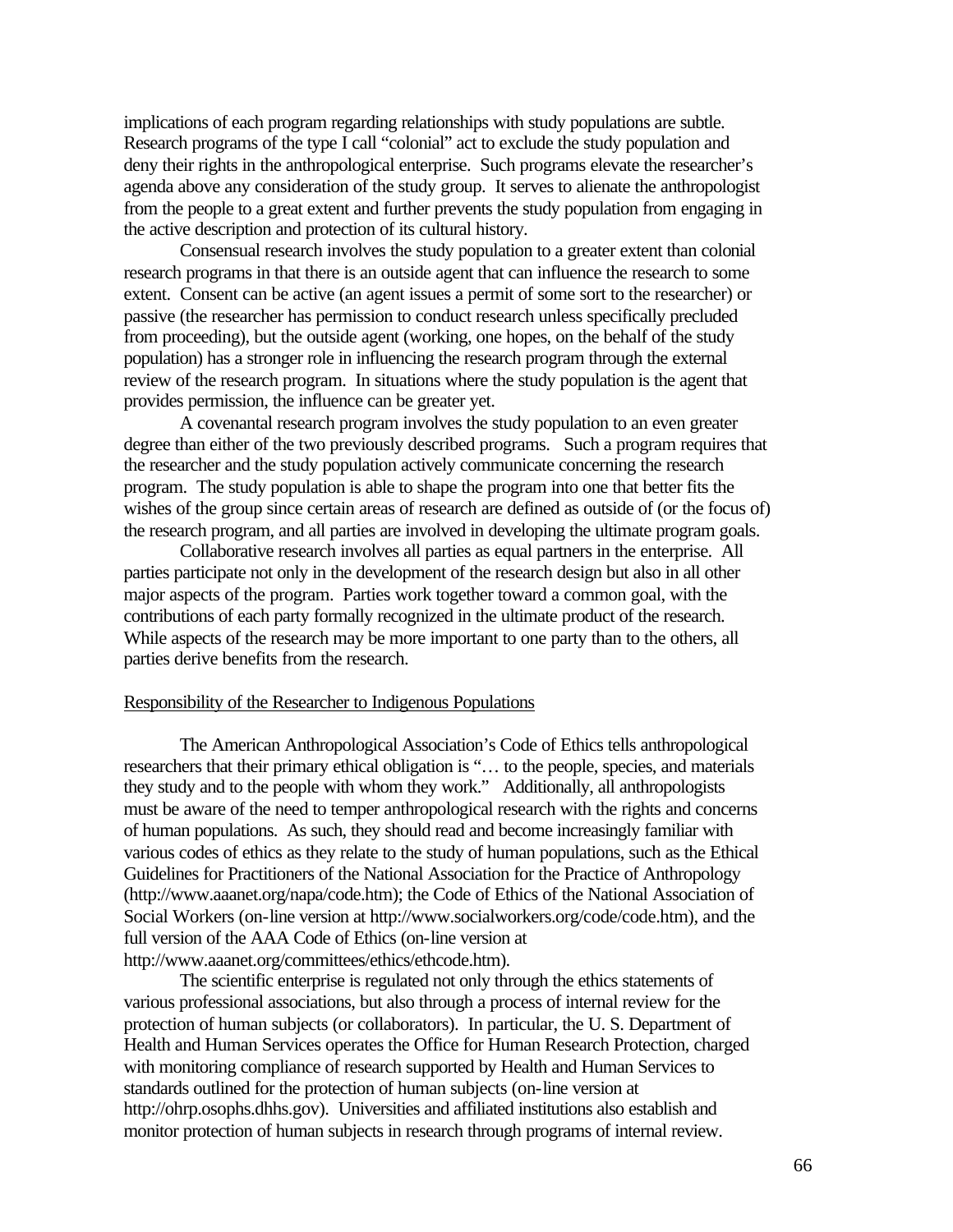Clark and Kingsolver (2002) list international documents that should be consulted as part of any research program involving indigenous people. These include the 1995 Annex to the United Nations' Principle 9, Declaration on Discrimination Against Indigenous Peoples (on-line version at http://www.cwis.org/fwdp/International/heritage.txt) as well as the 1994 International Covenant on the Rights of Indigenous Nations (http://www.cwis.org/icrin-94.html).

The impact of the anthropological researcher may be in many different areas, some of which may not be foreseen by individuals participating in the immediate present, but wait unexpectedly around the corner to be stumbled across at inopportune moments. As a related aspect of the Darkness in El Dorado controversy, the Committee on Ethics was asked to provide guidelines to the membership of the American Anthropological Association regarding six issues relating to: 1) Informed consent; 2) the Negative Impact of the Publication of Factual Data on a Population; 3) Health Emergencies in a Population; 4) the Impact of Material Assistance by a Fieldworker on a Population; 5) Remuneration; and 6) Sexual Relations between the Anthropologist and Members of a Research Population (Watkins 2001, 2002a). The following discussion is taken from briefing papers submitted by the Committee to the Executive Board of the AAA at its November 2001 meeting in Washington, D.C. and published on its website at

(http://www.aaanet.org/committees/ethics/bp.htm). Names that follow the separate sections below indicate the primary authors of the briefing papers, even though the papers are not presented in their entirety here.

#### **Informed Consent (Clark and Kingsolver 2002)**

Researchers involved in the anthropological enterprise should endeavor to be certain

that informed consent is an integral part of their research. The AAA Code of Ethics

states that

"Anthropological researchers should obtain in advance the informed consent of persons being studied, providing information, owning or controlling access to material being studied, or otherwise identified as having interests which might be impacted by the research. It is understood that the degree and breadth of informed consent required will depend on the nature of the project and may be affected by requirements of other codes, laws, and ethics of the country or community in which the research is pursued. Further, it is understood that the informed consent process is dynamic and continuous; the process should be initiated in the project design and continue through implementation by way of dialogue and negotiation with those studied. Researchers are responsible for identifying and complying with the various informed consent codes, laws and regulations affecting their projects. Informed consent, for the purposes of this code, does not necessarily imply or require a particular written or signed form. It is the quality of the consent, not the format, that is relevant."

Researchers seeking valid and informed consent should find it necessary to engage in an ongoing and dynamic discussion with collaborators (or human subjects, in the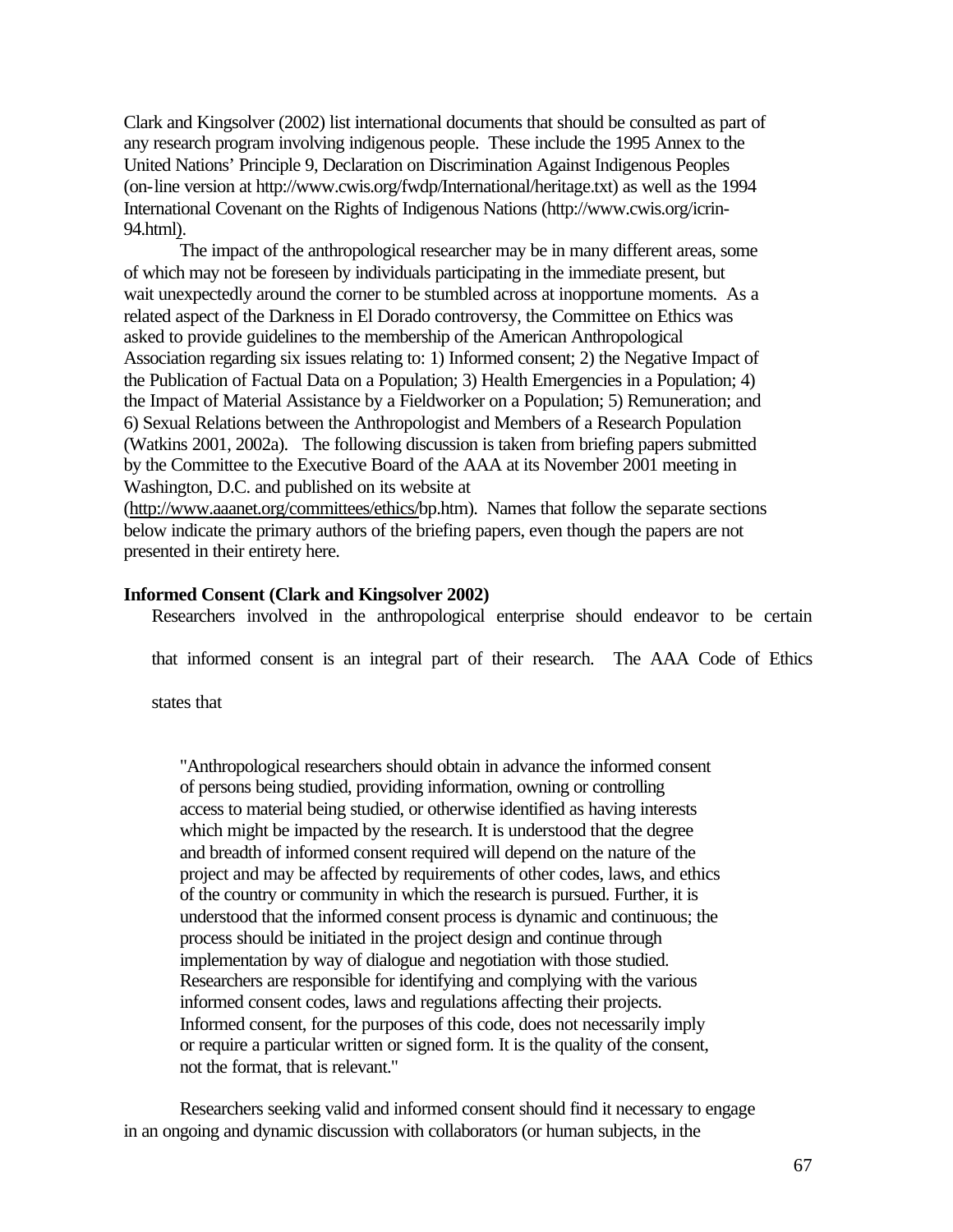language of some codes) about the nature of study participation, its risks and potential benefits. Such programs will require that the researcher actively solicit advice from research participants at all stages, including planning and documentation of the research. It is imperative that researchers engage in a dialogue with human subjects who have previously or continuously been involved in a particular study about the nature of ongoing participation or resuming participation in a study so that the human subjects understand the nature, risks and potential benefits of their participation at any particular time. They should also seek to answer all questions and concerns about study participation that potential subjects may have about their involvement in the research process.

Approval by the appropriate committees and/or review boards must be obtained prior to recruiting subjects, obtaining informed consent, or collecting data. Then the researcher should obtain official consent from the human subject to participate in the study prior to the collection of any data to be included in the research process. The form and format of official consent can vary, depending on the appropriateness of written, audiotaped, or videotaped consent to the research situation. Those individuals who are granting the permission should be involved actively in determining the appropriate form of documenting consent. Written forms pertaining to informed consent should be maintained with the research records.

The researcher should discuss with potential research subjects the ways that their participation in the study might affect them when research data are disseminated. For example, if photographs documenting participation in a particular event or situation could prove incriminating if viewed by a wide audience, the participant should be warned and alternatives discussed. As a corollary of this, potential subjects should be given the opportunity for anonymity, and aspects of confidentiality and security measures for all types of study data (including digitized, visual, and material data) should be made known to them.

Anthropological researchers should not practice "hit-and-run" research, but should, where possible, develop more long term and lasting relationships with the people they study. They should provide a long-term mechanism for study subjects to contact the researcher or the researcher's institution to express concerns at a later date to withdraw their data from the research process. Alternative contact information should also be provided in case a potential research subject or collaborator does not want to participate in the research but does not feel able to communicate that wish directly to the researcher.

Research collaborators should also understand the role of all research equipment and documentation techniques prior to providing consent so that they may be said to be adequately informed about the research process.

Finally, researchers should also recognize that informed consent given for research undertaken in the past does not necessarily imply informed consent for the use of that data in another context. New informed consent should be sought in instances where materials under consideration are not merely products of the anthropologist's interpretation of previously collected data but rather products of another individual or culture. For example, individual informed consent for the collection and use of human blood for one study should not be misconstrued to imply that the giver would necessarily agree for the use of the samples for an unrelated study.

The Potentially Negative Impact of the Publication of Factual Data about a Study

Population on Such Population (Watkins 2002b)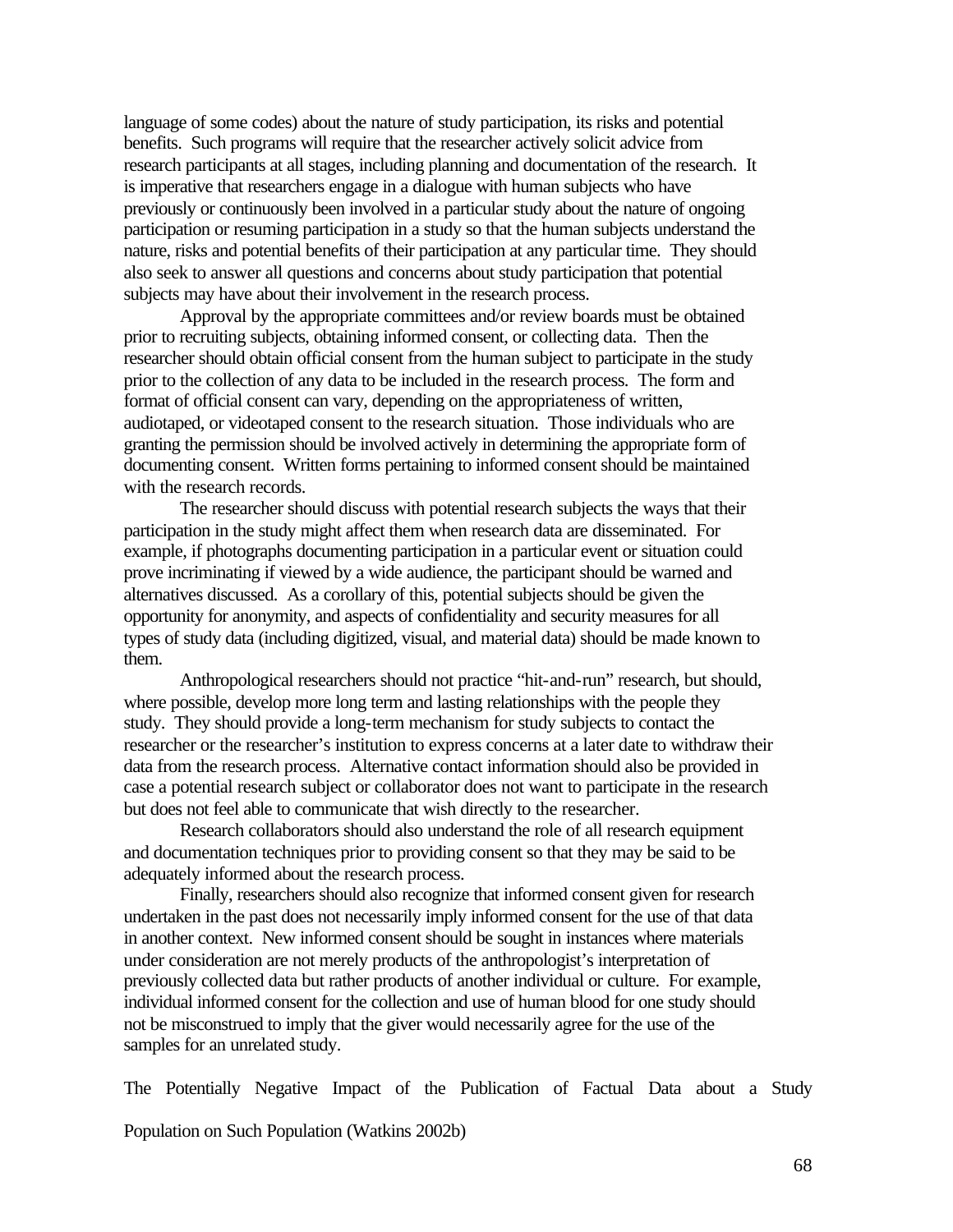The AAA Code of Ethics provides the practitioner general guidance regarding this issue. In the Introduction (Section II), it states that "... the generation of anthropological knowledge is a dynamic process using many different and evolving approaches; and that for moral and practical reasons, the generation and utilization of knowledge should be achieved in an ethical manner". In Research (Section III), it notes that anthropological researchers should be open about the "... potential impacts ... (of) research projects with funders, colleagues, persons studied or providing information, and with relevant parties affected by the research." Under  $III(A)(1)$ , the Code notes that researchers have primary ethical responsibilities to those studied and that those obligations "... can supersede the goal of seeking new knowledge, and can lead to decisions not to undertake or to discontinue a research project when the primary obligation conflicts with other responsibilities...". While the following subsection of the Code warns the researcher "To avoid harm or wrong, understanding that the development of knowledge can lead to change which may be positive or negative for the people or animals worked with or studied", it perhaps does not go far enough in warning the researcher to consider the possibility of harm that the presentation of factual data may have on a population. For example, because of the social stigma attached to cannibalism by Western society, a researcher might wish to consider the ways that such a statement concerning the practices of a marginal culture might be used to further marginalize that culture. Section III(B) of the Code of Ethics speaks to the anthropologist's responsibility to scholarship and science, noting that anthropologists "should utilize the results of their work in an appropriate fashion, and whenever possible disseminate their findings to the scientific and scholarly community." Finally, under  $III(C)(1)$ , anthropologists are reminded "... they are not only responsible for the

69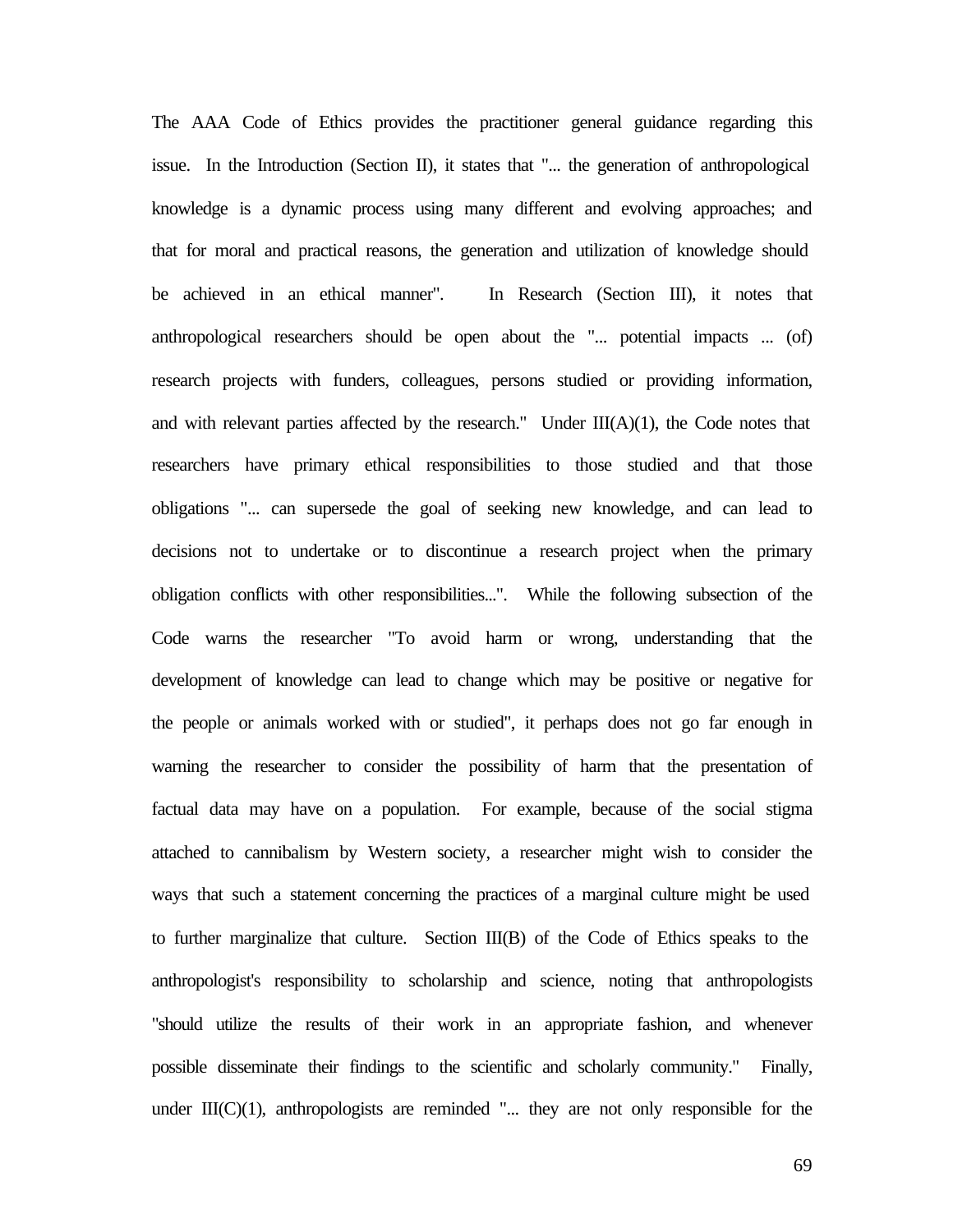factual content of their statements but also must consider carefully the social and political implications of the information they disseminate. They must do everything in their power to insure that such information is well understood, properly contextualized, and responsibly utilized. ... At the same time, they must be alert to the possible harm their information may cause people with whom they work of colleagues."

The anthropological enterprise is one that involves the collection of data relating to the study of human cultures. As such, it is imperative that the anthropological researcher understands that the presentation of information, even if scientifically factual, might have an impact on the population under study and that the possibility exists that the researcher may be placed in an ethical dilemma concerning the question of publishing or not publishing such data. Of additional importance, however, is the realization that any selfcensorship by the researcher might be harmful both to the discipline and to the population under study and might amount to a misrepresentation by omission. Often the anthropologist is the only researcher qualified to understand the complexity of the social structures of the population under study and to present the information in such a way to facilitate its comprehension by the society at large. It is perhaps more important that the anthropologist be aware that the sensationalized presentation of factual data usually has more of an impact on the population under study than the mere presentation of the data.

Therefore, anthropological researchers should consider the potentially negative impact of the publication of factual data about a study population on such population prior to beginning a project. They should attempt to identify at the on-set of any project the possible personal, social, and political implications that the publication of factual data concerning a study population may have on that population. Many issues may not be recognized at the onset of the research, but anthropologists should continually reexamine their research in order to be aware of any such implications.

The involvement of the study population throughout the entire process of the project (from the formulation of the research design, the collection of the data, the synthesis of data, and the publication of data) helps assure that the cultural context of the population under study is represented within the project to as much an extent possible. This helps the researcher weigh the scientific and anthropological importance of the data against the possible harm to the study population and to integrate the data in such a way that its role within the cultural context is fully explained.

While it is important to report truthfully any scientific or cultural biases that may be inherent in the presentation of the data, the researcher should attempt to explain the importance of the data under discussion both to the scientific and local communities in language understandable by each community and disseminate the information in both communities as widely as possible in order to minimize sensationalism while maximizing the contextual comprehension of the data.

While advocacy is a personal choice that each researcher must make, it is imperative that the researcher acknowledges the scientific need for balance in anthropological reporting.

Health Emergencies (Clark and Whiteford 2002)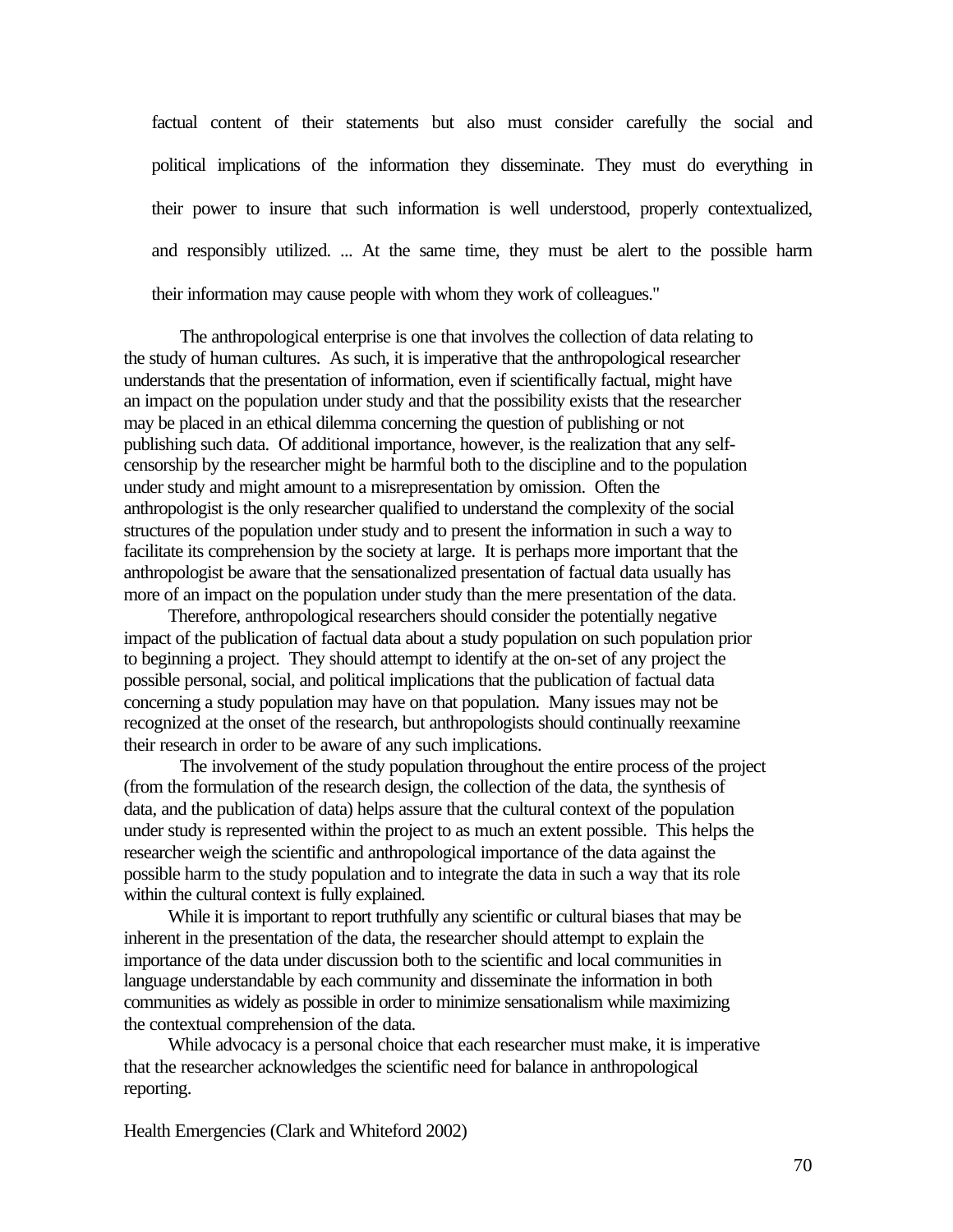Health emergencies can threaten both researchers and research subjects. Given that every situation arising in the course of fieldwork cannot be anticipated, researchers should consider in advance the local health status profile of residents and the epidemiological patterns of communicable illness, accident, and injury before entering the field. They should try to anticipate emergencies they may encounter personally and among residents in the research area. The decision to treat or not treat a human illness or condition may be fraught with ethical conflicts resulting from the nature of the illness or condition, the relationship of the researcher and subject, and the responsibilities and qualifications of the researcher. Furthermore, taking action in response to a human subject's or research population's illnesses or health risks involves a research stance of advocacy. As stated in the AAA Code of Ethics, "Anthropologists may choose to move beyond disseminating research results to a position of advocacy. This is an individual decision, but not an ethical responsibility." Although it may be an individual decision to intervene in the course of a health emergency, it is imperative that researchers consider the possibility of, and plan for, health emergencies they might encounter in field situations.

There are four types of health emergencies addressed: 1) Researcher Emergencies encountered by the researcher or research team in the course of fieldwork; 2) Research Subject Emergencies affecting human subjects who participate in fieldwork and result from their participation; 3) Individual Health Emergencies Observed by the Researcher, where the emergency is unrelated to participation in the research; and 4) Community or Population Health Emergencies Observed by the Researcher, where the emergency is unrelated to participation in the research.

### Researcher Emergencies

With foresight, common emergencies faced by researchers in a particular locality can be anticipated. In locations where communicable diseases are endemic, the researcher would be wise to obtain recommended immunizations prior to entering the field. Researchers should thoughtfully consider the benefits of purchasing medical evacuation insurance for members of their research team should their field setting warrant such emergency measures.

## Research Subject Emergencies

Research subjects face health emergencies as well -- some as a direct result of participation in a research study and others during the course of their daily life. Since certain types of research may involve the collection of tissue samples or other invasive procedures that could be implicated in the development of a resultant medical emergency for an individual study subject, it is the researcher's responsibility to determine the risks of study participation in advance of fieldwork and to make plans for the appropriate training of research staff in safe and effective administration of all study procedures. Contingency plans should be established for complications or side effects resulting from all study procedures. As with all research protocols, plans for the minimization of research-related risks to human subjects should be reviewed and approved by the appropriate committees and internal review boards.

### Individual Health Emergencies

Health emergencies for individuals unrelated to participation in the research program may arise, and the anthropologist should consider in advance the role of the researcher in response to observed health emergencies. When reviewed in advance, profiles of health and illness alert the researcher to conditions in field settings. For health emergencies of individuals, researchers should design and obtain approval for protocols to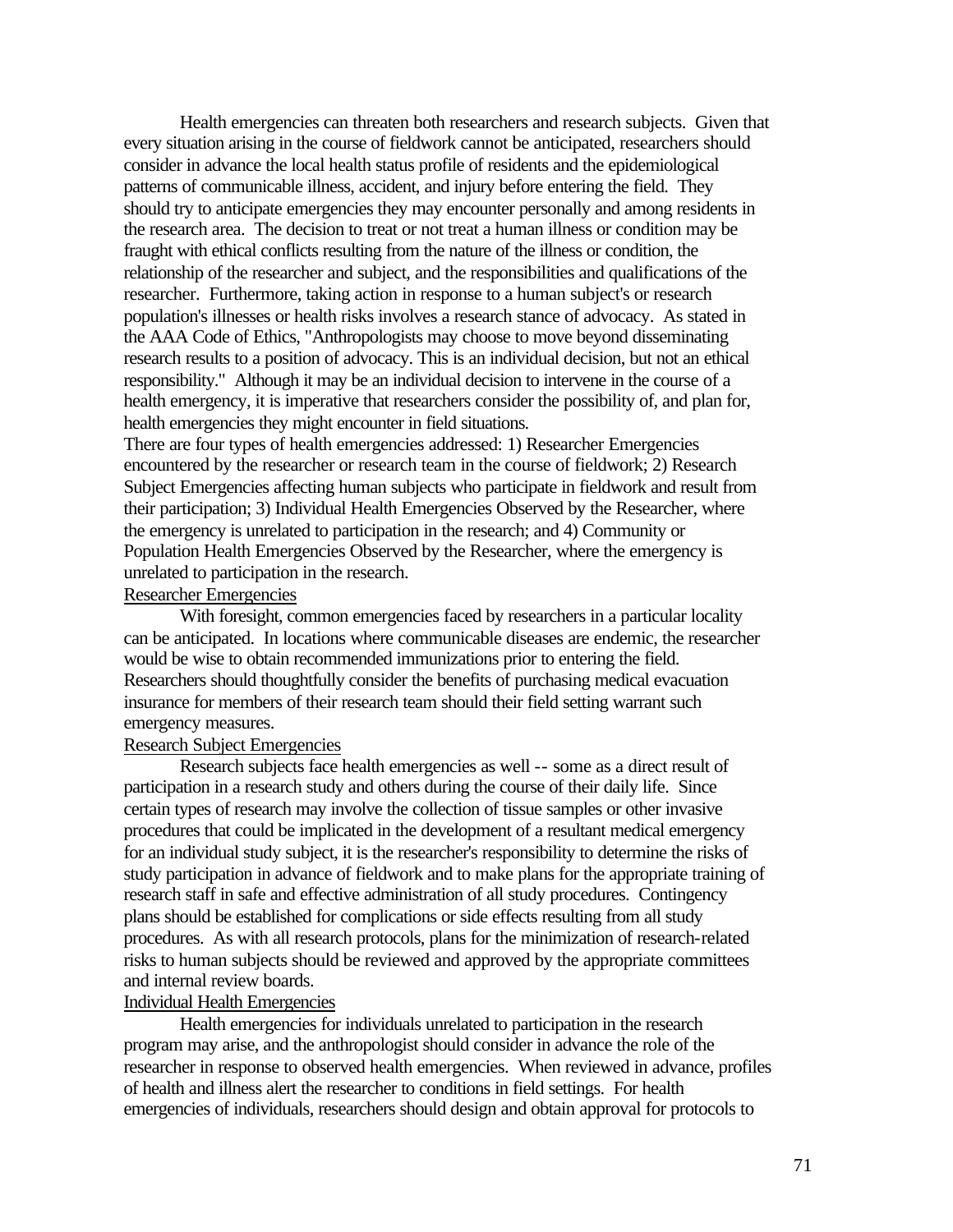guide the administration of pharmaceutical agents to individuals should individual health emergencies be observed.

### Community or Population Health Emergencies

For health emergencies of communities or populations, researchers may arrange in advance for consultation on an as-needed basis with a health expert should a disease escalate to epidemic proportions during the course of field work. Researcher interventions for health emergencies experienced by a population should be undertaken with the guidance of intervention protocols and after consultation with experts.

Some anthropologists also have credentials (such as the Medical Doctor degree or Nurse Practitioner certification) that prepare them to diagnose and treat human health conditions. In these cases, the researcher may use his or her professional judgment and appropriate consultation with colleagues and specialists to determine whether or not a situation constitutes a health emergency and how to respond to the situation within his or her scope of practice.

Researchers should arrange in advance for consultation for potential health emergencies in field settings, and should contact the Centers for Disease Control and Prevention (CDC) to discuss health situations that may be classified as population-level health emergencies.

#### Impact of Material Assistance to Study Population (Luong 2002)

Anthropological researchers frequently provide material assistance to study populations as a reciprocity to collective or individual local assistance, or as integral parts of the newly formed/evolving relations with individuals or groups in study populations. The direct material assistance provided by anthropological researchers is normally limited in scope, as it is constrained by researchers' resources.

In conformity with the AAA Code of Ethics, despite its normally limited scope, anthropologists should attempt to be certain that the distribution of material assistance to the study population should avoid exacerbating conflicts within the study population or conflicts of the study population with other populations. The researcher should also attempt to avoid the distribution of material assistance in such a manner that might disrupt social relationships or pose health risks to the study populations.

Anthropological researchers may not be able to foresee all the consequences of their material assistance to study populations. But in order to minimize harm and to contribute to the well-being of the study population and the conservation of its environment and archaeological and historical heritages, the material assistance should be based on researchers' best professional knowledge of the study population in its historical, social, physical environments, as well as on careful consultation with other experts and with as many potentially affected individuals as possible.

Remuneration to Subject Populations and Individuals (Wagner 2002)

While appropriate and fair wages and remuneration must be culturally situated, ethical codes and guidelines of professional and scientific organizations touch on this subject. While anthropologists should be aware of the AAA Code of Ethics, other codes and guidelines (such as that of the International Society of Ethnobiology (http://guallart.dac.uga.edu/ISE/SocEth.html and http://guallart.dac.uga.edu/guidelines) are appropriate. Additionally, a number of international organizations, declarations, studies,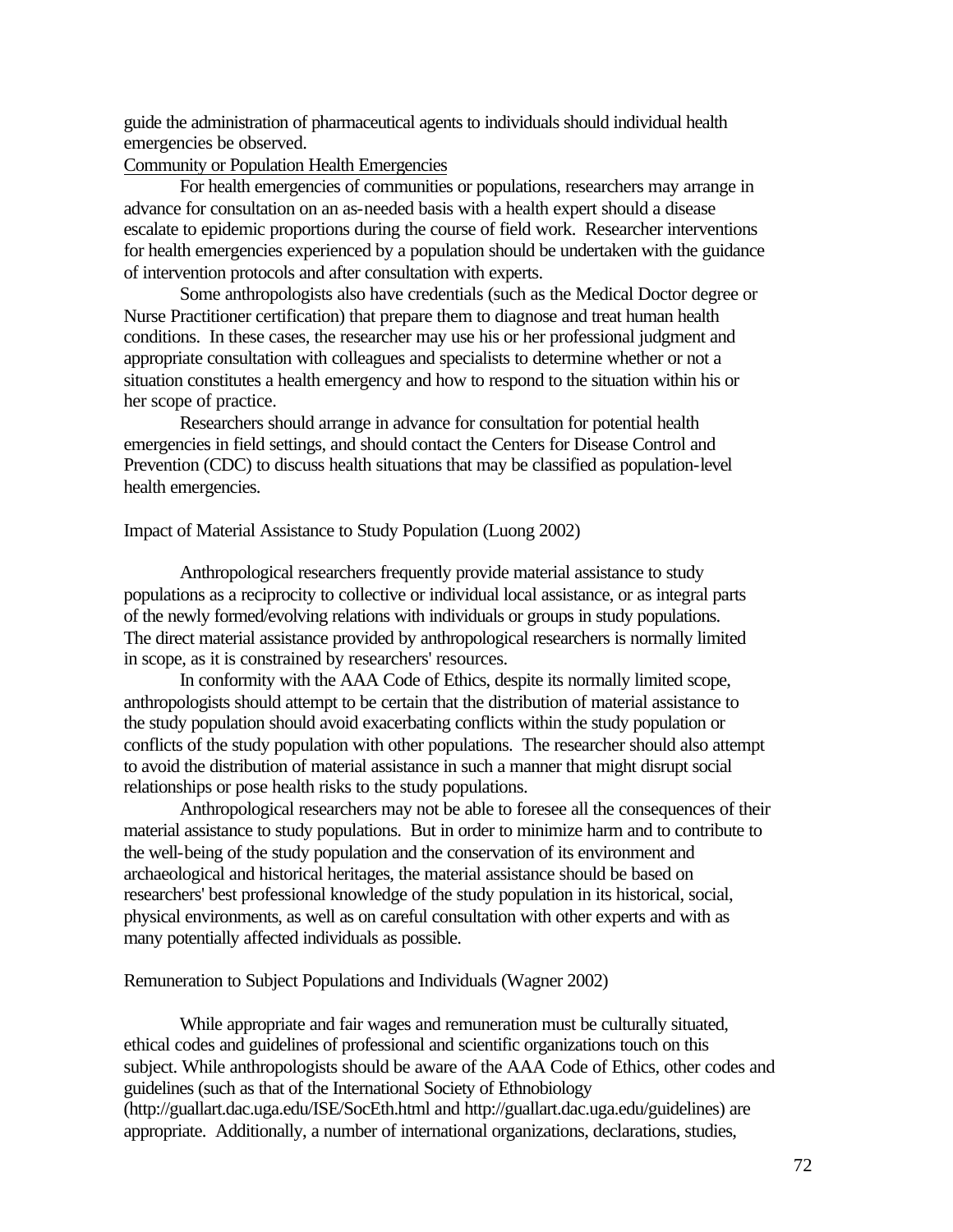and covenants specifically deal with wages, remuneration, ownership, and who should decide what is appropriate and fair. These include the International Labour Office of the United Nations, Universal Declaration of Human Rights (1948), Draft United Nations Declaration on the Rights of Indigenous Peoples (1993, Annex in 1995), United Nations Study on the Protection of the Cultural and Intellectual Property of Indigenous Peoples (1993), and International Covenant on the Rights of Indigenous Nations (1994). Anthropologists and anthropology students who conduct research resulting in the need to remunerate subject populations or individuals should become familiar with all applicable guidelines and codes of ethics, as well as all applicable international organizations, declarations, and covenants.

The AAA Code of Ethics provides general guidance regarding the issue of remuneration. Section III (Research) says that researchers should "be alert to proper demands of good citizenship or host-guest relations". In III.A.1 it advises the researcher "to consult actively with the affected individuals or group(s), with the goal of establishing a working relationship that can be beneficial to all parties involved." It further addresses compensation under III.A.6, when it recognizes anthropologists' "debt to the societies in which they work and their obligation to reciprocate with people studied in appropriate ways".

In some cases, appropriate and fair ways to reciprocate or compensate the people studied are relatively clear. However, in societies where knowledge or ownership is communal, widespread, or not a commodity, or knowledge or labor are not appropriately compensated by money, anthropologists must seek individual solutions. Like the informed consent process (III.A.4), adequate and fair compensation may be a dynamic and continuous process. A number of international declarations and covenants that deal with indigenous rights may be helpful in formulating what sort of remuneration and to whom is both appropriate and fair. These will be outlined in the following section.

The International Labour Office of the United Nations specializes in social and labor questions and promotes the rights of working people, including indigenous workers. Article 23 of the Universal Declaration of Human Rights of 1948 (http://www.un.org/Overview/rights.html) states that (2) "Everyone, without any discrimination, has the right to equal pay for equal work," and (3) "Everyone who works has the right to just and favourable remuneration. . ." Article 18 states that indigenous peoples "enjoy fully all rights established under international labour law and national labour legislation". Furthermore, they should not "be subjected to any discriminatory conditions of labour, employment or salary". Article 27 states that (2) "Everyone has the right to the protection of the moral and material interests resulting from any scientific, literary or artistic production of which he is the author".

The Draft United Nations Declaration on the Rights of Indigenous Peoples (1993) addresses rights of indigenous people relating to indigenous lands and natural resources (Part VI); protection of cultural and intellectual property (Part III); and preservation of cultural and ethnic procedures for handling issues such as remuneration (Part VII). Basically, it places the identification of what is fair and appropriate remuneration in the hands of the population that is studied.

The International Covenant on the Rights of Indigenous Nations (1994) addresses the cultural rights of nations (Article II, Part III), the right to land, territories and place (Part VI), to intellectual property (Part VI, Para. 27), and "to determine the responsibilities of individuals to its communities" (Part VII, Para. 32).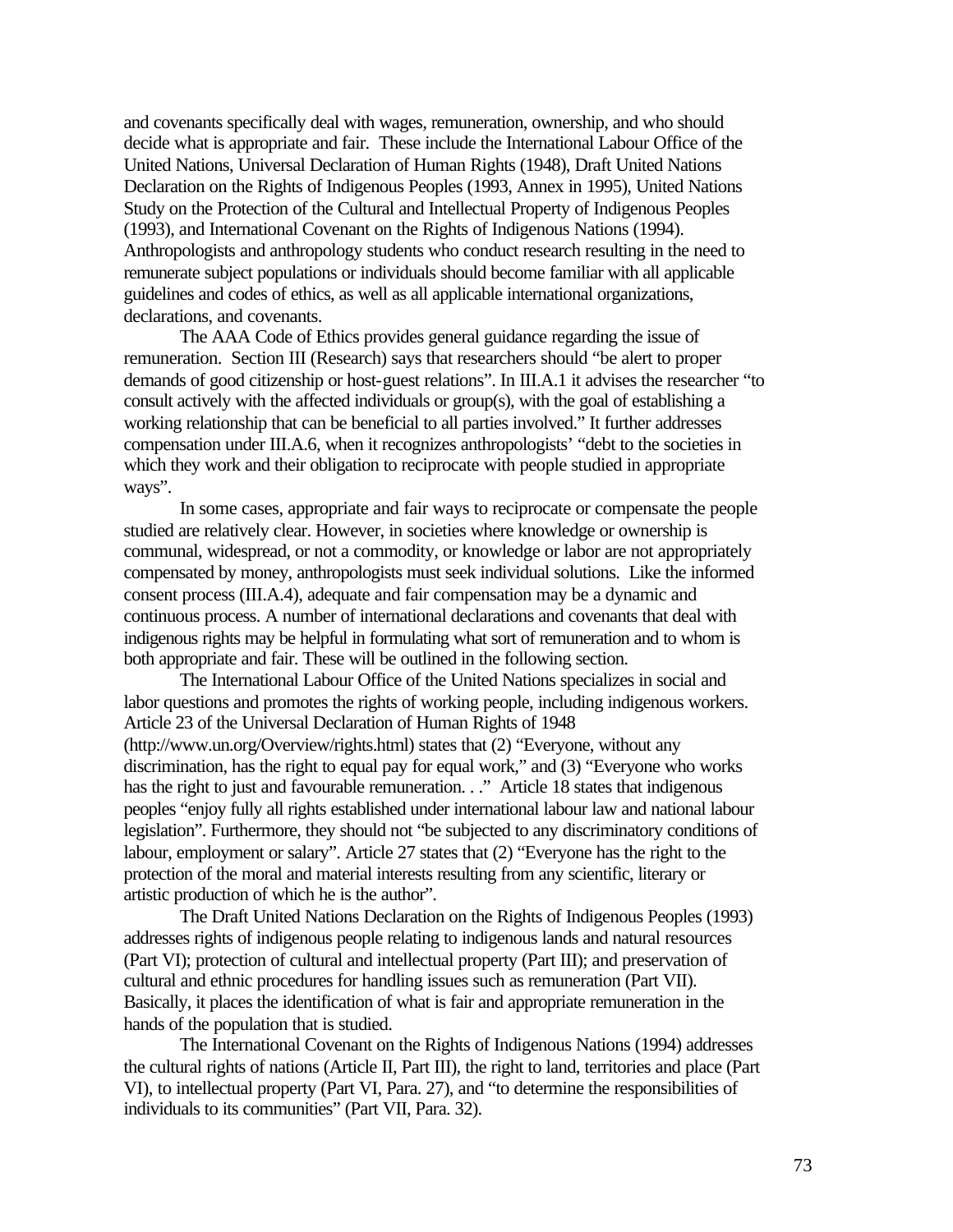In a 1995 United Nations Annex on Principles and Guidelines for the Protection of the Heritage of Indigenous People, indigenous people are (3) "recognized as primary guardians and interpreters of their culture". Words such as "heritage", "IPR", and "researchers" are defined. Principle 5 places ownership and custody of heritage under the "rules and practices of each people". Principle 8 recognizes indigenous "control over all research conducted within their territories, or which uses their people as subjects of study". Principle 10 states that agreements "for the recording, study, use or display of indigenous peoples" must ensure that the people concerned "continue to be the primary beneficiaries of commercial applications".

The question of what is appropriate and fair remuneration to subject populations and individuals may arise in relation to wages for labor, remuneration for interviews or demonstrations, or remuneration for heritage (intellectual property or traditional knowledge). The first step is to identify who it is appropriate to remunerate. The anthropologist must keep in mind that knowledge or ownership may be communal, that not all aspects of culture should be treated like commerce, and that money may not be an appropriate form of remuneration. The international documents are clear that all people should receive equal pay for equal work. Likewise, they are clear about placing the ownership of heritage and the appropriate ways to handle issues such as remuneration in the hands of the people being studied. Appropriate and fair remuneration is culturally situated, and can be seen as a process that should be individually negotiated by each anthropologist under the guidance of those people with whom the anthropologist works.

While such codes and guidelines exist to provide information to the researcher, it is also imperative that the anthropologist understands that the study population might have different views concerning the remuneration of individuals or cultures. The idea of "equal pay for equal work" is a Western notion that does not take into consideration cultural, status, or other social ideas held by non-Western populations on the concept of remuneration.

#### Sexual Relations (Watkins 2002c)

It is imperative that the anthropological researcher be aware of the ethical implications of sexual relationships between the anthropologist and members of the communities or organizations with whom research is being conducted, and that researchers read and become increasingly familiar with various codes of ethics as they relate to the study of human populations. Additionally, the United Nations High Commission on Human Rights (http://www.unhchr.ch/map.htm) offers guidance in the form of Fact Sheets, Covenants and Conventions on the rights of children ("Fact Sheet No. 10, revision 1, the Rights of the Child") and the rights of women and the girl-child ("Fact Sheet No. 22, Discrimination against Women: the Convention and the Committee").

The AAA Code of Ethics pays scant attention to the issue of sexual relations between anthropological field researchers and the populations with which they work. In the Preamble (Section I), it states merely that "... fieldworkers may develop close relationships with persons ... with whom they work, generating an additional level of ethical considerations." Additionally, the Code notes that researchers have primary ethical responsibilities to those studied and "To avoid harm or wrong...". The topic is addressed in a more general sense under Section III, Research, Part A(6), where the Code of Ethics notes that anthropologists "... must not exploit individuals ...". Section IV. Teaching speaks to the responsibility of the anthropologists as teacher/mentor to students and trainees, and,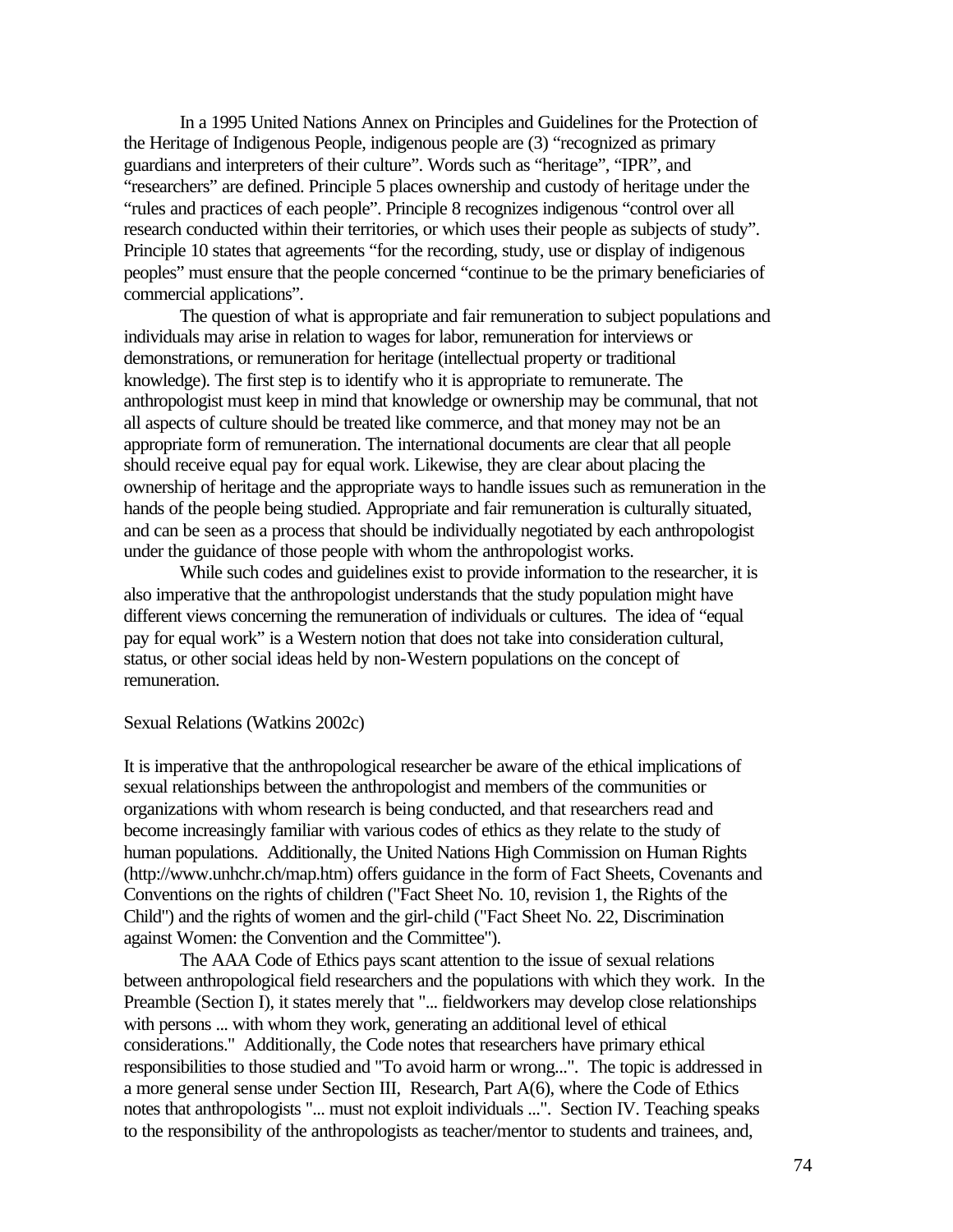in (1), encourages them to "... conduct their programs in ways that preclude discrimination on the basis of sex ...sexual orientation ... or other criteria irrelevant to academic performance." More specifically, however, the anthropologist as teacher/mentor in (5) is reminded to "... beware of the exploitation and serious conflicts of interest which may result if they engage in sexual relations with students/trainees for whose education and professional training they are in any way responsible." The Code of Ethics, however, is quiet concerning sexual relationships between the anthropological researcher and the population under study.

The anthropological fieldworker must be aware of the actual or perceived difference in economic and social "power" between the researcher and the population studied. In many field situations, the anthropologist is an exotic "other" whose presence may be disruptive to the local cultural group and who is often perceived to be from a world of wealth and power. As such, it is imperative that the anthropological researcher understands the implications of becoming involved in a sexual relationship with members of the population under study. The researcher must recognize that the population under study might try to enlist the real or perceived "power" of the researcher through the encouragement of a sexual relationship. Such actions should be discouraged.

Humans are sexual animals, and the possibility exists that the researcher may be placed in an ethical dilemma should a sexual relationship develop in a field situation. It is equally important that the anthropologist be aware of the health implications of such a relationship to the researcher as well as the population under study. Therefore, anthropological researchers should be aware of and consider the ethical implications of sexual relationships with a study population prior to undertaking a relationship. All cultures define sexual relationships in differing manners. What is not perceived as a sexual relationship in the researcher's culture might be perceived as one in the population under study.

The cultural milieu in which each culture operates (that of the researcher and the culture under study) can impact the perceptions of sexuality and the sexual relationship. The overall relationship between the anthropologist and the population under study is one that hinges on trust. As such, sexual relations may act to undermine that trust by placing the anthropologist in conflict with portions of the population or institutions within the local population.

Sexual relationships with individuals under the local, national, or international age of consent should NEVER be undertaken. In situations where such age of consent is variable, the anthropologist should exercise common sense and control in determining which age of consent should be followed and should likely follow the most stringent code possible. Any sexual relationship between the anthropologist and members of the study population should at all times be consensual and be of free choice, with no explicit or implicit threat of retribution for failure to comply.

Cultural displays of sexuality (i.e., flirting) vary by population and should be placed within their proper context. Such actions should not be misconstrued by the field researcher to indicate either sexual interest or social acceptance.

Since the institutional meaning of sexual relationships is integrated into cultures in different ways, the role of sexual relationships as a part of a specific culture should be identified and understood prior to the initiation or consummation of a sexual relationship with members of the culture. The anthropological researcher should be aware of the cultural implications of the sexual relationship beyond the physical act itself. For example, a researcher might view a sexual relationship as merely physical, while the other party might consider it paramount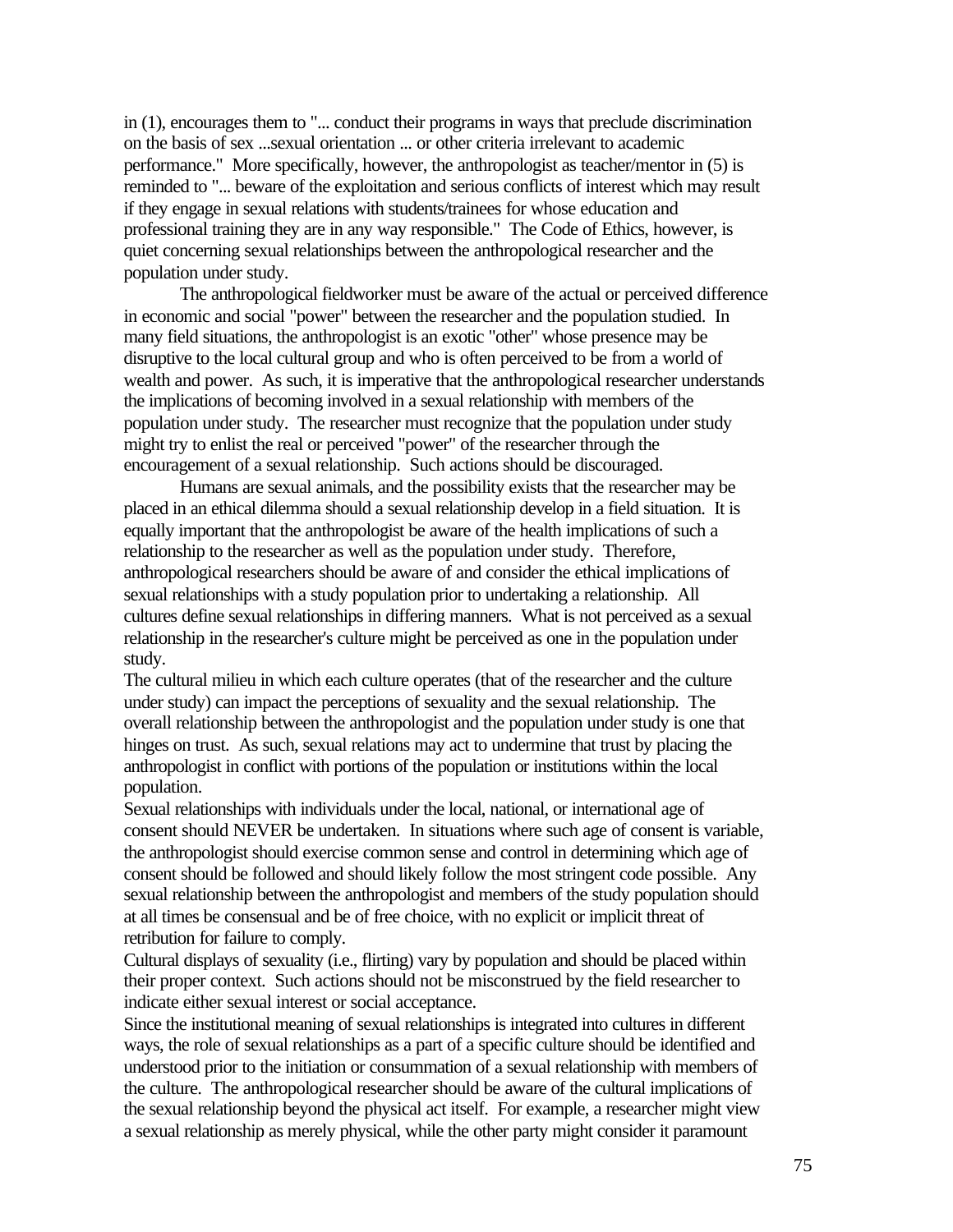to marriage. Sexual relationships between consenting adults still carries with it an implied contract whose articles have different meanings within each culture.

The researcher should be aware that what is perceived as a sexual relationship by one culture might be perceived as prostitution in another, and that gender relations vary within each culture, as do the rights of each gender. It is imperative that the researcher understand the cultural limitations placed on each gender prior to the initiation or consummation of a sexual relationship and be aware of the impacts of such on the exercise of free choice.

The researcher should not facilitate or ignore the sexual misconduct of others either through direct participation or non-action so long as the personal safety of the researcher is not threatened. Where the researcher feels his or her safety is at risk, the researcher should try to refrain from giving the impression of tacit approval through non-action.

The anthropological researcher should be aware of the possible impact of a sexual relationship on social and cultural institutions upon the termination of the field research. The researcher should be aware of the impact of the implications of the reporting on the sexuality of a culture in professional and public media on the members of that culture and the perceptions of the general public.

Researchers should be aware of the economic implications of sexual relationships in that they might lead to the unequal distribution or access to material goods or be perceived as such, and that a sexual relationship between the researcher and a member of the population under study might be misconstrued to indicate a conscious choice of one portion of a population over another.

While a sexual relationship carried out between the researcher and a member of the population being studied may be totally acceptable, consensual, and between adults, it is important that the researcher recognize that such a relationship might impact the objectivity of the anthropological study. Any such marriages that might result from a sexual relationship should be recorded in the cultures of each participant and should be acknowledged by whatever means necessary in both cultures.

Sexual harassment in any form is NOT an acceptable part of any anthropological program, study, research, or other endeavor, and may vary by culture. As such, the anthropological researcher should operate under the most stringent code possible in order to minimize the threat of real or perceived sexual harassment

### Rights of Indigenous Populations

While the above discussion relates to the study of human populations in general, there are additional concerns that the anthropologist must consider as a part of the anthropological enterprise.

The United Nations has taken active strides in developing programmatic approaches to protecting the rights of indigenous populations. Its 1948 International Bill of Human Rights consists of the Universal Declaration of Human Rights, the International Covenant on Economic, Social and Cultural Rights and the International Covenant on Civil and Political Rights (and its two Optional Protocols). These and additional documents may be accessed through the Office of the High Commissioner for Human Rights on the Internet at http://www.unhchr.ch/map/htm.

Article 1 of the Universal Declaration of Human Rights recognizes that "(a)ll human beings are born free and equal in dignity and rights", that they are "endowed with reason and conscience" and admonishes them that they "should act towards one another in a spirit of brotherhood." Article 2 sets out the basic principle of equality and non-discrimination and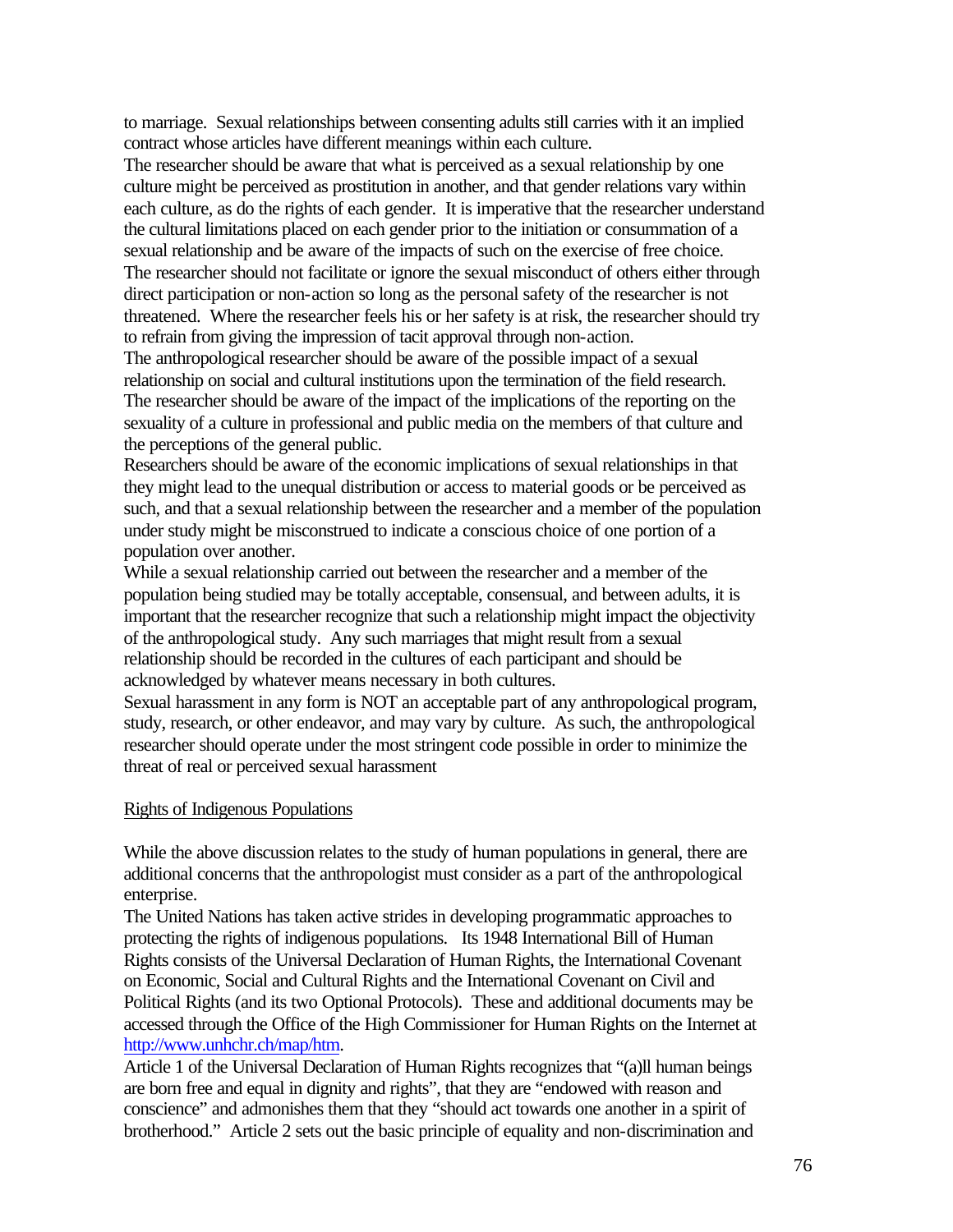forbids "distinction of any kind, such as race, colour, sex, language, religion, political or other opinion, national or social origin, property, birth or other status."

Article 1 of the International Covenant on Economic, Social and Cultural Rights and the International Covenant on Civil and Political Rights states that the right to self-

determination is universal and calls upon states to promote the realization of that right and to respect it. As such, neither governmental bodies nor any other bodies may infringe upon these rights.

In 1992, the General Assembly provided "Fact Sheet No. 18 (Rev. 1), Minority Rights", including Annex I: Declaration on the Rights of Persons Belonging to National or Ethnic, Religious and Linguistic Minorities". This provides basic information concerning the rights of minorities, but also provides a discussion of "special rights" – rights granted to make it possible for minorities to preserve their identity, characteristics and traditions. While these convention, covenants, and papers discuss the general rights of indigenous and minority populations in relation to international governments, perhaps the paper more applicable to anthropology was produced by the Sub-Commission on Prevention of Discrimination and Protection of Minorities for the 45<sup>th</sup> session of the United Nations. The paper, "Study on the protection of the cultural and intellectual property of indigenous peoples" by Erica-Irene Daes, discusses contemporary issues involving indigenous heritage. Rather than outline the paper here, the anthropologist is urged to consult it as background to the protection of the heritages of indigenous populations.

In the United States, federally recognized Indian tribes have a special status in relation to the federal government. Tribes are considered to be sovereign nations, with rights different from those of states and other governmental agencies. By way of a Presidential Memorandum for Heads of Executive Departments and Agencies dated April 29, 1994, President Clinton reminded federal agencies that relationships with American Indians should be conducted on a government-to-government relationship and not as a patronizing or parental relationship. This special status, while not binding on relationships between private individuals and tribal groups, carries with it implications for the rights of tribal groups in the anthropological enterprise. The anthropologist should realize that relationships with tribal groups should be conducted in a manner similar to one's own government, that tribal governments have the right to place limits on anthropological research, and that the researcher is obligated to live up to any covenant that might become a part of the research program.

This discussion has dealt primarily with the rights of indigenous populations and other minorities in relationships with governments and other agencies, but there are also implications for private research. Anthropological researchers should be aware that permission should be pursued through not only the recognized governmental body but also through local governments or agencies of the population under study. If, as the United Nations declarations promote, indigenous populations and minorities have certain "unalienable rights", it is presumed that the right to deny study by an outside entity might be considered to be within their purview.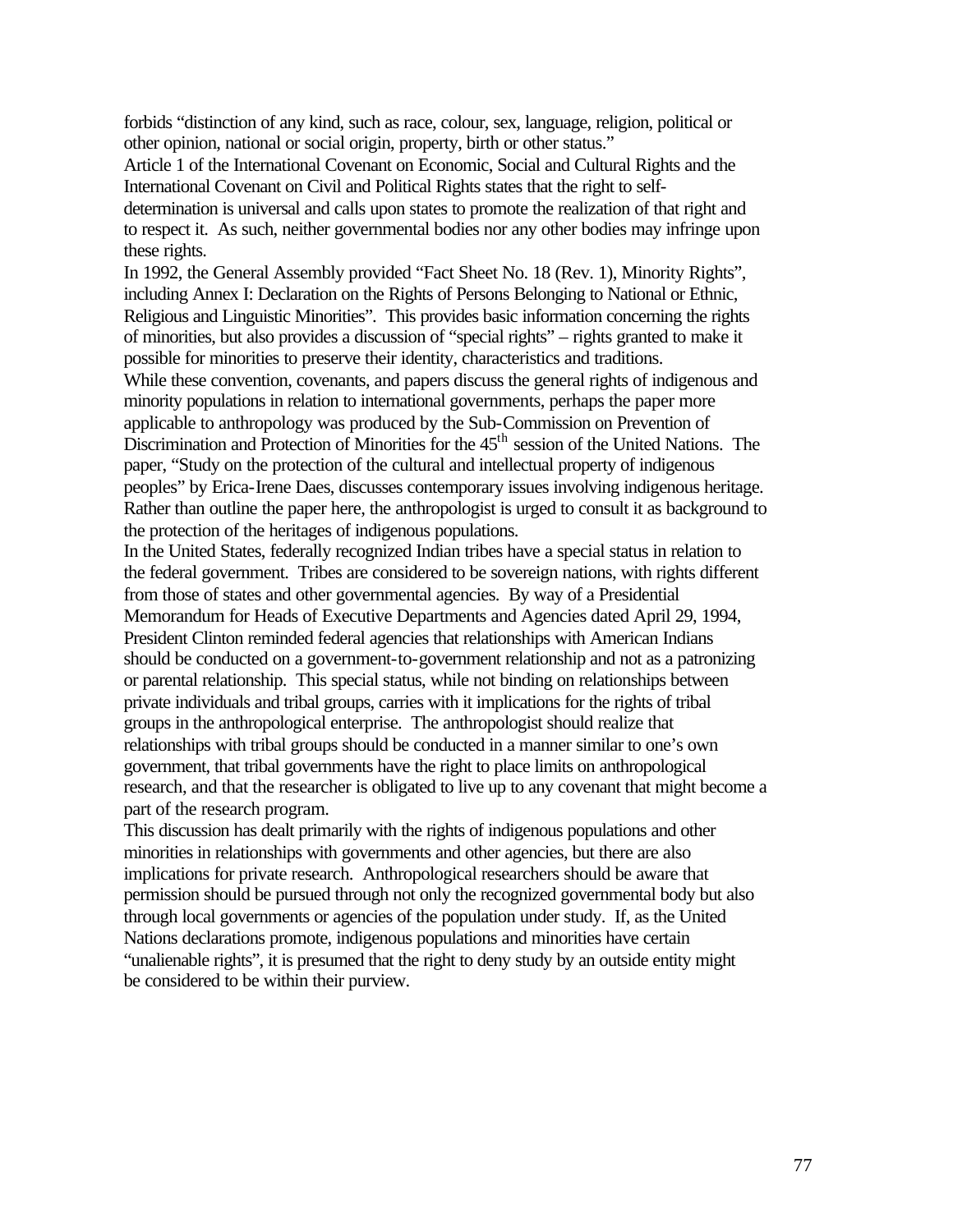#### *VI. A cloudy future*

A growing body of evidence, as epitomized by the work of a number of anthropologists (cf. Bettinger 1991; Downer 1997; Ferguson 1996; Kehoe 1998; Lurie 1988; McGuire 1992a, 1992b; 1997; Meltzer 1983; Trigger 1980, 1986, 1989), has traced the history of anthropology and its relationships with American Indians. These works, and others like them, indicate that science does not operate in a vacuum from the social structure in which it occurs. Trigger generalizes that the "problems social scientists choose to research and (hopefully less often) the conclusions that they reach are influenced in various ways . . . (among them) . . . the attitudes and opinions that are prevalent in the societies in which they live" (Trigger 1980: 662). He argues that during the first half of America's existence (1770s through the 1870s), American Indians were held to be inferior to civilized men in order to rationalize the seizure of Indian lands, and that, eventually, racial myths grew to supplant any other myths about the Indians as a justification for waging war on the Indians and violating their treaty rights. While these writers analyzed only the relationships between anthropologists and American Indians, it might be said that colonialist attitudes of many governments influenced not only the manner in which indigenous populations were treated, but also the way that social scientists have studied and portrayed them.

Research programs based on a scientific colonialism model where the researcher mines the social, cultural, or intellectual resources of research populations should have no place in future anthropological fieldwork programs. While the researcher should have latitude in developing research protocols and research designs, the involvement of indigenous populations in their development helps insure a more engaged anthropology. While some study populations might not wish to participate in such studies, it should be their option based on a truly informed consent – they should understand fully the implications of their participation (or non-participation) in the research as well as the benefits and drawbacks of their involvement.

But the engagement of indigenous populations does carry with it certain issues of concern, especially when the groups are in incipient stage of political development in comparison to Western political ideation. For example, if the research population is formed of a loose (and perhaps constantly changing) coalition of groups, can any one person be presumed to speak for the entire cultural organization? Furthermore, how does a researcher identify individuals or agencies with whom to consult if there are only a handful of individuals who are able to understand and translate concerns from the language of the researcher to that of the study population?

The Yanomami, by any definition, are members of a marginalized population in Venezuela and Brazil. They are politically weak, economically marginal and culturally stigmatized. They have consistently struggled to maintain their homelands against encroachment by rubber tappers, gold miners and others who have sought to steal resources from them. They have also struggled to maintain their homeland in spite of governmental edicts that have acted to further limit their territory. Relationships between anthropologists and indigenous populations have changed over the course of anthropology's development, and few might consider today's fieldworkers to be as openly colonial in their attitudes toward indigenous populations, but what might indigenous populations expect from anthropologists in the future? Should anthropologists become advocates for a group or should they remain "neutral"? The AAA Code of Ethics at Part  $III(c)(2)$  states that "(A)nthropologists may choose to move beyond disseminating research results to a position of advocacy. This is an individual decision, not an ethical responsibility". More truly, can anthropologists remain neutral?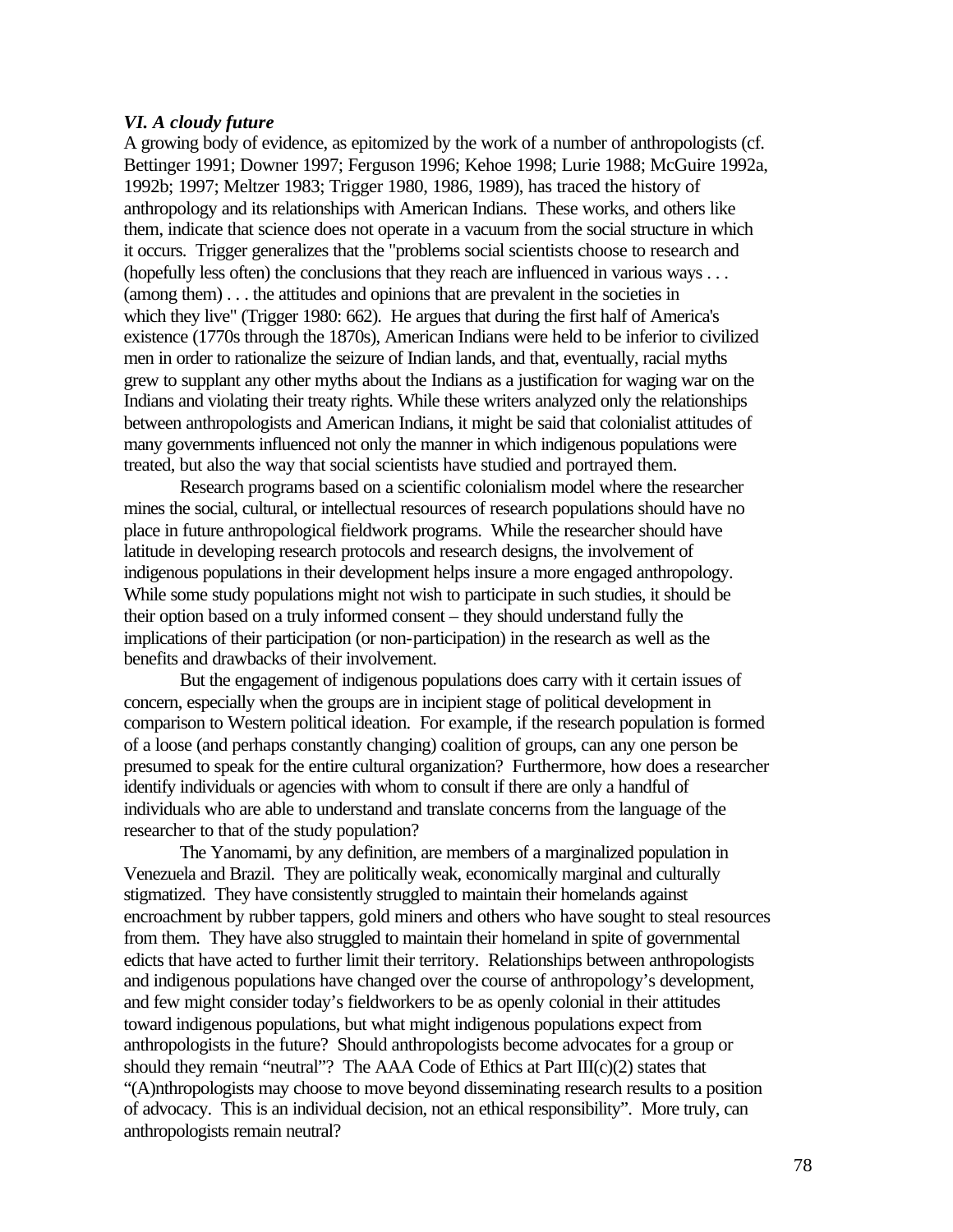We are uncertain what the future holds regarding relationships between indigenous populations and anthropologists, but we are certain that, such relationships must include more of the native voice, or anthropology will be doomed to be nothing more than an anachronistic exercise offering little in the way of explanation or benefit to anyone.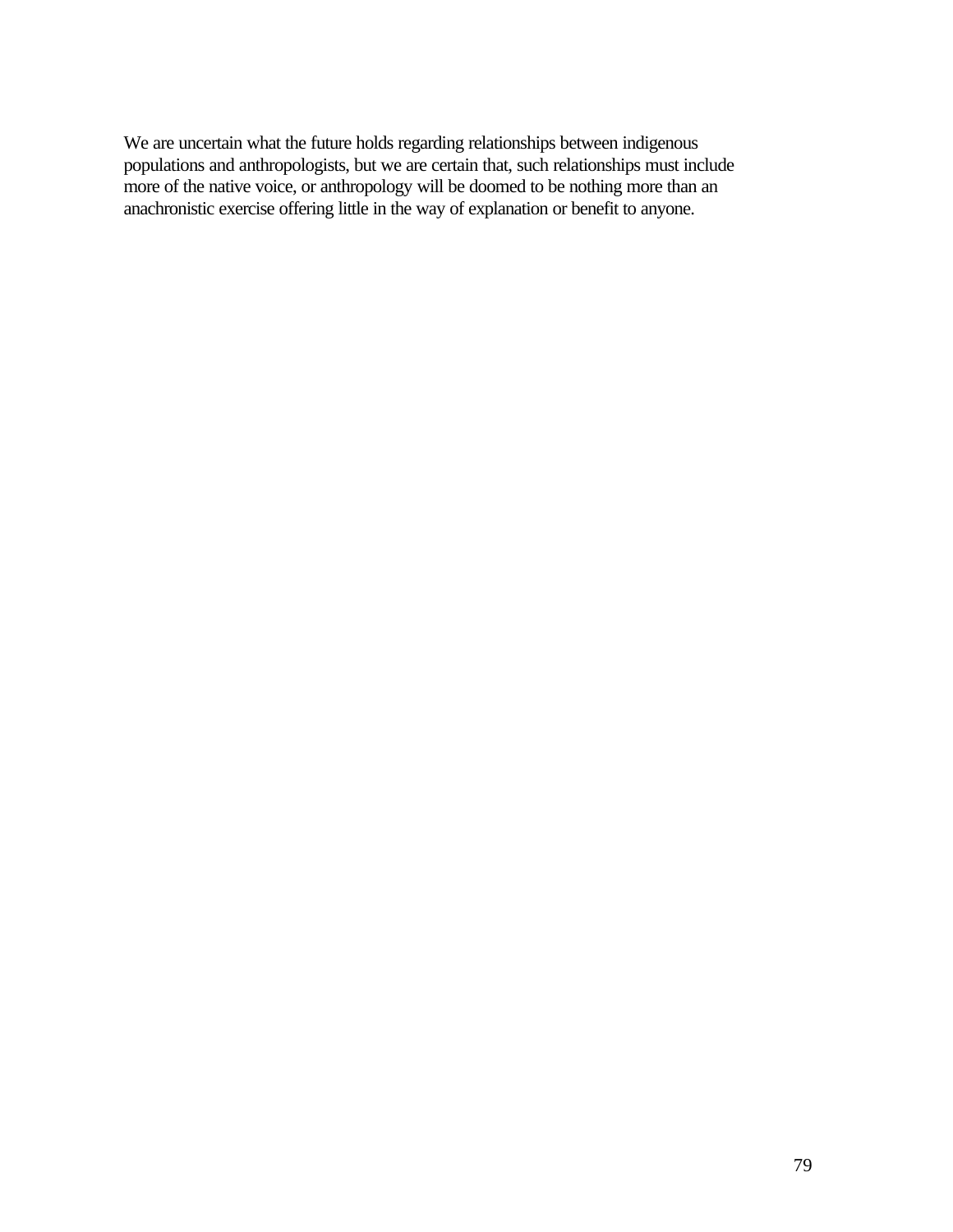#### **PART VII. REFERENCES CITED**

- Albert, B. (1985). *Temps du Sang, Temps des Cendres: Représentation de la Maladie, Système Rituel et Espace Politique chez les Yanomami du Sud-est (Amazonie Brésilienne).* University of Paris X Ph.d. Dissertation.
- Albert, Bruce 1991 "Terras Indigenas, Politica Ambeintal e Geopolitica no Desenvolvimento da Amazonia: A Proposito do Caso Yanomami." *Amazonia: A Fronteira Agricola 20 Anos Depois*, eds. Philppe Lena and Engracia de Oliveira. Belem:ORSTOM?CNPq, pp. 37-58
- Albert, B. 2001. Human rights and research ethics among indigenous peoples: Final comments. (http://www.publicanthropology.org).
- Albert, B. and G. Goodwin Gomez. 1997. *Saúde Yanomami. Um manual etno-lingüí stico*. Belém: Museu (Collection "Eduardo Galvão").
- Albert, Bruce and Davi Kopenawa Yanomami. 2001. Interview, April 8, 2001 (In Albert 2001, Appendix 1),
- Alberts, Bruce. 2000. Setting the record straight regarding *Darkness in El Dorado*. http://www4.nationalacademies.org/nas...

Alcântara, Eurípedes. 1995. Índio também é gente (Entrevista: Napoleon Chagnon). *Veja* 6 de Dezembro 7-8, 10.

- American Anthropological Association. 1991. *Report of the Special Commission to Investigate the Situation of the Brazilian Yanomami.*
- American Anthropological Association. 2001. Committee on Ethics "Draft Briefing Paper for Consideration of the Ethical Implications of Sexual Relationships between Anthropologists and Members of a Study Population" (COE November 2001),
- American Anthropological Association. 2001. Committee on Ethics "Draft Plan of Action for Developing Dialogue on the Ethical Implications of Sexual Relationships between Anthropologists and Members of a Study Population."
- Appadurai, Arjun. 1986 *The Social Life of Things: Commodities in Cultural Perspective*. Cambridge: Cambridge University Press.
- Arvelo-Jiménez, Nelly. (1971). *Political Relations in a Tribal Society: A Study of the Ye'cuana Indians of Venezuela*. Ithaca, NY: Cornell University Press.
- Arvelo-Jiménez, Nelly, ed. 1984. *La Reserva de Biosfera Yanomami: Una Auténtica Estrategia par el Ecodesarrollo Nacional.* Caracas: IVIC.
- Arvelo-Jiménez, Nelly. 2001. La saga de los Yanomamö Reflexiones en torno al libro *Darkness in El Dorado*. *Interciencia* 26(1):32-38.
- Arvelo-Jiménez, Nelly and Andrew L. Cousins. 1992. False promises. *Cultural Survival Quarterly* Winter 1992:10-13.
- Asch, Timothy, and Napoleon Chagnon. 1975 *The Ax Fight (*Film*).* Somerville, Ma: DER
- Barker, James (1953). "Memoria sobre la cultura Guaica." *Boletin Indigenista Venezolano* 3-4(433- 489).
- Beauchamp, T.L. and J.F.Childress, 1989 *Principles of Biomedical Ethics*, 3<sup>rd</sup>.ed. New York: Oxford.
- Beecher, H.K. 1970. *Research and the Individual .*Boston, MA: Little, Brown.
- Bernard, H. Russell. 1979. *Research Methods in Cultural Anthropology*. Newbury Park, CA: Sage Publications.
- Bettinger, Robert 1991 *Hunter-Gatherers: Archaeological and Evolutionary Theory*. New York: Plenum Press.
- Bieder, Robert 1986 *Science Encounters the Indian, 1820-1880: The Early Years of American Ethnology*. Norman: University of Oklahoma Press.
- Bodmer, W.F. and L.L. Cavalli-Sforza. 1976. *Genetics, Evolution and Man*, San Francisco, CA: W.H. Freeman.
- Bolton, Ralph.. 1995. Tricks, friends, and lovers: Erotic encounters in the field. In Kulick and Willson (Eds.), pp. 140-67.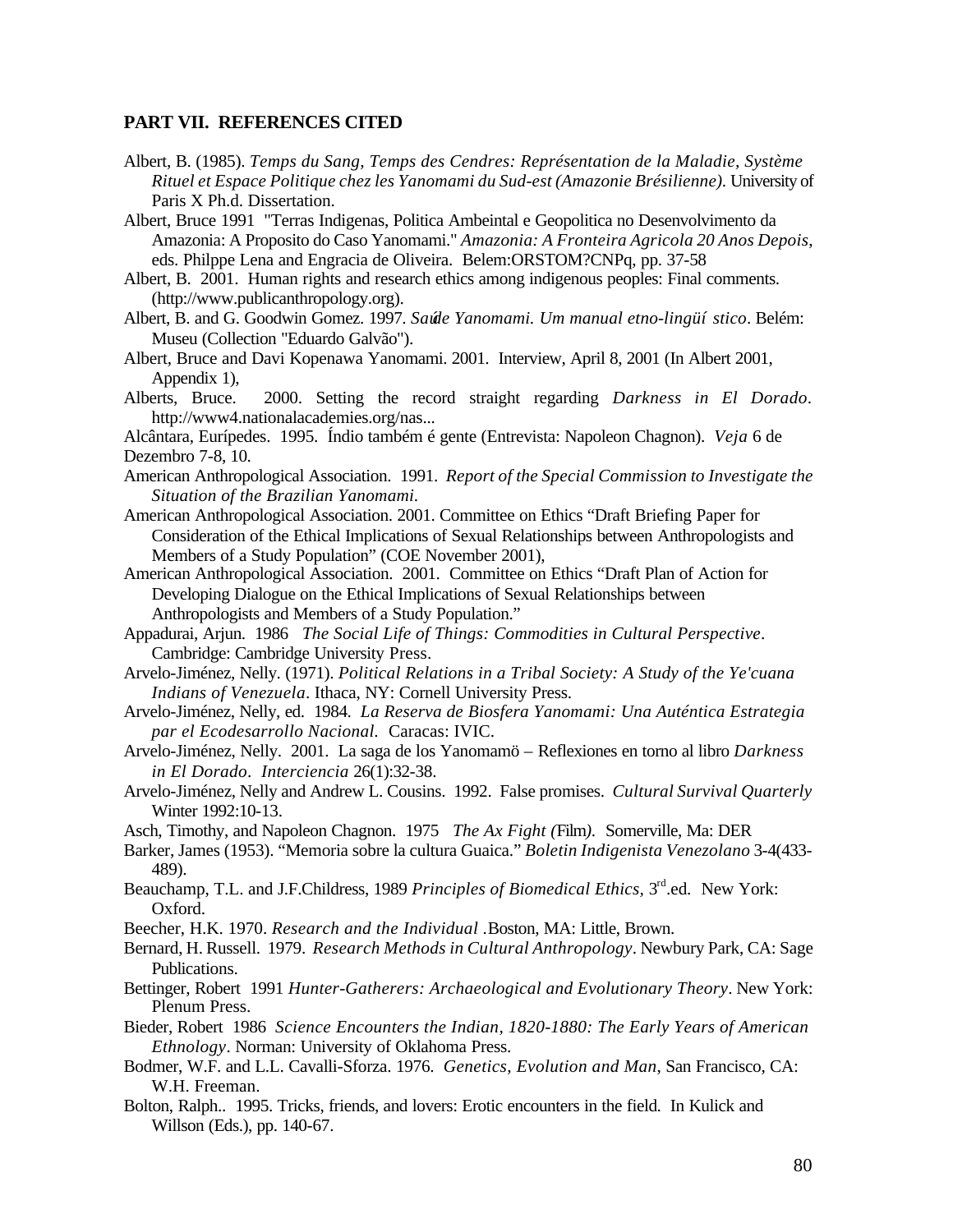Bórtoli, José. 1995. La administración de las areas bajo regímen de administración especial: Los Yanomami y el Parque Nacional "Parima-Tapirapeco". *Scientia Guaianæ* 5:411-421.

Briggs, Charles L. 1997. 'The Indians accept death as a normal, natural event': Institutional authority, cultural reasoning, and discourses of genocide in a Venezuelan cholera epidemic. *Social Identities* 3(3):439-69.

Brooke, James. 1991. Brazilian leader acts to protect the Amazon. *The New York Times* June 16, 1991: A9

Buikstra, Jane. 1990. Letter to President George Bush, November 29, 1990. American Anthropological Association.

Caballero Arias, Hortensia and Jesús Ignacio Cardozo Hernández. 1995. El manejo de las areas protegidas en territorio yanomami: Consideraciones socio-culturales. *Scientia Guaianæ* 5:395-410.

Cappelletti, Rev. E. J., SDB. 1994. Fighting the common enemy in the Amazon. *Anthropology Newsletter* May 1994:2.

Cardozo, Jesus Ignacio and Hortensia Caballero. 1994. Estudio de caso: La situación del niño y la mujer yanomami. *Diagnostico del Niño Amazonico.* Caracas: UNICEF.

Carneiro da Cunha, Maria Manuela. 1989. Untitled Letter. *Anthropology Newsletter* 30 (1) (January 1989):3,24.

Cavalli-Sforza, L.L. and W.F. Bodmer. 1971. *The Genetics of Human Populations*, W.H. Freeman, San Francisco.

Cavalli-Sforza, L.L., P. Menozzi, A. Piazza. 1994. *The History and Geography of Human Genes*, Princeton University Press, Princeton, N.J.

Chagnon, N. 1968. *Yanomamö*: *The Fierce People*. New York: Holt, Rinehart and Winston. \_\_\_\_\_\_\_\_\_\_. 1974. *Studying the Yanomamö*. New York, Holt, Rinehart and Winston.

\_\_\_\_\_\_\_\_\_\_. 1977. *Yanomamö*: *The Fierce People* (2nd edition). New York: Holt, Rinehart and Winston.

\_\_\_\_\_\_\_\_\_\_. 1988. Life histories, blood revenge and warfare in a tribal population. *Science* 239:985-92.

\_\_\_\_\_\_\_\_\_\_. 1989. Untitled Letter (reply to Carneiro da Cunha). *Anthropology Newsletter* 30(1) (January 1989):3, 24.

\_\_\_\_\_\_\_\_\_\_. 1992a. *Yanomamö: Last Days of Eden*. New York, Harcourt Brace Jovanovich Publishers.

\_\_\_\_\_\_\_\_\_\_. 1992b. *Yanomamö*. New York: Harcourt Brace.

\_\_\_\_\_\_\_\_\_\_. 1993. Covering up the Yanomamo massacre. *The New York Times* October 23, 1993:13.

\_\_\_\_\_\_\_\_\_\_. 1994. Notes on the chronology of the recent attacks on members of the Venezuelan Presidential Commission by Salesian Missionaries, French, Brazilian and Venezuelan anthropologists. May 18 1994 (Photocopy furnished by John Frechione).

\_\_\_\_\_\_\_\_\_\_. 1995. L'ethnologie du déshonneur: Brief response to Lizot. *American Ethnologist* 22:187-89.

\_\_\_\_\_\_\_\_\_\_. 1997. *Yanomamö*. Forth Worth, TX: Harcourt Brace College Publishers.

Chagnon, N., and C. Brewer-Carias. 1994. Response to Cappelletti and Turner. Anthropology Newsletter September 1994:2

Chernela, Janet. 1998. Death, memory and language: New approaches to history in Lowland South American anthropology. *Latin American Research Review* 33(1):167-192.

. 2000. The Yanomami of the Parima Highlands of Brazil: Visits to villages Haximu, Surucucu, and Xitei, June 2000. Report to the Nature Conservancy, Brazil.

\_\_\_\_\_\_\_\_\_\_\_\_. 2001. Fractured lands: The politics of conservation in North-Central Brazil. *Entrecaminos* 6(2):27-40.

Chernela, Janet and Davi Kopenawa Yanomami. 2001. Interview, Demini Village, July 7. 2001) Civrieux, M de. (1970). *Watunna, Mitologí a Maquiritare*. Caracas: Monte Avila Editores.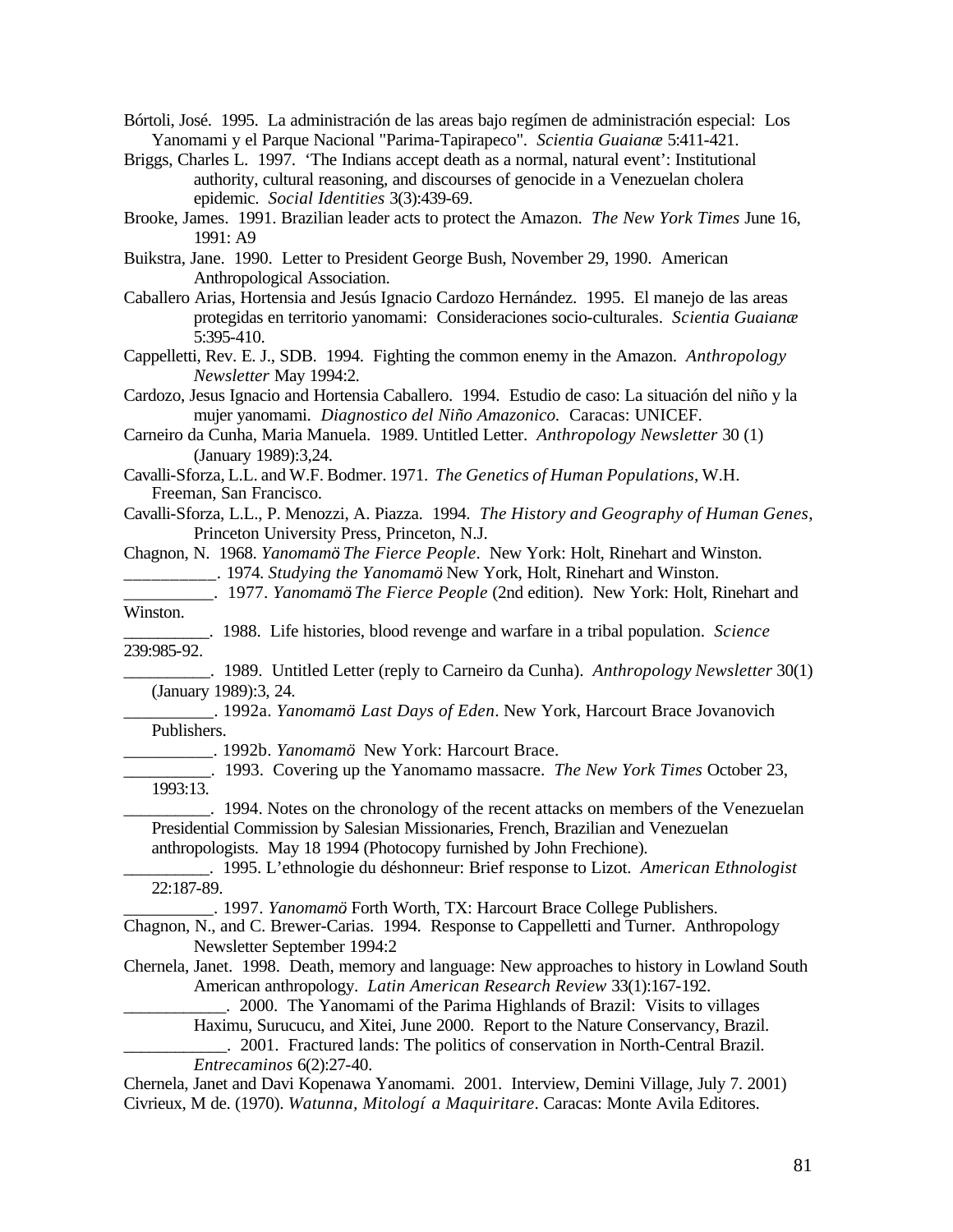- Clark, Lauren and Ann Kingsolver 2002 Briefing Paper on Informed Consent. On-line version available at http://www.aaanet.org/committees/ethics/bp5.htm
- Clark, Lauren and Linda Whiteford 2002 Briefing Paper on Determining What Constitutes a Health Emergency and How to Respond in the Course of Anthropological Research with Human Subjects. On-line version available at

http://www.aaanet.org/committees/ethics/bp1.htm

- Colchester, Marcus with Fiona Watson. 1995. Venezuela: Violations of Indigenous Rights. *Report to the International Labour Office on the Observation of ILO Convention* 107.
- Collins, K.J. and J.S. Weiner. 1977. *Human Adaptability: A History and Compendium of Research in the International Biological Programme,*Taylor and Francis, London.
- Conrad, Robert. 1957 Letter to Dr. Chuck HREX Do. No. 0726332 (<http://search.dis.anl.gov/plweb-cgi/mhrex>)
- Coronil, Fernando. 1997. *The Magical State: Nature, Money, and Modernity in Venezuela*. Chicago: The University of Chicago Press.
	- \_\_\_\_\_\_\_\_\_\_\_\_\_\_. 2001. Perspective on Tierney's *Darkness in El Dorado*. *Current Anthropology* 42:265-66.

Cummings, M.R. 1997. *Human Heredity*. Belmont, CA: West/Wadsworth.

- Davis, Shelton. 1976. The Yanomamö: Ethnographic images and anthropological responsibilities. In *The Geological Imperative*. Cambridge: Anthropology Resource Center.
- Dobzhansky, T. 1970. *Genetics of the Evolutionary Process*. New York: Columbia University Press.
- Downer, Alan 1997 Archaeologists-Native American Relations. In *Native Americans and Archaeologists: Stepping Stones to Common Ground*. Edited by N. Swidler, K. Dongoske, R. Anyon, and A. Downer, 23-34. AltaMira Press, Walnut Creek, California
- Doyle, L. and J.S. Tobias. 2001.*Informed Consent in Medical Research .* London: BMJ Books.
- Durham, W.H. 1991. *Coevolution*. Stanford, CA: Stanford University Press.

Dyck, Noel, editor 1992 Indigenous Peoples and the Nation-State: 'Fourth World' Politics in Canada, Australia, and Norway. *Social and Economic Papers* 14, Institute of Social and Economic Research, Memorial University of Newfoundland.

- Engelhardt, Jr., H.T. 1986. *The Foundations of Bioethics.* Oxford, New York.
- Faden, R.R. and T.L. Beauchamp 1986. *A History and Theory of Informed Consent.* Oxford, New York.
- Ferguson, R. Brian. 1995. *Yanomami Warfare: A Political History*. Santa Fe: School of American Research.
- Ferguson, T.J. 1996 Native Americans and the Practice of Archaeology. *Annual Review of Anthropology* 25:63-79.
- Fox, Robin. 1994. Evil wrought in the name of God. *Anthropology Newsletter* March 1994:2.
- Fullinwider, Robert K., 2000 "The Case for Reparations," *Philosophy & Public Policy* 20(2/3)1-27
- Futuyma, D.J. 1986. *Evolutionary Biology*, 2nd ed. Sunderland, MA: Sinauer.
- Geertz, Clifford. 2001. Life among the anthros. *New York Review of Books* (http://www.nybooks.com/nyrev)
- Gibbons, Ann. 1991. Yanomami People Threatened. *Science* June 1991 (Volume and page obscured in photocopy attached to Turner 1991).
- Good, Kenneth with David Chanoff. 1991. *Into the Heart*. New York: Harper Collins College Publishers.
- Graham, Laura. 2001. How Shall Indians Speak? Amazonian Indians and the Symbolic Politics of Language in the Global Public Sphere. To appear in *Indigenous Movements, Self-Representation, and the State in Latin America*, Eds. Kay Warren and Jean Jackson. Austin: University of Texas Press.
- Grandin, Greg. 2000. Coming of Age in Venezuela. *The Nation* December 11, 2000:12-17.
- Hames, Raymond. 2001a. Perspective on Tierney's *Darkness in El Dorado*. *Current Anthropology* 42:271-72.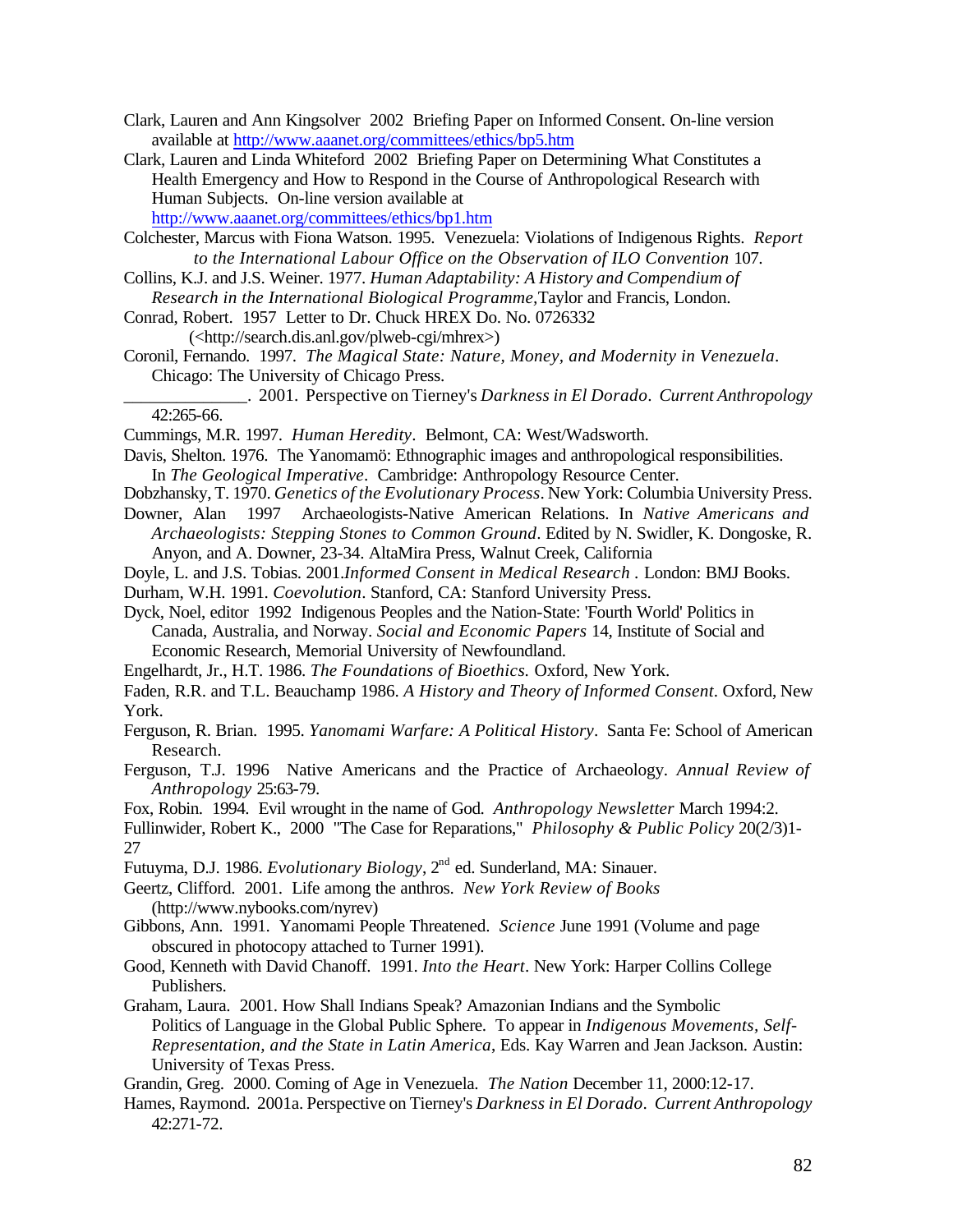Hames, Raymond. 2001b. Round two: Informed consent and telling it like it is. (http://www.publicanthropology.org/)

- Hamilton, W.D. 1964. The genetical evolution of social behavior I &II. *Journal of Theoretical Biology* 7:1-52
- Hill, Jane H. 1995. The voices of Don Gabriel. In Bruce Mannheim and Dennis Tedlock, eds., *The Dialogic Emergence of Culture*, pp. 96-147. Urbana: University of Illinois Press.
- Hill, Kim. 2001. Comments on the first round of discussion concerning ethical issues raised by the Tierney book. (http://www.publicanthropology.org/)
- Hinsley, Curtis 1981 *The Smithsonian and the American Indian: Making a Moral Anthropology in Victorian America*. Smithsonian Institution Press.

Humboldt, Alexander von. (1967[1859]). *Del Orinoco al Amazonas.* Barcelona, Editorial Labor.

- Hurtado, A. Magdalena, Kim Hill, Hillard Kaplan and Jane Lancaster. 2001. Disease among Indigenous South Americans. *Anthropology News* February 2001:5,6
- International Genetic Epidemiology Society. 2000. Commentary on "*Darkness in El Dorado*" by Patrick Tierney. (http://www.genepi.org)
- Johnson, Rachel and Stephen Fidler. 1991. GU may back Brazil's \$1.5bn debt-for-nature swap. *International Harold Tribune*?? (Title obscured by photocopy)
- Kehoe, Alice. 1998 *The Land of Prehistory.* New York: Routledge.

Koch-Grünberg, T. (1966 [1917]). *Del Roraima al Orinoco*. Caracas, Banco Central de Venezuela.

- Kulick, Don. 1995. Introduction: The sexual lives of anthropologists: Erotic subjectivity and ethnographic work. In Kulick and Wilson, eds., pp. 1-28.
- Kulick, Don and Margaret Willson. 1995. *Taboo: Sex, Identity and Erotic subjectivity in Anthropological Fieldwork*. New York: Routledge.
- Lewin, Ellen and William L. Leap. 1996. *Out in the Field: Reflections of Lesbian and Gay Fieldworkers*. Urbana: University of Illinois Press.
- Lindee, M.S. 2000. "Neel Field Notes in 1968". Paper presented at the Annual Meeting of the AAA, November, 2000. (http://ccat.sas.upenn.edu/hss/faculty/neel.htm)
- Lisansky, Judith. 1990. Situation of Yanamami and need for AAA action. Memorandum to Jane Buikstra and Annette Weiner. AAA Files.
- Lizot, J. 1984. Noms Personnels. In "Les Yanomami Centraux". Cahiers de L'Homme, Chapitre VII, pp. 125-136. Editions de L'Ecole de Hautes Etudes en Sciences Sociales. Paris.
- Lobo, Maria Stella de Castro, Karis Maria Pinho Rodrigues, Diana Maul de Carvalho, and Fernando Sergio Viana Martins. 2001. *Report of the Medical Team of the Federal University of Rio de Janeiro on Accusations Contained in Patrick Tierney's Darkness in El Dorado*. (http://www.tamu.edu/anthropology/UFRJ-Final.html).

Luong, Hy 2002 Briefing Paper on the Impact of Material Assistance to a Study Population. Online version available at http://www.aaanet.org/committees/ethics/bp3.htm

Lurie, Nancy 1988 Relations Between Indians and Anthropologists. In *History of Indian-White Relations*. Edited by W. Washburn, pp. 548-556, *Handbook of North American Indians, Volume 4*. Smithsonian Institution Press, Washington, D.C.

Machalek, Richard. 1989. Yanomamo. *Anthropology Newsletter* 30 (6) (September 1989):3,37.

Madi, Issam. 1998. *Conspiración al Sur del Orinoco*. Copy Press, Caracas, Venezuela.

- Martins, Leda L. 2001a. On the influence of anthropological work and other considerations on ethics -- Round Two. In Roundtable Forum: Ethical Issues Raised by Patrick Tierney's *Darkness in El Dorado*, Round Two (www.publicanthropology.org)
- Martins, Leda L. 2001b. Final comments on ethical issues raised by *Darkness in El Dorado*. In Roundtable Forum Round Three (www.publicanthropology.org)

Mayr, E. 1963. *Animal Species and Evolution*, Cambridge, MA: Harvard University Press. McGuire, Randall 1992a Archeology and the First Americans. *American Anthropologist* 94(4): 816-836.

\_\_\_\_\_\_\_\_\_\_\_\_\_\_. 1992b *A Marxist Archaeology*. Academic Press.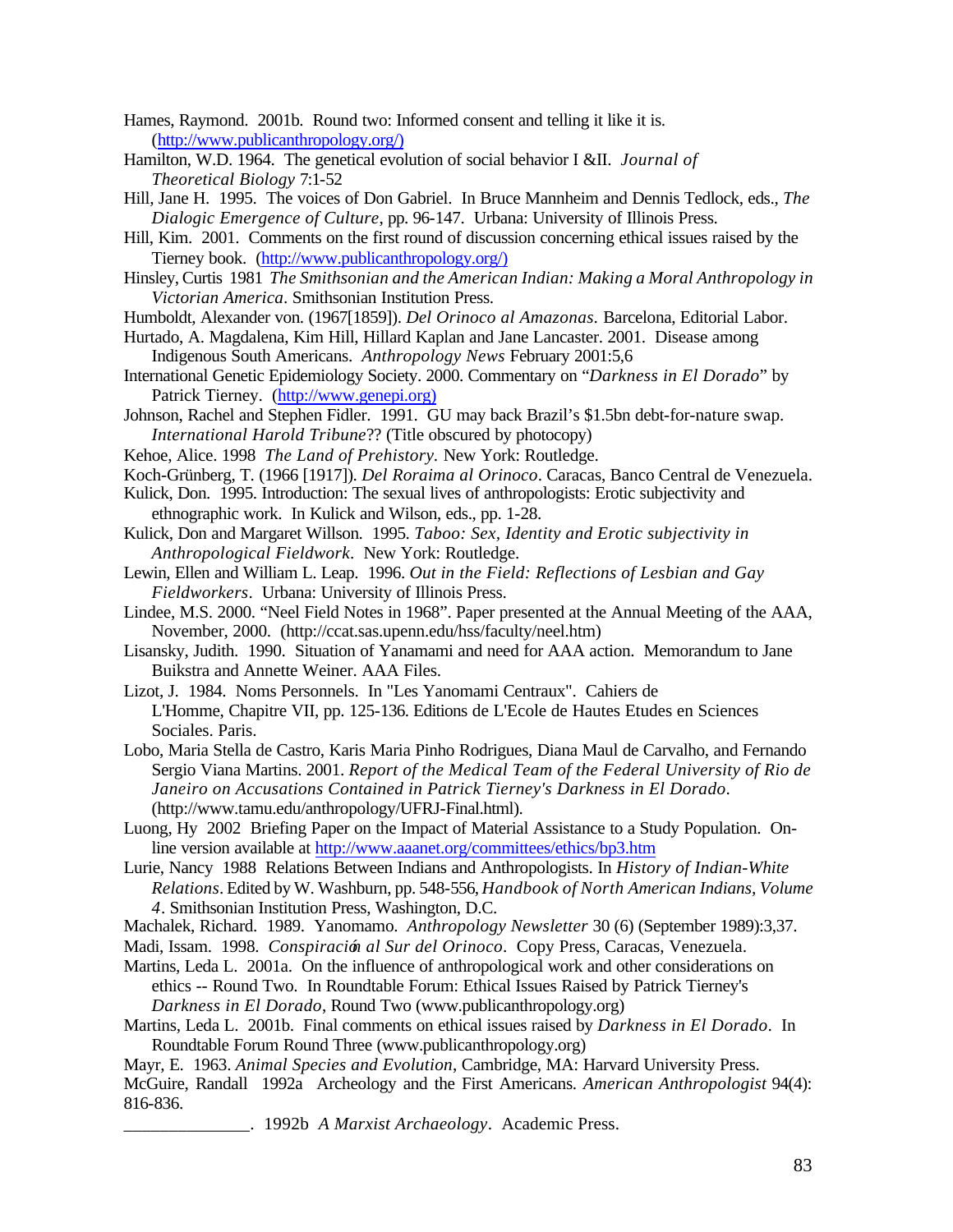\_\_\_\_\_\_\_\_\_\_\_\_\_\_. 1997 Why Have Archaeologists Thought the Real Indians Were Dead and What Can We Do About It? In *Indians and Anthropologists: Vine Deloria Jr. and the Critique of Anthropology.* Edited by T. Biolsi and L. Zimmerman, pp. 63-91. University of Arizona Press.

Meltzer, David 1983 The Antiquity of Man and the Development of American Archaeology. In *Advances in Archaeological Method and Theory,* Volume 8. Edited by M. Schiffer, pp. 1-51.

Merriwether, D.A., Kemp, B.M., Crews, D.E., and Neel, J.V. 2000 'Gene flow and genetic Variation in the Yanomama as revealed by mitochondrial DNA', in *America Past, America Present: Genes and Languages in the Americas and Beyond,* ed. C. Renfrew. (Papers in the Prehistory of Languages.) Cambridge: McDonald Institute for Archaeological Research, 89- 124.

Migliazza, Ernesto. 2001. Letter to Jane Hill, July 22, 2001.

Moberg, David. 1991. In the Amazon, an epic of greed. *In These Times* 15 (21):3-?

Monaghan, Peter. 1994. Bitter warfare in anthropology. *Chronicle of Higher Education* (October 26, 1944): A10, A18-19.

- Moreno, Eva. 1995. Rape in the field: Reflections from a survivor. In Kulick and Willson (Eds.), pp. 219-250.
- Morton, N. 2001 "Darkness in El Dorado:human: genetics on trial." *Journal of Genetics* 80: 45-52.

Neel, J.V. 1960-73. Atomic Energy Commission Grant proposals 1960-1973. AT(11-1) 405, 942, 1552.

Neel, J. V. 1980. On being headman. *Perspectives in Biology and Medicine*, Winter 1980:277-94.

- Neel, J.V. 1994. *Physician to the Gene Pool.* John Wiley, New York.
- Neel, J.V., W.R. Centerwall, N.A. Chagnon, and H.L. Casey. 1970 "Notes on the effect of measles and measles vaccine in a virgin-soil population of South American Indians" *American Journal of Epidemiology* 91(4): 418-429.
- Newton, Esther. 1993. My best informant's dress: The erotic equation in fieldwork. *Cultural Anthropology* 8:3-23.

O Estado de Sao Paulo. 1991. A ecomentira. 20 Junho 1991:3

Ortiz, Fernando. 1945. *El Engaño de las Razas*. La Habana: Páginas.

- \_\_\_\_\_\_\_\_\_\_\_\_. 1994 [1940]. *Cuban Counterpoint, Tobacco and Sugar*. Durham, NC: Duke University Press.
- Peters, John F. 1998. *Life among the Yanomami*. Peterborough, ONT: Broadview Press.
- Proctor, Robert N. 2000. Anthropologists under fire, Charges of abuse of a remote tribal people must be answered. *Nature* 408:137-39.
- Rabben, Linda. 1998. *Unnatural Selection: The Yanomami, the Kayapóand the Onslaught of Civilization*. Seattle: The University of Washington Press.
- Ramos, Alcida (1995). *Sanumá Memories*. Madison, The University of Wisconsin Press.

Rice, H. A. (1921). "The Rio Negro, the Casiquiare Canal, and the Upper Orinoco. September 1919-April 1920." *The Geographical Journal* 58: 321-388.

Rothman, David. 2000. The shame of medical research. *New York Review of Books* (November 30, 2001), pp. 60-64.

Saffirio, J. and R. Hames. 1983. The forest and the highway. In K. Kensinger and J. Clay, eds, *Working Papers on South American Indians* No. 6 and *Cultural Survival Occasional Paper* No.11, pp. 1-52. Cambridge, MA: Cultural Survival Inc.

Sahlins, Marshall. 2000. Jungle Fever. (http://www.washingtonpost.com/wp-dyn/articles/A46808- 2000Dec9.html)

Salamone, Frank A. 1997. *The Yanomami and their Interpreters, Fierce People or Fierce Interpreters*? Lanham, MD: University Press of America, Inc.

Salzano, F.M and Callegari-Jacques, S.M. 1988. *South American Indians: A Case Study in Evolution,,*Clarendon Press, Oxford.

Schomburgk, R. H. (1840). "Report of the third expedition into the interior of Guyana comprising the journey to the sources of the Essequibo, to the Caruma Mountains, and to Fort San Joaquim, on the Rio Branco, in 1837-38." *Journal of the Royal Geographical Society* 10: 191-247.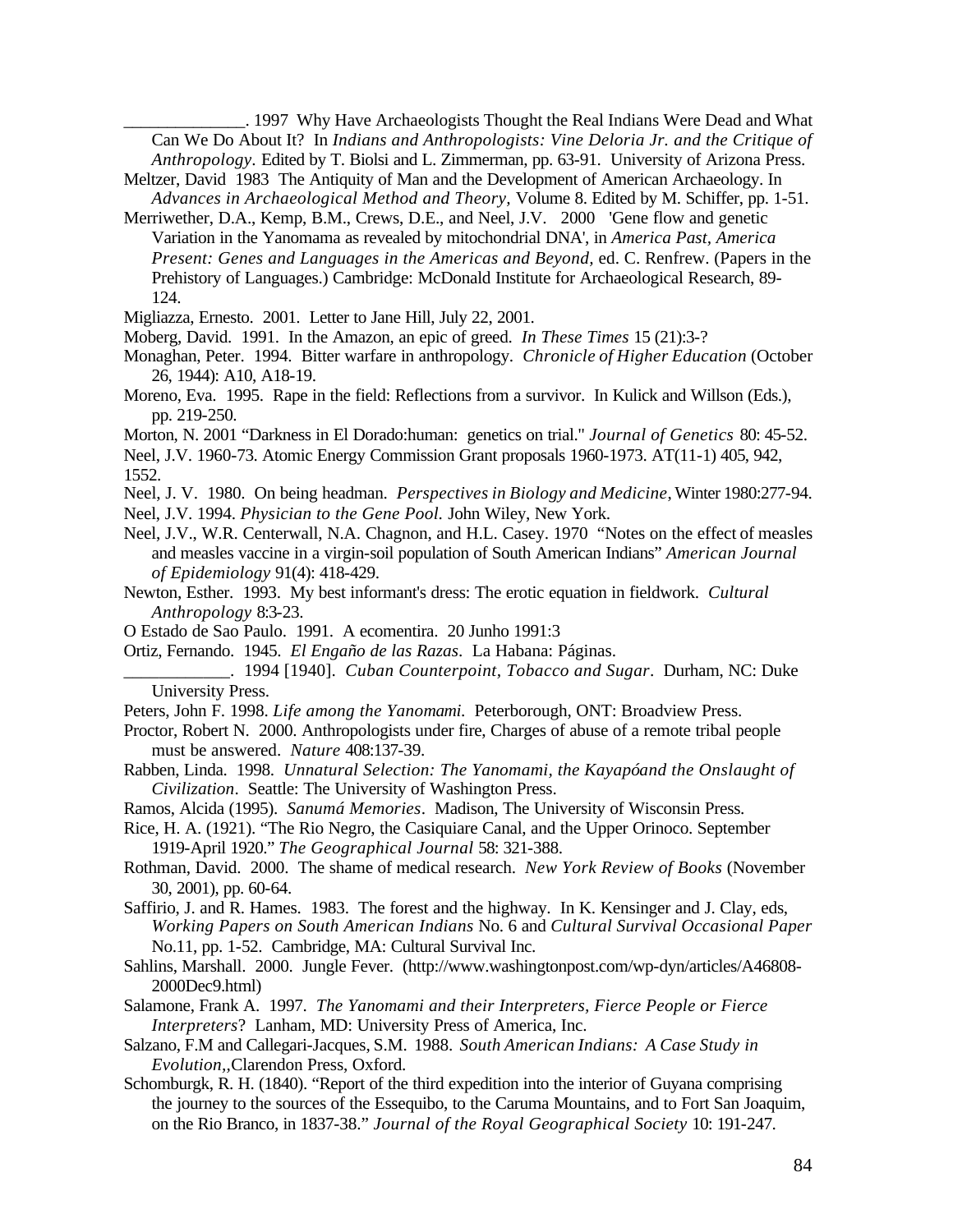Smole, W. (1976). *The Yanoama Indians: A Cultural Geography*. Austin, University of Texas Press.

Spindler, George and Louise Spindler. 1968. Foreword to *Yanomamö: The Fierce People*, pp. viiix. New York: Holt, Rinehart, and Winston.

\_\_\_\_\_\_\_\_\_\_\_\_\_\_\_\_\_\_\_\_\_\_\_\_\_\_\_\_\_\_. 1997. Foreword to *Yanomamö* (5th edition), pp. v-vii. Fort Worth, TX: Harcourt College Publishers.

Sponsel, Leslie. 1998. Yanomami: An arena of conflict and aggression in the Amazon. *Aggressive Behavior* 24(2):99.

Stevens, John. 2001. The history behind the darkness: A response to Susan Lindee's readings of the Neel papers. Cornell University ms, September, 2001.

Stoll, David. 2001. Science attacks Amazon tribe. *The New Republic Online* (http://www.thenewrepublic.com/031901/stoll031901\_print.html)

Tierney, Patrick. 2000. *Darkness in El Dorado, How Scientists and Journalists Devastated the Amazon*. New York: W. W. Norton and Company.

Tooby, John. 2000. Jungle Fever, Did two U.S. scientists start a genocidal epidemic in the Amazon, or was *The New Yorker* duped? *Slate* October 24, 2000 (http://slate.msn.com/HeyWait/00-10-24/HayWait.asp)

Tranoy, K.E. 1983 "Is there a universal research ethics?" In K. Berg and K.E. Tranoy, *Research Ethics.* Alan R. Liss, New York

Trigger, Bruce 1980 Archeology and the Image of the American Indian. *American Antiquity* 45(4):662-676.

\_\_\_\_\_\_\_\_\_\_\_. 1986 Prehistoric Archaeology and American Society: An Historical Perspective. In *American Archaeology Past and Future*. Edited by D. J. Meltzer, D. D. Fowler, and J. A. Sabloff, pp. 187-215. Smithsonian Institution Press, Washington, D.C.

*\_\_\_\_\_\_\_\_\_\_\_.* 1989. *A history of archaeological thought*. Cambridge University Press, Cambridge. Turner, Terence. 1991a. Death and democracy in Brazil. *New York Times* June 18, 1991 (Op-Ed Page).

Turner, Terence. 1991b. Effects of Yanomami Commission Report as of end June 1991. Memorandum to Members of Special Commission to Investigate the Situation of the Brazilian Yanomami; President and Executive Board of the American Anthropological Association.

Turner, Terence. 1993. Yanomami massacre. *Anthropology Newsletter*, November 1993:8.

Turner, Terence. 1994. The Yanomami: Truth and consequences. *Anthropology Newsletter* May 1994:48, 46.

Turner, Terence. 2001a. The Yanomami and the ethics of anthropologial Practice. Cornell University ms.

Turner, Terence. 2001b. "New light on the darkness."

http://www.publicanthropology.org, September, 2001 (short version of 2001a).

Turner, Terence and Davi Kopenawa Yanomami. 1991. I fight because I am alive. *Cultural Survival*

Turner, Terence and J.Stevens 2001 Annotated Index of selected documents and correspondence from the collection of James V. Neel's papers in the archive of the American Philosophical Society.

http://www.umich.edu/~idpah/SEP/sep tn.html

United Nations Declaration of the Rights of the Child (http://www.unhchr.ch/map.htm)

- U. S. Department of State. 1998. Venezuela Country Report on Human Rights Practices for 1998. (http://www.state.gov/www/global/human\_rights/1998\_hrp\_report/venezuel.html)
- Van Arsdale, Peter. 2001. Darkness in anthropology. *Human Rights & Human Welfare* 1 (4):13- 20.

Vogel, F and A.G. Motulsky. 1997. *Human Genetics*, 3rd ed., Berlin: Springer Verlag.

Wagner, Gail 2002 Briefing Paper on Remuneration to Subject Populations and Individuals. Online version available at http://aaanet.org/committees/ethics/bp2.htm.

Watkins, Joe 2001 Committee on Ethics to Propose Draft Guidelines. *Anthropology News*, 42(7):20.